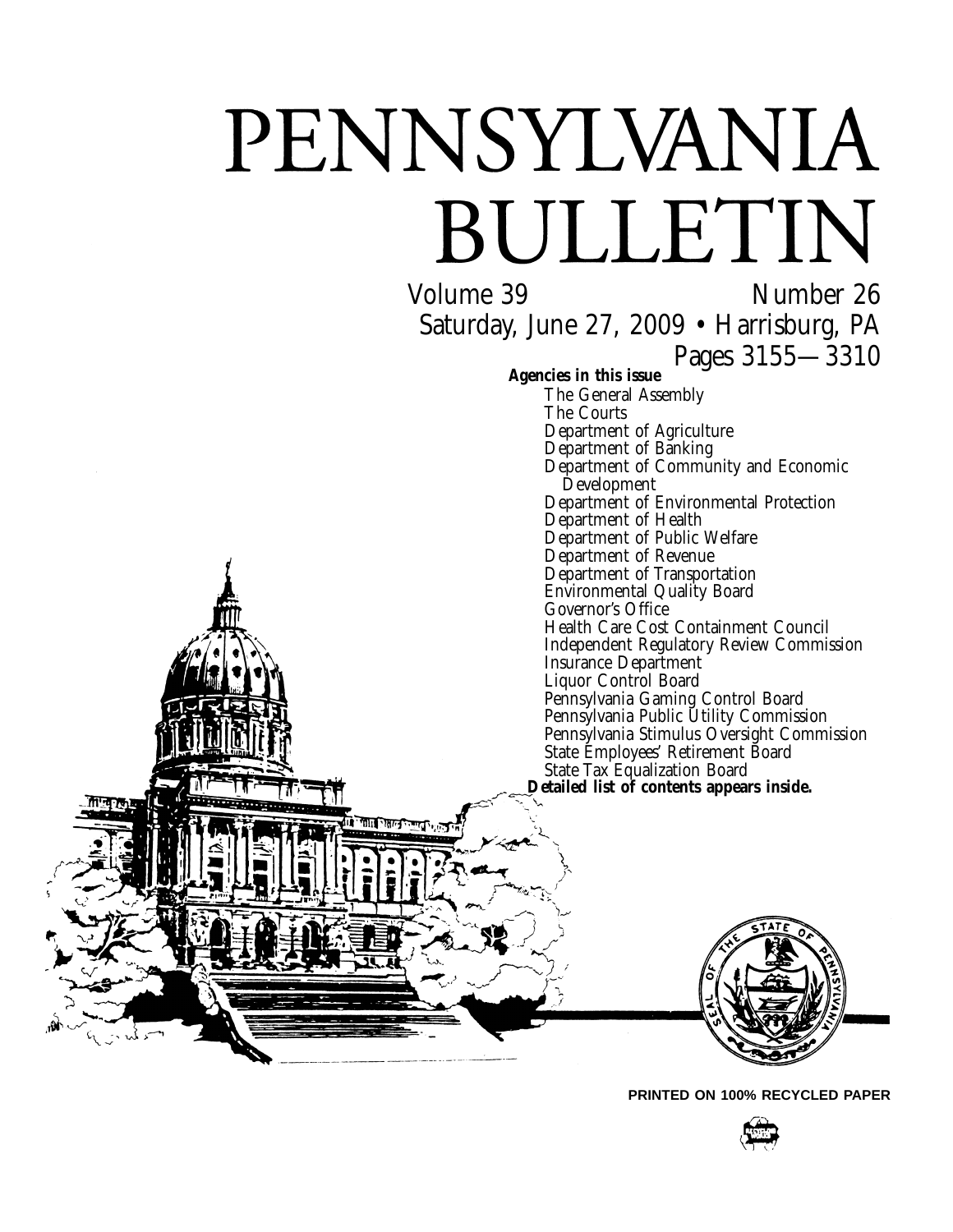|                                                                                        | space provided below and mail to:<br>17055-3198<br>$\geq$                                                                                                    | Code)<br>Code<br><b>LEGIBLY</b>                                            |
|----------------------------------------------------------------------------------------|--------------------------------------------------------------------------------------------------------------------------------------------------------------|----------------------------------------------------------------------------|
| Latest Pennsylvania Code Reporter<br>(Master Transmittal Sheet):<br>No. 415, June 2009 | CUT ON DOTTED LINES AND ENCLOSE IN AN ENVELOPE<br>: Pennsylvania Bulletin<br>800 W. Church Rd.<br>Mechanicsburg, PA 1<br>FRY COMMUNICATIONS<br>CHANGE NOTICE | <b>YPE OR PRINT</b><br>(State)                                             |
|                                                                                        | If information on mailing label is incorrect, please make changes in<br>Attn:                                                                                | CUSTOMER NUMBER (6 digit number above name)<br>ADDRESS (Number and Street) |
|                                                                                        |                                                                                                                                                              | NAME OF INDIVIDUAL<br><b>OFFICE NAME-TITLE</b><br>(City)                   |
|                                                                                        |                                                                                                                                                              |                                                                            |

## **PENNSYLVANIA**



## **BULLETIN**

(ISSN 0162-2137)

published weekly by Fry Communications, Inc. for the Commonwealth of Pennsylvania, Legislative Reference Bureau, 641 Main Capitol Building, Harrisburg, Pa. 17120, under the policy supervision and direction of the Joint Committee on Documents pursuant to Part II of Title 45 of the Pennsylvania Consolidated Statutes (relating to publication and effectiveness of Commonwealth Documents). Subscription rate \$82.00 per year, postpaid to points in the United States. Individual copies \$2.50. Checks for subscriptions and individual copies should be made payable to ''*Fry Communications, Inc.*'' Periodicals postage paid at Harrisburg, Pennsylvania.

Orders for subscriptions and other circulation matters should be sent to:

Fry Communications, Inc. Attn: *Pennsylvania Bulletin* 800 W. Church Rd. Mechanicsburg, PA 17055-3198

Postmaster send address changes to:

FRY COMMUNICATIONS Attn: *Pennsylvania Bulletin* 800 W. Church Rd. Mechanicsburg, Pennsylvania 17055-3198 (717) 766-0211 ext. 2340 (800) 334-1429 ext. 2340 (toll free, out-of-State) (800) 524-3232 ext. 2340 (toll free, in State)

Copyright 2009 Commonwealth of Pennsylvania

Editorial preparation, composition, printing and distribution of the *Pennsylvania Bulletin* is effected on behalf of the Commonwealth of Pennsylvania by FRY COMMUNICATIONS, Inc., 800 W. Church Road, Mechanicsburg, Pennsylvania 17055-3198.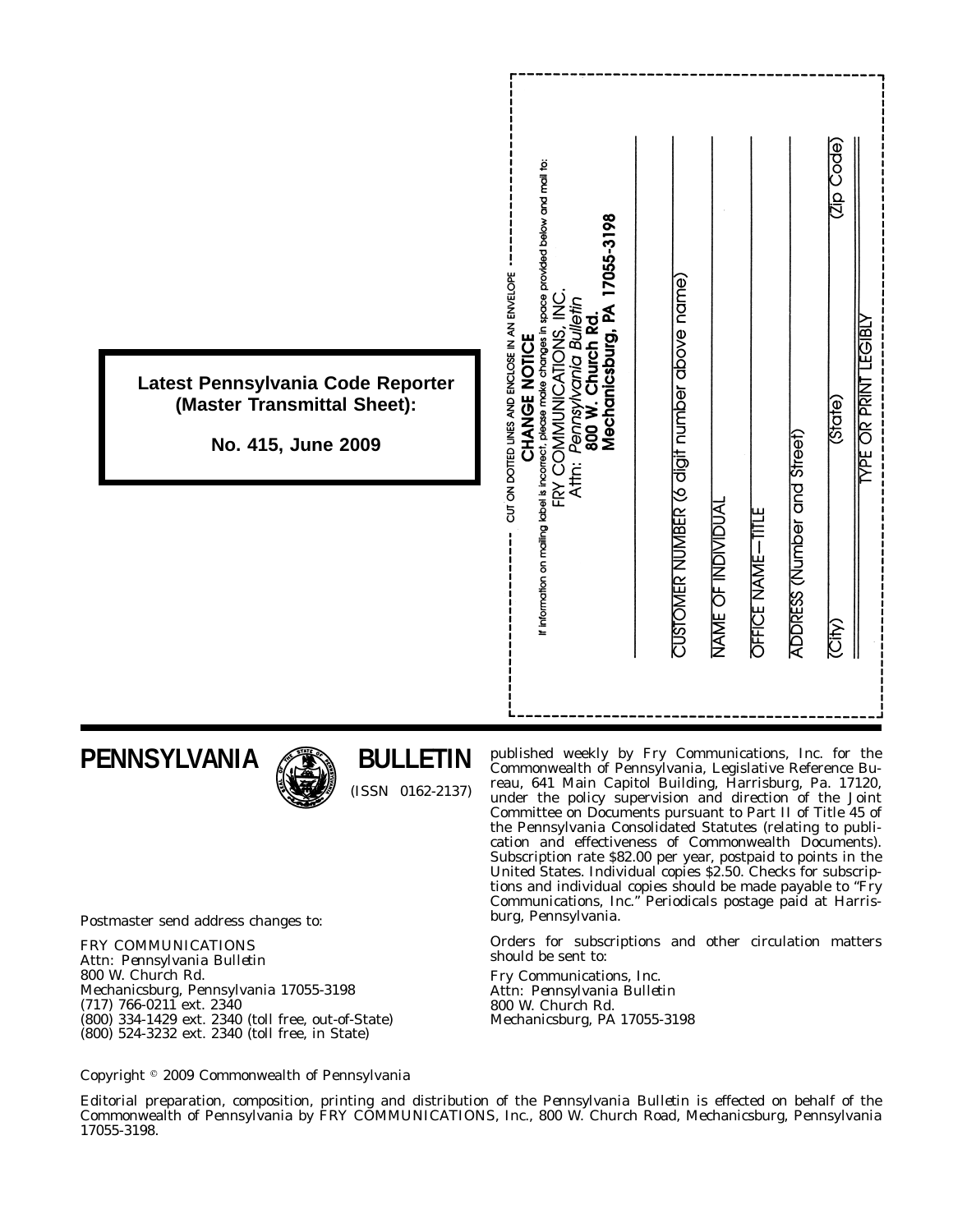## **THE GENERAL ASSEMBLY**

#### **GENERAL ASSEMBLY**

|  |  | Recent actions during the 2009 regular session of |  |
|--|--|---------------------------------------------------|--|
|  |  |                                                   |  |

## **THE COURTS**

#### **LOCAL COURT RULES**

#### **Carbon County**

| In re: Register of wills office and clerk and orphans' |  |
|--------------------------------------------------------|--|
| court schedule of fees and charges; orphans' court     |  |
|                                                        |  |

#### **SUPREME COURT**

|  |  | In re: Minor Judiciary Education Board; no. 257; |  |  |
|--|--|--------------------------------------------------|--|--|
|  |  |                                                  |  |  |

## **EXECUTIVE AGENCIES**

#### **DEPARTMENT OF AGRICULTURE**

#### **Notices**

|  | Fertilizer nutrient values  3176 |  |
|--|----------------------------------|--|
|--|----------------------------------|--|

#### **DEPARTMENT OF BANKING**

#### **Statements of Policy**

| Mortgage loan business practices—statement of |  |  |  |  |  |  |
|-----------------------------------------------|--|--|--|--|--|--|
|                                               |  |  |  |  |  |  |
| <b>Notices</b>                                |  |  |  |  |  |  |
|                                               |  |  |  |  |  |  |

#### **DEPARTMENT OF COMMUNITY AND ECONOMIC DEVELOPMENT**

#### **Notices**

|  |  |  | Neighborhood Stabilization Program 2  3177 |  |
|--|--|--|--------------------------------------------|--|
|--|--|--|--------------------------------------------|--|

#### **DEPARTMENT OF ENVIRONMENTAL PROTECTION**

#### **Notices**

| Applications, actions and special notices  3178                                                            |  |
|------------------------------------------------------------------------------------------------------------|--|
| Availability of technical guidance  3218                                                                   |  |
|                                                                                                            |  |
| Notice of listing on the Pennsylvania priority list of<br>hazardous sites for remedial response; Hazardous |  |
|                                                                                                            |  |
| PA Conservation Works! \$22.2 million funding op-                                                          |  |
|                                                                                                            |  |
| Quehanna Wild Area Nuclear Site license termina-                                                           |  |

#### **DEPARTMENT OF HEALTH**

#### **Notices**

| Application for exception:           |  |
|--------------------------------------|--|
| DuBois Regional Medical Center  3223 |  |
| UPMC Presbyterian Shadyside  3223    |  |

| Health Research Advisory Committee public meet-                                                           |  |
|-----------------------------------------------------------------------------------------------------------|--|
| Human Immunodeficiency Virus (HIV) Community                                                              |  |
| Prevention Planning Committee; public meetings . 3224                                                     |  |
| Integrated Human Immunodeficiency Virus (HIV)<br>Integrated Council; public meeting  3224                 |  |
| Long-term care nursing facilities; request for ex-                                                        |  |
|                                                                                                           |  |
| Organ Donation Advisory Committee meeting  3225<br>Sexual assault victim emergency services regula-       |  |
| Special Supplemental Nutrition Program for                                                                |  |
| Women, Infants and Children (WIC Program);                                                                |  |
| maximum allowable prices and competition                                                                  |  |
| DEPARTMENT OF PUBLIC WELFARE                                                                              |  |
| <b>Statements of Policy</b>                                                                               |  |
| Rescission of the statement of policy clarifying                                                          |  |
| county fiscal management for waiver services  3174                                                        |  |
| Rescission of the statements of policy clarifying                                                         |  |
| reserved bed day under 2176 waiver  3174                                                                  |  |
| Notices                                                                                                   |  |
| <b>Established fees for Community Mental Retardation</b>                                                  |  |
|                                                                                                           |  |
| Hospital Quality Care Investment Grant Program 3233<br>Medical Assistance Program fee schedule revisions; |  |
| 2008 HCPCS updates; prior authorization require-                                                          |  |
| Medical Assistance Program fee schedule for select                                                        |  |
| services in the Consolidated and Person/Family<br>Directed Support Waivers and Community Mental           |  |
| Retardation Base Program  3238                                                                            |  |
| Prospective payment system for the consolidated                                                           |  |
| and person/family directed support waivers and<br>targeted services management for persons with           |  |
| mental retardation  3243                                                                                  |  |
| Supplemental payments for burn center services  3244                                                      |  |
| DEPARTMENT OF REVENUE                                                                                     |  |
| Notices                                                                                                   |  |
| Adjustment of program service revenue amounts  3245                                                       |  |
| Realty Transfer Tax; 2008 common level ratio Real<br>Estate Valuation Factors<br>. 3245                   |  |
| DEPARTMENT OF TRANSPORTATION                                                                              |  |
| Notices                                                                                                   |  |
| $\ldots \ldots 3246$<br>Finding $\dots$<br>.                                                              |  |
| ENVIRONMENTAL QUALITY BOARD                                                                               |  |
| Notices                                                                                                   |  |
| Acceptance of rulemaking petitions for study  3246                                                        |  |

## **GOVERNOR'S OFFICE**

#### **Notices** Regulatory agenda ............................... 3247 **HEALTH CARE COST CONTAINMENT COUNCIL Notices**

|--|--|

## **Now Available Online at http://www.pabulletin.com**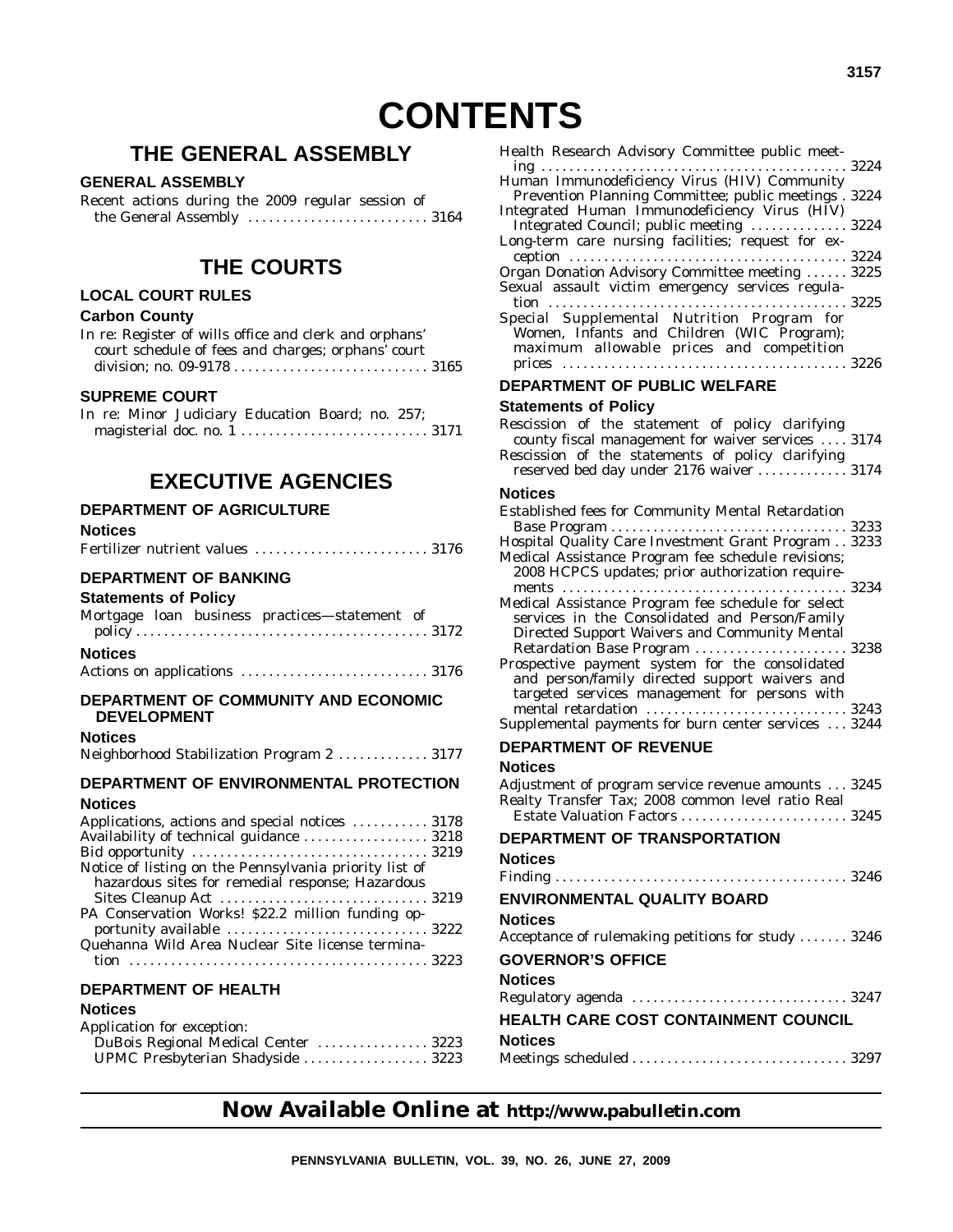#### **INDEPENDENT REGULATORY REVIEW COMMISSION**

#### **Notices**

| Action taken by the Commission  3297 |  |
|--------------------------------------|--|
|--------------------------------------|--|

#### **INSURANCE DEPARTMENT**

#### **Notices**

| Application for approval to acquire control of Penn |  |
|-----------------------------------------------------|--|
| Millers Insurance Company  3297                     |  |
| Jay R. Engleka; hearing  3298                       |  |
| Review procedure hearings; cancellation or refusal  |  |
| Review procedure hearings under the Unfair Insur-   |  |
| <b>LIQUOR CONTROL BOARD</b>                         |  |

#### **Notices**

#### **PENNSYLVANIA GAMING CONTROL BOARD**

#### **Notices**

|  | Revised filing and copying fees  3299 |  |
|--|---------------------------------------|--|
|  |                                       |  |

## **PENNSYLVANIA PUBLIC UTILITY COMMISSION**

## **Notices**

| Application of the City of Philadelphia to abolish<br>the crossing at 3rd and Allegheny over Conrail,<br>and of removal of the Conrail Bridge and the<br>allocation of costs and expenses incident thereto;<br>Service of notice of motor carrier applications  3302 |      |
|----------------------------------------------------------------------------------------------------------------------------------------------------------------------------------------------------------------------------------------------------------------------|------|
| PENNSYLVANIA STIMULUS OVERSIGHT<br>COMMISSION                                                                                                                                                                                                                        |      |
| <b>Notices</b><br>Dublic mooting                                                                                                                                                                                                                                     | 3308 |
|                                                                                                                                                                                                                                                                      |      |

| <b>STATE EMPLOYEES' RETIREMENT BOARD</b> |  |
|------------------------------------------|--|
| <b>Notices</b>                           |  |
|                                          |  |
| <b>STATE TAX EQUALIZATION BOARD</b>      |  |
| <b>Notices</b>                           |  |
|                                          |  |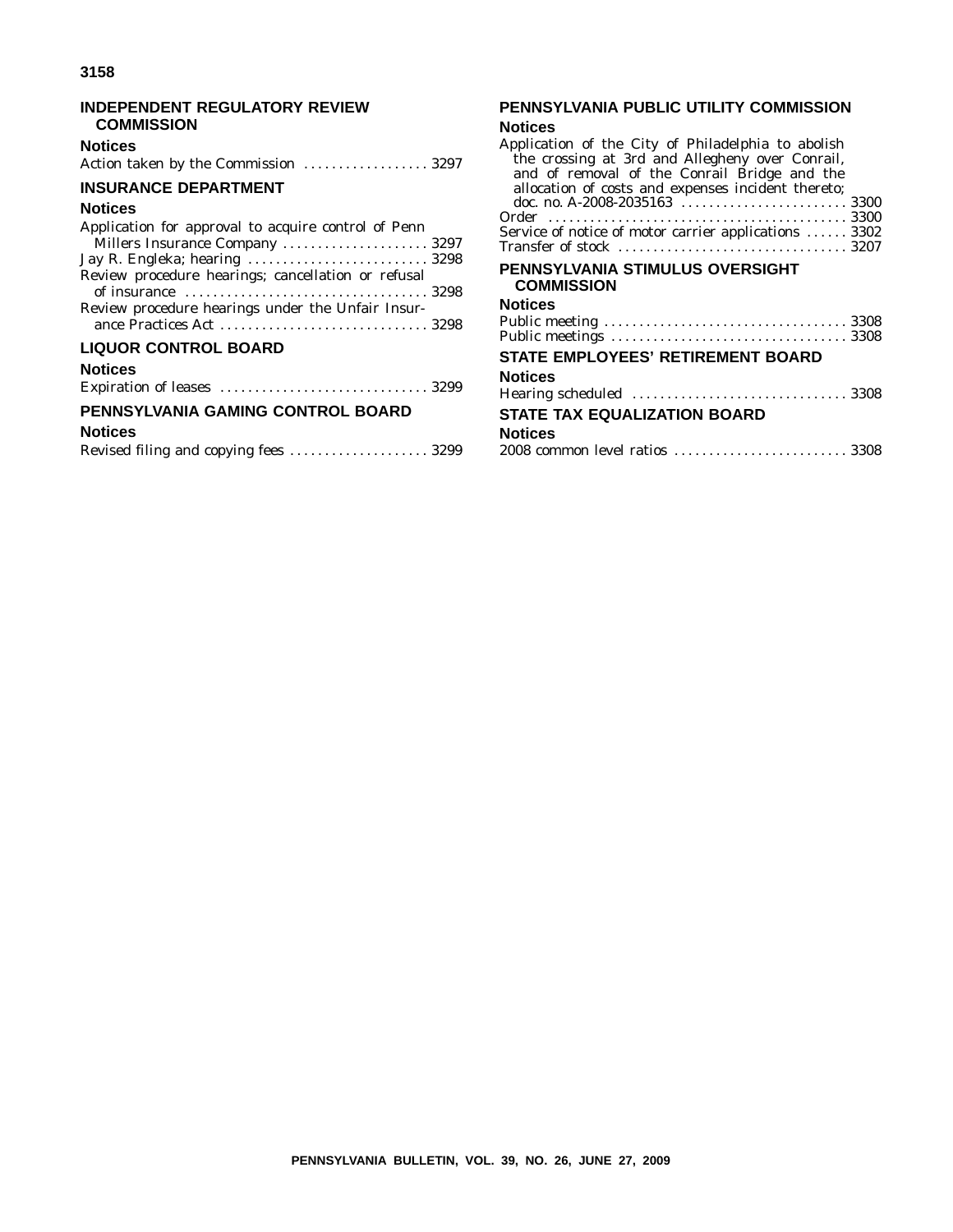## **READER'S GUIDE TO THE** *PENNSYLVANIA BULLETIN* **AND** *PENNSYLVANIA CODE*

#### *Pennsylvania Bulletin*

The *Pennsylvania Bulletin* is the official gazette of the Commonwealth of Pennsylvania. It is published every week and includes a table of contents. A cumulative subject matter index is published quarterly.

The *Pennsylvania Bulletin* serves several purposes. First, it is the temporary supplement to the *Pennsylvania Code*, which is the official codification of agency rules and regulations and other statutorily authorized documents. Changes in the codified text, whether by adoption, amendment, repeal or emergency action must be published in the *Pennsylvania Bulletin*. Further, agencies proposing changes to the codified text do so in the *Pennsylvania Bulletin*.

Second, the *Pennsylvania Bulletin* also publishes: Governor's Executive Orders; State Contract Notices; Summaries of Enacted Statutes; Statewide and Local Court Rules; Attorney General Opinions; Motor Carrier Applications before the Public Utility Commission; Applications and Actions before the Department of Environmental Protection; Orders of the Independent Regulatory Review Commission; and other documents authorized by law.

The text of certain documents published in the *Pennsylvania Bulletin* is the only valid and enforceable text. Courts are required to take judicial notice of the *Pennsylvania Bulletin*.

#### **Adoption, Amendment or Repeal of Regulations**

Generally an agency wishing to adopt, amend or repeal regulations must first publish in the *Pennsylvania Bulletin* a Notice of Proposed Rulemaking. There are limited instances where the agency may omit the proposal step; they still must publish the adopted version.

The Notice of Proposed Rulemaking contains the full text of the change, the agency contact person, a fiscal note required by law and background for the action.

The agency then allows sufficient time for public comment before taking final action. An adopted proposal must be published in the *Pennsylvania*

*Bulletin* before it can take effect. If the agency wishes to adopt changes to the Notice of Proposed Rulemaking to enlarge the scope, they must repropose.

#### **Citation to the** *Pennsylvania Bulletin*

Cite material in the *Pennsylvania Bulletin* by volume number and page number. Example: Volume 1, *Pennsylvania Bulletin*, page 801 (short form: 1 Pa.B. 801).

#### *Pennsylvania Code*

The *Pennsylvania Code* is the official codification of rules and regulations issued by Commonwealth agencies and other statutorily authorized documents. The *Pennsylvania Bulletin* is the temporary supplement to the *Pennsylvania Code*, printing changes as soon as they occur. These changes are then permanently codified by the *Pennsylvania Code Reporter*, a monthly, loose-leaf supplement.

The *Pennsylvania Code* is cited by title number and section number. Example: Title 10 *Pennsylvania Code*, § 1.1 (short form: 10 Pa.Code § 1.1).

Under the *Pennsylvania Code* codification system, each regulation is assigned a unique number by title and section. Titles roughly parallel the organization of Commonwealth government. Title 1 *Pennsylvania Code* lists every agency and its corresponding *Code* title location.

#### **How to Find Documents**

Search for your area of interest in the *Pennsylvania Code*.

The *Pennsylvania Code* contains, as Finding Aids, subject indexes for the complete *Code* and for each individual title, a list of Statutes Used As Authority for Adopting Rules and a list of annotated cases. Source Notes give you the history of the documents. To see if there have been recent changes, not yet codified, check the List of *Pennsylvania Code* Chapters Affected in the most recent issue of the *Pennsylvania Bulletin*.

The *Pennsylvania Bulletin* also publishes a quarterly List of Pennsylvania Code Sections Affected which lists the regulations in numerical order, followed by the citation to the *Pennsylvania Bulletin* in which the change occurred.

#### **SUBSCRIPTION INFORMATION: (717) 766-0211 GENERAL INFORMATION AND FINDING AIDS: (717) 783-1530**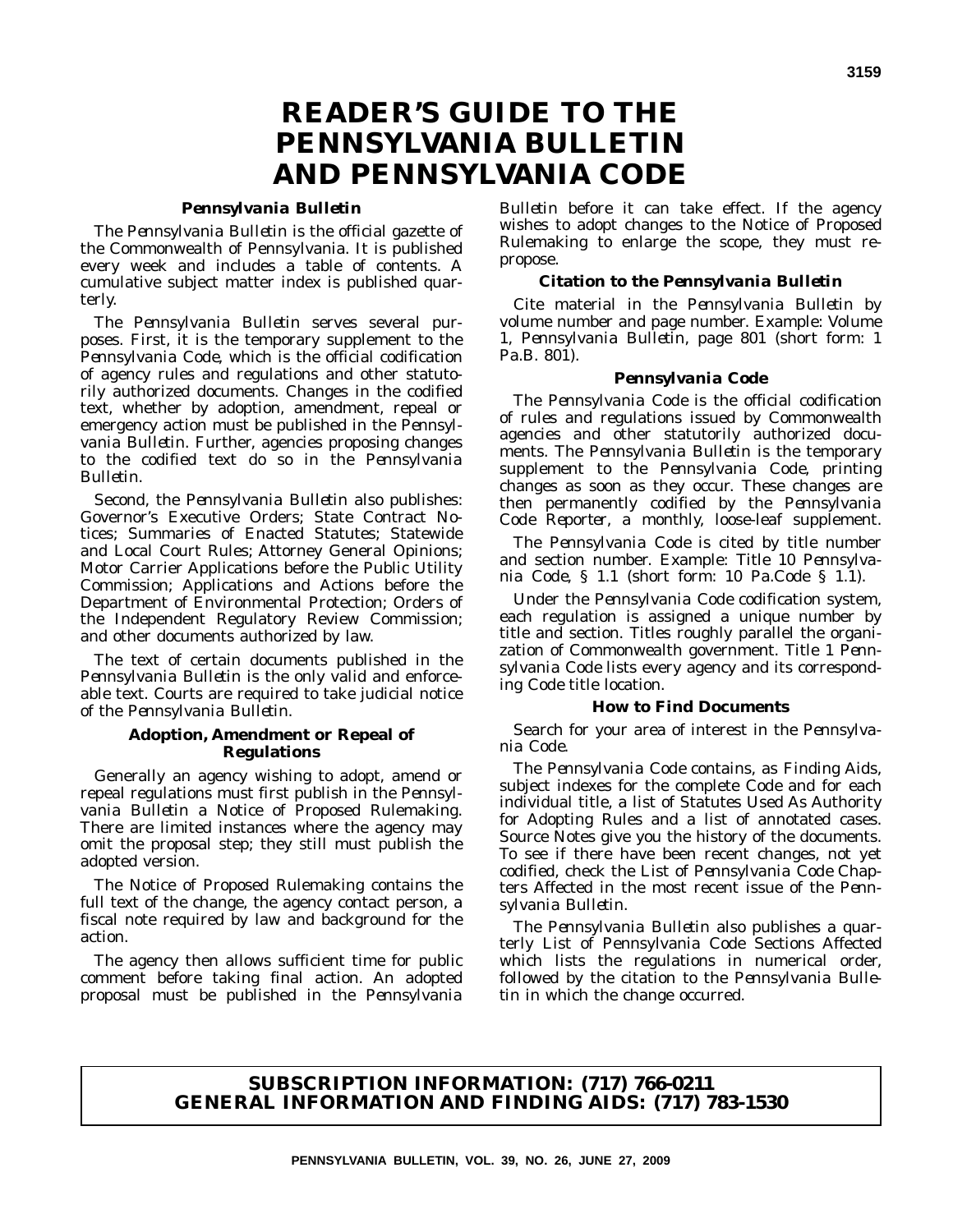#### **Printing Format**

Material proposed to be added to an existing rule or regulation is printed in **bold face** and material proposed to be deleted from such a rule or regulation is enclosed in brackets **[ ]** and printed in **bold face.** Asterisks indicate ellipsis of *Pennsylvania Code* text retained without change. Proposed new or additional regulations are printed in ordinary style face.

#### **Fiscal Notes**

Section 612 of The Administrative Code of 1929 (71 P. S. § 232) requires that the Office of Budget prepare a fiscal note for regulatory actions and administrative procedures of the administrative departments, boards, commissions or authorities receiving money from the State Treasury stating whether the proposed action or procedure causes a loss of revenue or an increase in the cost of programs for the Commonwealth or its political subdivisions; that the fiscal note be published in the *Pennsylvania Bulletin* at the same time as the proposed change is advertised; and that the fiscal note shall provide the following information: (1) the designation of the fund out of which the appropriation providing for expenditures under the action or procedure shall be made; (2) the probable cost for the fiscal year the program is implemented; (3) projected cost estimate of the program for each of the five succeeding fiscal years; (4) fiscal history of the program for which expenditures are to be made; (5) probable loss of revenue for the fiscal year of its implementation; (6) projected loss of revenue from the program for each of the five succeeding fiscal years; (7) line item, if any, of the General Appropriation Act or other appropriation act out of which expenditures or losses of Commonwealth funds shall occur as a result of the action or procedures; (8) recommendation, if any, of the Secretary of the Budget and the reasons therefor.

The required information is published in the foregoing order immediately following the proposed change to which it relates; the omission of an item indicates that the agency text of the fiscal note states that there is no information available with respect thereto. In items (3) and (6) information is set forth for the first through fifth fiscal years; in that order, following the year the program is implemented, which is stated. In item (4) information is set forth for the current and two immediately preceding years, in that order. In item (8) the recommendation, if any, made by the Secretary of Budget is published with the fiscal note. See 4 Pa. Code § 7.231 *et seq.* Where ''no fiscal impact'' is published, the statement means no additional cost or revenue loss to the Commonwealth or its local political subdivision is intended.

#### **Reproduction, Dissemination or Publication of Information**

Third parties may not take information from the *Pennsylvania Code* and *Pennsylvania Bulletin* and reproduce, disseminate or publish such information except as provided by 1 Pa. Code § 3.44. 1 Pa. Code § 3.44 reads as follows:

#### **§ 3.44. General permission to reproduce content of Code and Bulletin.**

Information published under this part, which information includes, but is not limited to, cross references, tables of cases, notes of decisions, tables of contents, indexes, source notes, authority notes, numerical lists and codification guides, other than the actual text of rules or regulations may be reproduced only with the written consent of the Bureau. The information which appears on the same leaf with the text of a rule or regulation, however, may be incidentally reproduced in connection with the reproduction of the rule or regulation, if the reproduction is for the private use of a subscriber and not for resale. There are no other restrictions on the reproduction of information published under this part, and the Commonwealth hereby consents to a reproduction.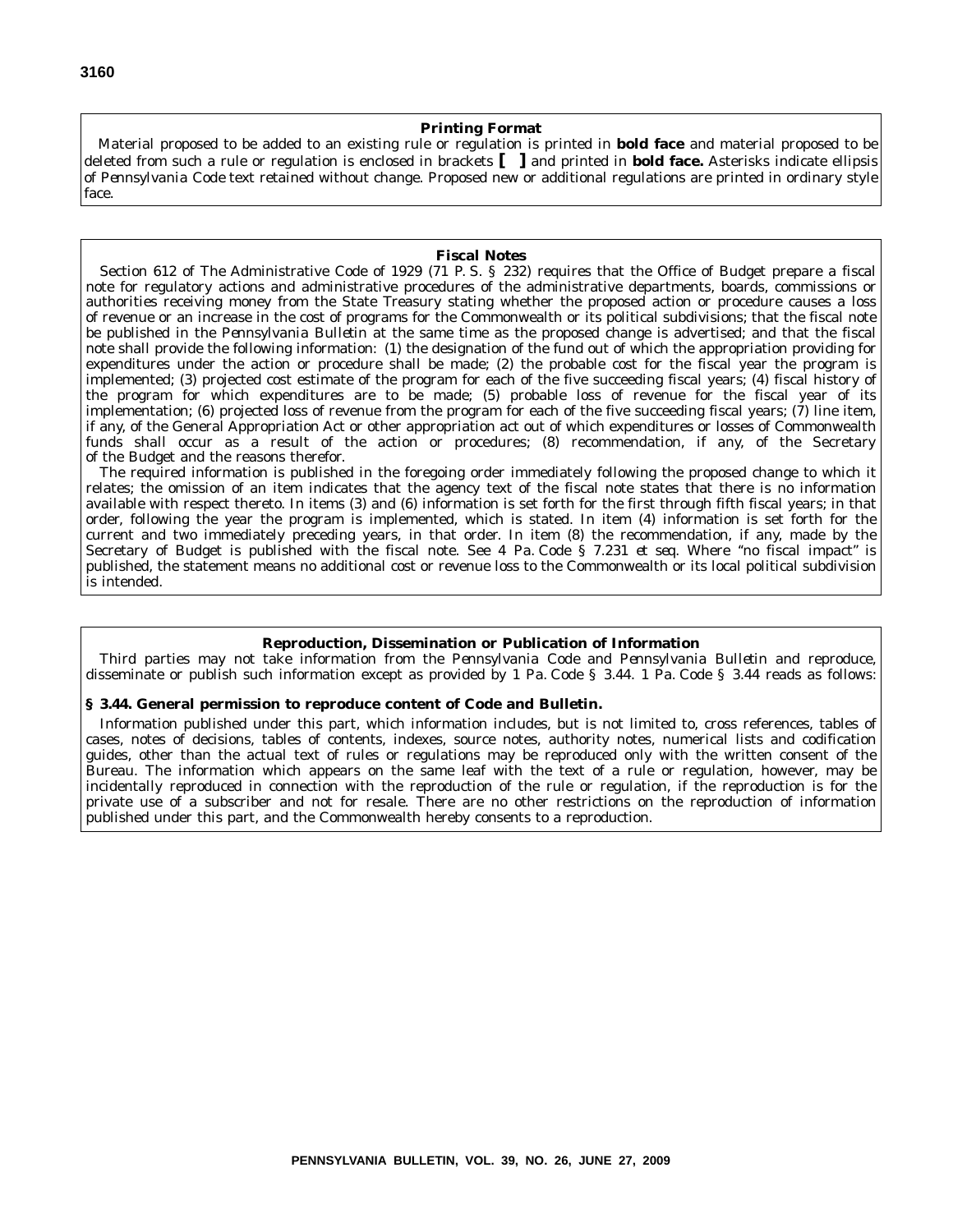## List of Pa. Code Chapters Affected

The following numerical guide is a list of the chapters of each title of the *Pennsylvania Code* affected by documents published in the *Pennsylvania Bulletin* during 2009.

| 4 Pa. Code (Administration)<br><b>Adopted Rules</b>                                                      |  |
|----------------------------------------------------------------------------------------------------------|--|
|                                                                                                          |  |
| <b>Statements of Policy</b><br>$9 \ldots \ldots \ldots \ldots \ldots \ldots$ 427, 1008, 1212, 1970, 2116 |  |
| 7 Pa. Code (Agriculture)<br><b>Adopted Rules</b>                                                         |  |
|                                                                                                          |  |
|                                                                                                          |  |
|                                                                                                          |  |
|                                                                                                          |  |
|                                                                                                          |  |
| <b>Statements of Policy</b>                                                                              |  |
| 10 Pa. Code (Law)<br><b>Proposed Rules</b>                                                               |  |
|                                                                                                          |  |
| <b>Statements of Policy</b>                                                                              |  |
| 12 Pa. Code (Commerce Trade and Local Government)                                                        |  |
| <b>Statements of Policy</b>                                                                              |  |
|                                                                                                          |  |
| 22 Pa. Code (Education)<br><b>Adopted Rules</b>                                                          |  |
|                                                                                                          |  |
| 25 Pa. Code (Environmental Protection)                                                                   |  |
| <b>Adopted Rules</b>                                                                                     |  |
|                                                                                                          |  |
|                                                                                                          |  |
|                                                                                                          |  |
|                                                                                                          |  |
|                                                                                                          |  |
|                                                                                                          |  |
|                                                                                                          |  |
|                                                                                                          |  |
|                                                                                                          |  |
|                                                                                                          |  |
|                                                                                                          |  |
|                                                                                                          |  |
|                                                                                                          |  |
|                                                                                                          |  |
|                                                                                                          |  |
|                                                                                                          |  |
| <b>Proposed Rules</b>                                                                                    |  |
|                                                                                                          |  |
|                                                                                                          |  |

#### **Statements of Policy**

|  |  | <u> - ---------- -- - - ----,</u> |  |  |  |  |  |  |  |  |  |  |  |  |  |  |  |  |  |
|--|--|-----------------------------------|--|--|--|--|--|--|--|--|--|--|--|--|--|--|--|--|--|
|  |  |                                   |  |  |  |  |  |  |  |  |  |  |  |  |  |  |  |  |  |

| 31 Pa. Code (Insurance)<br><b>Adopted Rules</b>                             |  |
|-----------------------------------------------------------------------------|--|
|                                                                             |  |
| <b>Proposed Rules</b><br>147                                                |  |
| 34 Pa. Code (Labor and Industry)<br><b>Proposed Rules</b>                   |  |
| 37 Pa. Code (Law)<br><b>Adopted Rules</b>                                   |  |
| <b>Proposed Rules</b>                                                       |  |
| <b>Statements of Policy</b>                                                 |  |
|                                                                             |  |
| 40 Pa. Code (Liquor)<br><b>Adopted Rules</b>                                |  |
|                                                                             |  |
| 49 Pa. Code (Professional and Vocational Standards)<br><b>Adopted Rules</b> |  |
|                                                                             |  |
|                                                                             |  |
|                                                                             |  |
|                                                                             |  |
|                                                                             |  |
|                                                                             |  |
|                                                                             |  |
| <b>Proposed Rules</b>                                                       |  |
|                                                                             |  |
| 2208                                                                        |  |
| 2210<br>2218                                                                |  |
|                                                                             |  |
|                                                                             |  |
|                                                                             |  |
| 51 Pa. Code (Public Officers)                                               |  |
| <b>Adopted Rules</b>                                                        |  |
| 31<br>2204                                                                  |  |
| 33<br>2204<br>35<br>2204                                                    |  |
| 2204                                                                        |  |
| 39<br>2204                                                                  |  |
| 2204<br>41                                                                  |  |
| 2204<br>43                                                                  |  |
| 2204<br>45                                                                  |  |
| 51<br>53                                                                    |  |
| 55                                                                          |  |
| 57                                                                          |  |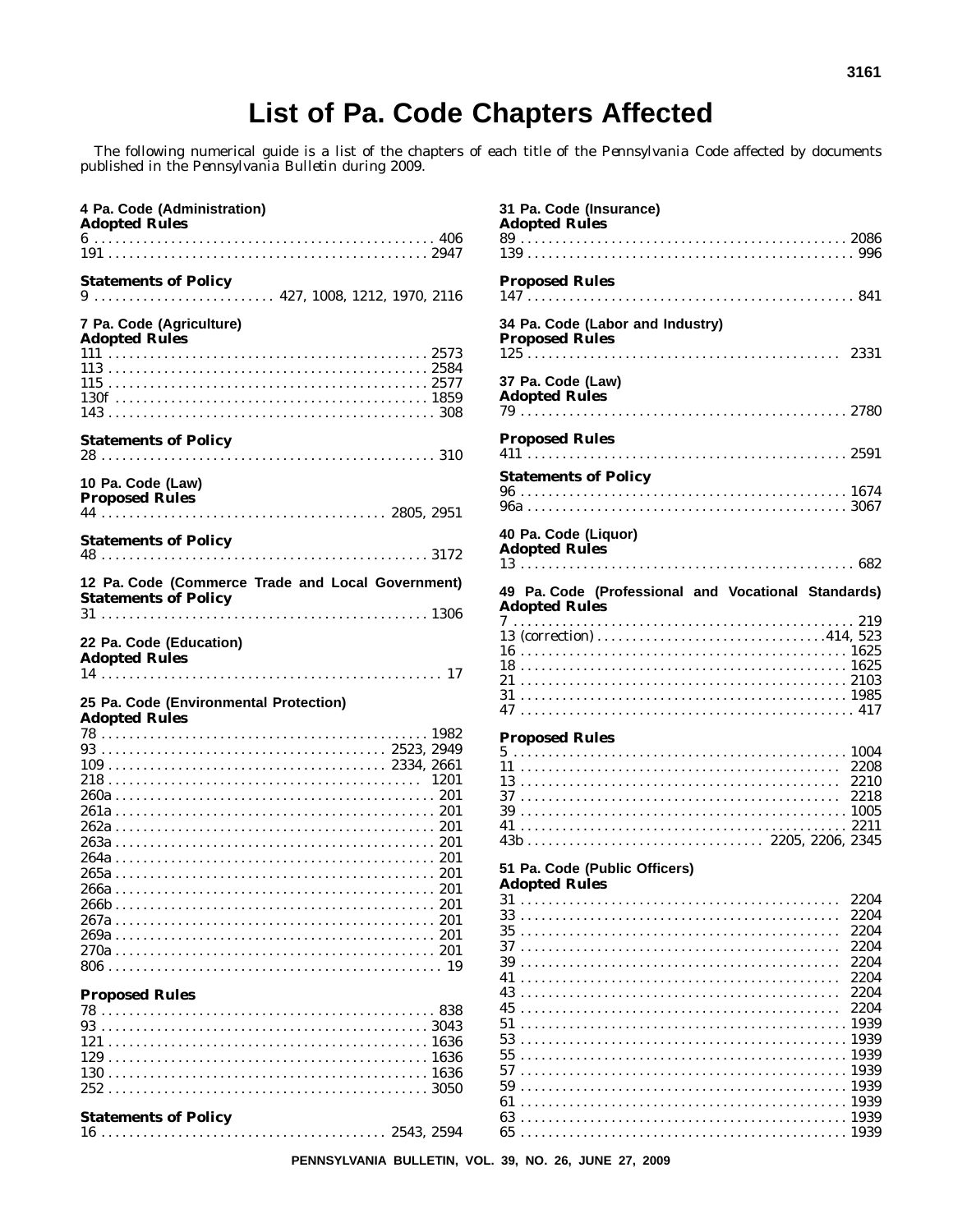#### 3162

| 52 Pa. Code (Public Utilities)<br><b>Adopted Rules</b>                                                     |      |
|------------------------------------------------------------------------------------------------------------|------|
|                                                                                                            |      |
| <b>Proposed Rules</b>                                                                                      |      |
|                                                                                                            |      |
|                                                                                                            |      |
| <b>Statements of Policy</b>                                                                                |      |
|                                                                                                            |      |
| 55 Pa. Code (Public Welfare)                                                                               |      |
| <b>Proposed Rules</b>                                                                                      |      |
|                                                                                                            |      |
| <b>Statements of Policy</b>                                                                                |      |
|                                                                                                            |      |
|                                                                                                            |      |
|                                                                                                            |      |
|                                                                                                            |      |
| 6000                                                                                                       |      |
|                                                                                                            |      |
| 58 Pa. Code (Recreation)                                                                                   |      |
| <b>Adopted Rules</b>                                                                                       |      |
|                                                                                                            |      |
|                                                                                                            |      |
|                                                                                                            |      |
|                                                                                                            |      |
|                                                                                                            |      |
| 69                                                                                                         |      |
|                                                                                                            |      |
|                                                                                                            |      |
|                                                                                                            |      |
|                                                                                                            |      |
|                                                                                                            |      |
| $147 \ldots \ldots \ldots \ldots \ldots \ldots \ldots \ldots \ldots \ldots \ldots \ldots 1205, 1388, 2802$ |      |
|                                                                                                            |      |
|                                                                                                            |      |
|                                                                                                            | 2588 |
|                                                                                                            |      |
|                                                                                                            |      |
|                                                                                                            |      |
|                                                                                                            |      |
|                                                                                                            |      |
| <b>Proposed Rules</b>                                                                                      |      |
|                                                                                                            |      |
|                                                                                                            |      |
|                                                                                                            |      |
|                                                                                                            |      |
|                                                                                                            |      |
|                                                                                                            |      |
| $135 \ldots \ldots \ldots \ldots \ldots \ldots \ldots \ldots \ldots \ldots \ldots \ldots 2811, 2812, 2951$ |      |
| 141  1391, 1392, 1393, 1668, 2809                                                                          |      |
|                                                                                                            |      |
|                                                                                                            |      |
|                                                                                                            |      |
|                                                                                                            |      |
|                                                                                                            |      |

| <b>Statements of Policy</b>                                    |
|----------------------------------------------------------------|
| 61 Pa. Code (Revenue)<br><b>Proposed Rules</b><br>1209<br>1207 |
| 67 Pa. Code (Transportation)<br><b>Proposed Rules</b>          |
|                                                                |
| 201 Pa. Code (Judicial Administration)                         |
| <b>Proposed Rules</b>                                          |
|                                                                |
| 204 Pa. Code (Judicial System General Provisions)              |
| <b>Adopted Rules</b>                                           |
| 207 Pa. Code (Judicial Conduct)<br><b>Adopted Rules</b>        |
| 210 Pa. Çode (Appellate Procedure)                             |
| <b>Adopted Rules</b>                                           |
|                                                                |
|                                                                |
|                                                                |
|                                                                |
|                                                                |
|                                                                |
| <b>Proposed Rules</b>                                          |
|                                                                |
|                                                                |
| 225 Pa. Code (Rules of Evidence)<br><b>Adopted Rules</b>       |
| 231 Pa. Code (Rules of Civil Procedure)                        |
| <b>Adopted Rules</b>                                           |
|                                                                |
|                                                                |
| <b>Proposed Rules</b>                                          |
|                                                                |

PENNSYLVANIA BULLETIN, VOL. 39, NO. 26, JUNE 27, 2009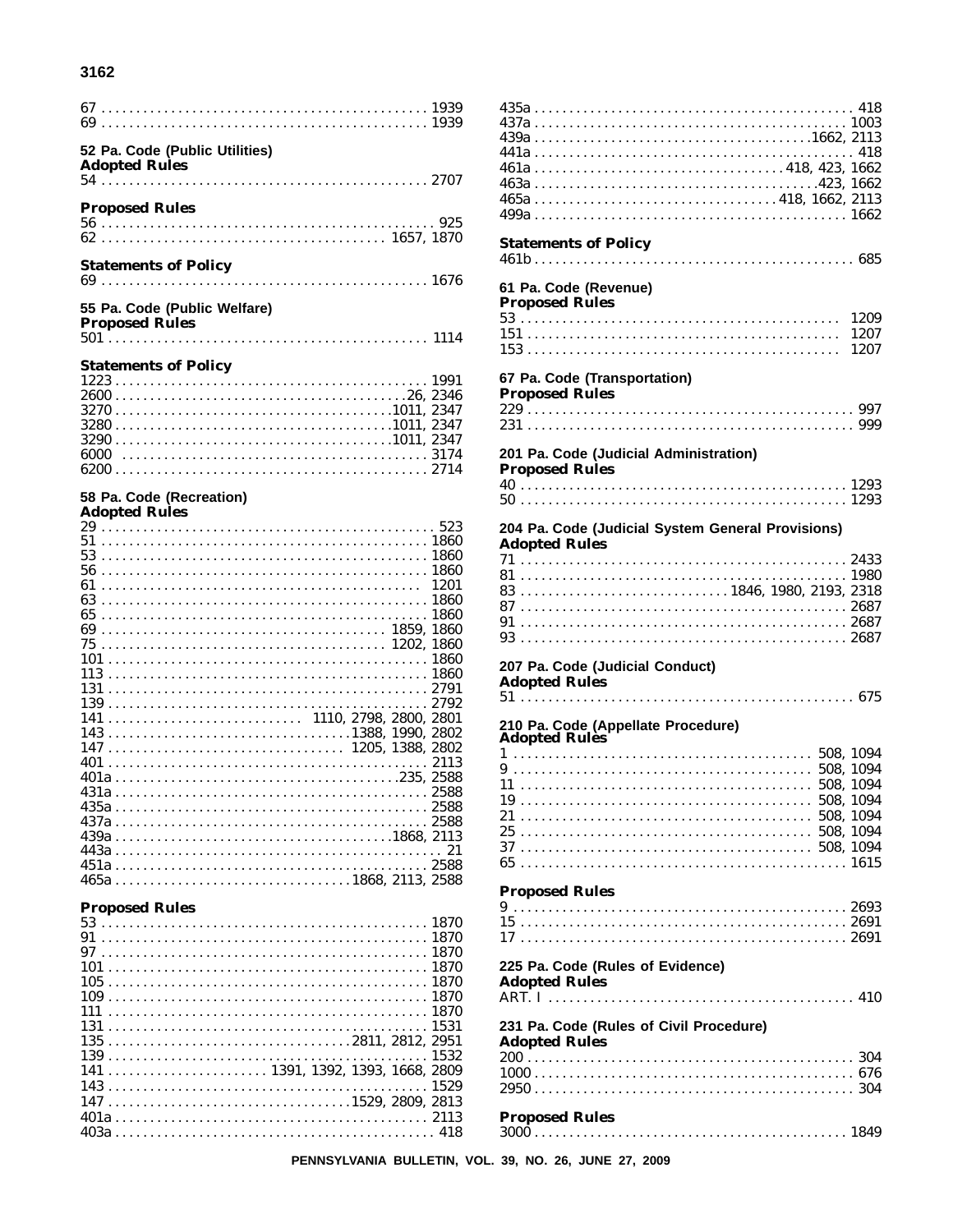#### **Adopted Rules** 829, 1106, 2434, 2567

**234 Pa. Code (Rules of Criminal Procedure)**

#### **Proposed Rules**

#### **237 Pa. Code (Juvenile Rules)**

| <b>Adopted Rules</b> |  |
|----------------------|--|
|                      |  |
|                      |  |
|                      |  |
|                      |  |
|                      |  |
|                      |  |

#### **Proposed Rules**

#### **246 Pa. Code (Minor Court Civil Rules) Proposed Rules**

100 . . . . . . . . . . . . . . . . . . . . . . . . . . . . . . . . . . . . . . . . . . . . . . 1856

#### **249 Pa. Code (Philadelphia Rules)**

Unclassified ...... 189, 192, 830, 1199, 2327, 2571, 2929

#### **252 Pa. Code (Allegheny County Rules)**

Unclassified . . . . . . . . . . . . . . . . . . . . . . . . . . . . . . . . . . . . . . . 994

#### **255 Pa. Code (Local Court Rules)**

Unclassified . . . 10, 16, 306, 306, 513, 514, 517, 520, 679, 680, 832, 833, 835, 994, 995, 1107, 1199, 1200, 1386, 1478, 1522, 1523, 1524, 1525, 1526, 1527, 1621, 1857, 1981, 2084, 2200, 2201, 2438, 2439, 2571, 2696, 2699, 2703, 2705, 2929, 2946, 3040, 3041, 3165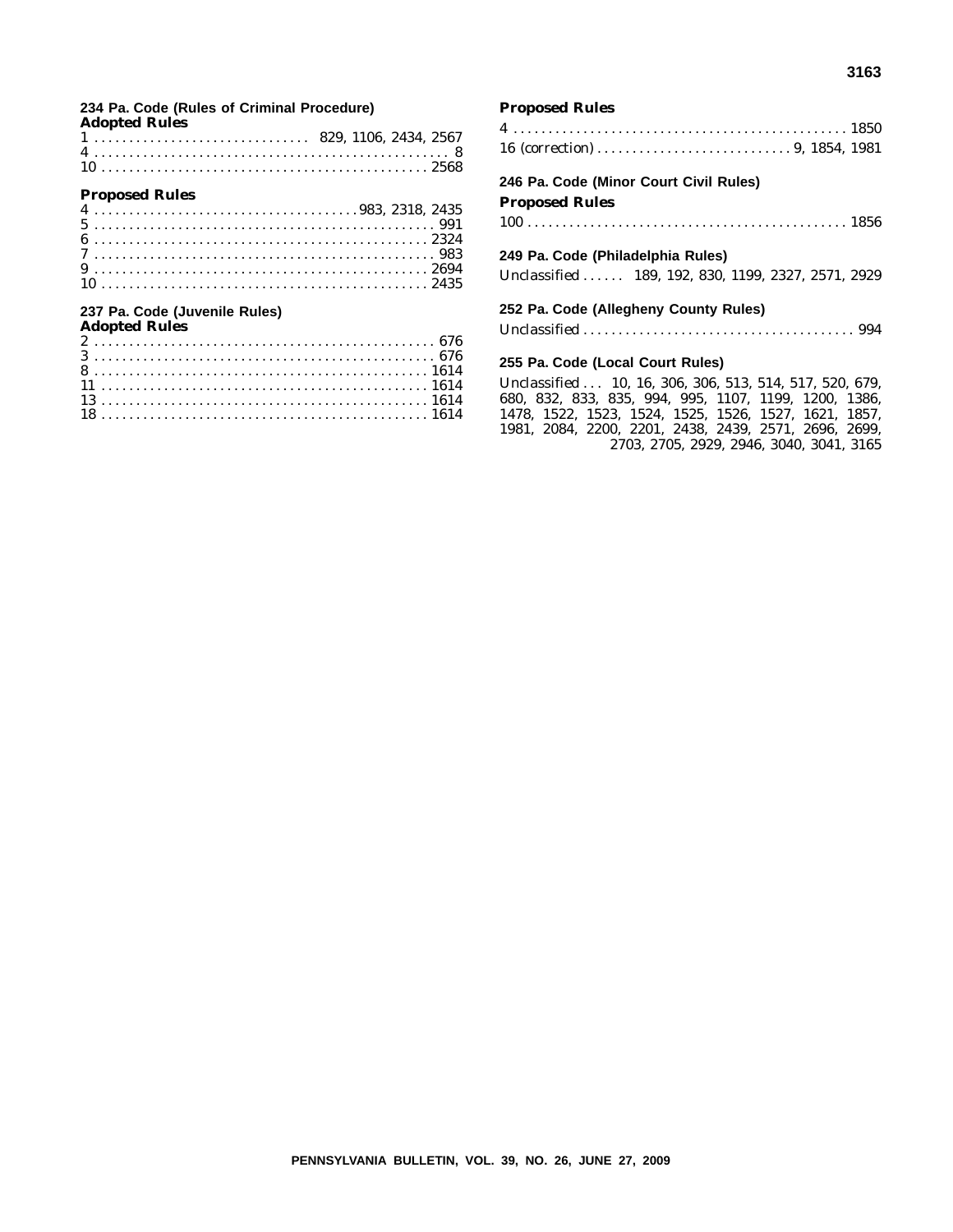## **GENERAL ASSEMBLY**

## **THE GENERAL ASSEMBLY**

#### **Recent Actions during the 2009 Regular Session of the General Assembly**

The following is a summary of recent actions of the General Assembly during the 2009 Regular Session.

| Doc.<br>No. | Date of<br>Action | Bill<br><b>Number</b> | <i>Printer's</i><br><b>Number</b> | <b>Effective</b><br>Date | <b>Subject Matter</b>                                                                                                                                                                                                               |
|-------------|-------------------|-----------------------|-----------------------------------|--------------------------|-------------------------------------------------------------------------------------------------------------------------------------------------------------------------------------------------------------------------------------|
|             |                   |                       |                                   |                          | 2009 GENERAL ACTS OF REGULAR SESSION ENACTED-ACT 001 through 004                                                                                                                                                                    |
| 001         | Jun 10            | <b>HB0084</b>         | <b>PN1955</b>                     | $60 \text{ days}^*$      | Preventable Serious Adverse Events Act—<br>enactment                                                                                                                                                                                |
| 002         | Jun 10            | HB1089                | <b>PN1573</b>                     | 30 days                  | Insurance Company Law of 1921—health<br>and accident insurance group health poli-<br>cies to continue for period of time after<br>termination of employment or member-<br>ship in health maintenance organizations                  |
| 003         | <b>Jun 10</b>     | <b>SB0089</b>         | <b>PN1006</b>                     | Immediately*             | Health Care Cost Containment Act-<br>reenactment, Health Care Cost Contain-<br>ment Council Act Review Committee es-<br>tablishment, council powers and duties,<br>data submission and collection and for<br>access to council data |
| 004         | <b>Jun 10</b>     | <b>SB0189</b>         | <b>PN0746</b>                     | 90 days                  | Insurance Company Law of 1921—health<br>insurance coverage for certain children of<br>insured parents, conditions subject to<br>which polices are to be issued                                                                      |

\* denotes an effective date with exceptions

#### **Effective Dates of Statutes**

The effective dates specified previously for laws and appropriation acts were contained in the applicable law or appropriation act. Where no date is specified or where the effective date specified is prior to the date of enactment, the effective date is 60 days after final enactment except for statutes making appropriations or affecting budgets of political subdivisions. See 1 Pa.C.S. §§ 1701—1704 (relating to effective dates of statutes).

#### **Advance Copies of Statutes**

Section 1106 of Title 1 of the *Pennsylvania Consolidated Statutes* provides that the prothonotaries of each county shall file advance copies of statutes in their offices for public inspection until the *Laws of Pennsylvania* are generally available. Section 2406(h) of The Administrative Code of 1929 provides that the Department of General Services (Department) shall distribute advance sheets of the *Laws of Pennsylvania* to each law judge of the courts, to every county and public library of this Commonwealth and to each member of the General Assembly. These copies shall be furnished without charge. The Department shall also mail one copy of each law enacted during any legislative session to any person who pays to it the sum of \$20.

Requests for annual subscriptions for advance copies of statutes should be sent to the State Bookstore—PHMC, Commonwealth Keystone Building, 400 North Street, Harrisburg, PA 17120-0053, accompanied by a check or money order in the sum of \$20, payable to the ''Commonwealth of Pennsylvania.''

> ROBERT W. ZECH, Jr., *Director Legislative Reference Bureau*

[Pa.B. Doc. No. 09-1138. Filed for public inspection June 26, 2009, 9:00 a.m.]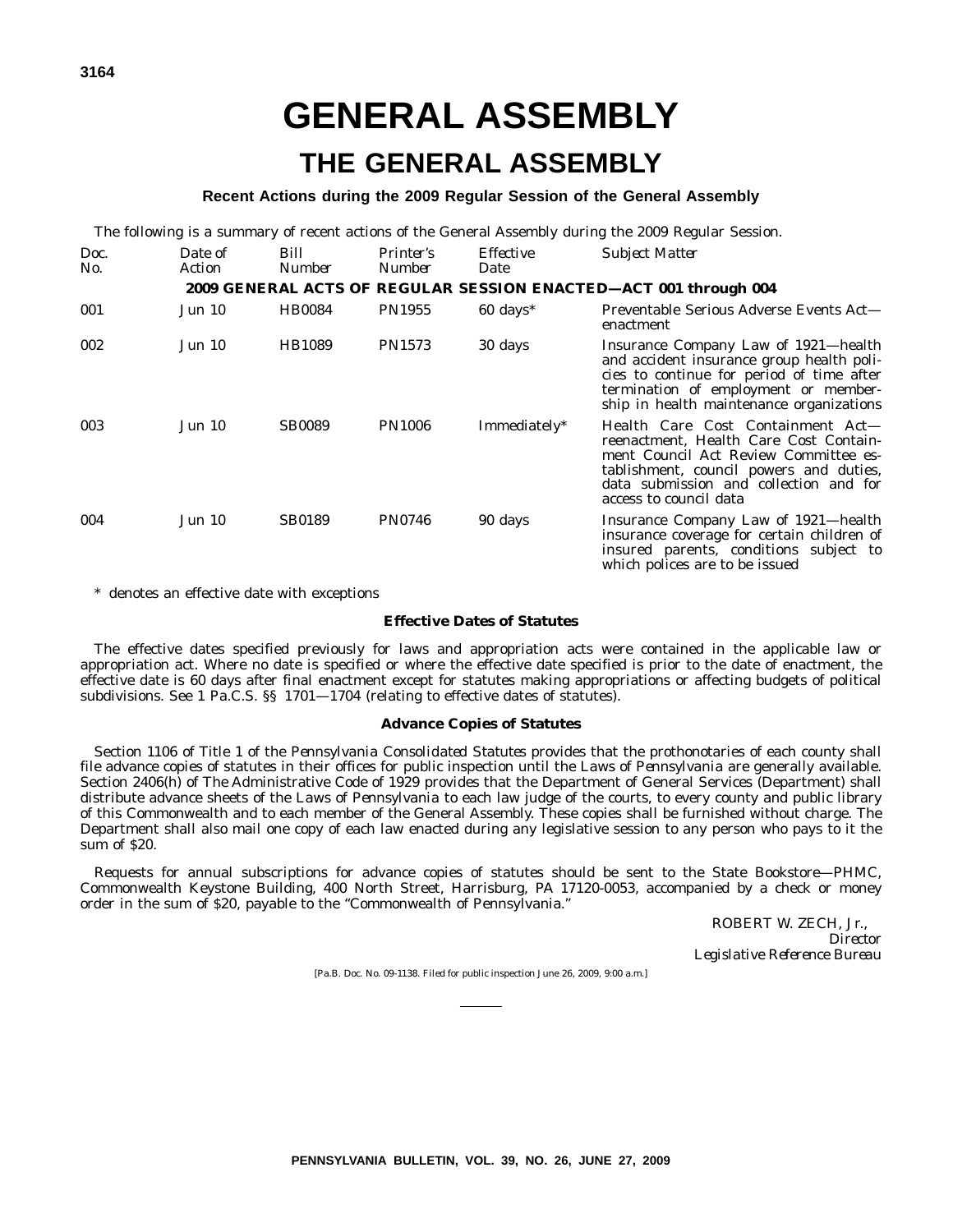## **COURTS Title 255—LOCAL COURT RULES**

#### **CARBON COUNTY**

**In Re: Register of Wills Office and Clerk of Orphans' Court Schedule of Fees and Charges; Orphans' Court Division; No. 09-9178**

#### **Order**

*And Now*, this 11th day of May, 2009, upon consideration of the within Petition for Increase of the Fee Schedule by the Carbon County Register of Wills and Clerk of the Orphans' Court, Judy F. Moon, and in accordance with Act 69 of December 3, 1993 (42 P. S. § 21022.1), relating to the fees and charges of the Register of Wills office and Act 18 of April 24, 1994 (42 P. S. § 21032.1), relating to the fees and charges of the Clerk of the Orphans' Court, it is hereby

*Ordered* and *Decreed* that the Fee Schedule for the Carbon County Register of Wills and Clerk of the Orphans' Court is hereby amended effective July 1, 2009.

It is further *Ordered* and *Decreed* that in order to bring the offices of the Register of Wills and Clerk of the Orphans' Court into line with the automation/modernization efforts of the other court-related offices, the Court, at the request of the Register of Wills and Clerk of the Orphans' Court, hereby imposes a \$5 automation fee to be charged on all initial filings of any action or legal proceeding plus on all marriage license applications. (The automation fee collected shall be deposited into a special fund established by the County Treasurer with the monies therein to be used by the Register of Wills and Clerk of the Orphans' Court, with the approval of the President Judge, solely for the purposes of computerization and document reproduction in the offices of the Register of Wills and the Clerk of the Orphans' Court. All expenditures made with monies from this automation fund must follow normal procurement procedures as established by the County.)

It is further *Ordered* and *Decreed* that the Fee Schedule for the Register of Wills and for the Orphans' Court of Carbon County, a true and correct copy of which is attached to this order and which has been approved by the Register of Wills and Clerk of the Orphans' Court, is approved and adopted effective July 1, 2009.

*By the Court*

A CCOUNTS

ROGER N. NANOVIC, *President Judge*

DP PLUS \$3.00/PAGE FOR

\$45.00 CONSENT

#### **Carbon County**

#### **Register of Wills and Clerk of Orphans' Court Orphans' Court Fee Schedule Effective July 1, 2009**

| AUUUNID                                                                                                                                                               |              |                                                   |
|-----------------------------------------------------------------------------------------------------------------------------------------------------------------------|--------------|---------------------------------------------------|
| FILING, RECORDING, AND SETTING UP PRINTED COPIES OF ADVERTISEMENT OF ACCOUNTS OF TRUSTEES<br>AND GUARDIANS, INCLUDING CERTIFICATE OF THE CLERK IN ESTATES AS FOLLOWS: |              |                                                   |
| ACCOUNTS FOR AUDIT AND CONFIRMATION:<br>(FORMAL ACCOUNTING)                                                                                                           |              |                                                   |
| ACCOUNT AND SCHEDULE OF PROPOSED<br><b>DISTRIBUTION</b>                                                                                                               |              | \$85.00 FIRST PAGE<br><b>EACH ADDITIONAL PAGE</b> |
|                                                                                                                                                                       |              | (NOT COUNTING<br>\$3.00 EXHIBITS)                 |
| EACH EXHIBIT (THIS IS A CHARGE PER<br>DOCUMENT, THE ORIGINAL OF WHICH IS NOT                                                                                          |              |                                                   |
| ALREADY FILED OF RECORD)                                                                                                                                              | <b>S2.00</b> |                                                   |
| <b>OBJECTIONS TO ACCOUNT</b><br><b>ESCROW FOR AUDITOR FEES</b>                                                                                                        | \$50.00      |                                                   |
| (ONLY WHEN OBJECTIONS FILED)                                                                                                                                          |              | \$350.00 (SEPARATE CHECK)                         |
| <b>ACCOUNTS FOR FILING</b>                                                                                                                                            |              | \$30.00 FIRST PAGE<br>\$3.00 EACH ADDITIONAL PAGE |
| ADDITIONAL A/K/A AFTER FILE OPENED<br>(WITH NEW GRANT OF LETTERS)                                                                                                     | \$20.00      |                                                   |
| ADJUDICATIONS*                                                                                                                                                        |              |                                                   |
| ADJUDICATION AND DECREE                                                                                                                                               | \$20.00      |                                                   |
| ADOPTIONS/TERMINATIONS                                                                                                                                                |              |                                                   |
|                                                                                                                                                                       |              | <b>TOTAL FEE-860.00</b><br>$*$ IF NO              |
|                                                                                                                                                                       |              | TERMINATION—ADD \$15.00                           |

#### ADOPTION PETITION

**PENNSYLVANIA BULLETIN, VOL. 39, NO. 26, JUNE 27, 2009**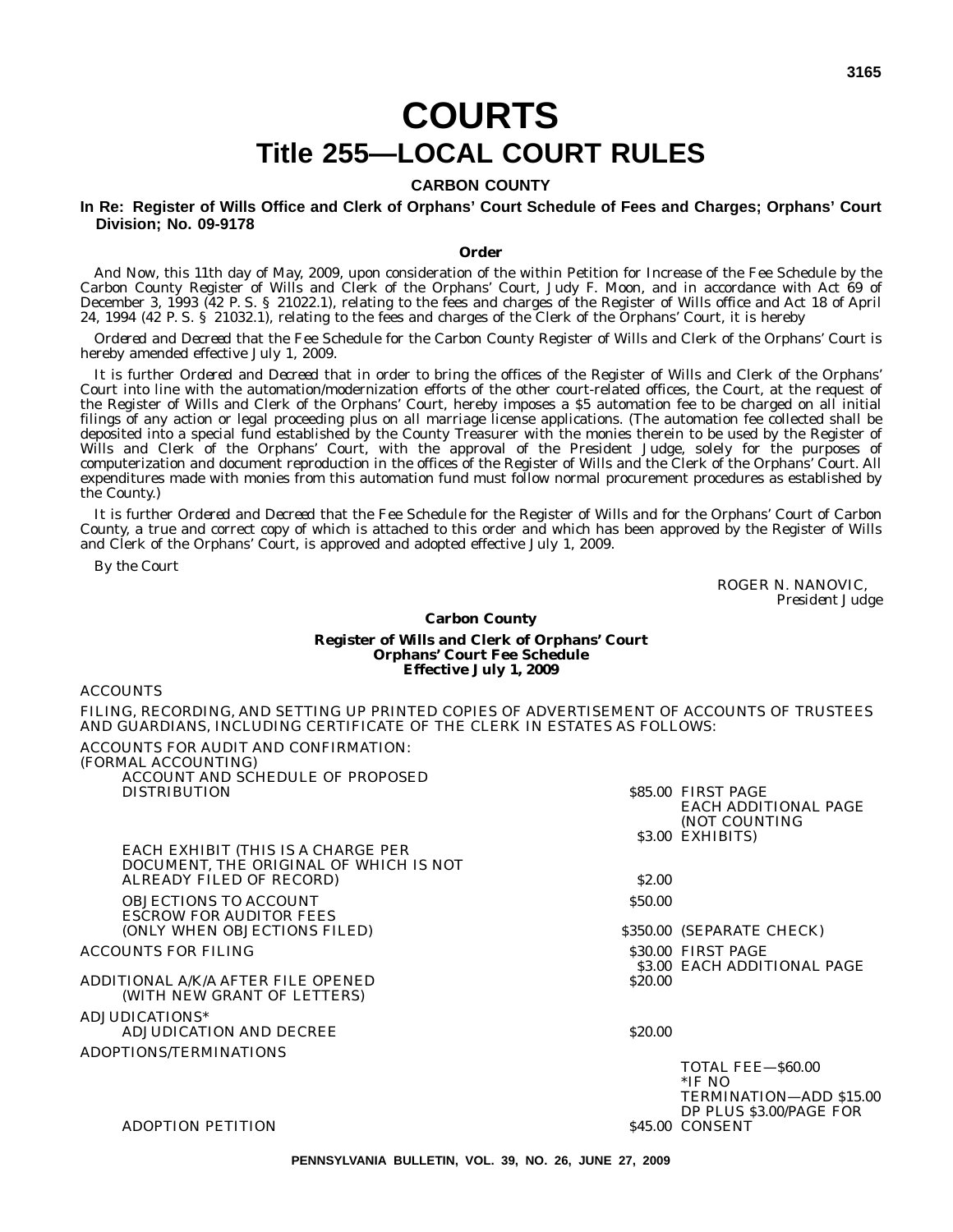| <b>PLUS THE JCP FEE</b><br>PLUS AUTOMATION FEE                                                                                                                                                                                | \$10.00<br>\$5.00  |                                                                                                                              |
|-------------------------------------------------------------------------------------------------------------------------------------------------------------------------------------------------------------------------------|--------------------|------------------------------------------------------------------------------------------------------------------------------|
| <b>ADOPTION CERTIFICATE</b>                                                                                                                                                                                                   | 5.00               |                                                                                                                              |
| PETITION AND PROPOSED ORDER,<br>RE: INVOLUNTARY TERMINATION<br>PLUS DATA PROC FEE<br>PLUS AUTOMATION FEE                                                                                                                      | \$25.00<br>\$15.00 | \$5.00 TOTAL FEE \$45.00                                                                                                     |
| PETITION AND PROPOSED ORDER,<br>RE: VOLUNTARY RELINQUISHMENT<br>PLUS DATA PROC FEE<br>PLUS AUTOMATION FEE                                                                                                                     | \$25.00<br>\$15.00 | \$5.00 TOTAL FEE \$45.00                                                                                                     |
| PETITION AND PROPOSED ORDER,<br>RE: CONFIRMATION OF CONSENT TO ADOPTION<br>PLUS DATA PROC FEE<br>PLUS AUTOMATION FEE                                                                                                          | \$25.00<br>\$15.00 | \$5.00 TOTAL FEE \$45.00                                                                                                     |
| REPORT OF INTENT TO ADOPT                                                                                                                                                                                                     |                    | \$5.00 PER PAGE                                                                                                              |
| COUNSELING FUND FEE, 23 PA.C.S.A. § 2505(e)<br><b>REPORT OF INTERMEDIARY</b><br><b>FOREIGN ADOPTIONS</b>                                                                                                                      |                    | (SEPARATE CHECK) (NOT<br><b>CHARGED ON SPECIAL</b><br>\$75.00 NEEDS CHILDREN)<br>\$5.00 PER PAGE<br><b>TOTAL FEE \$55.00</b> |
| PETITION TO REGISTER FOREIGN ADOPTION                                                                                                                                                                                         | \$25.00            |                                                                                                                              |
| PLUS THE JCP FEE<br>PLUS DATA PROC FEE                                                                                                                                                                                        | \$10.00<br>\$15.00 |                                                                                                                              |
| PLUS AUTOMATION FEE                                                                                                                                                                                                           | \$5.00             |                                                                                                                              |
| FINAL DECREE OF ADOPTION IF FOREIGN<br>ADOPTION DETERMINED TO BE A FULL AND FINAL<br><b>ADOPTION</b><br>READOPTION IF FOREIGN ADOPTION DETERMINED<br>NOT TO BE A FULL AND FINAL ADOPTION, SAME AS<br><b>ADOPTION PETITION</b> | \$20.00            |                                                                                                                              |
| <b>AFFIDAVITS</b>                                                                                                                                                                                                             | \$5.00             |                                                                                                                              |
| ALL OTHER EXTRA PAGES                                                                                                                                                                                                         |                    | \$3.00 PER PAGE                                                                                                              |
| ALLOWANCES FOR MINORS OR INCAPACITATED,<br>PETITION AND ORDER<br><b>FIRST PAGE</b><br>PLUS AUTOMATION FEE                                                                                                                     | \$5.00             | \$25.00 TOTAL FEE \$45.00                                                                                                    |
| PLUS DATA PROC. FEE                                                                                                                                                                                                           | \$15.00            |                                                                                                                              |
| <b>AMENDED PETITION</b>                                                                                                                                                                                                       | \$10.00            |                                                                                                                              |
| APPEAL TO SUPERIOR OR SUPREME COURT (COUNTY<br>FEE) (AN ADDITIONAL CHECK PAYABLE TO THE<br>SUPERIOR OR SUPREME COURT MUST ALSO<br><b>ACCOMPANY THE APPEAL)</b>                                                                | \$55.00            |                                                                                                                              |
| AUTOMATION FEE (ON ALL FIRST FILINGS OF ANY<br><b>ACTION OR LEGAL PROCEEDING)</b>                                                                                                                                             | \$5.00             |                                                                                                                              |
| BIRTH CERTIFICATE (CERTIFIED COPY)                                                                                                                                                                                            | \$7.00             |                                                                                                                              |
| <b>BOND (PERSONAL OR SECURED)</b>                                                                                                                                                                                             | \$15.00            |                                                                                                                              |
| CERTIFIED COPY OF ANY DOCUMENT NOT OTHERWISE<br>SPECIFICALLY LISTED<br><b>FIRST PAGE</b>                                                                                                                                      | \$10.00            |                                                                                                                              |
| <b>EACH ADDITIONAL PAGE</b>                                                                                                                                                                                                   | \$1.00             |                                                                                                                              |
| <b>CLAIM</b><br>FILING AND INDEXING<br>SATISFYING CLAIM IN DOCKET                                                                                                                                                             | \$10.00<br>\$5.00  |                                                                                                                              |
| <b>CONTINUANCE</b>                                                                                                                                                                                                            | \$15.00            |                                                                                                                              |
| <b>COPIES</b>                                                                                                                                                                                                                 |                    |                                                                                                                              |
| <b>PHOTOCOPIES</b><br><b>DOCKET PAGES</b><br><b>EXEMPLIFIED</b>                                                                                                                                                               | \$40.00            | \$0.25 PER PAGE<br>\$0.25 PER PAGE                                                                                           |
| <b>MICROFILM</b>                                                                                                                                                                                                              | <b>ACTUAL</b>      | COST ESTIMATE (\$0.75)                                                                                                       |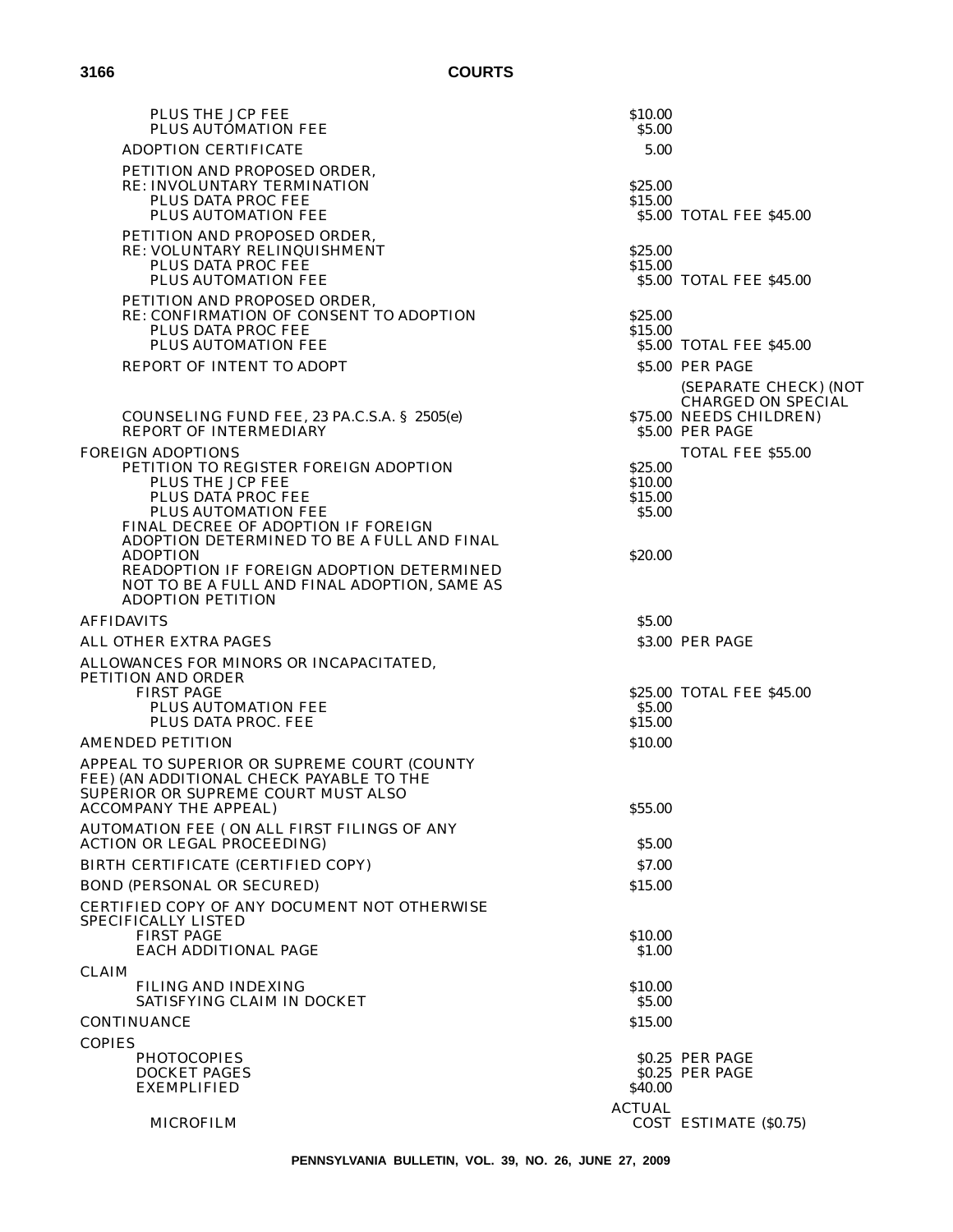|                                                                                                                                                                   | <b>ACTUAL</b>                                                                      |                                                                                                                                                                         |
|-------------------------------------------------------------------------------------------------------------------------------------------------------------------|------------------------------------------------------------------------------------|-------------------------------------------------------------------------------------------------------------------------------------------------------------------------|
| <b>TELEFAX</b>                                                                                                                                                    |                                                                                    | <b>COST PER PAGE</b>                                                                                                                                                    |
| DATA PROCESSING FEE, IF APPLICABLE                                                                                                                                | \$15.00                                                                            |                                                                                                                                                                         |
| <b>DEATH CERTIFICATION</b>                                                                                                                                        | \$7.00                                                                             |                                                                                                                                                                         |
| <b>DISCLAIMER</b>                                                                                                                                                 | \$7.00                                                                             |                                                                                                                                                                         |
| EXEMPLIFIED COPY OF DOCUMENT<br>(FILING FROM ANOTHER COUNTY)<br>PLUS DATA PROC FEE                                                                                | <b>S40.00</b><br>\$15.00                                                           |                                                                                                                                                                         |
| PLUS AUTOMATION FEE                                                                                                                                               |                                                                                    | <b>TOTAL FEE FOR</b><br>\$5.00 EXEMPLICATION-\$60.00                                                                                                                    |
| <b>EXCEPTIONS TO ADJUDICATION</b>                                                                                                                                 | \$10.00                                                                            |                                                                                                                                                                         |
| FAMILY SETTLEMENT: (INFORMAL ACCOUNTING)<br><b>AGREEMENT AND ACCOUNT</b><br><b>EACH ADDITIONAL PAGE</b><br>RECEIPT, RELEASE AND REFUNDING AGREEMENT<br>(PER NAME) | \$3.00<br>\$5.00                                                                   | \$40.00 FIRST PAGE                                                                                                                                                      |
| <b>GENEALOGICAL RESEARCH</b>                                                                                                                                      |                                                                                    | \$12.50 PER HALF HOUR                                                                                                                                                   |
| <b>GENEALOGICAL COPIES</b>                                                                                                                                        |                                                                                    | \$20.00 PER HOUR<br>\$0.25 PER PAGE FROM<br><b>ORIGINALS</b><br>PER PAGE FROM<br><b>MICROFILM (ESTIMATE)</b><br>ACTUAL \$0.75) (REQUIRES SSAE OR<br>COST POSTAGE COSTS) |
| <b>GUARDIANSHIPS</b>                                                                                                                                              |                                                                                    | <b>TOTAL GUARDIANSHIP OR</b><br><b>INCAPACITATION FEE =</b><br>\$50.00                                                                                                  |
| <b>MINORS</b><br>PLUS DATA PROC<br>PLUS JCP FEE<br>PLUS AUTOMATION FEE<br><b>INCAPACITATION</b><br>PLUS DATA PROC<br>PLUS JCP FEE<br><b>PLUS AUTOMATION FEE</b>   | \$20.00<br>\$15.00<br>\$10.00<br>\$5.00<br>\$20.00<br>\$15.00<br>\$10.00<br>\$5.00 |                                                                                                                                                                         |
| <b>GUARDIANSHIP CERTIFICATION</b>                                                                                                                                 | \$5.00                                                                             |                                                                                                                                                                         |
| <b>GUARDIANSHIP-PROOF OF DEPOSIT</b>                                                                                                                              | \$10.00                                                                            |                                                                                                                                                                         |
| <b>INVENTORIES (INCLUDES TRUSTEE INVENTORIES)</b><br>AND GUARDIAN PERIODIC STATUS REPORTS FOR<br>MINOR'S/INCAPACITATED'S ESTATES)                                 | \$10.00                                                                            |                                                                                                                                                                         |
| JUDICIAL COMPUTER PROJECT (JCP) FEE<br>(STATE FEE), ASSESSED ON EACH FIRST FILING                                                                                 | \$10.00                                                                            |                                                                                                                                                                         |
| <b>MARRIAGE LICENSES</b>                                                                                                                                          |                                                                                    | $$45.00$ TOTAL = $$50.00$<br><b>CASH OR MONEY ORDER</b>                                                                                                                 |
| PLUS AUTOMATION FEE                                                                                                                                               |                                                                                    | \$5.00 (NO CHECKS)                                                                                                                                                      |
| FORM PETITIONS AND ORDERS IN CONNECTION<br>WITH MARRIAGE LICENSE APPLICATIONS, E.G.,<br>WAIVER, APPOINTMENTS OF GUARDIANS FOR                                     |                                                                                    |                                                                                                                                                                         |
| <b>MINOR APPLICANTS</b><br><b>MARRIAGE CERTIFICATION</b>                                                                                                          | \$5.00<br>\$5.00                                                                   |                                                                                                                                                                         |
| NON-RESIDENT AFFIDAVIT FOR MARRIAGE                                                                                                                               |                                                                                    |                                                                                                                                                                         |
| <b>LICENSE</b>                                                                                                                                                    | \$10.00                                                                            |                                                                                                                                                                         |
| <b>MISCELLANEOUS FILINGS</b>                                                                                                                                      |                                                                                    | \$5.00 FIRST PAGE<br>\$3.00 EACH ADDITIONAL PAGE                                                                                                                        |
| <b>MINOR'S COMP</b>                                                                                                                                               |                                                                                    | \$40.00 TOTAL MINOR'S COMP                                                                                                                                              |

MINOR'S COMP  $$40.00$  TOTAL MINOR'S COMP  $$15.00 = $70.00$ PLUS DATA PROC \$15.00 \$15.00 \$15.00 \$15.00 \$71.00 \$15.00 \$15.00 \$70.00 \$10.00 \$10.00 \$10.00 \$10.00 \$10.00 \$10.00 \$10.00 \$10.00 \$10.00 \$10.00 \$10.00 \$10.00 \$10.00 \$10.00 \$10.00 \$10.00 \$10.00 \$10.00 \$10.00 \$10.00 \$10.00 \$10. PLUS JCP FEE PLUS AUTOMATION FEE \$5.00 COPY OF MINOR'S COMPROMISE ORDER (WHEN ACTION INITIATED IN CIVIL DIVISION) AND MINOR'S AFFIDAVIT/CERTIFICATION OF DEPOSIT \$10.00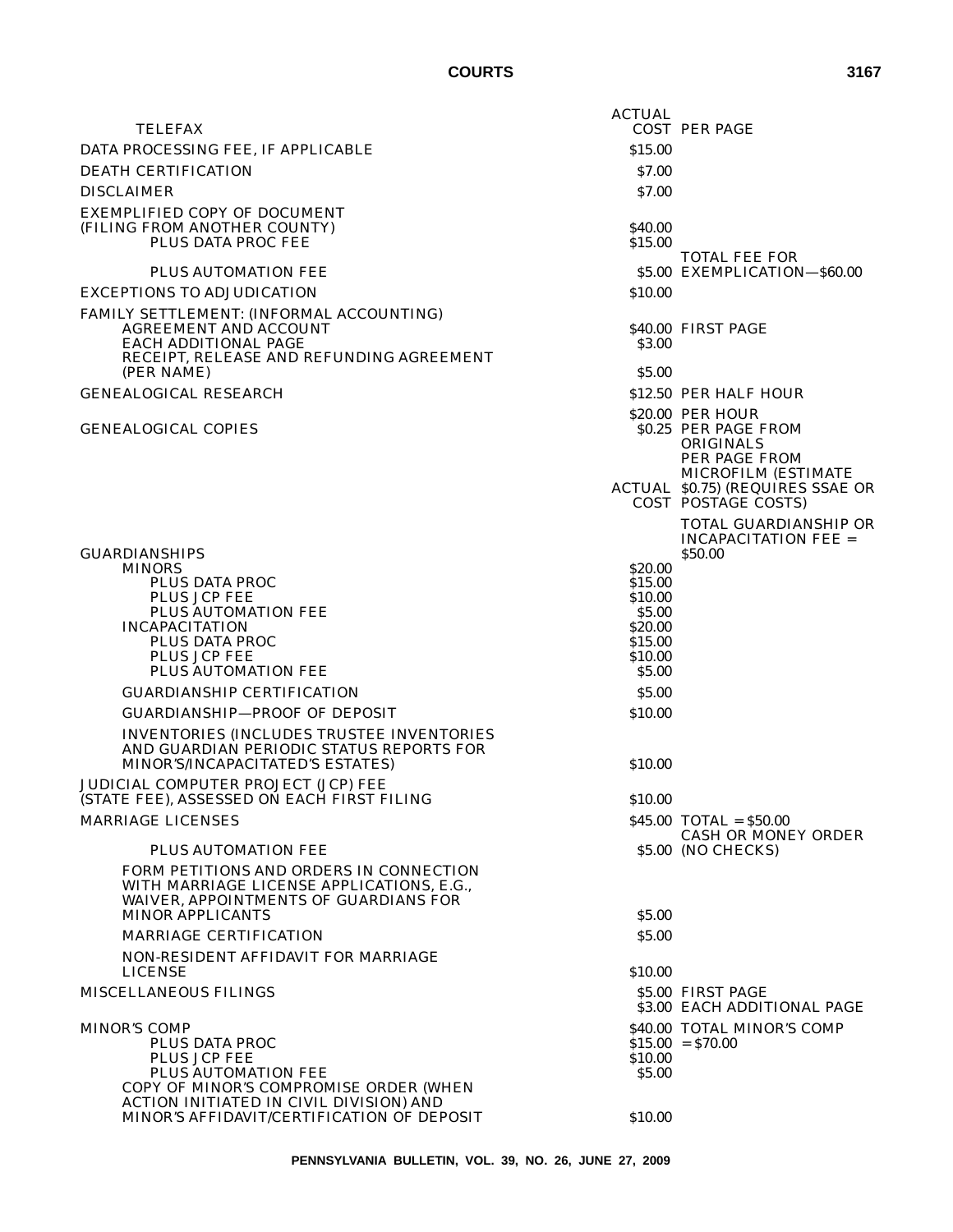| PETITIONS/MOTIONS (OF WHATEVER NATURE, IF NOT<br>OTHERWISE SPECIFICALLY LISTED): CITATION (RULE),<br>PRELIMINARY ORDER AWARDING CITATION AND FIRST<br><b>PAGE OF PETITION</b><br>EACH ADDITIONAL PAGE, NOT COUNTING |                        | <b>FOR PETITIONS/MOTIONS</b><br><b>WHICH INITIATE</b><br>PROCEEDING, ADD DATA<br>PROC., JCP AND<br>\$15.00 AUTOMATION FEES |
|---------------------------------------------------------------------------------------------------------------------------------------------------------------------------------------------------------------------|------------------------|----------------------------------------------------------------------------------------------------------------------------|
| <b>EXHIBITS OR AFFIDAVITS</b><br>EACH EXHIBIT (THIS IS A CHARGE PER<br>DOCUMENT, THE ORIGINAL OF WHICH IS NOT<br>ALREADY FILED OF RECORD)                                                                           | \$3.00<br><b>S2.00</b> |                                                                                                                            |
| ANSWERS, RESPONSES, PRELIMINARY OBJECTIONS AND<br>ALL OTHER FILINGS AFTER THE FIRST FILING<br>INITIATING THE PROCEEDING                                                                                             |                        | \$3.00 PER PAGE                                                                                                            |
| <b>BRIEFS</b>                                                                                                                                                                                                       | \$10.00                |                                                                                                                            |
| <b>OBJECTIONS</b><br><b>ESCROW FOR AUDITOR'S FEE</b>                                                                                                                                                                | \$50.00                | \$350.00 (SEPARATE CHECK)                                                                                                  |
| <b>POWER OF ATTORNEY</b><br>PLUS DATA PROC<br>PLUS AUTOMATION FEE                                                                                                                                                   | \$15.00<br>\$5.00      | $$20.00$ TOTAL POA FEE = $$40.00$                                                                                          |
| PRAECIPE (OF WITHDRAWAL OR APPEARANCE)                                                                                                                                                                              | \$10.00                |                                                                                                                            |
| RELEASES, RECEIPTS AND SATISFACTION OF AWARDS                                                                                                                                                                       |                        | \$5.00 PER PAGE & PER NAME                                                                                                 |
| RETURNED CHECK FEE                                                                                                                                                                                                  | \$25.00                |                                                                                                                            |
| <b>RELINQUISHMENT</b>                                                                                                                                                                                               | \$5.00                 |                                                                                                                            |
| <b>STIPULATION</b>                                                                                                                                                                                                  | \$10.00                |                                                                                                                            |
| <b>SUBPOENAS</b>                                                                                                                                                                                                    | \$5.00                 |                                                                                                                            |

NOTE: Pursuant to 42 Pa.C.S.A. § 3502 (a) the Supreme Court authorized the Court Administrator of Pennsylvania to promulgate financial regulations to implement 42 Pa.C.S.A. § 3733 (regarding funding of the Unified Judicial System's Statewide Automation Project). The regulations so promulgated impose a statutory fee of \$10.00 on ''first filings in petitions concerning adoptions, incapacitated persons, and estates, minor's estates and inter vivos trusts.'' If not already included, the \$10.00 fee is in addition to the above-listed filing fees.

For filings in cases not specifically enumerated, the fee imposed shall be charged on the same basis as that for a substantially similar specified filing.

\*PAYMENT OF ALL FEES EXCEPT THOSE LISTED FOR ADJUDICATIONS MUST BE MADE AT THE TIME OF FILING.

APPROVED:

JUDY F. MOON, CLERK OF THE CARBON COUNTY ORPHANS' COURT

DATED:  $May \# 2009$ 

EACH ADDITIONAL \$100,000.00 OR FRACTION NOTE: PROBATE FEES ARE BASED ON THE GROSS VALUE OF THE ESTATE, MINUS JOINTLY HELD ASSETS AND TRANSFERS. NO LETTERS WILL BE ISSUED UNTIL FEES ARE PAID IN FULL.

LETTERS OF ADMINISTRATION OR TESTAMENTARY

PLUS DATA PROC., JCP AND AUTOMATION FEES

ESTATE NOT EXCEEDING 1,000.00 \$40.00<br>555.00 5.000 \$55.00 5,000 \$55.00<br>10,000 \$65.00 10,000 \$65.00<br>20,000 \$75.00 20,000 \$75.00<br>30.000 \$85.00 30,000 \$85.00<br>40,000 \$95.00 40,000 \$95.00<br>50,000 \$105.00 50,000 \$105.00<br>75,000 \$115.00 75,000 \$115.00<br>100,000 \$125.00 \$125.00<br>\$50.00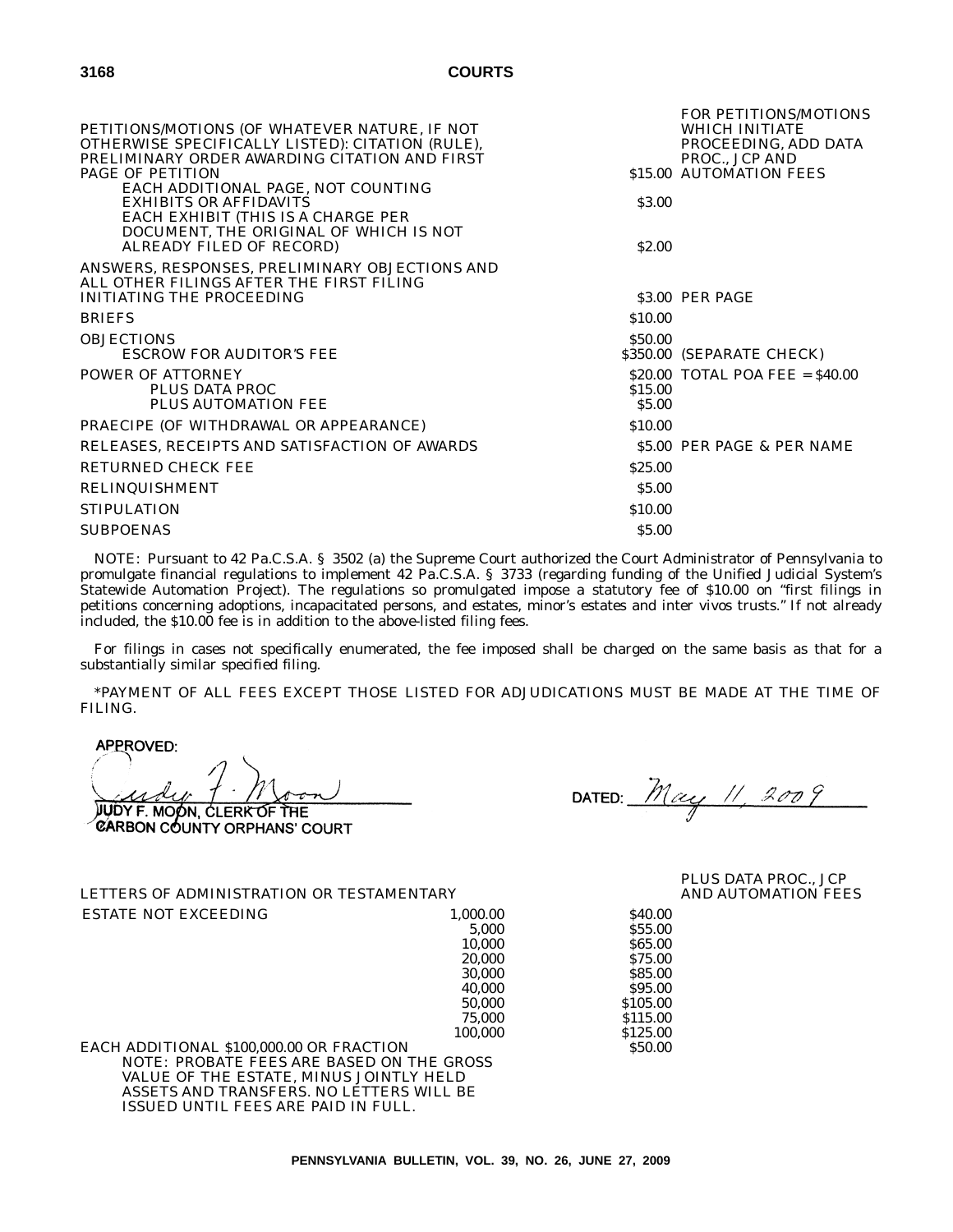| NOTE ALSO: AN ADDITIONAL PROBATE FEE MAY<br>BE ASSESSED ONCE THE APPRAISEMENT IS<br>RECEIVED FROM THE DEPARTMENT OF REVENUE.<br>A STATEMENT WILL BE MAILED. |                    |                               |
|-------------------------------------------------------------------------------------------------------------------------------------------------------------|--------------------|-------------------------------|
| MISCELLANEOUS LETTERS (NO ADDITIONAL ASSETS;<br>FOR ADDITIONAL ASSETS FOLLOW FEE SCHEDULE<br><b>ABOVE</b>                                                   |                    |                               |
| DBNCTA, DBN, PENDENTE LITE, DURANTE<br>MINORITATE. DURANTE ABSENTIA                                                                                         | <b>S40.00</b>      |                               |
| LETTERS FOR PURPOSES OF SUIT ONLY                                                                                                                           |                    | $$40.00$ TOTAL FEE = $$70.00$ |
| PLUS DATA PROC.                                                                                                                                             | \$15.00            |                               |
| <b>PLUS JCP FEE</b><br>PLUS AUTOMATION FEE                                                                                                                  | \$10.00<br>\$5.00  |                               |
| <b>AFFIDAVIT</b>                                                                                                                                            | \$5.00             |                               |
| AUTOMATION FEE (ON ALL FIRST FILINGS OF ANY                                                                                                                 |                    |                               |
| <b>ACTION OR LEGAL PROCEEDING)</b>                                                                                                                          | \$5.00             |                               |
| <b>ALIAS</b>                                                                                                                                                | \$5.00             |                               |
| ALL OTHER EXTRA PAGES                                                                                                                                       |                    | \$3.00 PER PAGE               |
| <b>AMENDED PETITION</b>                                                                                                                                     | \$10.00            |                               |
| <b>APPEAL</b><br>REGISTER OF WILLS OFFICE (FROM PROBATE OF                                                                                                  |                    |                               |
| WILL)                                                                                                                                                       | \$50.00            |                               |
| REGISTER OF WILLS OFFICE (FROM REGISTER'S                                                                                                                   | \$50.00            |                               |
| DECISION)<br><b>ESCROW FOR AUDITOR FEES</b>                                                                                                                 |                    | \$350.00 (SEPARATE CHECK)     |
| TO SUPERIOR OR SUPREME COURT (COUNTY FEE)                                                                                                                   |                    |                               |
| (AN ADDITIONAL CHECK PAYABLE TO THE<br>SUPREME OR SUPERIOR COURT MUST ALSO                                                                                  |                    |                               |
| <b>ACCOMPANY THE APPEAL)</b>                                                                                                                                | \$55.00            |                               |
| <b>BOND (PERSONAL OR SECURED)</b>                                                                                                                           | \$15.00            |                               |
| <b>CAVEAT</b><br>PLUS BOND FEE                                                                                                                              | \$15.00            | $$15.00$ TOTAL = $$35.00$     |
| PLUS AUTOMATION FEE                                                                                                                                         | \$5.00             |                               |
| <b>ANSWER TO CAVEAT</b>                                                                                                                                     | \$15.00            |                               |
| CERTIFIED COPY OF WILL OR OTHER DOCUMENTS,<br>UNLESS OTHERWISE SPECIFICALLY LISTED                                                                          |                    | \$10.00 FIRST PAGE            |
|                                                                                                                                                             |                    | \$1.00 EACH ADDITIONAL PAGE   |
| <b>CHARITABLE EXEMPTION (PER SET)</b>                                                                                                                       | \$3.00             |                               |
| <b>CLAIM</b>                                                                                                                                                |                    |                               |
| FILING AND INDEXING<br>SATISFYING CLAIM IN DOCKET                                                                                                           | \$10.00<br>\$5.00  |                               |
| <b>CLOSING LETTER (REVENUE CERTIFICATE)</b>                                                                                                                 | \$10.00            |                               |
| <b>CODICIL</b>                                                                                                                                              | \$20.00            |                               |
|                                                                                                                                                             |                    | \$3.00 EACH ADDITIONAL PAGE   |
| <b>COMMISSION (TO TAKE TESTIMONY)</b><br>ADMINISTER OATH WITH COVER LETTER                                                                                  | \$15.00<br>\$20.00 |                               |
| <b>CONTINUANCE</b>                                                                                                                                          | \$15.00            |                               |
| <b>COPIES</b>                                                                                                                                               |                    | \$0.25 PER PAGE               |
| <b>PHOTOCOPIES</b>                                                                                                                                          |                    | \$0.25 PER PAGE               |
| <b>DOCKET ENTRIES</b><br><b>EXEMPLIFIED COPIES</b>                                                                                                          | 40.00              | \$0.25 PER PAGE               |
|                                                                                                                                                             | <b>ACTUAL</b>      |                               |
| <b>MICROFILM</b>                                                                                                                                            | <b>ACTUAL</b>      | COST ESTIMATE (\$0.75)        |
| TELEFAX                                                                                                                                                     |                    | <b>COST PER PAGE</b>          |
| DATA PROCESSING FEE, IF APPLICABLE                                                                                                                          | \$15.00            |                               |
| <b>DEATH CERTIFICATION</b>                                                                                                                                  | \$5.00             |                               |
| <b>DEED EXECUTION</b>                                                                                                                                       | \$10.00            |                               |
| <b>DISCLAIMER</b>                                                                                                                                           | \$7.00             |                               |
|                                                                                                                                                             |                    |                               |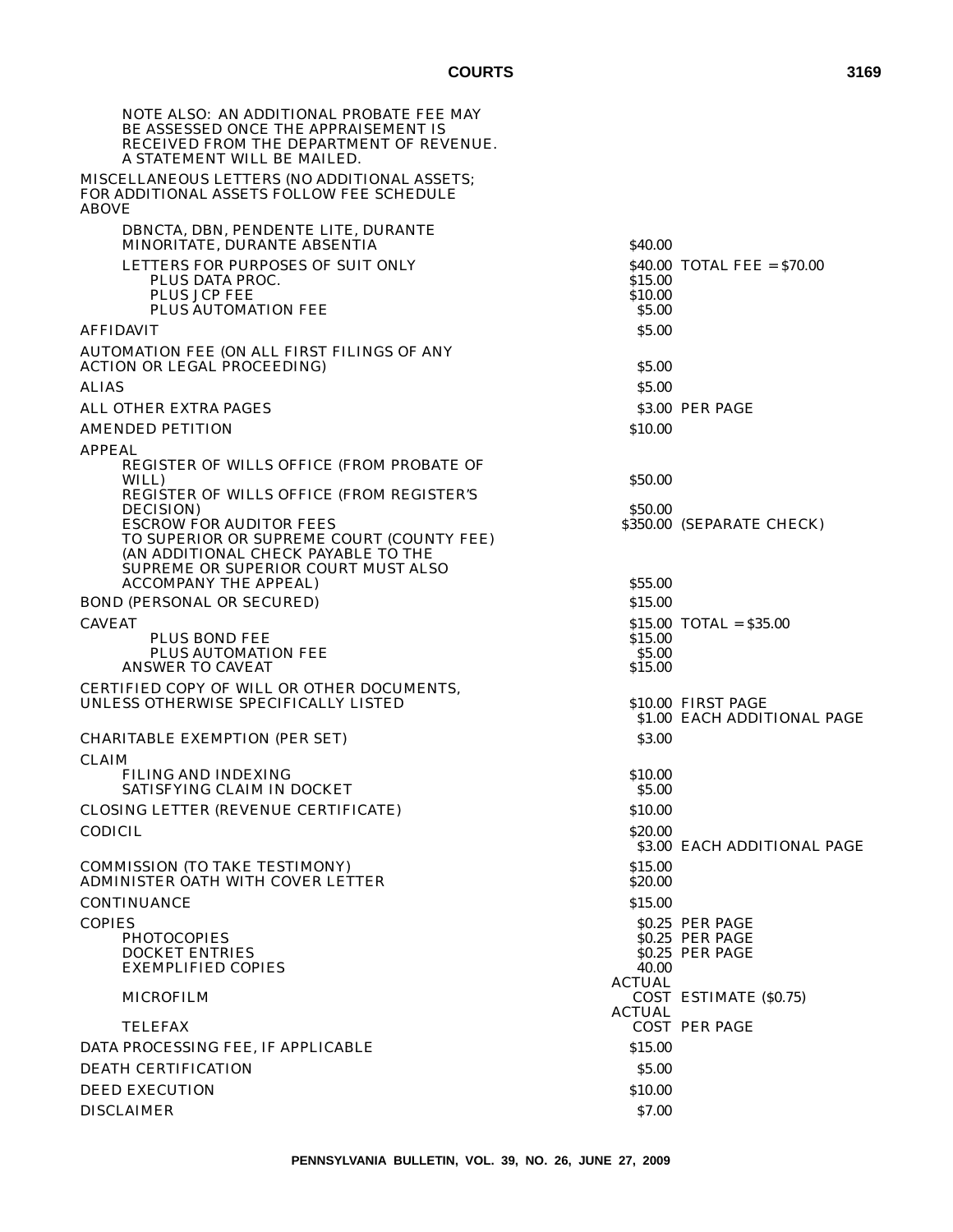| <b>DISCONTINUANCE</b>                                                                                                                                                                                            | \$7.00                       |                                                                                                                       |
|------------------------------------------------------------------------------------------------------------------------------------------------------------------------------------------------------------------|------------------------------|-----------------------------------------------------------------------------------------------------------------------|
| ELECTION TO TAKE UNDER OR AGAINST WILL                                                                                                                                                                           | \$15.00                      |                                                                                                                       |
| <b>EXCEPTIONS TO ADJUDICATION</b>                                                                                                                                                                                | \$10.00                      |                                                                                                                       |
| EXEMPLIFIED COPY OF WILL OR OTHER RECORD<br>(FILING FROM ANOTHER COUNTY)<br>PLUS DATA PROCESSING<br>PLUS AUTOMATION FEE                                                                                          | \$5.00                       | <b>TOTAL EXEMPT FOR</b><br>\$40.00 FILING<br>$$15.00 = $60.00$                                                        |
| EXTRA PAGES OF WILL (AFTER FIRST PAGE)                                                                                                                                                                           | \$3.00                       |                                                                                                                       |
| <b>FAMILY EXEMPTION</b>                                                                                                                                                                                          | \$5.00                       |                                                                                                                       |
| FEDERAL FORM 706                                                                                                                                                                                                 | \$10.00                      |                                                                                                                       |
| <b>INHERITANCE TAX RETURN</b><br>REVENUE 1500 (INHERITANCE TAX RETURN AND<br>PAPERS)<br><b>SUPPLEMENTAL REV 1500</b>                                                                                             | \$15.00<br>\$10.00           | <b>IF NEW ADD DP \$15.00</b><br><b>AND JCP \$10.00 AND</b>                                                            |
|                                                                                                                                                                                                                  |                              | <b>AUTOMATION FEE</b>                                                                                                 |
| <b>CERTIFICATION OF INHERITANCE TAX</b>                                                                                                                                                                          |                              | $$10.00$ $$5.00$ ) $- $40.00$                                                                                         |
| <b>INVENTORY</b>                                                                                                                                                                                                 | \$10.00                      |                                                                                                                       |
| JUDICIAL COMPUTER PROJECT (JCP) FEE (STATE FEE),<br>ASSESSED ON EACH FIRST FILING                                                                                                                                | \$10.00                      |                                                                                                                       |
| MISCELLANEOUS FILINGS                                                                                                                                                                                            |                              | \$5.00 FIRST PAGE                                                                                                     |
|                                                                                                                                                                                                                  |                              | \$3.00 EACH ADDITIONAL PAGE                                                                                           |
| PETITIONS/MOTIONS (OF WHATEVER NATURE, NOT<br>OTHERWISE SPECIFICALLY LISTED): CITATION (RULE),<br>PRELIMINARY ORDER AWARDING CITATION AND FIRST<br><b>PAGE OF PETITION</b><br>EACH ADDITIONAL PAGE (NOT COUNTING | \$15.00                      |                                                                                                                       |
| <b>EXHIBITS OR AFFIDAVITS)</b><br>EACH EXHIBIT (THIS IS A CHARGE PER<br>DOCUMENT, THE ORIGINAL OF WHICH HAS NOT<br>PREVIOUSLY BEEN FILED OF RECORD)                                                              | \$3.00                       | FOR PETITIONS/MOTIONS<br>WHICH INITIATE THE<br>PROCEEDINGS, ADD DP,<br><b>JCP AND AUTOMATION</b><br><b>S2.00 FEES</b> |
| PETITION FOR DISCHARGE OF TRUSTEE & APPT OF<br><b>SUBSTITUTE TRUSTEE</b>                                                                                                                                         |                              | $$15.00$ TOTAL FEE = $$45.00$                                                                                         |
| PLUS DATA PROC.                                                                                                                                                                                                  | \$15.00                      |                                                                                                                       |
| PLUS JCP FEE<br><b>PLUS AUTOMATION FEE</b>                                                                                                                                                                       | \$10.00<br>\$5.00            |                                                                                                                       |
| PETITION RE: INTER VIVOS TRUST                                                                                                                                                                                   |                              | $$30.00$ TOTAL FEE = $$60.00$                                                                                         |
| PLUS DATA PROC.<br>PLUS JCP FEE<br>PLUS AUTOMATION FEE                                                                                                                                                           | \$15.00<br>\$10.00<br>\$5.00 |                                                                                                                       |
| PETITION FOR SMALL ESTATE<br>PLUS DATA PROCESSING<br>PLUS THE JCP FEE                                                                                                                                            | \$10.00                      | <b>TOTAL FOR SMALL</b><br>\$30.00 ESTATES<br>$$15.00 = $60.00$                                                        |
| PLUS AUTOMATION FEE                                                                                                                                                                                              | \$5.00                       |                                                                                                                       |
| PRAECIPE (OF WITHDRAWAL OR APPEARANCE)                                                                                                                                                                           | \$10.00                      |                                                                                                                       |
| RELEASES, RECORDING PER NAME                                                                                                                                                                                     | \$5.00                       |                                                                                                                       |
| <b>RENUNCIATION (PER NAME)</b>                                                                                                                                                                                   | \$5.00                       |                                                                                                                       |
| <b>RETURNED CHECK FEE</b>                                                                                                                                                                                        | \$25.00                      |                                                                                                                       |
| <b>SATISFACTION OF AWARD</b><br>PERSONAL PROPERTY<br><b>REAL ESTATE</b>                                                                                                                                          | \$5.00<br>\$10.00            |                                                                                                                       |
| <b>SHORT CERTIFICATES</b>                                                                                                                                                                                        |                              | <b>\$4.00 EACH</b>                                                                                                    |
| <b>STIPULATION</b>                                                                                                                                                                                               | \$10.00                      |                                                                                                                       |
| <b>SUBPOENA</b>                                                                                                                                                                                                  | \$5.00                       |                                                                                                                       |
| <b>TRUST FILING</b>                                                                                                                                                                                              | \$25.00                      |                                                                                                                       |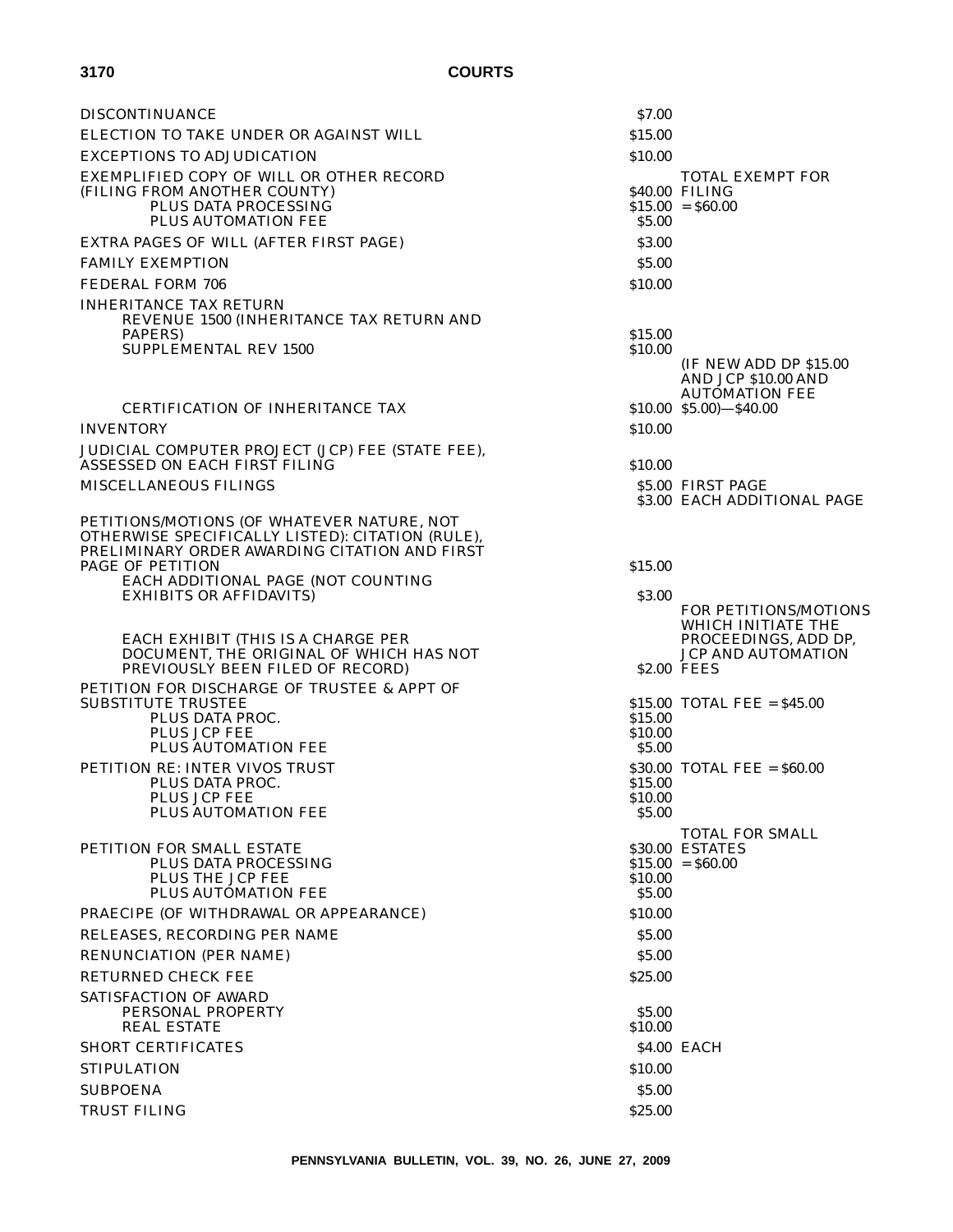| <b>WAIVER</b>                          |                    | \$5.00 PER SET              |
|----------------------------------------|--------------------|-----------------------------|
| WILLS (TO RECORD ONLY, NOT TO PROBATE) | \$40.00            |                             |
| WRONGFUL DEATH PETITION                |                    | \$25.00 FIRST PAGE          |
| PLUS DATA PROC<br>PLUS JCP FEE         | \$15.00<br>\$10.00 | \$3.00 EACH ADDITIONAL PAGE |
| PLUS AUTOMATION FEE                    | \$5.00             |                             |

NOTE: Pursuant to 42 Pa.C.S.A. § 3502 (a) the Supreme Court authorized the Court Administrator of Pennsylvania to promulgate financial regulations to implement 42 Pa.C.S.A. § 3733 (regarding funding of the Unified Judicial System's Statewide Automation Project). The regulations so promulgated impose a statutory fee of \$10.00 on ''first filings in petitions concerning adoptions, incapacitated persons, and estates, minor's estates and inter vivos trusts.'' If not already included, the \$10.00 fee is in addition to the above-listed filing fees.

For filings in cases not specifically enumerated, the fee imposed shall be charged on the same basis as that for a substantially similar specified filing.

\*PAYMENT OF ALL FEES EXCEPT THOSE LISTED FOR ADJUDICATIONS MUST BE MADE AT THE TIME OF FILING.

APPROVED:

JUDY F. MOOI

CARBON COUNTY REGISTER OF WILLS

DATED:  $Muyll$ , 2009

[Pa.B. Doc. No. 09-1139. Filed for public inspection June 26, 2009, 9:00 a.m.]

## **SUPREME COURT**

**In Re: Minor Judiciary Education Board; No. 257; Magisterial Doc. No. 1**

#### **Order**

*Per Curiam*

*And Now*, this 11th day of June, 2009, pursuant to Article V, Section 10(a) of the Constitution of Pennsylvania, the Court hereby directs that the Minor Judiciary Education Board shall be composed of seven members. One of the members shall be designated by the Court as Chair and one as Vice-Chair of the Board. Initial appointments shall be for one-, twoor three-year terms and shall commence on July 1, 2009. Thereafter, appointments shall be for a term of three years and members shall serve no more than two consecutive three-year terms. The appointees to initial one- and two-year terms shall not be eligible for reappointment.

> JOHN A. VASKOV, *Deputy Prothonotary*

[Pa.B. Doc. No. 09-1140. Filed for public inspection June 26, 2009, 9:00 a.m.]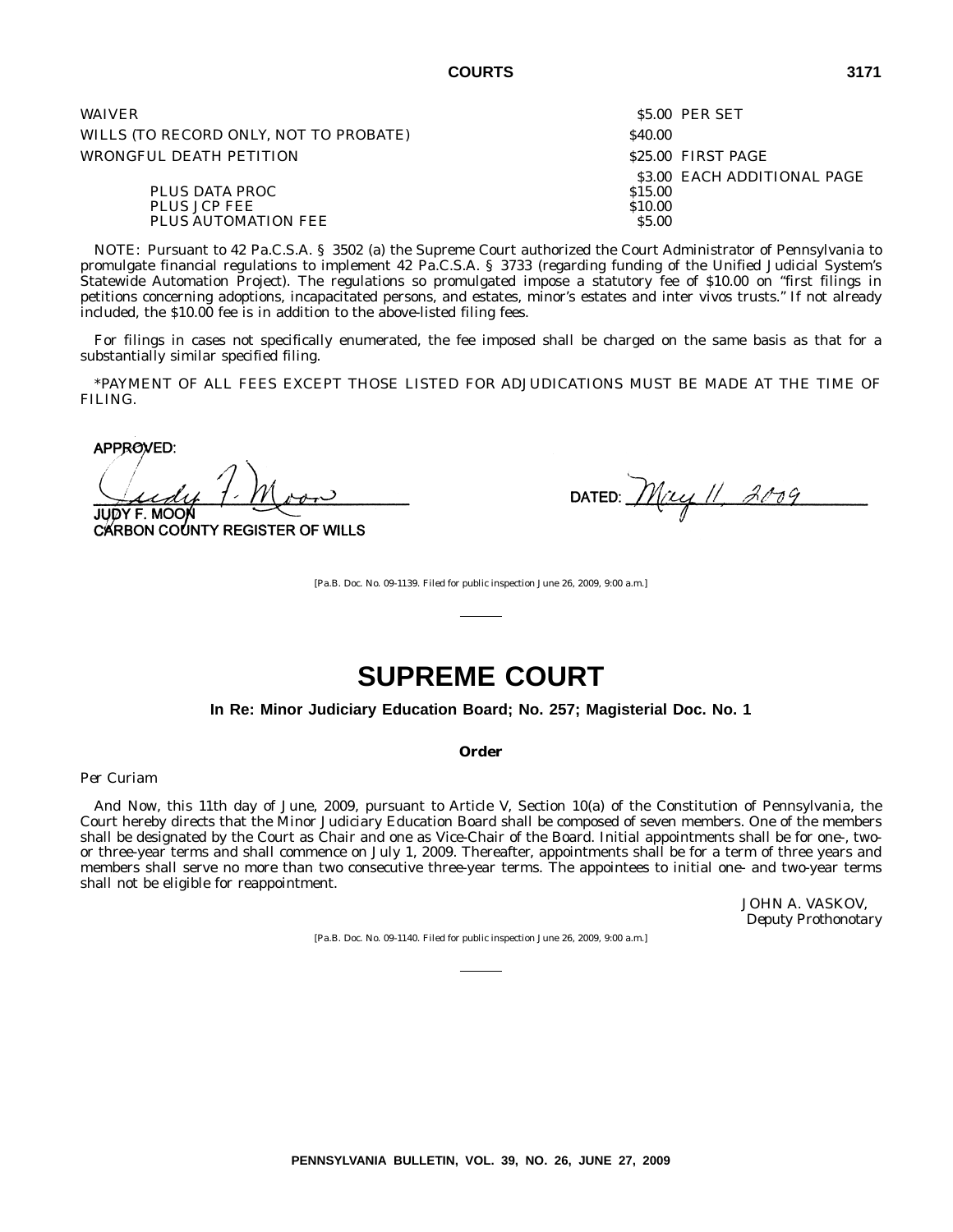## **STATEMENTS OF POLICY**

## **Title 10—BANKS AND BANKING**

#### **DEPARTMENT OF BANKING**

**[ 10 PA. CODE CH. 48 ]**

#### **Mortgage Loan Business Practices—Statement of Policy**

The Department of Banking (Department) is amending this statement of policy under the authority 7 Pa.C.S. § 6138(a)(4) (relating to authority of department) (Mortgage Act).

#### *Purpose*

The statement of policy was originally promulgated to provide guidance to licensees under section 310(a) of the Mortgage Bankers and Brokers and Consumer Equity Protection Act (MBBCEPA) (63 P. S. § 456.310(a)). On November 5, 2008, Chapter 3 of the MBBCEPA was repealed and replaced by the enactment of the Mortgage Act. The Mortgage Act assumed the place of Chapter 3 of the MBBCEPA and contains the same statutory provisions upon which the original guidance was based. Additionally, the Mortgage Act regulates certain licensees that were not previously licensed under Chapter 3 of the MBBCEPA. Therefore, the Department has revised the statement of policy to comport with the Mortgage Act and to cover the additional licensees that were not previously required to be licensed.

#### *Explanation of Requirements*

There are no new requirements as a result of the issuance of the revised statement of policy.

#### *Entities Affected*

The statement of policy will affect existing and future licensees under the Mortgage Act as of the date of publication of the statement of policy in the *Pennsylvania Bulletin*.

#### *Costs and Paperwork Requirements*

No additional costs will be incurred by the Department or licensees as a result of this statement of policy.

#### *Effectiveness/Sunset Date*

The statement of policy is effective upon publication in the *Pennsylvania Bulletin*. There is no sunset date.

#### *Contact Person*

Persons with questions regarding the statement of policy should contact the Office of Chief Counsel of the Department of Banking, 17 North Second Street, Suite 1300, Harrisburg, PA 17101-2290, (717) 787-1471.

(*Editor's Note*: Title 10 of the *Pennsylvania Code* is amended by amending a statement of policy in §§ 48.1— 48.3 to read as set forth in Annex A.)

**Fiscal Note:** 3-45. No fiscal impact; (8) recommends adoption.

> STEVEN KAPLAN, *Secretary*

#### **Annex A**

#### **TITLE 10. BANKS AND BANKING PART IV. BUREAU OF CONSUMER CREDIT AGENCIES**

#### **CHAPTER 48. MORTGAGE LOAN BUSINESS PRACTICES—STATEMENT OF POLICY**

Sec.<br>48.1.

48.1. Definitions.<br>48.2. Purpose.

48.2. Purpose.<br>48.3. Dishones Dishonest, fraudulent, illegal, unfair or unethical, or negligent or incompetent practices or conduct in the mortgage loan business.

#### **§ 48.1. Definitions.**

The following words and terms, when used in this chapter, have the following meanings, unless the context clearly indicates otherwise:

*Act—*7 Pa.C.S. Chapter 61 (relating to mortgage loan industry licensing and consumer protection).

*Licensee—*A licensee as defined in 7 Pa.C.S. § 6102 (relating to definitions).

*Mortgage broker—*A mortgage broker as defined in 7 Pa.C.S. § 6102.

*Mortgage lender—*A mortgage lender as defined in 7 Pa.C.S. § 6102.

*Mortgage loan business—*The mortgage loan business as defined in 7 Pa.C.S. § 6102.

*Mortgage loan correspondent—*A mortgage loan correspondent as defined in 7 Pa.C.S. § 6102.

*Mortgage originator—*A mortgage originator as defined in 7 Pa.C.S. § 6102.

#### **§ 48.2. Purpose.**

The purpose of this chapter is to provide guidance to licensees under the act regarding what constitutes dishonest, fraudulent or illegal practices or conduct in any business, unfair or unethical practices or conduct in connection with the mortgage loan business and negligence or incompetence in performing any act for which a licensee is required to hold a license under the act, as contemplated under 7 Pa.C.S. § 6139(a)(3) and (10) (relating to suspension revocation or refusal). Conduct or practices that the Department believes to be dishonest, fraudulent, illegal, unfair, unethical, negligent or incompetent under the act may result in an administrative action against the licensee by the Department under 7 Pa.C.S.  $\tilde{S}$  6139(a)(3) and (10), as applicable. In reviewing licensee conduct and practices, the Department will consider the totality of circumstances in each case, including the actions of licensees, in determining whether licensee conduct and practices are inconsistent with the act.

#### **§ 48.3. Dishonest, fraudulent, illegal, unfair or unethical, or negligent or incompetent practices or conduct in the mortgage loan business.**

The following paragraphs provide guidance as to what the Department will consider when reviewing licensee conduct for dishonest, fraudulent or illegal practices or conduct in any business, unfair or unethical practices or conduct in connection with the mortgage loan business and negligence or incompetence in performing any act for which a licensee is required to hold a license under the act and examples of these kinds of activities within the context of the mortgage loan business. The examples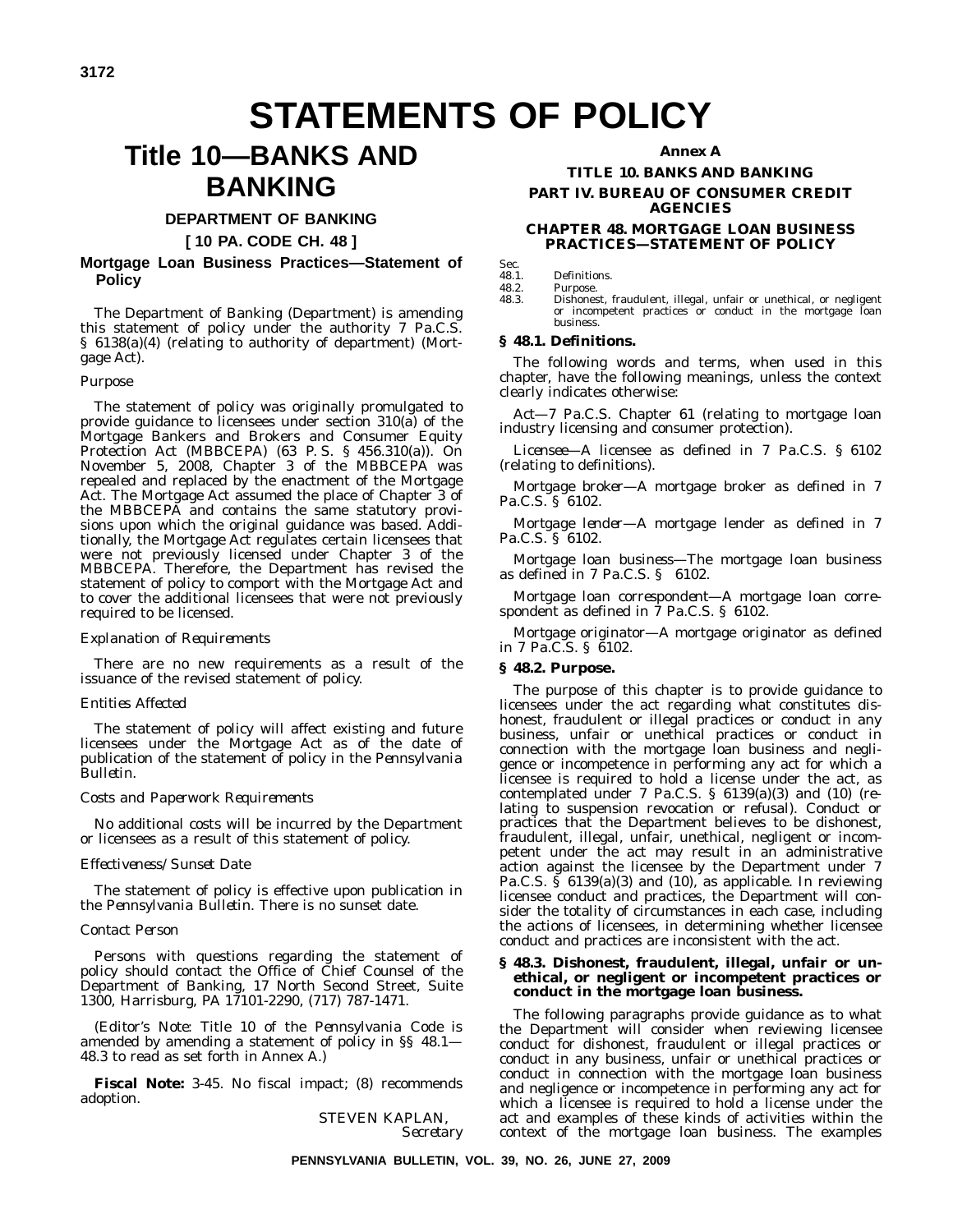listed under each paragraph are for illustrative purposes only and do not limit or otherwise alter the Department's discretion or the applicability of the guidance contained in each paragraph to all licensees.

(1) A dishonest practice or conduct is characterized by a lack of truth, honesty or trustworthiness, or is deceptive or implies a willful perversion of the truth to deceive, cheat, or defraud.

**Example A:** In the process of obtaining a mortgage loan for a consumer, a mortgage originator employed by a mortgage broker discloses to the consumer in the Good Faith Estimate that the mortgage broker's fee for the transaction will be \$1,000, although the mortgage originator knows that the fee will be much higher. There are no material changes to the loan prior to closing. The consumer appears at the loan closing and discovers when reviewing the HUD-1 settlement sheet that the mortgage broker's fee is \$3,000.

**Example B:** A consumer tells a mortgage originator employed by a mortgage broker that she seeks a fixedrate mortgage loan without a prepayment penalty that has an interest rate within a certain range. The mortgage originator knows that the consumer does not qualify for such a fixed-rate mortgage loan, but does not inform the consumer of that fact. Additionally, in all legally-required disclosures it is indicated that the consumer is getting a fixed-rate loan without a prepayment penalty. However, when the consumer arrives at the loan closing, the mortgage loan that is offered is a variable-rate loan with a prepayment penalty.

**Example C:** A mortgage loan correspondent designs and issues targeted loan solicitations that purposefully appear to come from Federal or State government agencies or consumers' existing lenders, or both.

(2) A fraudulent practice or conduct is characterized by deceit or trickery, an intentional perversion of the truth to induce another to part with something of value or to surrender a legal right, or an act of deceiving or misrepresenting. Fraud also includes any other definition of fraud under applicable law.

**Example A:** A mortgage originator employed by a mortgage broker has promised a certain low-rate mortgage loan to a consumer. However, the consumer does not have the minimum debt-to-income ratio set by the lender preferred by the mortgage originator's employer to qualify for the lowest-rate mortgage loan offered. Therefore, the mortgage originator changes the W-2 statement of the consumer to reflect a higher income for the consumer without the consumer's knowledge, and then submits the documentation to the lender.

**Example B:** An employee of a mortgage lender contacts a real estate appraiser with a request to perform an appraisal and informs the appraiser that the sale price of the property is \$150,000. The employee knows that the property will not appraise for that amount, but promises the appraiser future business if the appraiser ''can make the deal work.'' The mortgage loan is closed by the mortgage lender based upon the appraisal report showing the value of the property as \$150,000.

**Example C:** A consumer seeks a particular mortgage loan from a mortgage broker but does not have sufficient income or assets to obtain the specified product offered by one of the mortgage broker's lenders. After the mortgage broker explains the problem to the consumer, the consumer tells the mortgage broker he forgot to mention previously that he makes double his previously-stated income based upon a side business. The consumer later provides documentation to the mortgage broker regarding the additional income. The mortgage broker, although suspicious of the sudden change in the consumer's circumstances, does not question the consumer on the additional income and submits a loan application including the additional income to the lender. The mortgage loan is closed by the lender and the lender later discovers that the purported additional income never existed.

(3) An illegal practice or conduct is characterized as not according to or authorized by law.

**Example A:** A mortgage broker fails to provide a consumer with a good faith estimate within 3 business days of receiving the consumer's mortgage loan application as required by the Real Estate Settlement Procedures Act of 1974 (12 U.S.C.A. §§ 2601—2617) in a situation where the lender has not rejected the application within 3 days.

**Example B:** A mortgage loan correspondent fails to implement a plan to safeguard confidential consumer information as required by the Gramm-Leach-Bliley Act and the Federal Trade Commission's Privacy and Safeguards Rules.

**Example C:** A mortgage lender advertises an interest rate without conspicuously disclosing the annual percentage rate and identifying the qualification terms, as required by the Truth-in-Lending Act (15 U.S.C.A. §§ 1601—1667f).

(4) An unfair practice or conduct is characterized as being marked by injustice, partiality or deception or being inequitable in business dealings. An unethical practice or conduct is characterized as not conforming with the moral norms or standards followed in the mortgage loan business or profession.

**Example A:** A consumer tells a mortgage originator employed by a mortgage broker that he seeks a \$30,000 fixed-rate home equity loan on a house that the consumer has advised the mortgage originator he intends to remain in permanently. Although the mortgage originator's employer is able to provide the requested loan, the mortgage originator ''steers'' the consumer to variable-rate products with balloon payment features for which the mortgage originator's employer, and thus the mortgage originator, will receive higher compensation than with a traditional fixed-rate home equity loan.

**Example B:** A lender has an agreement with a mortgage broker to provide qualified consumers a certain interest rate. The mortgage broker then tells a consumer who qualifies for the certain interest rate that the interest rate is locked in with the lender; however, the consumer was not asked by the mortgage broker or lender to sign a lock-in agreement with the lender. The lender later informs the mortgage broker that the lender is not going to honor the agreement between the mortgage broker and the lender to provide certain interest rates. Therefore, the mortgage broker is unable to offer the consumer a mortgage loan with the promised interest rate and the consumer has no written lock-in agreement to enforce against the lender.

**Example C:** A mortgage lender enters into a lock-in agreement with a consumer. During the lock-in period, interest rates rise. The mortgage lender decides to delay closing until the lock-in agreement with the consumer expires, thus causing the consumer to lose his locked-in interest rate and forcing the consumer to accept a mortgage loan with a higher interest rate.

(5) Negligence in performing any act for which the licensee is required to hold a license under the act is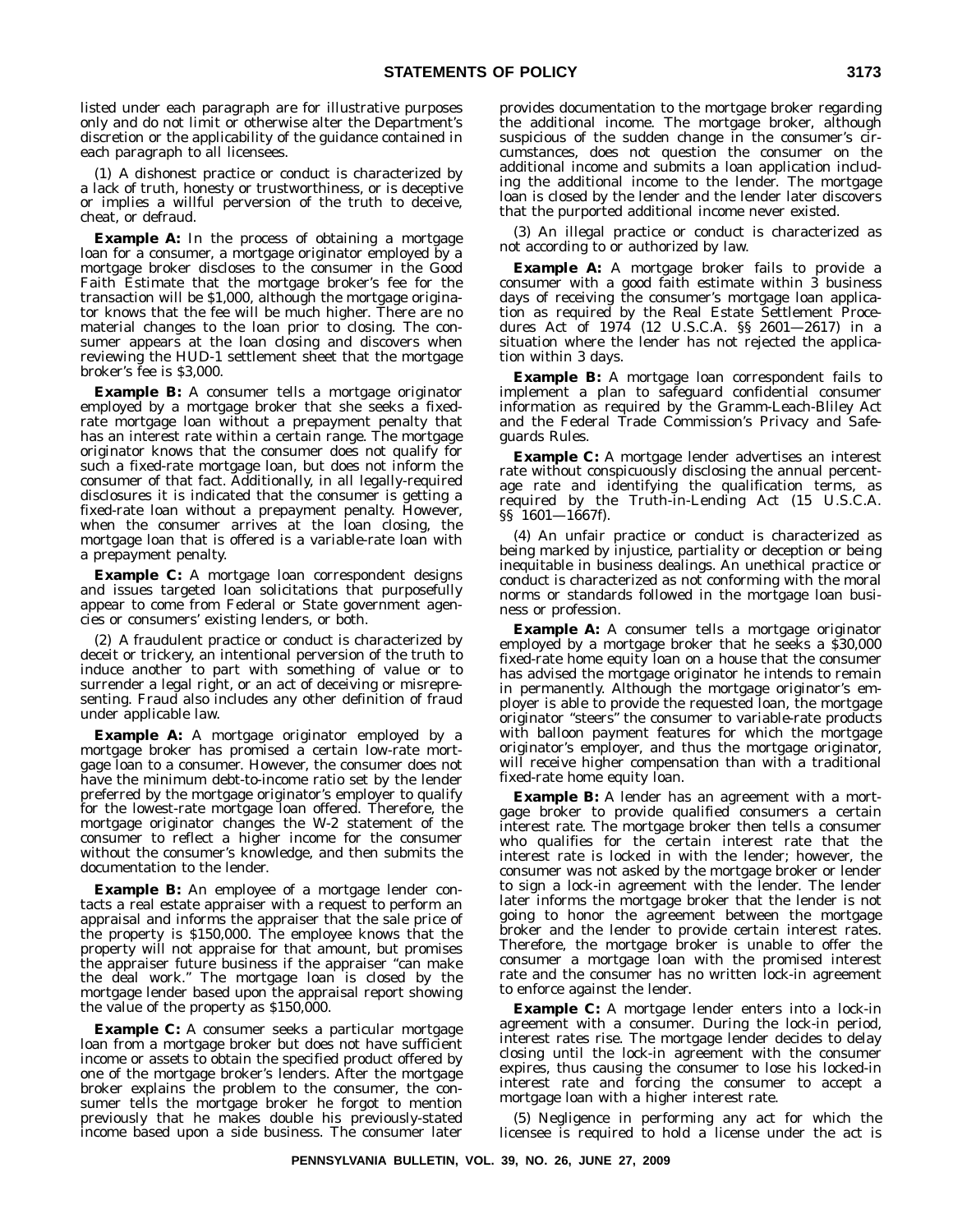characterized by the definition of negligence as used by the courts of this Commonwealth. Incompetence in performing any act for which the licensee is required to hold a license under the act is characterized as inadequate or unsuitable for a particular purpose, or lacking the qualities needed for effective action.

**Example A:** A mortgage originator employed by a mortgage lender takes mortgage loan applications from consumers on behalf of the licensee, but then leaves the company. The mortgage lender fails to follow up on the former employee's application files. A consumer assumes that his mortgage loan is being processed by the mortgage lender until he contacts the mortgage lender as the closing date on his home purchase approaches. The mortgage lender realizes the error but is unable to provide the applied-for mortgage loan in time for the closing date.

**Example B:** A mortgage broker routinely fails to timely forward information received from consumers that was requested by the lenders and which is necessary to meet lenders' underwriting criteria. As closing approaches, the lenders receive the consumers' information and determine that the consumers do not qualify for the loans promised by the mortgage broker, thereby causing the consumers to delay closings or obtain different loans, or both.

**Example C:** A mortgage lender consistently fails to file mortgage satisfaction pieces, thereby repeatedly causing consumers to have to send notices to satisfy to the mortgage lender to get the mortgage lender to issue mortgage satisfaction pieces regarding the consumers' paid-off mortgage loan obligations.

[Pa.B. Doc. No. 09-1141. Filed for public inspection June 26, 2009, 9:00 a.m.]

## **Title 55—PUBLIC WELFARE**

#### **DEPARTMENT OF PUBLIC WELFARE**

#### **[ 55 PA. CODE CH. 6000 ]**

#### **Rescission of the Statement of Policy Clarifying County Fiscal Management for Waiver Services**

#### *Scope*

This statement of policy applies to administrative entity (AE) directors and administrators.

#### *Purpose*

The purpose of this statement of policy is to rescind 55 Pa. Code Chapter 6000, Subchapter N regarding County Fiscal Management for the 2176 Waiver (§§ 6000.781-6000.785).

#### *Background*

As a condition of approving renewal of the Consolidated and P/FDS waivers, the Federal Centers for Medicare and Medicaid Services (CMS) directed that the Department of Public Welfare develop a Statewide rate-setting methodology for both waivers. The procedures for the standardized rate-setting methodology will include policies for funding reserved bed days.

#### *Discussion*

Because the standardized rate-setting methodology and AE Operating Agreement will include AE requirements related to rate setting for the waivers, the statements of policy are no longer needed.

#### *Effective Date*

This statement of policy is effective for rates for waiver-funded services that are effective as of July 1, 2009.

#### *Contact Person*

Jeanne Meikrantz, Policy Specialist Office of Developmental Programs Deputy Secretary's Office (610) 562-6275 c-jmeikran@state.pa.us

#### ESTELLE B. RICHMAN,

*Secretary*

(*Editor's Note*: Title 55 of the *Pennsylvania Code* is amended by deleting §§ 6000.781—6000.785 to read as set forth in Annex A.)

**Fiscal Note:** 14-BUL-087. No fiscal impact; (8) recommends adoption.

#### **Annex A**

#### **TITLE 55. PUBLIC WELFARE**

#### **PART VIII. MENTAL RETARDATION MANUAL Subpart A. STATEMENTS OF POLICY CHAPTER 6000. STATEMENTS OF POLICY**

#### **Subchapter N. [ Reserved ]**

#### **§ 6000.781. (Reserved).**

- **§ 6000.782. (Reserved).**
- **§ 6000.783. (Reserved).**
- **§ 6000.784. (Reserved).**
- **§ 6000.785. (Reserved).**

[Pa.B. Doc. No. 09-1142. Filed for public inspection June 26, 2009, 9:00 a.m.]

#### **DEPARTMENT OF PUBLIC WELFARE [ 55 PA. CODE CH. 6000 ]**

#### **Rescission of the Statements of Policy Clarifying Reserved Bed Days Under 2176 Waiver**

#### *Scope*

This statement of policy applies to administrative entity (AE) directors and administrators and providers of Residential Habilitation services funded through the Consolidated and Person/Family Directed Support (P/FDS) Waivers.

#### *Purpose*

The purpose of this statement of policy is to rescind 55 Pa. Code Chapter 6000, Subchapter B regarding reserved bed day procedures for hospitalization and therapeutic leave under 2176 waiver (§§ 6000.201—6000.203); and Subchapter P regarding procedures for funding reserved hospital and leave days under 2176 waiver (§ 6000.841).

#### *Background*

As a condition of approving renewal of the Consolidated and P/FDS waivers, the Federal Centers for Medicare and Medicaid Services (CMS) directed that the Department of Public Welfare develop a Statewide rate-setting methodology for both waivers. The procedures for the standardized rate-setting methodology will include policies for funding reserved bed days.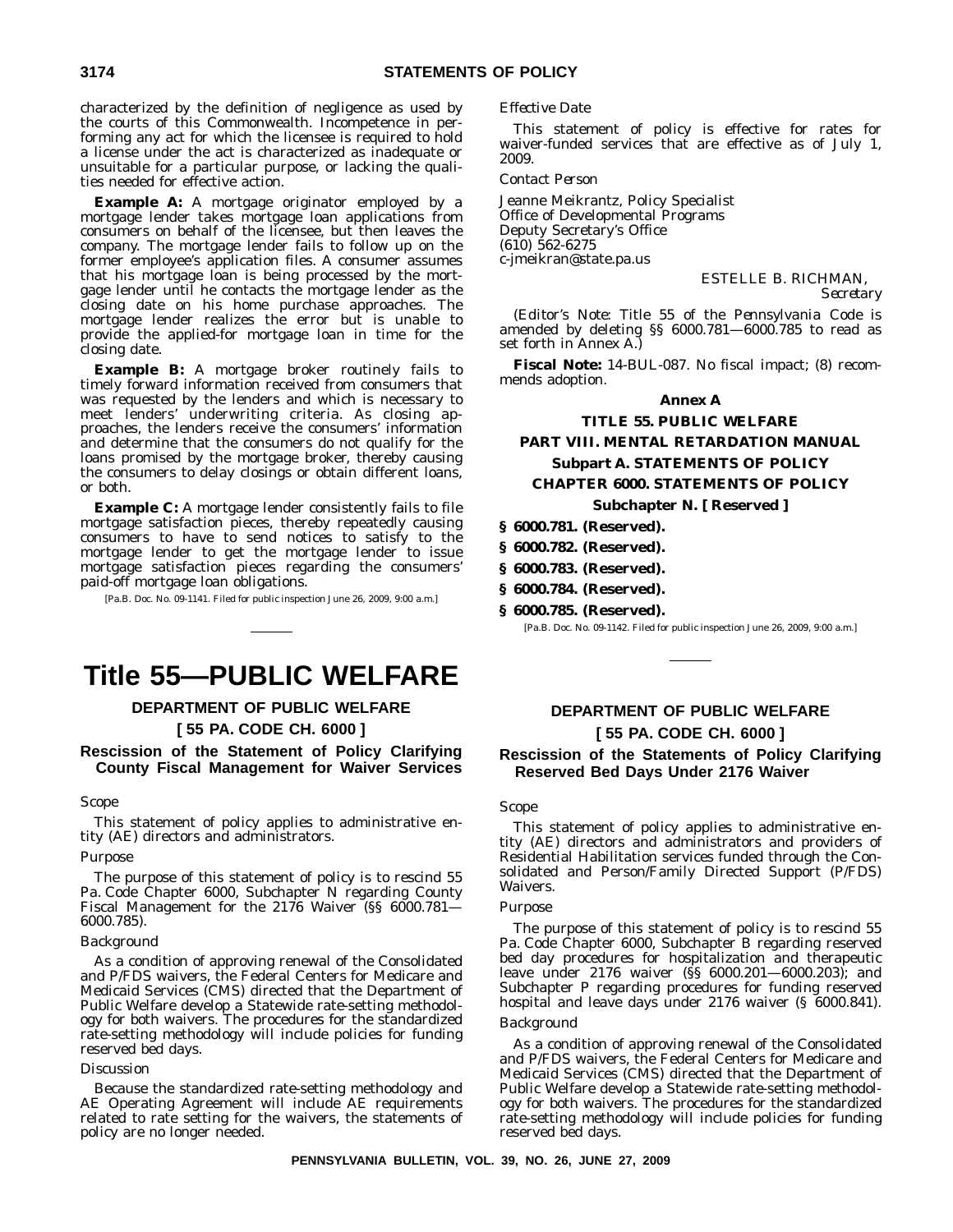#### *Discussion*

Because the standardized rate-setting methodology will include procedures for funding reserved bed days for the waivers, these statements of policy are no longer needed.

#### *Effective Date*

This statement of policy is effective for rates for waiver-funded residential habilitation services that are effective as of July 1, 2009.

#### *Contact Person*

Jeanne Meikrantz, Policy Specialist Office of Developmental Programs Deputy Secretary's Office (610) 562-6275 c-jmeikran@state.pa.us

#### ESTELLE B. RICHMAN, *Secretary*

(*Editor's Note*: Title 55 of the *Pennsylvania Code* is amended by deleting §§ 6000.201—6000.203 to read as set forth in Annex A.)

**Fiscal Note:** 14-BUL-086. No fiscal impact; (8) recommends adoption.

#### **Annex A**

#### **TITLE 55. PUBLIC WELFARE PART VIII. MENTAL RETARDATION MANUAL Subpart A. STATEMENTS OF POLICY CHAPTER 6000. STATEMENTS OF POLICY Subchapter B. [ Reserved ]**

**§ 6000.201. (Reserved).**

**§ 6000.202. (Reserved).**

**§ 6000.203. (Reserved).**

#### **Subchapter P. [ Reserved ]**

**§ 6000.841. (Reserved).**

[Pa.B. Doc. No. 09-1143. Filed for public inspection June 26, 2009, 9:00 a.m.]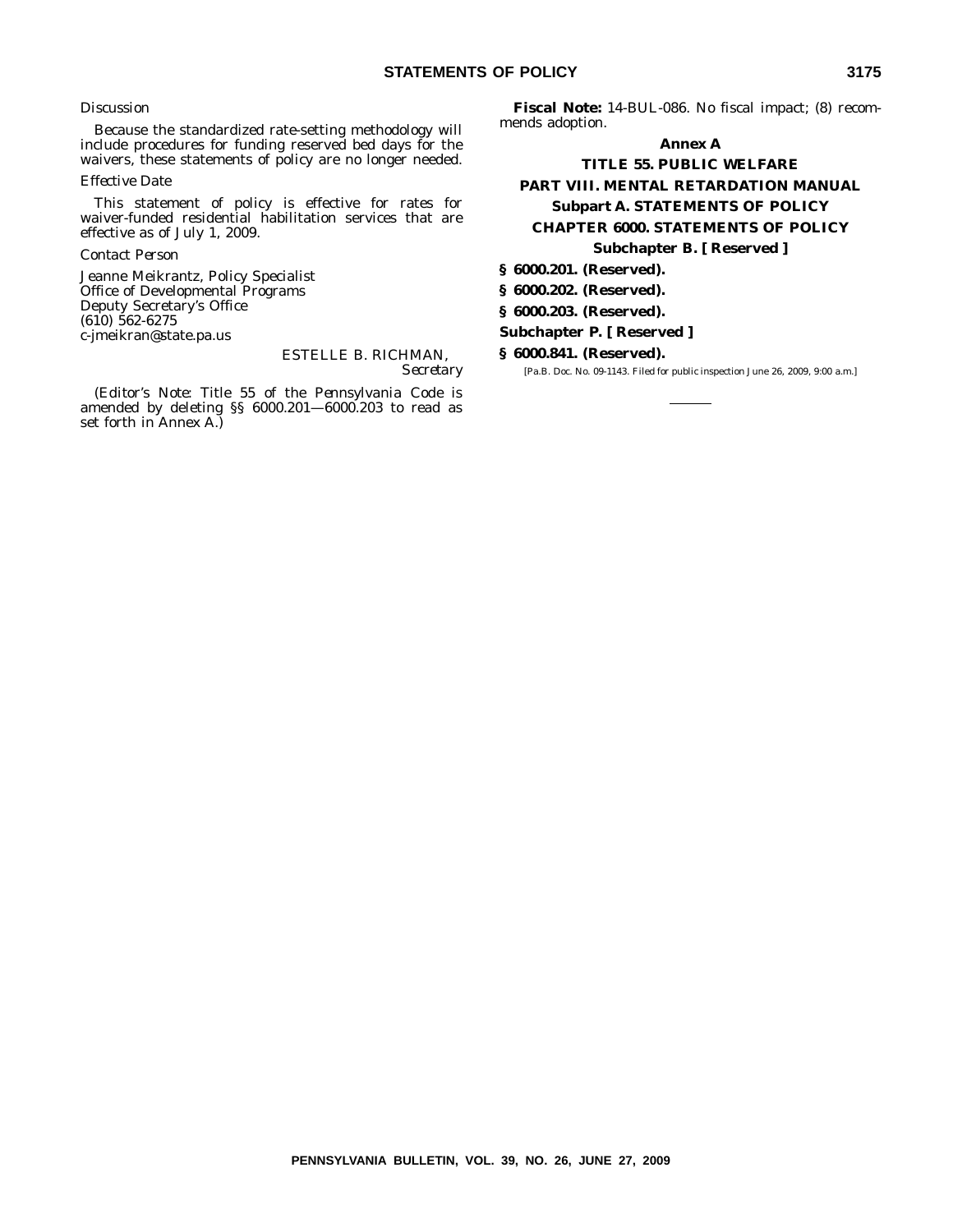## **DEPARTMENT OF AGRICULTURE**

#### **Fertilizer Nutrient Values**

The Secretary of Agriculture, under the authority of 3 Pa.C.S. § 6710 (relating to commercial value) establishes the commercial values per pound of nitrogen, available phosphate and soluble potash.

The values are established as follows:

| <b>Nitrogen</b>     | \$0.48 per pound |
|---------------------|------------------|
| Available phosphate | \$0.50 per pound |
| Soluble potash      | \$0.36 per pound |

Further information is available by contacting Erin K. Bubb, Agronomic Program Specialist, Division of Agronomic and Regional Services, Bureau of Plant Industry, Department of Agriculture, 2301 North Cameron Street, Harrisburg, PA 17110-9408, (717) 787-4843.

These commercial values are effective commencing July 1, 2009, and shall remain effective until further notice. DENNIS C WOLFF,

*Secretary*

[Pa.B. Doc. No. 09-1144. Filed for public inspection June 26, 2009, 9:00 a.m.]

## **DEPARTMENT OF BANKING**

#### **Actions on Applications**

The Department of Banking (Department), under the authority contained in the act of November 30, 1965 (P. L. 847, No. 356), known as the Banking Code of 1965; the act of December 14, 1967 (P. L. 746, No. 345), known as the Savings Association Code of 1967; the act of May 15, 1933 (P. L. 565, No. 111), known as the Department of Banking Code; and the act of December 9, 2002 (P. L. 1572, No. 207), known as the Credit Union Code, has taken the following action on applications received for the week ending June 16, 2009.

Under section 503.E of the Department of Banking Code (71 P. S. § 733-503.E), any person wishing to comment on the following applications, with the exception of branch applications, may file their comments in writing with the Department of Banking, Corporate Applications Division, 17 North Second Street, Suite 1300, Harrisburg, PA 17101-2290. Comments must be received no later than 30 days from the date notice regarding receipt of the application is published in the *Pennsylvania Bulletin*. The nonconfidential portions of the applications are on file at the Department and are available for public inspection, by appointment only, during regular business hours. To schedule an appointment, contact the Corporate Applications Division at (717) 783-2253. Photocopies of the nonconfidential portions of the applications may be requested consistent with the Department's Right-to-Know Law Records Request policy.

#### **BANKING INSTITUTIONS**

|                 |                                                                                                                                       | <b>Section 112 Applications</b>                         |          |
|-----------------|---------------------------------------------------------------------------------------------------------------------------------------|---------------------------------------------------------|----------|
| Date            | Name of Individual                                                                                                                    | Location                                                | Action   |
| $6-9-2009$      | Kenneth B. and Moira F. Mumma to<br>acquire up to 25.3% of the common<br>stock of New Century Bank,<br>Phoenixville                   | Phoenixville                                            | Filed    |
|                 |                                                                                                                                       | <b>Consolidations, Mergers and Absorptions</b>          |          |
| Date            | Name of Bank                                                                                                                          | Location                                                | Action   |
| $6 - 12 - 2009$ | Marquette Savings Bank<br>Erie<br><b>Erie County</b>                                                                                  | Erie                                                    | Approved |
|                 | Purchase of assets and assumption of liabilities of three branches of National City Bank, Cleveland, OH,<br>located at:               |                                                         |          |
|                 | 210 Water Street<br><b>Conneaut Lake</b><br><b>Crawford County</b><br>16086 Conneaut Lake Road<br>Meadville<br><b>Crawford County</b> | 349 North Street<br>Meadville<br><b>Crawford County</b> |          |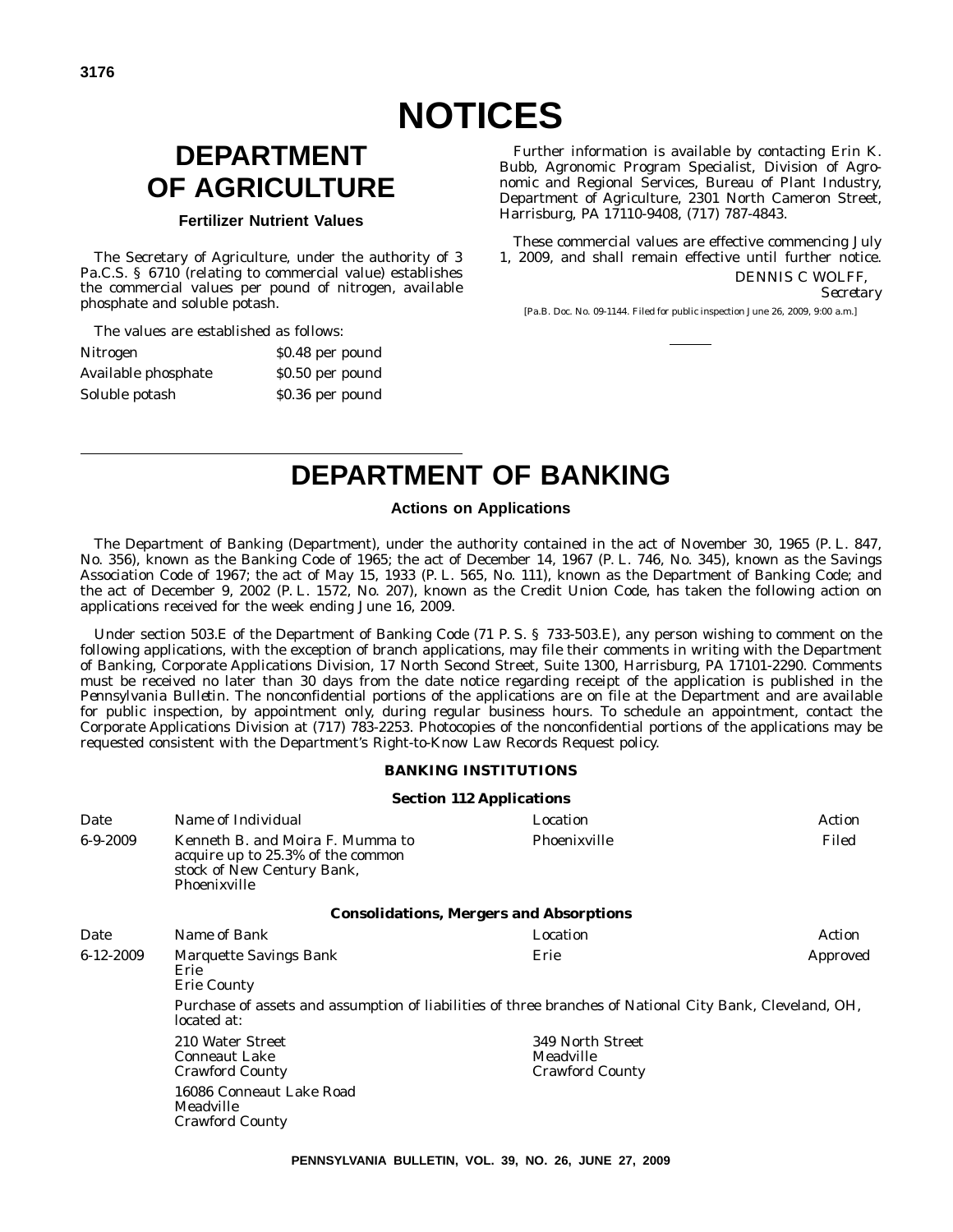## **Branch Applications**

**Branch Relocations**

| Date           | Name of Bank                                                         |                              | Location                                                               | Action    |
|----------------|----------------------------------------------------------------------|------------------------------|------------------------------------------------------------------------|-----------|
| $6 - 6 - 2009$ | Citizens Bank of Pennsylvania<br>Philadelphia<br>Philadelphia County |                              | To: 48 West Skippack Pike<br>Ambler<br><b>Montgomery County</b>        | Effective |
|                |                                                                      |                              | From: 7004 Butler Pike<br><b>Broad Axe</b><br><b>Montgomery County</b> |           |
|                |                                                                      | <b>Articles of Amendment</b> |                                                                        |           |
| Date           | Name of Bank                                                         |                              | Purpose                                                                | Action    |

6-11-2009 Public Savings Bank Huntingdon Valley Montgomery County

> Amendment to Article III of the institution's Articles of Incorporation changes the par value of the voting common stock from \$5 per share to no par value per share.

Amend Article III of the Articles of Incorporation

#### **SAVINGS INSTITUTIONS**

No activity.

#### **CREDIT UNIONS**

No activity.

The Department's web site at www.banking.state.pa.us includes public notices for more recently filed applications. STEVEN KAPLAN, *Secretary*

[Pa.B. Doc. No. 09-1145. Filed for public inspection June 26, 2009, 9:00 a.m.]

## **DEPARTMENT OF COMMUNITY AND ECONOMIC DEVELOPMENT**

#### **Neighborhood Stabilization Program 2**

The Department of Community and Economic Development (Department) is proposing to submit a Consortium application for Neighborhood Stabilization Program 2 (NSP2) funds authorized under the American Recovery and Reinvestment Act of 2009 (42 U.S.C.A. § 5301). The United States Department of Housing and Urban Development (HUD) issued a notice announcing a deadline for applications seeking funding through a competitive process for these funds.

The Department developed a set of submission requirements to coordinate a Consortium application for NSP2 funds. Any eligible applicant seeking to participate in this Consortium application must adhere to the submission requirements available on the Department's web site at http://www.newpa.com/find-and-apply-for-funding/fundingand-program-finder/funding-detail/index.aspx?progId=182. The Department is willing to cooperate with any local government or other eligible applicant that can meet the requirements of the NSP2 program and the submission requirements the Department established.

The purpose of NSP2 funds is to provide funding to address the housing foreclosure crisis created by subprime and other problematic mortgage lending, as well as the economic recession. NSP2 funds can be used for financing mechanisms, acquisition and rehabilitation of foreclosed homes, land bank activities, demolition or redevelopment of properties for residential purposes.

Local members of the Consortium will be required to disseminate information about projects, properties, and the use of funds in their local general newspapers and on their web site. The local Consortium members will also be responsible for receiving and responding to public comments on those projects and uses of funds.

Submissions will be accepted and must be received by the Department by July 8, 2009. All NSP2 applicant submissions must be sent to Jody Michael, Department of Community and Economic Development, Center for Community Development, 400 North Street, 4th Floor, Harrisburg, PA 17120.

> GEORGE E. CORNELIUS, *Acting Secretary*

[Pa.B. Doc. No. 09-1146. Filed for public inspection June 26, 2009, 9:00 a.m.]

Filed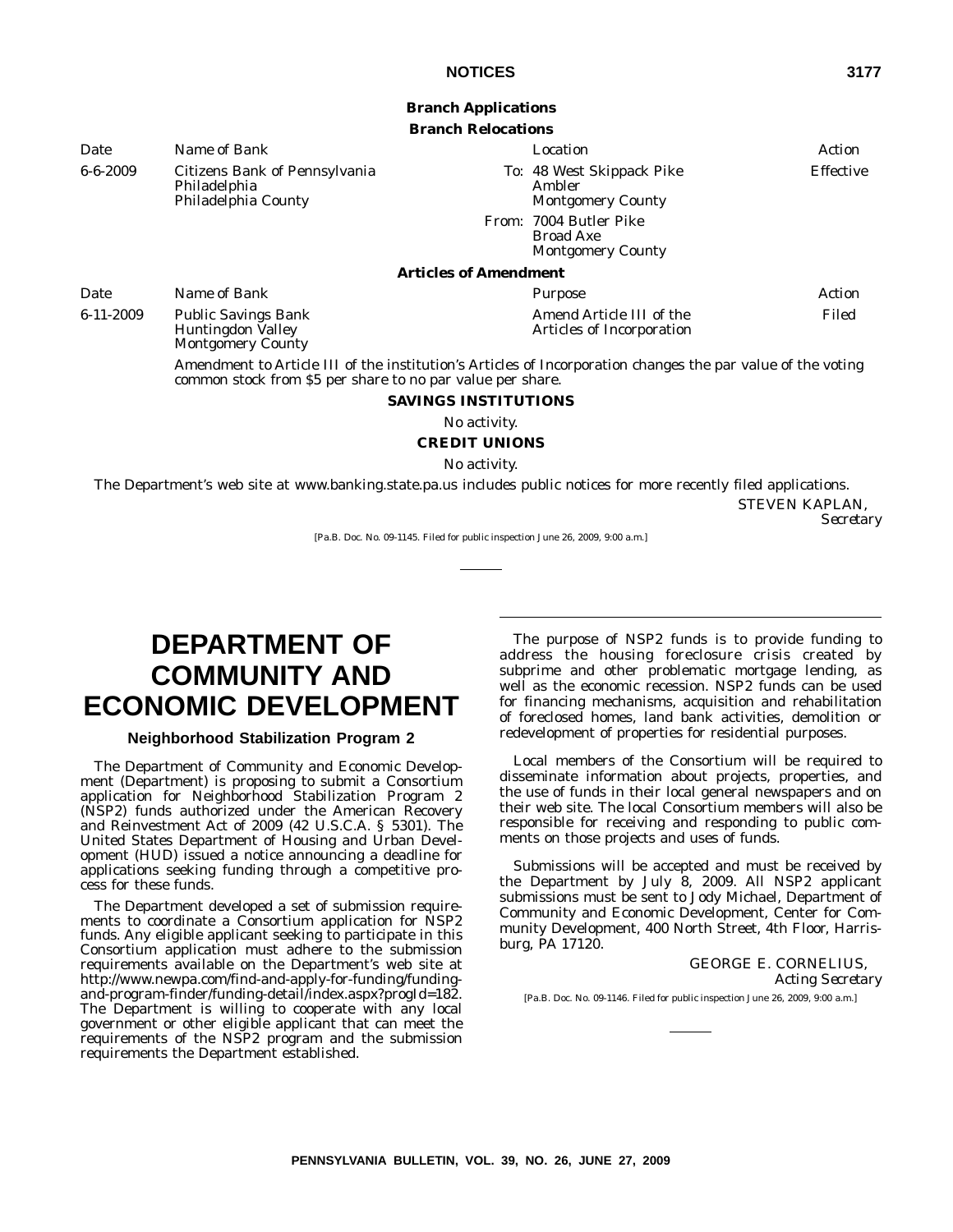## **DEPARTMENT OF ENVIRONMENTAL PROTECTION**

**Applications, Actions and Special Notices**

#### **APPLICATIONS**

#### **THE CLEAN STREAMS LAW AND THE FEDERAL CLEAN WATER ACT APPLICATIONS FOR NATIONAL POLLUTION DISCHARGE ELIMINATION SYSTEM (NPDES) PERMITS AND WATER QUALITY MANAGEMENT (WQM) PERMITS**

This notice provides information about persons who have applied for a new, amended or renewed NPDES or WQM permit, a permit waiver for certain stormwater discharges or submitted a Notice of Intent (NOI) for coverage under a general permit. The applications concern, but are not limited to, discharges related to industrial, animal or sewage waste, discharges to groundwater, discharges associated with municipal separate storm sewer systems (MS4), stormwater associated with construction activities or concentrated animal feeding operations (CAFOs). This notice is provided in accordance with 25 Pa. Code Chapters 91 and 92 and 40 CFR Part 122, implementing The Clean Streams Law (35 P. S. §§ 691.1-691.1001) and the Federal Clean Water Act.

| Location           | <b>Permit Authority</b> | <b>Application Type or Category</b>                            |
|--------------------|-------------------------|----------------------------------------------------------------|
| <b>Section I</b>   | <b>NPDES</b>            | Renewals                                                       |
| <b>Section II</b>  | <b>NPDES</b>            | New or amendment                                               |
| <b>Section III</b> | <b>WQM</b>              | Industrial, sewage or animal waste; discharge into groundwater |
| <b>Section IV</b>  | <b>NPDES</b>            | MS4 individual permit                                          |
| <b>Section V</b>   | <b>NPDES</b>            | MS4 permit waiver                                              |
| <b>Section VI</b>  | <b>NPDES</b>            | Individual permit stormwater construction                      |
| <b>Section VII</b> | <b>NPDES</b>            | NOI for coverage under NPDES general permits                   |

For NPDES renewal applications in Section I, the Department of Environmental Protection (Department) has made a tentative determination to reissue these permits for 5 years subject to effluent limitations and monitoring and reporting requirements in their current permits, with appropriate and necessary updated requirements to reflect new and changed regulations and other requirements.

For applications for new NPDES permits and renewal applications with major changes in Section II, as well as applications for MS4 individual permits and individual stormwater construction permits in Sections IV and VI, the Department, based upon preliminary reviews, has made a tentative determination of proposed effluent limitations and other terms and conditions for the permit applications. These determinations are published as proposed actions for comments prior to taking final actions.

Unless indicated otherwise, the Environmental Protection Agency (EPA) Region III Administrator has waived the right to review or object to proposed NPDES permit actions under the waiver provision in 40 CFR 123.24(d).

Persons wishing to comment on an NPDES application are invited to submit a statement to the regional office noted before an application within 30 days from the date of this public notice. Persons wishing to comment on a WQM permit application are invited to submit a statement to the regional office noted before the application within 15 days from the date of this public notice. Comments received within the respective comment periods will be considered in the final determinations regarding the applications. Comments should include the name, address and telephone number of the writer and a concise statement to inform the Department of the exact basis of a comment and the relevant facts upon which it is based.

The Department will also accept requests for a public hearing on applications. A public hearing may be held if the responsible office considers the public response significant. If a hearing is scheduled, a notice of the hearing will be published in the *Pennsylvania Bulletin* and a newspaper of general circulation within the relevant geographical area. The Department will postpone its final determination until after a public hearing is held.

Persons with a disability who require an auxiliary aid, service, including TDD users, or other accommodations to seek additional information should contact the Department through the Pennsylvania AT&T Relay Service at (800) 654-5984.

#### **I. NPDES Renewal Applications**

*NPDES No.*

*Southcentral Region: Water Management Program Manager, 909 Elmerton Avenue, Harrisburg, PA 17110, (717) 705-4707.*

| <i>INFLUED INU.</i> | $r$ <i>acuny ivalue <math>\alpha</math></i>                    |
|---------------------|----------------------------------------------------------------|
| (Type)              | <b>Address</b>                                                 |
| PA0085341<br>(Sew)  | Bravett B. Lynch<br>2913 Whitney Avenue<br>Baltimore, MD 21215 |

*Facility Name &*

*County & Municipality* Bedford County Mann Township *Stream Name (Watershed #)* UNT Sideling Hill Creek 13-B

*EPA Waived Y/N ?* Y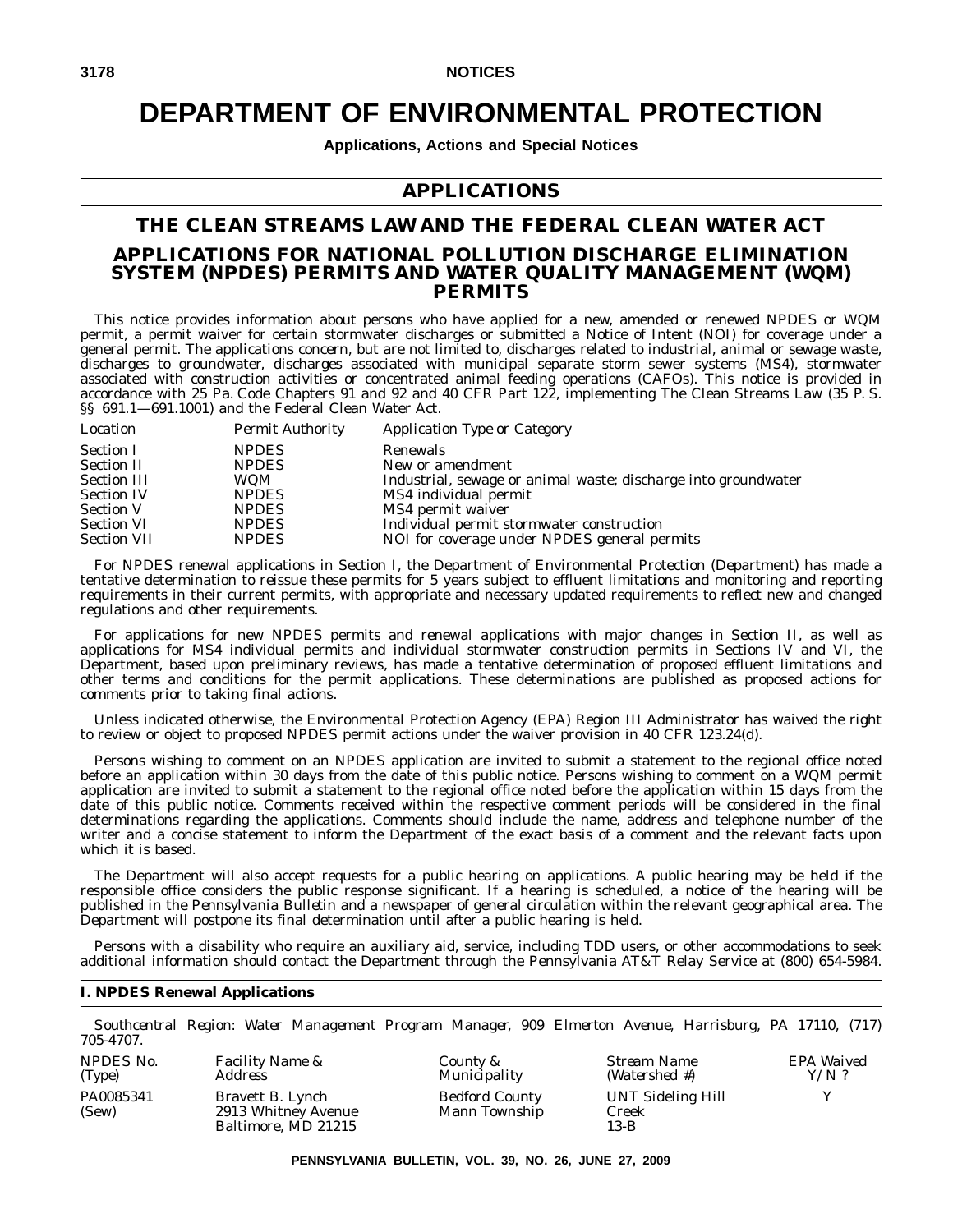| NPDES No.<br>(Type)                  | <i>Facility Name &amp;</i><br><i>Address</i>                                                               | County &<br>Municipality                          | Stream Name<br>(Watershed #) | EPA Waived<br>$Y/N$ ? |
|--------------------------------------|------------------------------------------------------------------------------------------------------------|---------------------------------------------------|------------------------------|-----------------------|
| PAS703501<br>Transfer No. 2<br>(SW)  | Crafco, Inc.<br>Ergon Asphalt &<br>Emuslions, Inc.<br>P. O. Box 1639<br>Jackson, MS 39215-1639             | <b>Berks County</b><br><b>Muhlenberg Township</b> | Laurel Run<br>$3-C$          | Y                     |
| PA0009920<br><b>Transfer</b><br>(IW) | <b>Exelon Generation Company,</b><br>LLC—Exelon Three Mile Island<br>P. O. Box 480<br>Middletown, PA 17057 | Dauphin County<br>Londonderry Township            | Susquehanna River<br>$7-G$   | Y                     |

|                        | Northcentral Region: Water Management Program Manager, 208 West Third Street, Williamsport, PA 17701. |                                                   |                              |                       |
|------------------------|-------------------------------------------------------------------------------------------------------|---------------------------------------------------|------------------------------|-----------------------|
| NPDES No.<br>(Type)    | <b>Facility Name &amp;</b><br><i>Address</i>                                                          | County &<br>Municipality                          | Stream Name<br>(Watershed #) | EPA Waived<br>$Y/N$ ? |
| PA0022187<br><b>SP</b> | <b>Beavertown Municipal</b><br>Authority<br>410 Old Orchard Drive<br>Beavertown, PA 17813             | <b>Snyder County</b><br><b>Beavertown Borough</b> | Luphers Run<br>6A            | Y                     |
| PA0112445<br><b>IW</b> | P & N Packing, Inc.<br>R. R. 2<br><b>Box 189</b><br>Wyalusing, PA 18853                               | <b>Bradford County</b><br><b>Terry Township</b>   | Susquehanna River<br>4D      | Y                     |

#### **II. Applications for New or Expanded Facility Permits, Renewal of Major Permits and EPA Nonwaived Permit Applications**

*Southeast Region: Water Management Program Manager, 2 East Main Street, Norristown, PA 19401.*

**NPDES Permit No. PA0043982**, Sewage, **Utilities, Inc. of Pennsylvania**, 3311 Village Drive North, Upper Marlboro, MD 20772. This proposed facility is located in West Bradford Township, **Chester County**.

Description of Proposed Action/Activity: Approval for the renewal to discharge from a facility known as Broad Run STP located at 1201 Sawmill Road, Downingtown, PA to a UNT to East Branch Brandywine Creek in Watershed 3H.

**NPDES Permit No. PA0052663**, Sewage, **Knight's Bridge Corporation**, 112 Chelsey Drive, Suite 200, Media, PA 19063-1762. This proposed facility is located in Chadds Ford Township, **Delaware County**.

Description of Proposed Action/Activity: Approval for the renewal to discharge from a facility known as Knight's Bridge STP into Harvey Run in Watershed 3H.

**NPDES Permit No. PA0043974**, Sewage, **Valley Forge Sewer Authority**, 333 Pawling Road, Phoenixville, PA 19460-2656. This proposed facility is located in Schuylkill Township, **Chester County**.

Description of Proposed Action/Activity: Approval for the renewal to discharge 9.2 mgd of treated sewage into The Schuylkill River in Watershed 3D.

*Southcentral Region: Water Management Program Manager, 909 Elmerton Avenue, Harrisburg, PA 17110, (717) 705-4707.*

**Application No. PA 0023540**, Sewage, **Berks Montgomery Municipal Authority**, 136 Municipal Drive, Gilbertsville, PA 19525. This facility is located in Colebrookdale Township, **Berks County**.

Description of activity: The application is for renewal of an NPDES permit for an existing discharge of treated sewage.

The receiving stream, Ironstone Creek, is in Watershed 3-D, and classified for TSF, water supply, recreation and fish consumption. The nearest downstream public water supply intake for Pennsylvania American Water Company is located on the Schuylkill River, approximately 37 miles downstream. The discharge is not expected to affect the water supply.

The proposed effluent limits for Outfall 001 for a design flow of 0.32 mgd are:

|                               | Average                   | Average                     | Instantaneous    |  |  |
|-------------------------------|---------------------------|-----------------------------|------------------|--|--|
| Parameter                     | Monthly $(mg/l)$          | Weekly (mg/l)               | Maximum $(mg/l)$ |  |  |
| CBOD <sub>5</sub>             | 25                        | 40                          | 50               |  |  |
| <b>Total Suspended Solids</b> | 30                        | 45                          | 60               |  |  |
| $NH_{3}-N$                    |                           |                             |                  |  |  |
| $(5-1 \text{ to } 10-31)$     | 2.5                       | <b>XXX</b>                  |                  |  |  |
| $(11-1 \text{ to } 4-30)$     | 7.5                       | XXX                         | 15               |  |  |
| <b>Total Copper</b>           | 0.013                     | 0.02                        | XXX              |  |  |
| Dissolved Oxygen              |                           | Minimum of 5.0 at all times |                  |  |  |
| pH                            | From 6.0 to 9.0 inclusive |                             |                  |  |  |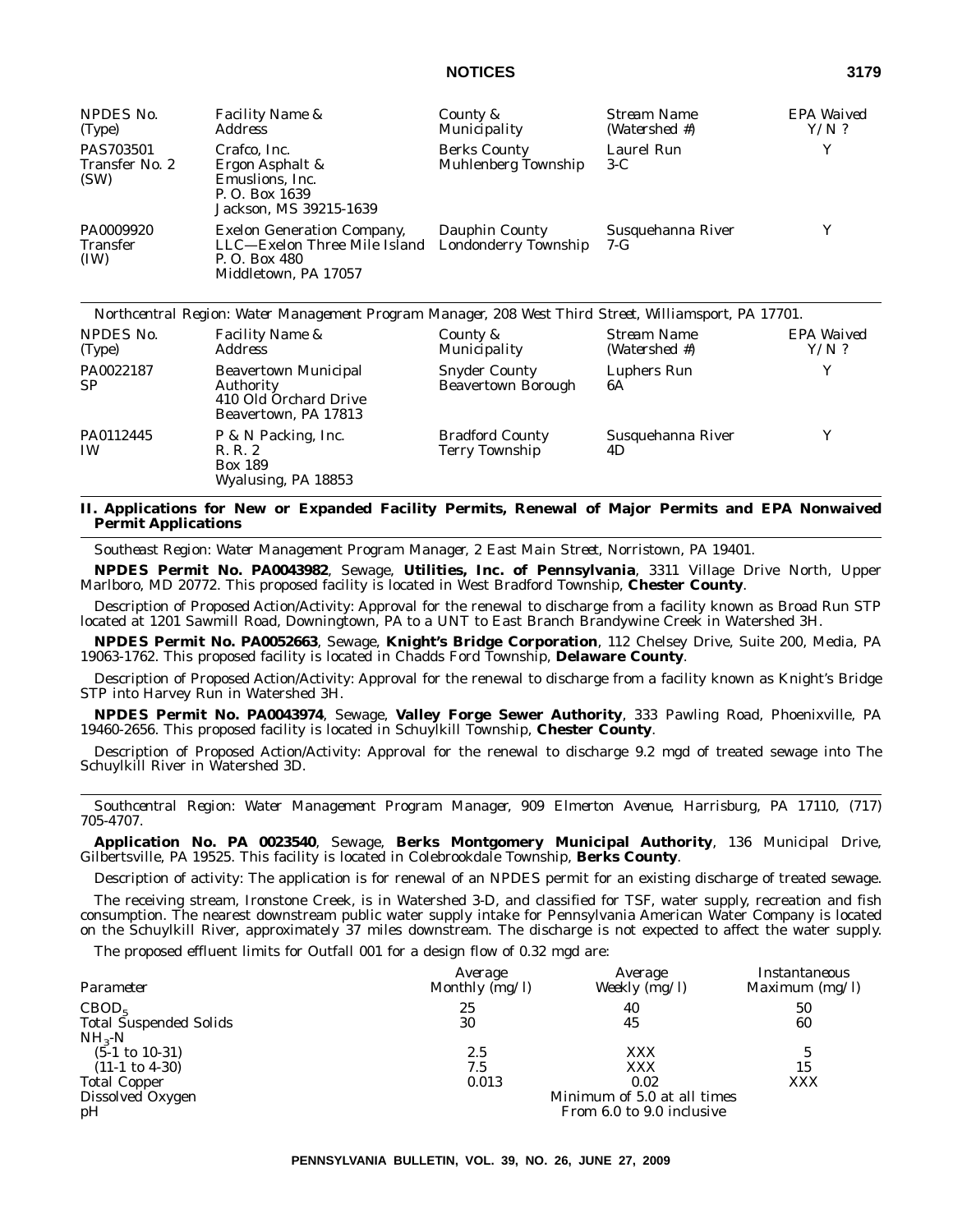*Average Average Instantaneous Parameter Monthly (mg/l) Weekly (mg/l) Maximum (mg/l)*

Fecal Coliform<br>(5-1 to 9-30)

#### (5-1 to 9-30) 200/100 ml as a Geometric Average 2,000/100 ml as a Geometric Average

Persons may make an appointment to review the Department of Environmental Protection's files on this case by calling the file review coordinator at (717) 705-4732.

The EPA waiver is in effect.

**Application No. PA 0044911, Amendment No. 1**, Industrial Waste, SIC Code 2021 and 2023, **Land O'Lakes, Inc.**, 405 Park Drive, Carlisle, PA 17015-9270. This facility is located in South Middleton Township, **Cumberland County**.

Description of activity: The application is for an amendment of an NPDES permit for an existing discharge of treated industrial waste.

The receiving stream, Mountain Creek, is in Watershed 7-E, and classified for TSF, water supply, recreation and fish consumption. The nearest downstream public water supply intake is United Water Company located on the Yellow Breeches Creek, approximately 24.5 miles downstream. The discharge is not expected to affect the water supply.

The proposed interim effluent limits for Outfall 001 (Mountain Creek mill race) based on a design flow of 0.81 mgd are:

|                           |                    | Mass $(lb/day)$         |                             | Concentration $(mg/l)$ |                          |
|---------------------------|--------------------|-------------------------|-----------------------------|------------------------|--------------------------|
| Parameter                 | Average<br>Monthly | <i>Maximum</i><br>Daily | Average<br>Monthly          | Maximum<br>Daily       | Instantaneous<br>Maximum |
| pH                        |                    |                         | From 6.0 to 9.0 inclusive   |                        |                          |
| Dissolved Oxygen          |                    |                         | Minimum of 5.0 at all times |                        |                          |
| CBOD <sub>5</sub>         | 90                 | 180                     | Report                      | <b>XXX</b>             | 33                       |
| <b>TSS</b>                | 115                | 226                     | Report                      | <b>XXX</b>             | 42                       |
| <b>Total Phosphorus</b>   | 13.5               | 27                      | 2.0                         | 4.0                    | 5.0                      |
| $NH3-N$                   |                    |                         |                             |                        |                          |
| $(5-1 \text{ to } 10-31)$ | 10                 | 20                      | 1.5                         | 3.0                    | 3.75                     |
| $(7-1 \text{ to } 7-31)$  | 30                 | 60                      | 4.5                         | 9.0                    | 11                       |
| <b>Temperature</b>        |                    |                         |                             |                        |                          |
| $(7-1 \text{ to } 7-31)$  | <b>XXX</b>         | <b>XXX</b>              | Report                      | $82^{\circ}$ F         | <b>XXX</b>               |
| $(8-1 \text{ to } 6-30)$  | XXX                | XXX                     | Report                      | $110^{\circ}$ F        | <b>XXX</b>               |

The proposed final effluent limits for Outfall 001 (Mountain Creek west branch) based on a design flow of 0.81 mgd are:

| Average<br>Monthly | <i>Maximum</i><br>Daily | Average<br><b>Monthly</b> | <i>Maximum</i><br>Daily | Instantaneous<br><i>Maximum</i>                                                    |
|--------------------|-------------------------|---------------------------|-------------------------|------------------------------------------------------------------------------------|
|                    |                         |                           |                         |                                                                                    |
| 90                 | 180                     | Report                    | <b>XXX</b>              | 33                                                                                 |
| 115                | 226                     | Report                    | <b>XXX</b>              | 42                                                                                 |
| 13.5               | 27                      | 2.0                       | 4.0                     | 5.0                                                                                |
|                    |                         |                           |                         |                                                                                    |
| 10                 | 20                      | 1.5                       | 3.0                     | 3.75                                                                               |
| 30                 | 60                      | 4.5                       | 9.0                     | 11                                                                                 |
|                    |                         |                           |                         |                                                                                    |
| <b>XXX</b>         | <b>XXX</b>              | Report                    | $89^{\circ}$ F          | <b>XXX</b>                                                                         |
| XXX                | <b>XXX</b>              | Report                    | $110^\circ$ F           | <b>XXX</b>                                                                         |
|                    |                         | Mass $(lb/day)$           |                         | Concentration $(mg/l)$<br>From 6.0 to 9.0 inclusive<br>Minimum of 5.0 at all times |

The proposed effluent limits for Internal Monitoring Point 101 are:

|                               |                    | <i>Mass</i> $(lb/day)$  |                     | <i>Concentration</i> ( $mg/l$ ) |                                 |  |
|-------------------------------|--------------------|-------------------------|---------------------|---------------------------------|---------------------------------|--|
| Parameter                     | Average<br>Monthly | <i>Maximum</i><br>Daily | Average<br>Monthly  | <i>Maximum</i><br>Daily         | Instantaneous<br><i>Maximum</i> |  |
| pH                            | <b>XXX</b>         | <b>XXX</b>              | Report              | Report<br>(Minimum)             | Report                          |  |
| Dissolved Oxygen              | <b>XXX</b>         | <b>XXX</b>              | Report<br>(Minimum) | <b>XXX</b>                      | <b>XXX</b>                      |  |
| CBOD <sub>5</sub>             | Report             | Report                  | Report              | Report                          | <b>XXX</b>                      |  |
| <b>Total Suspended Solids</b> | Report             | Report                  | Report              | Report                          | <b>XXX</b>                      |  |
| <b>Total Phosphorus</b>       | Report             | Report                  | Report              | Report                          | <b>XXX</b>                      |  |
| $NH3-N$                       | Report             | Report                  | Report              | Report                          | <b>XXX</b>                      |  |
| Temperature ° F               | <b>XXX</b>         | <b>XXX</b>              | Report              | Report                          | <b>XXX</b>                      |  |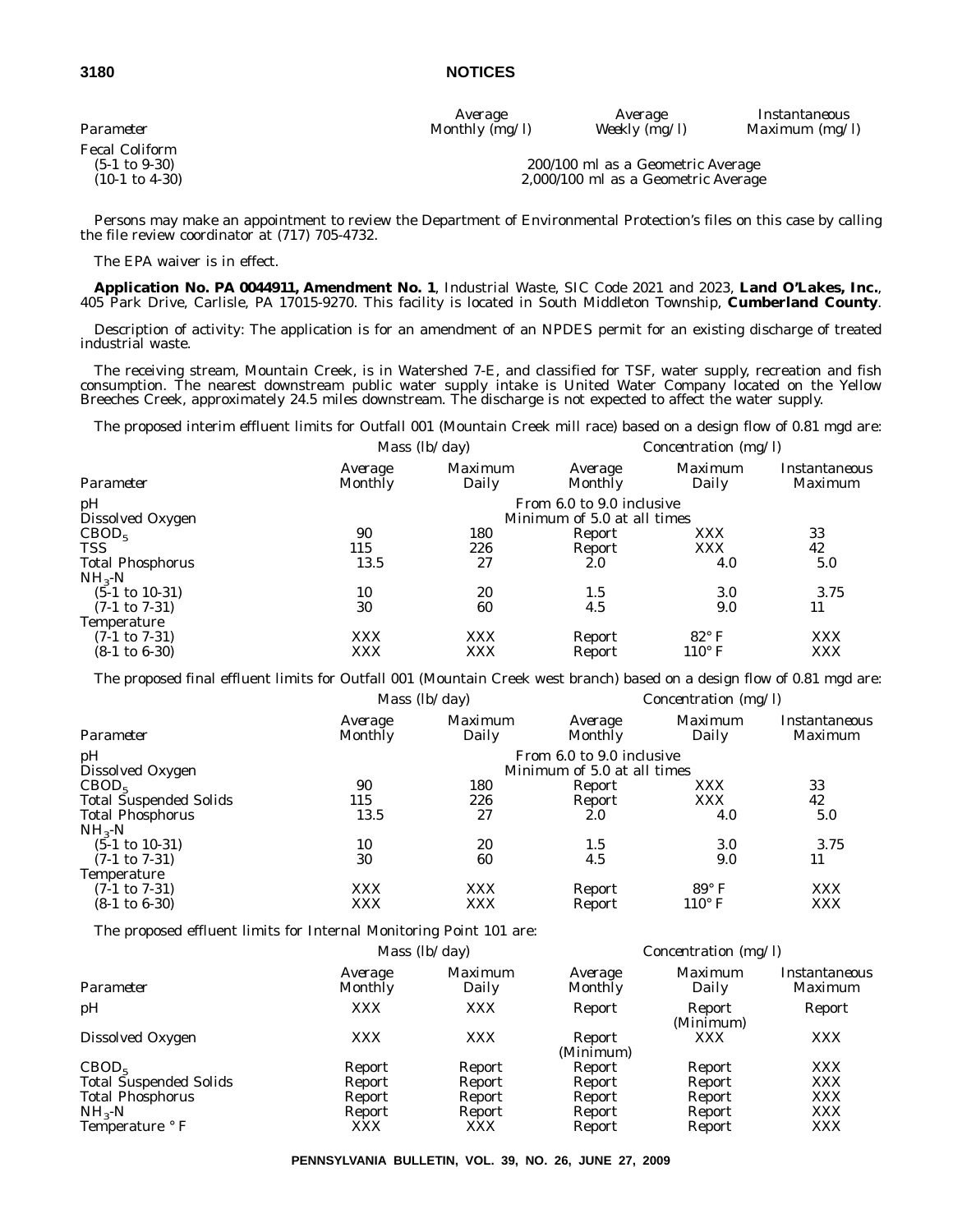The proposed effluent limits for Internal Monitoring Point 102 are:

|                                                 | Mass $(lb/day)$    |                         | <i>Concentration</i> ( $mg/l$ ) |                         |                          |
|-------------------------------------------------|--------------------|-------------------------|---------------------------------|-------------------------|--------------------------|
| Parameter                                       | Average<br>Monthly | <i>Maximum</i><br>Daily | Average<br>Monthly              | <i>Maximum</i><br>Daily | Instantaneous<br>Maximum |
| pH                                              | XXX                | XXX                     | Report                          | Report<br>(Minimum)     | Report                   |
| CBOD <sub>5</sub>                               | <b>XXX</b>         | XXX                     | Report                          | XXX                     | <b>XXX</b>               |
| <b>Total Suspended Solids</b><br>Temperature °F | <b>XXX</b><br>XXX  | <b>XXX</b><br>XXX       | Report<br>Report                | XXX<br>Report           | <b>XXX</b><br><b>XXX</b> |

Persons may make an appointment to review the Department of Environmental Protection's files on this case by calling the file review coordinator at (717) 705-4732.

The EPA waiver is in effect.

*Northwest Region: Water Management Program Manager, 230 Chestnut Street, Meadville, PA 16335-3481.*

**PA0263541**, Sewage, **Thomas Young**, 209 Center Drive, Chicora, PA 16025-3705. This proposed facility is located in Oakland Township, **Butler County**.

Description of Proposed Activity: New NPDES Permit for a new discharge of treated sewage.

For the purpose of evaluating effluent requirements for TDS,  $NO_2$ - $NO_3$ , fluoride, phenolics, sulfate and chloride, the existing/proposed downstream potable water supply, considered during the evaluation is the PA American Water Company—Butler intake is located on the Thorn Run Reservoir and is approximately 1 mile below point of discharge.

The receiving stream, the UNT to Thorn Creek, is in Watershed 20-C and classified for: HQ-WWF, aquatic life, water supply and recreation.

*Concentrations*

The proposed effluent limits for Outfall 001 are based on a design flow of 0.0004 mgd.

|                                                                  | Сонститация                 |                                                                             |                                   |  |  |
|------------------------------------------------------------------|-----------------------------|-----------------------------------------------------------------------------|-----------------------------------|--|--|
| Parameter                                                        | Average<br>Monthly $(mg/l)$ | Average<br>Weekly $(mg/l)$                                                  | Instantaneous<br>Maximum $(mg/l)$ |  |  |
| Flow (mgd)<br>CBOD <sub>5</sub><br><b>Total Suspended Solids</b> | XX<br>10<br>10              |                                                                             | 20<br>20                          |  |  |
| <b>Fecal Coliform</b><br><b>Total Residual Chlorine</b><br>pH    | XX                          | 200/100 ml as a Geometric Average<br>6.0 to 9.0 Standard Units at all times |                                   |  |  |

XX—Monitor and report.

The EPA waiver is in effect.

**III. WQM Industrial Waste and Sewerage Applications under The Clean Streams Law (35 P. S. §§ 691.1— 691.1001)**

*Southeast Region: Water Management Program Manager, 2 East Main Street, Norristown, PA 19401.*

**WQM Permit No. 0909406**, Sewerage, **Warwick Township Water & Sewer Authority**, 1733 Township Greene, P. O. Box 315, Jamison, PA 18929. This proposed facility is located in Warwick Township, **Bucks County**.

Description of Action/Activity: Construction of replacement sanitary pump station for Mountain View PS.

**WQM Permit No. WQG02090905**, Sewerage, **Warminster Township Municipal Authority**, 415 Gibson Avenue, Warminster, PA 18974. This proposed facility is located in Warminster Township, **Bucks County**.

Description of Action/Activity: Construction of a pump station, installation of associated gravity sewer and force main.

**WQM Permit No. 1509406**, Sewerage, **Camphill Special School-Beaver Farms**, 1784 Fairview Road, Glenmoore, PA 19343. This proposed facility is located in East Vincent Township, **Chester County**.

Description of Action/Activity: A new onsite wastewater treatment facility consists of two septic tanks in series followed by an intermittent sand filter and drip irrigation system.

**WQM Permit No. 0909406**, Sewerage, **Bucks County Water and Sewer Authority**, 1275 Almshouse Road, Warrington, PA 18976. This proposed facility is located in Plumstead Township, **Bucks County**.

Description of Action/Activity: New 300,000 gallon surge tank to relieve excess wastewater inflow.

*Northeast Region: Water Management Program Manager, 2 Public Square, Wilkes-Barre, PA 18711-0790.*

**WQM Permit No. 5409402**, Sewerage, **Borough of Ashland**, 401 South 18th Street, Ashland, PA 17921. This proposed facility is located in Ashland Borough, **Schuylkill County**.

Description of Proposed Action/Activity: This project consists of installation of a Fluidized Bed Reactor System with support equipment to reduce nitrogen levels in the effluent at the Borough of Ashland's wastewater treatment plant.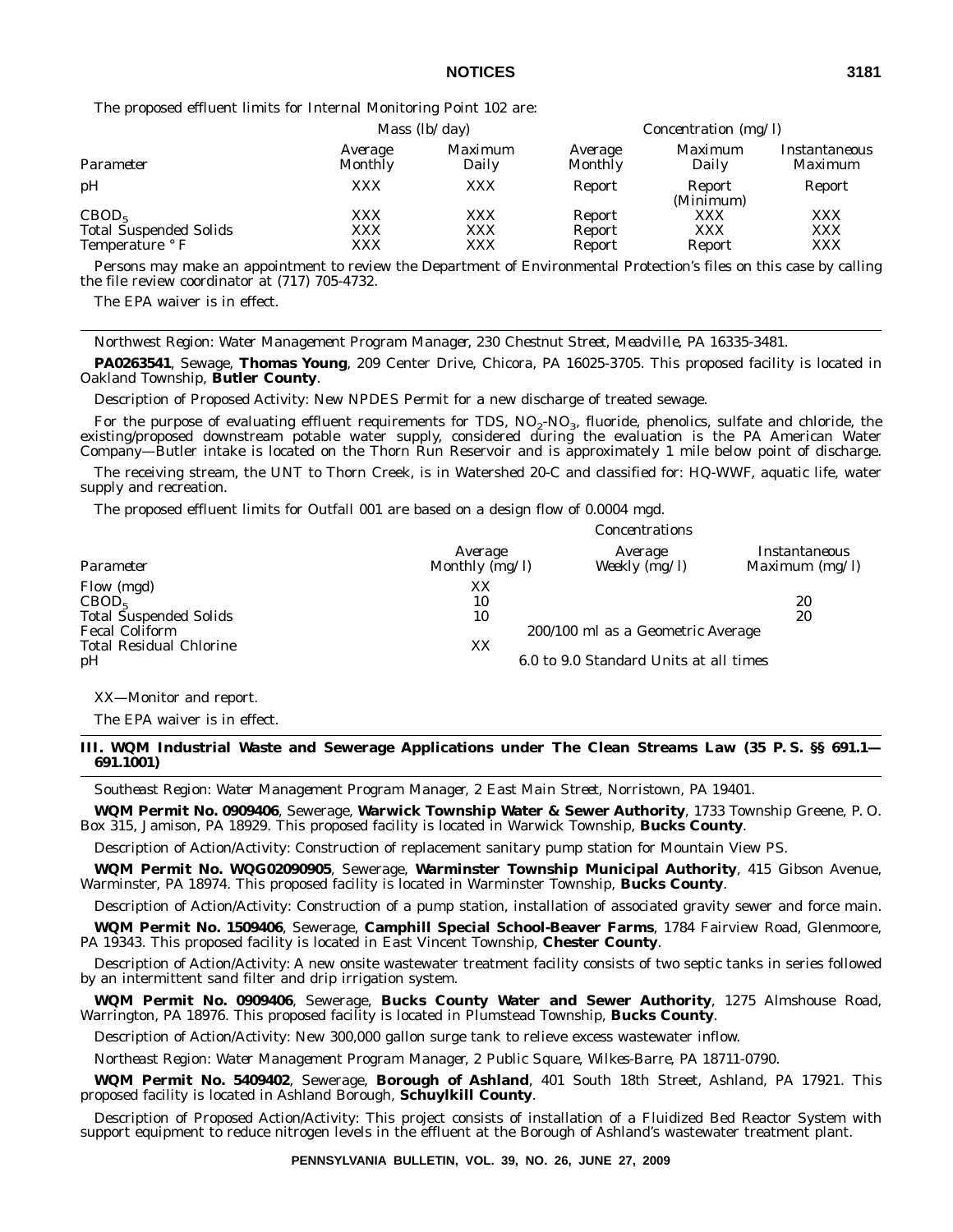*Southcentral Region: Water Management Program Manager, 909 Elmerton Avenue, Harrisburg, PA 17110, (717) 705-4707.*

**WQM Permit No. 2275724**, Transfer, Sewerage, **Exelon Generation Company, LLC**, Route 441, P. O. Box 480, Middletown, PA 17057-0482. This proposed facility is located in Londonderry Township, **Dauphin County**.

Description of Proposed Action/Activity: Application for Transfer of Permit.

*Southwest Region: Water Management Program Manager, 400 Waterfront Drive, Pittsburgh, PA 15222-4745.*

**WQM Permit No. 5609407**, Sewerage, **Indian Lake Borough,** 1301 Causeway Drive, Central City, PA 15926. This proposed facility is located in Indian Lake Borough, **Somerset County**.

Description of Proposed Action/Activity: Application for the construction and operation of a sewage treatment.

**WQM Permit No. 0209403**, Sewerage, **Bell Acres Municipal Authority**, 1151 Camp Meeting Road, Sewickley, PA 15143. This proposed facility is located in Bell Acres Borough, **Allegheny County**.

Description of Proposed Action/Activity: Application for the construction and operation of four package sewage treatment plants with pump stations.

The Pennsylvania Infrastructure Investment Authority which administers Pennsylvania's State Revolving Fund has been identified as a possible funding source. The Department of Environmental Protection's review of the sewage facilities plan revision has not identified any significant environmental impacts resulting from this proposal.

**WQM Permit No. 0209404**, Sewerage, **McCandless Township Sanitary Authority**, 418 Arcadia Drive, Pittsburgh, PA 15237. This proposed facility is located in McCandless Township, **Allegheny County**.

Description of Proposed Action/Activity: Application for the construction and operation of a sanitary sewer.

**WQM Permit No. 566S053-A3**, Sewerage, **Cresson Borough Municipal Authority**, 631 Second Street, Cresson, PA 16630. This existing facility is located in Cresson Township, **Cambria County**.

Description of Proposed Action/Activity: Application for permit amendment for improvements to the Cresson Borough WWTP.

The Pennsylvania Infrastructure Investment Authority which administers Pennsylvania's State Revolving Fund has been identified as a possible funding source. The Department of Environmental Protection's review of the sewage facilities plan revision has not identified any significant environmental impacts resulting from this proposal.

**WQM Permit No. WQG016176**, Sewerage, **Jeffrey L. Bender**, 861 Tanner Street, Ebensburg, PA 15931. This proposed facility is located in Cambria Township, **Cambria County**.

Description of Proposed Action/Activity: Application for the construction and operation of a single-residence sewage treatment plant.

#### **IV. NPDES Applications for Stormwater Discharges from Municipal Separate Storm Sewer Systems (MS4)**

**V. Applications for NPDES Wavier Stormwater Discharges from Municipal Separate Storm Sewer Systems (MS4)**

#### **VI. NPDES Individual Permit Applications for Discharges of Stormwater Associated with Construction Activities**

|                            | bouintast hegibn. Mater Management 1 logi am manager, & Last main bulet, ivorristown, 171 1940r. |                |                          |                                  |
|----------------------------|--------------------------------------------------------------------------------------------------|----------------|--------------------------|----------------------------------|
| <b>NPDES</b><br>Permit No. | Applicant Name &<br><i>Address</i>                                                               | County         | Municipality             | Receiving<br>Water/Use           |
| PAI01<br>1509021           | <b>Department of General Services</b><br>18th and Herr Streets<br>Harrisburg, PA 17125           | <b>Chester</b> | Lower Oxford Township    | McDonald Run<br><b>HQ-TSF-MF</b> |
| <b>PAI01</b><br>1509022    | Tel Hai Retirement Community<br>1200 Tel Hai Circle<br>P. O. Box 190<br>Honey Brook, PA 19344    | <b>Chester</b> | Honey Brook Township     | Two Log Run<br>HQ-TSF            |
| <b>PAI01</b><br>1509023    | Margay B. Grose<br>117 Sugartown Road<br>Devon, PA 19202                                         | <b>Chester</b> | <b>Easttown Township</b> | Darby Creek<br><b>CWF</b>        |

*Southeast Region: Water Management Program Manager, 2 East Main Street, Norristown, PA 19401.*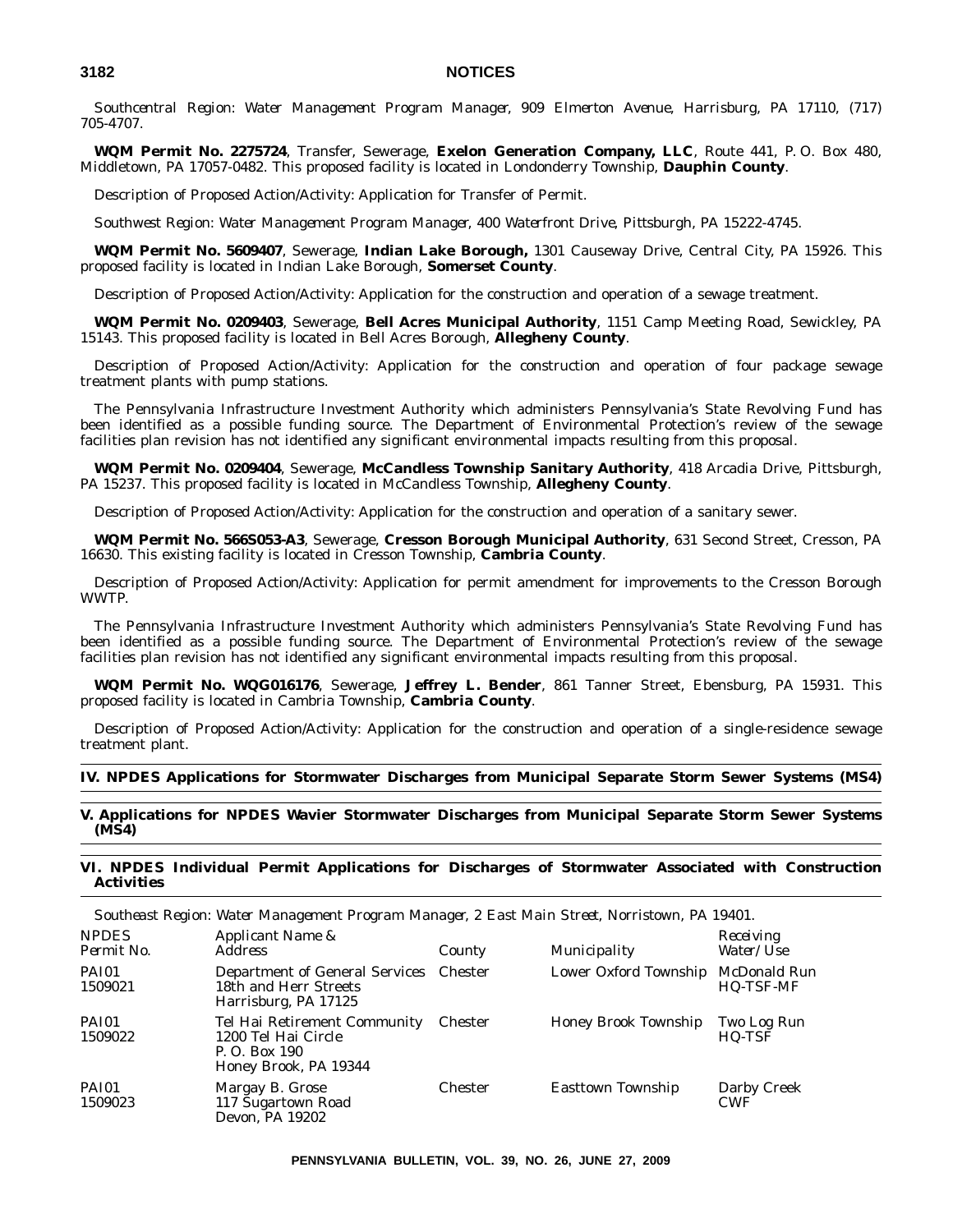*Northeast Region: Watershed Management Program Manager, 2 Public Square, Wilkes-Barre, PA 18711-0790.*

*Northampton County Conservation District: Greystone Building, 14 Gracedale Avenue, Nazareth, PA 18064-9211, (610) 746-1971.*

| <b>NPDES</b><br>Permit No. | Applicant Name &<br>Address                                                         | County      | Municipality             | Receiving<br><i>Water/Use</i>          |
|----------------------------|-------------------------------------------------------------------------------------|-------------|--------------------------|----------------------------------------|
| PAI024809005               | Equi-librium, Inc.<br>Attn: Patricia J. Sayler<br>P. O. Box 305<br>Scioto. PA 18354 | Northampton | <b>Bushkill Township</b> | <b>Bushkill Creek</b><br><b>HO-CWF</b> |

*Southcentral Region: Water Management Program Manager, 909 Elmerton Avenue, Harrisburg, PA 17110.*

| <b>NPDES</b><br>Permit No. | Applicant Name &<br><i>Address</i>                                                              | County         | Municipality                                          | Receiving<br>Water/Use                                                                                            |
|----------------------------|-------------------------------------------------------------------------------------------------|----------------|-------------------------------------------------------|-------------------------------------------------------------------------------------------------------------------|
| PAI030609002               | Forino Company, LP<br>555 Mountain Home Road<br>Sinking Spring, PA 19608                        | <b>Berks</b>   | <b>Ontelaunee Township</b>                            | <b>Willow and Maiden</b><br><b>Creeks</b><br><b>CWF</b>                                                           |
| ESCP0509801                | <b>William Brett</b><br>Texas Eastern Transmission. LP<br>890 Winter Street<br>Watham, MA 02451 | <b>Bedford</b> | Harrison and<br><b>Cumberland Valley</b><br>Townships | UNT to Little Wills<br>Creek—Millgan<br>Run—UNT to Milligan<br>Run—UNT to Evitts<br>Creek<br><b>HQ-CWF-WWF-HQ</b> |
| PAI033808001               | Department of Transportation<br>Attn Michael C. Keiser<br>2140 Herr Street                      | Lebanon        | <b>Heidelberg Township</b>                            | UNT to Hammer Creek<br>HQ-CWF                                                                                     |

Harrisburg, PA 17103-1699

*Northcentral Region: Watershed Management Program Manager, 208 West Third Street, Williamsport, PA 17701.*

*Clearfield County Conservation District: 650 Leonard Street, Clearfield, PA 16830, (814) 765-2629.*

| <b>NPDES</b><br>Permit No. | <i>Applicant Name &amp;</i><br>Address                                                            | County     | Municipality      | Receiving<br><i>Water/Use</i>                       |
|----------------------------|---------------------------------------------------------------------------------------------------|------------|-------------------|-----------------------------------------------------|
| PAI041709003               | Clearfield-Lawrence Joint<br><b>Airport Authority</b><br>801 Airport Road<br>Clearfield, PA 16830 | Clearfield | Lawrence Township | Lick Run<br><b>HQ-CWF</b><br>Wolf Run<br><b>CWF</b> |

*Southwest Region: Watershed Management Program Manager, 400 Waterfront Drive, Pittsburgh, PA 15222-4745.*

*Cambria County Conservation District: 401 Candlelight Drive, Suite 221, Ebensburg, PA 15931, (814) 472-2120.*

| <b>NPDES</b><br>Permit No. | Applicant Name &<br><i>Address</i>                                                     | County  | Municipality            | Receiving<br><i>Water/Use</i>        |
|----------------------------|----------------------------------------------------------------------------------------|---------|-------------------------|--------------------------------------|
| PAI051108001               | Michael E. Walsh<br>Munster Holdings, LLC<br>796 Unionville Road<br>Prospect, PA 16052 | Cambria | <b>Munster Township</b> | UNT to Noel's Creek<br><b>HO-CWF</b> |

#### **VII. List of NOIs for NPDES and/or Other General Permit Types**

PAG-12 Concentrated Animal Feeding Operations (CAFOs)

PAG-13 Stormwater Discharges from Municipal Separate Storm Sewer Systems (MS4)

#### **STATE CONSERVATION COMMISSION**

#### **NUTRIENT MANAGEMENT PLANS RELATED TO APPLICATIONS FOR NATIONAL POLLUTION DISCHARGE ELIMINATION SYSTEM (NPDES) PERMITS FOR CONCENTRATED ANIMAL FEEDING OPERATIONS (CAFO)**

This notice provides information about agricultural operations that have submitted nutrient management plans (NMPs) for approval under the act of July 6, 2005 (Act 38 of 2005, 3 Pa.C.S. §§ 501—522) (hereinafter referred to as Act 38), and that have or anticipate submitting applications for new, amended or renewed NPDES permits, or Notices of Intent (NOIs) for coverage under a general permit, for CAFOs, under 25 Pa. Code Chapter 92. This notice is provided in accordance with 25 Pa. Code Chapter 92 and 40 CFR Part 122, implementing The Clean Streams Law (35 P.S. §§ 691.1—691.1001) and the Federal Clean Water Act.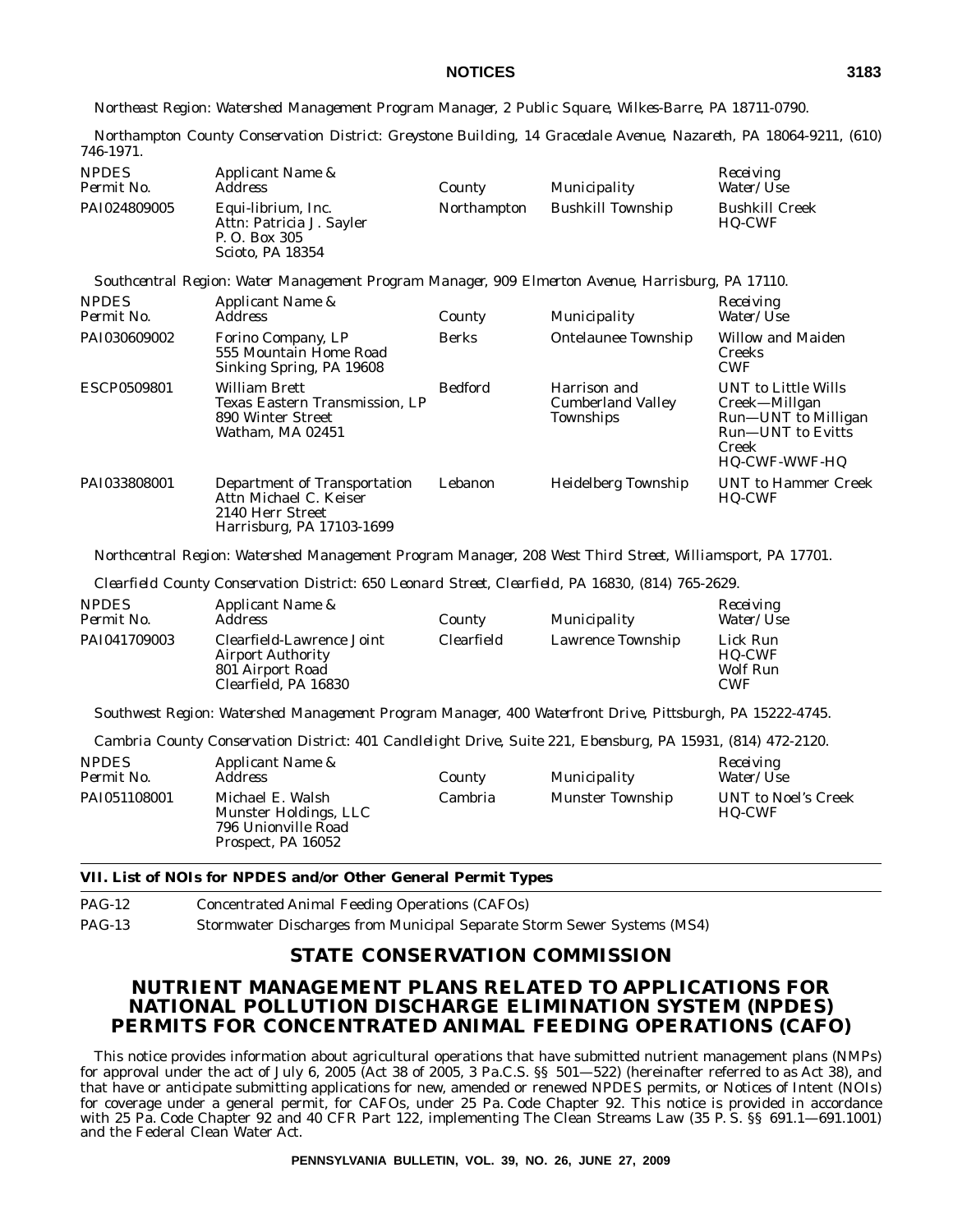Based upon preliminary reviews, the State Conservation Commission (SCC), or County Conservation Districts (CCD) working under a delegation agreement with the SCC, have completed an administrative review of NMPs described. These NMPs are published as proposed plans for comment prior to taking final actions. The NMPs are available for review at the CCD office for the county where the agricultural operation is located. A list of CCD office locations is available at www.pacd.org/districts/directory.htm or can be obtained from the SCC at the office address listed or by calling (717) 787-8821.

Persons wishing to comment on an NMP are invited to submit a statement outlining their comments on the plan to the CCD, with a copy to the SCC for each NMP, within 30 days from the date of this public notice. Comments received within the respective comment periods will be considered in the final determinations regarding the NMPs. Comments should include the name, address and telephone number of the writer and a concise statement to inform the SCC of the exact basis of the comments and the relevant facts upon which they are based.

The address for the SCC is Agriculture Building, Room 407, 2301 North Cameron Street, Harrisburg, PA 17110.

Persons with a disability who require an auxiliary aid, service, including TDD users or other accommodations to seek additional information should contact the SCC through the Pennsylvania AT&T Relay Service at (800) 654-5984.

#### **NUTRIENT MANGEMENT PLAN—PUBLIC NOTICE SPREADSHEET—APPLICATIONS**

| <b>Agricultural Operation</b><br>Name and Address             | County  | Total<br>Acres | Animal<br>Equivalent<br>Units | Animal<br>Type | $Dpt$ cial<br>Protection<br><i>Waters (HQ</i><br>or $EV$ or $NA$ ) | <i>Renewal/New</i> |
|---------------------------------------------------------------|---------|----------------|-------------------------------|----------------|--------------------------------------------------------------------|--------------------|
| Weiler Farms 1<br>350 East Mill Avenue<br>Myerstown, PA 17067 | Lebanon | 113.8          | 603.04                        | Swine          | NA                                                                 | Renewal            |
| Weiler Farms 3<br>Box 4418 Ridge Road<br>Jonestown, PA 17038  | Lebanon | 27.3           | 904.56                        | Swine          | HQ                                                                 | Renewal            |

#### **PUBLIC WATER SUPPLY (PWS) PERMIT**

Under the Pennsylvania Safe Drinking Water Act (35 P. S. §§ 721.1—721.17), the following parties have applied for a PWS permit to construct or substantially modify a public water system.

Persons wishing to comment on a permit application are invited to submit a statement to the office listed before the application within 30 days of this public notice. Comments received within the 30-day comment period will be considered in the formulation of the final determinations regarding the application. Comments should include the name, address and telephone number of the writer and a concise statement to inform the Department of Environmental Protection (Department) of the exact basis of a comment and the relevant facts upon which it is based. A public hearing may be held after consideration of comments received during the 30-day public comment period.

Following the comment period, the Department will make a final determination regarding the proposed permit. Notice of this final determination will be published in the *Pennsylvania Bulletin* at which time this determination may be appealed to the Environmental Hearing Board.

The permit application and any related documents are on file at the office listed before the application and are available for public review. Arrangements for inspection and copying information should be made with the office listed before the application.

Persons with a disability who require an auxiliary aid, service or other accommodations to participate during the 30-day public comment period should contact the office listed before the application. TDD users should contact the Department through the Pennsylvania AT&T Relay Service at (800) 654-5984.

#### **SAFE DRINKING WATER**

*Special*

**Applications Received under the Pennsylvania Safe Drinking Water Act**

*Southeast Region: Water Supply Management Program Manager, 2 East Main Street, Norristown, PA 19401.*

#### **Application No. 1509505**, Public Water Supply.

| Applicant                           | Pennsylvania American<br><b>Water Company</b>                                                  |
|-------------------------------------|------------------------------------------------------------------------------------------------|
| Township                            | West Caln                                                                                      |
| County                              | Chester                                                                                        |
| Responsible Official                | David Kaufmann<br>800 West Hersheypark Drive<br>Hershey, PA 17033                              |
| <b>Type of Facility</b>             | PWS                                                                                            |
| <b>Consulting Engineer</b>          | Gannett Fleming, Inc.<br>P. O. Box 67100<br>Harrisburg, PA 17106-7100                          |
| <b>Application Received</b><br>Date | May 18, 2009                                                                                   |
| <b>Description of Action</b>        | <b>Expansion of the existing Rock</b><br>Run Water Treatment Plant from<br>5.0 mgd to 7.0 mgd. |

*Southcentral Region: Water Supply Management Program Manager, 909 Elmerton Avenue, Harrisburg, PA 17110.*

| <b>Permit No. 3609506</b> , Public Water Supply. |  |  |  |
|--------------------------------------------------|--|--|--|
|--------------------------------------------------|--|--|--|

| Applicant    | <b>City of Lancaster</b> |
|--------------|--------------------------|
| Municipality | <b>Manheim Borough</b>   |
| County       | Lancaster                |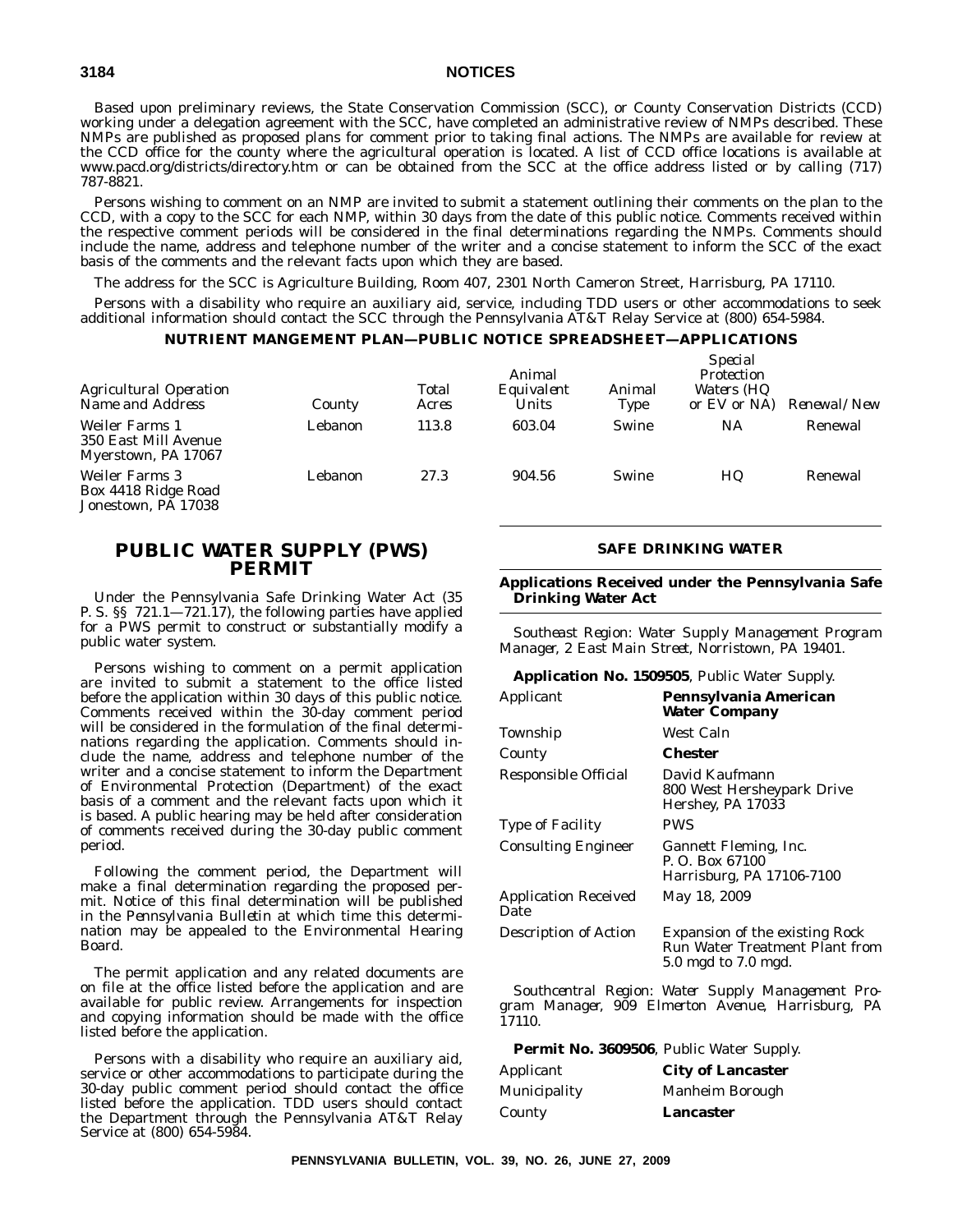| Responsible Official         | <b>Charlotte Katzenmoyer</b><br><b>Public Works Director</b><br>120 North Duke Street<br>Lancaster. PA 17608-1559                                         |
|------------------------------|-----------------------------------------------------------------------------------------------------------------------------------------------------------|
| <b>Type of Facility</b>      | <b>Public Water Supply</b>                                                                                                                                |
| <b>Consulting Engineer</b>   | Matthew D. Warfel<br>The ARRO Group, Inc.<br>270 Granite Run Drive<br>Lancaster. PA 17601-6804                                                            |
| <b>Application Received</b>  | <b>June 4, 2009</b>                                                                                                                                       |
| <b>Description of Action</b> | <b>Construction of the Northwest</b><br><b>Pump Station (with chlorine)</b><br>booster system) and associated<br>suction piping and transmission<br>main. |

*Southwest Region: Water Supply Management Program Manager, 400 Waterfront Drive, Pittsburgh, PA 15222- 4745.*

**Permit No. 3009502, Resubmittal**, Public Water Supply.

| Applicant                           | <b>East Dunkard Water</b><br>Association<br>P. O. Box 241<br>SR 88<br>Dilliner, PA 15327                                                                                                                                                                           |
|-------------------------------------|--------------------------------------------------------------------------------------------------------------------------------------------------------------------------------------------------------------------------------------------------------------------|
| Township or Borough                 | Dunkard Township                                                                                                                                                                                                                                                   |
| Responsible Official                | Barry K. Bennett, Manager<br><b>East Dunkard Water Association</b><br>P. O. Box 241<br>SR 88<br>Dilliner, PA 15327                                                                                                                                                 |
| <b>Type of Facility</b>             | Water treatment plant                                                                                                                                                                                                                                              |
| <b>Consulting Engineer</b>          | Dakota Engineering Associates,<br>Inc.<br>Etna Technical Center<br>Suite 200<br>35 Wilson Street<br>Pittsburgh, PA 15223                                                                                                                                           |
| <b>Application Received</b><br>Date | March 31, 2009                                                                                                                                                                                                                                                     |
| Description of Action               | Replacement of an 800 gpm<br>water filtration unit.<br>replacement of existing water<br>intake and high service pumps<br>and replacement of three water<br>booster stations, replacement of<br>three water storage tanks and<br>increasing the size of waterlines. |

*Northwest Region: Water Supply Management Program Manager, 230 Chestnut Street, Meadville, PA 16335-3481.*

**Application No. 2509502**, Public Water Supply.

| Applicant                           | <b>Country Gables Apartments</b>                                                                        |
|-------------------------------------|---------------------------------------------------------------------------------------------------------|
| <b>Township or Borough</b>          | Girard Township<br><b>Erie County</b>                                                                   |
| Responsible Official                | Gina Carpenter, Owner                                                                                   |
| <b>Consulting Engineer</b>          | Steven R. Halmi, P. E.<br>Deiss & Halmi Engineering, Inc.<br>105 Meadville Street<br>Edinboro, PA 16412 |
| <b>Application Received</b><br>Date | June 15, 2009                                                                                           |

Description of Action Permit process for existing

unpermitted PWS serving apartment complex. Action to include Well No. 1 as source of supply, treatment by disinfection and the distribution system.

#### **LAND RECYCLING AND ENVIRONMENTAL REMEDIATION**

#### **UNDER ACT 2, 1995**

#### **PREAMBLE 1**

#### **Acknowledgment of Notices of Intent to Remediate Submitted under the Land Recycling and Environmental Remediation Standards Act (35 P. S. §§ 6026.101—6026.908).**

Sections 302—305 of the Land Recycling and Environmental Remediation Standards Act (act) require the Department of Environmental Protection (Department) to publish in the *Pennsylvania Bulletin* an acknowledgment noting receipt of Notices of Intent to Remediate. An acknowledgment of the receipt of a Notice of Intent to Remediate is used to identify a site where a person proposes to, or has been required to, respond to a release of a regulated substance at a site. Persons intending to use the Background Standard, Statewide Health Standard, the Site-Specific Standard or who intend to remediate a site as a special industrial area must file a Notice of Intent to Remediate with the Department. A Notice of Intent to Remediate filed with the Department provides a brief description of the location of the site, a list of known or suspected contaminants at the site, the proposed remediation measures for the site and a description of the intended future use of the site. A person who demonstrates attainment of one, a combination of the cleanup standards or who receives approval of a special industrial area remediation identified under the act will be relieved of further liability for the remediation of the site for any contamination identified in reports submitted to and approved by the Department. Furthermore, the person shall not be subject to citizen suits or other contribution actions brought by responsible persons not participating in the remediation.

Under sections  $304(n)(1)(ii)$  and  $305(c)(2)$  of the act, there is a 30-day public and municipal comment period for sites proposed for remediation using a Site-Specific Standard, in whole or in part, and for sites remediated as a special industrial area. This period begins when a summary of the Notice of Intent to Remediate is published in a newspaper of general circulation in the area of the site. For the sites identified, proposed for remediation to a Site-Specific Standard or as a special industrial area, the municipality within which the site is located may request to be involved in the development of the remediation and reuse plans for the site if the request is made within 30 days of the date specified. During this comment period, the municipality may request that the person identified as the remediator of the site develop and implement a public involvement plan. Requests to be involved and comments should be directed to the remediator of the site.

For further information concerning the content of a Notice of Intent to Remediate, contact the environmental cleanup program manager in the Department regional office before which the notice appears. If information concerning this acknowledgment is required in an alternative form, contact the community relations coordinator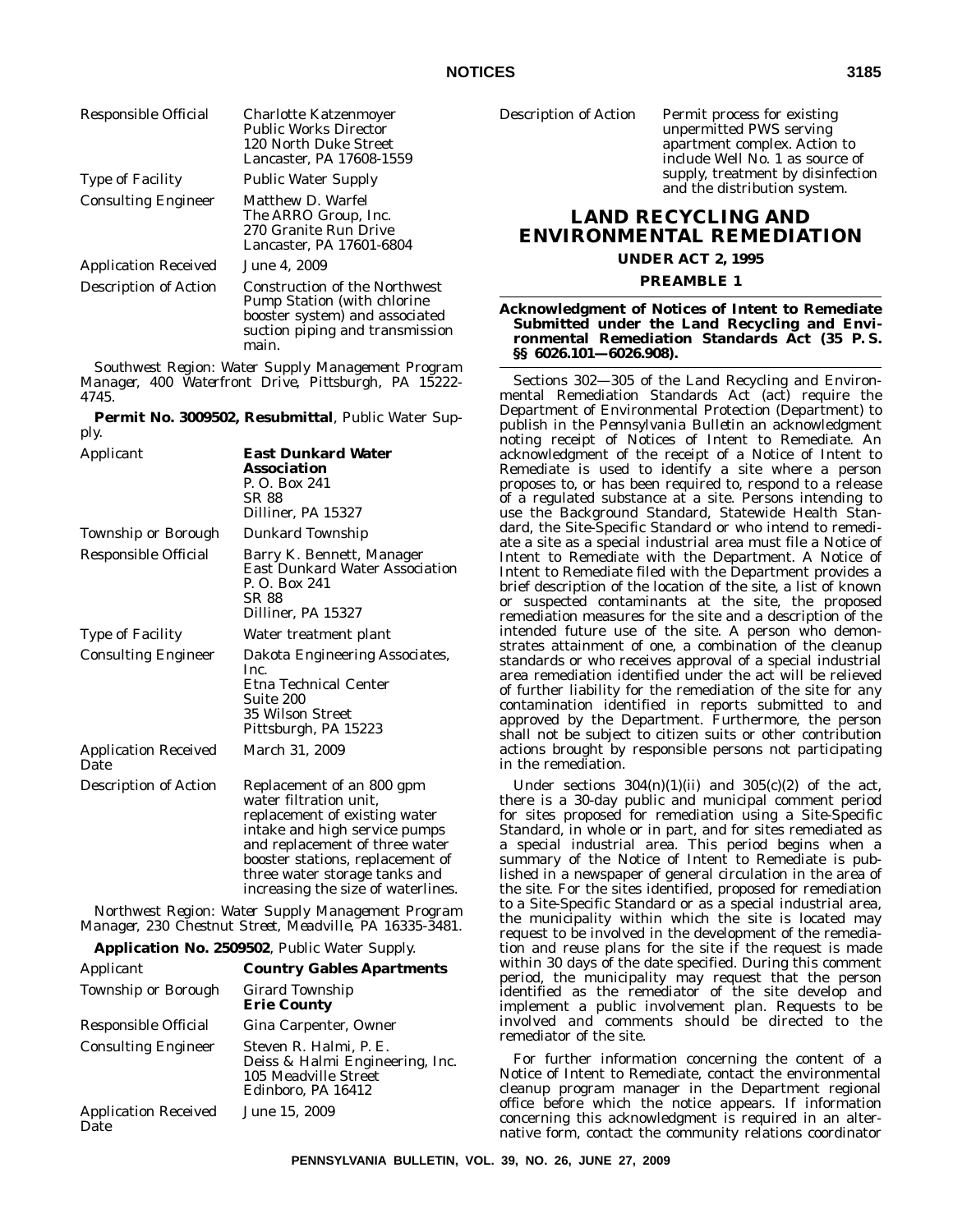at the appropriate regional office. TDD users may telephone the Department through the Pennsylvania AT&T Relay Service at (800) 654-5984.

The Department has received the following Notices of Intent to Remediate:

*Southeast Region: Environmental Cleanup Program Manager, 2 East Main Street, Norristown, PA 19401.*

**Montgomery County Community College**, Pottstown Borough, **Montgomery County**. Greg Fireley, Malcolm Pirnie, Inc., 640 Freedom Business Center, Suite 310, King of Prussia, PA 19406 on behalf of Dean Foster, Montgomery County Community College, 101 College Drive, Pottstown, PA 19464 has submitted a Notice of Intent to Remediate. Soil and groundwater at the site has been impacted with the release of lead and inorganics. The future use of the site will remain the same.

**1340 East Philadelphia Avenue**, Douglass Township, **Montgomery County**. Richard Werner, Environmental Consulting, Inc., 500 East Washington Street, Suite 375, Norristown, PA 19401 on behalf of Kurt Davidheiser, Davidheiser Property Management, LLC, 138 Keller Road, Barto, PA 19054 has submitted a Notice of Intent to Remediate. Groundwater and soil at the site has been impacted with release of No. 2 fuel oil. The future use of the site is the continued mixed commercial and residential use.

**Yost Property**, New Britain Borough, **Bucks County**. Don Coleman, P. G., Marshall Miller & Associates, Inc., 3913 Hartzdale Drive, Suite 1306, Camp Hill, PA 17011, Rob Self, Jr., Self Heating & Cooling, Inc., 219 Keith Valley Road, Horsham, PA 19014 on behalf of Katherine Yost, 43 Evergreen Drive, New Britain, PA 18901 has submitted a Notice of Intent to Remediate. Soil at the site has been impacted with the release of No. 2 fuel oil.

*Northeast Region: Ronald S. Brezinski, Environmental Cleanup Program Manager, 2 Public Square, Wilkes-Barre, PA 18711-0790.*

**Maroon Residence**, 7 Joni Drive, Spring Brook Township, **Lackawanna County**. James Sposito, James P. Sposito Associates, 11 Archbald Street, Carbondale, PA 18407 has submitted a Notice of Intent to Remediate (on behalf of his client, Thomas Maroon, 7 Joni Drive, Moscow, PA 18444), concerning the remediation of soil found to have been impacted by No. 2 fuel oil as a result of a release from an underground storage tank. The applicant proposes to remediate the site to meet the Statewide Health Standard. The intended future use of the property is residential. A summary of the Notice of Intent to Remediate is expected to be published in a local newspaper serving the general area sometime in the near future.

*Northcentral Region: Environmental Cleanup Program Manager, 208 West Third Street, Williamsport, PA 17701.*

**Williamsport Terminal (Former Atlantic Terminal)**. Armstrong Township, **Lycoming County**. Aquaterra Technologies, Inc., P. O. Box 744, West Chester, PA 19320 on behalf of Sunoco, Inc. (R & M), 1109 Milton Avenue, Syracuse, NY 13204 has submitted a Notice of Intent to Remediate soil and groundwater contaminated

with No. 2 fuel oil. The applicant proposes to remediate the site to meet the Site-Specific Standard. There will be no change to the use of the properties.

#### **AIR QUALITY**

#### **PLAN APPROVAL AND OPERATING PERMIT APPLICATIONS**

#### **NEW SOURCES AND MODIFICATIONS**

The Department of Environmental Protection (Department) has developed an ''integrated'' plan approval, State operating permit and Title V operating permit program. This integrated approach is designed to make the permitting process more efficient for the Department, the regulated community and the public. This approach allows the owner or operator of a facility to complete and submit all the permitting documents relevant to its application one time, affords an opportunity for public input and provides for sequential issuance of the necessary permits.

The Department has received applications for plan approvals and/or operating permits from the following facilities.

Copies of the applications, subsequently prepared draft permits, review summaries and other support materials are available for review in the regional office identified in this notice. Persons interested in reviewing the application files should contact the appropriate regional office to schedule an appointment.

Persons wishing to receive a copy of a proposed plan approval or operating permit must indicate their interest to the Department regional office within 30 days of the date of this notice and must file protests or comments on a proposed plan approval or operating permit within 30 days of the Department providing a copy of the proposed document to that person or within 30 days of its publication in the *Pennsylvania Bulletin*, whichever comes first. Interested persons may also request that a hearing be held concerning the proposed plan approval and operating permit. Comments or protests filed with the Department regional offices must include a concise statement of the objections to the issuance of the Plan approval or operating permit and relevant facts which serve as the basis for the objections. If the Department schedules a hearing, a notice will be published in the *Pennsylvania Bulletin* at least 30 days prior the date of the hearing.

Persons with a disability who wish to comment and require an auxiliary aid, service or other accommodation to participate should contact the regional office identified before the application. TDD users should contact the Department through the Pennsylvania AT&T Relay Service at (800) 654-5984.

Final plan approvals and operating permits will contain terms and conditions to ensure that the source is constructed and operating in compliance with applicable requirements in 25 Pa. Code Chapters 121—143, the Federal Clean Air Act (act) and regulations adopted under the act.

#### **PLAN APPROVALS**

**Plan Approval Applications Received under the Air Pollution Control Act (35 P. S. §§ 4001—4015) and 25 Pa. Code Chapter 127, Subchapter B that may have special public interest. These applications are in review and no decision on disposition has been reached.**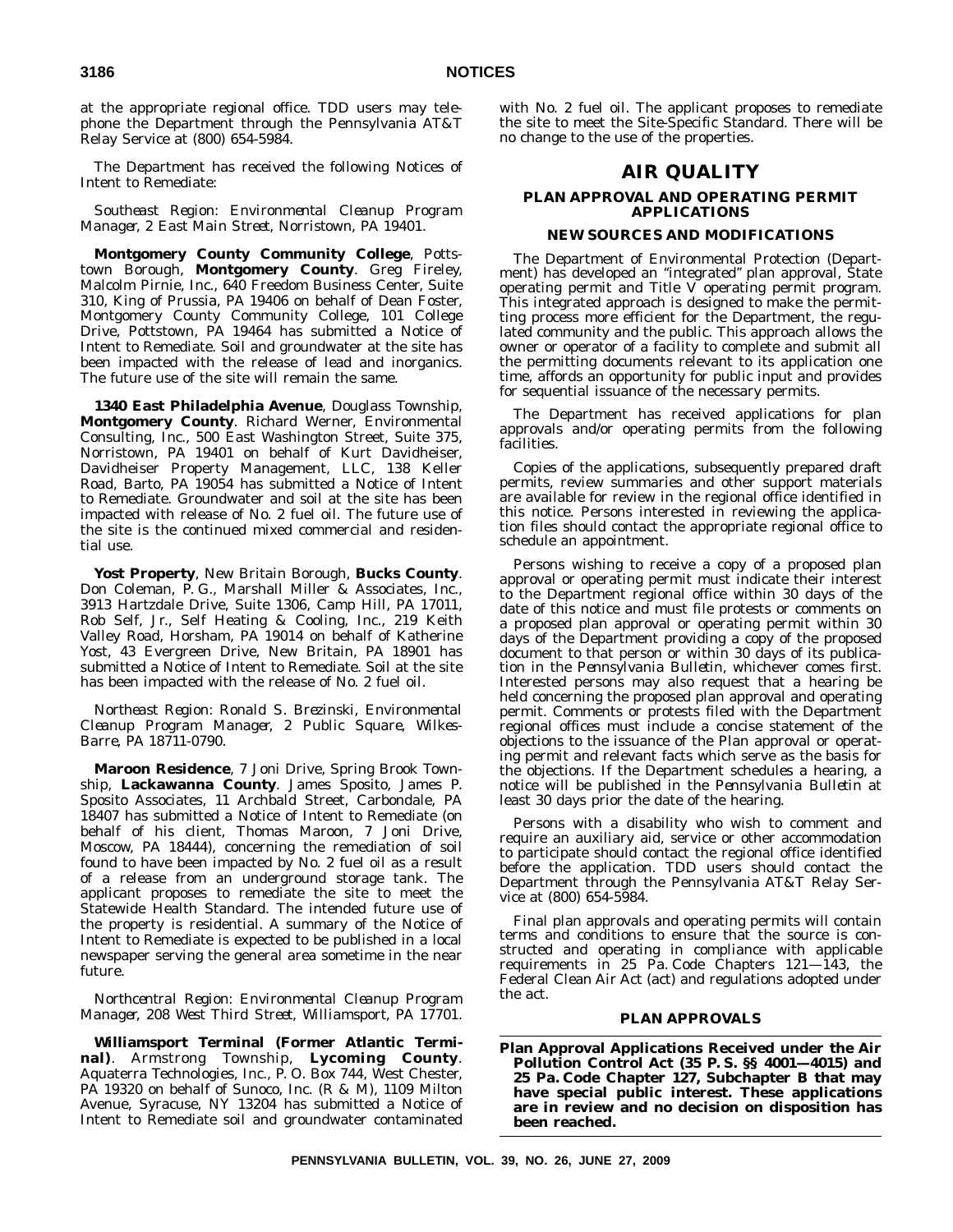*Southeast Region: Air Quality Program, 2 East Main Street, Norristown, PA 19401, Sachin Shankar, New Source Review Chief, (484) 250-5920.*

**46-0024E: McNeil Consumer Healthcare** (7050 Camp Hill Road, Fort Washington, PA 19034-2210) for re-activation of a Glatt 60 Fluid Bed Processor in Whitemarsh Township, **Montgomery County**. This process has a potential to emit less than 1 tpy of VOC and less than 1 tpy of PM10. The facility shall continue to remain a synthetic minor. The plan approval includes monitoring, recordkeeping and reporting requirements designed to keep the facility operating within all applicable air quality requirements.

*Northeast Region: Air Quality Program, 2 Public Square, Wilkes-Barre, PA 18711-0790, Ray Kempa, New Source Review Chief, (570) 826-2507.*

**58-329-008: Tennessee Gas Pipeline Co.** (P. O. Box 2511, S1102A, Houston, TX 77252-2511) for construction of new gas turbines/generator at their facility in Clifford Township, **Susquehanna County**.

**Intent to Issue Plan Approvals and Intent to Issue or Amend Operating Permits under the Air Pollution Control Act (35 P. S. §§ 4001—4015) and 25 Pa. Code Chapter 127, Subchapter B. These actions may include the administrative amendments of an associated operating permit.**

*Northcentral Region: Air Quality Program, 208 West Third Street, Williamsport, PA 17701, David Aldenderfer, Program Manager, (570) 327-3637.*

**53-00001D: Tennessee Gas Pipeline Co.** (1001 Louisiana Street, P. O. Box 2511, Houston, TX 77252-2511) for installation of an oxidation catalyst on an existing reciprocating internal combustion engine at Station 313 in Hebron Township, **Potter County**. The respective facility is a major facility for which a Title V operating permit 53-000001 has been issued.

The Department of Environmental Protection's (Department) review of the information contained in the application indicates that the installation of the oxidation catalyst meets all applicable air quality regulatory requirements pertaining to air contamination sources and the emission of air contaminants. Based on these findings, the Department intends to issue a plan approval for the installation of an oxidation catalyst. Additionally, if the Department determines that the respective control device is operating in compliance with all plan approval conditions, the conditions established in the plan approval will be incorporated into Title V operating permit 53-00001 by means of an administrative amendment under 25 Pa. Code § 127.450.

All applicable regulatory requirements relating to fugitive, visible and malodorous emissions standards and additional requirements regarding malfunctions, testing, monitoring, recordkeeping and reporting have been included in the proposed plan approval. In addition to the previous requirements, the following is a list of conditions that the Department proposes to place in the plan approval to ensure compliance with all applicable regulatory requirements:

Under 25 Pa. Code § 127.12b, the permittee shall perform NOx and CO stack tests upon source ID P111 within 180 days from the commencement of operation of control device ID C111 to determine NOx and CO emissions from control device ID C111 associated with source ID P111.

The performance test shall consist of three separate test runs and each run shall last at least in 1 hour in duration.

The testing of the inlet and outlet of control device ID C111 shall be running simultaneously.

The inlet gas temperature of control device ID C111 and pressure drop across control device ID C111 shall be recorded on a continuous basis during the test. The requirement for the inlet gas temperature range and pressure drop range will be established based upon the recorded data and stack test report.

If the pressure drop (1-hour average basis) across the catalyst (control device ID C111) increases above a value determined by an engineering assessment and the recorded pressure drop data taken during testing, the permittee shall produce and keep record of the investigation the permittee is required to conduct to determine if the catalyst (control device ID C111) requires maintenance, cleaning, replacement, and the like and other measures taken to address the pressure drop increase.

All testing is to be done using reference method test procedures acceptable to the Department and all testing is to be performed while source ID P111 is operating at  $+/-$  10% of full load.

1. Under 25 Pa. Code § 127.12b, the permittee shall equip control device ID C111 with instrumentation to monitor pressure drop across control device ID C111 and the inlet gas temperature of control device ID C111 and shall monitor these parameters on a continuous basis.

2. Under 25 Pa. Code § 127.12b, the permittee shall keep records of the following information:

(1) The number of hours that source ID P111 is operated on a monthly basis.

(2) The test report and/or supporting calculations used to verify compliance with the NOx, PM and SOx emissions limitations for Source ID P111.

(3) Four-hour averages of the inlet temperature of control device ID C111.

(4) One-hour averages of the pressure drop across control device ID C111.

(5) The analysis reports of the investigations conducted when the pressure drop increased above the established limit based upon pressure drop data collected during testing.

(6) The date and the total hours of operation of source ID P111 at the time of the catalyst replacement and/or cleaning.

(7) The manufacturer's recommended time line and frequency of catalyst replacement and/or cleaning.

These records shall be kept for a minimum of 5 years and shall be made available to the Department upon request.

3. Under 25 Pa. Code § 127.12b, the permittee shall construct and operate control device ID C111 in accordance with the manufacturer's specifications and good air pollution control practices. The permittee shall follow the manufacturer's recommended timeline and frequency for catalyst replacement and cleaning.

4. Under 25 Pa. Code § 127.12b, the CO emissions from source ID P111 shall be controlled by an oxidation catalyst (control device ID C111). The permittee shall not operate source ID P111 without the simultaneous operation of control device ID C111.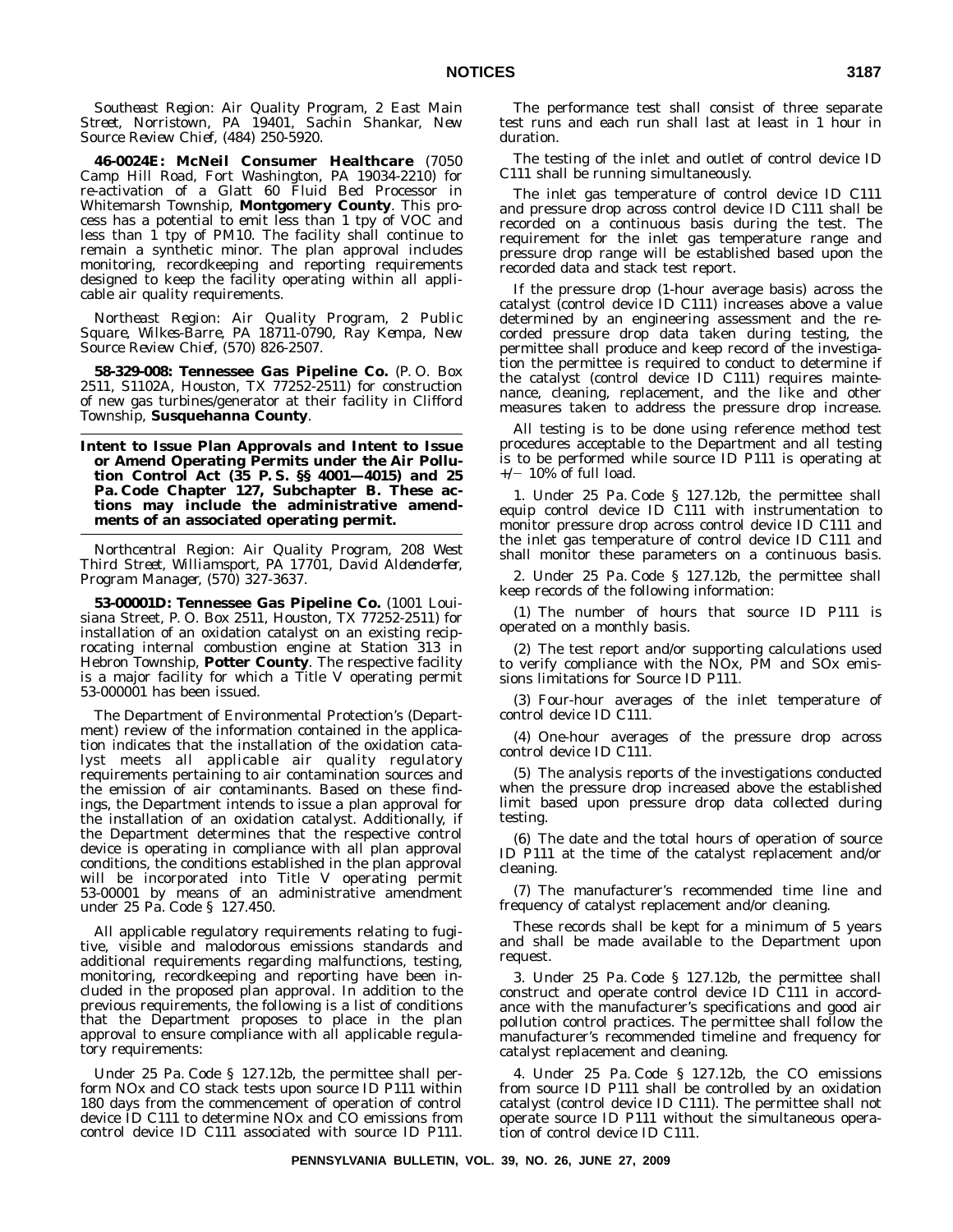A copy of the plan approval application is available for public review between 8 a.m. and 4 p.m. at the Department's Northcentral Regional Office, 208 West Third Street, Suite 101, Williamsport, PA 17701. Appointments for scheduling a review may be made by calling the Department at (570) 327-3693. Written comments or requests for a public hearing should be directed to Muhammad Q. Zaman, Manager, Facilities Permitting Section, Department of Environmental Protection, Air Quality Program, Northcentral Regional Office, 208 West Third Street, Suite 101, Williamsport, PA 17701, (570) 327-0512.

**18-00026A: First Quality Products, Inc.** (Clinton County Industrial Park, 121 North Road, McElhatten, PA 17748-0270) for the construction of a Fameccanica FIU underpad machine (Line 33) in Wayne Township, **Clinton County**.

The Department of Environmental Protection's (Department) review of the information submitted by First Quality Products, Inc. indicates that the air contamination sources to be constructed will comply with all regulatory requirements pertaining to air contamination sources and the emission of air contaminants including the PM emission limitation of 25 Pa. Code § 123.13, the visible emission limitation of 25 Pa. Code § 123.41 and the BAT requirement of 25 Pa. Code §§ 127.1 and 127.12. Based on this finding, the Department proposes to issue a plan approval for the proposed construction.

The emissions from the Fameccanica FIU underpad machine will not exceed 0.01 ton of PM10 and 1.48 tons of VOCs per year. The total combined emission from all sources at this facility will not exceed the following limits in any 12-consecutive month period: NOx-8.61 tons; CO-6.68 tons; VOCs-18.30 tons; PM10-0.72 ton; VHAPs-2.5 tons.

In addition to the emission limitations, the following includes the types of conditions the Department intends to place in the plan approval to ensure compliance with all applicable regulatory requirements including the BAT requirements of 25 Pa. Code §§ 127.1 and 127.12.

Emission and material usage restrictions to limit the emission of PM10 and VOCs.

Control of PM10 emissions from the underpad machine by installation of a three-stage filter system.

Work practice requirements to install and operate the source and control device with good air pollution control practices.

Recordkeeping and reporting requirements to verify compliance with the emission limitations and all permitting requirements.

A copy of the plan approval application and the Department's review is available for public review between 8 a.m. and 4 p.m. at the Department's Northcentral Regional Office, 208 West Third Street, Suite 101, Williamsport, PA 17701. Appointments for scheduling a review may be made by calling the Department at (570) 327- 3693. Written comments or requests for a public hearing should be directed to Muhammad Q. Zaman, Manager, Facilities Permitting Section, Department of Environmental Protection, Air Quality Program, Northcentral Regional Office, 208 West Third Street, Suite 101, Williamsport, PA 17701, (570) 327-0512.

*Northwest Region: Air Quality Program, 230 Chestnut Street, Meadville, PA 16335-3481, George Monasky, New Source Review Chief, (814) 332-6940.*

**10-359A: Rex Energy 1, LLC** (476 Rolling Ridge Drive, Suite 300, State College, PA 16801) for installation of a natural gas stripping plant at their facility in Forward Township, **Butler County**.

Under 25 Pa. Code §§ 127.44(b) and 127.424(b), the Department of Environmental Protection (Department) intends to issue Plan Approval 10-359A to Rex Energy 1, LLC for the installation of a natural gas stipping plant at their facility located at 736 Prospect Road, Forward Township, Butler County. The Plan Approval will subsequently be incorporated into the facility's Operating Permit through an administrative amendment in accordance with 25 Pa. Code § 127.450.

Plan Approval No. 10-359A is for the installation of a 5.0 mmCF/day capacity natural gas stripping plant, consisting of three compressor engines, a processing skid, and a 1.5 mmBtu/hr glycol reboiler. Based on the information provided by the applicant and the Department's own analysis, the proposed facility will have the potential to emit approximately 26.15 tons of CO, 32.76 tons of NOx and 11.64 tons of VOCs per year.

The Plan Approval will contain additional testing, recordkeeping and work practice requirements designed to keep the facility operating within all applicable air quality requirements. The facility will also be subject to the requirements of New Source Performance Standards, 40 CFR Part 60, Subpart KKK, for Onshore Natural Gas Processing Plants.

Copies of the application, the Department's analysis, and other documents used in the evaluation are available for public inspection between 8 a.m. and 4 p.m. weekdays at the address shown. To make an appointment, contact Records Management at (814) 332-6340.

Anyone wishing to provide the Department with additional information they believe should be considered may submit the information to the address shown. Comments must be received by the Department within 30 days of the last day of publication. Written comments should include the following:

1. Name, address and telephone number of the person submitting comments.

2. Identification of the proposed Plan Approval; No. 10-359A.

3. Concise statement regarding the relevancy of the information or any objections to issuance of the Plan Approval.

A public hearing may be held, if the Department, in its discretion, decides that such a hearing is warranted on the comments received during the public comment period. All persons submitting comments or requesting a hearing will be notified of the decision to hold a hearing by publication in a local newspaper of general circulation or the *Pennsylvania Bulletin* or by telephone, where the Department determines such notification is sufficient. Written comments or requests for a public hearing should be directed to John Guth, Regional Air Quality Manager, Department of Environmental Protection, Northwest Regional Office, 230 Chestnut Street, Meadville, PA 16335, (814) 332-6940.

**20-145B: Pittsburgh Glass Works, LLC** (Kebert Industrial Park, Meadville, PA 16335), for the installation of replacement burners at their facility in Greenwood Township, **Crawford County**. This is a Title V facility.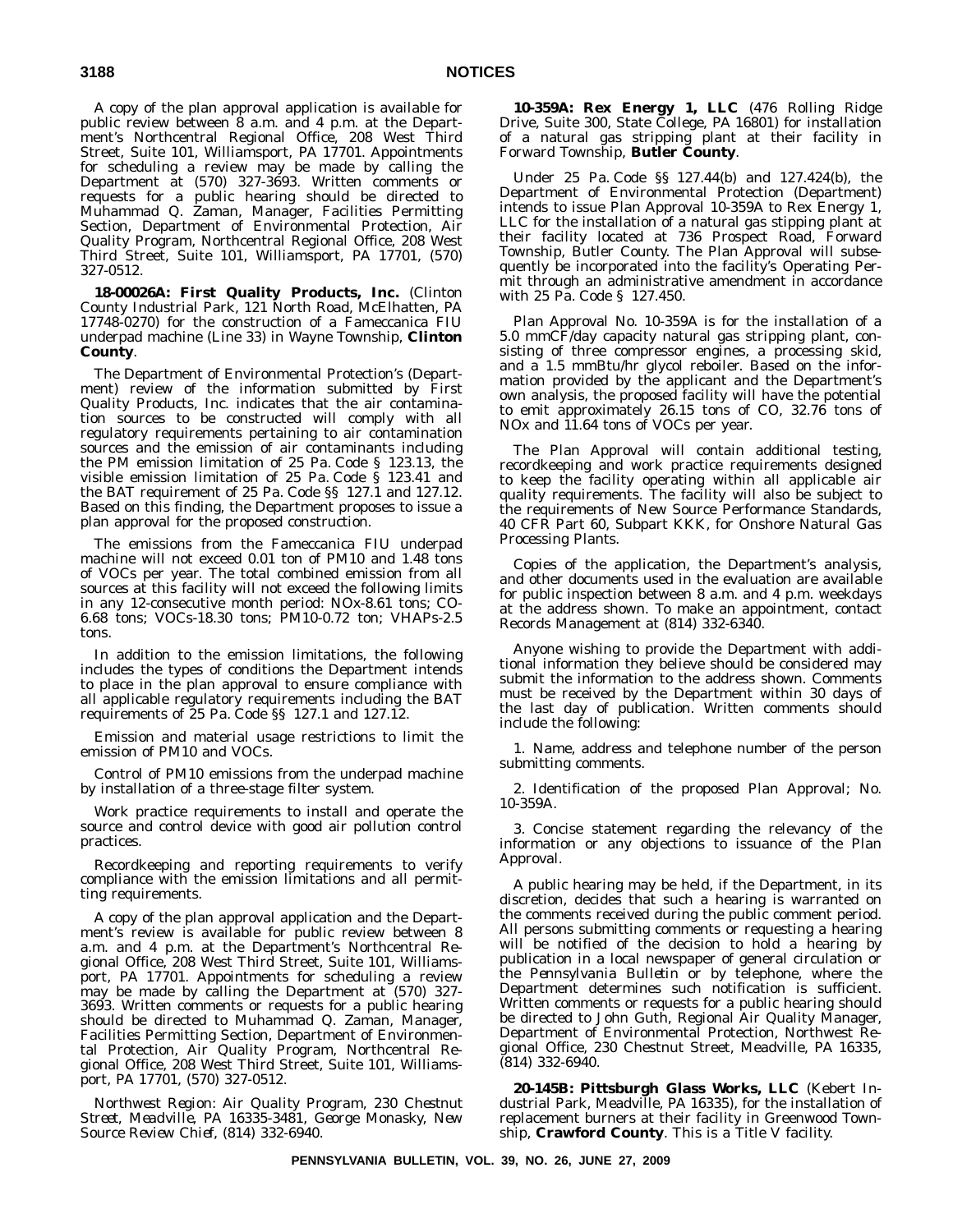Notice is hereby given under 25 Pa. Code §§ 127.44(b) and 127.424(b), that the Department of Environmental Protection (Department) intends to issue Plan Approval 20-145B to Pittsburgh Glass Works, LLC for the installation of replacement burners at their facility located in Kebert Industrial Park, Greenwood Township, Crawford County. The Plan Approval will subsequently be incorporated into the facility's Operating Permit through an administrative amendment in accordance with 25 Pa. Code § 127.450.

Plan Approval No. 20-145B is for the installation of 32 replacement burners associated with Glass Furnace No. 2 (Source ID No. 102). Based on the information provided by the applicant and the Department's own analysis, the proposed installation will result in no increase in emissions from this source.

The Plan Approval will contain additional testing, recordkeeping and work practice requirements designed to keep the facility operating within all applicable air quality requirements.

Copies of the application, the Department's analysis, and other documents used in the evaluation are available for public inspection between 8 a.m. and 4 p.m. weekdays at the address shown. To make an appointment, contact Records Management at (814) 332-6340.

Anyone wishing to provide the Department with additional information they believe should be considered may submit the information to the address shown. Comments must be received by the Department within 30 days of the last day of publication. Written comments should include the following:

1. Name, address and telephone number of the person submitting comments.

2. Identification of the proposed Plan Approval; No. 20-145B.

3. Concise statement regarding the relevancy of the information or any objections to issuance of the Plan Approval.

A public hearing may be held, if the Department, in its discretion, decides that such a hearing is warranted on the comments received during the public comment period. All persons submitting comments or requesting a hearing will be notified of the decision to hold a hearing by publication in a local newspaper of general circulation or the *Pennsylvania Bulletin* or by telephone, where the Department determines such notification is sufficient. Written comments or requests for a public hearing should be directed to John Guth, Regional Air Quality Manager, Department of Environmental Protection, Northwest Regional Office, 230 Chestnut Street, Meadville, PA 16335, (814) 332-6940.

**61-191B: Seneca Printing & Label, Inc.** (1642 Debence Drive, Franklin, PA 16323), for the installation of five flexographic printing presses at their facility in Sandy Creek Township, **Venango County**.

Notice is hereby given under 25 Pa. Code §§ 127.44(b) and 127.424(b), that the Department of Environmental Protection (Department) intends to issue Plan Approval 61-191B to Seneca Printing & Label, Inc. for the installation of five flexographic printing presses at their facility located at 1642 Debence Drive, Sandy Creek Township, Venango County. The Plan Approval will subsequently be incorporated into the facility's Operating Permit through an administrative amendment in accordance with 25 Pa. Code § 127.450.

Plan Approval No. 61-191B is for the installation of five flexographic printing presses. Based on the information provided by the applicant and the Department's own analysis, the proposed presses will have the potential to emit approximately 17 tons of VOCs per year. However, the Plan Approval will not increase the facility's current facility-wide limit of 49.5 tons of VOC emissions per year.

The Plan Approval will contain additional recordkeeping and work practice requirements designed to keep the facility operating within all applicable air quality requirements.

Copies of the application, the Department's analysis and other documents used in the evaluation are available for public inspection between 8 a.m. and 4 p.m. weekdays at the address shown. To make an appointment, contact Records Management at (814) 332-6340.

Anyone wishing to provide the Department with additional information they believe should be considered may submit the information to the address shown. Comments must be received by the Department within 30 days of the last day of publication. Written comments should include the following:

1. Name, address and telephone number of the person submitting comments.

2. Identification of the proposed Plan Approval; No. 61-191B.

3. Concise statement regarding the relevancy of the information or any objections to issuance of the Plan Approval.

A public hearing may be held, if the Department, in its discretion, decides that such a hearing is warranted on the comments received during the public comment period. All persons submitting comments or requesting a hearing will be notified of the decision to hold a hearing by publication in a local newspaper of general circulation or the *Pennsylvania Bulletin* or by telephone, where the Department determines such notification is sufficient. Written comments or requests for a public hearing should be directed to John Guth, Regional Air Quality Manager, Department of Environmental Protection, Northwest Regional Office, 230 Chestnut Street, Meadville, PA 16335, (814) 332-6940.

#### **PLAN APPROVAL**

#### **PUBLIC HEARINGS**

*Southeast Region: Air Quality Program, 2 East Main Street, Norristown, PA 19401, Sachin Shankar, New Source Review Chief, (484) 250-5920.*

*Northeast Region: Air Quality Program, 2 Public Square, Wilkes-Barre, PA 18711-0790, Ray Kempa, New Source Review Chief, (570) 826-2507.*

*Southcentral Region: Air Quality Program, 909 Elmerton Avenue, Harrisburg, PA 17110, William R. Weaver, New Source Review Chief, 17-705-4702.*

*Northcentral Region: Air Quality Program, 208 West Third Street, Williamsport, PA 17701, David Aldenderfer, Program Manager, (570) 327-3637.*

*Southwest Region: Air Quality Program, 400 Waterfront Drive, Pittsburgh, PA 15222-4745, M. Gorog and B. Hatch, Environmental Engineer Managers, (412) 442- 4163/5226.*

*Northwest Region: Air Quality Program, 230 Chestnut Street, Meadville, PA 16335-3481, George Monasky, New Source Review Chief, (814) 332-6940.*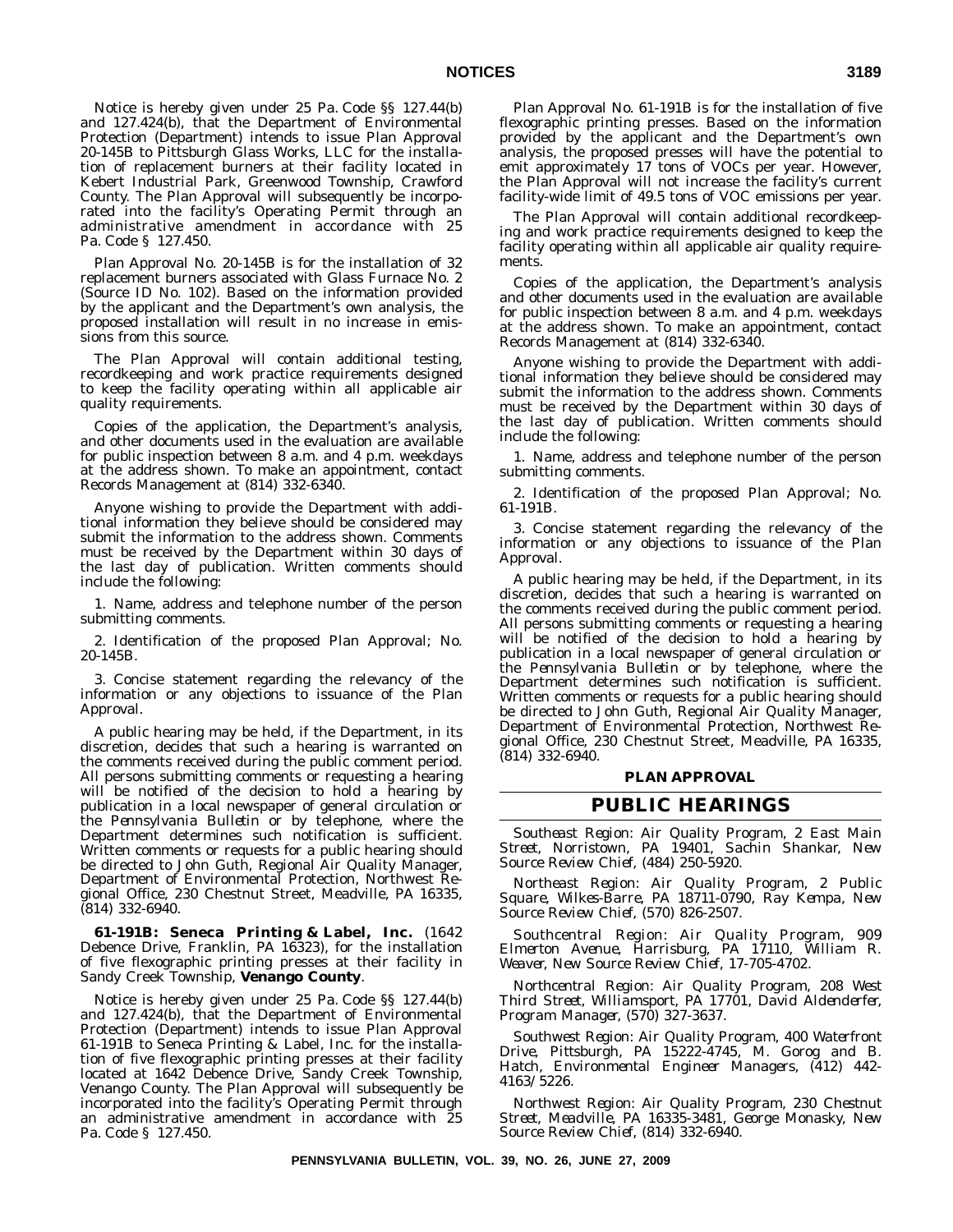*Department of Public Health, Air Management Services: 321 University Avenue, Philadelphia, PA 19104, Edward Braun, Chief, (215) 685-9476.*

#### **Intent to Issue Operating Permits under the Air Pollution Control Act (35 P. S. §§ 4001—4015) and 25 Pa. Code Chapter 127, Subchapter F.**

*Southeast Region: Air Quality Program, 2 East Main Street, Norristown, PA 19428, Janine Tulloch-Reid, Facilities Permitting Chief, (484) 250-5920.*

**23-00055: Cheyney University** (1837 University Circle, Cheyney, PA 19319) for operation of one No. 2 fuel oil steam boiler, with rated heat input capacity of 56.0 mmBtu/hr, two dual-fired natural gas, No. 2 fuel oil steam boiler, with a rated heat input capacities of 24.0 and 56.0 mmBtu/hr, respectively, two hot water boilers, one 285 kW, No. 2 fuel oil-fired emergency generator, three other emergency generators and several other combustion sources in Thornbury Township, **Delaware County**. This action is a renewal of the State-only Operating Permit. The initial permit was issued on August 12, 2004. The permit is for a non-Title V Facility (State-only) facility. The facility's potential to emit criteria pollutants is greater than major thresholds without restrictions or limitations; therefore the facility is a Synthetic Minor. The permit will include monitoring, recordkeeping, reporting and work practice standards designed to keep the facility operating within all applicable air quality requirements.

*Southcentral Region: Air Quality Program, 909 Elmerton Avenue, Harrisburg, PA 17110, William R. Weaver, New Source Review Chief, (717) 705-4702.*

**06-03010: Brenntag Northeast** (Pottsville Pike and Huller Lane, P. O. Box 13788, Reading, PA 19612-3788) for operation of their Reading (Huller Lane) chemical distribution facility in Ontelaunee Township, **Berks County**. This is a renewal of the State-only operating permit issued in September 2004.

**06-03012: Brenntag Northeast** (Pottsville Pike and Huller Lane, P. O. Box 13788, Reading, PA 19612-3788) for operation of their Leesport (Snyder Road) chemical distribution facility in Ontelaunee Township, **Berks County**. This is a renewal of the State-only operating permit issued in August 2004.

**21-05035: Hempt Bros., Inc.** (P. O. Box 278, Camp Hill, PA 17001) for operation of their Locust Point Facility in Silver Spring Township, **Cumberland County**. The facility is subject to 40 CFR Part 60, Subpart I-Standards of Performance for Hot Mix Asphalt Facilities and 40 CFR Part 60, Subpart OOO—Standards of Performance for Nonmetallic Mineral Processing Plants. Sources addressed by Operating Permit No. 21-03035 will be incorporated into this operating permit. The State-only operating permit will include emission restrictions, work practice standards, and testing, monitoring, recordkeeping, and reporting requirements designed to keep the facility operating within all applicable air quality requirements. This is a renewal of the State-only operating permit issued in 2002.

**21-05036: Hempt Bros., Inc.** (P. O. Box 278, Camp Hill, PA 17001) for operation of their Camp Hill Facility in Lower Allen Township, **Cumberland County**. The facility is subject to 40 CFR Part 60, Subpart I—Standards of Performance for Hot Mix Asphalt Facilities and 40 CFR Part 60, Subpart OOO—Standards of Performance for Nonmetallic Mineral Processing Plants. Sources addressed by Operating Permit No. 21-03022 will

be incorporated into this operating permit. The State-only operating permit will include emission restrictions, work practice standards, and testing, monitoring, recordkeeping, and reporting requirements designed to keep the facility operating within all applicable air quality requirements. This is a renewal of the State-only operating permit issued in 2002.

**22-05033: Hempt Bros., Inc.** (P. O. Box 278, Camp Hill, PA 17001) for operation of their Steelton Facility in Steelton Borough, **Dauphin County**. The facility is subject to 40 CFR Part 60, Subpart I—Standards of Performance for Hot Mix Asphalt Facilities and 40 CFR Part 60, Subpart OOO—Standards of Performance for Nonmetallic Mineral Processing Plants. Sources addressed by Operating Permit No. 22-03020 will be incorporated into this operating permit. The State-only operating permit will include emission restrictions, work practice standards, and testing, monitoring, recordkeeping, and reporting requirements designed to keep the facility operating within all applicable air quality requirements. This is a renewal of the State-only operating permit issued in 2002.

**67-05101: Kinsley Construction, Inc.** (P. O. Box 2886, York, PA 17405) for operation of their Global Stone Drum Mix Asphalt Plant in West Manchester Township, **York County**. The drum mix asphalt plant is subject to 40 CFR Part 60, Subpart I—Standards of Performance for Hot Mix Asphalt Facilities. The State-only operating permit will include emission restrictions, work practice standards, and testing, monitoring, recordkeeping, and reporting requirements designed to keep the facility operating within all applicable air quality requirements. This is a renewal of the State-only operating permit issued in 2004.

*Northcentral Region: Air Quality Program, 208 West Third Street, Williamsport, PA 17701, David Aldenderfer, Program Manager, (570) 327-3637.*

**53-00010: National Fuel Gas Supply Corp.** (1100 State Street, Erie, PA 16512) for issuance of a State-only operating permit for operation of their facility in Portage Township, **Potter County**. The facility's main sources include two 720 brake horsepower (bhp) natural gas-fired compressor engines, one 45 bhp (35 kW) natural gas-fired auxiliary generator, ten natural gas-fired space heaters with a total combined heat input rating of 2.0 mmBtu/hr, one 270-gallon oil storage tank, and one 1,882-gallon waste fluid storage tank. The facility has the potential to emit SOx, CO, NOx, PM10, VOCs and HAPs below the major emission thresholds. The Department of Environmental Protection intends to issue State-only Operating Permit 53-00010. The proposed operating permit contains all applicable requirements including Federal and State regulations. In addition, monitoring, recordkeeping and reporting conditions regarding compliance with all applicable requirements are included.

#### **PLAN APPROVALS**

**Receipt of Plan Approval Applications and Intent to Issue Plan Approvals, and Intent to Issue Amended Operating Permits under the Air Pollution Control Act (35 P. S. §§ 4001—4015) and 25 Pa. Code Chapter 127, Subchapter B and Subchapter F. These actions may include the administrative amendments of an associated operating permit.**

*Northeast Region: Air Quality Program, 2 Public Square, Wilkes-Barre, PA 18711-0790, Ray Kempa, New Source Review Chief, (570) 826-2507.*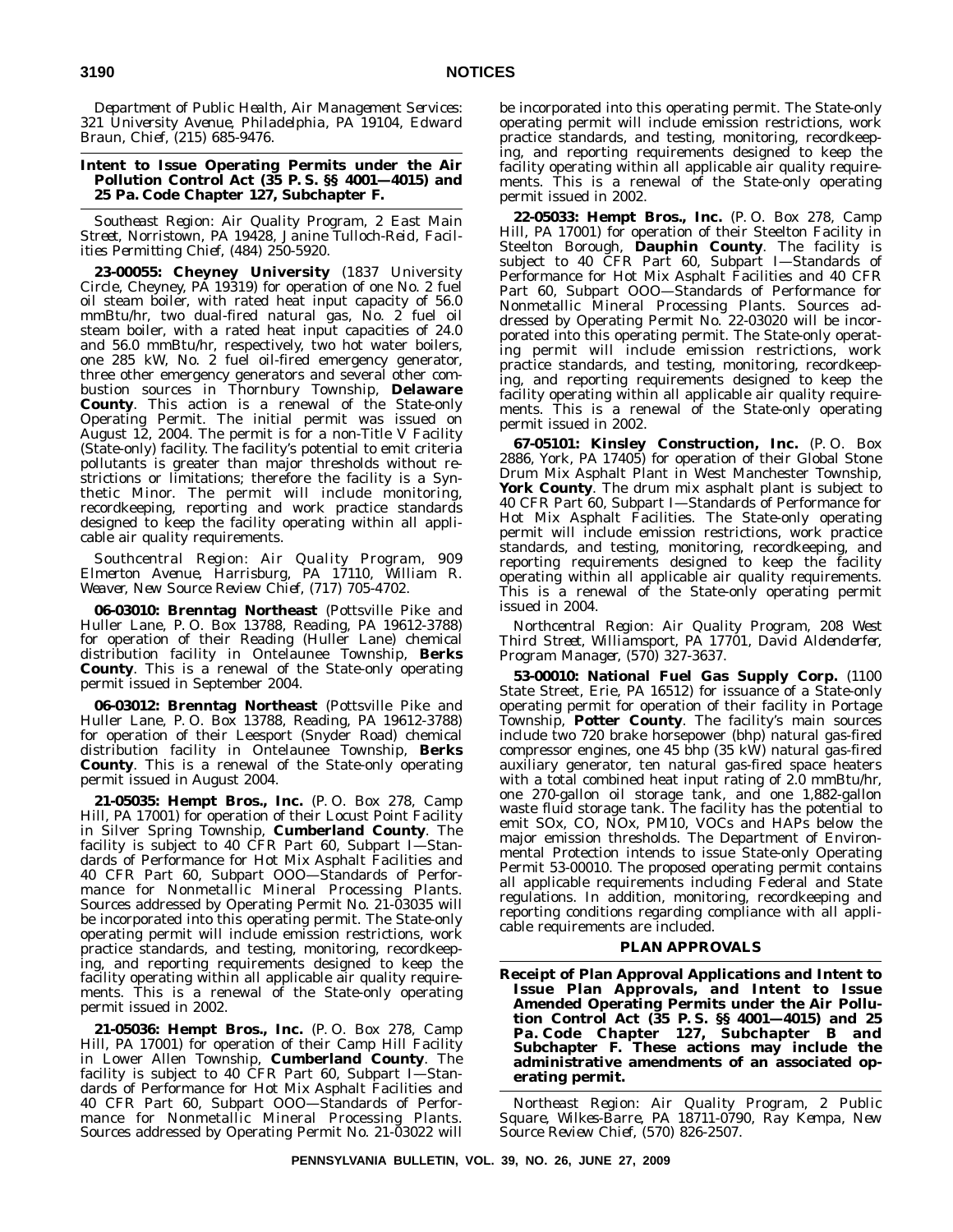**40-399-065: Vita-Line Products, Inc.** (111 North Park Drive, Humboldt Industrial Park, Hazleton, PA 18202) for construction of a pet food manufacturing process for their facility to be in HazleTownship, **Luzerne County**.

In accordance with 25 Pa. Code §§ 127.44(a) and 127.45(a), the Department of Environmental Protection (Department) has received and intends to issue a Plan Approval to Vita-Line Products, Inc. (111 North Park Drive, Humboldt Industrial Park, Hazleton, PA 18202) for their facility to be located in Hazle Township, Luzerne County. This Plan Approval No. 40-399-065 will be incorporated into a Synthetic Minor Permit through an administrative amendment at a later date.

Plan Approval No. 40-399-065 is for the construction of a pet food manufacturing process. Particulate emissions will not exceed 0.02 gr/dscf. The company shall be subject to and comply with 25 Pa. Code § 123.31 for malodorous emissions. The company shall be subject to and comply with 25 Pa. Code § 123.41 for Visible emissions. Emissions will be controlled by the use cyclones and baghouses. These limits will meet BAT requirements for this source. The Plan Approval and Operating permit will contain additional recordkeeping and operating restrictions designed to keep the facility operating within all applicable air quality requirements.

Copies of the application, the Department's analysis and other documents used in the evaluation of the application are available for public review during normal business hours at Air Quality Program, 2 Public Square, Wilkes-Barre, PA 18711.

Any persons wishing to provide the Department with additional information, which they believe should be considered prior to the issuance of this permit, may submit the information to the address shown in the preceding paragraph. Each written comment must contain the following:

Name, address and telephone number of the person submitting the comments.

Identification of the proposed permit No. 40-399-065.

A concise statement regarding the relevancy of the information or objections to the issuance of the permit.

A public hearing may be held, if the Department, in its discretion, decides that such a hearing is warranted based on the comments received. All persons submitting comments or requesting a hearing will be notified of the decision to hold a hearing by publication in the newspaper or the *Pennsylvania Bulletin* or by telephone, where the Department determines such notification is sufficient. Written comments or requests for a public hearing should be directed to Ray Kempa, Chief, New Source Review Section, Air Quality Program, 2 Public Square, Wilkes-Barre, PA 18711, (570) 826-2511 within 30 days after publication date.

# **COAL AND NONCOAL MINING ACTIVITY APPLICATIONS**

Applications under the Surface Mining Conservation and Reclamation Act (52 P. S. §§ 1396.1—1396.19a); the Noncoal Surface Mining Conservation and Reclamation Act (52 P. S. §§ 3301—3326); The Clean Streams Law (35 P. S. §§ 691.1—691.1001); the Coal Refuse Disposal Act (52 P. S. §§ 30.51—30.66); The Bituminous Mine Subsidence and Land Conservation Act (52 P. S. §§ 1406.11406.21). Mining activity permits issued in response to such applications will also address the applicable permitting requirements of the following statutes: the Air Pollution Control Act (35 P.S. §§ 4001-4015); the Dam Safety and Encroachments Act (32 P. S. §§ 693.1— 693.27); and the Solid Waste Management Act (35 P. S. §§ 6018.101—6018.1003).

The following permit applications to conduct mining activities have been received by the Department of Environmental Protection (Department). A copy of the application is available for inspection at the District Mining Office indicated above each application. Where a 401 Water Quality Certification is needed for any aspect of a particular proposed mining activity, the submittal of the permit application will serve as the request for the certification.

Written comments or objections, or requests for an informal conference, or a public hearing, as applicable, on a mining permit application may be submitted by any person or any officer or head of any Federal, State or local government agency or authority to the Department at the address of the district mining office indicated above each application within 30 days of this publication, or within 30 days after the last publication of the applicant's newspaper advertisement, as provided by 25 Pa. Code §§ 77.121—77.123 and 86.31—86.34.

Written comments or objections related to a mining permit application should contain the name, address and telephone number of persons submitting comments or objections; application number; and a statement of sufficient detail to inform the Department on the basis of comment or objection and relevant facts upon which it is based.

Requests for an informal conference, or a public hearing, as applicable, on a mining permit application, as provided by 25 Pa. Code §§ 77.123 or 86.34, must contain the name, address and telephone number of the requestor; the application number; a brief summary of the issues to be raised by the requestor at the conference; and a statement whether the requestor desires to have the conference conducted in the locality of the proposed mining activities.

When a National Pollutant Discharge Elimination System (NPDES) number is listed, the mining activity permit application was accompanied by an application for an individual NPDES permit. The Department has made a tentative determination to issue the NPDES permit in conjunction with the mining activity permit, but the issuance of the NPDES permit is contingent upon the approval of the associated mining activity permit.

For coal mining activities, NPDES permits, when issued, will contain effluent limits that do not exceed the technology-based effluent limitations. The proposed limits are listed in Table 1.

For noncoal mining activities, the proposed limits are found in Table 2. Discharges from noncoal mines located in some geologic settings (for example, in the coal fields) may require additional effluent limits. If additional effluent limits are needed for an NPDES permit associated with a noncoal mining permit, then the permit description below specifies the parameters. The limits will be in the ranges specified in Table 1.

More restrictive effluent limitations, restrictions on discharge volume, or restrictions on the extent of mining that may occur, will be incorporated into an NPDES permit when necessary for compliance with water quality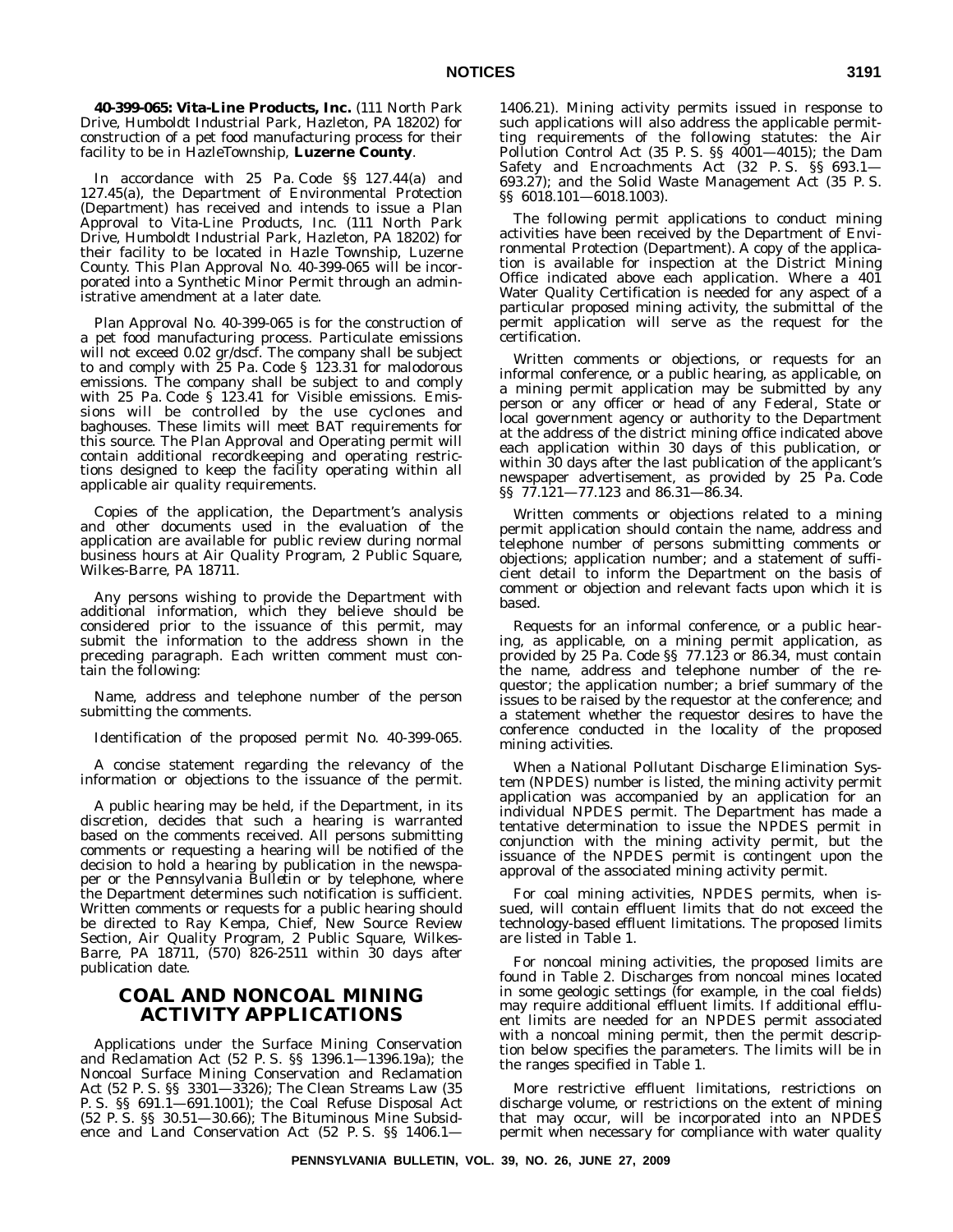standards and antidegradation requirements (in accordance with 25 Pa. Code Chapters 91—96).

The procedures for determining the final effluent limits, using a mass-balance equation or model, are found in Technical Guidance Document 362-0600-001, NPDES Program Implementation—Memorandum of Understanding Concerning Water Quality Management, NPDES Program Implementation and Related Matters. Other specific factors to be considered include public comments and Total Maximum Daily Loads (TMDLs).

Persons wishing to comment on an NPDES permit application should submit a statement to the Department at the address of the district mining office indicated previously each application within 30 days of this public notice. Comments received within the comment period will be considered in the final determinations regarding the NPDES permit applications. Comments must include the name, address and telephone number of the writer and a concise statement to inform the Department of the exact basis of a comment and the relevant facts upon which it is based.

The Department will also accept requests or petitions for a public hearing on NPDES permit applications, as provided in 25 Pa. Code § 92.61. The request or petition for a public hearing shall be filed within 30 days of this public notice and shall contain the name, address, telephone number and the interest of the party filing the request, and shall state the reasons why a hearing is warranted. A public hearing may be held if the Department considers the public interest significant. If a hearing is scheduled, a notice of the hearing on the NPDES permit application will be published in the *Pennsylvania Bulletin* and a newspaper of general circulation within the relevant geographical area. In the case where a public hearing is held, the Department will consider comments from the public hearing in the final determination on the NPDES permit application.

#### *Coal Applications Received*

*Effluent Limits—*The following range of effluent limits will apply to NPDES permits issued in conjunction with the associated coal mining activity permit and, in some cases, noncoal mining permits:

|                                              | Table 1              |                   |                                 |
|----------------------------------------------|----------------------|-------------------|---------------------------------|
| Parameter                                    | $30$ -Day<br>Average | Daily<br>Maximum  | Instantaneous<br>Maximum        |
| Iron (Total)                                 | 1.5 to 3.0 mg/l      | 3.0 to 6.0 mg/l   | 3.5 to $7.0 \text{ mg/l}$       |
| Manganese (Total)                            | 1.0 to 2.0 mg/l      | 2.0 to 4.0 mg/l   | 2.5 to 5.0 mg/l                 |
| Suspended solids                             | 10 to 35 mg/l        | $20$ to $70$ mg/l | $25$ to 90 mg/l                 |
| Aluminum (Total)                             | $0.75$ to 2.0 mg/l   | 1.5 to 4.0 mg/l   | 2.0 to 5.0 mg/l                 |
| pH <sup>1</sup>                              |                      |                   | greater than 6.0; less than 9.0 |
| Alkalinity greater than acidity <sup>1</sup> |                      |                   |                                 |

<sup>1</sup>The parameter is applicable at all times.

A settleable solids instantaneous maximum limit of 0.5 ml/l applied to: surface runoff (resulting from a precipitation event of less than or equal to a 10-year 24-hour event) from active mining areas; active areas disturbed by coal refuse disposal activities; and mined areas backfilled and revegetated; and drainage (resulting from a precipitation event of less than or equal to a 1-year 24-hour event) from coal refuse disposal piles.

*California District Office: 25 Technology Drive, Coal Center, PA 15423, (724) 769-1100.*

**30940701 and NPDES Permit No. PA0215465, Coresco, LLC**, (308 Dents Run Road, Morgantown, WV 26501), to revise the permit for the Refuse Dump No. 4 in Monongahela Township, **Greene County** to add 34.05 refuse disposal acres and add alkaline to the site and revise the related NPDES permit to add two stormwater discharge outlets. Coal Refuse Disposal Acres Proposed 34.05. Receiving stream: Monongahela River, classified for the following uses: WWF, N. The first downstream potable water supply intake from the point of discharge is Dunkard Valley Water Authority and intake Monongahela River. Application received December 22, 2008.

**32061301 and NPDES Permit No. PA0235679, Parkwood Resources, Inc.**, (511 Railroad Avenue, Homer City, PA 15748), to revise the permit for the Starford Mine in Greene Township, **Indiana County** to add subsidence control plan area acres and delete 113.1 underground permit area acres. Subsidence Control Plan Acres Proposed 426.5. No additional discharges. Application received April 14, 2009.

*Cambria District Mining Office: 286 Industrial Park Road, Ebensburg, PA 15931, (814) 472-1900.*

**11773037 and NPDES No. PA0069159. Cooney Brothers Coal Company**, P. O. Box 246, Cresson, PA 16630, revision of an existing bituminous surface mine to change the land use, on several properties, at the request of the landowners, from forestland, cropland, pastureland, and/or land occasionally cut for hay to wildlife habitat, pastureland and/or land occasionally cut for hay in Conemaugh Township, **Cambria County**, affecting 358.7 acres. Receiving streams: UNTs to/and Little Conemaugh River classified for the following use: CWF. There are no potable water supply intakes within 10 miles downstream. Application received June 4, 2009.

*Knox District Mining Office: P. O. Box 669, 310 Best Avenue, Knox, PA 16232-0669, (814) 797-1191.*

**16990104 and NPDES Permit No. PA0241563. Original Fuels, Inc.** (P. O. Box 343, Punxsutawney, PA 15767). Renewal of an existing bituminous surface strip operation in Porter Township, **Clarion County** affecting 208.5 acres. Receiving streams: Two UNTs to Leatherwood Creek; One UNT to West Fork to Leatherwood Creek, classified for the following use: CWF. There are no potable surface water supply intakes within 10 miles downstream. Application for reclamation only. Application received June 8, 2009.

*Moshannon District Mining Office: 186 Enterprise Drive, Philipsburg, PA 16866, (814) 342-8200.*

**PENNSYLVANIA BULLETIN, VOL. 39, NO. 26, JUNE 27, 2009**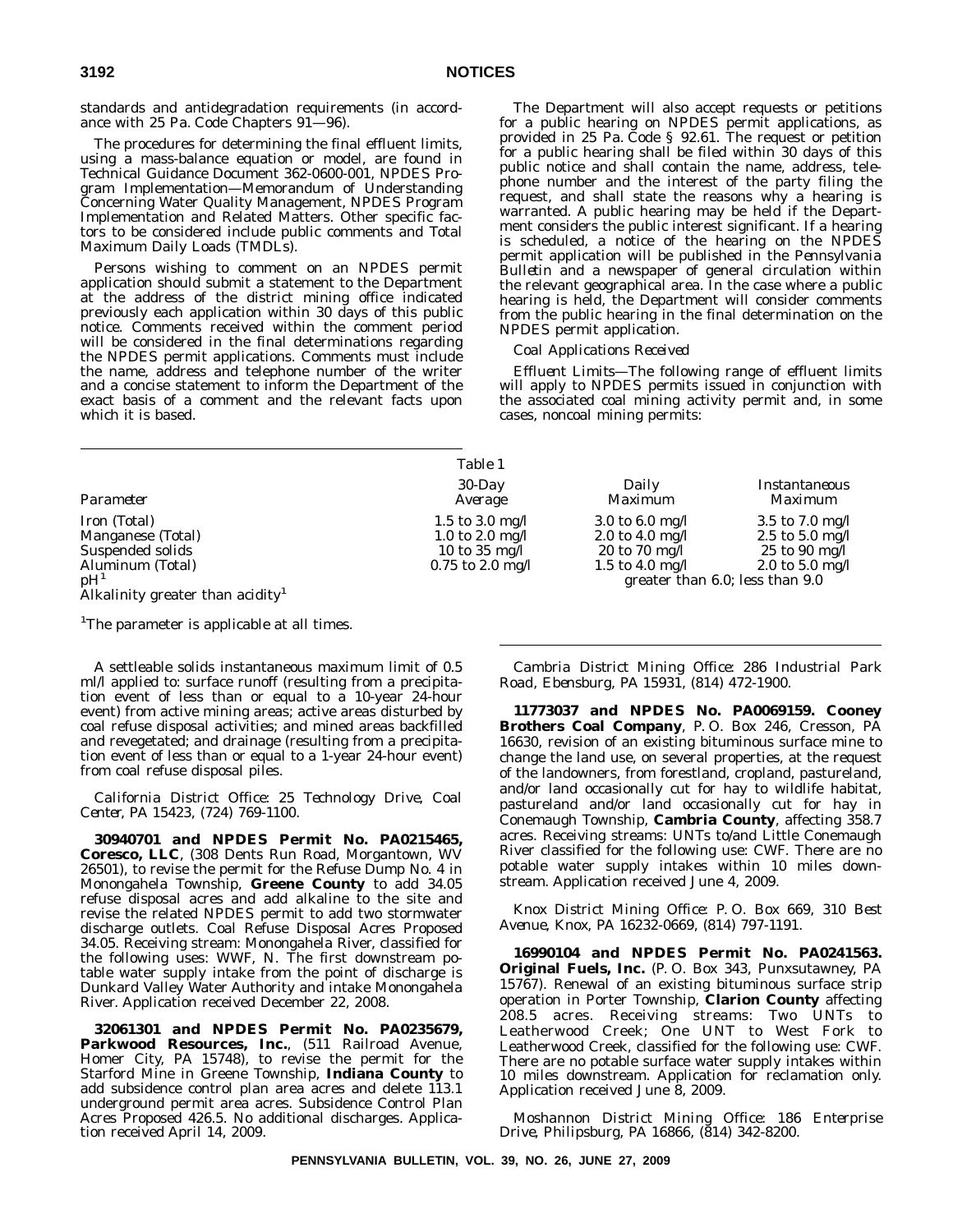**17090105 and NPDES No. PA0257150. Sky Haven Coal, Inc.** (5510 State Park Road, Penfield, PA 15849), commencement, operation and restoration of a bituminous surface auger mine in Bradford Township, **Clearfield County**, affecting 46.2 acres. Receiving stream: tributary to Roaring Run, classified for the following use: CWF. There are no potable water supply intakes within 10 miles downstream. Application received June 2, 2009.

**17813091 and NPDES No. PA0127230. Sky Haven Coal, Inc.** (5510 State Park Road, Penfield, PA 15849), permit renewal for the continued operation and restoration of a bituminous surface mine in Graham and Morris Townships, **Clearfield County**, affecting 196.3 acres. Receiving streams: UNTs to Alder Run, classified for the following use: CWF. There are no potable water supply intakes within 10 miles downstream. Application received May 22, 2009.

**17030107 and NPDES No. PA0243485. Swisher Contracting, Inc.** (P. O. Box 1223, Clearfield, PA 16830), permit renewal for the continued operation and restoration of a bituminous surface mine in Lawrence Township, **Clearfield County**, affecting 50.2 acres. Receiving streams: UNT to Moose Creek and Moose Creek to West Branch Susquehanna, classified for the following uses: CWF and WWF. There are no potable water supply intakes within 10 miles downstream. The applicant has

Suspended solids Alkalinity exceeding acidity\* pH<sup>\*</sup> greater than 6.0; less than 9.0 The parameter is applicable at all times.

A settleable solids instantaneous maximum limit of 0.5 ml/l applied to surface runoff resulting from a precipitation event of less than or equal to a 10-year 24-hour event. If coal will be extracted incidental to the extraction of noncoal minerals, at a minimum, the technology-based effluent limitations identified under coal applications will apply to discharges of wastewater to streams.

*Cambria District Mining Office: 286 Industrial Park Road, Ebensburg, PA 15931, (814) 472-1900.*

**01092801, Gettysburg Granite LLC**, 31 Center Mills Road, Aspers, PA 17304, commencement, operation and restoration of a small noncoal (industrial minerals) operation in Mt. Joy Township, **Adams County**, affecting 5 acres, receiving streams: UNT to Rock Creek. Application received June 2, 2009.

**32092801, Pioneer Oil & Gas Field Services, LP**, P. O. Box 368, Elderton, PA 15736, commencement, operation and restoration of a small noncoal (industrial minerals) operation in Young Township, **Indiana County**, affecting 5.0 acres, receiving stream: Gobblers Run. Application received June 4, 2009.

*Pottsville District Mining Office: 5 West Laurel Boulevard, Pottsville, PA 17901, (570) 621-3118.*

**09890301C17 and NPDES Permit No. PA0594466. Naceville Materials**, (6100 Easton Road, Pipersville, PA 18947), renewal of NPDES Permit for discharge of treated mine drainage from a quarry operation in West Rockhill Township, **Bucks County**, receiving stream: UNT to Ridge Valley Creek, classified for the following use: TSF. Application received May 26, 2009.

requested revision of the baseline pollution load for preexisting (Subchapter F) discharges 33, 36, 37, 39 and 44. Application received February 13, 2009.

**17020112 and NPDES No. PA0243337. Junior Coal Contracting, Inc.** (2330 Six Mile Road, Philipsburg, PA 16866), permit renewal for the continued operation and restoration of a bituminous surface and auger mine in Decatur Township, **Clearfield County**, affecting 228.0 acres. Receiving streams: Big Run and Shimel Run and UNT "A," all to Moshannon Creek, classified for the following use: CWF. Application received June 2, 2009.

*Pottsville District Mining Office: 5 West Laurel Boulevard, Pottsville, PA 17901, (570) 621-3118.*

**35090101. Maco Associates, Inc.**, (400 Mill Street, Dunmore, PA 18512), commencement, operation and restoration of an anthracite surface mine and coal refuse reprocessing operation in Fell Township, **Lackawanna County** affecting 1,700 acres, receiving streams: Wilson Creek and Lackawanna River, classified for the following use: CWF. Application received May 22, 2009.

*Noncoal Applications Received*

*Effluent Limits—*The following effluent limits will apply to NPDES permits issued in conjunction with a noncoal mining permit:

|                                                                                                                                                                                                                                                                                                                                                                                                                                            | Table 2              |                  |                          |
|--------------------------------------------------------------------------------------------------------------------------------------------------------------------------------------------------------------------------------------------------------------------------------------------------------------------------------------------------------------------------------------------------------------------------------------------|----------------------|------------------|--------------------------|
| Parameter                                                                                                                                                                                                                                                                                                                                                                                                                                  | $30$ -day<br>Average | Daily<br>Maximum | Instantaneous<br>Maximum |
| Suspended solids<br>$\mathbf{A} \mathbf{B} \mathbf{B} \mathbf{B} \mathbf{B} \mathbf{C} \mathbf{A} \mathbf{B} \mathbf{C} \mathbf{A} \mathbf{C} \mathbf{A} \mathbf{C} \mathbf{A} \mathbf{C} \mathbf{A} \mathbf{C} \mathbf{A} \mathbf{C} \mathbf{A} \mathbf{C} \mathbf{A} \mathbf{C} \mathbf{A} \mathbf{C} \mathbf{A} \mathbf{C} \mathbf{A} \mathbf{C} \mathbf{A} \mathbf{C} \mathbf{A} \mathbf{C} \mathbf{A} \mathbf{C} \mathbf{A} \mathbf{$ | 10 to 35 mg/l        | 20 to 70 mg/l    | $25$ to 90 mg/l          |

**7475SM4C6 and NPDES Permit No. PA0121592. Essroc Cement Corporation**, (Route 248 and Easton Road, Nazareth, PA 18064), renewal of NPDES Permit for discharge of treated mine drainage from a quarry operation in Upper Nazareth Township, **Northampton County**, receiving stream: UNT to East Branch Monocacy Creek, classified for the following use: HQ-CWF. Application received May 27, 2009.

**PA0224197. Stoudt's Ferry Preparation Co., Inc.**, (P. O. Box 297, St. Clair, PA 17970), renewal of NPDES Permit for the Commonwealth, Department of Environmental Protection, Bureau of Abandoned Mine Reclamation, Schuylkill River Project in Upper Providence Township, **Montgomery County**, receiving stream: Schuylkill River, classified for the following use: CWF. Application received May 28, 2009.

# **FEDERAL WATER POLLUTION CONTROL ACT, SECTION 401**

The following permit applications, requests for Environmental Assessment approval and requests for 401 Water Quality Certification have been received by the Department of Environmental Protection (Department). Section 401 of the Federal Water Pollution Control Act (FWPCA) (33 U.S.C.A. § 1341) requires the State to certify that the involved projects will not violate the applicable provisions of sections 301—303, 306 and 307 of the FWPCA (33 U.S.C.A. §§ 1311—1313, 1316 and 1317) as well as relevant State requirements. Persons objecting to approval of a request for certification under section 401 of the FWPCA or to the issuance of a Dam Permit, Water

**PENNSYLVANIA BULLETIN, VOL. 39, NO. 26, JUNE 27, 2009**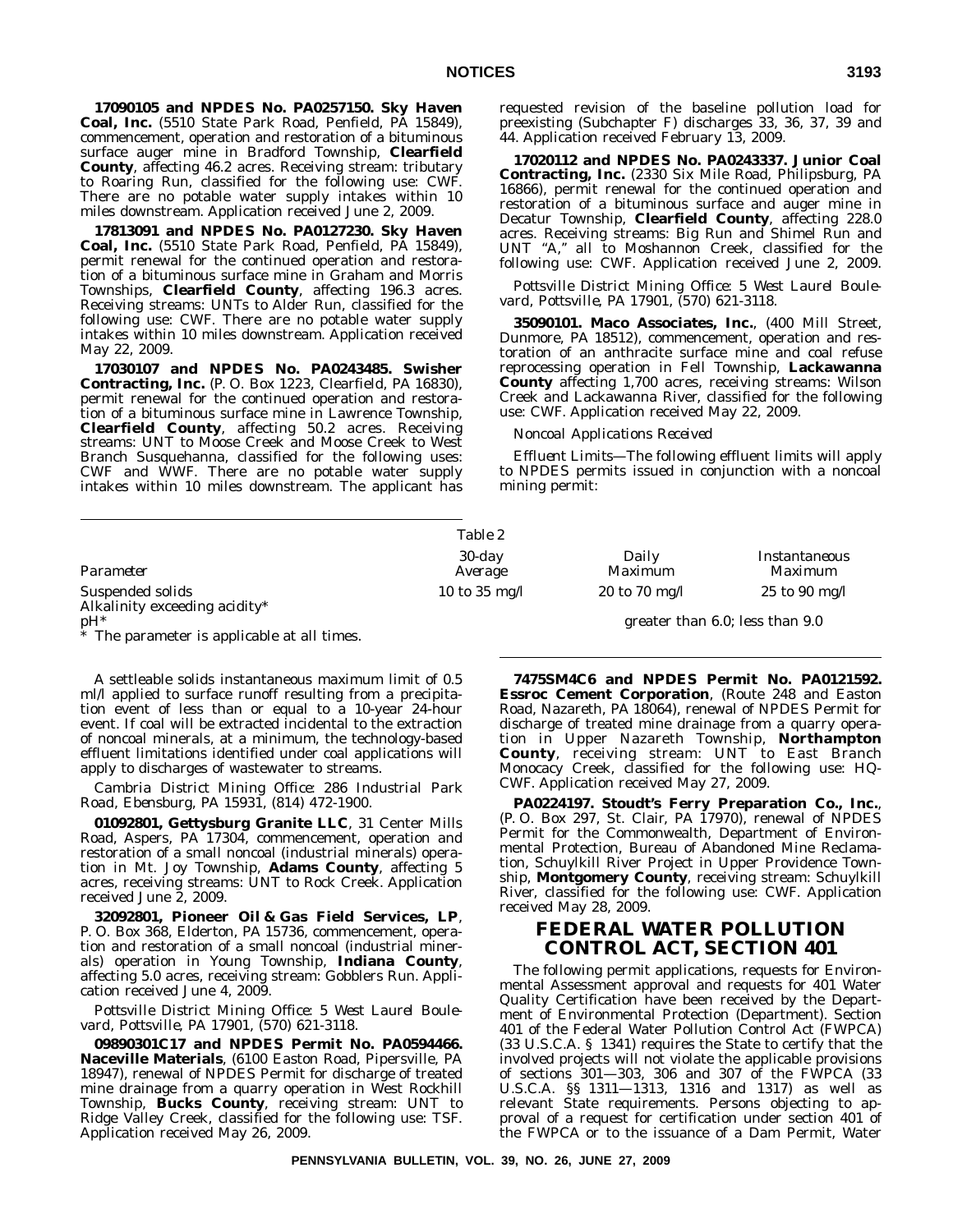Obstruction and Encroachment Permit or the approval of an Environmental Assessment must submit comments, suggestions or objections within 30 days of the date of this notice, as well as questions, to the regional office noted before the application. Comments should contain the name, address and telephone number of the person commenting, identification of the certification request to which the comments or objections are addressed and a concise statement of comments, objections or suggestions including the relevant facts upon which they are based.

The Department may conduct a fact-finding hearing or an informal conference in response to comments if deemed necessary. Individuals will be notified, in writing, of the time and place of a scheduled hearing or conference concerning the certification request to which the comment, objection or suggestion relates. Maps, drawings and other data pertinent to the certification request are available for inspection between  $8$  a.m. and  $4$  p.m. on each working day at the regional office noted before the application.

Persons with a disability who wish to attend a hearing and require an auxiliary aid, service or other accommodation to participate in the proceedings should contact the specified program. TDD users should contact the Department through the Pennsylvania AT&T Relay Service at (800) 654-5984.

**Applications received under the Dam Safety and Encroachments Act (32 P. S. §§ 693.1—693.27) and section 302 of the Floodplain Management Act (32 P. S. § 679.302) and requests for certification under section 401(a) of the Federal Water Pollution Control Act (33 U.S.C.A. § 1341(a)).**

#### **WATER OBSTRUCTIONS AND ENCROACHMENTS**

*Northeast Region: Watershed Management Program Manager, 2 Public Square, Wilkes-Barre, PA 18711-0790, (570) 826-2511.*

**E66-144. Wyoming County Conservation District**, 1 Hollowcrest Complex, Tunkhannock, PA 18657, in Tunkhannock Borough, **Wyoming County**, United States Army Corps of Engineers, Baltimore District.

To construct and maintain an 360-foot-long stream channel restoration project in Swale Brook (CWF) consisting of the following work: two logs cross vanes, log vanes with floodplain stabilization sills, live crib walls, one terrace fill area, two graded bankfull floodplain areas, biostabilization planting's, excavation and backfill in various areas of the channel and embankments and reestablishing the width and alignment of the historical stream channel. The project begins approximately 1,200 feet upstream from where Swale Brook intersects SR 0029 and extends upstream from that point for approximately 360 linear feet (Tunkhannock, PA Quadrangle Latitude: 41° 32′ 33.9″; Longitude: 75° 56′ 51.5″).

*Southcentral Region: Watershed Management Program Manager, 909 Elmerton Avenue, Harrisburg, PA 17110. (717) 705-4707.*

**E36-857: Department of Transportation, Engineering District 8-0**, 2140 Herr Street, Harrisburg, PA 17103, Mount Joy Township, **Lancaster County**, United States Army Corps of Engineers, Baltimore District.

The applicant proposes to: (1) construct and maintain a 33.5-foot long by 26.0-foot wide single span conspan arch culvert with a 24.0-foot clear span and 4.9-foot underclearance carrying SR 4010, Segment 0070, Offset 0430 over a UNT to Little Chickies Creek (TSF); (2) permanently fill 0.01 acre of PEM wetlands for road fill; and (3) temporarily affect 0.01 acre of PEM wetlands for temporary cofferdam construction, approximately 100 feet upstream of the former Risser Mill covered bridge in Mount Joy Township, Lancaster County (Elizabethtown, PA Quadrangle Latitude: 40° 8′ 23″ N; Longitude: 76° 30′ 21" W, North: 2.7 inches; West: 0.8 inch) for the purpose of realigning SR 4010 and reestablishing the intersection of Mount Pleasant Road with Risser Mill Road.

*Northcentral Region: Watershed Management Program Manager, 208 West Third Street, Williamsport, PA 17701, (570) 327-3636.*

**E14-522. Amos K. Riehl**, 236 Madisonburg Pike, Madisonburg, PA 16852. Water Line Crossing, in Miles Township, **Centre County**, United States Army Corps of Engineers, Baltimore District (Madisonburg, PA Quadrangle N: 40° 55′ 52.4"; W: 77° 31′ 15.0").

To construct and maintain a 3/4-inch diameter waterline in a 2-inch steel casing 18 inches in a UNT to Elk Creek, located 150 feet southeast of the southeast corner of Amos K. Riehl's house. The waterline is for a proposed barn to be built out of the floodway and not in wetlands. This project impacted 3 feet of the UNT of Elk Creek, which is classified as a EV waterway.

**E14-523. Department of Transportation, Engineering District 2-0**, 1924-30 Daisy Street, Clearfield, PA 16830. Kirstyn Lane Drainage Improvements, in Worth Township, **Centre County**, United States Army Corps of Engineers, Baltimore District (Port Matilda, PA Quadrangle N: 40° 49′ 14"; W: 78° 1′ 7").

To construct and maintain: 1) a 950 foot long rock-lined interceptor ditch; 2) a 29-inch by 45-inch elliptical reinforced concrete pipe with a Type D-E modified headwall, a Type D-W endwall and R-6 rock outlet apron to replace an existing 18-inch diameter corrugated plastic; and 3) removal of three small existing cross pipes under Kirstyn Lane that will not be needed with the new interceptor ditch, located 350 feet west of the intersection of Kirstyn Lane and SR 322. This project proposes to impact 0.02 acre of wetlands and result in the loss of 172.4 feet of intermittent channels in the Cold Water drainage area of Bald Eagle Creek.

*Southwest Region: Watershed Management Program Manager, 400 Waterfront Drive, Pittsburgh, PA 15222- 4745.*

**E02-1613. Adventure Development, LLC**, 102 West Anderson Street, Selma, NC 17576-5561. To place and maintain fill of wetlands and stream enclosure in Mc-Candless Township, **Allegheny County**, United States Army Corps of Engineers, Pittsburgh District (Emsworth, PA Quadrangle N: 12.0 inches; W: 3.7 inches, Latitude: 40° 33′ 58"; Longitude: 80° 01′ 36"). The applicant proposes to place and maintain fill in 0.07 acre of wetlands, to construct and maintain a 425.0 foot long stream enclosure in a UNT to Little Pine Creek (UNT 2), to construct and maintain a 300 foot long stream enclosure in a UNT to Little Pine Creek (UNT 3) and to construct and maintain a 395.0 foot long stream enclosure in a UNT to Little Pine Creek (UNT 4) for the purpose of constructing a retail and office building development known as McCandless Crossing, and extending Duncan Avenue. The project is located on the west side of McKnight Road Extension, just southwest from the intersection of McKnight Road Extension and Cumberland Road and will impact 1,120 linear feet of stream channel and 0.07 acre of wetlands.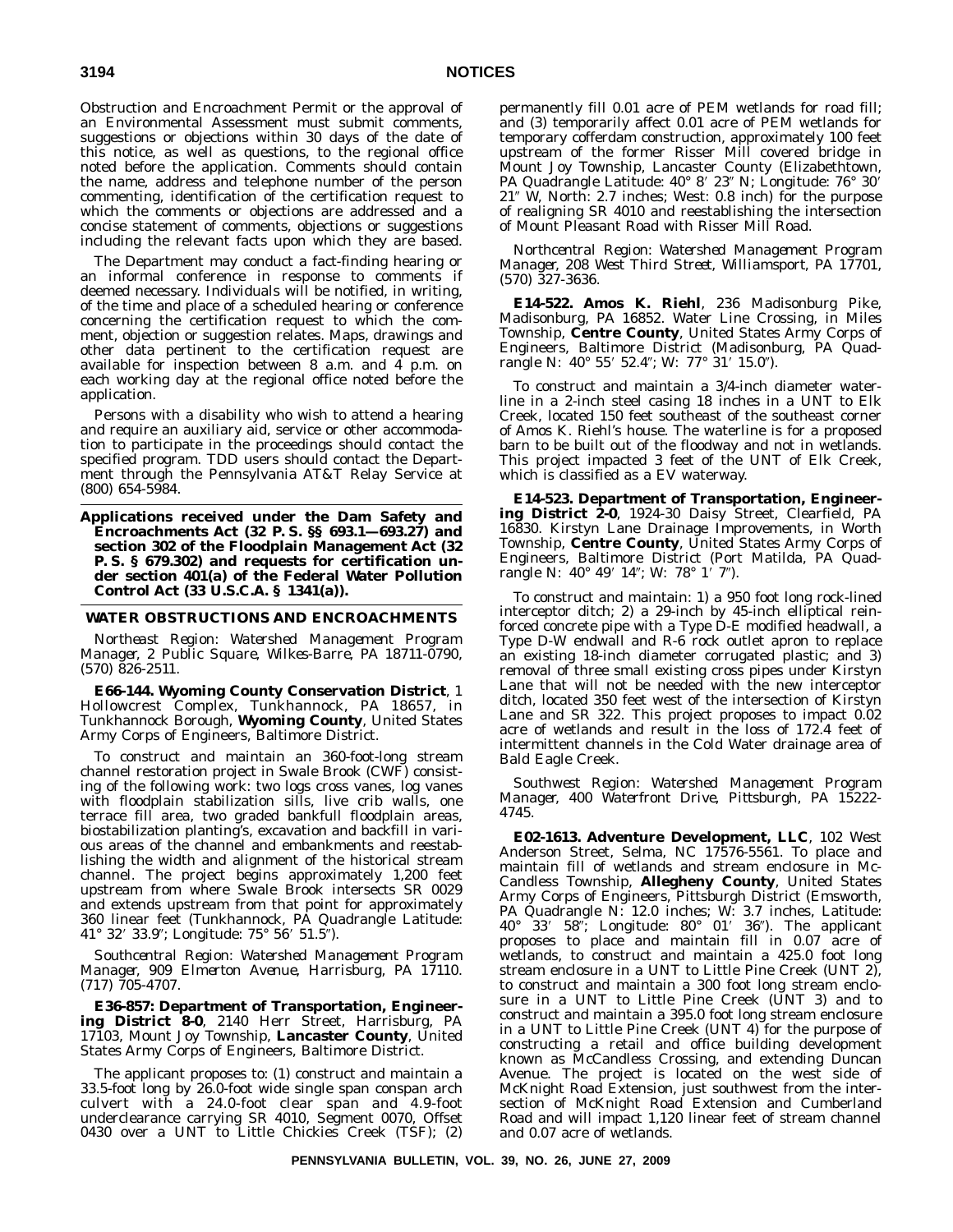**E04-328. Richard Jericho**, 130 Chiccarello Drive, Clinton, PA 15026. To construct and maintain outfall structure in Hanover Township, **Beaver County**, United States Army Corps of Engineers, Pittsburgh District (Burgettstown, PA Quadrangle N: 20.7 inches; W: 4.75 inches, Latitude: 40° 29′ 17″; Longitude: 80° 24′ 33″). The applicant proposes to construct and maintain a 4 foot by 3 foot wide outfall structure on the right bank of a UNT to Traverse Creek (HQ-CWF) for the purpose of replacing an onlot septic system. The project is located approximately 250.0 feet downstream from Chiccarello Drive.

**E30-228. Department of Transportation, District 12-0**, 825 North Gallatin Avenue Extension, Uniontown, PA 15401-2105. To remove and construct a new bridge in Center Township, **Greene County**, United States Army Corps of Engineers, Pittsburgh District (Rogersville, PA Quadrangle N: 1.75 inches; W: 8 inches, Latitude: 39°  $52'$   $59''$ ; Longitude:  $80^{\circ}$   $18'$   $24.3''$ ). The applicant proposes to remove the existing 31' wide, 53.5' span, SR 21 bridge and to construct and maintain a new 35.5 wide bridge having a span of 53.5 and underclearance of 9.1' over the South Fork of Tenmile Creek (HQ-WWF); to construct and maintain associated outfalls, and construct temporary stream diversion and causeways. The work is associated with the proposed roadway improvements to SR 21. The new bridge is located approximately 65' upstream of the existing bridge. To compensate for the stream impacts the applicant will construct and maintain a fish habitat structure at the site of the existing bridge.

**E32-490. EME Homer City Generation, LP**, 1750 Power Plant Road, Homer City, PA 15748-9558. To place and maintain fill in wetland in Blacklick and Center Townships, **Indiana County**, United States Army Corps of Engineers, Pittsburgh District (Indiana, PA Quadrangle: N: 4.7"; W: 12.0", Latitude: 40° 31′ 12"; Longitude: 79° 12′ 39″). The applicant proposes to place and maintain fill in 0.099 acre of wetland in the Blacklick and Muddy Creeks basins (CWF) for the purpose of expanding a waste disposal area. To mitigate for these impacts, the applicant proposed to make a contribution to the wetland replacement fund.

**E63-614. California University of PA**, 250 University Avenue, California, PA 15419. To construct and maintain an improvement project in the floodplain in California Borough, **Washington County**, United States Army Corps of Engineers, Pittsburgh District (California, PA Quadrangle N: 11.75 inches; W: 0.9 inch, Latitude: 40° 3′ 53.87"; Longitude: 79° 52′ 52.75"). The applicant proposes to construct and maintain an improvement project in the floodplain of Monongahela River (WWF). The project consists of widening of the Riverview Drive, and extension of the River Parking Lot. The project is located within the Campus of the California University of Pennsylvania.

*Northwest Region: Watershed Management Program Manager, 230 Chestnut Street, Meadville, PA 16335-3481.*

**E25-729, Corry Memorial Hospital Association**, 612 West Smith Street, Corry, PA 16407. Corry Memorial Hospital, in the City of Corry, **Erie County**, United States Army Corps of Engineers, Pittsburgh District (Columbus, PA Quadrangle N: 41° 56' 12.5"; W: 79° 36'  $50.2"$ ).

The applicant proposes to construct and maintain a 80,000 square foot hospital building and associated parking and infrastructure at the northern terminus of Shady Avenue Extension involving: 1) to fill 0.845 acre of PEM wetlands, 0.03 acre of PSS/PEM wetlands and 0.001 acre

of PFO/PEM wetland; 2) to fill 0.38 acre of a 0.65 acre pond; 3) to construct and maintain a 100-foot long, 20-foot wide by 7-foot high precast concrete Con Span arch culvert in a UNT to Hare Creek; 4) to construct a temporary road crossing of a UNT Hare Creek; 5) to construct and maintain a 0.90 acre wetland mitigation area, two streambank stabilization areas (as watercourse mitigation) having lengths of 50 feet each and to establish a conservation instrument and buffer area (as mitigation for pond impacts); and 6) to construct and maintain various associated stormwater outfalls and utility line crossings. UNT Hare Creek is a perennial stream classified as a CWF. The project proposes to directly impact 0.876 acre of wetland, 0.38 acre of open water and 100 linear feet of perennial watercourse.

**E61-287, Department of Transportation, District 1-0**, SR 0322, Section A01, Halls Run Realignment, in Cranberry Township, **Venango County**, United States Army Corps of Engineers, Pittsburgh District (Cranberry, PA Quadrangle N: 41° 20′ 43″; W: 79° 41′ 48″).

To conduct the following activities associated with the realignment of approximately 0.8 mile of SR 0322, Segment 0450, Offset 0121 to Segment 0470, Offset 1909 approximately 0.5 mile east of SR 257:

1. Construct and maintain a 221-foot long concrete arch stream enclosure having a clear span of 36 feet and a maximum underclearance of 14.75 feet in Halls Run (CWF, WT).

2. Remove an existing driveway culvert and to construct and maintain a 97-foot long concrete box culvert having a 12-foot wide by 4-foot high waterway opening (5-foot high box w/1-ft depressed invert and baffles) in a tributary to Halls Run (CWF, WT).

3. To realign a tributary to Halls Run (channel 5) along the south side of the proposed roadway having a contributory drainage area less than 100 acres and a length of approximately 450 feet.

4. To realign a tributary to Halls Run (channel 14) along the north side of the proposed roadway having a contributory drainage area less than 100 acres and a length of approximately 775 feet.

5. To construct a temporary construction access crossing of Halls Run consisting of a single-span bridge upstream of the proposed concrete arch enclosure.

#### **ENVIRONMENTAL ASSESSMENTS**

*Central Office: Bureau of Waterways Engineering, Rachel Carson State Office Building, Floor 3, 400 Market Street, Harrisburg, PA 17105.*

**D28-012EA. Richard Shoop**, 13278 Stonewall Road, Shippensburg, PA 17257-9138. Southampton Township, **Franklin and Cumberland Counties**, United States Army Corps of Engineers, Baltimore District. Project proposes to breach and remove Lower Dam across Middle Spring Creek (CWF) for the purpose of eliminating a threat to public safety and restoring the stream to a free flowing condition. The project will restore approximately 1,200 feet of stream channel. The dam is located approximately 1,000 feet southwest of the intersection of Middle Spring Road (T334) and Fish Hatchery Road (T304) (Shippensburg, PA Quadrangle Latitude: 40° 04' 45"; Longitude: 77° 03′ 34″).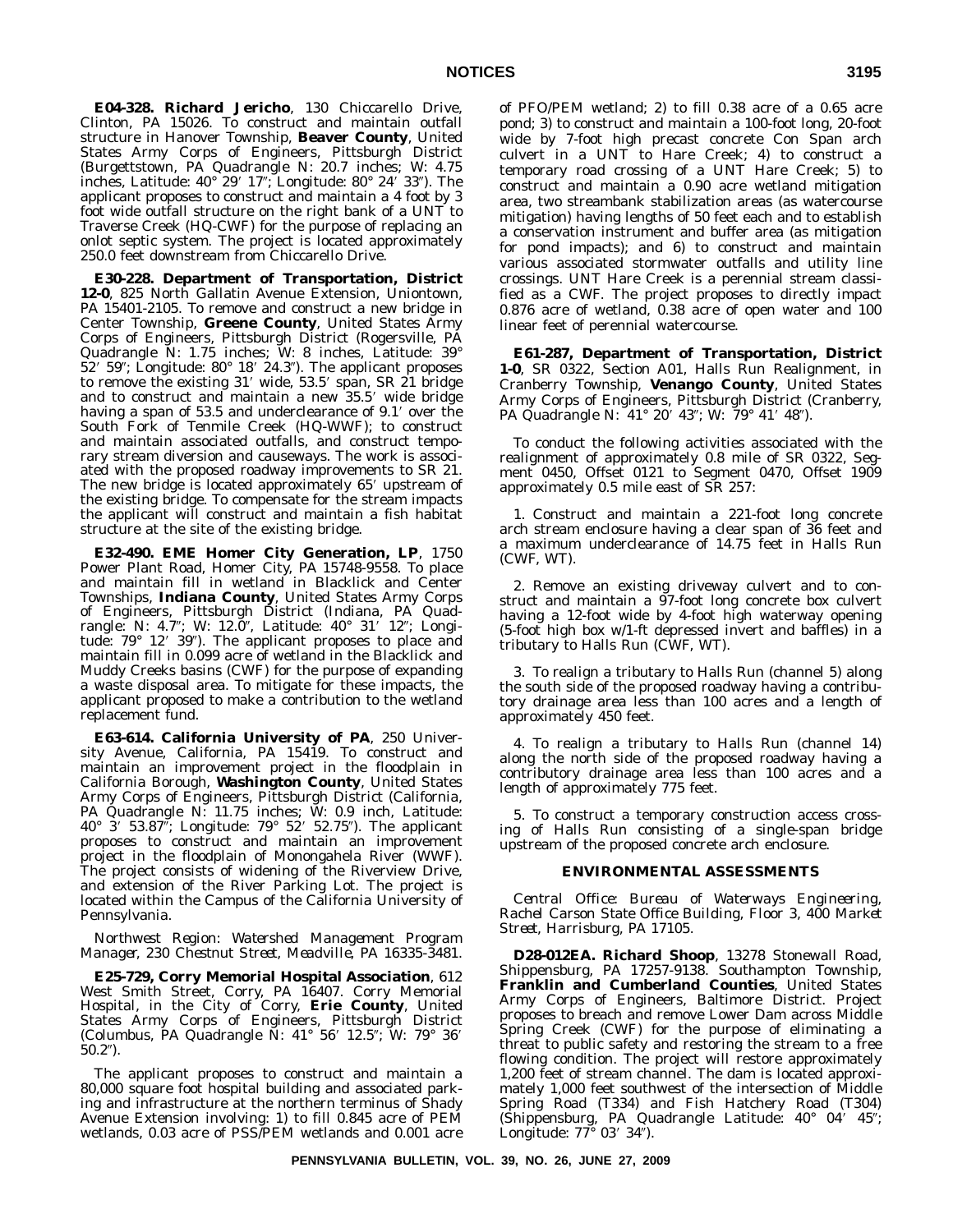# **ACTIONS**

# **THE CLEAN STREAMS LAW AND THE FEDERAL CLEAN WATER ACT FINAL ACTIONS TAKEN FOR NATIONAL POLLUTION DISCHARGE ELIMINATION SYSTEM (NPDES) PERMITS AND WATER QUALITY MANAGEMENT (WQM) PERMITS**

The Department of Environmental Protection (Department) has taken the following actions on previously received applications for new, amended and renewed NPDES and WQM permits, applications for permit waivers and Notices of Intent (NOI) for coverage under general permits. This notice is provided in accordance with 25 Pa. Code Chapters 91 and 92 and 40 CFR Part 122, implementing provisions of The Clean Streams Law (35 P. S. §§ 691.1—691.1001) and the Federal Clean Water Act.

| <b>Permit Authority</b><br><b>Application Type or Category</b><br>Location                  |  |
|---------------------------------------------------------------------------------------------|--|
| <b>NPDES</b><br><b>Section I</b><br>Renewals                                                |  |
| <b>NPDES</b><br>New or amendment<br><b>Section II</b>                                       |  |
| Industrial, sewage or animal wastes; discharges to groundwater<br>WQM<br><b>Section III</b> |  |
| MS4 individual permit<br><b>NPDES</b><br><b>Section IV</b>                                  |  |
| <b>NPDES</b><br><b>Section V</b><br>MS4 permit waiver                                       |  |
| Individual permit stormwater construction<br><b>NPDES</b><br><b>Section VI</b>              |  |
| NOI for coverage under NPDES general permits<br><b>NPDES</b><br><b>Section VII</b>          |  |

Sections I—VI contain actions related to industrial, animal or sewage wastes discharges, discharges to groundwater and discharges associated with municipal separate storm sewer systems (MS4), stormwater associated with construction activities and concentrated animal feeding operations (CAFOs). Section VII contains notices for parties who have submitted NOIs for coverage under general NPDES permits. The approval for coverage under general NPDES permits is subject to applicable effluent limitations, monitoring, reporting requirements and other conditions set forth in each general permit. The approval of coverage for land application of sewage sludge or residential septage under applicable general permit is subject to pollutant limitations, pathogen and vector attraction reduction requirements, operational standards, general requirements, management practices and other conditions set forth in the respective permit. Permits and related documents, effluent limitations, permitting requirements and other information are on file and may be inspected and arrangements made for copying at the contact office noted before the action.

Persons aggrieved by an action may appeal, under section 4 of the Environmental Hearing Board Act (35 P. S. § 7514) and 2 Pa.C.S. §§ 501—508 and 701—704 (relating to the Administrative Agency Law), to the Environmental Hearing Board, Second Floor, Rachel Carson State Office Building, 400 Market Street, P. O. Box 8457, Harrisburg, PA 17105-8457, (717) 787-3483. TDD users should contact the Environmental Hearing Board (Board) through the Pennsylvania AT&T Relay Service, (800) 654-5984. Appeals must be filed with the Board within 30 days of publication of this notice in the *Pennsylvania Bulletin*, unless the appropriate statute provides a different time period. Copies of the appeal form and the Board's rules of practice and procedure may be obtained from the Board. The appeal form and the Board's rules of practice and procedure are also available in Braille or on audiotape from the Secretary of the Board at (717) 787-3483. This paragraph does not, in and of itself, create any right of appeal beyond that permitted by applicable statutes and decision law.

For individuals who wish to challenge an action, appeals must reach the Board within 30 days. A lawyer is not needed to file an appeal with the Board.

Important legal rights are at stake, however, so individuals should show this notice to a lawyer at once. Persons who cannot afford a lawyer may qualify for free pro bono representation. Call the Secretary to the Board at (717) 787-3483 for more information.

# **I. NPDES Renewal Permit Actions**

|                                        | Northeast Region: Water Management Program Manager, 2 Public Square, Wilkes-Barre, PA 18711-0790.                             |                                                    |                              |                       |
|----------------------------------------|-------------------------------------------------------------------------------------------------------------------------------|----------------------------------------------------|------------------------------|-----------------------|
| NPDES No.<br>(Type)                    | <i>Facility Name &amp;</i><br><i>Address</i>                                                                                  | County &<br>Municipality                           | Stream Name<br>(Watershed #) | EPA Waived<br>$Y/N$ ? |
| PA0031267<br>(Nonmunicipal)<br>Sewage) | Tri-Valley School District<br><b>Hegins-Hubley Elementary</b><br>School<br>110 West Main Street<br>Valley View, PA 17983-9475 | <b>Schuylkill County</b><br><b>Hegins Township</b> | <b>Pine Creek</b><br>06C     | v                     |

*Southcentral Region: Water Management Program Manager, 909 Elmerton Avenue, Harrisburg, PA 17110, (717) 705-4707.*

| NPDES No.          | <b>Facility Name &amp;</b>                                        | County &                                                       | Stream Name            | EPA Waived |
|--------------------|-------------------------------------------------------------------|----------------------------------------------------------------|------------------------|------------|
| (Type)             | Address                                                           | <i>Municipality</i>                                            | (Watershed #)          | $Y/N$ ?    |
| PA0086908<br>(Sew) | Middle Creek Bible Conference<br>P. O. Box 1<br>Cascade, MD 21719 | <b>Adams County</b><br><b>Freedom and Liberty</b><br>Townships | Middle Creek<br>$13-D$ |            |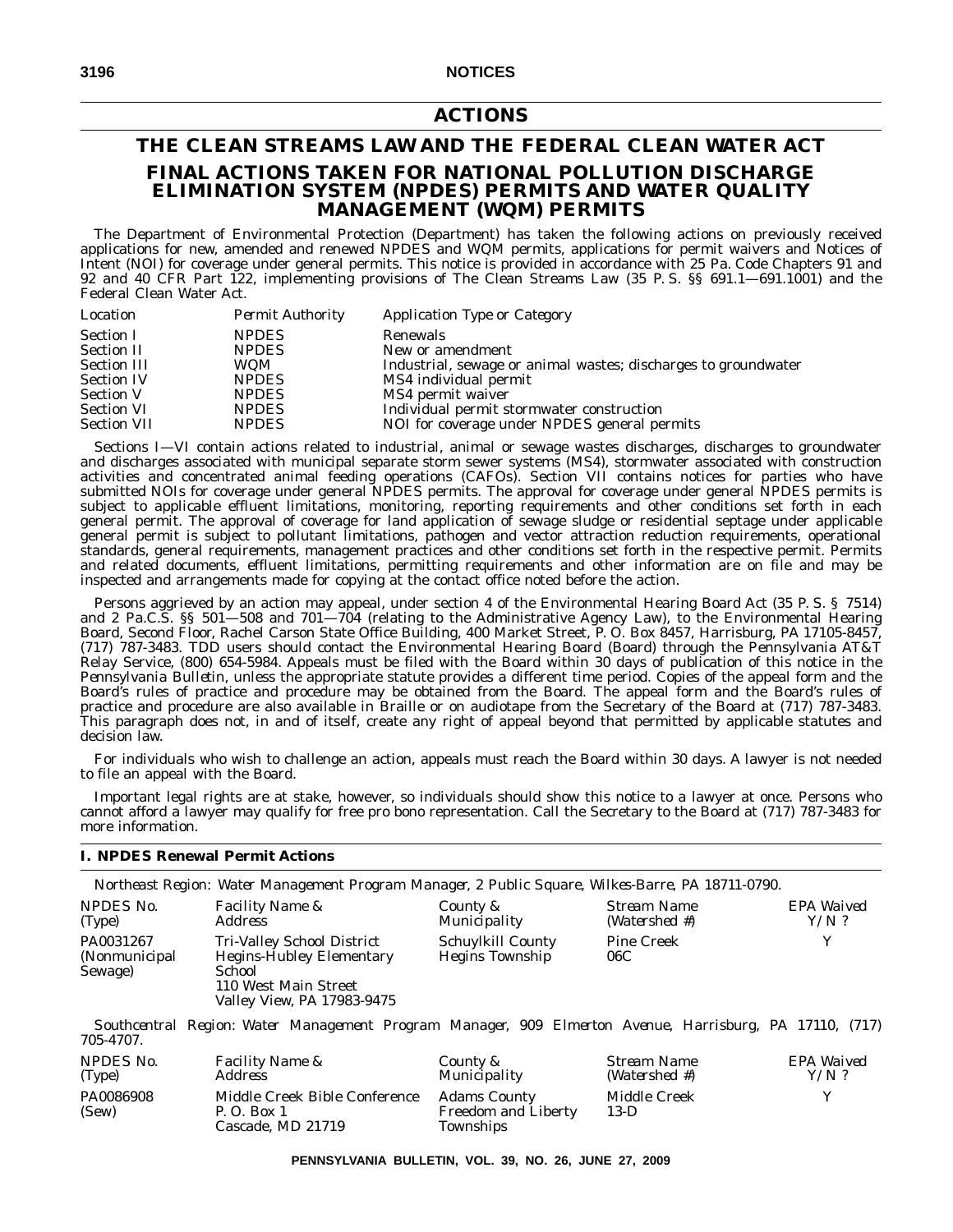| NPDES No.<br>(Type)        | Facility Name &<br><b>Address</b>                                                                             | County &<br>Municipality                              | <b>Stream Name</b><br>(Watershed #) | EPA Waived<br>$Y/N$ ? |
|----------------------------|---------------------------------------------------------------------------------------------------------------|-------------------------------------------------------|-------------------------------------|-----------------------|
| PA0030911<br>(Sew)         | <b>Eastern Lancaster County</b><br><b>School District</b><br>P.O. Box 609<br>New Holland, PA 17557            | <b>Lancaster County</b><br><b>Caernarvon Township</b> | Conestoga River<br>7-.J             | Y                     |
|                            | Southwest Region: Water Management Program Manager, 400 Waterfront Drive, Pittsburgh, PA 15222-4745.          |                                                       |                                     |                       |
| NPDES No.<br>(Type)        | Facility Name &<br><b>Address</b>                                                                             | County &<br>Municipality                              | <b>Stream Name</b><br>(Watershed #) | EPA Waived<br>Y/N     |
| PA0096989<br>Sewage        | Kuntz Associates, Inc.<br>4146 Route 217 Highway North<br>Blairsville, PA 15717-5069                          | <b>Indiana County</b><br><b>Armstrong Township</b>    | <b>UNT</b> of Curry Run             | Y                     |
| PA0097713<br><b>Sewage</b> | Maronda Foundation<br>601 Flaugherty Run Road<br>Coraopolis, PA 15108                                         | <b>Allegheny County</b><br><b>Findlay Township</b>    | <b>UNT</b> of Flaugherty Run        | Y                     |
| PA0204927<br>Sewage        | <b>Barr Area Municipal Authority</b><br>P. O. Box 236<br>Nicktown, PA 15762                                   | Cambria County<br><b>Barr Township</b>                | Hoppel Run                          | Y                     |
| PA0205869<br>Sewage        | <b>West Branch Sewer Authority</b><br>901 Maple Avenue<br>Suite 2<br>Northern Cambria, PA<br>15714-1331       | Cambria County<br>Susquehanna Township                | West Branch<br>Susquehanna River    | N                     |
| PA0033642<br>Sewage        | <b>West Greene School District</b><br>1367 Hargus Creek Road<br>Waynesburg, PA 15370                          | <b>Greene County</b><br><b>Gray Township</b>          | <b>Grays Fork</b>                   | Y                     |
| PA0032271<br>Sewage        | <b>Bureau of State Parks</b><br><b>Keystone State Park</b><br>1150 Keystone Park Road<br>Derry, PA 15627-3679 | <b>Westmoreland County</b><br>Derry Township          | McCune Road                         | Y                     |
| PA0090638<br>Sewage        | White Township Municipal<br>Authority<br>950 Indian Springs Road<br>Indiana, PA 15701                         | <b>Indiana County</b><br><b>White Township</b>        | <b>UNT of Two Lick Creek</b>        | Y                     |
|                            | Northwest Region: Water Management Program Manager, 230 Chestnut Street, Meadville, PA 16335-3481.            |                                                       |                                     |                       |
| NPDES No.<br>(Type)        | Facility Name &<br><b>Address</b>                                                                             | County &<br>Municipality                              | <b>Stream Name</b><br>(Watershed #) | EPA Waived<br>$Y/N$ ? |
| PA0221325                  | <b>Abbey Woods Development</b><br>172 Saint Ives Way<br>Zelienople, PA 16063                                  | <b>Jackson Township</b><br><b>Butler County</b>       | <b>UNT</b> to Brush Creek<br>$20-C$ | Y                     |

# **II. New or Expanded Facility Permits, Renewal of Major Permits and EPA Nonwaived Permit Actions**

*Southcentral Region: Water Management Program Manager, 909 Elmerton Avenue, Harrisburg, PA 17110, (717) 705-4707.*

**NPDES Permit No. PA0020508**, Sewage, **McConnellsburg Sewerage Authority**, P. O. Box 681, McConnellsburg, PA 17233. This proposed facility is located in Ayr Township, **Fulton County**.

Description of Proposed Action/Activity: Authorization to discharge to Big Cove Creek in Watershed 13-B.

**General Permit No. PAG053532**, Groundwater Cleanup, **Sunoco, Inc.** (R & M), 350 Eagleview Boulevard, Suite 300, Exton, PA 19341. This facility is located in Manheim Township, **Lancaster County**.

Description of Proposed Action/Activity: Cancellation of Permit (Former Sunoco 0003-7077).

*Southwest Region: Water Management Program Manager, 400 Waterfront Drive, Pittsburgh, PA 15222-4745.*

**NPDES Permit No. PA0027219-A1**, Sewage, **Greater Uniontown Joint Sewer Plant Authority**, 90 Romeo Lane, Uniontown, PA 15401. This existing facility is located in North Union Township, **Fayette County**.

Description of Proposed Action/Activity: Permit amendment issuance for rerating.

*Northwest Region: Water Management Program Manager, 230 Chestnut Street, Meadville, PA 16335-3481.*

**NPDES Permit No. PA0023043**, Sewage, **North East Borough**, 31 West Main Street, North East, PA 16428. This proposed facility is located in North East Borough, **Erie County**.

Description of Proposed Action/Activity: New discharge of treated sewage from an existing facility.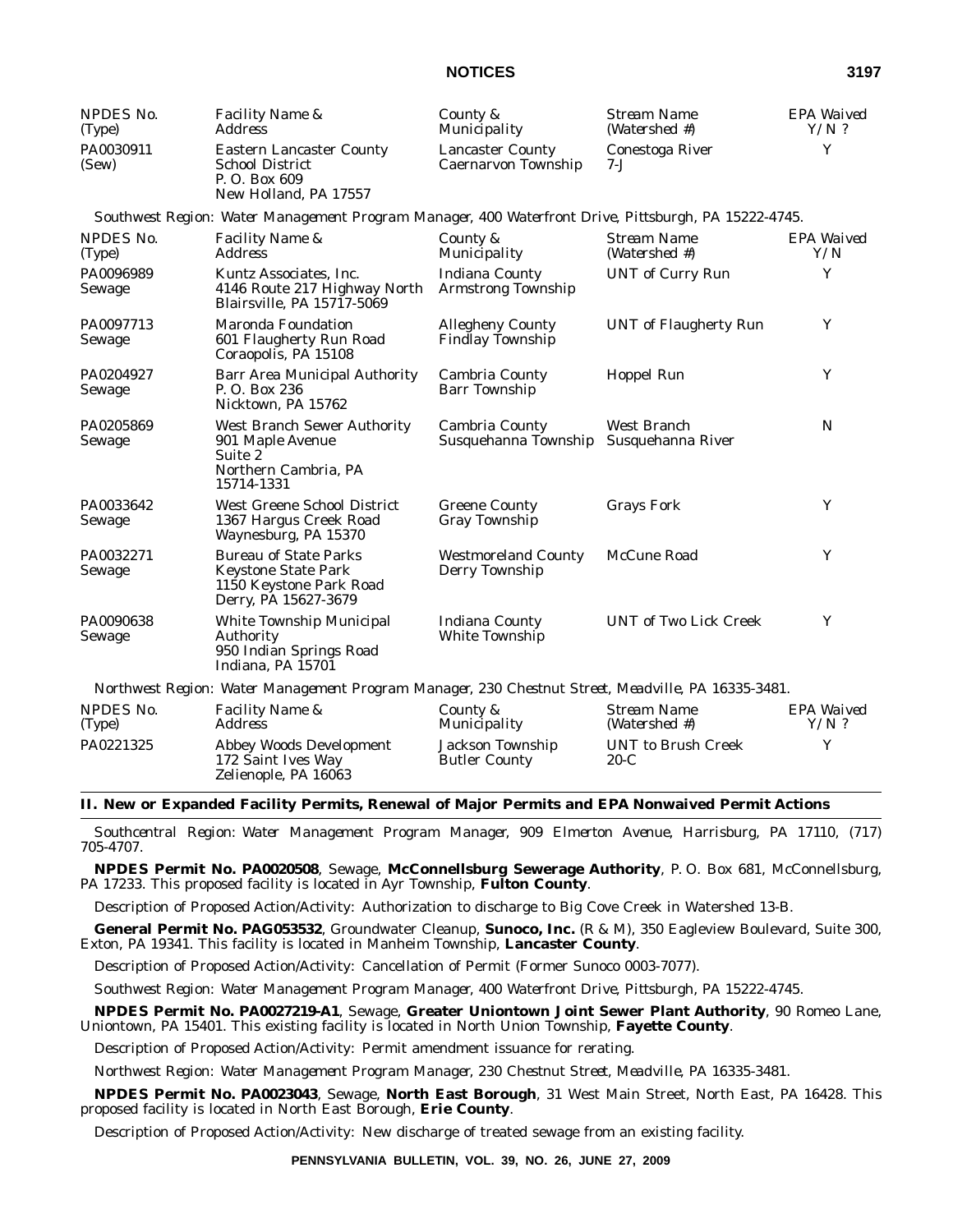## **III. WQM Industrial Waste and Sewerage Actions under The Clean Streams Law (35 P. S. §§ 691.1—691.1001)**

*Southcentral Region: Water Management Program Manager, 909 Elmerton Avenue, Harrisburg, PA 17110, (717) 705-4707.*

**WQM Permit No. 6788449, Amendment 09-1**, Sewage, **Fairview Township**, 599 Lewisberry Road, New Cumberland, PA 17070-2399. This proposed facility is located in Fairview Township, **York County**.

Description of Proposed Action/Activity: Permit amendment approval for the construction/operation of sewerage facilities consisting of: UV disinfection system addition to wastewater treatment plant.

**WQM Permit No. 3195402**, Sewage, **Orbisonia-Rockhill Joint Municipal Authority**, P. O. Box 346, Orbisonia, PA 17243. This proposed facility is located in Cromwell Township, **Huntingdon County**.

Description of Proposed Action/Activity: Permit approval for the construction/operation of sewerage facilities consisting of: Convert the existing dry well into additional wet well, install two new suction life pumps, construct a new 8-inch force main from the existing pump station to a new screen, convert the existing Contact Stabilization Unit No. 1 to Equalization Tank No. 2 and Contact Stabilization Unit No. 2 to sludge digester, construct two D-ditch oxidation systems to treat maximum monthly flow of 0.183 mgd, peak hourly flow of 1.07 mgd, and maximum monthly organic loadings of 347 lbs/day, and replace the existing chlorination with ultraviolet system.

**WQM Permit No. 0708404 09-1**, Sewage, **Altoona City Authority**, 20 Greenwood Road, Altoona, PA 16602-7114. This proposed facility is located in Allegheny Township, **Blair County**.

Description of Proposed Action/Activity: Amendment approval for the construction of sewerage facilities consisting of an in-line sludge holding tank and installation of a dual functioning centrifuge unit in the sludge handling area of the control building that can both thicken and dewater sludge. All six existing sludge pumps will be replaced with new sludge pumps. Also, construct one 120 diameter clarifier approved under Part II Permit No. 0708404. Second 120' diameter clarifier may be constructed if sufficient funds are available.

**WQM Permit No. 2209401**, Sewage, **Gratz Borough Municipal Authority**, 125 North Center Street, Gratz, PA 17030. This proposed facility is located in Gratz Borough, **Dauphin County**.

Description of Proposed Action/Activity: Permit approval for the construction/operation of sewerage facilities consisting of: Replacement of influent pumps and controls. Construction of two continuous sequencing batch reactors, four sludge pumps, UV disinfection, postaeration chamber and two aerobic digesters.

**WQM Permit No. 0108403**, Sewage, **Borough of Hanover**, 44 Frederick Street, Hanover, PA 17331. This proposed facility is located in Conewago Township, **Adams County**.

Description of Proposed Action/Activity: Application Withdrawn.

**WQM Permit No. 3609403**, Sewage, **West Earl Sewer Authority**, 157 West Metzler Road, P. O. Box 787, Brownstown, PA 17507. This proposed facility is located in West Earl Township, **Lancaster County**.

Description of Proposed Action/Activity: Permit approval for the construction/operation of sewerage facilities consisting of: A low pressure/grinder pump collection system to serve the Village of Talmage.

*Southwest Region: Water Management Program Manager, 400 Waterfront Drive, Pittsburgh, PA 15222-4745.*

**WQM Permit No. 6589410-A1**, Sewerage, **Ashbridge Oil Company, Inc.**, P. O. Box 5478, Johnstown, PA 15904. This existing facility is located in Donegal Township, **Westmoreland County**.

Description of Proposed Action/Activity: Permit amendment issuance for the installation and operation of a Cromaglass Sequencing Batch Reactor Unit and additional sand filter.

**WQM Permit No. 5685404-A1**, Sewerage, **Seven Springs Municipal Authority**, 290 Lagoon Lane, Champion, PA 15622. This existing facility is located in Middlecreek Township, **Somerset County**.

Description of Proposed Action/Activity: Permit amendment issuance for the installation and operation of Tertiary Filters and related equipment.

*Northwest Region: Water Management Program Manager, 230 Chestnut Street, Meadville, PA 16335-3481.*

**WQM Permit No. WQG018676**, Sewerage, **Amy Maglet**, 22070 Coe Road, Pleasantville, PA 16341-1404. This proposed facility is located in Oil Creek Township, **Venango County**.

Description of Proposed Action/Activity: Issuance of a single-Residence Sewage Treatment Plant.

**WQM Permit No. WQG028318**, Sewerage, **Summit Township Sewage Authority Erie County**, 8890 Old French Road, Erie, PA 16509-5459. This proposed facility is located in Summit Township, **Erie County**.

Description of Proposed Action/Activity: Issuance of a general permit for construction of gravity collection sewer and a pump station to serve the proposed Cherry Hill Village residential development. The wastewater will ultimately be conveyed to the City of Erie Wastewater Treatment Facility.

**WQM Permit No. WQG018698**, Sewerage, **Alice Morris, Mary Chaklos Wasko Estate**, 2719 Laura Drive, Frederick, MD 21704-8032. This proposed facility is located in Cussewago Township, **Crawford County**.

Description of Proposed Action/Activity: Issuance of a single-Residence Sewage Treatment Plant.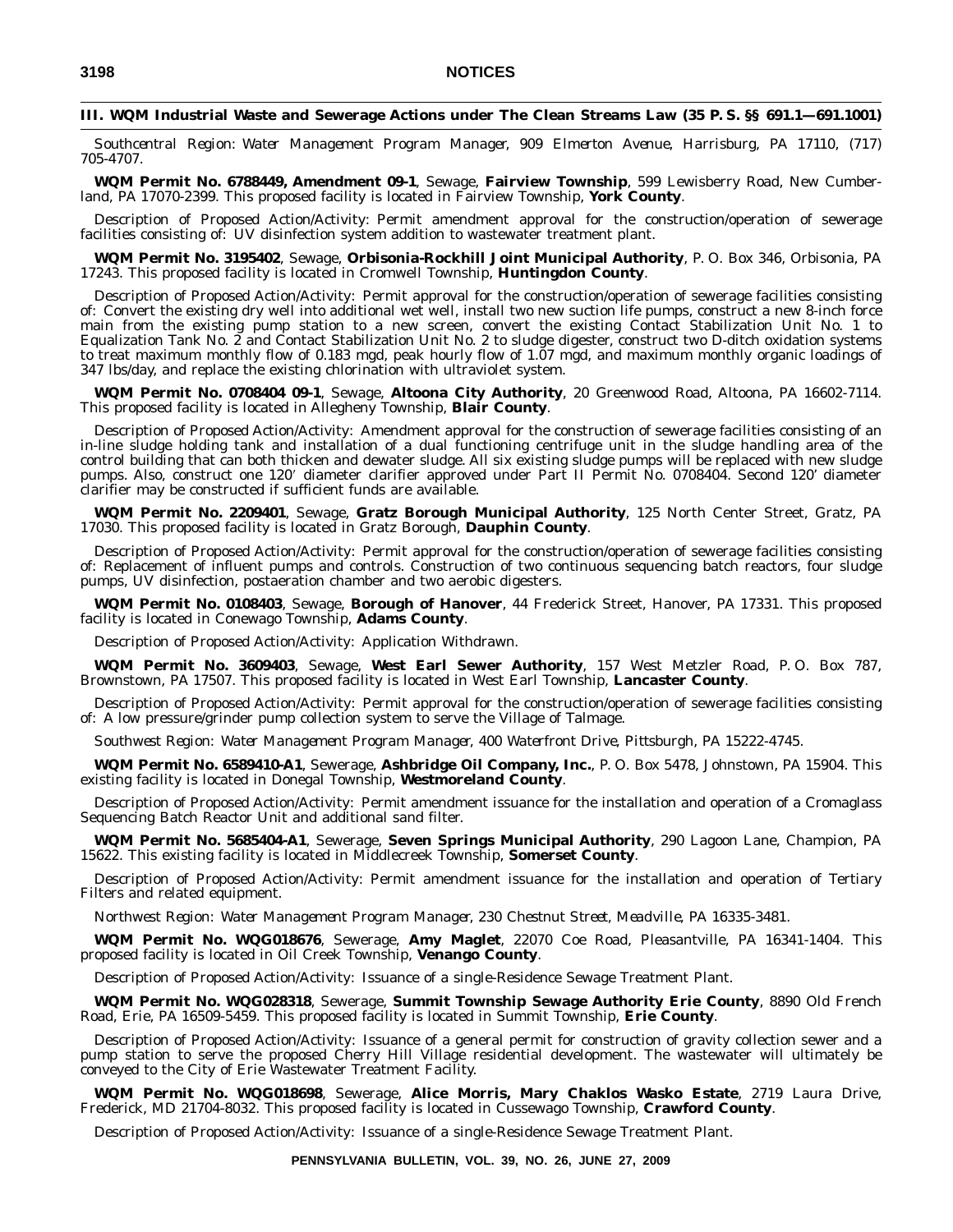# **IV. NPDES Stormwater Discharges from Municipal Separate Storm Sewer Systems (MS4) Permit Actions**

# **V. NPDES Waiver Stormwater Discharges from Municipal Separate Storm Sewer Systems (MS4) Actions**

### **VI. NPDES Discharges of Stormwater Associated with Construction Activities Individual Permit Actions**

*Southeast Region: Water Management Program Manager, 2 East Main Street, Norristown, PA 19401.*

| <b>NPDES</b><br>Permit No. | Applicant Name &<br><i>Address</i>                                                              | County  | Municipality            | Receiving<br>Water/Use    |
|----------------------------|-------------------------------------------------------------------------------------------------|---------|-------------------------|---------------------------|
| PAI01<br>1508077           | <b>Holy Ascension Antiochian</b><br><b>Orthodox Church</b><br>P. O. Box 921<br>Frazer, PA 19355 | Chester | Charlestown<br>Township | <b>Valley Creek</b><br>EV |

*Southcentral Region: Water Management Program Manager, 909 Elmerton Avenue, Harrisburg, PA 17110, (717) 705-4707.*

| <b>NPDES</b><br>Permit No. | Applicant Name &<br><i>Address</i>                                                             | County     | Municipality                       | Receiving<br><i>Water/Use</i>      |
|----------------------------|------------------------------------------------------------------------------------------------|------------|------------------------------------|------------------------------------|
| PAI032109004               | Kiran Patel<br>44 Carlisle SM<br>One Associates, LP<br>44 Hersha Drive<br>Harrisburg, PA 17012 | Cumberland | <b>South Middleton</b><br>Township | Letort Spring Run<br><b>HQ-CWF</b> |

*Southwest Region: Watershed Management Program Manager, 400 Waterfront Drive, Pittsburgh, PA 15222-4745.*

*Somerset County Conservation District, Somerset County AG Center, 6024 Glades Pike, Suite 103, Somerset, PA 15501, (814) 445-4652.*

| <b>NPDES</b><br>Permit No. | Applicant Name &<br>Address                                                  | County          | Municipality                                                                                 | Receiving<br><i>Water/Use</i>       |
|----------------------------|------------------------------------------------------------------------------|-----------------|----------------------------------------------------------------------------------------------|-------------------------------------|
| PAI055608003               | Seven Springs Mountain Resort<br>777 Waterwheel Drive<br>Champion, PA 15622  | Somerset        | Middlecreek Township<br><b>Somerset County</b><br>Saltlick Township<br><b>Fayette County</b> | <b>UNT</b> to Blue Hole Creek<br>EV |
| PAI055608005               | The Buncher Company<br>1300 Penn Avenue<br>Suite 300<br>Pittsburgh, PA 15222 | <b>Somerset</b> | Jefferson Township                                                                           | Kooser Run<br><b>HQ-CWF</b>         |

*Westmoreland County Conservation District, 211 Donohe Road, Greensburg, PA 15601, (724) 837-5271.*

| <b>NPDES</b><br>Permit No. | Applicant Name &<br>Address                                                                   | County       | Municipality                 | Receiving<br><i>Water/Use</i> |
|----------------------------|-----------------------------------------------------------------------------------------------|--------------|------------------------------|-------------------------------|
| PAI056506003               | <b>Willow Glenn Development</b><br>Company<br>1383 Samantha Way<br>North Huntingdon, PA 15642 | Westmoreland | North Huntingdon<br>Township | UNT Long Run<br><b>HQ-TSF</b> |
| PAI056508002               | Maronda Homes, Inc.<br>202 Park West Drive<br>Pittsburgh, PA 15275                            | Westmoreland | North Huntingdon<br>Township | UNT to Long Run<br>HQ-TSF     |

# **VII. Approvals to Use NPDES and/or Other General Permits**

The EPA Region III Administrator has waived the right to review or object to this permit action under the waiver provision 40 CFR 123.23(d).

# **List of NPDES and/or Other General Permit Types**

| $PAG-1$ | General Permit for Discharges From Stripper Oil Well Facilities                            |
|---------|--------------------------------------------------------------------------------------------|
| $PAG-2$ | General Permit for Discharges of Stormwater Associated With Construction Activities (PAR)  |
| $PAG-3$ | General Permit for Discharges of Stormwater From Industrial Activities                     |
| $PAG-4$ | General Permit for Discharges From Small Flow Treatment Facilities                         |
| $PAG-5$ | General Permit for Discharges From Gasoline Contaminated Ground Water Remediation Systems  |
| PAG-6   | General Permit for Wet Weather Overflow Discharges From Combined Sewer Systems (CSO)       |
| $PAG-7$ | General Permit for Beneficial Use of Exceptional Quality Sewage Sludge by Land Application |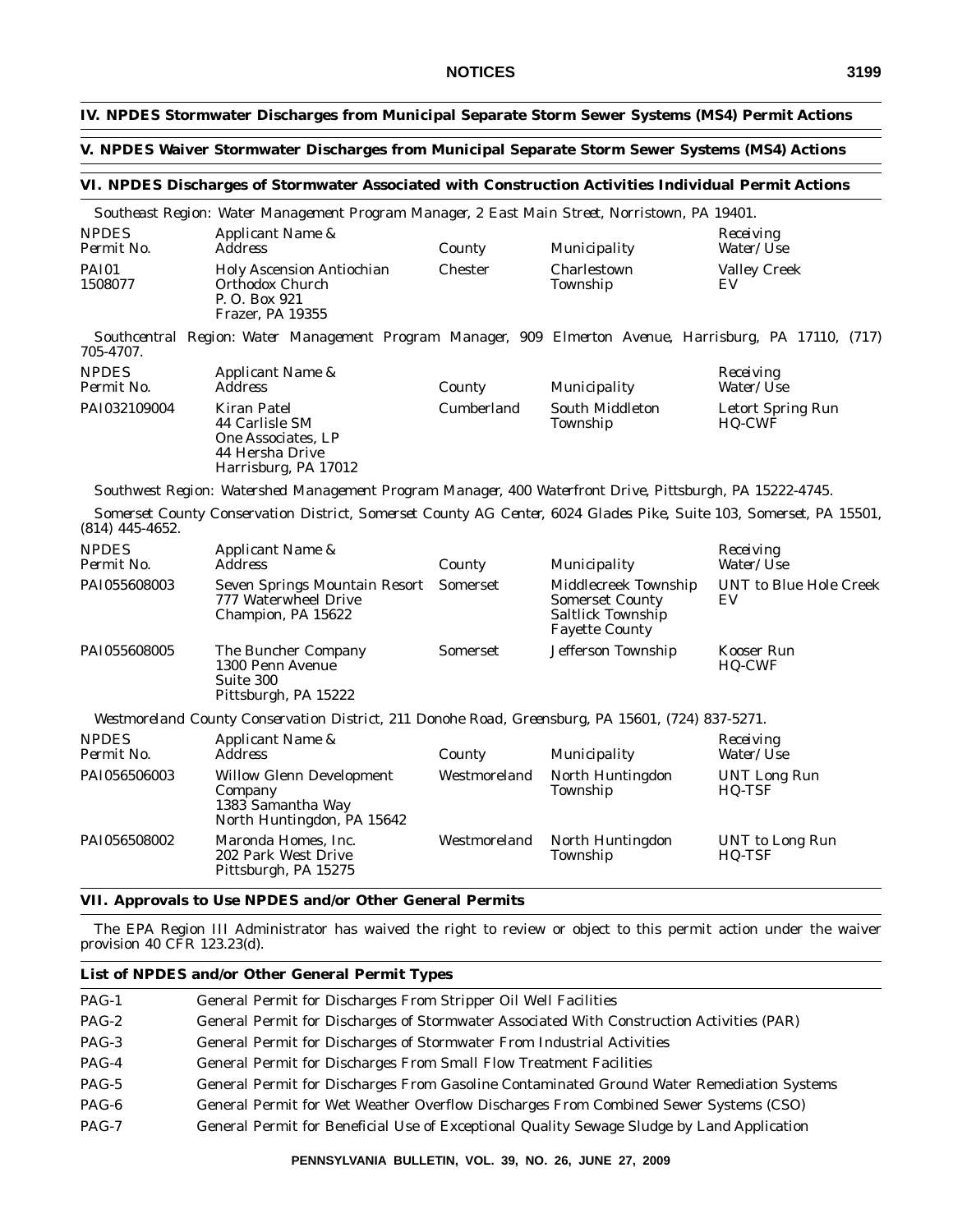| PAG-8         | General Permit for Beneficial Use of Nonexceptional Quality Sewage Sludge by Land Application to<br>Agricultural Land, Forest, a Public Contact Site or a Land Reclamation Site |
|---------------|---------------------------------------------------------------------------------------------------------------------------------------------------------------------------------|
| PAG-8 (SSN)   | Site Suitability Notice for Land Application Under Approved PAG-8 General Permit Coverage                                                                                       |
| PAG-9         | General Permit for Beneficial Use of Residential Septage by Land Application to Agricultural Land,<br>Forest, or a Land Reclamation Site                                        |
| PAG-9 (SSN)   | Site Suitability Notice for Land Application Under Approved PAG-9 General Permit Coverage                                                                                       |
| <b>PAG-10</b> | General Permit for Discharge Resulting from Hydrostatic Testing of Tanks and Pipelines                                                                                          |
| <b>PAG-11</b> | (To Be Announced)                                                                                                                                                               |
| $PAG-12$      | <b>Concentrated Animal Feeding Operations (CAFOs)</b>                                                                                                                           |
| $PAG-13$      | Stormwater Discharges from Municipal Separate Storm Sewer Systems (MS4)                                                                                                         |
|               |                                                                                                                                                                                 |

*General Permit Type—PAG-2*

| <b>Facility Location:</b><br>Municipality &<br>County | Permit No.                     | Applicant Name &<br><b>Address</b>                                                                             | Receiving<br>Water/Use                             | Contact Office &<br>Phone No.                                                                                                                            |
|-------------------------------------------------------|--------------------------------|----------------------------------------------------------------------------------------------------------------|----------------------------------------------------|----------------------------------------------------------------------------------------------------------------------------------------------------------|
| <b>East Penn</b><br>Township<br>Carbon County         | PAG2001309004                  | John Everitt<br>1368 Dieters Hill Road<br>Lehighton, PA 18235                                                  | Tributary to<br>Lehigh River<br>CWF                | <b>Carbon County</b><br><b>Conservation District</b><br>$(610)$ 377-4894                                                                                 |
| Smithfield<br>Township<br><b>Monroe County</b>        | PAG2004503003R                 | ESSA Bank & Trust<br>Corp. Center<br>200 Palmer Street<br>P.O. Box L.<br>Stroudsburg, PA 18360                 | Sambo Creek<br>CWF, MF                             | <b>Monroe County</b><br><b>Conservation District</b><br>$(570)$ 629-3060                                                                                 |
| Washington<br>Township<br><b>Schuylkill County</b>    | PAG2005409006                  | Clair R. Garman<br>31 Dad Burnhams Road<br>Pine Grove, PA 17963                                                | <b>Lower Little</b><br>Swatara Creek<br><b>CWF</b> | Schuylkill County<br><b>Conservation District</b><br>$(570)$ 622-3742                                                                                    |
| <b>Palmer Township</b><br>Northampton<br>County       | PAG2004804012R Palmer Township | Attn: Robert Anckaitis<br>P.O. Box 3039<br>Palmer, PA 18043                                                    | Tributary to<br>Lehigh River<br><b>CWF</b>         | <b>Northampton County</b><br><b>Conservation District</b><br>$(610)$ 746-1971                                                                            |
| Swatara Township<br>Dauphin County                    | PAG2002209017                  | RVG Management &<br>Development, LLC<br>1000 North Front Street<br>Suite 500<br>Wormleysburg, PA<br>17043-1034 | <b>Spring Creek</b><br>CWF                         | Dauphin County<br><b>Conservation District</b><br>1451 Peters Mountain<br>Road<br>Dauphin, PA 17018<br>$(717)$ 921-8100                                  |
| Cumru Township<br><b>Berks County</b>                 | PAG2000609018                  | John Broadbent, Jr.<br><b>Chestnut Hills Farms</b><br>Company<br>One Chestnut Hill Drive<br>Mohnton, PA 19540  | Angelica Creek<br>CWF                              | <b>Berks County</b><br><b>Conservation District</b><br>1238 County Welfare<br>Road<br>Suite 200<br>Leesport, PA 19533-9710<br>$(610)$ 372-4657, Ext. 201 |
| <b>Spring Township</b><br>Berks County                | PAG2000609010                  | Thomas and Carolyn<br>Holleran<br>1170 Cedar Hill Drive<br>Reading, PA 19605                                   | <b>Cacoosing Creek</b><br>WWF                      | <b>Berks County</b><br><b>Conservation District</b><br>1238 County Welfare<br>Road<br>Suite 200<br>Leesport, PA 19533-9710<br>(610) 372-4657, Ext. 201   |
| <b>Paradise Township</b><br><b>York County</b>        | PAG2006709013                  | <b>Craig Peterson</b><br>Spring Run Partnership<br>205 East King Street<br>Abbottstown, PA 17301               | <b>Beaver Creek</b><br>WWF                         | <b>York County</b><br><b>Conservation District</b><br>118 Pleasant Acres Road<br>York, PA 17402<br>$(717) 840 - 7430$                                    |
| Shrewsbury<br>Township<br><b>York County</b>          | PAG2006708088                  | Sam Barbush<br>J.C. Bar Properties<br>3100 Market Street<br>Camp Hill, PA 17011                                | South Branch<br>Codorus Creek<br>WWF               | <b>York County</b><br><b>Conservation District</b><br>118 Pleasant Acres Road<br>York, PA 17402<br>$(717) 840 - 7430$                                    |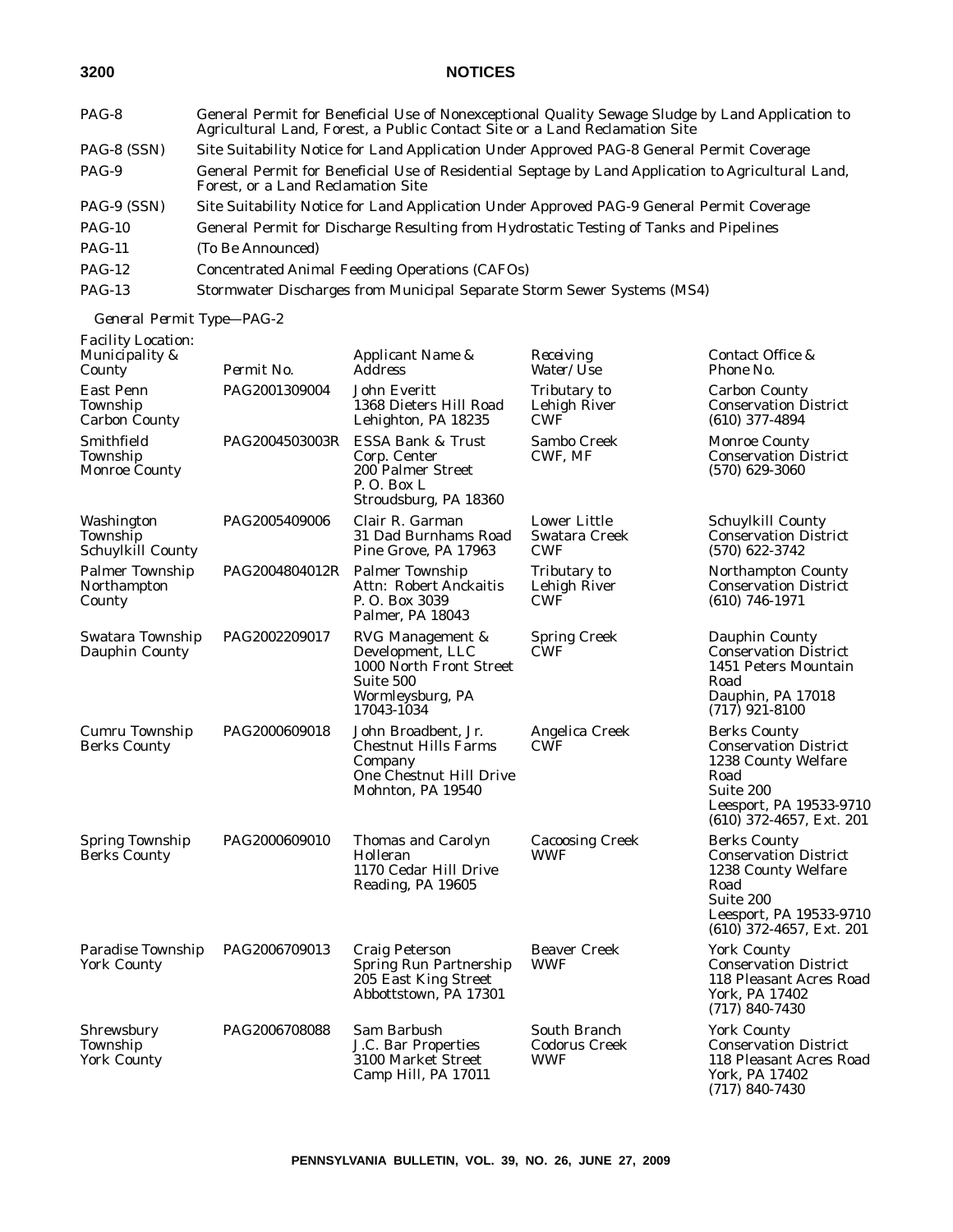| <b>Facility Location:</b><br>Municipality &<br>County                                        | Permit No.           | Applicant Name &<br><i>Address</i>                                                                                                          | Receiving<br>Water/Use                                                                                                 | Contact Office &<br>Phone No.                                                                                                   |
|----------------------------------------------------------------------------------------------|----------------------|---------------------------------------------------------------------------------------------------------------------------------------------|------------------------------------------------------------------------------------------------------------------------|---------------------------------------------------------------------------------------------------------------------------------|
| Springettsbury<br>Township<br><b>York County</b>                                             |                      | PAG2006703022-1 Kinsley Equities II, LP<br>6259 Reynolds Mill Road<br>Seven Valleys, PA 17360                                               | <b>Kreutz Creek</b><br><b>WWF</b>                                                                                      | <b>York County</b><br><b>Conservation District</b><br>118 Pleasant Acres Road<br>York, PA 17402<br>$(717) 840 - 7430$           |
| Hopewell Township<br><b>York County</b>                                                      | PAG2006709017        | Paul K. Miller<br>16098 Sawmill Road<br>Stewartstown, PA 17363                                                                              | <b>UNT</b> to Deer Creek<br><b>CWF</b>                                                                                 | <b>York County Conservation</b><br><b>District</b><br>118 Pleasant Acres Road<br>York, PA 17402<br>$(717)$ 840-7430             |
| Glen Rock Borough PAG2006709024<br><b>York County</b>                                        |                      | <b>Shelmas at Broad</b><br>Springs, LLC<br>20003 Hunt Pass Court<br>Parkton, MD 21120                                                       | <b>Glen Rock Valley</b><br>CWF                                                                                         | <b>York County</b><br><b>Conservation District</b><br>118 Pleasant Acres Road<br>York, PA 17402<br>$(717) 840 - 7430$           |
| Windsor Township<br><b>York County</b>                                                       | PAG2006706109        | Timothy F. Pasch<br>2645 Carnegie Road<br>York, PA 17402                                                                                    | <b>Kreutz Creek</b><br><b>WWF</b>                                                                                      | <b>York County</b><br><b>Conservation District</b><br>118 Pleasant Acres Road<br>York, PA 17402<br>$(717) 840 - 7430$           |
| Dover Township<br><b>York County</b>                                                         | PAG2006709016        | <b>Robert Krantz</b><br>Dover Area<br><b>School District</b><br>2 School Lane<br>Dover, PA 17315                                            | Little Conewago Creek<br>by means of Fox Run<br>TSF                                                                    | <b>York County</b><br><b>Conservation District</b><br>118 Pleasant Acres Road<br>York, PA 17402<br>$(717)$ 840-7430             |
| <b>Montour County</b><br><b>Mahoning Township</b>                                            |                      | PAG2004708006(1) Geisinger Health System<br>100 North Academy<br>Avenue Danville, PA<br>17822                                               | Sechlar Run<br><b>CWF</b>                                                                                              | <b>Montour County</b><br><b>Conservation District</b><br>112 Woodbine Lane<br>Suite 2<br>Danville, PA 17821<br>$(570)$ 271-1140 |
| <b>Armstrong County</b><br>Bethel and Gilpin<br>Townships                                    | PAG2000309002<br>(1) | Kiski Junction<br>Railroad, Inc.<br>301 Market Street<br>Kittanning, PA 16201                                                               | <b>Allegheny River</b><br>WWF                                                                                          | <b>Armstrong County</b><br><b>Conservation District</b><br>$(724) 548 - 3425$                                                   |
| Cambria County<br>Conemaugh,<br>Richland and<br>Stonycreek<br>Townships<br>City of Johnstown | PAG2001109010        | <b>Pegasus Sewer Authority</b><br>1296 Clapboard Run<br>Road<br>Johnstown, PA 15904                                                         | Falls Run,<br>Somomon and Clapboard<br>Runs<br><b>WWF</b><br><b>UNT Little</b><br><b>Conemaugh River</b><br><b>CWF</b> | Cambria County<br><b>Conservation District</b><br>$(814)$ 472-2120                                                              |
| <b>Indiana County</b><br><b>Black and Center</b><br>Townships                                | PAG2003209007        | <b>Indiana County</b><br><b>Municipal Services</b><br>Authority<br>c/o Michael Duffalo<br>602 Kolter Drive<br>Indiana, PA 15701             | <b>Aultmans Run</b><br><b>TSF</b>                                                                                      | <b>Indiana County</b><br><b>Conservation District</b><br>$(724)$ 463-8547                                                       |
| <b>Indiana County</b><br>White Township                                                      | PAG2003209010        | <b>Department of General</b><br><b>Services</b><br>Bureau of Engineering &<br>Architecture<br>18th and Herr Streets<br>Harrisburg, PA 17125 | <b>Two Lick Creek</b><br><b>Conemauth River</b><br><b>TSF</b>                                                          | <b>Indiana County</b><br><b>Conservation District</b><br>$(724)$ 463-8547                                                       |
| <b>Somerset County</b><br><b>Brothersvalley</b><br>Township                                  | PAG2005608012        | Fogle Mining, Inc.<br>Roland D. Fogle<br>P. O. Box 62<br>Berlin, PA 15530                                                                   | <b>UNT</b> to Buffalo Creek<br>and Stonycreek River<br><b>CWF</b>                                                      | <b>Somerset County</b><br><b>Conservation District</b><br>$(814)$ 445-4652                                                      |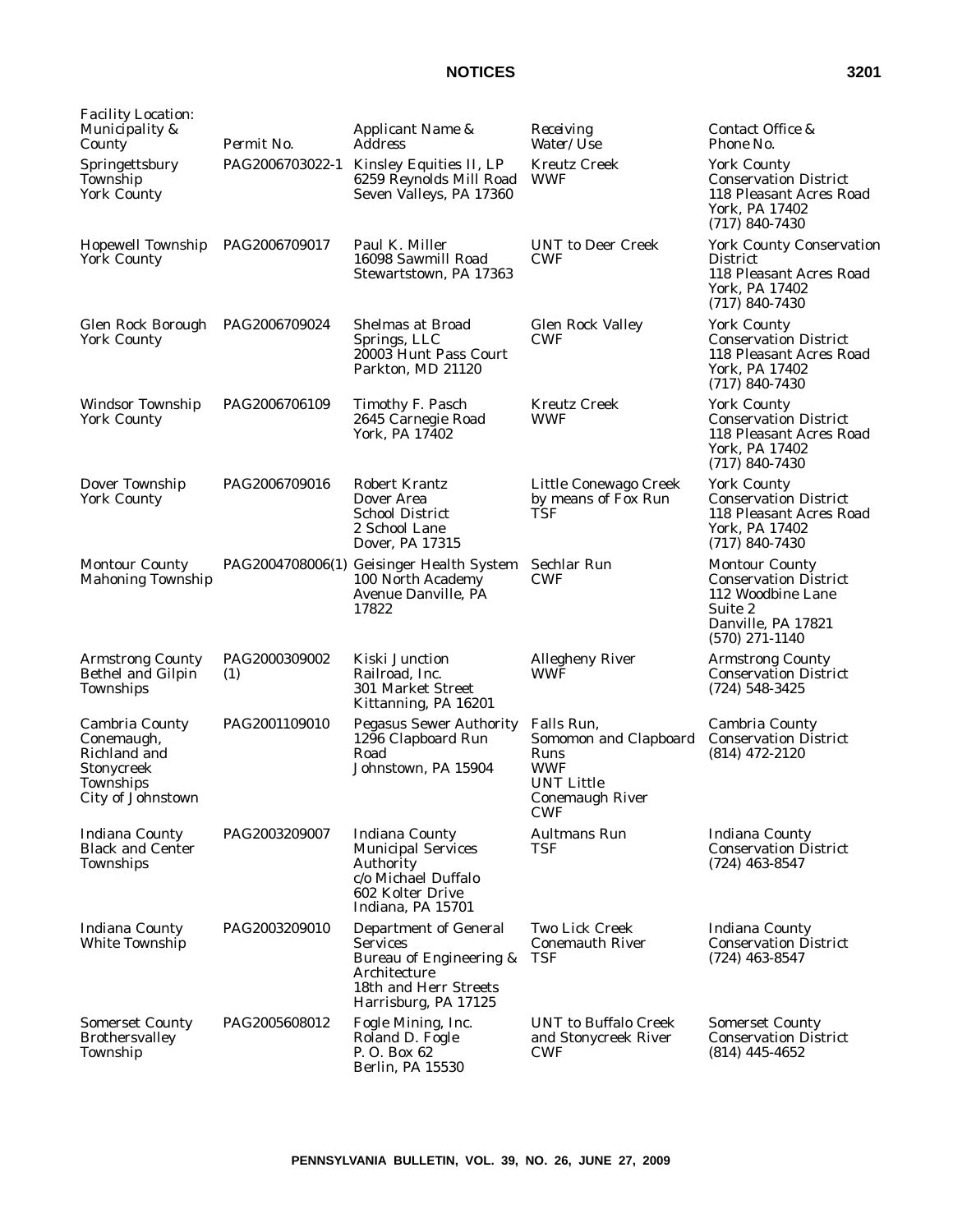| <b>Facility Location:</b><br>Municipality &<br>County                                     | Permit No.            | Applicant Name &<br>Address                                                                                                                      | Receiving<br><i>Water/Use</i>                                                       | Contact Office &<br>Phone No.                                                                                                                       |
|-------------------------------------------------------------------------------------------|-----------------------|--------------------------------------------------------------------------------------------------------------------------------------------------|-------------------------------------------------------------------------------------|-----------------------------------------------------------------------------------------------------------------------------------------------------|
| <b>Somerset County</b><br>Quemahoning<br>Township                                         | PAG2005609003         | Beech Construction, Inc.<br>Michael Beech<br>801 West Main Street<br>Carnegie, PA 15106                                                          | <b>UNT</b> to Stonycreek River<br><b>CWF</b>                                        | <b>Somerset County</b><br><b>Conservation District</b><br>$(814)$ 445-4652                                                                          |
| Washington County PAG2006309003<br><b>Green Hills</b><br><b>Borough</b>                   |                       | Lone Hill Development,<br>LP<br>212 Sussex Way<br>McMurray, PA 15317                                                                             | <b>Chartiers Creek</b><br>WWF                                                       | <b>Washington County</b><br><b>Conservation District</b><br>$(724)$ 228-6774                                                                        |
| <b>Butler County</b><br><b>Adams Township</b><br><b>Allegheny County</b><br>Pine Township | PAG20010070019<br>(1) | The Villages at Camp<br>Trees-Major<br>Modification<br><b>William Weaver</b><br><b>Weaver Master Builders</b><br>P. O. Box 449<br>Mars, PA 16046 | <b>Breakneck Creek</b><br>WWF                                                       | <b>Butler County</b><br><b>Conservation District</b><br>$(724) 284 - 5270$                                                                          |
| <b>Butler County</b><br>Cranberry<br>Township                                             | PAG2001009001         | John Nuzzo<br>Victory Family Church of WWF<br>North Pittsburgh<br>21150 Route 19<br>Cranberry Township,<br>PA 16066                              | <b>UNT Brush Creek</b><br>and Likens Run<br><b>WWF</b>                              | <b>Butler County</b><br><b>Conservation District</b><br>$(724) 284 - 5270$                                                                          |
| <b>Mercer County</b><br>Coolspring<br><b>Township</b>                                     | PAG2004309005         | Dr. Rachel Martin<br><b>Mercer County Career</b><br>Center<br>776 Greenville Road<br>Mercer, PA 16137                                            | <b>Munnell Run</b>                                                                  | <b>Mercer County</b><br><b>Conservation District</b><br>$(724)$ 662-2242                                                                            |
| General Permit Type-PAG-3                                                                 |                       |                                                                                                                                                  |                                                                                     |                                                                                                                                                     |
| <b>Facility Location:</b><br>Municipality &<br>County                                     | Permit No.            | Applicant Name &<br>Address                                                                                                                      | Receiving<br>Water/Use                                                              | Contact Office &<br>Phone No.                                                                                                                       |
| <b>Center Township</b><br><b>Indiana County</b>                                           | PAR806209             | <b>Waste Management of</b><br>PA, Inc.<br>Route 119 South<br>Homer City, PA 15748                                                                | <b>UNT of Two Lick Creek</b>                                                        | Southwest Regional Office<br>Water Management<br>Program Manager<br><b>400 Waterfront Drive</b><br>Pittsburgh, PA<br>15222-4745<br>$(412)$ 442-4000 |
| <b>Fairview Township</b><br><b>Erie County</b>                                            | PAR608325             | <b>Community Auto</b><br>Recycling<br>2540 Manchester Road<br>Erie, PA 16506                                                                     | <b>Walnut Creek</b>                                                                 | DEP-NWRO<br>Water Management<br>230 Chestnut Street<br>Meadville, PA 16335-3481<br>$(814)$ 332-6942                                                 |
| <b>Summit Township</b><br><b>Butler County</b>                                            | PAR218308             | Ervin Industries, Inc.<br>681 East Butler Street<br><b>Butler, PA 16002</b>                                                                      | <b>UNT</b> to Bonnie<br>Brook Creek (001)<br>and Bonnie Brook<br><b>Creek (002)</b> | DEP-NWRO<br><b>Water Management</b><br>230 Chestnut Street<br>Meadville, PA 16335-3481<br>$(814)$ 332-6942                                          |
| Oil Creek Township PAG049496<br><b>Venango County</b>                                     |                       | Amy Maglet<br>22070 Coe Road<br>Pleasantville, PA<br>16341-1404                                                                                  | <b>UNT</b> to West<br><b>Pithole Creek</b><br>$16-E$                                | DEP-NWRO<br><b>Water Management</b><br>230 Chestnut Street<br>Meadville, PA 16335-3481<br>$(814)$ 332-6942                                          |
| Conneaut Township PAG048823<br><b>Crawford County</b>                                     |                       | Jason and Lisa Carr<br>20394 Cole Road<br>Conneautville, PA 16406                                                                                | <b>UNT</b> to Foster Run<br>$15-A$                                                  | DEP-NWRO<br><b>Water Management</b><br>230 Chestnut Street<br>Meadville, PA 16335-3481<br>$(814)$ 332-6942                                          |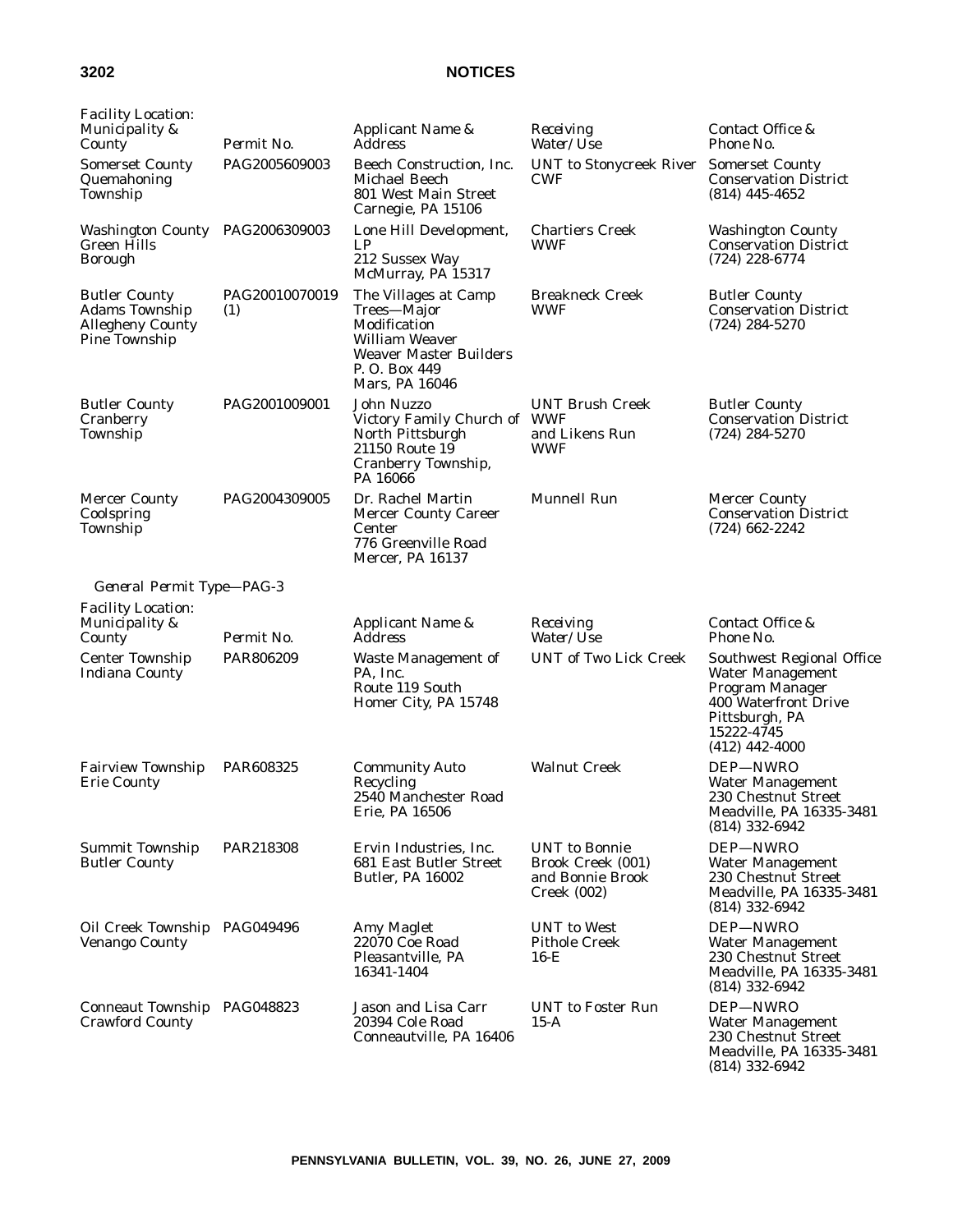| <b>Facility Location:</b><br>Municipality &<br>County          | Permit No. | Applicant Name &<br><b>Address</b>                                                              | Receiving<br><i>Water/Use</i>             | Contact Office &<br>Phone No.                                                                              |
|----------------------------------------------------------------|------------|-------------------------------------------------------------------------------------------------|-------------------------------------------|------------------------------------------------------------------------------------------------------------|
| <b>Cambridge Springs</b><br>Township<br><b>Crawford County</b> | PAG048711  | Steven M. and Suzanne<br>C. Leonhart<br>25206 Ridge Road<br>Cambridge Springs,<br>PA 16403      | <b>UNT</b> of French Creek<br>$16-A$      | DEP-NWRO<br>Water Management<br>230 Chestnut Street<br>Meadville, PA 16335-3481<br>$(814)$ 332-6942        |
| Cussewago<br>Township<br><b>Crawford County</b>                | PAG049520  | Alice Morris<br>Mary Chaklos Wasko<br>Estate<br>2719 Laura Drive<br>Frederick, MD<br>21704-8032 | UNT to Cussewago<br>Creek<br>16-D         | DEP-NWRO<br><b>Water Management</b><br>230 Chestnut Street<br>Meadville, PA 16335-3481<br>$(814)$ 332-6942 |
| Perry Township<br><b>Mercer County</b>                         | PAG049505  | Technical Precision, Inc.<br>2343 Perry Highway<br>Hadley, PA 16130                             | UNT to Little<br>Shenango River<br>$20-A$ | DEP-NWRO<br>Water Management<br>230 Chestnut Street<br>Meadville, PA 16335-3481<br>$(814)$ 332-6942        |

# **PUBLIC WATER SUPPLY (PWS) PERMITS**

The Department of Environmental Protection has taken the following actions on applications received under the Pennsylvania Safe Drinking Water Act (35 P. S. §§ 721.1-721.17) for the construction, substantial modification or operation of a public water system.

Persons aggrieved by an action may appeal, under section 4 of the Environmental Hearing Board Act (35 P. S. § 7514) and 2 Pa.C.S. §§ 501—508 and 701—704 (relating to the Administrative Agency Law), to the Environmental Hearing Board, Second Floor, Rachel Carson State Office Building, 400 Market Street, P. O. Box 8457, Harrisburg, PA 17105-8457, (717) 787-3483. TDD users should contact the Environmental Hearing Board (Board) through the Pennsylvania AT&T Relay Service, (800) 654-5984. Appeals must be filed with the Board within 30 days of publication of this notice in the *Pennsylvania Bulletin*, unless the appropriate statute provides a different time period. Copies of the appeal form and the Board's rules of practice and procedure may be obtained from the Board. The appeal form and the Board's rules of practice and procedure are also available in Braille or on audiotape from the Secretary of the Board at (717) 787-3483. This paragraph does not, in and of itself, create any right of appeal beyond that permitted by applicable statutes and decision law.

For individuals who wish to challenge an action, appeals must reach the Board within 30 days. A lawyer is not needed to file an appeal with the Board.

Important legal rights are at stake, however, so individuals should show this notice to a lawyer at once. Persons who cannot afford a lawyer may qualify for free pro bono representation. Call the Secretary to the Board at (717) 787-3483 for more information.

# **SAFE DRINKING WATER**

**Actions taken under the Pennsylvania Safe Drinking Water Act**

*Northeast Region: Water Supply Management Program Manager, 2 Public Square, Wilkes-Barre, PA 18711-0790.*

**Permit No. 4009517MA, Minor Amendment**, Public Water Supply.

Applicant **United Water Pennsylvania,**

**Inc.** 4211 East Park Circle P. O. Box 4151 Harrisburg, PA 17111 Dallas Township County **Luzerne** Type of Facility Public Water Supply Consulting Engineer Arthur C. Saunders, P. E. United Water Pennsylvania, Inc. 4211 East Park Circle P. O. Box 4151 Harrisburg, PA 17111 Permit to Construct Issued June 3, 2009

#### **Permit No. 2450133, Operations Permit**, Public Water Supply.

Applicant **Pennsylvania American Water** 800 West Hersheypark Drive Hershey, PA 17033 Hamilton Township County **Monroe** Type of Facility Public Water Supply Consulting Engineer Daniel G. Rickard, P. E. Pennsylvania American Water 100 North Pennsylvania Avenue Wilkes-Barre, PA 18701 Permit to Construct Issued June 8, 2009

**Permit No. 3486568, Operations Permit**, Public Water Supply.

| Applicant | David M. Ascani,              |
|-----------|-------------------------------|
|           | d/b/a Martins Creek Water Co. |
|           | 6780 Fairview Avenue          |
|           | P. O. Box 68                  |
|           | Martins Creek, PA 18063       |
|           | Lower Mount Bethel Township   |
| County    | <b>Northampton</b>            |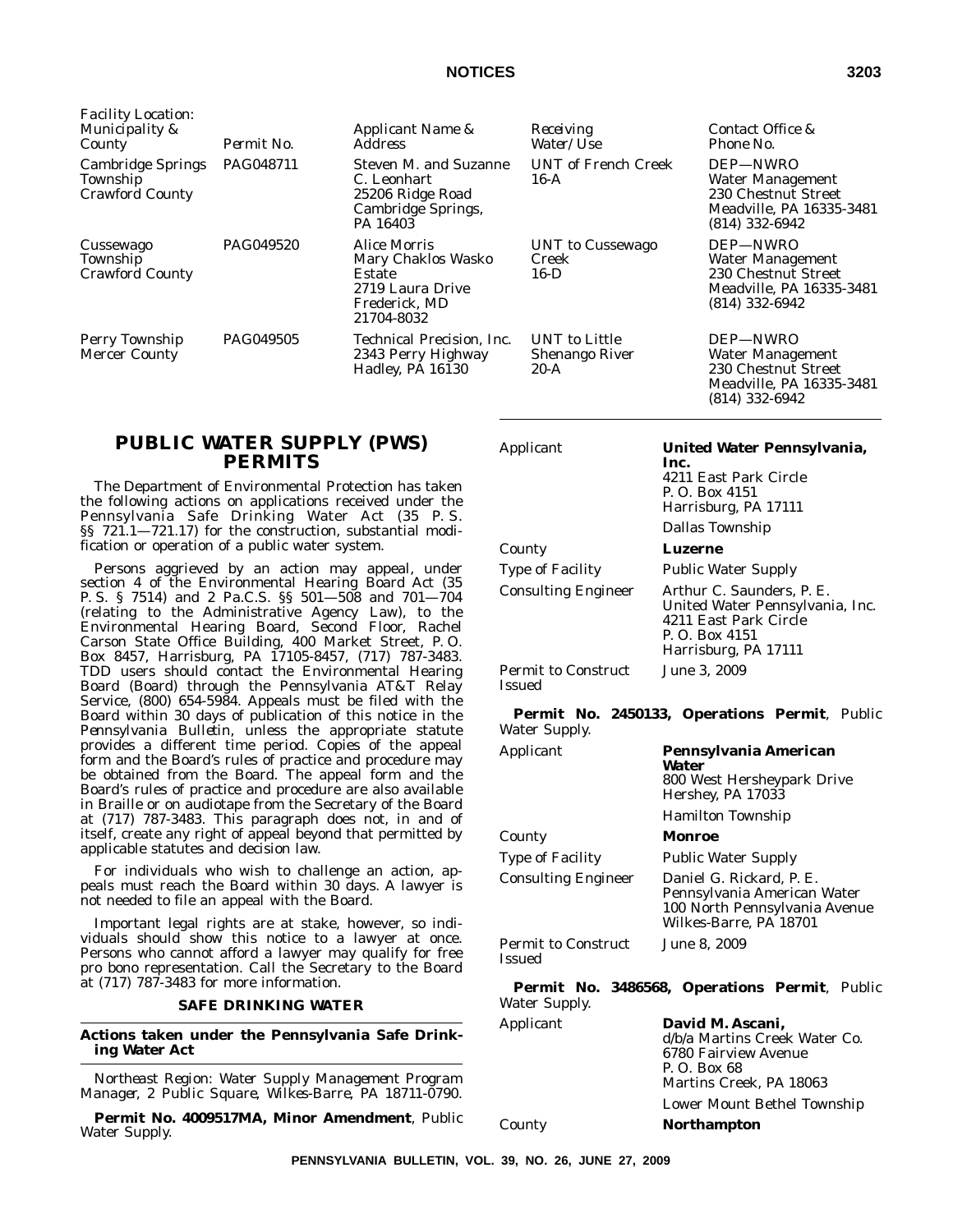| Type of Facility              | <b>Bulk Water Hauling</b> |
|-------------------------------|---------------------------|
| <b>Consulting Engineer</b>    | N/A                       |
| Permit to Construct<br>Issued | June 11, 2009             |

**Permit No. 3486569, Operations Permit**, Public Water Supply.

| Applicant                  | <b>Capco Fuel and Water</b><br>Service, Inc.<br>P. O. Box 277K<br>Martins Creek, PA 18063 |
|----------------------------|-------------------------------------------------------------------------------------------|
|                            | Lower Mount Bethel Township                                                               |
| County                     | <b>Northampton</b>                                                                        |
| Type of Facility           | <b>Bulk Water Hauling</b>                                                                 |
| <b>Consulting Engineer</b> | N/A                                                                                       |
| <b>Permit to Construct</b> | June 11, 2009                                                                             |

**Permit No. 3486567, Operations Permit**, Public Water Supply.

| Applicant                            | Palmeri & Sons, Inc.<br>6887 South Delaware Drive<br>P. O. Box 45<br>Martins Creek, PA 18063 |  |  |
|--------------------------------------|----------------------------------------------------------------------------------------------|--|--|
|                                      | Lower Mount Bethel Township                                                                  |  |  |
| County                               | <b>Northampton</b>                                                                           |  |  |
| Type of Facility                     | <b>Bulk Water Hauling</b>                                                                    |  |  |
| <b>Consulting Engineer</b>           | N/A                                                                                          |  |  |
| <b>Permit to Construct</b><br>Issued | June 4, 2009                                                                                 |  |  |

*Southcentral Region: Water Supply Management Program Manager, 909 Elmerton Avenue, Harrisburg, PA 17110.*

**Operations Permit** issued to **North Middleton Authority**, 7210049, North Middleton and Middlesex Townships, **Cumberland County** on June 9, 2009, for the operation of facilities approved under Construction Permit No. 2107509 MA.

*Northcentral Region: Water Supply Management Program Manager, 208 West Third Street, Williamsport, PA 17701.*

**Permit No. 1409501—Construction**, Public Water Supply. Applicant **Nittany Grove Mobile Home**

| Applicant                  | Nittany Grove Modile Home<br>Park                                                                        |
|----------------------------|----------------------------------------------------------------------------------------------------------|
| Township or Borough        | Harris Township                                                                                          |
| County                     | Centre                                                                                                   |
| Responsible Official       | Kirk Aguer<br><b>Nittany Grove</b><br>Mobile Home Park<br>123 Aspen Drive<br>Boalsburg, PA 16827         |
| <b>Type of Facility</b>    | <b>Public Water</b><br>Supply-Construction                                                               |
| <b>Consulting Engineer</b> | Eric Casanave, P. E.<br>Penn Terra Engineering, Inc.<br>3075 Enterprise Drive<br>State College, PA 16801 |
| <b>Permit Issued Date</b>  | June 11, 2009                                                                                            |
|                            |                                                                                                          |

Description of Action Construction of a new 13,000

gallon finished water storage tank for Well No. 1.

*Southwest Region: Water Supply Management Program Manager, 400 Waterfront Drive, Pittsburgh, PA 15222- 4745.*

**Permit No. 6507503A1**, Public Water Supply.

| <b>Permit No. 6507505AL, Public Water Supply.</b> |                                                                                                      |  |  |
|---------------------------------------------------|------------------------------------------------------------------------------------------------------|--|--|
| Applicant                                         | <b>Latrobe Municipal Authority</b><br>104 Guerrier Road<br>Latrobe, PA 15650                         |  |  |
| Borough or Township                               | Derry Township                                                                                       |  |  |
| County                                            | Westmoreland                                                                                         |  |  |
| <b>Type of Facility</b>                           | Water treatment plant                                                                                |  |  |
| <b>Consulting Engineer</b>                        | Gibson-Thomas Engineering Co.,<br>Inc.<br>1004 Ligonier Street<br>P. O. Box 853<br>Latrobe, PA 15650 |  |  |
| <b>Permit to Construct</b><br><b>Issued</b>       | June 7, 2009                                                                                         |  |  |

**Operations Permit** issued to Authority of the **Bor**ough of Charleroi, 3 McKean Avenue, P.O. Box 211, Charleroi, PA 15022, (PWSID No. 5630039) Speers Borough, **Washington County** on June 7, 2009, for the operation of facilities approved under Construction Permit No. 6308501.

*Northwest Region: Water Supply Management Program Manager, 230 Chestnut Street, Meadville, PA 16335-3481.*

**Operations Permit** issued to **Springboro Area Water Authority**, PWSID No. 6200050, Springboro Borough/Spring Township, **Crawford County**, June 9, 2009, for operation of the new bolted-steel, glass-lined 183,000 gallon, potable water storage tank, as permitted under Construction Permit No. 2084503-MA1, issued October 30, 2008.

**Operations Permit** issued to **Falls Creek Borough Municipal Authority**, PWSID No. 6330007, Falls Creek Borough, **Jefferson County**, June 16, 2009, for operation of the Sodium Hypochlorite disinfection facility, as permitted under Construction Permit No. 3381501-T1-MA4, issued November 12, 2008.

### **SEWAGE FACILITIES ACT PLAN APPROVAL**

## **Plan Approvals Granted under the Pennsylvania Sewage Facilities Act (35 P. S. § 750.5)**

*Northeast Region: Water Management Program Manager, 2 Public Square, Wilkes-Barre, PA 18711-0790.*

*Plan Location:*

| Borough or<br>Township | Borough or Township<br><i>Address</i>                 | County      |
|------------------------|-------------------------------------------------------|-------------|
| Bethlehem<br>Township  | 4225 Easton Avenue<br>Bethlehem Township.<br>PA 18020 | Northampton |

*Plan Description:* The Plan's selected alternative is identified in Section VIII, page 50 of the plan. The alternative calls for the Township to do nothing at this time and implement the necessary conveyance system upgrades as required to accommodate increased wastewater flows resulting from proposed future development. The sewer mains required for upgrade within the next 20 years are shown in the Plan in Appendix P. It is anticipated that the upgrades will take place in the time

Issued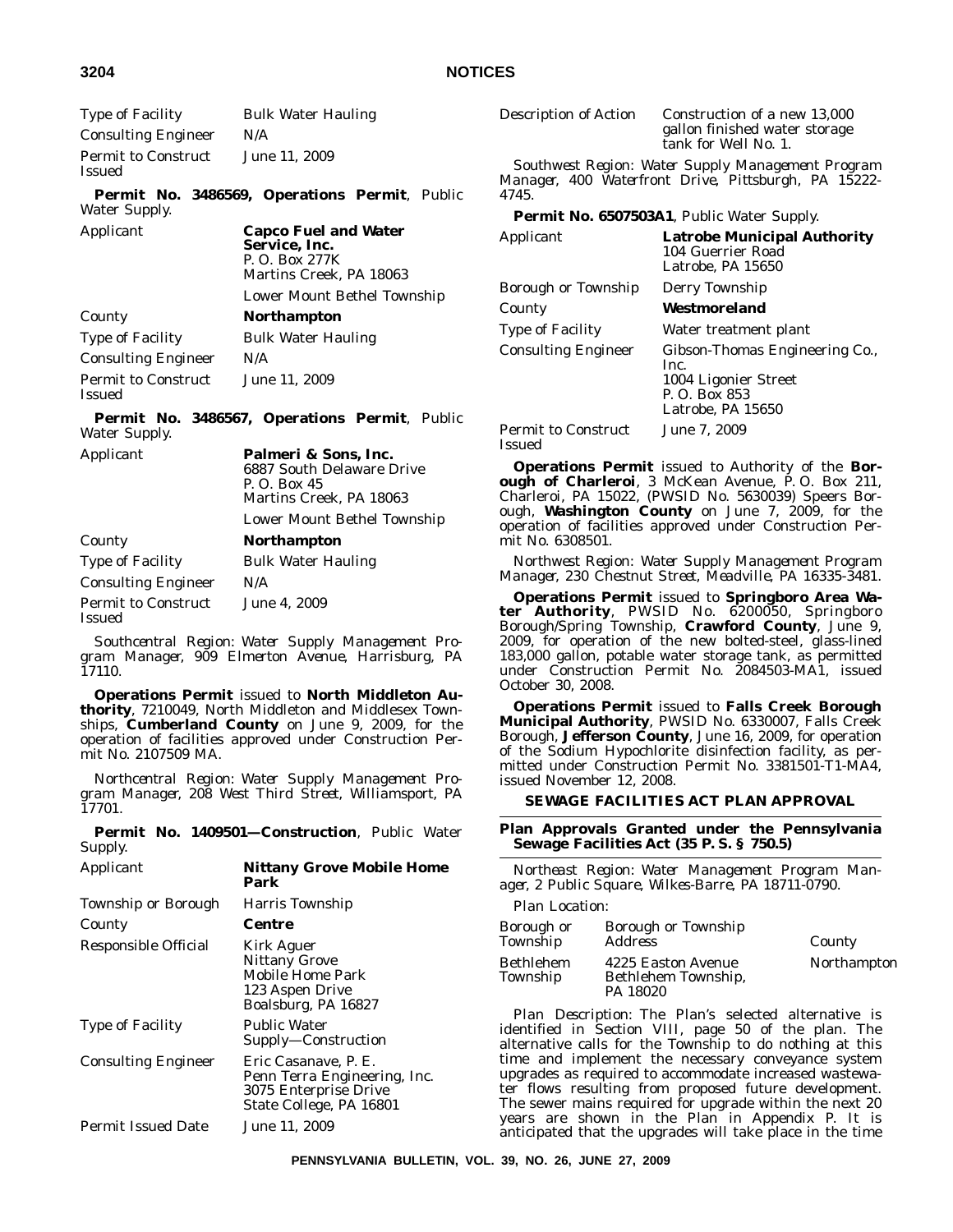frames noted in the Plan, if future development proceeds as currently anticipated. Until such time as the City of Bethlehem's Act 537 plan for planned wastewater treatment improvements at the City's plant are approved by the Department of Environmental Protection (Department), wastewater flows from Bethlehem Township shall not exceed the current agreement between the Township and the City or a discharge of 3.0 mgd. The Department's review of the sewage facilities update revision has not identified any significant environmental impacts resulting from this proposal.

*Southcentral Region: Water Management Program Manager, 909 Elmerton Avenue, Harrisburg, PA 17110.*

*Plan Location:*

# *Borough or*

| Township | <b>Borough or Township</b>    | County     |
|----------|-------------------------------|------------|
|          | Wormleysburg 20 Market Street | Cumberland |
| Borough  | Wormleysburg, PA 17043        |            |

*Plan Description:* The approved plan provides for continuing with the current sewer service areas tributary to the existing Lemoyne Borough and the East Pennsboro Township Wastewater Treatment Plants. The Department of Protection Environmental's review of the sewage facilities update revision has not identified any significant environmental impacts resulting from this proposal.

*Northwest Region: Water Management Program Manager, 230 Chestnut Street, Meadville, PA 16335-3481.*

*Plan Location:*

| Borough or<br>Township | <b>Borough or Township</b><br><i>Address</i> | County |
|------------------------|----------------------------------------------|--------|
| Millcreek<br>Township  | 3608 West 26th Street<br>Erie, PA 16506      | Erie   |

*Plan Description:* The approved plan provides for the installation of a gravity sewer system and duplex grinder pump station to serve 46 existing residential properties and 10 vacant lots along Young Road, Home Road and within the Scenic Crest Subdivision consisting of Hillhaven, Crest and Parkview Drives. DEP Code No. M6-08-073. Any required NPDES Permits or WQM Permits must be obtained in the name of the municipality or authority as appropriate.

#### **SEWAGE FACILITIES ACT PLAN DISAPPROVAL**

# **Plan Disapprovals Granted under section 5 of the Pennsylvania Sewage Facilities Act (35 P. S. § 750.5)**

*Southcentral Region: Water Management Program Manager, 909 Elmerton Avenue, Harrisburg, PA 17110, (717) 705-4707.*

#### *Plan Location:*

| Borough or<br>Township | Borough or Township<br><i>Address</i>            | County |
|------------------------|--------------------------------------------------|--------|
| Jackson<br>Township    | 439 Roth's Church Road<br>Spring Grove, PA 17362 | York   |

*Plan Description:* John Klingaman, Jr. A3-67931-245-2: The plan consists of a two lot single-family residential subdivision on 17.35 acres with total proposed sewage flows of 800 gpd to be treated by individual onlot disposal systems. The proposed development is located on the northeastern corner of Bentz and North Grant Roads in Jackson Township, York County. The plan was disapproved because the groundwater easement proposed to mitigate the impact of the nitrate-nitrogen plume from the proposed sewage system is not down gradient from the absorption area of the onlot disposal system, as recommended by the Preliminary Hydrogeologic Study submitted with the planning information. Such a condition would be expected to cause pollution of the waters of this Commonwealth and is prohibited under The Clean Streams Law.

# **HAZARDOUS SITES CLEAN-UP UNDER THE ACT OF OCTOBER 18, 1988**

#### **Notice of Proposed Interim Response**

## **Cross Keys HSCA Site Doylestown, Buckingham and Plumstead Townships, Bucks County**

The Department of Environmental Protection (Department), under the authority of the Hazardous Sites Cleanup Act (35 P. S. §§ 6020.101—6020.1305) (USCA), is proposing a response action at the Cross Keys HSCA Site (Site) in Doylestown, Buckingham and Plumstead Townships, Bucks County, PA.

The Department, under the authority of HSCA, has been conducting an environmental investigation of the Site. This investigation includes the sampling of private drinking water supply wells located in the vicinity of the intersection of Swamp Road (Rt. 313) and North Easton Road. Approximately 100 wells are contaminated or may potentially become contaminated with detectable levels of Tetrachloroethene (PCE), 1,1-Dichloroethene (1,1,-DCE) and 1,4-Dioxane.

To address the release and threat of release of hazardous substances at the Site, and corresponding threats to human health and the environment, the Department proposes to implement a response action at the Site under sections 501(a) of HSCA (35 P. S. § 6020.501(a)). The Department hereby proposes the installation of a waterline, including water mains and lateral connections to the public water supply. This proposed alternative complies with Applicable, Relevant and Appropriate Requirements (ARARs) and is feasible and cost-effective. Other possible alternatives include no action or the installation and continued monitoring and maintenance of whole-house carbon filtration units and/or supplying bottled water.

An Administrative Record, which contains more detailed information concerning this proposed response action, is available for public inspection. The Administrative Record may be examined from 8 a.m. until 4 p.m. at the Department's office at 2 East Main Street, Norristown, PA 19401. Those interested in examining the Administrative Record should contact Sabrina Chrzanowski at (484) 250-5965 to arrange for an appointment. Additional copies of the Administrative Record are available for review at the Doylestown Township Municipal Building at 425 Wells Road, Doylestown, PA 18901; the Buckingham Township Municipal Building at 4613 Hughesian Drive, Buckingham, PA 18912; and the Plumstead Township Municipal Building at 5186 Stump Road, Plumsteadville, PA 18949.

Under section 506(d) of HSCA, the Department shall conduct a public hearing on July 30, 2009, at 7 p.m. at the Doylestown Township Municipal Building located at 425 Wells Road, Doylestown, PA 18901. Anyone who would like to present formal oral comments regarding this proposed response may do so by registering with the Department before the meeting. Individuals may register by calling the Department's Community Relations Coordinator, Lynda Rebarchak at (484) 250-5820.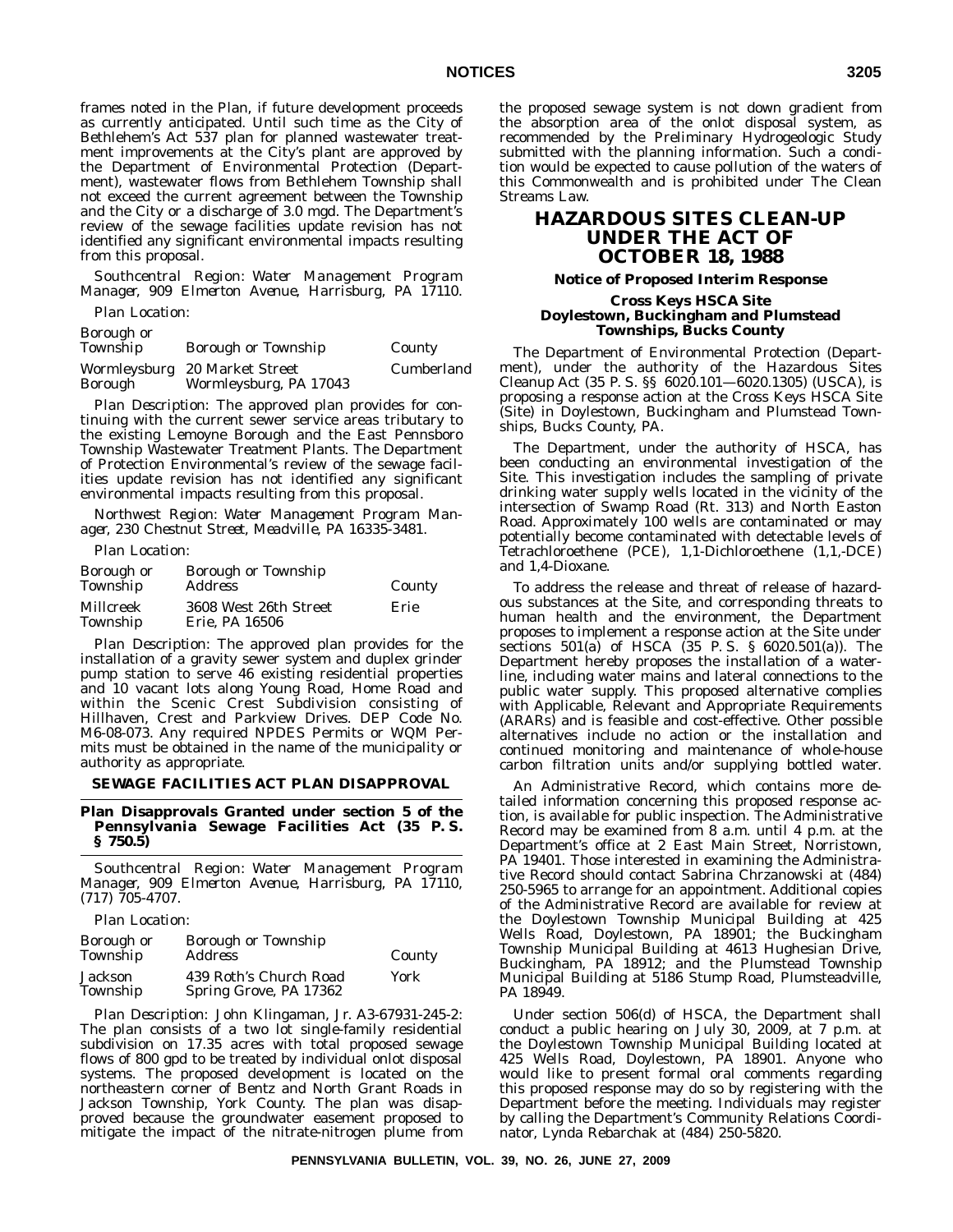Any person with a disability who wishes to attend the public hearing and will require an auxiliary aid, service or other accommodation to participate in the proceedings should contact Lynda Rebarchak at the number listed previously or through the Pennsylvania AT&T Relay Service at (800) 654-5984 (TDD) to discuss how the Department may accommodate their needs. The public may also submit written comments regarding the Department's proposed Interim Response action during the period of public comment. In accordance with section 506(c) of HSCA, the Department has established a period for public comment that is now open until close of business September 20, 2009. Written comments should be addressed to Sabrina Chrzanowski, Project Officer, Department of Environmental Protection, 2 East Main Street, Norristown, PA 19401.

Anyone with questions regarding this notice should contact Sabrina Chrzanowski at (484) 250-5965.

# **LAND RECYCLING AND ENVIRONMENTAL REMEDIATION UNDER ACT 2, 1995**

# **PREAMBLE 2**

#### **The following plans and reports were submitted under the Land Recycling and Environmental Remediation Standards Act (35 P. S. §§ 6026.101— 6026.908).**

Provisions of Chapter 3 of the Land Recycling and Environmental Remediation Standards Act (act) require the Department of Environmental Protection (Department) to publish in the *Pennsylvania Bulletin* a notice of submission of plans and reports. A final report is submitted to document cleanup of a release of a regulated substance at a site to one of the act's remediation standards. A final report provides a description of the site investigation to characterize the nature and extent of contaminants in environmental media, the basis for selecting the environmental media of concern, documentation supporting the selection of residential or nonresidential exposure factors, a description of the remediation performed and summaries of sampling analytical results which demonstrate that remediation has attained the cleanup standard selected. Submission of plans and reports, other than the final report, shall also be published in the *Pennsylvania Bulletin*. These include the remedial investigation report, risk assessment report and cleanup plan for a Site-Specific Standard remediation. A remedial investigation report includes conclusions from the site investigation, concentration of regulated substances in environmental media; benefits of refuse of the property and, in some circumstances, a fate and transport analysis. If required, a risk assessment report describes potential adverse effects caused by the presence of regulated substances. If required, a cleanup plan evaluates the abilities of potential remedies to achieve remedy requirements.

For further information concerning plans or reports, contact the Environmental Cleanup Program manager in the Department regional office after which the notice of receipt of plans or reports appears. If information concerning plans or reports is required in an alternative form, contact the Community Relations Coordinator at the appropriate regional office. TDD users may telephone the Department through the Pennsylvania AT&T Relay Service at (800) 654-5984.

The Department has received the following plans and reports:

*Northeast Region: Ronald S. Brezinski, Environmental Cleanup Program Manager, 2 Public Square, Wilkes-Barre, PA 18711-0790.*

**Pleasant Valley School District Operations Facility**, Polk Township, **Monroe County**. Daniel A. Nealon, Quad Three Group, Inc., 72 Glenmaura National Boulevard, Glenmaura Professional Center, Suite 105, Moosic, PA 18507 has submitted a Final Report (on behalf of his client, Mark Meinhart, Pleasant Valley School District, 1 School Lane, Route 115, Brodheadsville, PA 18322), concerning the remediation of soil and groundwater found to have been impacted by No. 2 fuel oil as a result of a release from an underground storage tank. The report was submitted to document attainment of the Residential Statewide Health Standard.

*Southcentral Region: Environmental Cleanup Program Manager, 909 Elmerton Avenue, Harrisburg, PA 17110.*

**Station Mall**, Altoona City, **Blair County**. Mountain Research, LLC, 825 25th Street, Altoona, PA 16601 on behalf of Joseph Grappone, Grappone Law Office, 411 A Logan Boulevard, Altoona, PA 16602, submitted a combined Remedial Investigation and Final Report concerning remediation of site soils and groundwater contaminated with metals, PAHs and VOCs. The report is intended to document remediation of the site to meet a combination of the Nonresidential Statewide Health and Site-Specific Standards.

*Northcentral Region: Environmental Cleanup Program Manager, 208 West Third Street, Williamsport, PA 17701.*

**Bancshares, LLC-Julian Property**. Union Township, **Centre County**. HRG, Inc., 1820 Linglestown Road, Harrisburg, PA 17110 on behalf of Bancshares, LLC, 2 PNC Plaza, P2-PTPP-19-3, Pittsburgh, PA 15222 has submitted a Final Report concerning remediation of site soil contaminated with No. 2 heating oil at 159 Meadow Lane, Julian, PA. The report is intended to document remediation of the site to meet the Statewide Health Standard.

*Northwest Region: Environmental Cleanup Program Manager, 230 Chestnut Street, Meadville, PA 16335-3481.*

**Farmers Valley Wax Plant Former Fly Ash Areas (Farmers Valley Wax Plant)**, Keating Township, **McKean County**. URS Corporation, 501 Holiday Drive, Building 4, Suite 300, Pittsburgh, PA 15220 on behalf of Pennzoil-Quaker State Company, 12700 Northborough Drive, 300 E-11, Houston, TX 77067 and Honeywell, Inc., has submitted a Final Report concerning remediation of site soil contaminated with toluene, aluminum, antimony, arsenic, barium, beryllium, calcium, chromium, cobalt, copper, iron, lead, magnesium, manganese, mercury, nickel, potassium, selenium, silver, sodium, vanadium, and zinc; groundwater contaminated with aluminum, antimony, arsenic, barium, beryllium, calcium, chromium, cobalt, copper, iron, lead, magnesium, manganese, nickel, potassium, selenium, sliver, sodium, thallium and zinc. The report is intended to document remediation of the site to meet the Site-Specific Standard.

**Stackpole Benzinger Township Site**, City of St. Marys, **Elk County**. Hydrosystems Management, Inc., P. O. Box 789, Washington, PA 15301-0789 on behalf of Carbone of America Ind. Corp., 215 Stackpole Street, Suite 1, St. Marys, PA 15857 has submitted a Revised Remedial Investigation Report and Final Report concerning remediation of site soil contaminated with acenaphthene, acetone, anthracene, antimony, arsenic, benzene, beryllium, cadmium, carbon disulfide, chlorobenzene, chloroform, chromium (III), chrysene, copper,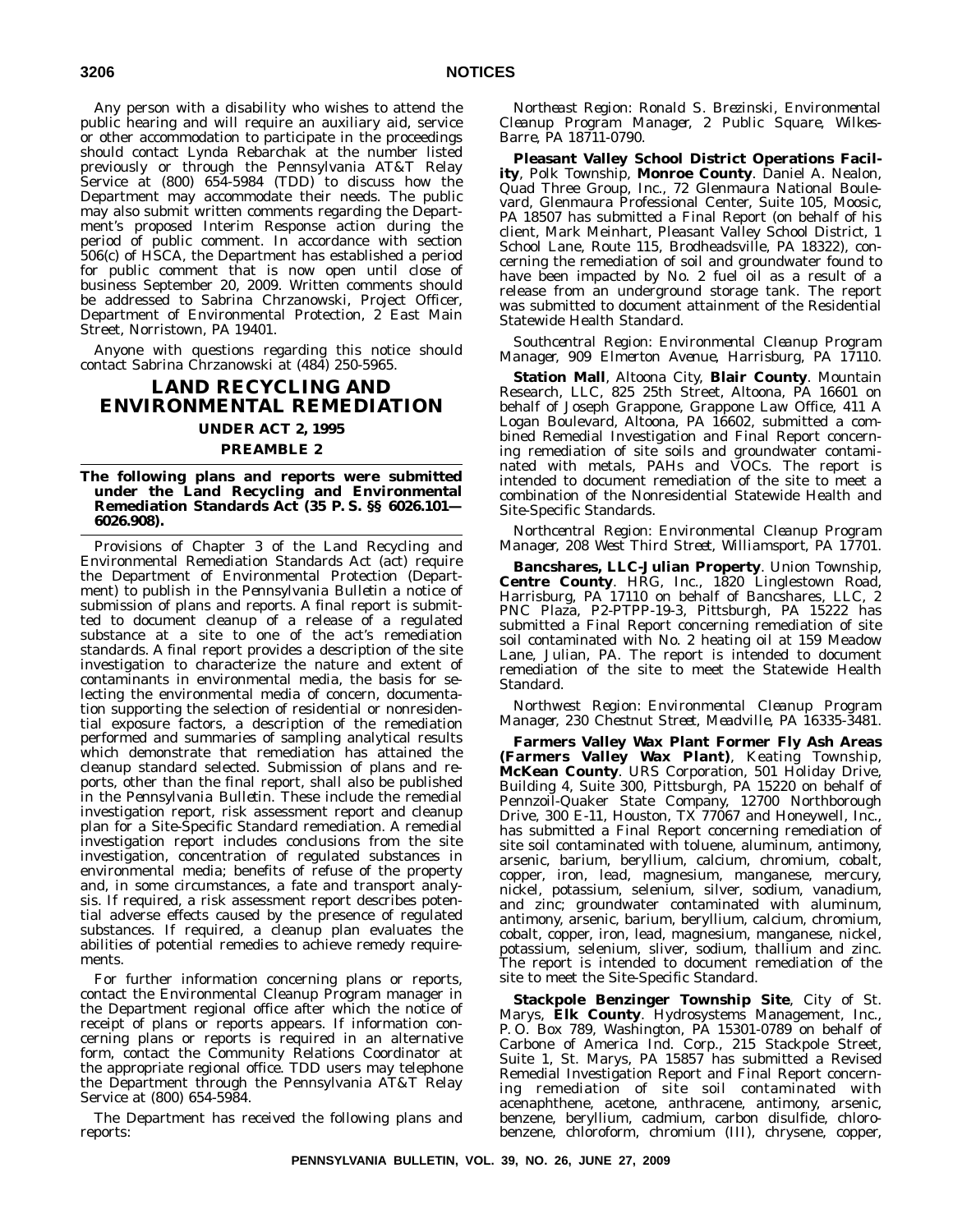dichloroethane 1,2-, dichloroethylene 1,1-, dichloroethylene CIS-1,2-, dichloroethylene TRANS-1,2-, dichloropropene 1,3-, ethyl benzene, fluoranthene, fluorene, lead, mercury, methyl ethyl ketone, naphthalene, nickel, PCB-1260 (Aroclor), phenanthrene, pyrene, silver, tetrachloroethylene (PCE), toluene, trichloroethane 1,1,1-, trichloroethane 1,1,2-, trichloroethylene (TCE), vinyl chloride, xylenes (Total), zinc and compounds and site groundwater contaminated with acetone, arsenic, barium and compounds, benzene, beryllium, bromodichloromethane, bromomethane, cadmium, carbon disulfide, chloroform, copper, dichloro-ethane 1,1-, dichloroethane 1,2-, dichloroethylene 1,1-, dichloroethylene CIS-1,2-, dichloromethane (Methylene Chloride), dichloropropane 1,2-, diethyl phthalate, iron, lead, manganese, methyl chloride, methyl isobutyl ketone, nickel, pentachlorophenol, pyrene, silver, tetrachloroethylene (PCE), toluene, tribromomethane (Bromoform), trichloroethane 1,1,1-, trichloroethane 1,1,2-, trichloroethylene (TCE), vinyl chloride, xylenes (Total), zinc and compounds, and other compound not on the Statewide Health Standard list. The report is intended to document remediation of the site to meet the Site-Specific and Statewide Health Standards.

# **LAND RECYCLING AND ENVIRONMENTAL REMEDIATION**

# **UNDER ACT 2, 1995**

#### **PREAMBLE 3**

## **The Department has taken action on the following plans and reports under the Land Recycling and Environmental Remediation Standards Act (35 P. S. §§ 6026.101—6026.908).**

Provisions of 25 Pa. Code § 250.8, administration of the Land Recycling and Environmental Remediation Standards Act (act), require the Department of Environmental Protection (Department) to publish in the *Pennsylvania Bulletin* a notice of final actions on plans and reports. A final report is submitted to document cleanup of a release of a regulated substance at a site to one of the remediation standards of the act. A final report provides a description of the site investigation to characterize the nature and extent of contaminants in environmental media, the basis of selecting the environmental media of concern, documentation supporting the selection of residential or nonresidential exposure factors, a description of the remediation performed and summaries of sampling methodology and analytical results which demonstrate that the remediation has attained the cleanup standard selected. Plans and reports required by provisions of the act for compliance with selection of remediation to a Site-Specific Standard, in addition to a final report, include a remedial investigation report, risk assessment report and cleanup plan. A remedial investigation report includes conclusions from the site investigation, concentration of regulated substances in environmental media, benefits of refuse of the property and, in some circumstances, a fate and transport analysis. If required, a risk assessment report describes potential adverse effects caused by the presence of regulated substances. If required, a cleanup plan evaluates the abilities of potential remedies to achieve remedy requirements. A work plan for conducting a baseline remedial investigation is required by provisions of the act for compliance with selection of a special industrial area remediation. The baseline remedial investigation, based on the work plan, is compiled into the baseline environmental report to establish a reference point to show existing contamination, describe proposed remediation to be done and include a description of existing or potential public benefits of the use or reuse of the property. The Department may approve or disapprove plans and reports submitted. This notice provides the Department's decision and, if relevant, the basis for disapproval.

For further information concerning the plans and reports, contact the Environmental Cleanup Program manager in the Department regional office before which the notice of the plan or report appears. If information concerning a final report is required in an alternative form, contact the Community Relations Coordinator at the appropriate regional office. TDD users may telephone the Department through the Pennsylvania AT&T Relay Service at (800) 654-5984.

The Department has received the following plans and reports:

*Northeast Region: Ronald S. Brezinski, Environmental Cleanup Program Manager, 2 Public Square, Wilkes-Barre, PA 18711-0790.*

**Lewis Residence**, Dimock to Nicholson Road, Dimock Township, **Susquehanna County**. Scott Sanabria, Minuteman Spill Response, Inc., P. O. Box 10, Mifflinville, PA 18631 submitted a Final Report (on behalf of his client, Harold Lewis, R. R. 6, Box 6178, Montrose, PA 18801), concerning the remediation of soil found to have been impacted by diesel fuel due to an accidental release, which was the result of a damaged saddle tank from a rig transporting equipment to a drill pad site and lost traction, causing it to coast backwards overturning onto the property. The report documented attainment of the Residential Statewide Health Standard and was approved on June 9, 2009.

#### *Southcentral Region: Environmental Cleanup Program Manager, 909 Elmerton Avenue, Harrisburg, PA 17110.*

**Edwards Property**, Frankstown Township, **Blair County**. American Geosciences, Inc., 3925 Reed Boulevard, Suite 400, Murrysville, PA 15668, on behalf of Joseph Edwards, R. D. 2, Box 302, Williamsburg, PA 16693 and Sel-Lo Oil Inc., R. D. 2, Box 629, Altoona, PA 16601, submitted a Final Report concerning remediation of site soils and groundwater contaminated with No. 2 heating oil. The Final Report demonstrated attainment of the Residential Statewide Health Standard and was approved by the Department of Evironmental Protection on June 11, 2009.

*Northcentral Region: Environmental Cleanup Program Manager, 208 West Third Street, Williamsport, PA 17701.*

**Pinecrest Village Mobile Home Park, Lot 39**. Eldred Township, **Lycoming County**. Terry Knittle, Knittle Enterprises, 24 Pinecrest Drive, Williamsport, PA 17701 has submitted a Final Report within 90 days of the release concerning the remediation of site soil contaminated with No. 2 fuel oil. The Final Report demonstrated attainment of the Statewide Health Standard and was approved by the Department of Environmental Protection on June 5, 2009.

# *Northwest Region: Environmental Cleanup Program Manager, 230 Chestnut Street, Meadville, PA 16335-3481.*

**Centerville United Methodist Church**, Borough of Centerville, **Crawford County**. Environmental Remediation & Recovery, Inc., 4250 Route 6N, Edinboro, PA 16412 on behalf of Buffalo Structural Steel Corp., 60 Bryant Woods South, West Amherst, NY 14228 has submitted a Final Report concerning the remediation of site soil and site groundwater contaminated with benzene, toluene, ethylbenzene, total xylenes, cumene, MTBE, naphthalene,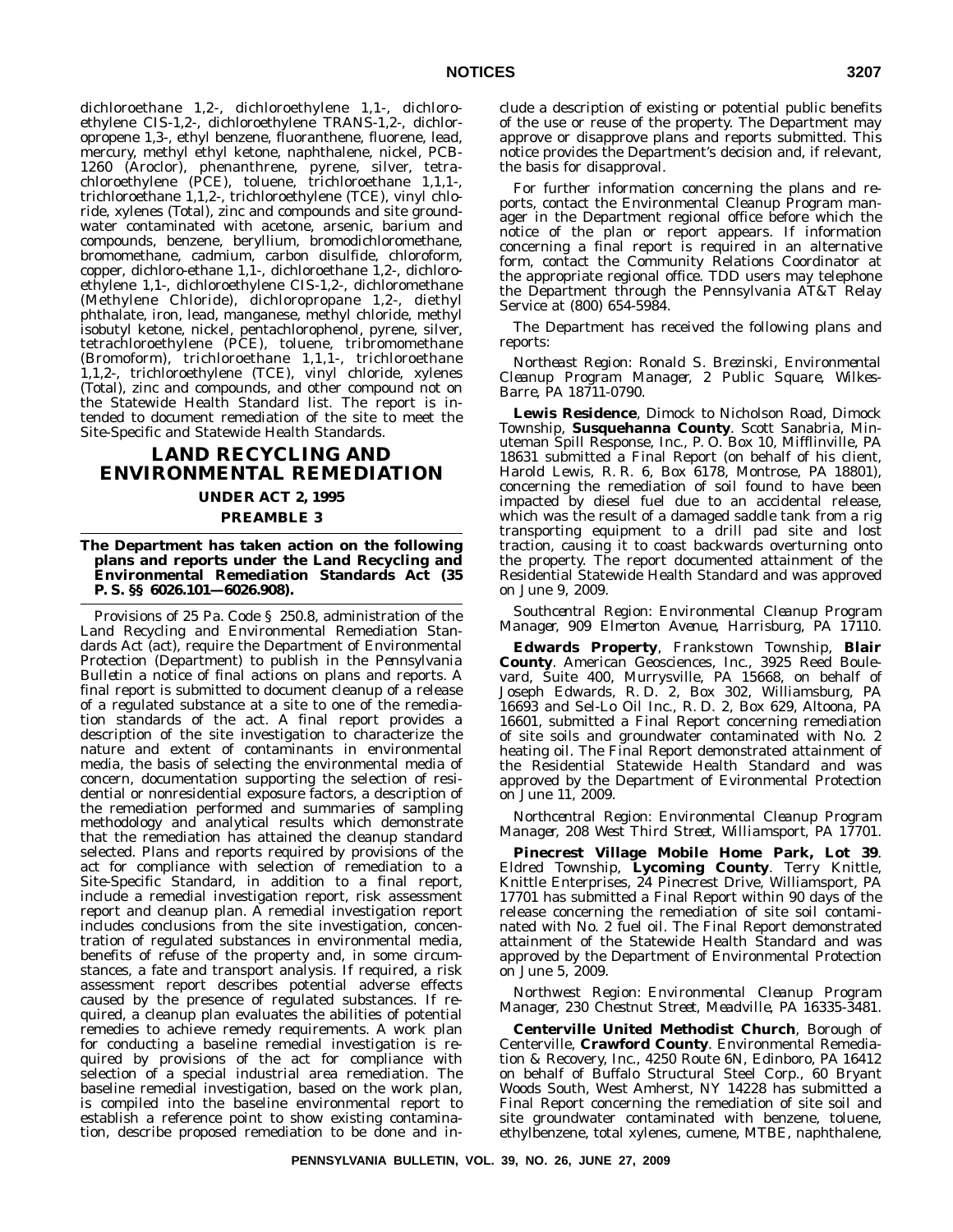1,2,4-trimethylbenzene and 1,3,5-trimethylbenzene. The Final Report demonstrated attainment of the Statewide Health Standard and was approved by the Department of Environmental Protection on June 12, 2009.

**Mallery Lumber Wolf Run Project (Mert Holdings LLC—Wolf Run)**, Jones Township, **Elk County**. Mountain Research, LLC, 825 25th Street, Altoona, PA 16601 on behalf of Mert Holdings, LLC, 214 West Fourth Street, Emporium, PA 15834, has submitted a Final Report concerning remediation of site soil contaminated with arsenic. The Final Report demonstrated attainment of the Statewide Health Standard and was approved by the Department of Environmental Protection on June 15, 2009.

## **DETERMINATION FOR APPLICABILITY FOR RESIDUAL WASTE GENERAL PERMITS**

**Applications for Determination of Applicability Received Under the Solid Waste Management Act (35 P. S. §§ 6018.101—6018.1003); the Municipal Waste Planning, Recycling and Waste Reduction Act (53 P. S. §§ 4000.101—4000.1904); and Residual Waste Regulations for a General Permit to Operate Residual Waste Processing Facilities and/or the Beneficial Use of Residual Waste Other Than Coal Ash**

*Central Office: Division of Municipal and Residual Waste, Rachel Carson State Office Building, 14th Floor, 400 Market Street, Harrisburg, PA 17105-8472.*

**General Permit Application No. WMGR079D003. ICM of Pennsylvania, Inc., 638 Lancaster Avenue, Malvern, PA 19355.** The Department of Environmental Protection, Bureau of Waste Management has received an application for a determination of applicability under the General Permit WMGR079. The general permit WMGR079D003 is for the processing of waste asphalt shingles generated in the manufacturing of new asphalt shingles for the beneficial use as an aggregate in the production of hot mix asphalt paving material and as a subbase for road and driveway construction. The Department of Environmental Protection determined the application to be administratively complete on June 12, 2009.

Persons interested in obtaining more information about the general permit application may contact Ronald C. Hassinger, Chief, General Permits and Beneficial Use Section, Division of Municipal and Residual Waste, Bureau of Land Recycling and Waste Management, P. O. Box 8472, Harrisburg, PA 17105-8472 at (717) 787-7381. TDD users may contact the Department of Environmental Protection through the Pennsylvania AT&T Relay Service, (800) 654-5984.

# **RESIDUAL WASTE GENERAL PERMITS**

**Registration for General Permit issued under the Solid Waste Management Act (35 P. S. §§ 6018.101—6018.1003); and Residual Waste Regulations for a General Permit to Operate Residual Waste Processing Facilities (25 Pa. Code § 287.611 relating to authorization for general permit).**

*Southcentral Regional Office: Waste Management Program, 909 Elmerton Avenue, Harrisburg, PA 17011.*

**General Permit Application No. WMGR038SC002. ZIRCorp, LLC**, 560 Sunnyside Road, P. O. Box 43, Bedford, PA 15522. This general permit General was issued on December 8, 2005, for the processing and beneficial use of waste tires and tire derived materials for

fuel and consumer products, generated at the ZIRCorp facility located in Bedford Township, **Bedford County**. The approved uses are tire derived fuel, use in civil engineering practices, and as an ingredient in or as a commercial product.

Based on the information provided in the notification, the processing operations and beneficial use activity performed by ZIRCorp, LLC is now under the ownership and management of William Sujansky.

Notice is hereby given of the re-issuance of the General Permit Numbered WMGR038SC002 granting ZIRCorp, LLC the processing and beneficial use of waste tires, generated at the ZIRCorp facility located in Bedford County, as specified in the general permit. The Southcentral Regional Office approved the re-issuance of this general permit on June 4, 2009.

Persons interested in reviewing the general permit may contact John Oren, Facilities Manager, Waste Management Program, 909 Elmerton Avenue, Harrisburg, PA 17011, (717) 705-4905. TDD users may contact the Department of Environmental Protection through the Pennsylvania AT&T Relay Service, (800) 654-5984.

# **AIR QUALITY**

**General Plan Approval and Operating Permit Usage Authorized under the Air Pollution Control Act (35 P. S. §§ 4001—4015) and 25 Pa. Code Chapter 127 to construct, modify, reactivate or operate air contamination sources and associated air cleaning devices.**

*Southcentral Region: Air Quality Program, 909 Elmerton Avenue, Harrisburg, PA 17110, William R. Weaver, New Source Review Chief, (717) 705-4702.*

**GP3-15-07-03014: New Enterprise Stone & Lime Co., Inc.** (P. O. Box 77, New Enterprise, PA 16664) on June 12, 2009, for a Portable Nonmetallic Mineral Processing Plant under GP3 in Taylor Township, **Blair County**.

*Northwest Region: Air Quality Program, 230 Chestnut Street, Meadville, PA 16335-3481, George Monasky, New Source Review Chief, (814) 332-6940.*

**GP-10-360A: Thompson-Miller Funeral Home— Human Cremation** (300 East Jefferson Street, Butler, PA 16001) on May 29, 2009, to construct a human crematory (BAQ-GPA/GP-14) in the City of Butler, **Butler County**.

**GP-10-360B: Thompson-Miller Funeral Home— Animal Cremation** (300 East Jefferson Street, Butler, PA 16001) on May 29, 2009, to construct an animal crematory (BAQ-GPA/GP-14) in the City of Butler, **Butler County**.

**GP-16-139A: Texas Keystone, Inc.** (130 Raymond Drive, Indiana, PA 15701) on June 11, 2009, to operate a natural gas fired compressor engine (BAQ-GPA/GP-5) in Limestone Township, **Clarion County**.

**GP-24-163B: Seneca Resources Corporation— Wilson Run Station** (Fire Tower Road, Brookville, PA 15825) on June 2, 2009, to operate a natural gas fired compressor engine and dehydrator (BAQ-GPA/GP-5) in Horton Township, **Elk County**.

**GP-25-985A: Chase Manufacturing Co.** (9 Pennsylvania Avenue, Corry, PA 16407) on June 4, 2009, to operate a natural gas fired burn off oven (BAQ-GPA/ GP-4) in the City of Corry, **Erie County**.

**PENNSYLVANIA BULLETIN, VOL. 39, NO. 26, JUNE 27, 2009**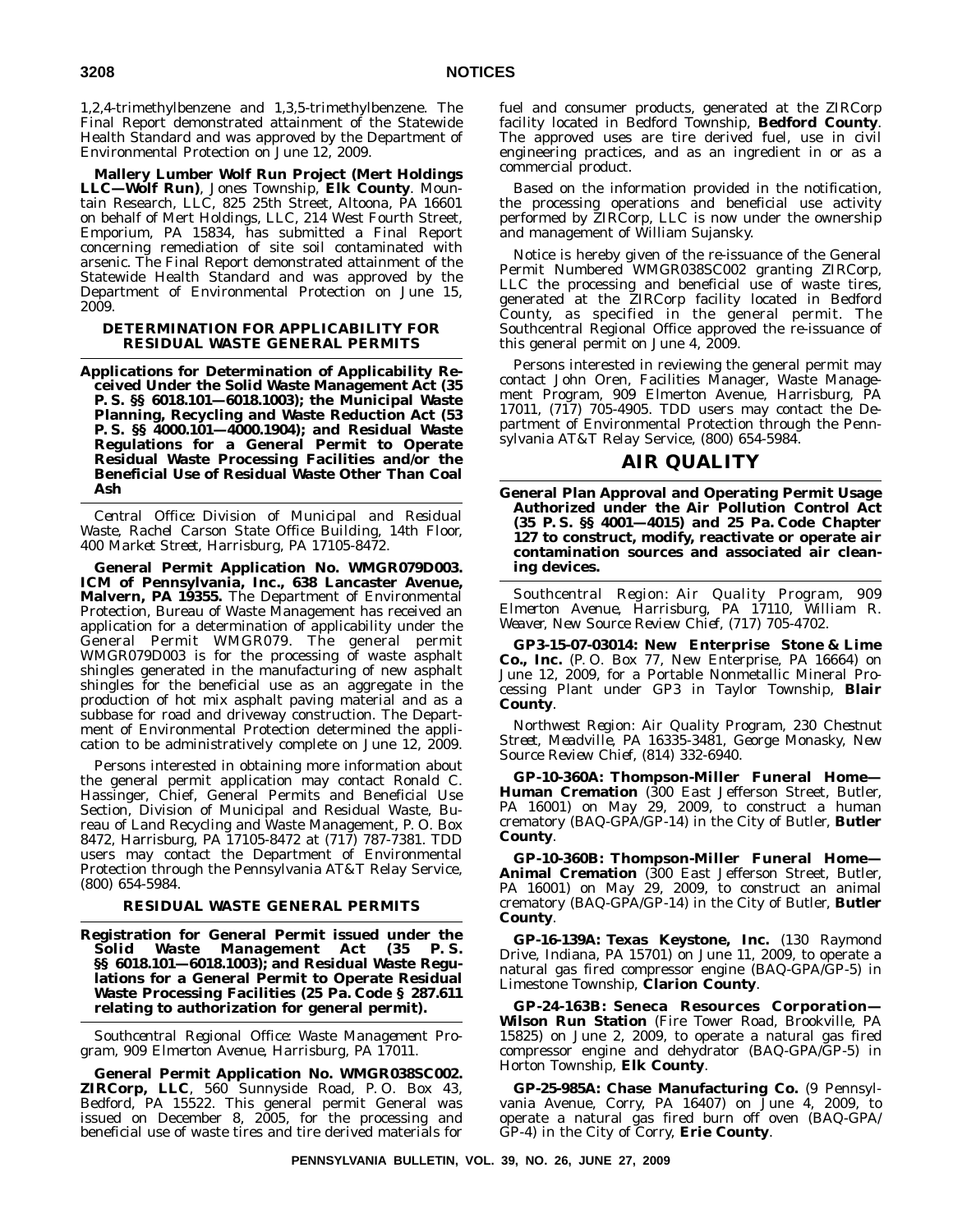**GP-25-1022A: Troyer Potato Products, Inc.** (817 Route 97 South, Waterford, PA 16441) on June 3, 2009, to operate a natural gas fired boiler (BAQ-GPA/GP-1) in Waterford Township, **Erie County**.

**GP-33-158A: Fairman Corp.—Big Run Station** (Route 36, Big Run, PA 15715) on June 2, 2009, to operate natural gas fired compressor engines (BAQ-GPA/ GP-5) in Gaskill Township, **Jefferson County**.

**Plan Approvals Issued under the Air Pollution Control Act (35 P. S. §§ 4001—4015) and regulations in 25 Pa. Code Chapter 127, Subchapter B relating to construction, modification and reactivation of air contamination sources and associated air cleaning devices.**

*Southcentral Region: Air Quality Program, 909 Elmerton Avenue, Harrisburg, PA 17110, William R. Weaver, New Source Review Chief, (717) 705-4702.*

**05-03005A: Kennametal, Inc.** (442 Chalybeate Road, Bedford, PA 15522-8637) on June 9, 2009, to construct various foundry equipment and install several fabric collectors to control PM emissions in Bedford Township, **Bedford County**.

**67-03156A: Apex Urethane Millwork, LLC** (105 Church Lane, Red Lion, PA 17356) on June 10, 2009, to operate urethane millwork fabrication processes at the facility in Red Lion Borough, **York County**.

*Northcentral Region: Air Quality Program, 208 West Third Street, Williamsport, PA 17701, David Aldenderfer, Program Manager, (570) 327-3637.*

**08-313-042D: Global Tungsten & Powders, Corp.** (Hawes Street, Towanda, PA 18848-0504) on May 26, 2009, to construct and operate a new Progressive Technologies model HE-100 plasma gun (PMI gun No. 1, Source ID P227) for their facility in North Towanda Township, **Bradford County**. The existing PMI gun will be replaced by the proposed one. The PM and HAP emissions from the PMI gun will be controlled by a Farr-Tenkay fabric collector and final filter.

*Southwest Region: Air Quality Program, 400 Waterfront Drive, Pittsburgh, PA 15222-4745, Mark Gorog and Barb Hatch, Environmental Engineer Managers, (412) 442- 4163/5226.*

**56-00025H: New Enterprise Stone & Lime Co., Inc.** (P. O. Box 77, New Enterprise, PA 16664-0077) on June 12, 2009, to construct an additional vibrating screen at their existing Nonmetallic Mineral Processing facility in Jefferson Township, **Somerset County**.

*Northwest Region: Air Quality Program, 230 Chestnut Street, Meadville, PA 16335-3481, George Monasky, New Source Review Chief, (814) 332-6940.*

**37-023E: Orion Power Midwest, LP—New Castle** (2189 Street Route 168 South, West Pittsburgh, PA 16160-0325) on June 9, 2009, to install mercury control equipment from the three main power boilers (Units 3—5) in Taylor Township, **Lawrence County**. This is a Title V facility.

**Plan Approval Revisions Issued including Extensions, Minor Modifications and Transfers of Ownership under the Air Pollution Control Act (35 P. S. §§ 4001—4015) and 25 Pa. Code §§ 127.13, 127.13a and 127.32.**

*Southeast Region: Air Quality Program, 2 East Main Street, Norristown, PA 19401, Sachin Shankar, New Source Review Chief, (484) 250-5920.*

**09-0193: Basic Chemical Solutions, LLC** (5 Steel Road East, Morrisville, PA 19067) on June 9, 2009, to operate an acid Storage Tank/Control Devices in Falls Township, **Bucks County**.

**23-0109: Cataylst International, Inc.** (1050 Ashland Avenue, Folcroft, PA 19032) on June 9, 2009, to operate three solvent based laminators in Folcroft Borough, **Delaware County**.

*Southcentral Region: Air Quality Program, 909 Elmerton Avenue, Harrisburg, PA 17110, William R. Weaver, New Source Review Chief, (717) 705-4702.*

**22-05007B: The Harrisburg Authority** (One Keystone Plaza, Suite 104, Harrisburg, PA 17101) on June 13, 2009, to construct the Harrisburg Materials, Energy, Recycling and Recovery Facility in the City of Harrisburg, **Dauphin County**. This plan approval was extended.

*Northcentral Region: Air Quality Program, 208 West Third Street, Williamsport, PA 17701, David Aldenderfer, Program Manager, (570) 327-3637.*

**47-00003A: Department of Public Welfare— Danville State Hospital** (200 State Hospital Drive, Danville, PA 17821-9198) on June 3, 2009, to extend the authorization an additional 180 days from August 27, 2009, to February 23, 2010, and revise and extend the required stack testing date until December 31, 2009, for Source IDs 037 and 038 in Mahoning Township, **Montour County**.

**Title V Operating Permits Issued under the Air Pollution Control Act (35 P. S. §§ 4001—4015) and 25 Pa. Code Chapter 127, Subchapter G.**

*Southeast Region: Air Quality Program, 2 East Main Street, Norristown, PA 19401, Janine Tulloch-Reid, Facilities Permitting Chief, (484) 250-5920.*

**09-00024: Waste Management of Pennsylvania, Inc.** (1000 New Ford Mill Road, Morrisville, PA 19067) on June 16, 2009, for renewal of the Title V Operating Permit for their Tullytown Resource Recovery Facility, a landfill in Tullytown Borough, **Bucks County**. The renewal will also include the incorporation of Plan Approvals PA-09-0024C, 09-0024E and 09-0024G. The renewal does not authorize any increase in air emissions of regulated pollutants above previously approved levels. The renewal contains all applicable requirements including monitoring, recordkeeping and reporting.

**Operating Permits for Non-Title V Facilities Issued under the Air Pollution Control Act (35 P. S. §§ 4001—4015) and 25 Pa. Code Chapter 127, Subchapter F.**

*Southeast Region: Air Quality Program, 2 East Main Street, Norristown, PA 19401, Janine Tulloch-Reid, Facilities Permitting Chief, (484) 250-5920.*

**09-00106: Univar USA, Inc.** (200 Dean Sievers Place, Morrisville, PA 19067) on June 10, 2009, to renew a Non-Title V Facility, State-only, Synthetic Minor Permit in Falls Township, **Bucks County**. Univar USA, Inc. is a chemical and allied products merchant wholesaler. The sources of emissions include: a boiler, diesel fire pump, emergency generators, storage tanks and transfer stations. The facility voluntary took a total VOC total HAP and total NOx emission limit of 24.9 tpy and a 9.9 tpy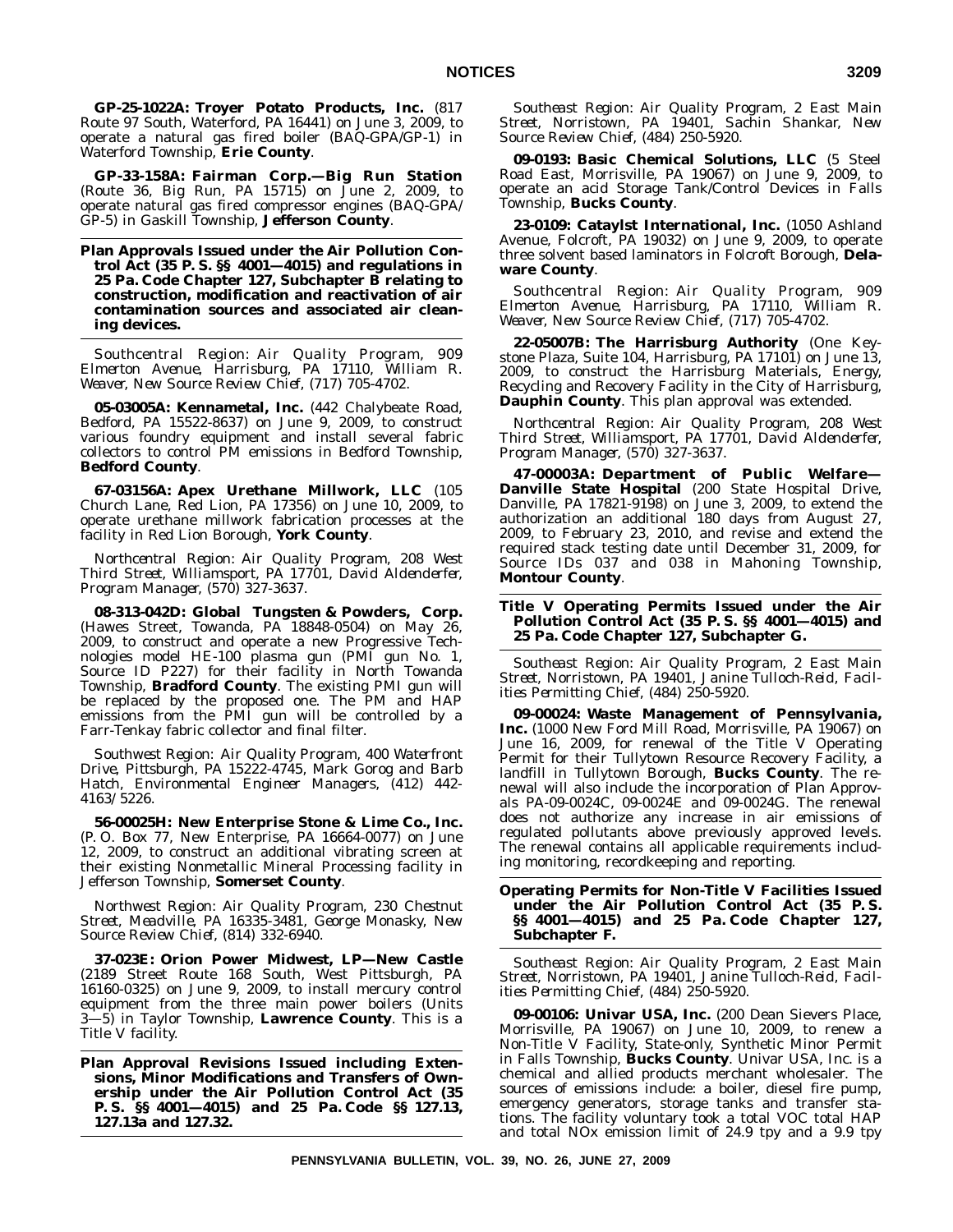limit on individual HAPs calculated on a 12-month rolling sum. Monitoring, recordkeeping and reporting requirements have been added to the permit to address applicable limitations.

**46-00144: USDA Eastern Regional Research Center** (600 East Mermaid Lane, Wyndmoor, PA 19038-8551) on June 10, 2009, to operate four boilers and one emergency generator in Springfield Township, **Montgomery County**. This action is a renewal of the State-only Operating Permit (Synthetic Minor). The original Stateonly Operating Permit was issued on March 18, 2004. The renewal contains all applicable requirements including monitoring, recordkeeping and reporting designed to keep the facility operating within all applicable air quality requirements.

**09-00189: Eureka Stone Quarry, Inc.** (Route 611, Warrington, PA) on June 16, 2009, to issue an initial State-only Operating Permit (SOOP) in Warrington Township, **Bucks County**. This is a non-Title V facility. This SOOP will incorporate the monitoring, recordkeeping and operating conditions from Plan Approval 09-0189. In addition, the SOOP will contain site level requirements specific for this facility.

**09-00032: Eureka Stone Quarry, Inc.** (P. O. Box 249, Chalfont, PA 18914) on June 16, 2009, to renew the State-only Operating Permit for a stone crushing and asphalt plant in Warrington Township, **Bucks County**. The renewal corrects a number of errors made in the original Operating Permit, including but not limited to, site inventory, site map and tax ID. The renewal will include the incorporation of Plan Approval 09-0032 and Request for Determination 490. The renewed Operating Permit does not authorize any increase in air emissions of regulated pollutants above previously approved levels. The facility shall remain a synthetic minor facility. The renewal contains all applicable requirements including monitoring, recordkeeping and reporting.

*Northeast Region: Air Quality Program, 2 Public Square, Wilkes-Barre, PA 18711-0790, Ray Kempa, New Source Review Chief, (570) 826-2507.*

**40-00116: Ohio Mattress Co. Licensing & Components Group, Inc.** (25 Elmwood Street, Mountaintop, PA 18707) on June 6, 2009, to operate their mattress production lines in Wright Township, **Luzerne County**. The State-only operating permit includes emissions, work practice standards and testing, monitoring, recordkeeping and reporting requirements designed to keep the facility operating within all applicable air quality requirements. This is a State-only Synthetic Minor operating permit.

*Southcentral Region: Air Quality Program, 909 Elmerton Avenue, Harrisburg, PA 17110, William R. Weaver, New Source Review Chief, (717) 705-4702.*

**07-03022: Juniata Fabrics, Inc.** (1301 Broadway, Altoona, PA 16001-5314) on June 10, 2009, for their fabric manufacturing plant in the City of Altoona, **Blair County**. This is a renewal of the State-only operating permit.

*Northwest Region: Air Quality Program, 230 Chestnut Street, Meadville, PA 16335-3481, Matthew Williams, Facilities Permitting Chief, (814) 332-6940.*

**37-00314: Natural Sand Co., Inc.—Plane Grove Road Plant** (4783 Harlansburg Road, Slippery Rock, PA 16057) on June 10, 2009, to re-issue the referenced permit for this specialty soil processing operation, in Plain Grove Township, **Lawrence County**. The primary

emissions from this facility are from the 585 HP Diesel Generator and the Soil Drying Process.

**43-00055: Bonsal American, Inc.** (97 Main Street, Fredonia, PA 16124) on June 9, 2009, to re-issue the State-only permit to manufacture concrete products in Fredonia Borough, **Mercer County**. The facility's major emission sources include bagging and bins, two degreasers, rotary drum dryer. The facility is a natural minor facility because the emissions are less than Title V threshold limits.

*Department of Public Health, Air Management Services, 321 University Avenue, Philadelphia, PA 19104, Edward Braun, Chief, (215) 685-9476.*

**S09-007: LaSalle University** (1900 West Olney Avenue, Philadelphia, PA 19141-1199) on June 2, 2009, for University facility in the City of Philadelphia, **Philadel**phia County. The synthetic minor facilities emission sources include three Emergency Generators firing diesel, and four Boilers greater than 10 mmBtu/hr firing either natural gas or No. 2 fuel oil and 45 boilers less than 10 mmBtu/hr firing either natural gas or No. 2 fuel oil.

**Operating Permit Revisions Issued including Administrative Amendments, Minor Modifications or Transfers of Ownership under the Air Pollution Control Act (35 P. S. §§ 4001—4015) and 25 Pa. Code §§ 127.412, 127.450, 127.462 and 127.464.**

*Southeast Region: Air Quality Program, 2 East Main Street, Norristown, PA 19401, Janine Tulloch-Reid, Facilities Permitting Chief, (484) 250-5920.*

**09-00010: TEVA Pharmaceuticals USA, Inc.** (650 Cathill Road, Sellersville, PA 18960) on June 10, 2009, for their pharmaceutical manufacturing facility located in West Rockhill Township, **Bucks County**. On issuance date, the State-only Synthetic Minor Operating Permit was modified to change the range of allowable pressure drops across dust collectors represented by Source ID Nos. C113, C114, C115 and C116 from 0.5 to 8 inches water gauge to 0.1 to 8 inches water gauge. The allowable pressure drop was changed to reflect operation at the time that cartridges are replaced in these dust collectors. The modified SOOP includes monitoring, recordkeeping, reporting and work practice requirements designed to keep the facility operating within all applicable air quality requirements. Minor modification of SOOP No. 09-00010 is issued under the Air Pollution Control Act (35 P. S. §§ 4001—4015) and 25 Pa. Code § 127.462.

*Southcentral Region: Air Quality Program, 909 Elmerton Avenue, Harrisburg, PA 17110, William R. Weaver, New Source Review Chief, (717) 705-4702.*

**38-05034: BlueScope Buildings North America, Inc.** (400 North Weaber Street, Annville, PA 17003-1103) on June 10, 2009, to operate two spray-paint booths at their steel fabrication facility in Annville Township, **Lebanon County**. This State-only operating permit was administratively amended due to a change of ownership. This is Revision No. 1.

*Department of Public Health, Air Management Services: 321 University Avenue, Philadelphia, PA 19104, Edward Braun, Chief, (215) 685-9476.*

**S09-002: Smurfit Stone Container Corp.—Phila West** (9820 Bluegrass Road, Philadelphia, PA 19114) on June 15, 2009, administratively amended to change contact information. The Title V Operating Permit was originally issued on March 30, 2009.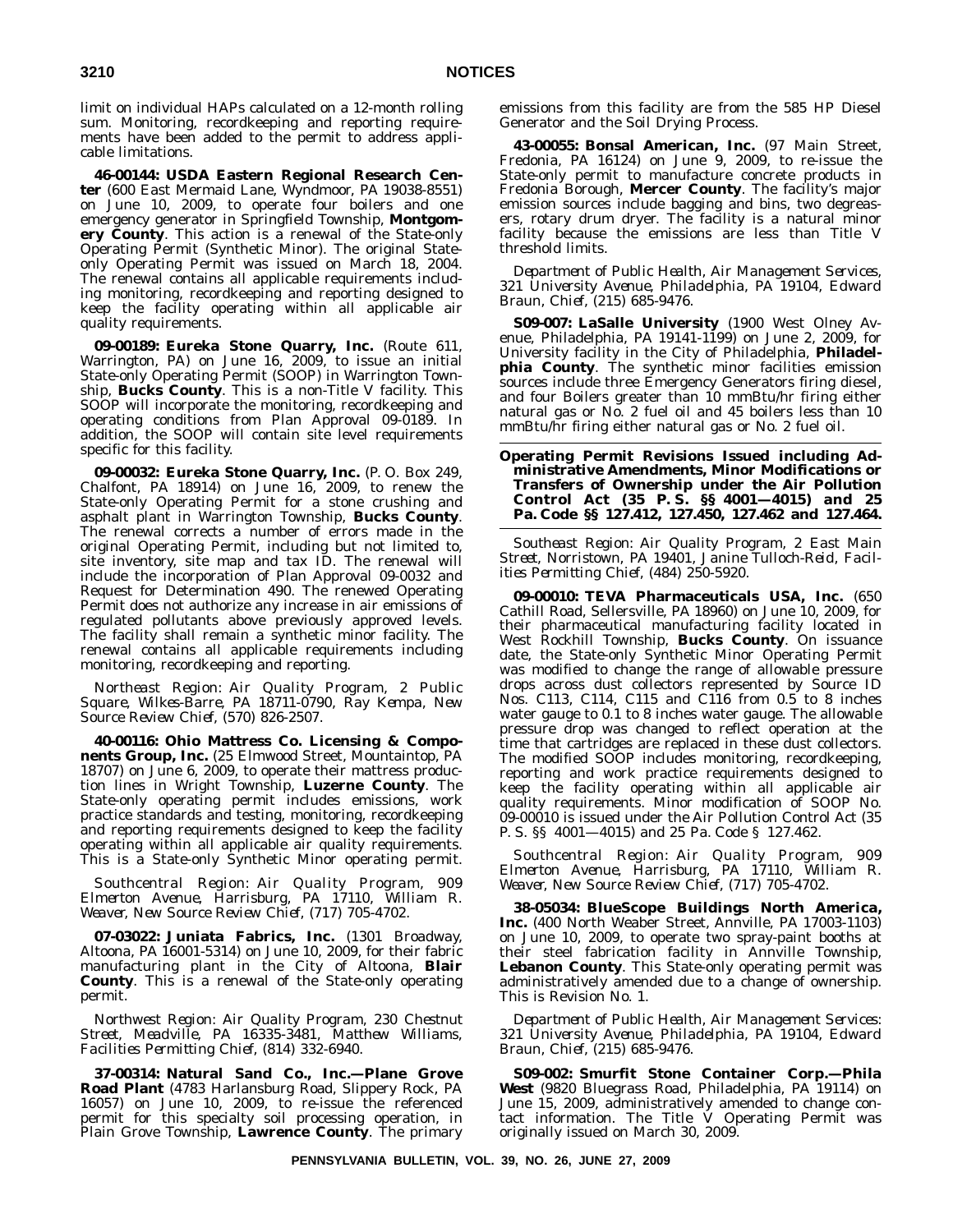#### **Operating Permits Denied, Terminated, Suspended or Revoked under the Air Pollution Control Act (35 P. S. §§ 4001—4015) and 25 Pa. Code §§ 127.431 and 127.461.**

*Southeast Region: Air Quality Program, 2 East Main Street, Norristown, PA 19401, Janine Tulloch-Reid, Facilities Permitting Chief, (484) 250-5920.*

**46-00249: Pfizer, Inc.** (801 River Road, Conshohocken, PA 19428-2646) on May 20, 2009, owned by GlaxoSmithKline requested revocation of their Non-Title V operating permit for the operation of two boilers, one emergency generator, a weighing operation process, a hydrochloric acid storage tank, a dust collector and a scrubber in Upper Merion Township, **Montgomery County**. This operating permit was revoked because of a permanent shutdown of operations at the facility.

# **ACTIONS ON COAL AND NONCOAL MINING ACTIVITY APPLICATIONS**

**Actions on applications under the Surface Mining Conservation and Reclamation Act (52 P. S. §§ 1396.1—1396.19a); the Noncoal Surface Mining Conservation and Reclamation Act (52 P. S. §§ 3301—3326); The Clean Streams Law (35 P. S. §§ 691.1—691.1001); the Coal Refuse Disposal Control Act (52 P. S. §§ 30.51—30.66); and The Bituminous Mine Subsidence and Land Conservation Act (52 P. S. §§ 1406.1—1406.21). The final action on each application also constitutes action on the request for 401 Water Quality Certification and the NPDES permit application. Mining activity permits issued in response to the applications will also address the application permitting requirements of the following statutes: the Air Quality Control Act (35 P. S. §§ 4001—4015); the Dam Safety and Encroachments Act (32 P. S. §§ 693.1—693.27); and the Solid Waste Management Act (35 P. S. §§ 6018.101—6018.1003).**

*Coal Applications Returned*

*Cambia District Mining Office: 286 Industrial Park Road, Ebensburg, PA 15931, (814) 472-1900.*

**32010105 and NPDES No. PA0248975. Amerikohl Mining, Inc.**, 202 Sunset Drive, Butler, PA 16001, revision of an existing bituminous surface and auger mine in Center and Blacklick Townships, **Indiana County**, affecting 171.4 acres. Receiving streams: UNTs to/and Aultman Run classified for the following use: TSF. There are no potable water supply intakes within 10 miles downstream. Application received May 27, 2009. Permit withdrawn June 4, 2009.

# *Coal Permits Actions*

*California District Office: 25 Technology Drive, Coal Center, PA 15423, (724) 769-1100.*

**17031301 and NPDES Permit No. PA0235571,** Parkwood Resources, Inc., (511 Railroad Avenue, Homer City, PA 15748), to renew the permit and related NPDES permit and to revise the permit for the Cherry Tree Mine in Burnside Township, **Clearfield County** and Montgomery Township and Cherry Tree Borough, **Indiana County** to add underground and subsidence control plan area acres to the permit. Underground Acres Proposed 145, Subsidence Control Plan Acres Proposed 1,278. No additional discharges. Application received November 4, 2008. Permit issued June 10, 2008.

*Cambria District Mining Office: 286 Industrial Park Road, Ebensburg, PA 15931, (814) 472-1900.*

**05773002 and NPDES Permit No. PA0605964, Black Dog Mining, Inc.**, 4891 Lincoln Highway, Stoystown, PA 15563, permit renewal for continued operation and restoration of a bituminous surface mine in Broad Top Township, **Bedford County**, affecting 258.5 acres. Receiving streams: UNTs to/and Six Mile Run; UNTs to/and Shreves Run classified for the following use: WWF. The first downstream potable water supply intake from the point of discharge is Saxton Municipal Water Authority. Application received December 1, 2008. Permit issued June 11, 2009.

**56080102 and NPDES No. PA0262609. Sherpa Mining Contractors, Inc.**, 337 Benny Road, Hooversville, PA 15936, permit revision for the continued operation and restoration of a bituminous surface mine to request a variance to conduct surface mining activities including blasting, within 100 feet of the right-of-way of Township Road 717 beginning at a point 950 feet northeast of the intersection of SR 1021 and T-717 then continuing northeast and then southwest along both sides of the road, a distance of 4,800 feet and then continuing southwest along the west side of the road an additional 400 feet. Variance is also requested beginning at the previouslyreferenced starting point and then continuing southeast along the north side of the paved portion of T-717, a distance of approximately 650 feet. Variance to temporarily close and mine through a portion of T-717 is also requested beginning at a point approximately 1,750 feet northeast of the intersection of SR 1021 and T-717 and continues on the unmaintained portion of T-717 northeast approximately 3,250 feet and then southwest approximately 400 feet to a power line. The temporary closure is subject to Sherpa Mining Contractors, Inc. maintaining an access road at all times to the cemetery located on the Cook Property in Shade Township, **Somerset County**, affecting 346.5 acres. Receiving streams: UNTs to/and Hinson River; UNTs to/and Miller Run; Shade Creek classified for the following use: CWF. The first downstream potable water supply intake from the point of discharge is Cambria Somerset Authority Stonycreek SWI. Application received April 13, 2009. Permit issued June 11, 2009.

*Greensburg District Mining Office: Armbrust Professional Center, 8205 Route 819, Greensburg, PA 15601, (724) 925-5500.*

**03900109 and NPDES Permit No. PA0200476. Thomas J. Smith, Inc.** (2340 Smith Road, Shelocta, PA 15774). Transfer of permit formerly issued to Short Brothers, Inc., for continued operation and reclamation of a bituminous surface/auger mining site located in Kittanning Township, **Armstrong County**, affecting 92.5 acres. Receiving streams: Campbell Run to Crooked Creek to Allegheny River. Application received October 14, 2008. Transfer permit issued June 11, 2009.

**02030101 and NPDES Permit No. PA0250414. Teodori Enterprises** (P. O. Box 616, Lawrence, PA 15055). Permit issued for continued reclamation only of an existing bituminous surface mining site located in North Fayette Township, **Allegheny County**, affecting 155.4 acres. Receiving streams: North Branch and UNTs to North Branch of Robinson Run. Renewal application received May 4, 2009. Reclamation only renewal issued June 12, 2009.

*Knox District Mining Office: P. O. Box 669, 310 Best Avenue, Knox, PA 16232-0669, (814) 797-1191.*

**PENNSYLVANIA BULLETIN, VOL. 39, NO. 26, JUNE 27, 2009**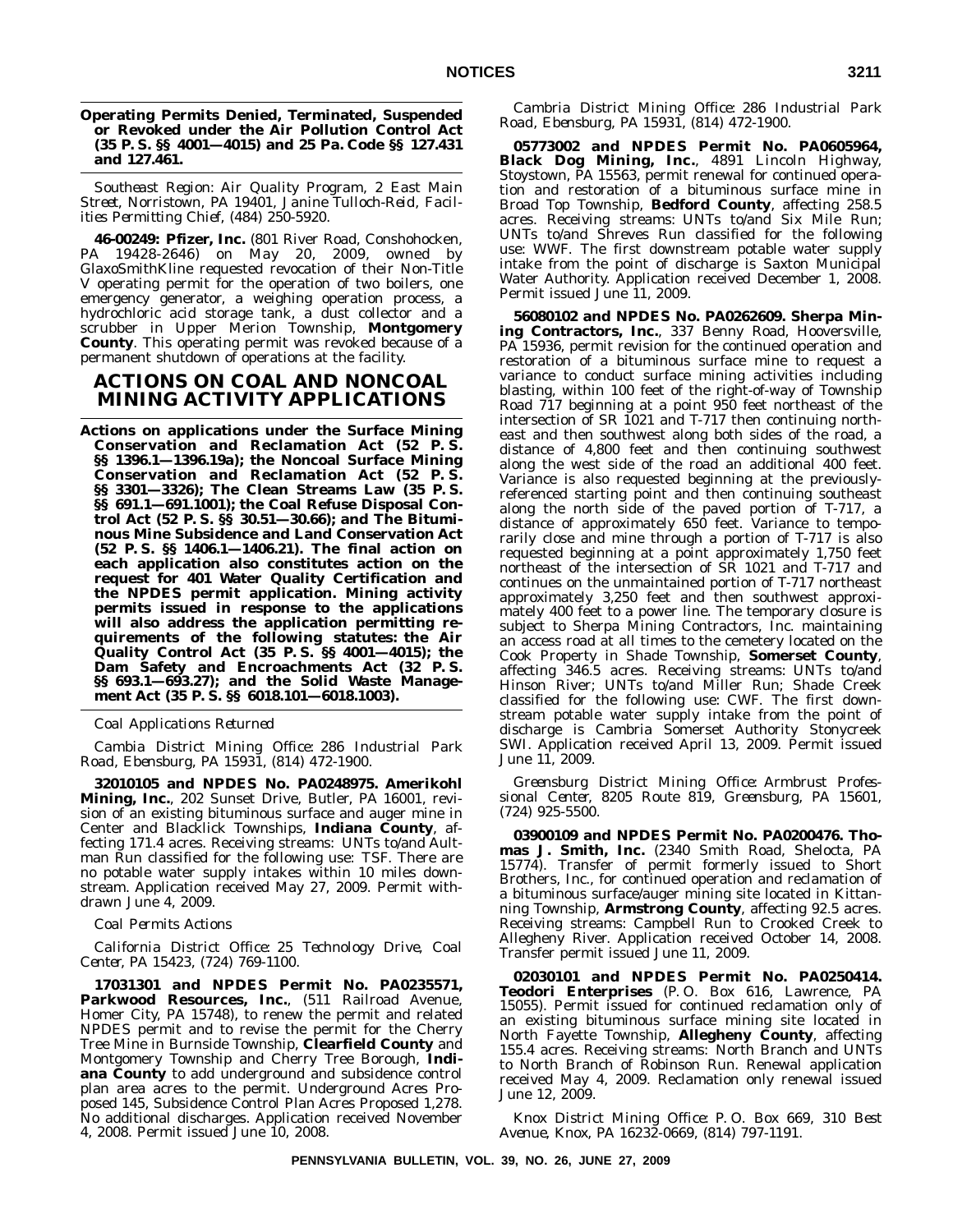**24890101 and NPDES Permit No. PA0105082. Energy Resources, Inc.** (c/o Ohio American Energy, Inc., 34 Kelly Way, Suite 100, Brilliant, OH 43913) Renewal of an existing bituminous strip, tipple refuse disposal and coal ash placement operation in Fox and Horton Townships, **Elk County** affecting 377.0 acres. Receiving streams: Boderocco Run and Brandy Camp Creek; UNT to Little Toby Creek. Application received April 13, 2009. Permit Issued June 3, 2009.

# *Moshannon District Mining Office: 186 Enterprise Drive, Philipsburg, PA 16866, (814) 342-8200.*

**17793044 and NPDES No. PA0119334. River Hill Coal Company, Inc.** (P. O. Box 141, Kylertown, PA 16847), permit renewal for the continued operation and restoration of a bituminous surface mine in Karthaus Township, **Clearfield County**, affecting 112.0 acres. Receiving stream: UNT to Marks Run to Upper Three Runs, classified for the following use: HQ-CWF. There are no potable water supply intakes within 10 miles downstream. Application received March 16, 2009. Permit issued June 4, 2009.

**17900115. M. B. Energy, Inc.** (175 McKnight Road, Blairsville, PA 15717), permit renewal for reclamation only of a bituminous surface mine in Chest Township, **Clearfield County**, affecting 173.9 acres. Permit issued June 11, 2009.

#### *Noncoal Permits Actions*

*Knox District Mining Office: P. O. Box 669, 310 Best Avenue, Knox, PA 16232-0669, (814) 797-1191.*

**42060806. Jason R. Cornelius** (102 Card Creek Road, Roulette, PA 16746) Transfer of an existing small bluestone operation from James Tucker in Liberty Township, **McKean County** affecting 5.0 acres. Receiving streams: Two Mile Creek. Application received March 9, 2009. Permit Issued June 4, 2009.

**25082802. Hull Excavating, Inc.** (12135 Ashton Road, Wattsburg, PA 16442) Transfer of an existing small sand and gravel operation from Hull Excavating in Greenfield Township, **Erie County** affecting 5.0 acres. Receiving streams: West Branch French Creek. Application received May 1, 2009. Permit Issued June 4, 2009.

## **ACTIONS ON BLASTING ACTIVITY APPLICATIONS**

**Actions on applications under the Explosives Acts of 1937 and 1957 (43 P. S. §§ 151—161); and 25 Pa. Code § 211.124 (relating to blasting activity permits). Blasting activity performed as part of a coal or noncoal mining activity will be regulated by the mining permit for that coal or noncoal mining activity.**

*Blasting Permits Actions*

*Greensburg District Mining Office: Armbrust Professional Center, 8205 Route 819, Greensburg, PA 15601, (724) 925-5500.*

**26094004. Shallenberger Construction** (2611 Memorial Avenue, Connellsville, PA 15425). Blasting activity permit for the construction of Genovese Atlas Well, located in Nicholson Township, **Fayette County**. The blasting is expected to be 180 days. Blasting activity permit issued June 9, 2009.

*Pottsville District Mining Office: 5 West Laurel Boulevard, Pottsville, PA 17901, (570) 621-3118.*

**13094102. Hayduk Enterprises, Inc.** (257 Riverside Drive, Factoryville, PA 18419), construction blasting for Laurel Woods at Big Boulder in Kidder Township, **Carbon County** with an expiration date of July 31, 2010. Permit issued June 8, 2009.

**45094122. Explosive Services, Inc.** (7 Pine Street, Bethany, PA 18431), construction blasting for Lake in the Pines in Middle Smithfield Township, **Monroe County** with an expiration date of June 30, 2010. Permit issued June 8, 2009.

**09094102. Brubacher Excavating, Inc.** (P. O. Box 528, Bowmansville, PA 17507), construction blasting for Washington Crossing Cemetery in Upper Makefield Township, **Bucks County** with an expiration date of May 31, 2010. Permit issued June 9, 2009.

**39094110. Warren's Excavating & Drilling, Inc.** (P. O. Box 214, Myerstown, PA 17067), construction blasting for Central Park in the City of Bethlehem, **Northampton County** with an expiration date of June 3, 2010. Permit issued June 9, 2009.

**45094120. Explosive Services, Inc.** (7 Pine Street, Bethany, PA 18431), construction blasting for Pocono Highland Estates in Pocono Township, **Monroe County** with an expiration date of June 30, 2010. Permit issued June 9, 2009.

**45094121. Explosive Services, Inc.** (7 Pine Street, Bethany, PA 18431), construction blasting for Twin Lake Estates in Smithfield Township, **Monroe County** with an expiration date of June 30, 2010. Permit issued June 9, 2009.

**45094123. Silver Valley Drilling & Blasting, Inc.** (R. R. 4, Box 4196, Saylorsburg, PA 18353), construction blasting for Water Gap Preserve in Middle Smithfield Township, **Monroe County** with an expiration date of May 30, 2010. Permit issued June 9, 2009.

**52094108. Explosive Services, Inc.** (7 Pine Street, Bethany, PA 18431), construction blasting for Hemlock Farms in Dingman, Blooming Grove and Porter Townships, **Pike County** with an expiration date of June 30, 2010. Permit issued June 9, 2009.

**58094102. Holbert Explosives, Inc.** (237 Mast Hope Plank Road, Lackawaxen, PA 18435), construction blasting for Linde Corp. Pipeline in Dimock and Springfield Townships, **Susquehanna County** with an expiration date of June 1, 2010. Permit issued June 10, 2010.

**38094113. Keystone Blasting Service** (381 Reifsnyder Road, Lititz, PA 17543), construction blasting for Elco Intermediate School in Jackson and Millcreek Townships, **Lebanon County** with an expiration date of December 30, 2009. Permit issued June 11, 2009.

**46094112. Schlouch, Inc.** (P. O. Box 69, Blandon, PA 19510), construction blasting for Hartenstine Interceptor in Limerick Township, **Montgomery County** with an expiration date of June 10, 2010. Permit issued June 11, 2009.

**46094113. Brubacher Excavating, Inc.** (P. O. Box 528, Bowmansville, PA 17507), construction blasting for Pope John Paul II High School in Upper Providence Township, **Montgomery County** with an expiration date of June 30, 2010. Permit issued June 12, 2009.

# **FEDERAL WATER POLLUTION CONTROL ACT SECTION 401**

The Department of Environmental Protection (Department) has taken the following actions on previously

**PENNSYLVANIA BULLETIN, VOL. 39, NO. 26, JUNE 27, 2009**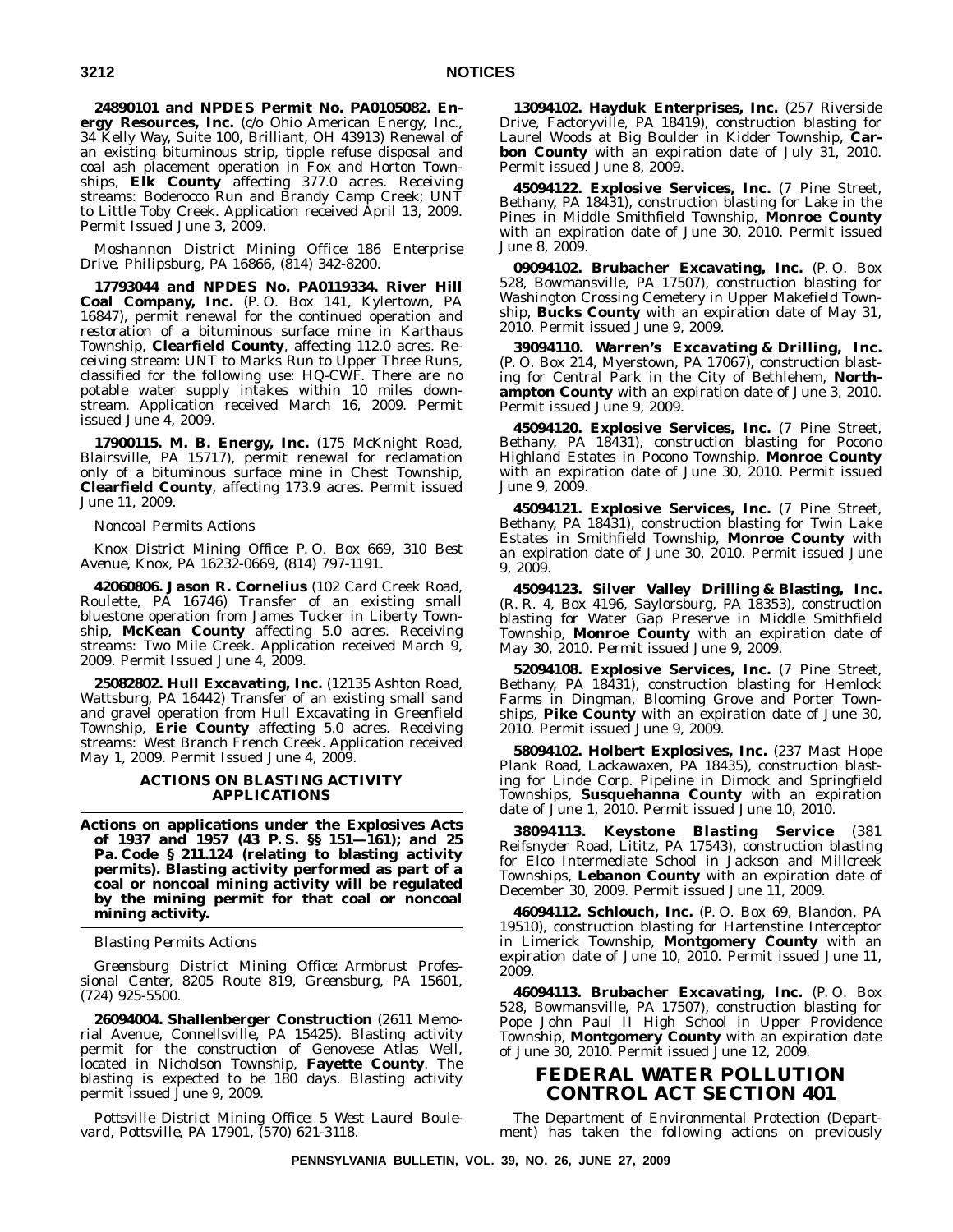received permit applications, requests for Environmental Assessment approval and requests for Water Quality Certification under section 401 of the Federal Water Pollution Control Act (FWPCA) (33 U.S.C.A. § 1341).

Except as otherwise noted, the Department has granted 401 Water Quality Certification certifying that the construction and operation described will comply with the applicable provisions of sections 301—303, 306 and 307 of the FWPCA (33 U.S.C.A. §§ 1311—1313, 1316 and 1317) and that the construction will not violate applicable Federal and State water quality standards.

Persons aggrieved by an action may appeal, under section 4 of the Environmental Hearing Board Act (35 P. S. § 7514) and 2 Pa.C.S. §§ 501—508 and 701—704 (relating to the Administrative Agency Law), to the Environmental Hearing Board, Second Floor, Rachel Carson State Office Building, 400 Market Street, P. O. Box 8457, Harrisburg, PA 17105-8457, (717) 787-3483. TDD users should contact the Environmental Hearing Board (Board) through the Pennsylvania AT&T Relay Service, (800) 654-5984. Appeals must be filed with the Board within 30 days of publication of this notice in the *Pennsylvania Bulletin*, unless the appropriate statute provides a different time period. Copies of the appeal form and the Board's rules of practice and procedure may be obtained from the Board. The appeal form and the Board's rules of practice and procedure are also available in Braille or on audiotape from the Secretary of the Board at (717) 787-3483. This paragraph does not, in and of itself, create any right of appeal beyond that permitted by applicable statutes and decision law.

For individuals who wish to challenge an action, appeals must reach the Board within 30 days. A lawyer is not needed to file an appeal with the Board.

Important legal rights are at stake, however, so individuals should show this notice to a lawyer at once. Persons who cannot afford a lawyer may qualify for free pro bono representation. Call the Secretary to the Board at (717) 787-3483 for more information.

**Actions on applications for the following activities filed under the Dam Safety and Encroachments Act (32 P. S. §§ 693.1—693.27), section 302 of the Flood Plain Management Act (32 P. S. § 679.302) and The Clean Streams Law (35 P. S. §§ 691.1— 691.702) and Notice of Final Action for Certification under section 401 of the FWPCA (33 U.S.C.A. § 1341).**

*Permits, Environmental Assessments and 401 Water Quality Certifications Issued*

# **WATER OBSTRUCTIONS AND ENCROACHMENTS**

*Southcentral Region: Water Management Program Manager, 909 Elmerton Avenue, Harrisburg, PA 17110, (717) 705-4707.*

**E67-823: Hanover Country Club**, William Brooks 200 East Water Street, Abbottstown, PA 17301, Golf Club in Paradise Township, **York County** and Hamilton Township, **Adams County**.

To relocate an existing cart/footbridge, replace an existing 3-inch irrigation line, install a temporary bypass channel and temporary stream crossing then construct and maintain 1,260-feet of stream restoration work using natural channel design techniques to improve the channel stability, water quality and aquatic habitat in Beaver Creek (WWF), including removing 3,650 cubic yards of material from the floodplain and the creation of an 8-foot

wide herbaceous no mow zone on either side of the stream (Abbottstown, PA Quadrangle N: 3.5 inches, W: 2.8 inches; Latitude: 39° 53′ 42″; Longitude 76° 58′ 59") in Paradise Township, York County and in Hamilton Township, Adams County. No wetland impacts are associated with this project.

**EA36-018: PPL Holtwood, LLC**, Dennis J. Murphy, VP/COO, 2 North 9th Street, Allentown, PA 18101, Martic Township, **Lancaster County**, United States Army Corps of Engineers, Baltimore District.

PPL Hydroelectric Plant is located on the Susquehanna River (WWF) in Martic Township, Lancaster County. PPL proposes to construct a new powerhouse, install new turbines, construct a new skimmer wall, increase the forebay capacity and reconfigure the project facilities to enhance upstream fish passage through modification of existing facilities and excavations in the tailrace channel (Holtwood, PA Quadrangle N: 14 inches; W: 11.5 inches, Latitude: 39° 49′ 37.7″ N; Longitude: 76° 19′ 50.4″ W). The licensed installed capacity at the project would increase from 107.2 MW to a proposed 195.5 MW. To improve MF passage at the project, PPL proposes to: (1) modify the existing fish lift; (2) reroute the discharge of Unit 1 in the existing powerhouse; and (3) excavate the project tailrace (33.49 acres), the forebay (4.63 acres) and Piney Channel (6.68 acres). PPL also proposes to provide minimum flows, perform studies and evaluations of the effectiveness of the fish passage improvements and flow releases, improve existing and construct new recreational facilities, and protect special status plants, wildlife and cultural resources during construction. The project will cumulatively impact 1.24 acres of palustrine emergent and forested wetlands, approximately 7.69 acres of shallow water habitat and approximately 14.60 acres of deep water habitat and includes 20.84 acres of impacts to the lake fluctuation zone. To mitigate for impacts associated with the project, PPL proposes to: (1) construct 0.25 acre emergent wetland, 1.96 acre forested wetland and establish 1.57 acre forested riparian buffer and 1.80 acres upland forest at the RLPS Architect's property located west-southwest of the intersection of Oregon Pike (PA-272) and Valleybrook Drive in Manheim Township, Lancaster County (Lancaster, PA Quadrangle N: 15.96 inches; W: 5.37 inches; Latitude: 40° 05′ 16.332″<br>N, Longitude: 76° 17′ 18.2004″ W) in the floodway of Landis Run (WWF) or, if this project cannot be timely constructed, provide and construct such replacement project as is acceptable to the Department of Environmental Protection (Department); (2) construct and maintain a 3,200.0-foot stream restoration project in and along Pequea Creek (WWF) located (New Holland and Gap, PA Quadrangles Latitude: 40° 00' 01.1" N, Longitude: 76° 06' 11.1" W) in Paradise and Leacock Townships, Lancaster County. The project shall include riparian plantings along 5,000 feet (4-acres) of Pequea Creek, 3,300-feet of streambank fencing providing for a minimum of a 25-foot buffer on each side of the Pequea Creek, two cattle crossings, one cattle access, four areas of habitat boulder placement, five rock cross vanes, nine J-hooks, three stream bank rock deflectors, five root wads, four mudsill fish enhancement structures; (3) plant 7.6 acres of an existing agricultural field adjacent to the Susquehanna River with native tree species at a point just north of the intersection of Prescott and River Roads (SR 441) (York Haven, PA Quadrangle Latitude: 40° 06 35.70" N, Longitude: 76° 41′ 18.36" W) in Conoy Township, Lancaster County; (4) remove three dams, or if these projects are funded through other sources, provide and construct such replacement projects as are acceptable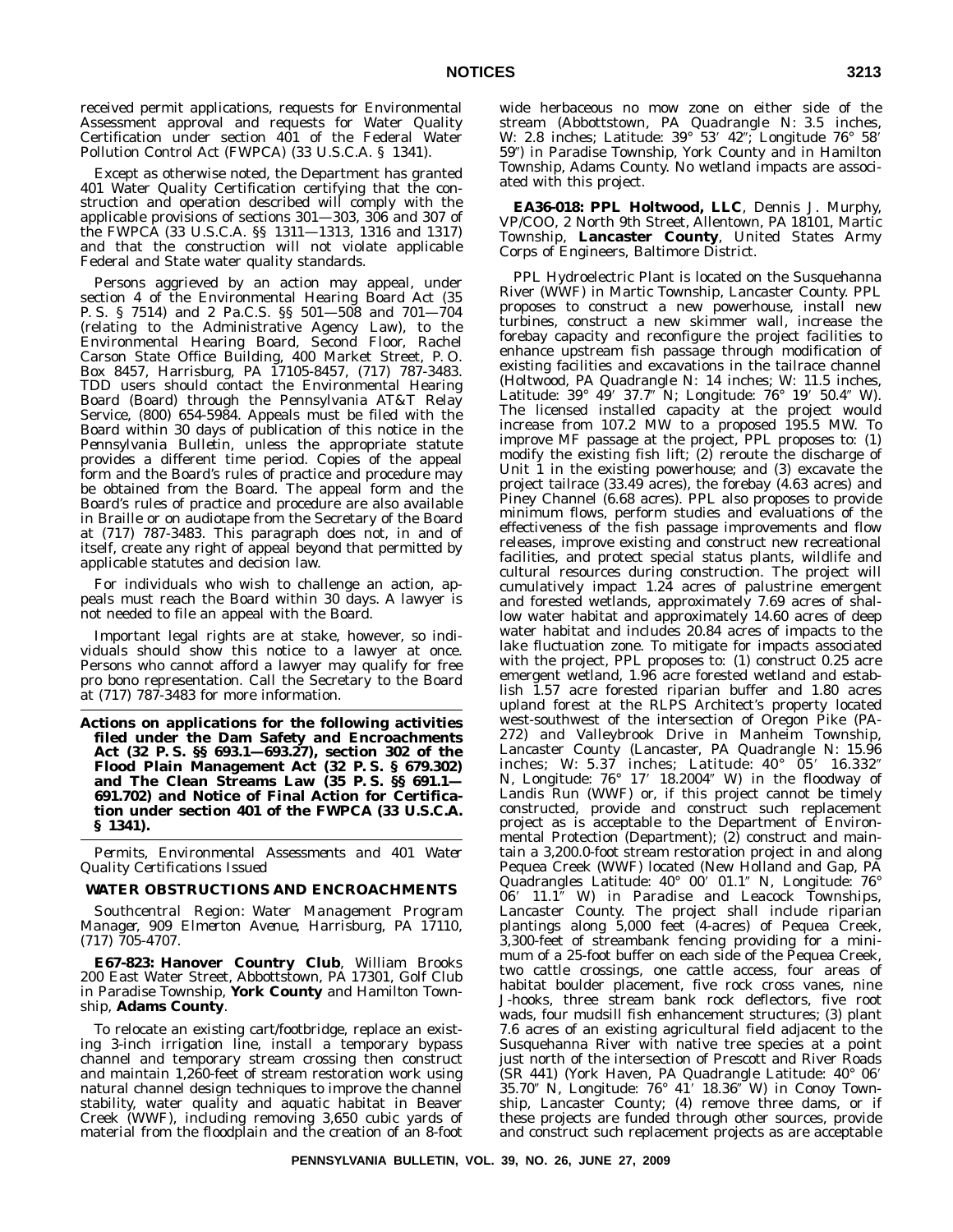to the Department: (a) D36-306, Levi Fisher Dam located on Pequea Creek (HQ-CWF) at a point just west of the intersection of Mount Vernon and Buena Vista Roads (Honey Brook, PA Quadrangle Latitude: 40° 1' 9.12" N, Longitude: 75° 59′ 4.56″ W) in Salisbury Township, Lancaster County; (b) Smucker Dam located on Groff Run (WWF) at a point just west of the intersection of Tabor Road and Custer Avenue (New Holland, PA Quadrangle Latitude: 40° 4′ 9.84″ N, Longitude: 76° 5′ 8.52″ W) in Earl Township, Lancaster County; (c) Zimmerman Dam located on Conestoga River (WWF) at a point just southwest of the intersection of Cabin Road and Twenty-Eighth Division Highway (SR 322) (Ephrata, PA Quadrangle Latitude: 40° 9′ 1.44″ N, Longitude: 75° 8′ 11.49″ W) in Earl Township, Lancaster County; (5) construct and maintain a new boat ramp measuring 100.0-feet long by 20.0-feet wide into the Susquehanna River, a 25-0-foot by 20.0-foot ADA accessible fishing platform and dock, 18 additional trailer spaces, three additional car parking spaces and two ADA accessible car spaces and place 1,633.0 cubic yards of material in and along the Susquehanna River (WWF) (Conestoga, PA Quadrangle N: 2.5 inches, W: 16.5 inches; Latitude: 39° 53′ 17.4″ N, Longitude: 76° 22′ 0.5″ W) to improve the Pequea Boat Launch; (6) construct and maintain a 52-foot long extension to an existing boat ramp to provide total boat ramp dimension of 80.0-feet long by 12.0-feet wide. This modification shall be in Pequea Creek (WWF) located approximately 75-feet upstream of the railroad bridge near the confluence with the Susquehanna River (Conestoga, PA Quadrangle N: 2.35 inches; W: 16.39 inches; Latitude: 39° 53′ 16.2″ N: Longitude: 76° 22′ 0.7″ W) as part of the improvements to the Pequea Boat Launch; (7) construct and maintain an extension measuring 30.0-feet long by 12.0-feet wide to provide total boat launch dimension of 95-feet long by 12-feet wide each on two existing boat ramps in the Susquehanna River (WWF) located at the York Furnace Recreation Area (Safe Harbor, PA Quadrangle N: 0.75 inch; W: 1.0 inch; Latitude: 39° 52′ 20.8″ N, Longitude: 76° 22′ 48.3″ W); (8) construct and maintain additional parking along the existing McCall's Ferry Road by placing 250 cubic yards of fill in the floodway of the Susquehanna River (WWF) in Lower Chanceford Township, York County (Holtwood, PA Quadrangle N: 13.0 inches; W: 12.5 inches; Latitude: 39° 49′ 15.6″ N, Longitude: 76° 20′ 16.5″ W), to provide parking for the white water boating community use. The additional parking includes widening McCall's Ferry Road by 27.5-feet for a distance of 137.0-feet; and (9) construct and maintain a bridge over the railroad tracks along the east bank of the Susquehanna River (WWF) for the purpose of allowing recreational access to a new parking area, measuring 200.0-feet long by 50.0 feet wide, located between the railroad right-of-way and the Holtwood Tailrace (Holtwood, PA Quadrangle N: 13.25 inches; W: 11.0 inches; Latitude: 39° 49′ 22.6″ N, Longitude: 76° 19′ 35.3″ W).

*Northcentral Region: Watershed Management Program Manager, 208 West Third Street, Williamsport, PA 17701, (570) 327-3636.*

**E14-514. Gerald F. Clair**, 146 Clair Lane, State College, PA 16801. Fish Hole, in College Township, **Centre County**, United States Army Corps of Engineers, Baltimore District (State College, PA Quadrangle Latitude: 40° 50′ 11.5"; Longitude: 77° 49′ 7.5").

To construct and maintain the following fish habitat improvement encroachments: 1) Remove riprap down to the waterline of the streambank that was previously installed in 2008; 2) Remove livestock fence and establish

a 35 ft. wide forested riparian buffer on both sides of the stream for approximately 3,600+ linear feet, in or along Spring Creek; 3) construct and maintain: five mud sill deflectors or triangle deflectors for habitat enhancement and handicap fishing access; 4) an at-grade handicap access trail in the floodway along the right bank of the stream for approximately 3,600 linear feet; 5) low profile log vanes and brush mats in areas with a mud bottom to encourage sediment deposition; and 6) PFBC rock and log fish habitat enhancement devices throughout the reach to improve fish habitat, located 1,550 feet northwest of the intersection of Trout Road and Gerald Street. The applicant agreed to work with the USFWS, Fish and Boat Commission and the contractor to develop a detailed plan to restore the stream banks and avoid extensive engineering requirements. This permit also includes 401 Water Quality Certification.

**E18-444. Pine Creek Municipal Authority**, P. O. Box 608, Avis, PA 17721. Water Obstruction and Encroachment Joint Permit, in Pine Creek Township, **Clinton County**, United States Army Corps of Engineers, Susquehanna River Basin District (Jersey Shore, PA Quadrangle N: 41° 10' 21"; W: 77° 19' 17").

To construct and maintain a wastewater treatment plant in the floodway of the West Branch of the Susquehanna River. The treatment plant serves the Borough of Avis, Dunnstable, Pine Creek and Wayne Townships. The original plant was constructed in 1974. The treated effluent is discharged into a UNT to the West Branch of the Susquehanna River. The new plant is being built to upgrade equipment, meet new environmental regulations and accommodate future growth in the service area. The treatment units and main floor of the control building for the wastewater treatment plant are designed to be above the 100-year floodplain of the West Branch of the Susquehanna River. The project will displace 234,000 cu.ft. of water volume from the floodway. Total area of disturbance will be 2.00 acres. This project is located along the West Branch of the Susquehanna River, 5,800 feet southwest of the intersection of T-438, Maryland Avenue and T-519, 8th Street, (Jersey Shore, PA Quadrangle N: 41° 10′ 21"; W: 77° 19′ 17") in Pine Creek Township, Clinton County. This project proposes to have an impact on the West Branch of the Susquehanna River, which is designated a WWF, and does not propose to impact any jurisdictional wetlands. This permit was issued under Section 105.13(e) ''Small Projects.''

**E41-596. Department of Transportation, Engineering District 3-0**, P. O. Box 218, Montoursville, PA 17754- 0218. SR 1005, Segment 0130, Offset 0000 bridge structure replacement over Plunkett's Creek, Plunkett's Creek Township, **Lycoming County**, United States Army Corps of Engineers, Baltimore District (Barbours, PA Quadrangle N: 41° 26′ 11″; W: 76° 46′ 21″).

The Department of Transporation, Engineering District 3-0 proposes to replace a single span reinforced concrete T-beam bridge structure with a single span reinforced concrete box culvert. The proposed concrete box culvert will be depressed one foot into the stream and have baffles placed in accordance with design standards. Hydraulics submitted with this application show a decrease in the 25 and 100 year water surface elevations. The project will utilize a temporary diversion dike system to convey the steam during construction. A detour will be in place to convey traffic during construction. Plunkett's Creek is classified as a HQ-CWF by 25 Pa. Code Chapter 93 (Water Quality Standards). The culvert will have a total length of 77 feet and does not propose to impact any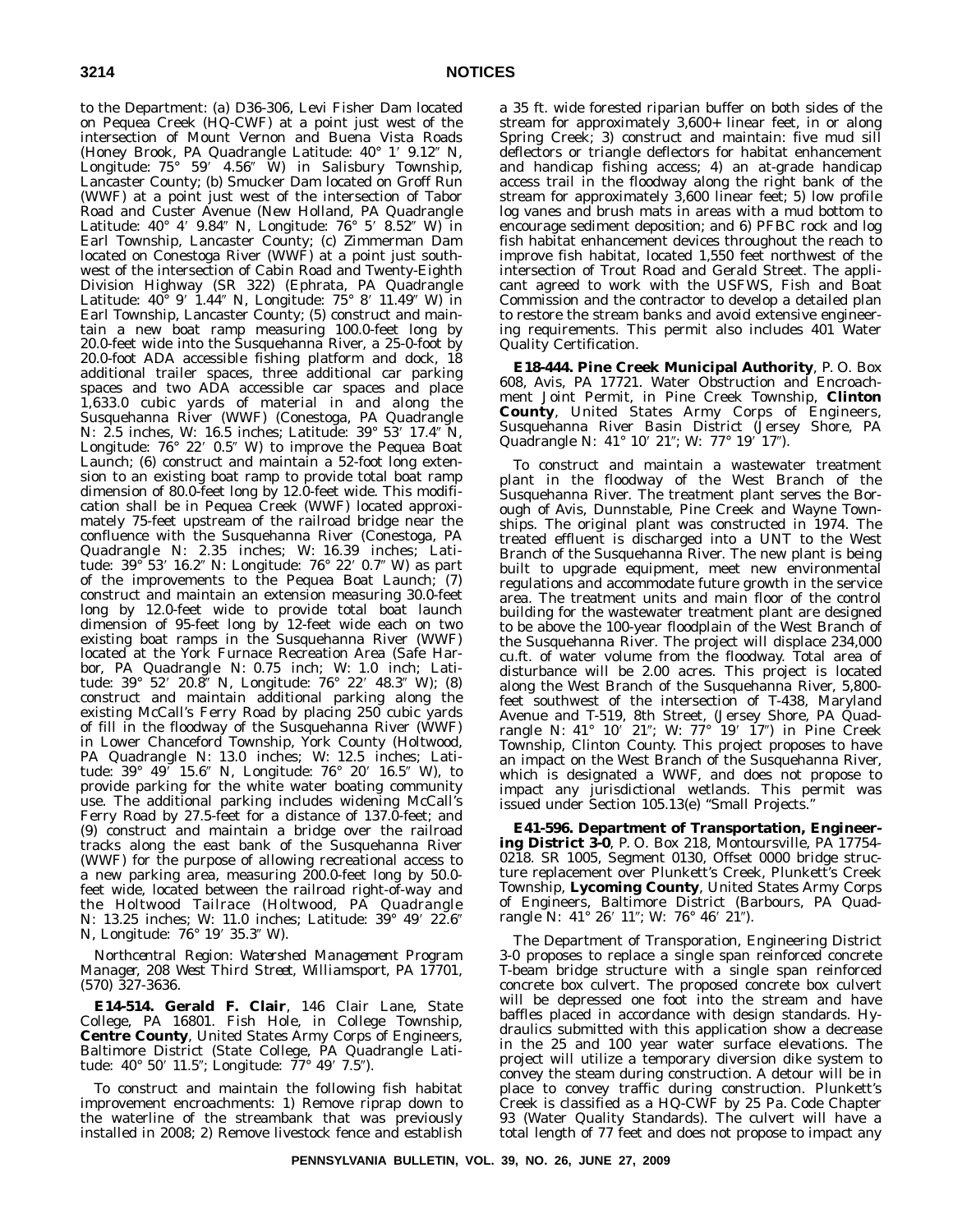jurisdictional wetlands. This permit was issued under section 105.13(e) ''Small Projects.'' This permit also includes 401 Water Quality Certification.

**E47-092. Danville Borough**, 239 Mill Street, Danville, PA 17821. Danville Borough Parking Lots, in Danville Borough, **Montour County**, United States Army Corps of Engineers, Baltimore District (Latitude: 40 ° 57' 46"; Longitude: 76° 36′ 57″).

To demolish three existing buildings located along Sechler Run, a CWF between Pine Street, Ferry Street, and Montgomery Avenue in the Borough of Danville. This permit also authorizes the construction, operation and maintenance of a parking lot on 1.54 acres of ground. This permit was authorized under Chapter 106 ''Floodplain Management.''

*Southwest Region: Watershed Management Program Manager, 400 Waterfront Drive, Pittsburgh, PA 15222- 4745.*

**E02-1584. David W. Reiss**, 9595 Goehring Road, Cranberry Township, PA 16066 in Franklin Park Borough, **Allegheny County**, United States Army Corps Engineers, Pittsburgh District. To construct and maintain a box culvert. (Emsworth, PA Quadrangle N: 11.8 inches; W: 12.6 inches and Latitude: 40° 33′ 54″; Longitude: 80° 05' 32"). To construct and maintain a box culvert having a span of 20.0 feet with an underclearance of 5.0 feet (1.0 foot depressed below the natural stream bed) in the channel of Bear Run (TSF) to provide access to a single-family residential home. The project is located just south from the intersection of Montgomery and McAleer Roads.

**E56-349. St. Clair Resort Development, LLC**, 1031 Peninsula Drive, Central City, PA 15925. To construct and maintain a commercial docking facility in Indiana Lake Borough in **Somerset County**, United States Army Corps of Engineers, Pittsburgh District (Central City, PA Quadrangle N: 7.15"; W: 15.2"; Latitude: 40° 2′ 21"; Longitude: 78° 51' 31"). To construct and maintain a commercial docking facility, consisting of 43 4' by 10' modular floating dock sections, arranged into ten docks, each consisting of 4' by 20' floating docks, attached to offset floating walkways, one 120' in length and the other 100' in length, arranged to form five 18' by 20' docking slips; four 20' by 21' and docking slips. Also included are 16 5' by 11.5' personal watercraft mooring spaces. The project is located along the eastern edge of Indian Lake.

*Northwest Region: Watershed Management Program Manager, 230 Chestnut Street, Meadville, PA 16335.*

**E62-420, WestPAnet**, 216 Pennsylvania Avenue West, Warren, PA 16365. Fiber Optic Crossing Allegheny River, in City of Warren, **Warren County**, United States Army Corps of Engineer, Pittsburgh District (Warren, PA Quadrangle N: 17.0 inches; W: 3.4 inches).

To install and maintain a 420-foot-long aerial fiber optic cable crossing of the Allegheny River adjacent to the upstream end of the Hickory Street Bridge. The Allegheny River is a perennial stream classified as a WWF.

# **EROSION AND SEDIMENT CONTROL**

The following Erosion and Sediment Control Permits have been issued.

Any person aggrieved by these actions may appeal, under section 4 of the Environmental Hearing Board Act (35 P. S. § 7514) and 2 Pa.C.S. Chapter 5A (relating to the Administatrive Agency Law), to the Environmental Hearing Board, Second Floor, Rachel Carson State Office Building, 400 Market Street, P. O. Box 8457, Harrisburg, PA 17105-8457, (717) 787-3483. TDD users may contact the Environmental Hearing Board (Board) through the Pennsylvania AT&T Relay Service, (800) 654-5984. Appeals must be filed with the Board within 30 days of publication of this notice in the *Pennsylvania Bulletin*, unless the appropriate statute provides a different time period. Copies of the appeal form and the Board's rules of practice and procedure may be obtained from the Board. The appeal form and the Board's rules of practice and procedure are also available in braille or on audiotape from the Secretary to the Board at (717) 787-3483. This paragraph does not, in and of itself, create any right of appeal beyond that permitted by applicable statutes and decisional law.

If individuals want to challenge this action, your appeal must reach the Board within 30 days. Individuals do not need a lawyer to file an appeal with the Board. Important legal rights are at stake, however, so individuals should show this notice to a lawyer at once. If individuals cannot afford a lawyer, individuals may qualify for free pro bono representation. Call the Secretary to the Board (717) 787-3483 for more information.

*Southwest Region: Oil & Gas Program Manager, 400 Waterfront Drive, Pittsburgh, PA 15222-4745.*

ESCGP-1 # ESX09-051-0012 Applicant Name Atlas Resources, LLC Contact Person Jeremy Hirtz Address 800 Mountain View Drive City Smithfield State PA Zip Code 15478 County Fayette Township(s) German Receiving Stream(s) and Classification(s) UNT to Dunlap Creek, Other ESCGP-1 # ESX09-129-0008 Applicant Name Atlas Resources, LLC Contact Person Jeremy Hirtz Address 800 Mountain View Drive City Smithfield State PA Zip Code 15478 County Westmoreland Township(s) Sewickley

Receiving Stream(s) and Classification(s) Little Sewickley Creek, TSF, Other

ESCGP-1 # ESX09-125-0006 Applicant Name Atlas Resources, LLC Contact Person Jeremy Hirtz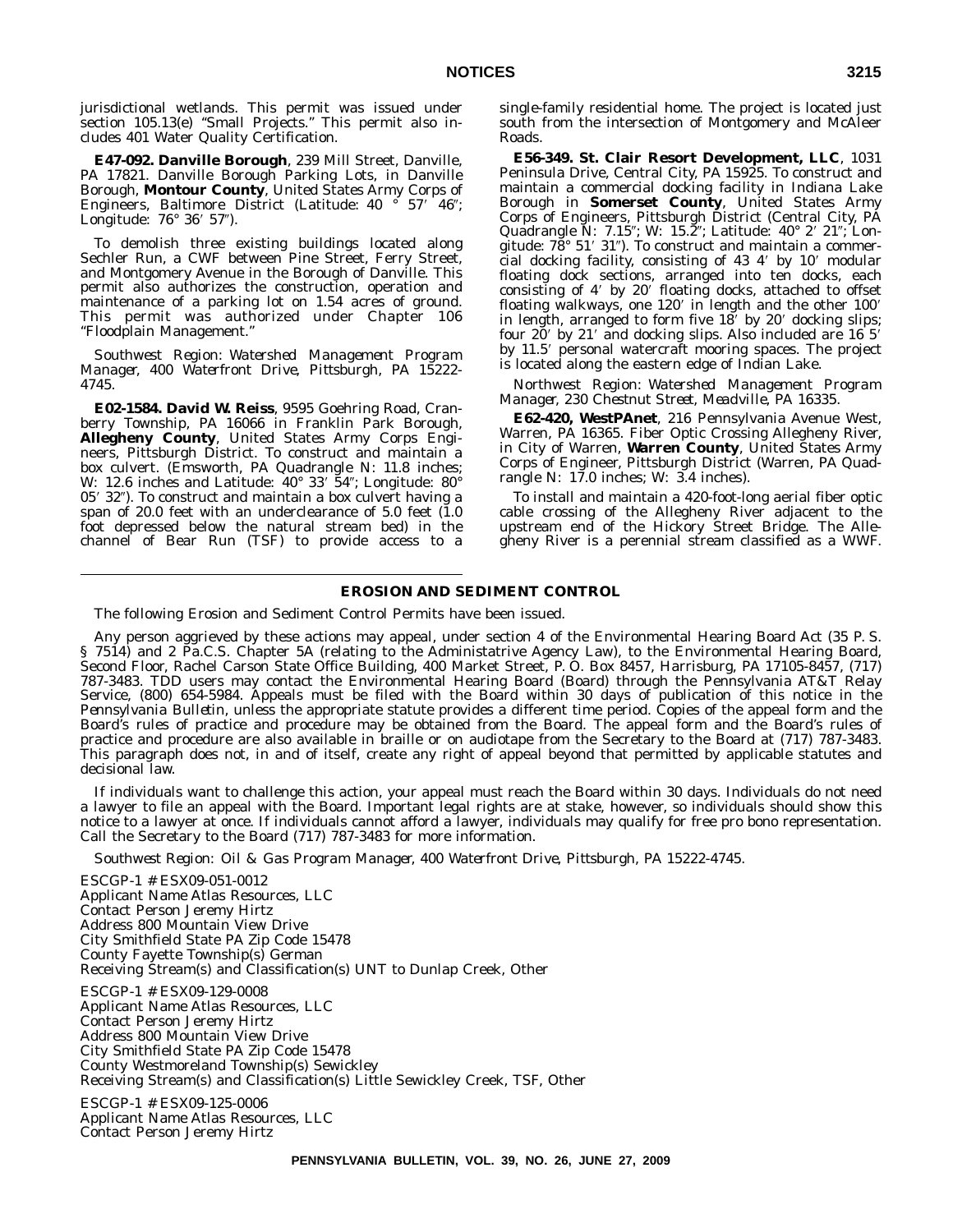Address 800 Mountain View Drive City Smithfield State PA Zip Code 15478 County Washington Township(s) West Bethelehem and Deemston Receiving Stream(s) and Classification(s) UNTs to Tenmile and Plum Creeks, Other ESCGP-1 # ESX09-125-0005 Applicant Name Range Resources—Appalachia, LLC Contact Person Carla Suszkowski Address 380 Southpointe Boulevard, Suite 300 City Canonsburg State PA Zip Code 15317 County Washington Township(s) Mt. Pleasant Receiving Stream(s) and Classification(s) UNT to Georges Run and UNT to Cross Creek, HQ and Other ESCGP-1 # ESX09-005-0002 Applicant Name Chief Oil & Gas, LLC Contact Person Michael Hirtz Address 6051 Wallace Road Ext., Suite 210 City Wexford, PA 15090 County Armstrong Township(s) Cowanshannock Receiving Stream(s) and Classification(s) UNT to Cowanshannock Creek, Other ESCGP-1 # ESX09-059-0010 Applicant Name EQT Production Company Contact Person David Testa Address 225 North Shore Drive City Pittsburgh, PA 15212 County Greene Township(s) Morris Receiving Stream(s) and Classification(s) Browns Creek, HQ ESCGP-1 # ESX09-111-0001 Applicant Name Chesapeake Appalachia, LLC Contact Person David A. Mcdougal Address P. O. Box 6070, 900 Pennsylvania Avenue City Charleston, WV 25362 County Somerset Township(s) Shade Receiving Stream(s) and Classification(s) Piney Run, Laurel Run, HQ ESCGP-1 # ESX09-125-0007 Applicant Name Range Resources-Appalachia, LLC Contact Person Carla Suszkowski Address 380 Southpointe Boulevard, Suite 300 City Canonsburg, PA 15317 County Washington Township(s) Amwell Receiving Stream(s) and Classification(s) UNT to Redd Run, Other ESCGP-1 # ESCGP-1-0309801 Applicant Name Dominion Transmission, Inc. Contact Person Paul Ruppert Address 445 West Main Street City Clarksburg State WV Zip Code 26301 County Westmoreland Township(s) McKean Receiving Seam(s) and Classification(s) Cowanshannock Creek, HQ, Beaver Run, HQ, Trib to Clarion River, CWF, Cole Run, CWF ESCGP-1 # ESX09-125-0008 Applicant Name Range Resources-Appalachia, LLC Contact Person Carla Suszkowski Address 380 Southpointe Bouleverd, Suite 300 City Canonsburg State PA Zip Code 15317 County Washington Township(s) Hopewell and Buffalo Receiving Seam(s) and Classification(s) UNT to Brush Run, HQ ESCGP-1 # ESX09-125-0009 Applicant Name Antero Resources Appalachia Corporation Contact Person Gerard Alberts Address 1625 17th Street, Suite 300 City Denver State CO Zip 80202 County Washington Township(s) West Pike Run Receiving Seam(s) and Classification(s) UNT to Pike Run-TSF, Other ESCGP-1 # ESX09-005-0003 Applicant Name EXCO-North Coast Energy, Inc. Contact Person Joel Heiser Address 1 GOJO Plaza, Suite 325 City Akron State OH Zip Code 44311-1057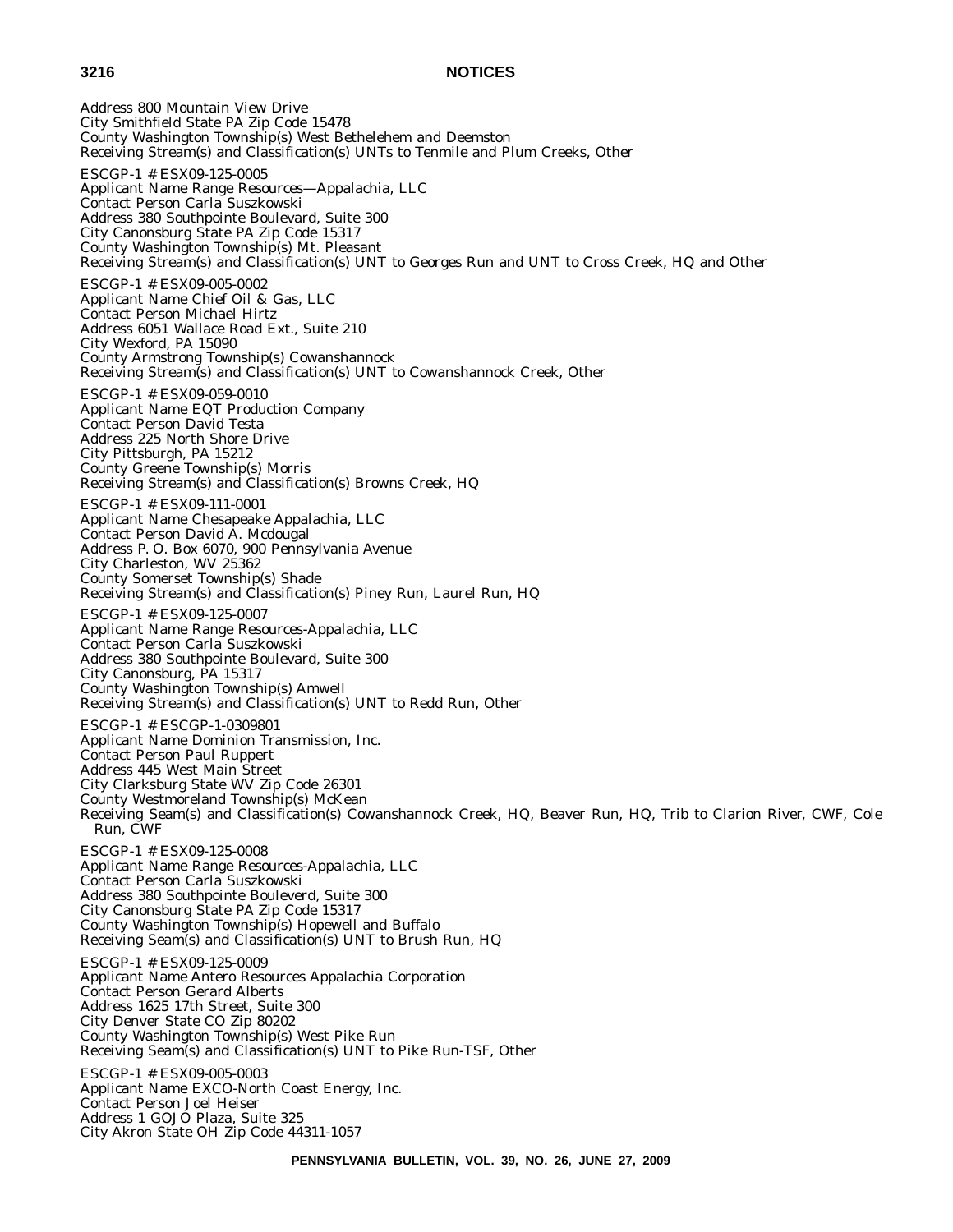County Armstrong Township(s) Manor Receiving Stream(s) and Classification(s) UNT Campbell (WWF), Other

ESCGP-1 # ESX09-129-0011 Applicant Name Atlas Resources, LLC Contact Person Jeremy Hirtz Address 800 Mountain View Drive City Smithfield State PA Zip Code 15478 County Westmoreland Township(s) Sewickley Receiving Stream(s) and Classification(s) Kelly Run, Other

ESCGP-1 # ESX09-051-0017 Applicant Name Atlas Resources, LLC Contact Person Jeremy Hirtz Address 800 Mountain View Drive City Smithfield State PA Zip Code 15478 County Fayette Township(s) Nicholson Receiving Stream(s) and Classification(s) UNT to Jacobs Creek, Other

ESCGP-1 # ESX09-111-0002 Applicant Name Chesapeake Appalachia, LLC Contact Person David A. McDougal Address P. O. Box 6070, 900 Pennsylvania City Charleston State WV Zip Code 25362 County Somerset Township(s) Ogle Receiving Stream(s) and Classification(s) Clearshade, EV-Windber Reservoir-Clearshade Creek, HQ-CWF-UNT, CWF-Stoney Creek, WWF-Conemaugh River, WWF, EV

ESCGP-1 # ESX09-059-0013 Applicant Name CNX Gas Company, LLC Contact Person Kenneth J. Kormendy Address 2481 John Nash Boulevard City Bluefield State WV Zip Code 24701 County Greene Township(s) Morris Receiving Stream(s) and Classification(s) Bates Fork, HQ

ESCGP-1 # ESX09-111-0003 Applicant Name Chesapeake Appalachia, LLC Contact Person David A. McDougal Address P. O. Box 6070, 900 Pennsylvania City Charleston State WV Zip Code 25362 County Somerset Township(s) Shade Receiving Stream(s) and Classification(s) UNT, CWF-Darkside Creek, CWF-Shade Creek, CWF-Stoney Creek, WWF-Conemaugh River, WWF

ESCGP-1 # ESX09-129-0012 Applicant Name Atlas Resources, LLC Contact Person Jeremy Hirtz Address 800 Mountain View Drive City Smithfield State PA Zip Code 15478 County Westmoreland Township(s) Salem Receiving Stream(s) and Classification(s) UNT to Whitethorn Creek, Other

ESCGP-1 # ESX09-129-0010 Applicant Name XTO Energy, Inc. Contact Person Scott B. Huntington Address 395 Airport Road City Indiana State PA Zip Code 15701 County Westmoreland Township(s) Ligonier Receiving Stream(s) and Classification(s) Trib 43692 of Hannas Run, Other

*Northeast Region: Water Management Program Manager, 2 Public Square, Wilkes Barre, PA 18711-0790.*

| ESCP No. | Applicant Name &<br><i>Address</i>                                                      | County               | Municipality       | Receiving<br><i>Water/Use</i>                                                                              |
|----------|-----------------------------------------------------------------------------------------|----------------------|--------------------|------------------------------------------------------------------------------------------------------------|
| 3509801  | <b>EXCO-North Cost Energy Inc.</b><br>1 GOJO Plaza<br>Suite 325<br>Akron, OH 44311-1057 | Lackawanna<br>County | Greenboro Township | UNT to South Branch<br><b>Tunkhannock Creek</b><br><b>CWF</b><br>and<br><b>UNT</b> to Dundaff Creek<br>CWF |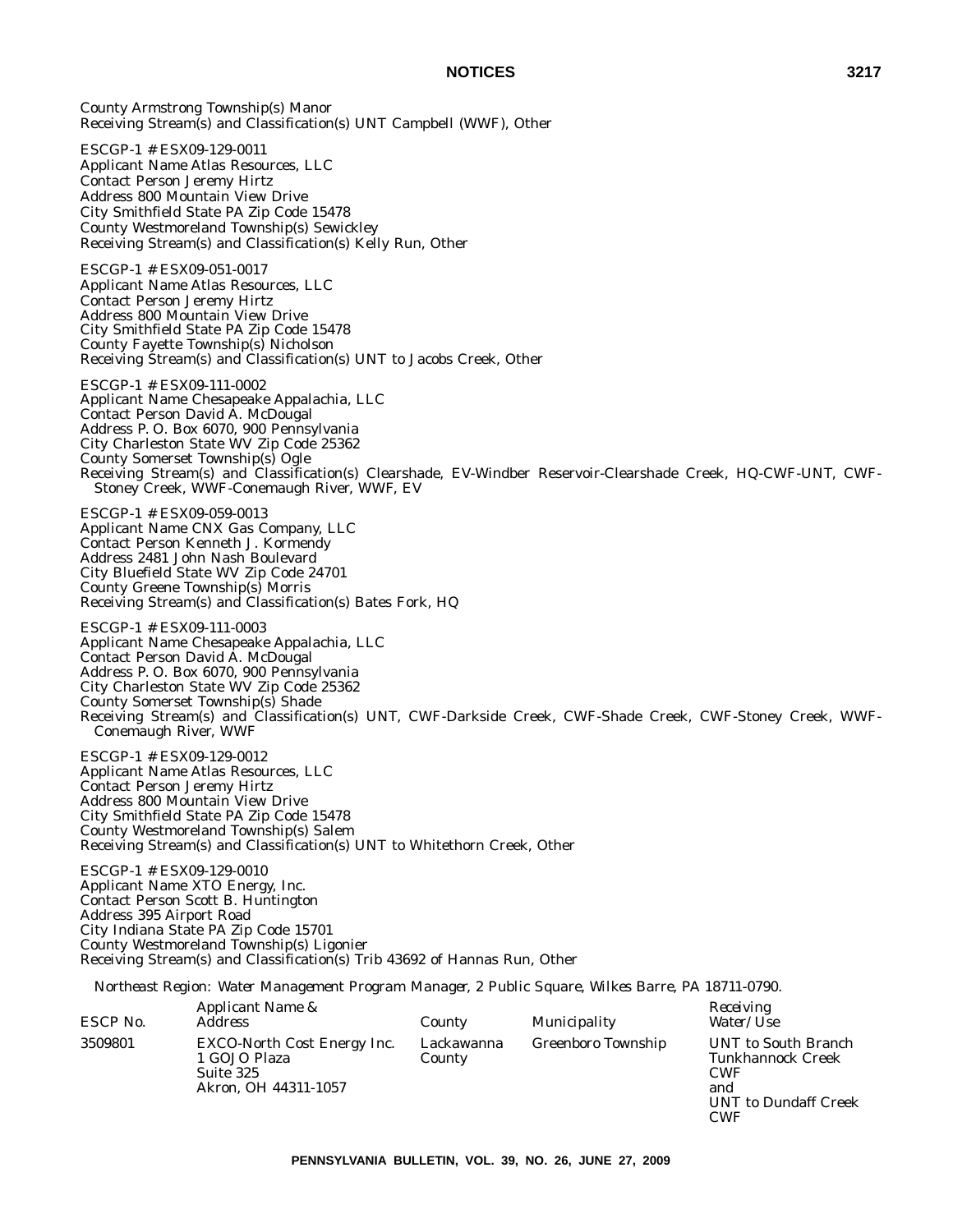# **SPECIAL NOTICES**

# **DRINKING WATER STATE REVOLVING FUND SPECIAL NOTICE**

#### **Special Notice under the Federal Safe Drinking Water Act (SDWA); 42 U.S.C. 300f, et seq.**

*Northeast Region: Water Supply Management Program Manager, 2 Public Square, Wilkes-Barre, PA 18711-0790.*

*Project Location:*

| Applicant     | <i>Applicant Address</i> | County        |
|---------------|--------------------------|---------------|
| Aqua          | 50 Woodhaven Drive       | South         |
| Pennsylvania, | White Haven, PA 18661    | Whitehall     |
| Inc.          |                          | Township      |
|               |                          | Lehigh County |

*Project Description:* The Pennsylvania Infrastructure Investment Authority, which administers the Commonwealth's State Revolving Fund, is intended to be the funding source for this project. Aqua Pennsylvania, Inc. proposes to upgrade the community water system serving County Club Gardens. The Department of Environmental Protection's (Department) review of the project and the information received in the Environmental Report for the project has not identified any significant, adverse environmental impact resulting from this proposal. The Department approves the project for Catagorical Exclusion.

*Northeast Region: Water Supply Management Program Manager, 2 Public Square, Wilkes-Barre, PA 18711-0790.*

*Project Location:*

| Applicant                             | <b>Applicant Address</b>                     | County                                         |
|---------------------------------------|----------------------------------------------|------------------------------------------------|
| Coopersburg<br>Municipal<br>Authority | 5 North Main Street<br>Coopersburg, PA 18036 | Coopersburg<br><b>Borough</b><br>Lehigh County |

*Project Description:* The Pennsylvania Infrastructure Investment Authority, which administers the Commonwealth's State Revolving Fund, is intended to be the funding source for this project. The Coopersburg Municipal Authority proposes distribution system upgrade consisting of asbestos mains and old shutoff valves. The Department of Environmental Protection's (Department) review of the project and the information received in the Environmental Report for the project has not identified any significant, adverse environmental impact resulting from this proposal. The Department approves the project for Catagorical Exclusion.

*Northeast Region: Water Supply Management Program Manager, 2 Public Square, Wilkes-Barre, PA 18711-0790.*

*Project Location:*

| Applicant | <i>Applicant Address</i>                                | County                                    |
|-----------|---------------------------------------------------------|-------------------------------------------|
| Authority | Hazleton City 400 East Arthur<br><b>Gardner Parkway</b> | City of Hazleton<br><b>Luzerne County</b> |
|           | Hazleton, PA 18201-7395                                 |                                           |

*Project Description:* The Pennsylvania Infrastructure Investment Authority, which administers the Commonwealth's State Revolving Fund, is intended to be the funding source for this project. The Hazleton City Authority proposes numerous system improvements to include distribution main replacement along Broad and Locust Streets, along with mains in the Jeansville/ Junedale area, new tank construction and associated distribution improvements in the McKinley Street area upgrade of the 3rd Street Pump Station, SCADA control system upgrade and reconstruction of three of the Hazleton Filtration Plant filters. The Drifton water storage tank will also be replaced. The Department of Environmental Protection's (Department) review of the project and the information received in the Environmental Report for the project has not identified any significant, adverse environmental impact resulting from this proposal. The Department approves the project for Catagorical Exclusion.

*Moshannon District Mining Office: 186 Enterprise Drive, Philipsburg, PA 16866, (814) 342-8200.*

**RES Coal, LLC, GFCC No. 17-08-15, HDL Operation, Girard Township, Clearfield County (Surveyor Run-Upper West Branch Watershed):** A no-cost construction contract has been awarded to RES Coal, LLC that will result in the reclamation of approximately 25.1 acres of abandoned mine land, the reclamation of 3,750 feet of abandoned highwall and the recovery of approximately 12,000 tons of remaining coal reserves. The site will be reclaimed and regraded to approximate original contour. Alkaline addition in the form of waste lime will be added to the mining area at a rate of 400 tons per acre. A total of at least 1,560 tons of alkaline waste lime will placed on the site. The estimated value of the reclamation work is \$175,700 which will be done at no cost to the Commonwealth. The site is located a 1/2 mile northeast of the village of Surveyor along Ridge Road on lands formerly mined and subsequently abandoned by Shawville Coal Company in the early 1960's. Blasting has been approved as part of the reclamation activities. Refuse reprocessing is prohibited at the site.

[Pa.B. Doc. No. 09-1147. Filed for public inspection June 26, 2009, 9:00 a.m.]

# **Availability of Technical Guidance**

Technical guidance documents are available on the Department of Environmental Protection's (Department) web site http://www.depweb.state.pa.us (DEP Keywords: ''Technical Guidance''). The ''Final Documents'' heading is the link to a menu of the various Department bureaus where each bureau's final technical guidance documents are posted. The ''Draft Technical Guidance'' heading is the link to the Department's draft technical guidance documents.

The Department will continue to revise its nonregulatory documents, as necessary, throughout 2009.

#### *Ordering Paper Copies of Department Technical Guidance*

The Department encourages the use of the Internet to view and download technical guidance documents. When this option is not available, persons can order a paper copy of any of the Department's draft or final technical guidance documents by contacting the Department at (717) 783-8727.

In addition, bound copies of some of the Department's documents are available as Department publications. Check with the appropriate bureau for more information about the availability of a particular document as a publication.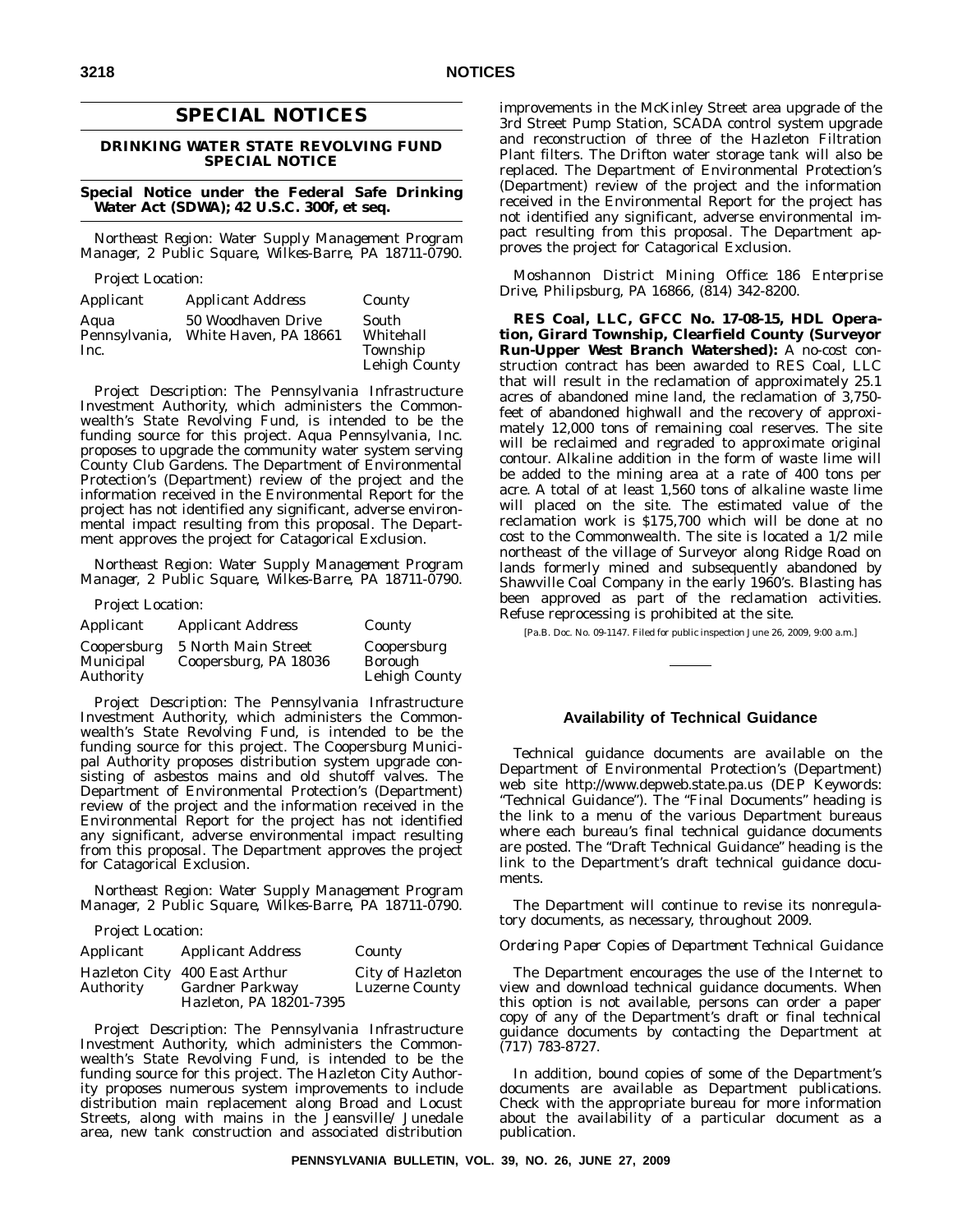#### *Changes to Technical Guidance Documents*

Following is the current list of recent changes. Persons who have questions or comments about a particular document should call the contact person whose name and phone number is listed with each document.

#### *Draft Technical Guidance—New Guidance*

DEP ID: 563-2112-606. Title: Procedures for Establishing the Quantity of Water in Low-Yield Wells. Background: Technical Guidance Documents ''Water Supply Replacement and Permitting'' (563-2112-605) and ''Water Supply Replacement and Compliance'' (562-4000-101) describe the use of specific capacity and peak demand tests to evaluate the quantity of a water supply. Each guidance recommends that specific capacity tests be conducted for 1 to 3 hours at a pumping rate of 5 gpm, however many domestic wells in western Pennsylvania cannot produce at this level. To address this issue, the Department is proposing alternative methods for evaluating low-yield wells that can be used during premining and postmining, and replacement water supply pump tests.

The Department has also recognized the need for special testing procedures, which can be applied to lowyield wells that are inaccessible for water level measurements. Although these situations are rare, provisions must be made to establish the premining and postmining quantity of these water supplies. This guidance also describes appropriate procedures that may be used for testing wells under these circumstances. Written Comments: Interested persons may submit written comments on the procedures for establishing the quantity of water in low-yield wells for a period of 30 days from the publication date of this *Pennsylvania Bulletin*. Comments submitted by facsimile will not be accepted. The Department will accept comments submitted by e-mail. A return name and address must be included in each e-mail transmission. Written comments should be submitted to Gregory Shuler, P. G., Bureau of Mining and Reclamation, P. O. Box 8461, Harrisburg, PA 17105-8461, gshuler@ state.pa.us. Contact: Questions regarding the draft technical guidance document should be directed to Gregory Shuler, P. G. at (717) 783-1199 or gshuler@state.pa.us. Effective Date: Upon publication as final in the *Pennsylvania Bulletin*.

#### *Final Technical Guidance*

DEP ID: 275-2101-007. Title: Best Available Technology and Other Permitting Criteria for Municipal Solid Waste landfills. Description: This final technical guidance document developed under the authority of section 6.6(c) of the Air Pollution Control Act and 25 Pa. Code §§ 127.1 and 127.12(a)(5) will apply to proposed new MSW landfills or expansions of existing landfills. This BAT determination will not be applied retroactively. The BAT requirements set forth in this document will replace the current BAT guidance document for MSW landfills. A Plan Approval is required for a new MSW landfill or for an expansion at an existing MSW landfill if the estimated VOC emissions from the new facility or from the proposed expansion are greater than or equal to 2.7 tpy before installation of an air cleaning device. A Plan Approval is also required when the MSW landfill design capacity is in excess of 1 million tons. Copies of this technical guidance document are available on the Department's public participation web site at www.depweb.state.pa.us (DEP Keyword: Participate) and on the Bureau of Air Quality's web site at http://www.dep.state.pa.us/dep/deputate/airwaste/

aq/default.htm. Contract: Virendra Trivedi, Environmental Engineer Manager, New Source Review Section, Division of Permits, Bureau of Air Quality, 12th Floor, Rachel Carson State Office Building, P. O. Box 8468, Harrisburg, PA 17105-8468. Effective Date: This technical guidance document will be effective upon publication in the *Pennsylvania Bulletin*.

# JOHN HANGER,

*Secretary*

[Pa.B. Doc. No. 09-1148. Filed for public inspection June 26, 2009, 9:00 a.m.]

# **Bid Opportunity**

**OSM 54(3647)101.1, Abandoned Mine Reclamation Project, Blackwood Shaft, Reilly Township, Schuylkill County.** The principal items of work and approximate quantities include mobilization and demobilization, clearing and grubbing, 15,000 cubic yards of backfilling shaft and 2.0 acres of seeding. This project issues on June 26, 2009, and bids will be opened on July 23, 2009, at 2 p.m. Bid documents cost \$10 per set and will not be mailed until payment has been received. This project is financed by the Federal Government under the authority given it by Pub. L. No. 95-87 dated August 3, 1977, The Surface Mining Control and Reclamation Act of 1977 and is subject to that Law, and to the Federal Grant for this project. Contact the Construction Contracts Section at (717) 787-7820 or joelmiller@state.pa.us for more information on this bid.

JOHN HANGER,

*Secretary*

[Pa.B. Doc. No. 09-1149. Filed for public inspection June 26, 2009, 9:00 a.m.]

# **Notice of Listing on the Pennsylvania Priority List of Hazardous Sites for Remedial Response; Hazardous Sites Cleanup Act**

## *Intercourse TCE Site, Leacock Township, Lancaster County Tomstown TCE Site, Quincy Township, Franklin County*

## 1. *Background*

The Hazardous Sites Cleanup Act (HSCA) (35 P. S. §§ 6020.101—6020.1305) was enacted to provide for the cleanup of Pennsylvania sites that are releasing or threatening the release of hazardous substances. Section 502(a) of HSCA (35 P. S. § 6020.502) requires that the Department of Environmental Protection (Department) publish in the *Pennsylvania Bulletin* a priority list of sites with releases or threatened releases for the purpose of taking remedial response. This list is called the Pennsylvania Priority List of Hazardous Sites for Remedial Response (PAPL). The Department places sites on the PAPL when the Department has determined through investigation that there are releases or threatened releases of hazardous substances, or releases or substantial threatened releases of contaminants, which present a substantial threat to the public health, safety and envi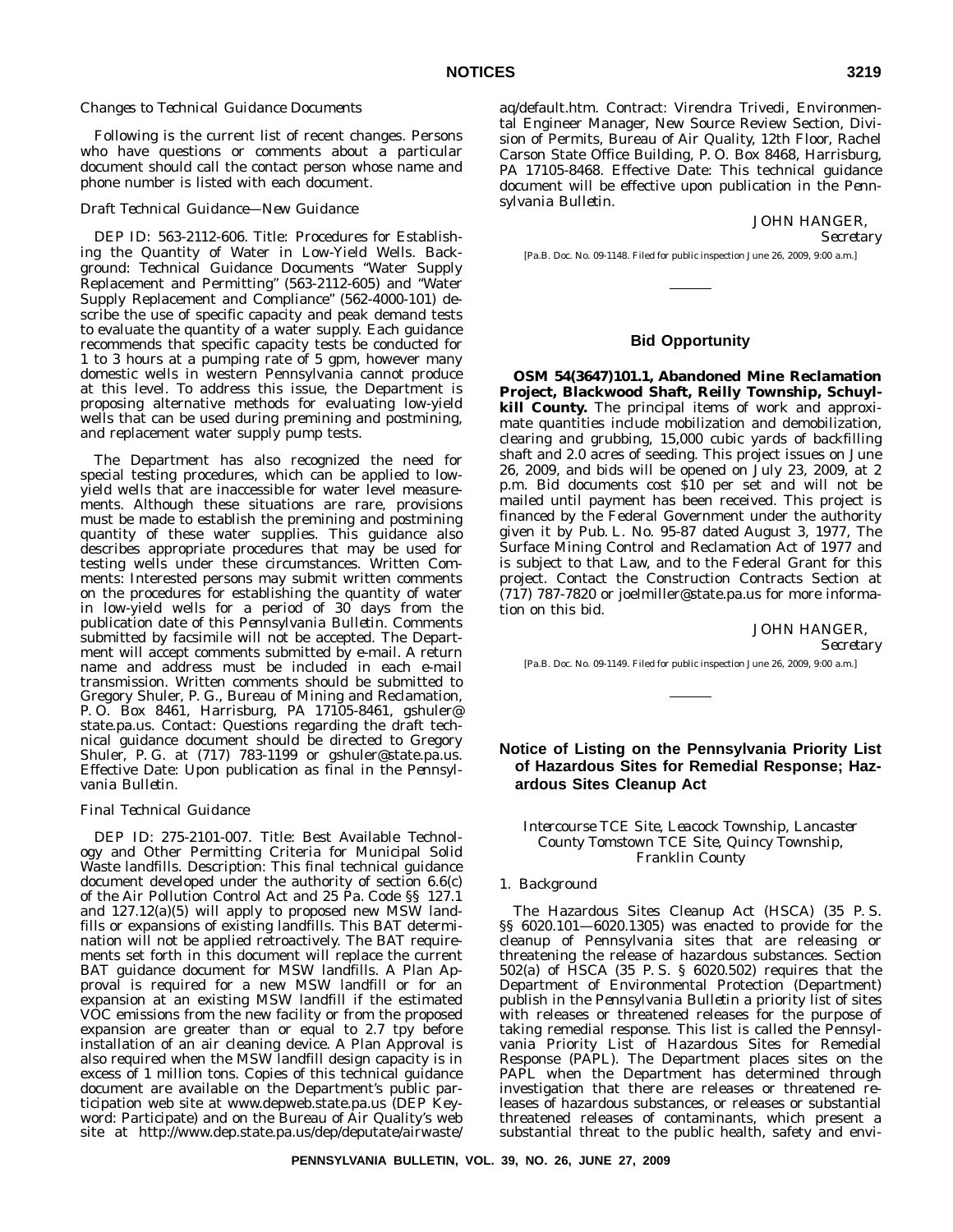ronment. In accordance with the requirements of section 502(a) of HSCA, the Hazard Ranking System (HRS; 40 CFR Part 300, Appendix A) (HRS) established under the Comprehensive Environmental Response, Compensation and Liability Act of 1980, as amended, 42 U.S.C.A. §§ 9601—9675, (CERCLA), is utilized to rank the sites for placement on the PAPL. The HRS uses mathematical formulas that reflect the relative importance and interrelationships of the various human health and environmental factors to arrive at a final score on a scale of 0 to 100. The values are assigned using information obtained from site investigations. Section 502(a) of HSCA also directs the Department to consider its administrative, enforcement, and financial capabilities when placing sites on the PAPL. HRS scores are finalized by the Department using the HRS in effect at the time the score is prepared and the proposed listing notice is issued pursuant to the statute.

The HRS was developed by the United States Environmental Protection Agency (EPA) as the method used to evaluate the relative potential of hazardous substance releases to cause health or safety problems, or ecological or environmental damage. It is the principal mechanism for placing a site on the National Priorities List (NPL), the list of priority releases for long-term remedial evaluation and response under CERCLA. The HRS is calculated by utilizing known information to establish the level of threat presented in four potential pathways of human or environmental exposure: groundwater, surface water, air and soil exposure. Within each pathway of exposure, the HRS considers three categories of factors:

(1) Factors that indicate the presence or likelihood of a release to the environment;

(2) Factors that indicate the nature and quantity of the substances presenting the potential threat;

(3) Factors that indicate the human or environmental targets potentially at risk from the site.

The resultant HRS score represents an estimate of the relative probability and magnitude of harm to human populations or sensitive environments from potential exposure to hazardous substances by the groundwater, surface water, soil exposure or air pathways.

#### 2. *Summary and Purpose*

Placement of a site on the PAPL is used to identify sites that need further study and/or remedial response decisions to address threats to the public health, safety or the environment. The Department will decide on a caseby-case basis whether to take enforcement or other actions under HSCA or other authorities, and/or to proceed directly with HSCA-funded remedial response actions and seek cost recovery after the cleanup.

Remedial response actions will not necessarily be taken in the same order as a site's ranking on the PAPL. The investigation conducted to place a site on the PAPL may not be sufficient to determine either the extent of contamination or the appropriate response actions for a site. The Department may undertake further site investigation and/or an analysis of remedial alternatives to determine appropriate response actions. The length of time needed to complete these studies will vary due to the complexity of a site. Response action decisions and implementation will proceed on individual sites regardless of the progress at other sites. Given the limited resources available in the

Hazardous Sites Cleanup Fund, the Department must carefully balance the relative needs for response at the sites it has studied. The Department may decide not to immediately proceed with a HSCA remedial action or that no remedial action is necessary.

## 3. *Technical Evaluation Grants under Act 108*

Under section 510 of HSCA (35 P. S. § 6020.510), the Department may make available a reasonable sum as a grant to the governing body of the host municipality of a site where the Department is considering a remedial response. The host municipality shall use this sum solely to conduct an independent technical evaluation of the proposed remedial response. The grant shall not exceed \$50,000. Information and a technical evaluation grant package may be obtained from the Department's regional office in which the site is located. Refer to the Additional Information section of this notice.

A municipality will be sent grant information by the Department after a listing announcement has been published in the *Pennsylvania Bulletin*. The grant will be signed; however, the grant will not be effective until the proposed remedial response is available for public review. At that time, the municipality may proceed with the review of the Department's proposed remedial response.

# *Pennsylvania Priority List of Hazardous Sites for Remedial Response*

# A. *Effective Date*

The sites listed are being placed on the PAPL effective upon publication of this announcement in the *Pennsylvania Bulletin*.

# B. *Contact Persons*

Individual site information may be obtained by contacting the Department's regional office in which the site is located whose address can be found in the Additional Information section of this notice.

#### C. *Statutory Authority*

The PAPL is published under the authority of section 502(a) of the HSCA. Under section 502(b) of HSCA, a decision to place a site on the list or to remove a site from the list is not a final action subject to review under the 2 Pa.C.S. § 103 (relating to Admistrative Agency Law) and section 4 of the Environmental Hearing Board Act (35 P. S.§ 7514), nor shall it confer a right or duty upon the Department or any person.

#### D. *Review and Public Comment*

HSCA provides for a 30-day public comment period subsequent to publication of the PAPL. This *Pennsylvania Bulletin* announcement opens the 30-day comment period for the sites being added with this publication. Written comments should be mailed to: Arthur L. Dalla Piazza, Environmental Cleanup Program, Department of Environmental Protection, Southcentral Region, 909 Elmerton Avenue, Harrisburg, PA 17110.

The regional office site files contain all information considered by the Department in placing a site on the PAPL. Files are available for review in the appropriate regional Field Operations Office, by appointment only, from 8 a.m. to 4 p.m., Monday through Friday excluding State holidays. Contact the regional Environmental Cleanup Program Manager, whose address can be found in the Additional Information section of this notice. The Department considers all written comments received during the formal comment period. All written comments and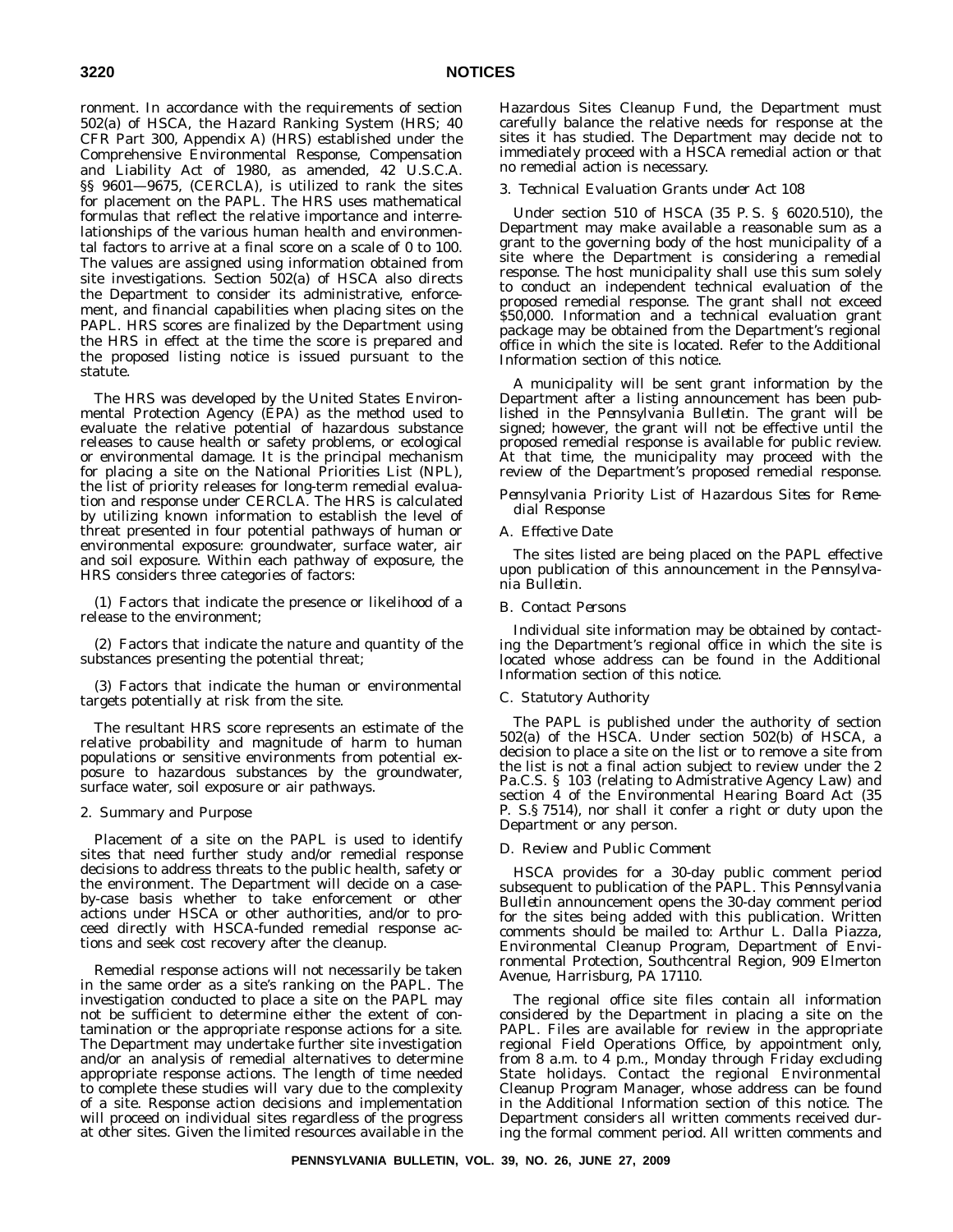the Department's responses will be placed into the site file and will later be incorporated into the Administrative Record.

# E. *Contents of List*

This notice places two sites on the PAPL. Table 1 lists the sites added to the PAPL by this notice. The names of the sites, HRS scores, municipalities, counties and the Department regions are included in this table. Table 2 lists nine sites currently on the PAPL. Included are the sites added by this notice. The names of the sites, HRS scores, municipalities, counties and the Department's regions are included in this table. The sites are listed in decreasing order of HRS scores.

#### F. *Site Listing Summaries*

# *Intercourse TCE Site*

The Intercourse TCE Site is located in Leacock Township, Lancaster County, PA. Land use in the area is commercial and residential surrounded by agriculture. From 2005-2008, residential well sampling was completed at 360 properties. Of these 360 properties, trichloroethylene (TCE) has been detected in well water at 150 properties, with 74 properties returning TCE concentrations of 5 parts per billion (ppb) to 25 ppb. Twelve properties exceed 25 ppb for TCE. TCE is listed as a probable human carcinogen by the EPA. Chronic effects on the liver, kidneys and immune and endocrine systems have been documented in humans exposed to TCE occupationally or from contaminanted drinking water. The Maximum Contaminant Level (MCL) for public water supplies and the Statewide Health Standard for groundwater cleanup for TCE is 5 ppb. Except for a development that has installed a treated community water supply, residents in the area rely on private wells for their water supplies. Minimal TCE degradation products have been detected in the groundwater samples indicating that the aquifer is not inherently conducive to natural attenuation.

The Department has completed a Prompt Interim Response at the site, offering bottled water to residences with water supply TCE contamination of 5 ppb to 25 ppb. Carbon treatment systems have been offered to those residents whose water supplies are impacted with TCE over 25 ppb. To date, the Department has installed carbon treatment systems on 11 residences and is supplying bottled water to 47 residences. Two carbon treatment systems were installed on commercial facilities and are maintained by these facilities. Twenty eight residences that were eligible for the Prompt Interim Response declined the response.

The Department and its contractor, Groundwater & Environmental Services, Inc., conducted a remedial investigation that found TCE in the groundwater at levels from nondetect to 398 ppb. Major fractures/solution features were found at approximately 70—90 feet and 150—200 feet below ground surface (bgs). An electrical resistivity survey mapped saturated fractures trending generally northwest/southeast and northeast/southwest. An east/west fracture was also identified. The groundwater plume within the fractures is restricted to the area south of Old Philadelphia Pike, east of Clearview and Belmont Roads, north of Pequea Lane and west of Carriage Drive. Membrane interface probe and soil boring investigations in potential source areas did not conclusively identify a source of the groundwater contamination. No responsible party has been found and no enforcement actions have been taken.

#### *Tomstown TCE Site*

The Tomstown TCE site is located in a rural area of Quincy Township, Franklin County. The site comprises approximately 460 acres and is primarily agricultural and rural residential. An area within the village of Tomstown was being evaluated for a proposed residential subdivision. Three test wells were installed for the proposed development, and samples were collected in July 2006. The sample results revealed the presence of trichloroethylene (TCE) in groundwater at the site. The Department conducted sampling from October 2006 through March 2008 of approximately 90 private wells and several surface water springs. Twenty-nine residences and one business had VOC contamination, with TCE concentrations ranging from less than 1 ppb to 34 ppb. The Maximum Contaminant Level for public water supplies and the groundwater Statewide Health Standard for TCE is 5 ppb. It appears there is widespread groundwater contamination impacting residential private wells.

The Department initiated a Prompt Interim Response at the site in January 2007, offering bottled water to residences with water supply TCE contamination of 5 ppb to 25 ppb and carbon treatment systems to those residences with water supplies impacted with TCE over 25 ppb. To date, the Department has installed carbon treatment systems on 5 residences and is supplying bottled water to 7 residences. Four residences that were eligible for the Prompt Interim Response either declined the response or are no longer occupied.

The Department began an initial site investigation in May 2007. Eleven monitoring wells were constructed throughout the site. These wells and the impacted residential wells were sampled in August 2007. TCE was found at very low levels in four of the monitoring wells (0.03 ppb to 1 ppb). TCE levels in the residential wells were comparable to the levels found during the initial sampling in 2006. Field work on a second phase of the investigation began in February 2008. This work included the re-sampling of existing monitoring wells, test wells installed for the proposed development, and select residential wells. A geophysical investigation was conducted to locate and identify potential subsurface bedrock features, such as joints, fractures, and voids. This subsurface information can be used to better define groundwater flow pathways at the Site and how they relate to the spread of impacted groundwater to residential wells. No responsible party has been found as yet; therefore, no enforcement actions have been taken.

### G. *Additional Information*

#### *Intercourse TCE Site*

The Department of Environmental Protection, Southcentral Region, John F. Krueger, Environmental Cleanup Program Manager; Arthur L. Dalla Piazza, Chief, Hazardous Sites Cleanup Program; Crystal J. Snook, Project Manger, 909 Elmerton Avenue, Harrisburg, PA 17110.

### *Tomstown TCE Site*

The Department of Environmental Protection, Southcentral Region, John F. Krueger, Environmental Cleanup Program Manager; Arthur L. Dalla Piazza, Chief, Hazardous Sites Cleanup Program; Ruth A. Bishop, Project Manager, 909 Elmerton Avenue, Harrisburg, PA 17110.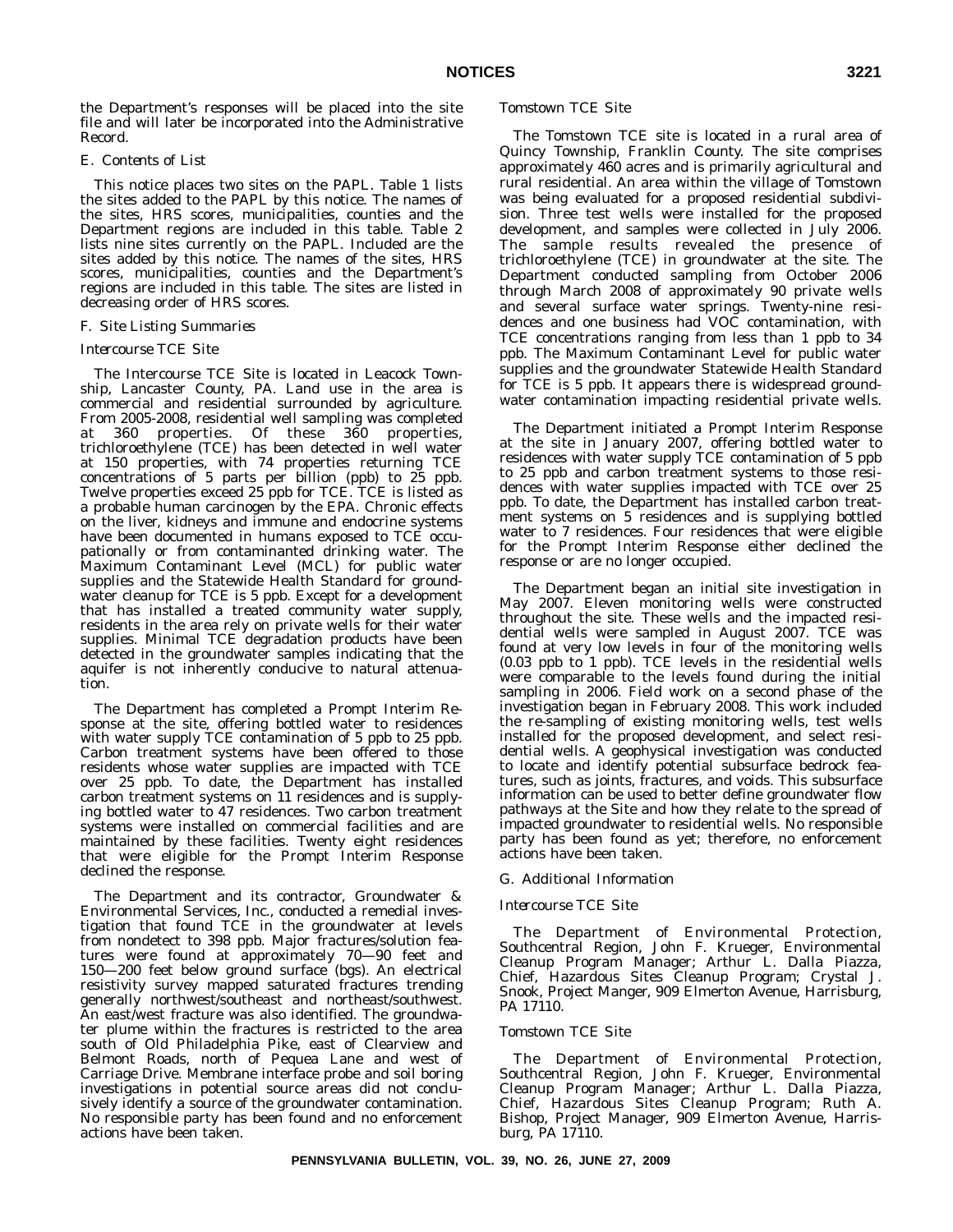**Table 1**

| <b>Sites Being Added by this Notice</b> |       |                                                                                                                                                             |                          |                                  |
|-----------------------------------------|-------|-------------------------------------------------------------------------------------------------------------------------------------------------------------|--------------------------|----------------------------------|
| <b>Site</b>                             | HRS   | Municipality                                                                                                                                                | County                   | DEP Region                       |
| <b>Intercourse TCE</b>                  | 50    | Leacock Township                                                                                                                                            | Lancaster                | Southcentral                     |
| <b>Tomstown TCE</b>                     | 50    | <b>Quincy Township</b>                                                                                                                                      | Franklin                 | Southcentral                     |
|                                         |       | <b>Table 2</b><br><b>Pennsylvania Priority List for Remedial Response</b>                                                                                   |                          |                                  |
| <b>Site</b>                             |       |                                                                                                                                                             |                          |                                  |
|                                         | HRS   | Municipality                                                                                                                                                | County                   | <b>DEP</b> Region                |
| <b>Intercourse TCE</b>                  | 50    | Leacock Township                                                                                                                                            | Lancaster                | Southcentral                     |
| <b>Tomstown TCE</b>                     | 50    | <b>Quincy Township</b>                                                                                                                                      | Franklin                 | Southcentral                     |
| <b>Dupont/New Castle</b>                | 54.75 | New Castle                                                                                                                                                  | Lawrence                 | <b>Northwest</b>                 |
| <b>Chem Fab HSCA Site</b>               | 39    | Doylestown Borough<br>and Township                                                                                                                          | <b>Bucks</b>             | Southeast                        |
| <b>Gettysburg Foundry</b>               | 38.20 | <b>Cumberland Township</b>                                                                                                                                  | Adams                    | Southcentral                     |
| F. E. Cooper                            | 33.62 | <b>Broad Top Township</b>                                                                                                                                   | <b>Bedford</b>           | Southcentral                     |
| <b>Bear Creek Area</b><br>Chemical      | 28.46 | Fairview, Parker,<br>Concord Township,<br>Petrolia, Fairview,<br>Karns City, Bruin<br>Borough, Butler County;<br>Perry Township,<br><b>Armstrong County</b> | <b>Butler, Armstrong</b> | Northwest                        |
| Schiller                                | 24.65 | Richmond Township                                                                                                                                           | Crawford                 | <b>Northwest</b>                 |
| Mun. and Ind. Disp.                     | 19.58 | Elizabeth Township                                                                                                                                          | Allegheny                | Southwest                        |
|                                         |       |                                                                                                                                                             |                          | <b>JOHN HANGER,</b><br>Secretary |

[Pa.B. Doc. No. 09-1150. Filed for public inspection June 26, 2009, 9:00 a.m.]

# **PA Conservation Works! \$22.2 Million Funding Opportunity Available**

On behalf of Governor Edward G. Rendell, Secretary Hanger announces that on June 29, 2009, the Department of Environmental Protection (Department) will open a \$22.2 million solicitation for energy efficiency and conservation and renewable energy projects for motivated local governments and nonprofit entities.

The program is administered by the Department, and funding is provided through the American Recovery and Reinvestment Act of 2009's (42 U.S.C.A. § 5301( Energy Efficiency and Conservation Block Grant Program (EECBG). At least 60% of this funding is reserved for units of local government in Pennsylvania that are not eligible for direct formula grants from the EECBG program. This includes Pennsylvania boroughs, townships and cities with fewer than 35,000 residents and counties with fewer than 200,000 residents.

For purposes of this financial assistance opportunity, eligible projects may include energy efficient lighting, including streetlight or outdoor lighting; energy efficiency retrofits of existing buildings, including high efficiency furnaces, boilers and air conditioners, combined heat and power, energy efficient ventilation systems, windows, sealing and insulation, and automated control systems; energy efficiency upgrades at wastewater treatment plants; installation of geothermal heat pump systems; premium efficiency motors and variable speed drives; and deployment of renewable energy technologies including

solar energy, wind energy, fuel cells, biomass, biogas and low-impact hydro. All projects must save or conserve a minimum of 25% of all energy used. Renewable energy projects will be eligible if the project replaces at least 25% of the building or entity's energy use.

Under this solicitation, the Department may award financial assistance in the form of grants of up to \$250,000. Multi-municipal projects (two or more units of local government sharing services and working together in the deployment of a project) may request up to \$500,000.

All projects must create jobs, be able to start work within 6 months, and be completed within 18 months and prior to September 30, 2011.

For grants under this solicitation, the following entities are eligible to apply: Pennsylvania local governments (a county, city, borough, incorporated town, township, or any other similar general purpose unit of government); bodies authorized to act on behalf of two or more local governments according to section 2316 of the Intergovernmental Cooperation Act; municipal authorities; incorporated  $501(c)(3)$  nonprofit organizations that are also registered with the Pennsylvania Bureau of Charitable Organizations; county conservation districts; and colleges or universities.

Direct recipients of ARRA-EECBG funds are not eligible to apply.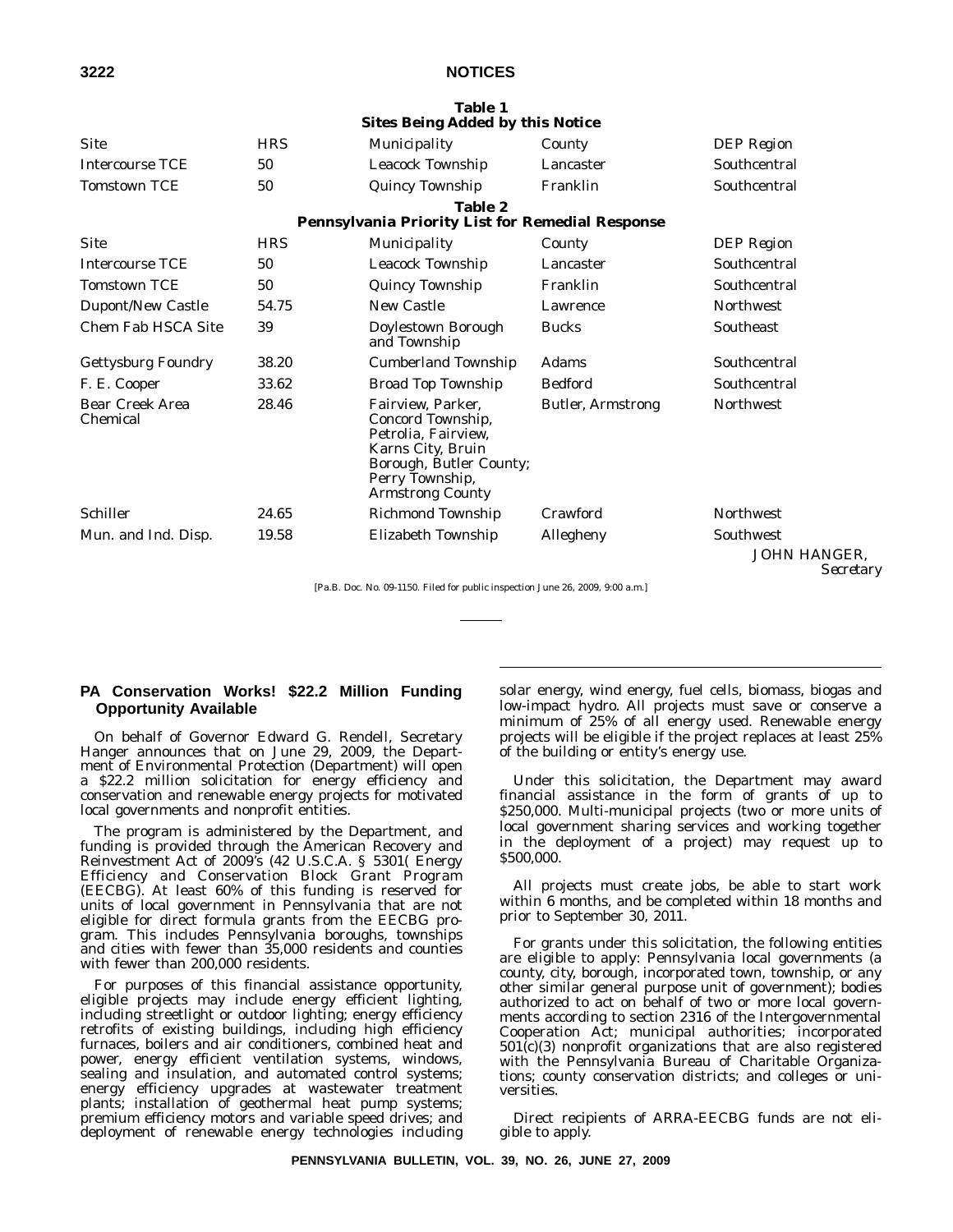This is a competitive solicitation. Guidelines may be viewed at www.recovery.pa.gov. Applications must be submitted by means of the Environmental eGrants system at www.grants.dcnr.state.pa.us. Applications will be accepted from July 17, 2009, through August 14, 2009.

JOHN HANGER,

*Secretary*

[Pa.B. Doc. No. 09-1151. Filed for public inspection June 26, 2009, 9:00 a.m.]

# **Quehanna Wild Area Nuclear Site License Termination**

On May 13, 2009, the Department of Environmental Protection (Department) terminated Radioactive Material License No. PA-1052 in accordance with 25 Pa. Code § 215.1(e) (relating to purpose and scope). The license encompassed residual radioactive material left behind from past operations at the facility. The facility was located in the Quehanna Wild Area of the Moshannon State Forest. The site had a long history of radioactive material use since the construction of the research reactor in 1955. Since then various tenants had been licensed to possess radioactive materials for uses including materials research, production of radio-thermal electric generators, and high activity gamma irradiation. The Department of Conservation and Natural Resources (DCNR) took final responsibility for the cleanup of the facility to allow for unrestricted future use. The Department performed a review of DCNR's Final Status Survey Results and its own confirmatory survey and concluded that the final status survey data adequately represented the final radiological conditions of the Quehanna site. The documented final conditions showed that the final conditions met the requirements for unrestricted release and provided justification to terminate the license. This termination comes following an extensive cleanup spanning more than 10 years of the affected structures and surrounding grounds. This included disposal of significant volumes of low-level radioactive waste at licensed out-of-state sites.

For additional information, concerning the Quehanna site, cleanup activities or the license termination, individuals may contact the Bureau of Radiation Protection at (717) 787-2480 or RA-EPDecommissioning@state.pa.us. Persons in need of accommodations as provided for in the Americans With Disabilities Act of 1990 should contact the Department directly at (717) 787-2480 or through the Pennsylvania AT&T Relay Service at (800) 654-5984 (TDD) to discuss how the Department may accommodate their needs.

JOHN HANGER,

*Secretary*

[Pa.B. Doc. No. 09-1152. Filed for public inspection June 26, 2009, 9:00 a.m.]

# **DEPARTMENT OF HEALTH**

# **Application of DuBois Regional Medical Center for Exception**

Under 28 Pa. Code § 51.33 (relating to requests for exceptions), the Department of Health (Department) gives notice that DuBois Regional Medical Center has requested an exception to the requirements of 28 Pa. Code § 153.1 (relating to minimum standards), which requires compliance with minimum standards contained in the following publication: *Guidelines for Design and Construction of Hospitals and Healthcare Facilities*. The facility specifically requests exception from the following standards contained in this publication: 2.1-2.2.1 (relating to toilet rooms) and 2.1-3.1.1.3 (relating to windows).

This request is on file with the Department. Persons may receive a copy of a request for exception by requesting a copy from the Department of Health, Division of Acute and Ambulatory Care, Room 532, Health and Welfare Building, Harrisburg, PA 17120, (717) 783-8980, fax (717) 772-2163, ra-paexcept@state.pa.us.

Those persons who wish to comment on an exception request may do so by sending a letter by mail, e-mail or facsimile to the Division and address listed previously.

Comments received by the Department within 10 days after the date of publication of this notice will be reviewed by the Department before it decides whether to approve or disapprove the request for exception.

Persons with a disability who wish to obtain a copy of a request and/or provide comments to the Department and require an auxiliary aid, service or other accommodation to do so should contact the Director, Division of Acute and Ambulatory Care at (717) 783-8980 for speech and/or hearing impaired persons V/TT (717) 783-6154 or the Pennsylvania AT&T Relay Service at (800) 654-5984 (TT).

EVERETTE JAMES,

*Secretary*

[Pa.B. Doc. No. 09-1153. Filed for public inspection June 26, 2009, 9:00 a.m.]

# **Application of UPMC Presbyterian Shadyside for Exception**

Under 28 Pa. Code § 51.33 (relating to requests for exceptions), the Department of Health (Department) gives notice that UPMC Presbyterian Shadyside has requested an exception to the requirements of 28 Pa. Code § 153.1 (relating to minimum standards), which requires compliance with minimum standards contained in the following publication: *Guidelines for Design and Construction of Hospitals and Healthcare Facilities*. The facility specifically requests exception from the following standard contained in this publication: 3.1-5.2.1.1(1) (relating to corridor width).

This request is on file with the Department. Persons may receive a copy of a request for exception by requesting a copy from the Department of Health, Division of Acute and Ambulatory Care, Room 532, Health and Welfare Building, Harrisburg, PA 17120, (717) 783-8980, fax (717) 772-2163, ra-paexcept@state.pa.us.

Persons who wish to comment on an exception request may do so by sending a letter by mail, e-mail or facsimile to the Division and address listed previously.

Comments received by the Department within 10 days after the date of publication of this notice will be reviewed by the Department before it decides whether to approve or disapprove the request for exception.

Persons with a disability who wish to obtain a copy of a request and/or provide comments to the Department and require an auxiliary aid, service or other accommodation

**PENNSYLVANIA BULLETIN, VOL. 39, NO. 26, JUNE 27, 2009**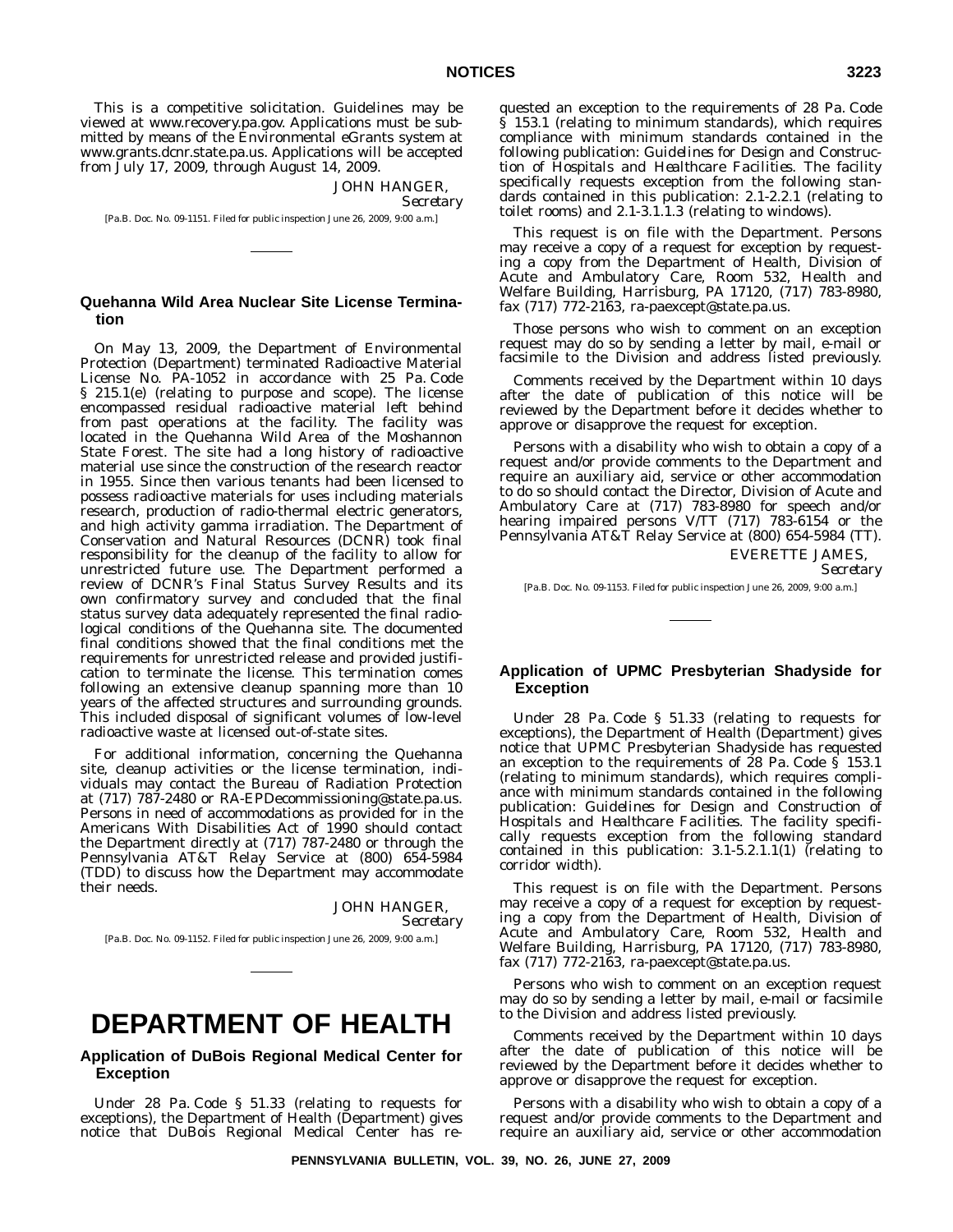to do so should contact the Director, Division of Acute and Ambulatory Care at (717) 783-8980 for speech and/or hearing impaired persons V/TT (717) 783-6154 or the Pennsylvania AT&T Relay Service at (800) 654-5984 (TT).

> EVERETTE JAMES, *Secretary*

[Pa.B. Doc. No. 09-1154. Filed for public inspection June 26, 2009, 9:00 a.m.]

# **Health Research Advisory Committee Public Meetings**

The Health Research Advisory Committee of the Department of Health (Department) will hold a public meeting on October 8 and October 9, 2009, from 9 a.m. to 5 p.m., on both days. The meeting will be held at the Hilton Garden Inn, Philadelphia Center City, 1100 Arch Street, Philadelphia, PA.

There are three primary aims for the meeting: (1) to hold workshops on nanotechnology and drug and alcohol abuse; (2) to hear testimony from invited presenters on other research needs and priorities; and (3) to discuss the State Fiscal Year (SFY) 2010-2011 health research priorities for the Commonwealth Universal Research Enhancement Program. Current and past SFY priorities for both formula funded and nonformula funded health research are posted on the Department's web site (http:// www.health.state.pa.us/cure).

This meeting is open to the public. No reservations are required to attend the meeting. Those individuals who have previously submitted written testimony by the June 15, 2009, deadline may have the opportunity to address the Committee.

For additional information, contact Patricia W. Potrzebowski, Ph.D., Director, Bureau of Health Statistics and Research or Violet Witmer at 555 Walnut Street, 6th Floor, Harrisburg, PA 17101-1914 or (717) 783-2548.

Persons with a disability who wish to attend the meeting and require an auxiliary aid, service or other accommodation to do so should contact Patricia Potrzebowski or Violet Witmer at the previously listed telephone number for speech and/or hearing impaired persons at V/TT (717) 783-6514 or the Pennsylvania AT&T Relay Service at (800) 654-5984 (TT).

This meeting is subject to cancellation without notice. EVERETTE JAMES, *Secretary*

[Pa.B. Doc. No. 09-1155. Filed for public inspection June 26, 2009, 9:00 a.m.]

# **Human Immunodeficiency Virus (HIV) Community Prevention Planning Committee; Public Meetings**

The Statewide HIV Community Prevention Planning Committee, established by the Department of Health (Department) under sections 301(a) and 317(b) of the Public Health Service Act (42 U.S.C. §§ 241(a) and 247(b)), will hold a public meeting on Wednesday, July 15, 2009, and on Thursday, July 16, 2009.

The meetings will be held at the Harrisburg Holiday Inn West, 5401 Carlisle Pike, Mechanicsburg, PA 17050 on Wednesday, July 15 from 9 a.m. until 4 p.m. and on Thursday, July 16 from 9 a.m. until 2:30 p.m.

For additional information, contact Kenneth McGarvey, Department of Health, Bureau of Communicable Diseases, Room 1010, Health and Welfare Building, Harrisburg, PA 17120, (717) 783-0572.

Persons with a disability who wish to attend the meeting and require an auxiliary aid, service or other accommodation to do so should also contact Kenneth McGarvey at the previous number or at V/TT (717) 783-6514 for speech and/or hearing impaired persons or the Pennsylvania AT&T Relay Service at (800) 654-5984 (TT).

The Department reserves the right to cancel this meeting without prior notice.

EVERETTE JAMES,

# *Secretary*

[Pa.B. Doc. No. 09-1156. Filed for public inspection June 26, 2009, 9:00 a.m.]

# **Integrated Human Immunodeficiency Virus (HIV) Integrated Council; Public Meeting**

The Statewide Integrated HIV Planning Council, established by the Department of Health (Department) under sections 301(a) and 317(b) of the Public Health Service Act (42 U.S.C. §§ 241(a) and 247(b)), will hold a public meeting on Tuesday, July 14, 2009.

The meeting will be held at the Harrisburg Holiday Inn West, 5401 Carlisle Pike, Mechanicsburg, PA 17050, from 9 a.m. to 2 p.m.

For additional information, contact Joseph Pease, Department of Health, Bureau of Communicable Diseases, Division of HIV/AIDS, Room 1010, Health and Welfare Building, Harrisburg, PA 17120, (717) 783-0572.

Persons with a disability who wish to attend the meeting and require an auxiliary aid, service or other accommodation to do so should also contact Joseph Pease at the previous number or at V/TT (717) 783-6514 for speech and/or hearing impaired persons or the Pennsylvania AT&T Relay Service at (800) 654-5984 (TT).

The Department reserves the right to cancel this meeting without prior notice.

#### EVERETTE JAMES,

*Secretary*

[Pa.B. Doc. No. 09-1157. Filed for public inspection June 26, 2009, 9:00 a.m.]

# **Long-Term Care Facilities; Request for Exception**

The following long-term care nursing facility is seeking an exception to 28 Pa. Code § 205.6(a) (relating to function of building).

Grandview Health Homes, Inc. 49 Woodbine Lane Danville, PA 17821 Facility ID: 591602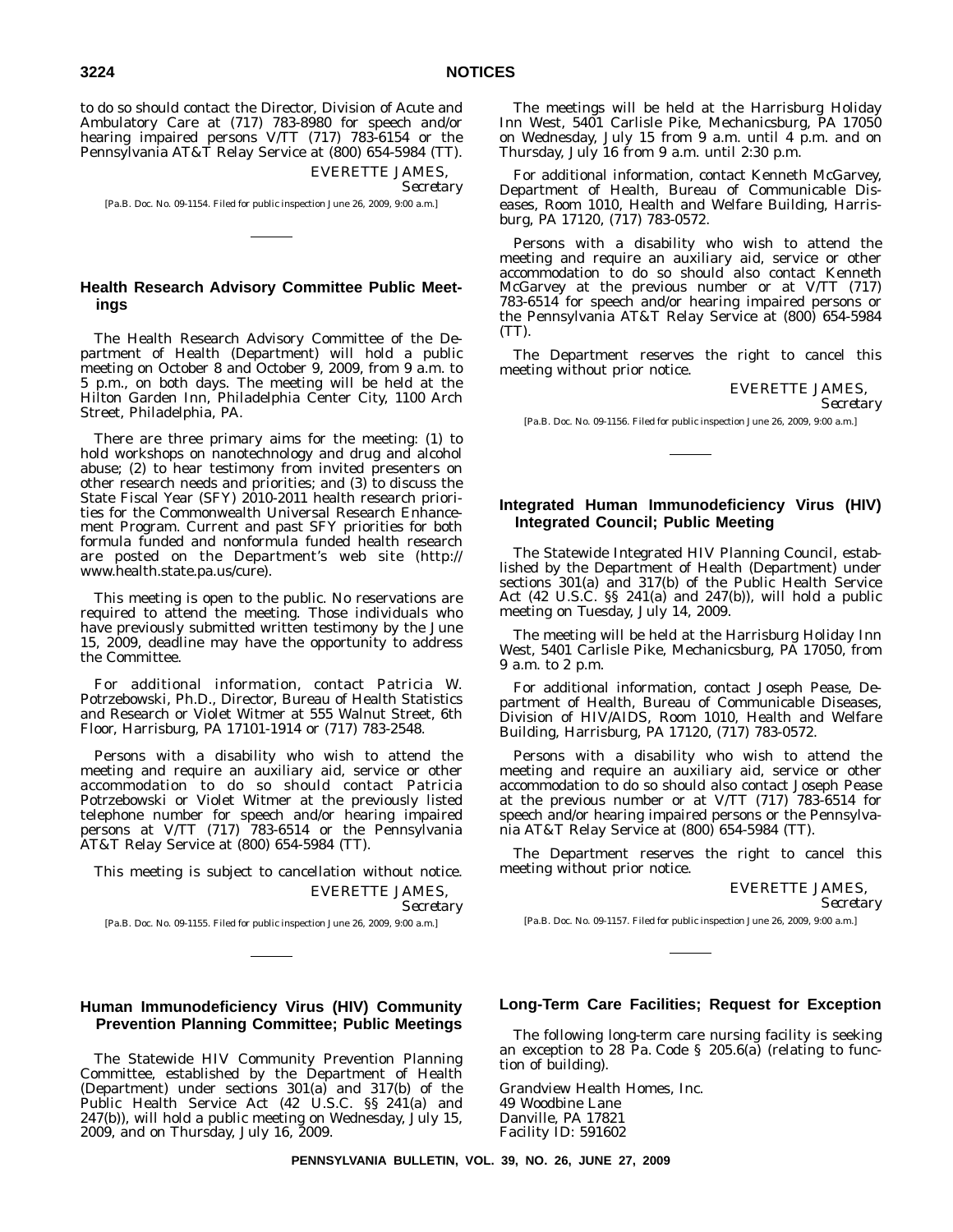The request is on file with the Department of Health (Department). Persons may receive a copy of the request for exception by requesting a copy from the Division of Nursing Care Facilities, Room 526, Health and Welfare Building, Harrisburg, PA 17120, (717) 787-1816, fax (717) 772-2163, ra-paexcept@state.pa.us.

Persons who wish to comment on this exception request may do so by sending a letter by mail, e-mail or facsimile to the Division and address listed previously.

Comments received by the Department within 15 days after the date of publication of this notice will be reviewed by the Department before it decides whether to approve or disapprove the request for exception.

Persons with a disability who wish to obtain a copy of the request and/or provide comments to the Department and require an auxiliary aid, service or other accommodation to do so should contact V/TT (717) 783-6514 for speech and/or hearing impaired persons or the Pennsylvania AT&T Relay Service at (800) 654-5984 (TT).

> EVERETTE JAMES, *Secretary*

[Pa.B. Doc. No. 09-1158. Filed for public inspection June 26, 2009, 9:00 a.m.]

# **Organ Donation Advisory Committee Meeting**

The Organ Donation Advisory Committee, established under 20 Pa.C.S. § 8622 (relating to The Governor Robert P. Casey Memorial Organ and Tissue Donation Awareness Trust Fund), will hold a public meeting on Friday, July 31, 2009, from 10 a.m. to 3 p.m. The meeting will be held at the Giant Community Center, 2nd Floor, Giant Food Store, 3301 Trindle Road, Camp Hill, PA 17011.

For additional information or persons with a disability and wish to attend the meeting and require an auxiliary aid, service or other accommodation to do so should contact Cyndi Malinen, Public Health Program Administrator, Division of Nutrition and Physical Activity, Bureau of Health Promotion and Risk Reduction, Room 1000, Health and Welfare Building, Harrisburg, PA at (717) 787-5876 or for speech and/or hearing impaired persons V/TT (717) 783-6514 or the Pennsylvania AT&T Relay Service at (800) 654-5984.

This meeting is subject to cancellation without notice. EVERETTE JAMES,

*Secretary*

[Pa.B. Doc. No. 09-1159. Filed for public inspection June 26, 2009, 9:00 a.m.]

# **Sexual Assault Victim Emergency Services Regulation**

On January 26, 2008, the Department of Health (Department) published a Notice of Final Rulemaking in the *Pennsylvania Bulletin* for the Sexual Assault Victim Emergency Services Regulation. See 38 Pa.B. 573 (January 26, 2008). The Sexual Assault Victim Emergency Services Regulation became effective on January 26, 2008, and amended the Department's regulations at 28 Pa. Code Part IV, Subpart B (relating to general and special hospitals), to add specific requirements for hospitals relating to the provision of sexual assault emergency services. See 28 Pa. Code §§ 117.51—117.58 (relating to sexual assault victim emergency services).

Hospitals that decide they may not provide emergency contraception due to a stated religious or moral belief contrary to providing such medication are required to give notice to the Department of the decision. See 28 Pa. Code § 177.57 (relating to religious or moral exemptions). Hospitals that refer all emergency patients to other hospitals after institution of essential life-saving measures and decide not to provide any sexual assault emergency services are required to give notice to the Department of the decision. See 28 Pa. Code § 117.58 (relating to exemption for hospitals providing limited emergency services).

Sections 117.57(1)(ii) and 117.58(1)(ii) of 28 Pa. Code that the Department will annually publish the lists of hospitals in the *Pennsylvania Bulletin* that have chosen not to provide emergency contraception under 28 Pa. Code § 117.57 or any sexual assault emergency services under 28 Pa. Code § 117.58. The following lists are published in accordance with those provisions and do not create any new obligations for hospitals or relieve hospitals of any existing obligations.

# **Hospitals That May Not Provide Emergency Contraception**

Under 28 Pa. Code § 117.57(1)(ii), the Department publishes the following list of hospitals that have provided notice to the Department that the hospital may not provide emergency contraception due to a stated religious or moral belief:

| Hospital Name                                                    | <b>City, Zip Code</b> |
|------------------------------------------------------------------|-----------------------|
| Altoona Regional Health<br><b>System (Bon Secours</b><br>Campus) | Altoona, 16601        |
| Jersey Shore Hospital                                            | Jersey Shore, 17740   |
| Mercy Fitzgerald Hospital                                        | Darby, 19023          |
| Mercy Hospital Scranton                                          | Scranton, 18501       |
| Mercy Jeannette                                                  | Jeannette, 15644      |
| Mercy Philadelphia Hospital                                      | Philadelphia, 19143   |
| Mercy Suburban Hospital                                          | Norristown, 19401     |
| Nazareth Hospital                                                | Philadelphia, 19152   |
| <b>Muncy Valley Hospital</b>                                     | <b>Muncy, 17756</b>   |
| St. Mary Medical Center                                          | Langhorne, 19047      |
| <b>UPMC Mercy Hospital</b>                                       | Pittsburgh, 15219     |
| Williamsport Hospital                                            | Williamsport, 17701   |
|                                                                  |                       |

#### **Hospitals That May Not Provide Any Sexual Assault Emergency Services**

Under 28 Pa. Code § 117.58(1)(ii), the Department publishes the following list of hospitals that have provided notice to the Department that the hospital may not provide any sexual assault emergency services due to the limited services provided by the hospital:

#### **Hospital Name City, Zip Code**

Allied Services Institute of Rehabilitation—Scranton Scranton, 18501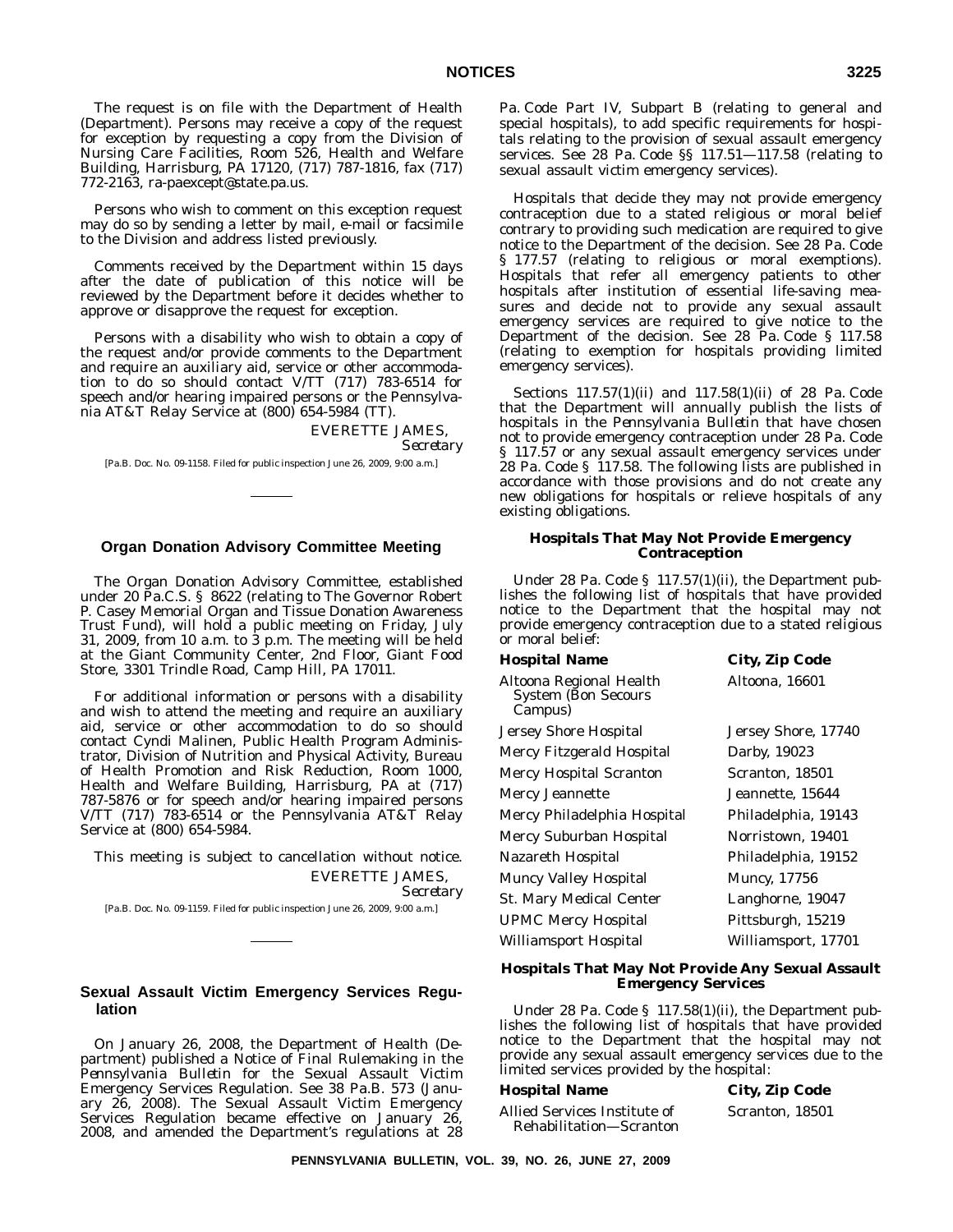| <b>Hospital Name</b>                                                       | City, Zip Code                  |
|----------------------------------------------------------------------------|---------------------------------|
| John Heinz Institute of<br>Rehabilitation Medicine-<br><b>Wilkes-Barre</b> | Wilkes-Barre<br>Township, 18702 |
| <b>Shamokin Area Community</b><br>Hospital                                 | Coal Township,<br>17866-9697    |
| St. Agnes Long-Term Acute<br>Care Hospital                                 | Philadelphia, 19145             |

Additional information regarding the Sexual Assault Victim Emergency Services Regulation and emergency contraception, and an up-to-date list of hospitals not providing emergency contraception under 28 Pa. Code § 117.57 or not providing any sexual assault emergency services under 28 Pa. Code § 117.58, is available on the Department's web site, www.health.state.pa.us. Persons with a disability who require an alternative format of this notice (for example, large print, audiotape, Braille) should contact Joanne Salsgiver, Acting Director of the Division of Acute and Ambulatory Care, Room 532, Health and Welfare Building, 625 Forster Street, Harrisburg, PA 17120-0701, (717) 783-8980, fax (717) 772-2163 or for speech and/or hearing impaired persons V/TT (717) 783- 6514 or the Pennsylvania AT&T Relay Service at (800) 654-5984.

The publishing in the *Pennsylvania Bulletin* or on the Department's web site of the lists of hospitals not providing emergency contraception under 28 Pa. Code § 117.57, or not providing any sexual assault emergency services under 28 Pa. Code § 117.58, shall not be deemed an acknowledgement or confirmation by the Department that the hospitals are in compliance with the requirements of the regulations.

# EVERETTE JAMES,

*Secretary*

[Pa.B. Doc. No. 09-1160. Filed for public inspection June 26, 2009, 9:00 a.m.]

# **Special Supplemental Nutrition Program for Women, Infants and Children (WIC Program); Maximum Allowable Prices and Competitive Prices**

# **Maximum Allowable Prices and Competitive Prices for Type 1 Stores in Regular Cost Counties**

Under 28 Pa. Code §§ 1103.4(5) and 1105.3(a)(1) (relating to selection criteria for authorization and reauthorization; terms and conditions of participation) and 7 CFR 246.12, the WIC Program hereby publishes notice of the Maximum Allowable Prices and Competitive Prices for Type 1 Stores in Regular Cost Counties.

#### **Maximum Allowable Prices**

Effective July 1, 2009, through September 30, 2009, the Maximum Allowable Prices the Department of Health (Department) will pay Type 1 Stores in Regular Cost Counties for WIC allowable foods are as follows:

|                                               | Maximum<br>Allowable |
|-----------------------------------------------|----------------------|
| Description                                   | Price                |
| 1/2 gal. of Milk: Whole, Reduced Fat, Low Fat |                      |
|                                               | \$2.15               |
| 12 oz. Evaporated Milk                        | \$1.21               |

| Description                                           | лнотаріс<br>Price |
|-------------------------------------------------------|-------------------|
|                                                       | \$6.03            |
| 1 qt. Lactose Reduced Milk                            | <b>\$2.09</b>     |
| $1/2$ gal. Kosher Milk                                | S2.22             |
|                                                       | \$0.65            |
| 8 oz. Kosher Infant Cereal.                           | \$1.90            |
|                                                       | \$1.58            |
|                                                       | \$1.08            |
| 14 to 16 oz. Canned Carrots                           | S1.08             |
|                                                       | \$6.17            |
| 1 lb. Kosher Cheese                                   | \$6.17            |
| 1 lb. Dry Beans or Peas                               | \$1.90            |
| 1 oz. Adult WIC Cereal                                | \$0.32            |
|                                                       | \$1.90            |
| 15 to 18 oz. Peanut Butter                            | \$3.13            |
| 46 oz. Single Strength Juice or 11.5 or 12 oz.        |                   |
| Juice Concentrate                                     | \$3.18            |
|                                                       | S1.70             |
| 5 to 6.5 oz. Chunk Light Tuna Packed in               |                   |
|                                                       | \$1.18<br>\$0.65  |
|                                                       |                   |
| 32 oz. Alimentum Advance Ready-to-Feed                | \$8.91            |
| 16 oz. Alimentum Advance Powder Formula               | \$25.27           |
| 8 oz. Boost Ready-to-Feed Formula                     | S2.00             |
| 12.8 oz. EnfaCare LIPIL w/Iron Powder                 |                   |
|                                                       | \$13.86           |
| 13 oz. Enfamil LIPIL Concentrate Formula              | \$4.38            |
| 32 oz. Enfamil LIPIL Ready-to-Feed Formula            | \$6.57            |
| 12.9 oz. Enfamil LIPIL Powder Formula                 | \$13.35           |
| 32 oz. Isomil DF Ready-to-Feed Formula                | \$6.21            |
| 12 oz. Nestle Good Start Gentle PLUS Powder           |                   |
| Formula-Orange label                                  | \$13.17           |
| 13 oz. Nestle Good Start Gentle PLUS                  |                   |
| Concentrate Formula—Orange label                      | \$4.21            |
| 32 oz. Nestle Good Start Gentle PLUS Ready            |                   |
| To Feed Formula-Orange label                          | \$6.35            |
| 12.9 oz. Nestle Good Start Soy PLUS Powder            |                   |
| Formula-Blue label                                    | \$13.73           |
| 13 oz. Nestle Good Start Soy PLUS                     |                   |
| Concentrate Formula-Blue label                        | <b>\$4.46</b>     |
| 32 oz. Nestle Good Start Soy PLUS                     |                   |
| Ready-to-Feed Formula-Blue label                      | \$6.56            |
| 12 oz. Nestle Good Start Protect PLUS Powder          |                   |
| Formula-Green label                                   | \$14.02           |
| 12 oz. Nestle Good Start Nourish PLUS Powder          |                   |
| Formula-Purple label                                  | \$10.79           |
| 24 oz. Nestle Good Start Gentle PLUS 2                |                   |
| Powder Formula-blue label with orange                 |                   |
|                                                       | \$20.56           |
| 24 oz. Nestle Good Start Soy PLUS 2 Powder            |                   |
| Formula-blue label with blue letters                  | \$20.63           |
| 24 oz. Nestle Good Start Protect PLUS 2               |                   |
| Powder Formula-blue label with green                  |                   |
|                                                       | \$24.91           |
| 13 oz. Nutramigen Lipil Concentrate Formula.          | <b>S7.01</b>      |
| 32 oz. Nutramigen Lipil Ready-to-Feed                 |                   |
|                                                       | \$8.98            |
| 16 oz. Nutramigen Lipil Powder Formula                | \$25.26           |
| 8 oz. Pediasure Ready-to-Feed Formula.                | <b>S1.80</b>      |
| 8 oz. Pediasure with Fiber Ready-to-Feed              |                   |
| Formula<br>13 oz. Similac Advance Concentrate Formula | \$1.84            |
|                                                       | S4.32             |
| 32 oz. Similac Advance Ready-to-Feed                  | \$6.25            |
| Formula<br>12.9 oz. Similac Advance Powder Formula    | \$13.20           |
|                                                       |                   |

*Maximum Allowable*

**PENNSYLVANIA BULLETIN, VOL. 39, NO. 26, JUNE 27, 2009**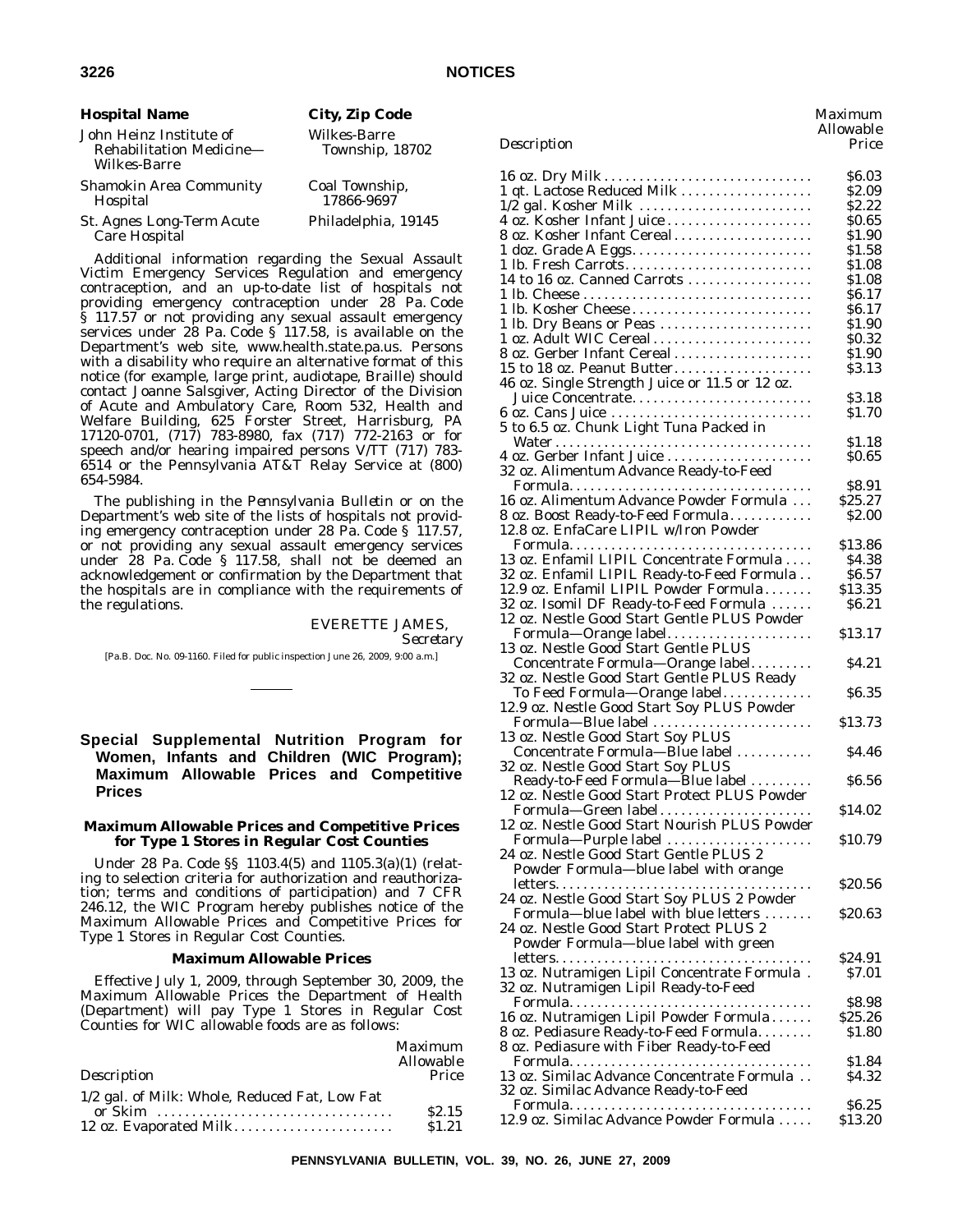|                                                | <b>Maximum</b><br>Allowable |
|------------------------------------------------|-----------------------------|
| Description                                    | Price                       |
| 12.8 oz. Similac Neosure with Iron Powder      | \$15.03                     |
| 32 oz. Similac Neosure with Iron Ready-to-Feed |                             |
| Formula                                        | \$7.40                      |
| 13 oz. Store Brand Concentrate Formula         | \$2.84                      |
| 32 oz. Store Brand Ready-to-Feed Formula       | \$3.79                      |
| 25.75 oz. Store Brand Powder Formula           | \$15.86                     |

### **Competitive Prices**

To remain WIC Authorized, each store must maintain the minimum inventory of the following WIC food items at, or below, the Competitive Prices listed for the store's peer group. Effective July 1, 2009, through September 30, 2009, the Competitive Prices for WIC Authorization for Type 1 Stores in Regular Cost Counties are as follows:

| Prices<br>Description<br>1/2 gal. of Milk: Whole, Reduced Fat, Low Fat<br>\$2.01<br>1/2 gal. of Kosher Milk: Whole, Reduced Fat,<br>Low Fat or Skim<br><b>S2.10</b><br>12 oz. Evaporated Milk<br>\$1.14<br>16 oz. Dry Milk<br>\$5.89<br>1 doz. Grade A Eggs<br>\$1.51<br>1 lb. Fresh Carrots<br>\$1.06<br>14 to 16 oz. Canned Carrots<br>\$1.06<br>\$5.61<br>1 lb. Kosher Cheese<br>\$5.61<br>1 lb. Dry Beans or Peas<br>\$1.71<br>1 oz. Adult WIC Cereal<br>\$0.32<br>8 oz. Gerber Infant Cereal<br>\$1.90<br>\$2.83<br>15 to 18 oz. Peanut Butter<br>46 oz. Single Strength Juice or 11.5 or 12 oz.<br>Juice Concentrate<br>\$2.84<br>5 to 6.5 oz. Chunk Light Tuna Packed in<br>\$1.10<br><b>SO.65</b><br>12 oz. Nestle Good Start Gentle PLUS Powder<br>Formula-Orange label<br>\$13.17<br>13 oz. Nestle Good Start Gentle PLUS<br>\$4.21<br>Concentrate Formula—Orange label |
|-----------------------------------------------------------------------------------------------------------------------------------------------------------------------------------------------------------------------------------------------------------------------------------------------------------------------------------------------------------------------------------------------------------------------------------------------------------------------------------------------------------------------------------------------------------------------------------------------------------------------------------------------------------------------------------------------------------------------------------------------------------------------------------------------------------------------------------------------------------------------------------|
|                                                                                                                                                                                                                                                                                                                                                                                                                                                                                                                                                                                                                                                                                                                                                                                                                                                                                   |
|                                                                                                                                                                                                                                                                                                                                                                                                                                                                                                                                                                                                                                                                                                                                                                                                                                                                                   |
|                                                                                                                                                                                                                                                                                                                                                                                                                                                                                                                                                                                                                                                                                                                                                                                                                                                                                   |
|                                                                                                                                                                                                                                                                                                                                                                                                                                                                                                                                                                                                                                                                                                                                                                                                                                                                                   |
|                                                                                                                                                                                                                                                                                                                                                                                                                                                                                                                                                                                                                                                                                                                                                                                                                                                                                   |
|                                                                                                                                                                                                                                                                                                                                                                                                                                                                                                                                                                                                                                                                                                                                                                                                                                                                                   |
|                                                                                                                                                                                                                                                                                                                                                                                                                                                                                                                                                                                                                                                                                                                                                                                                                                                                                   |
|                                                                                                                                                                                                                                                                                                                                                                                                                                                                                                                                                                                                                                                                                                                                                                                                                                                                                   |
|                                                                                                                                                                                                                                                                                                                                                                                                                                                                                                                                                                                                                                                                                                                                                                                                                                                                                   |
|                                                                                                                                                                                                                                                                                                                                                                                                                                                                                                                                                                                                                                                                                                                                                                                                                                                                                   |
|                                                                                                                                                                                                                                                                                                                                                                                                                                                                                                                                                                                                                                                                                                                                                                                                                                                                                   |
|                                                                                                                                                                                                                                                                                                                                                                                                                                                                                                                                                                                                                                                                                                                                                                                                                                                                                   |
|                                                                                                                                                                                                                                                                                                                                                                                                                                                                                                                                                                                                                                                                                                                                                                                                                                                                                   |
|                                                                                                                                                                                                                                                                                                                                                                                                                                                                                                                                                                                                                                                                                                                                                                                                                                                                                   |
|                                                                                                                                                                                                                                                                                                                                                                                                                                                                                                                                                                                                                                                                                                                                                                                                                                                                                   |
|                                                                                                                                                                                                                                                                                                                                                                                                                                                                                                                                                                                                                                                                                                                                                                                                                                                                                   |
|                                                                                                                                                                                                                                                                                                                                                                                                                                                                                                                                                                                                                                                                                                                                                                                                                                                                                   |
|                                                                                                                                                                                                                                                                                                                                                                                                                                                                                                                                                                                                                                                                                                                                                                                                                                                                                   |
|                                                                                                                                                                                                                                                                                                                                                                                                                                                                                                                                                                                                                                                                                                                                                                                                                                                                                   |
|                                                                                                                                                                                                                                                                                                                                                                                                                                                                                                                                                                                                                                                                                                                                                                                                                                                                                   |
|                                                                                                                                                                                                                                                                                                                                                                                                                                                                                                                                                                                                                                                                                                                                                                                                                                                                                   |
|                                                                                                                                                                                                                                                                                                                                                                                                                                                                                                                                                                                                                                                                                                                                                                                                                                                                                   |
|                                                                                                                                                                                                                                                                                                                                                                                                                                                                                                                                                                                                                                                                                                                                                                                                                                                                                   |
|                                                                                                                                                                                                                                                                                                                                                                                                                                                                                                                                                                                                                                                                                                                                                                                                                                                                                   |
|                                                                                                                                                                                                                                                                                                                                                                                                                                                                                                                                                                                                                                                                                                                                                                                                                                                                                   |
| 32 oz. Nestle Good Start Gentle PLUS RTF                                                                                                                                                                                                                                                                                                                                                                                                                                                                                                                                                                                                                                                                                                                                                                                                                                          |
| Formula-Orange label<br>\$6.35                                                                                                                                                                                                                                                                                                                                                                                                                                                                                                                                                                                                                                                                                                                                                                                                                                                    |
| 12.9 oz. Nestle Good Start Soy PLUS Powder                                                                                                                                                                                                                                                                                                                                                                                                                                                                                                                                                                                                                                                                                                                                                                                                                                        |
| Formula-Blue label<br>\$13.73                                                                                                                                                                                                                                                                                                                                                                                                                                                                                                                                                                                                                                                                                                                                                                                                                                                     |
| 13 oz. Nestle Good Start Soy PLUS                                                                                                                                                                                                                                                                                                                                                                                                                                                                                                                                                                                                                                                                                                                                                                                                                                                 |
| Concentrate Formula-Blue label<br>S4.46                                                                                                                                                                                                                                                                                                                                                                                                                                                                                                                                                                                                                                                                                                                                                                                                                                           |
| 32 oz. Nestle Good Start Soy PLUS RTF                                                                                                                                                                                                                                                                                                                                                                                                                                                                                                                                                                                                                                                                                                                                                                                                                                             |
| Formula-Blue label<br><b>S6.56</b>                                                                                                                                                                                                                                                                                                                                                                                                                                                                                                                                                                                                                                                                                                                                                                                                                                                |

### **Maximum Allowable Prices and Competitive Prices for Type 2 Stores in Regular Cost Counties**

Under 28 Pa. Code §§ 1103.4(5) and 1105.3(a)(1) and 7 CFR 246.12, the WIC Program hereby publishes notice of the Maximum Allowable Prices and Competitive Prices for Type 2 Stores in Regular Cost Counties.

#### **Maximum Allowable Prices**

Effective July 1, 2009, through September 30, 2009, the Maximum Allowable Prices the Department will pay Type 2 Stores in Regular Cost Counties for WIC allowable foods are as follows:

### *Maximum Allowable Description Price* 1/2 gal. of Milk: Whole, Reduced Fat, Low Fat or Skim ................................... \$2.15 12 oz. Evaporated Milk....................... \$1.34 16 oz. Dry Milk . . . . . . . . . . . . . . . . . . . . . . . . . . . . . . \$6.45 1 qt. Lactose Reduced Milk ................... \$2.34 1/2 gal. Kosher Milk ......................... \$2.22 4 oz. Kosher Infant Juice ..................... \$0.68 8 oz. Kosher Infant Cereal.................... \$1.98 1 doz. Grade A Eggs............................. 1 lb. Fresh Carrots........................... \$1.19 14 to 16 oz. Canned Carrots .................. \$1.19 1 lb. Cheese ................................. \$6.17 1 lb. Kosher Cheese .......................... \$6.17 1 lb. Dry Beans or Peas ....................... 1 oz. Adult WIC Cereal....................... \$0.33 8 oz. Gerber Infant Cereal .................... \$1.98 15 to 18 oz. Peanut Butter.................... \$3.13 46 oz. Single Strength Juice or 11.5 or 12 oz. Juice Concentrate.......................... \$3.37 6 oz. Cans Juice .............................. 5 to 6.5 oz. Chunk Light Tuna Packed in Water ..................................... \$1.20 4 oz. Gerber Infant Juice ..................... \$0.68 32 oz. Alimentum Advance Ready-to-Feed Formula................................... \$9.43 16 oz. Alimentum Advance Powder Formula . . . \$26.86 8 oz. Boost Ready-to-Feed Formula............ \$2.00 12.8 oz. EnfaCare LIPIL w/Iron Powder Formula................................... \$14.44 13 oz. Enfamil LIPIL Concentrate Formula .... \$4.55<br>32 oz. Enfamil LIPIL Ready-to-Feed Formula ... \$6.70 32 oz. Enfamil LIPIL Ready-to-Feed Formula . . 12.9 oz. Enfamil LIPIL Powder Formula ....... \$13.88 32 oz. Isomil DF Ready-to-Feed Formula ...... \$6.34 12 oz. Nestle Good Start Gentle PLUS Powder Formula—Orange label..................... \$13.17 13 oz. Nestle Good Start Gentle PLUS Concentrate Formula—Orange label......... \$4.73 32 oz. Nestle Good Start Gentle PLUS Ready To Feed Formula—Orange label............. \$6.57 12.9 oz. Nestle Good Start Soy PLUS Powder Formula—Blue label ....................... \$13.87 13 oz. Nestle Good Start Soy PLUS Concentrate Formula—Blue label ........... \$4.90 32 oz. Nestle Good Start Soy PLUS Ready-to-Feed Formula—Blue label ......... \$6.91 12 oz. Nestle Good Start Protect PLUS Powder Formula—Green label...................... \$14.76 12 oz. Nestle Good Start Nourish PLUS Powder Formula—Purple label ..................... \$10.79 24 oz. Nestle Good Start Gentle PLUS 2 Powder Formula—blue label with orange letters..................................... \$22.19

| 24 oz. Nestle Good Start Soy PLUS 2 Powder   |                    |
|----------------------------------------------|--------------------|
| Formula—blue label with blue letters         | S <sub>22.19</sub> |
| 24 oz. Nestle Good Start Protect PLUS 2      |                    |
| Powder Formula-blue label with green         |                    |
|                                              | \$25.99            |
| 13 oz. Nutramigen Lipil Concentrate Formula. | S7.30              |
| 32 oz. Nutramigen Lipil Ready-to-Feed        |                    |

| Formula<br>\$9.20 |
|-------------------|
|-------------------|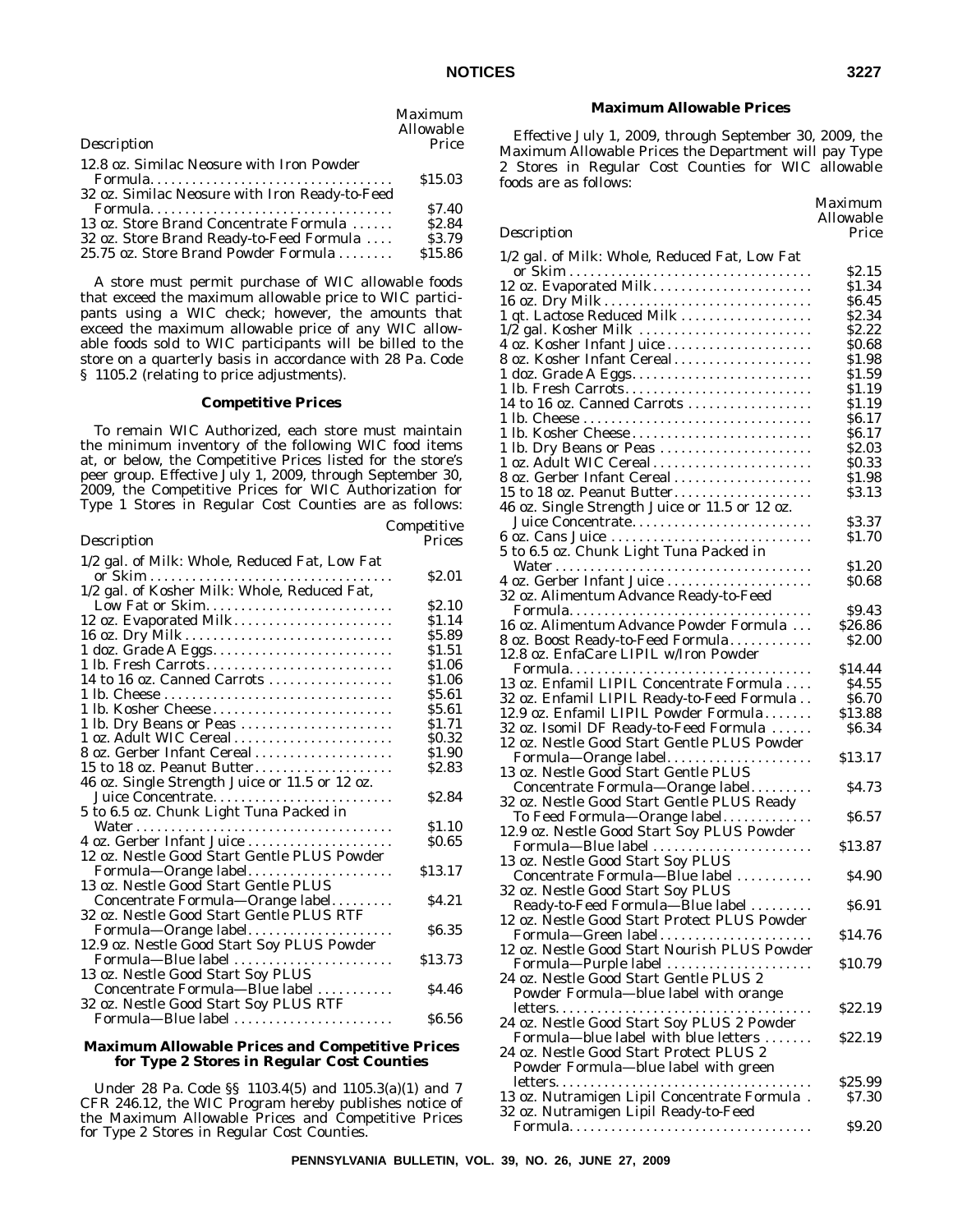| ×<br>۰.<br>۰, |  |
|---------------|--|
|---------------|--|

|                                                | <i>Maximum</i> |
|------------------------------------------------|----------------|
|                                                | Allowable      |
| Description                                    | Price          |
| 16 oz. Nutramigen Lipil Powder Formula         | \$26.93        |
| 8 oz. Pediasure Ready-to-Feed Formula          | <b>S2.13</b>   |
| 8 oz. Pediasure with Fiber Ready-to-Feed       |                |
|                                                | \$2.09         |
| 13 oz. Similac Advance Concentrate Formula     | \$4.49         |
| 32 oz. Similac Advance Ready-to-Feed           |                |
| Formula                                        | <b>S6.38</b>   |
| 12.9 oz. Similac Advance Powder Formula        | \$13.72        |
| 12.8 oz. Similac Neosure with Iron Powder      |                |
|                                                | \$15.89        |
| 32 oz. Similac Neosure with Iron Ready-to-Feed |                |
|                                                | \$7.65         |
| 13 oz. Store Brand Concentrate Formula         | \$2.89         |
| 32 oz. Store Brand Ready-to-Feed Formula       | \$3.86         |
| 25.75 oz. Store Brand Powder Formula           | \$16.99        |
|                                                |                |

### **Competitive Prices**

To remain WIC Authorized, each store must maintain the minimum inventory of the following WIC food items at, or below, the Competitive Prices listed for the store's peer group. Effective July 1, 2009, through September 30, 2009, the Competitive Prices for WIC Authorization for Type 2 Stores in Regular Cost Counties are as follows:

| Description | Prices |
|-------------|--------|
|             |        |

*Competitive*

| 1/2 gal. of Milk: Whole, Reduced Fat, Low Fat  |                   |
|------------------------------------------------|-------------------|
|                                                | <b>S2.01</b>      |
| 1/2 gal. of Kosher Milk: Whole, Reduced Fat,   |                   |
| Low Fat or Skim                                | <b>S2.10</b>      |
| 12 oz. Evaporated Milk                         | \$1.26            |
| 16 oz. Dry Milk                                | S <sub>6.44</sub> |
|                                                | \$1.51            |
| 1 lb. Fresh Carrots                            | \$1.16            |
| 14 to 16 oz. Canned Carrots                    | \$1.16            |
|                                                | \$5.61            |
| 1 lb. Kosher Cheese                            | \$5.61            |
| 1 lb. Dry Beans or Peas                        | \$1.80            |
| 1 oz. Adult WIC Cereal                         | \$0.33            |
| 8 oz. Gerber Infant Cereal                     | \$1.98            |
| 15 to 18 oz. Peanut Butter                     | \$2.83            |
| 46 oz. Single Strength Juice or 11.5 or 12 oz. |                   |
| Juice Concentrate                              | <b>S3.06</b>      |
| 5 to 6.5 oz. Chunk Light Tuna Packed in        |                   |
|                                                | \$1.13            |
| 4 oz. Gerber Infant Juice                      | \$0.68            |
| 12 oz. Nestle Good Start Gentle PLUS Powder    |                   |
| Formula—Orange label                           | \$13.17           |
| 13 oz. Nestle Good Start Gentle PLUS           |                   |
| Concentrate Formula—Orange label               | <b>S4.73</b>      |
| 32 oz. Nestle Good Start Gentle PLUS RTF       |                   |
| Formula-Orange label                           | <b>S6.57</b>      |
| 12.9 oz. Nestle Good Start Soy PLUS Powder     |                   |
| Formula—Blue label                             | \$13.87           |
| 13 oz. Nestle Good Start Soy PLUS              |                   |
| Concentrate Formula-Blue label                 | S4.90             |
|                                                |                   |

| Description                           | $\epsilon$ <i>component</i><br>Prices |
|---------------------------------------|---------------------------------------|
| 32 oz. Nestle Good Start Soy PLUS RTF |                                       |
| Formula—Blue label                    | \$6.91                                |

*Competitive*

### **Maximum Allowable Prices and Competitive Prices for Type 3 Stores in Regular Cost Counties**

Under 28 Pa. Code §§ 1103.4(5) and 1105.3(a)(1) and 7 CFR 246.12, the WIC Program hereby publishes notice of the Maximum Allowable Prices and Competitive Prices for Type 3 Stores in Regular Cost Counties.

### **Maximum Allowable Prices**

Effective July 1, 2009, through September 30, 2009, the Maximum Allowable Prices the Department will pay Type 3 Stores in Regular Cost Counties for WIC allowable foods are as follows:

|             | Maximum   |
|-------------|-----------|
|             | Allowable |
| Description | Price     |
|             |           |

| 1/2 gal. of Milk: Whole, Reduced Fat, Low Fat                                   |              |
|---------------------------------------------------------------------------------|--------------|
|                                                                                 | \$2.15       |
| 12 oz. Evaporated Milk                                                          | \$1.40       |
|                                                                                 | \$7.44       |
|                                                                                 | \$2.34       |
| 1/2 gal. Kosher Milk                                                            | \$2.95       |
| 4 oz. Kosher Infant Juice                                                       | \$0.74       |
| 8 oz. Kosher Infant Cereal                                                      | S2.26        |
| 1 doz. Grade A Eggs                                                             | \$1.82       |
|                                                                                 | \$1.19       |
| 14 to 16 oz. Canned Carrots                                                     | \$1.19       |
|                                                                                 | S6.17        |
| 1 lb. Kosher Cheese                                                             | \$7.02       |
| 1 lb. Dry Beans or Peas                                                         | \$2.03       |
| 1 oz. Adult WIC Cereal                                                          | \$0.36       |
| 8 oz. Gerber Infant Cereal                                                      | \$2.26       |
| 15 to 18 oz. Peanut Butter                                                      | \$3.13       |
| 46 oz. Single Strength Juice or 11.5 or 12 oz.                                  |              |
| Juice Concentrate                                                               | \$3.37       |
| 6 oz. Cans Juice                                                                | \$1.70       |
| 5 to 6.5 oz. Chunk Light Tuna Packed in                                         |              |
|                                                                                 | \$1.20       |
| 4 oz. Gerber Infant Juice                                                       | <b>SO.74</b> |
| 32 oz. Alimentum Advance Ready-to-Feed                                          |              |
|                                                                                 | \$9.48       |
| 16 oz. Alimentum Advance Powder Formula                                         | \$26.99      |
| 8 oz. Boost Ready-to-Feed Formula                                               | <b>S2.00</b> |
| 12.8 oz. EnfaCare LIPIL w/ Iron Powder                                          |              |
|                                                                                 | \$15.19      |
| 13 oz. Enfamil LIPIL Concentrate Formula                                        | \$5.24       |
|                                                                                 | \$7.54       |
| 32 oz. Enfamil LIPIL Ready-to-Feed Formula                                      | \$15.19      |
| 12.9 oz. Enfamil LIPIL Powder Formula<br>32 oz. Isomil DF Ready-to-Feed Formula | \$8.19       |
|                                                                                 |              |
| 12 oz. Nestle Good Start Gentle PLUS Powder                                     |              |
| Formula-Orange label                                                            | \$13.17      |
| 13 oz. Nestle Good Start Gentle PLUS                                            |              |
| Concentrate Formula—Orange label                                                | \$4.85       |
| 32 oz. Nestle Good Start Gentle PLUS Ready                                      |              |
| To Feed Formula-Orange label                                                    | \$6.94       |
| 12.9 oz. Nestle Good Start Soy PLUS Powder                                      |              |
| Formula-Blue label                                                              | \$14.49      |
| 13 oz. Nestle Good Start Soy PLUS                                               |              |
| Concentrate Formula—Blue label                                                  | \$5.12       |
| 32 oz. Nestle Good Start Soy PLUS                                               |              |
| Ready-to-Feed Formula—Blue label                                                | \$7.28       |

**PENNSYLVANIA BULLETIN, VOL. 39, NO. 26, JUNE 27, 2009**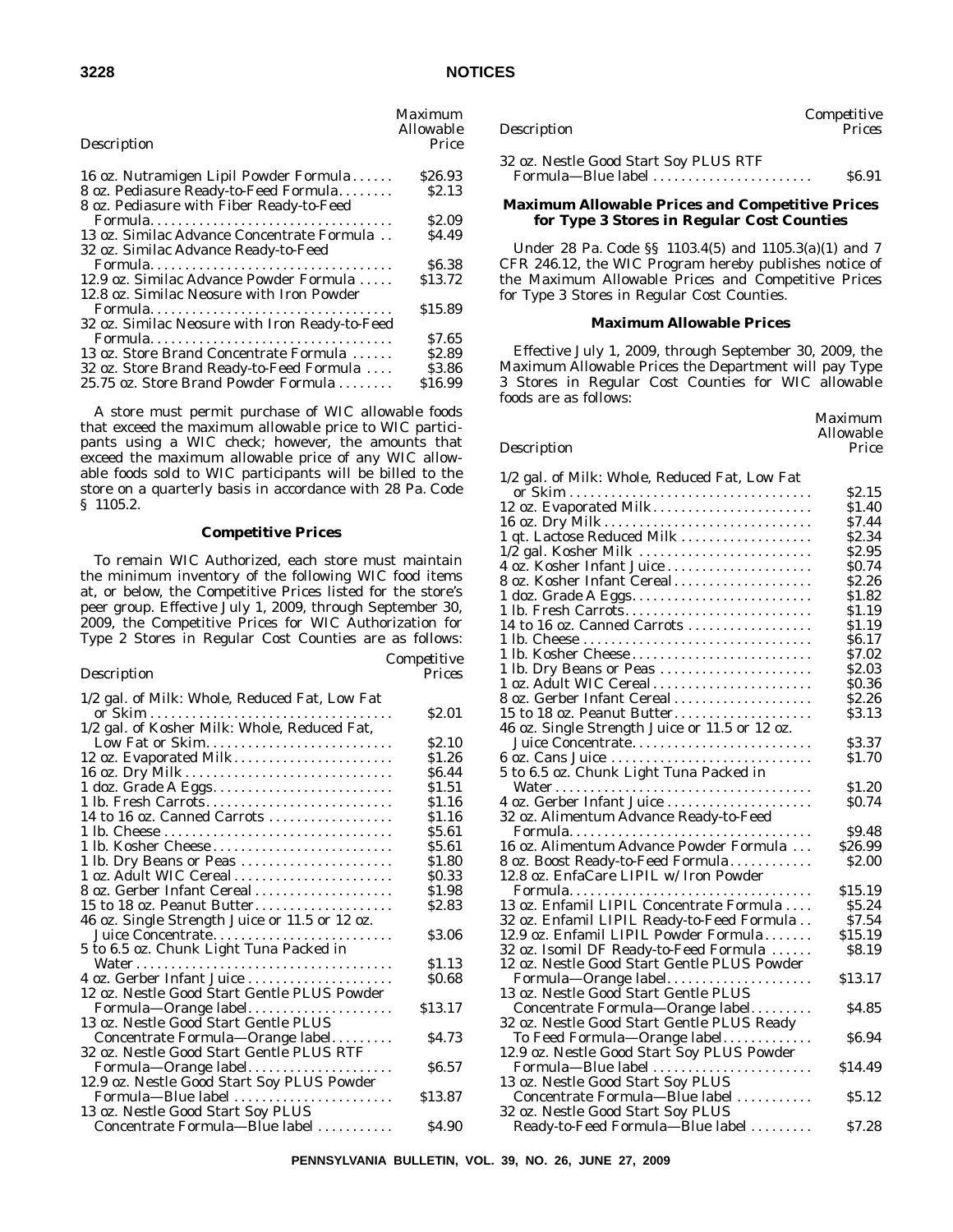| Description                                                                        | <i>Maximum</i><br><i>Allowable</i><br>Price |
|------------------------------------------------------------------------------------|---------------------------------------------|
| 12 oz. Nestle Good Start Protect PLUS Powder                                       |                                             |
| Formula-Green label<br>12 oz. Nestle Good Start Nourish PLUS Powder                | \$14.77                                     |
| Formula-Purple label                                                               | \$10.79                                     |
| 24 oz. Nestle Good Start Gentle PLUS 2<br>Powder Formula-blue label with orange    |                                             |
|                                                                                    | \$22.76                                     |
| 24 oz. Nestle Good Start Soy PLUS 2 Powder<br>Formula—blue label with blue letters | \$22.19                                     |
| 24 oz. Nestle Good Start Protect PLUS 2<br>Powder Formula-blue label with green    |                                             |
|                                                                                    | \$25.99                                     |
| 13 oz. Nutramigen Lipil Concentrate Formula.                                       | \$7.82                                      |
| 32 oz. Nutramigen Lipil Ready-to-Feed                                              |                                             |
|                                                                                    | \$9.38                                      |
| 16 oz. Nutramigen Lipil Powder Formula                                             | \$28.36                                     |
| 8 oz. Pediasure Ready-to-Feed Formula<br>8 oz. Pediasure with Fiber Ready-to-Feed  | \$2.58                                      |
|                                                                                    | <b>S2.63</b>                                |
| 13 oz. Similac Advance Concentrate Formula                                         | S5.17                                       |
| 32 oz. Similac Advance Ready-to-Feed                                               |                                             |
|                                                                                    | \$7.18                                      |
| 12.9 oz. Similac Advance Powder Formula                                            | \$15.02                                     |
| 12.8 oz. Similac Neosure with Iron Powder                                          |                                             |
| 32 oz. Similac Neosure with Iron Ready-to-Feed                                     | \$15.89                                     |
| Formula                                                                            | \$9.23                                      |
| 13 oz. Store Brand Concentrate Formula                                             | \$3.10                                      |
| 32 oz. Store Brand Ready-to-Feed Formula                                           | \$4.32                                      |
| 25.75 oz. Store Brand Powder Formula                                               | \$17.99                                     |
|                                                                                    |                                             |

### **Competitive Prices**

To remain WIC Authorized, each store must maintain the minimum inventory of the following WIC food items at, or below, the Competitive Prices listed for the store's peer group. Effective July 1, 2009, through September 30, 2009, the Competitive Prices for WIC Authorization for Type 3 Stores in Regular Cost Counties are as follows:

### *Description*

|                                              | <b>S2.01</b>      |
|----------------------------------------------|-------------------|
| 1/2 gal. of Kosher Milk: Whole, Reduced Fat, |                   |
| Low Fat or Skim                              | S <sub>2.95</sub> |
| 12 oz. Evaporated Milk                       | \$1.33            |
| 16 oz. Dry Milk                              | \$7.44            |
|                                              | \$1.76            |
| 1 lb. Fresh Carrots                          | \$1.16            |
| 14 to 16 oz. Canned Carrots                  | \$1.16            |
|                                              | \$5.61            |
|                                              | \$6.87            |
| 1 lb. Dry Beans or Peas                      | \$1.80            |
| 1 oz. Adult WIC Cereal                       | \$0.36            |
| 8 oz. Gerber Infant Cereal                   | \$2.26            |
| 15 to 18 oz. Peanut Butter                   | \$2.83            |
|                                              |                   |

| Competitive                                                                                                                            |
|----------------------------------------------------------------------------------------------------------------------------------------|
| Prices                                                                                                                                 |
|                                                                                                                                        |
| Juice Concentrate<br>\$3.12                                                                                                            |
|                                                                                                                                        |
| \$1.13                                                                                                                                 |
| <b>SO.74</b><br>4 oz. Gerber Infant Juice                                                                                              |
|                                                                                                                                        |
| \$13.17                                                                                                                                |
|                                                                                                                                        |
| \$4.85                                                                                                                                 |
|                                                                                                                                        |
| Formula—Orange label<br>S6.94                                                                                                          |
|                                                                                                                                        |
| \$14.49                                                                                                                                |
|                                                                                                                                        |
| S5.12                                                                                                                                  |
|                                                                                                                                        |
| S7.28                                                                                                                                  |
|                                                                                                                                        |
| Formula-Orange label<br>Concentrate Formula-Orange label<br>Formula-Blue label<br>Concentrate Formula—Blue label<br>Formula-Blue label |

### **Maximum Allowable Prices and Competitive Prices for Type 1 Stores in High Cost Counties**

Under 28 Pa. Code §§ 1103.4(5) and 1105.3(a)(1) and 7 CFR 246.12, the WIC Program hereby publishes notice of the Maximum Allowable Prices and Competitive Prices for Type 1 Stores in High Cost Counties.

### **Maximum Allowable Prices**

Effective July 1, 2009, through September 30, 2009, the Maximum Allowable Prices the Department will pay Type 1 Stores in High Cost Counties for WIC allowable foods are as follows:

|                                                | <i>Allowable</i>  |
|------------------------------------------------|-------------------|
| Description                                    | Price             |
| 1/2 gal. of Milk: Whole, Reduced Fat, Low Fat  |                   |
|                                                | \$2.32            |
| 12 oz. Evaporated Milk                         | \$1.31            |
|                                                | \$6.03            |
| 1 qt. Lactose Reduced Milk                     | \$2.23            |
|                                                | S <sub>2.22</sub> |
| 4 oz. Kosher Infant Juice                      | \$0.67            |
| 8 oz. Kosher Infant Cereal                     | \$1.96            |
|                                                | \$1.74            |
| 1 lb. Fresh Carrots                            | \$1.11            |
| 14 to 16 oz. Canned Carrots                    | \$1.11            |
|                                                | <b>S6.23</b>      |
| 1 lb. Kosher Cheese                            | <b>S6.23</b>      |
| 1 lb. Dry Beans or Peas                        | S <sub>2.13</sub> |
| 1 oz. Adult WIC Cereal                         | \$0.33            |
| 8 oz. Gerber Infant Cereal                     | \$1.96            |
| 15 to 18 oz. Peanut Butter                     | \$3.35            |
| 46 oz. Single Strength Juice or 11.5 or 12 oz. |                   |
| Juice Concentrate                              | \$3.36            |
| 6 oz. Cans Juice                               | \$1.70            |
| 5 to 6.5 oz. Chunk Light Tuna Packed in        |                   |
|                                                | \$1.28            |
| 4 oz. Gerber Infant Juice                      | <b>SO.67</b>      |
| 32 oz. Alimentum Advance Ready-to-Feed         |                   |
|                                                | S9.18             |
| 16 oz. Alimentum Advance Powder Formula        | \$26.21           |
| 8 oz. Boost Ready-to-Feed Formula              | \$2.00            |
| 12.8 oz. EnfaCare LIPIL w/Iron Powder          |                   |
|                                                | \$14.39           |
| 13 oz. Enfamil LIPIL Concentrate Formula       | <b>S4.49</b>      |
| 32 oz. Enfamil LIPIL Ready-to-Feed Formula     | \$6.66            |

*Competitive*

*Maximum*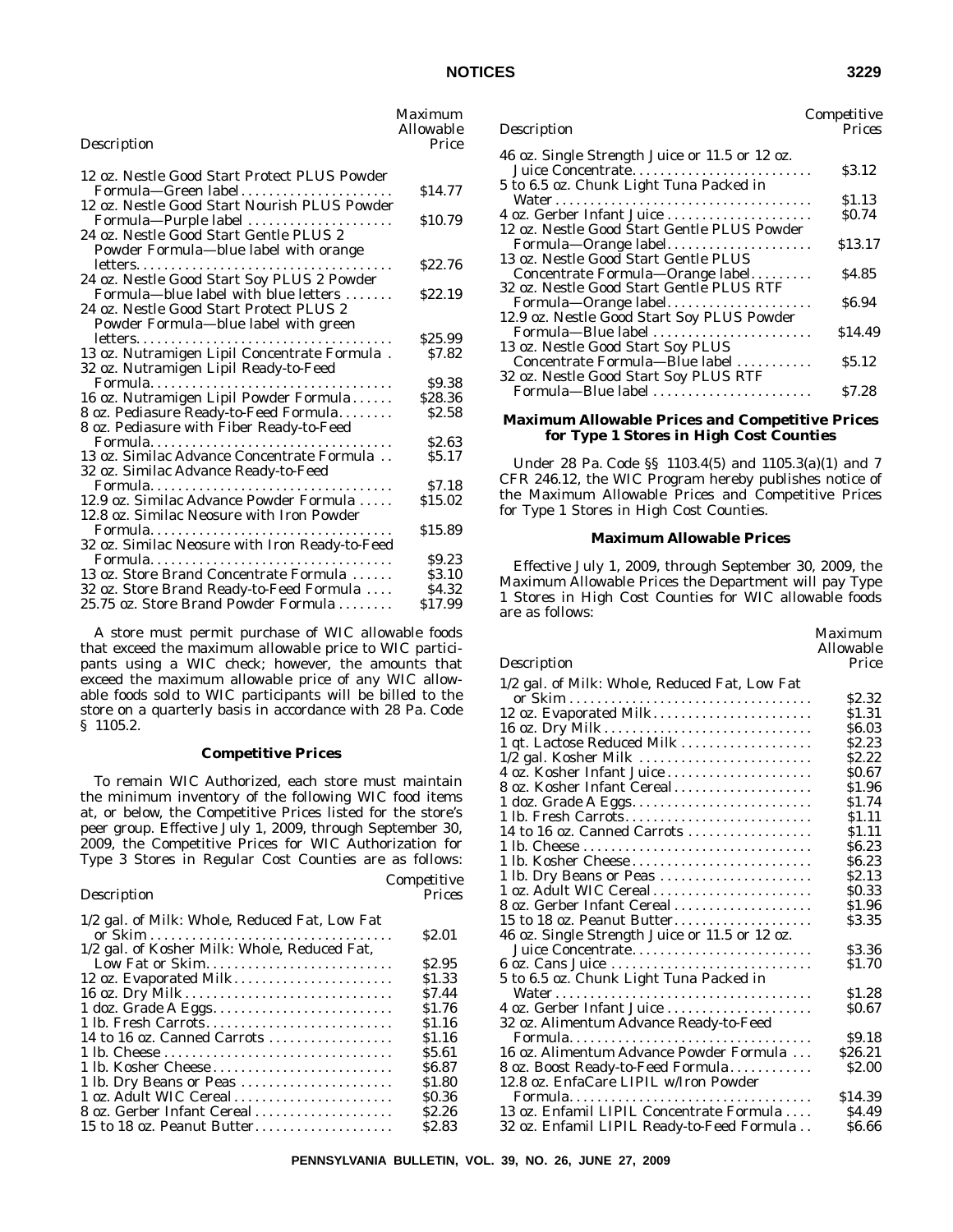|                                                                     | Maximum        |
|---------------------------------------------------------------------|----------------|
|                                                                     | Allowable      |
| Description                                                         | Price          |
| 12.9 oz. Enfamil LIPIL Powder Formula                               | \$13.76        |
| 32 oz. Isomil DF Ready-to-Feed Formula                              | \$6.32         |
| 12 oz. Nestle Good Start Gentle PLUS Powder                         |                |
| Formula-Orange label                                                | \$13.17        |
| 13 oz. Nestle Good Start Gentle PLUS                                |                |
| Concentrate Formula-Orange label                                    | \$4.48         |
| 32 oz. Nestle Good Start Gentle PLUS Ready                          |                |
|                                                                     |                |
| To Feed Formula—Orange label                                        | S6.49          |
| 12.9 oz. Nestle Good Start Soy PLUS Powder                          |                |
| Formula-Blue label                                                  | \$13.89        |
| 13 oz. Nestle Good Start Soy PLUS                                   |                |
| Concentrate Formula-Blue label                                      | S4.64          |
| 32 oz. Nestle Good Start Soy PLUS                                   |                |
| Ready-to-Feed Formula-Blue label                                    | \$6.64         |
| 12 oz. Nestle Good Start Protect PLUS Powder                        |                |
| Formula—Green label<br>12 oz. Nestle Good Start Nourish PLUS Powder | \$14.21        |
|                                                                     |                |
| Formula-Purple label                                                | \$10.79        |
| 24 oz. Nestle Good Start Gentle PLUS 2                              |                |
| Powder Formula-blue label with orange                               |                |
|                                                                     | \$21.44        |
| 24 oz. Nestle Good Start Soy PLUS 2 Powder                          |                |
| Formula—blue label with blue letters                                | <b>\$21.65</b> |
| 24 oz. Nestle Good Start Protect PLUS 2                             |                |
| Powder Formula-blue label with green                                |                |
|                                                                     | \$25.11        |
| 13 oz. Nutramigen Lipil Concentrate Formula.                        | S7.17          |
| 32 oz. Nutramigen Lipil Ready-to-Feed                               |                |
|                                                                     | \$9.02         |
| 16 oz. Nutramigen Lipil Powder Formula                              | \$26.02        |
| 8 oz. Pediasure Ready-to-Feed Formula                               | \$1.85         |
| 8 oz. Pediasure with Fiber Ready-to-Feed                            |                |
|                                                                     | \$1.92         |
| 13 oz. Similac Advance Concentrate Formula                          | \$4.43         |
| 32 oz. Similac Advance Ready-to-Feed Formula                        | \$6.34         |
| 12.9 oz. Similac Advance Powder Formula                             | \$13.60        |
| 12.8 oz. Similac Neosure with Iron Powder                           |                |
|                                                                     | \$15.60        |
| 32 oz. Similac Neosure with Iron Ready-to-Feed                      |                |
|                                                                     | \$7.62         |
| 13 oz. Store Brand Concentrate Formula                              | \$2.87         |
| 32 oz. Store Brand Ready-to-Feed Formula                            | S3.85          |
| 25.75 oz. Store Brand Powder Formula                                | \$16.19        |
|                                                                     |                |

### **Competitive Prices**

To remain WIC Authorized, each store must maintain the minimum inventory of the following WIC food items at, or below, the Competitive Prices listed for the store's peer group. Effective July 1, 2009, through September 30, 2009, the Competitive Prices for WIC Authorization for Type 1 Stores in High Cost Counties are as follows:

|                                               | Competitive       |
|-----------------------------------------------|-------------------|
| Description                                   | Prices            |
| 1/2 gal. of Milk: Whole, Reduced Fat, Low Fat |                   |
|                                               | S <sub>2.16</sub> |
| 1/2 gal. of Kosher Milk: Whole, Reduced Fat,  |                   |
| Low Fat or Skim                               | S <sub>2.10</sub> |

| Description | Prices |
|-------------|--------|
|             |        |

*Maximum*

| 12 oz. Evaporated Milk                         | \$1.21  |
|------------------------------------------------|---------|
| 16 oz. Dry Milk                                | \$5.89  |
|                                                | \$1.67  |
| 1 lb. Fresh Carrots                            | \$1.08  |
| 14 to 16 oz. Canned Carrots                    | \$1.08  |
|                                                | \$5.68  |
| 1 lb. Kosher Cheese                            | \$5.68  |
| 1 lb. Dry Beans or Peas                        | \$1.87  |
| 1 oz. Adult WIC Cereal                         | \$0.33  |
| 8 oz. Gerber Infant Cereal                     | \$1.96  |
| 15 to 18 oz. Peanut Butter                     | \$3.00  |
| 46 oz. Single Strength Juice or 11.5 or 12 oz. |         |
| Juice Concentrate                              | S3.00   |
| 5 to 6.5 oz. Chunk Light Tuna Packed in        |         |
|                                                | \$1.18  |
| 4 oz. Gerber Infant Juice                      | \$0.67  |
| 12 oz. Nestle Good Start Gentle PLUS Powder    |         |
| Formula-Orange label                           | \$13.17 |
| 13 oz. Nestle Good Start Gentle PLUS           |         |
| Concentrate Formula—Orange label               | \$4.48  |
| 32 oz. Nestle Good Start Gentle PLUS RTF       |         |
| Formula-Orange label                           | S6.49   |
| 12.9 oz. Nestle Good Start Soy PLUS Powder     |         |
| Formula-Blue label                             | \$13.89 |
| 13 oz. Nestle Good Start Soy PLUS              |         |
| Concentrate Formula-Blue label                 | S4.64   |
| 32 oz. Nestle Good Start Soy PLUS RTF          |         |
| Formula-Blue label                             | S6.64   |
|                                                |         |

### **Maximum Allowable Prices and Competitive Prices for Type 2 Stores in High Cost Counties**

Under 28 Pa. Code §§ 1103.4(5) and 1105.3(a)(1) and 7 CFR 246.12, the WIC Program hereby publishes notice of the Maximum Allowable Prices and Competitive Prices for Type 2 Stores in High Cost Counties.

#### **Maximum Allowable Prices**

Effective July 1, 2009, through September 30, 2009, the Maximum Allowable Prices the Department will pay Type 2 Stores in High Cost Counties for WIC allowable foods are as follows:

|             | Allowable |
|-------------|-----------|
| Description | Price     |

### 1/2 gal. of Milk: Whole, Reduced Fat, Low Fat

|                             | \$2.32            |
|-----------------------------|-------------------|
| 12 oz. Evaporated Milk      | \$1.40            |
| 16 oz. Dry Milk             | S <sub>6.45</sub> |
| 1 qt. Lactose Reduced Milk  | \$2.34            |
|                             | \$2.22            |
| 4 oz. Kosher Infant Juice   | S <sub>0.71</sub> |
| 8 oz. Kosher Infant Cereal  | S <sub>2.12</sub> |
| 1 doz. Grade A Eggs         | \$1.75            |
| 1 lb. Fresh Carrots         | \$1.19            |
| 14 to 16 oz. Canned Carrots | \$1.19            |
|                             | \$6.23            |
|                             | \$6.23            |
| 1 lb. Dry Beans or Peas     | \$2.13            |
| 1 oz. Adult WIC Cereal      | <b>SO.35</b>      |
| 8 oz. Gerber Infant Cereal  | S <sub>2.12</sub> |
| 15 to 18 oz. Peanut Butter  | \$3.35            |
|                             |                   |

**PENNSYLVANIA BULLETIN, VOL. 39, NO. 26, JUNE 27, 2009**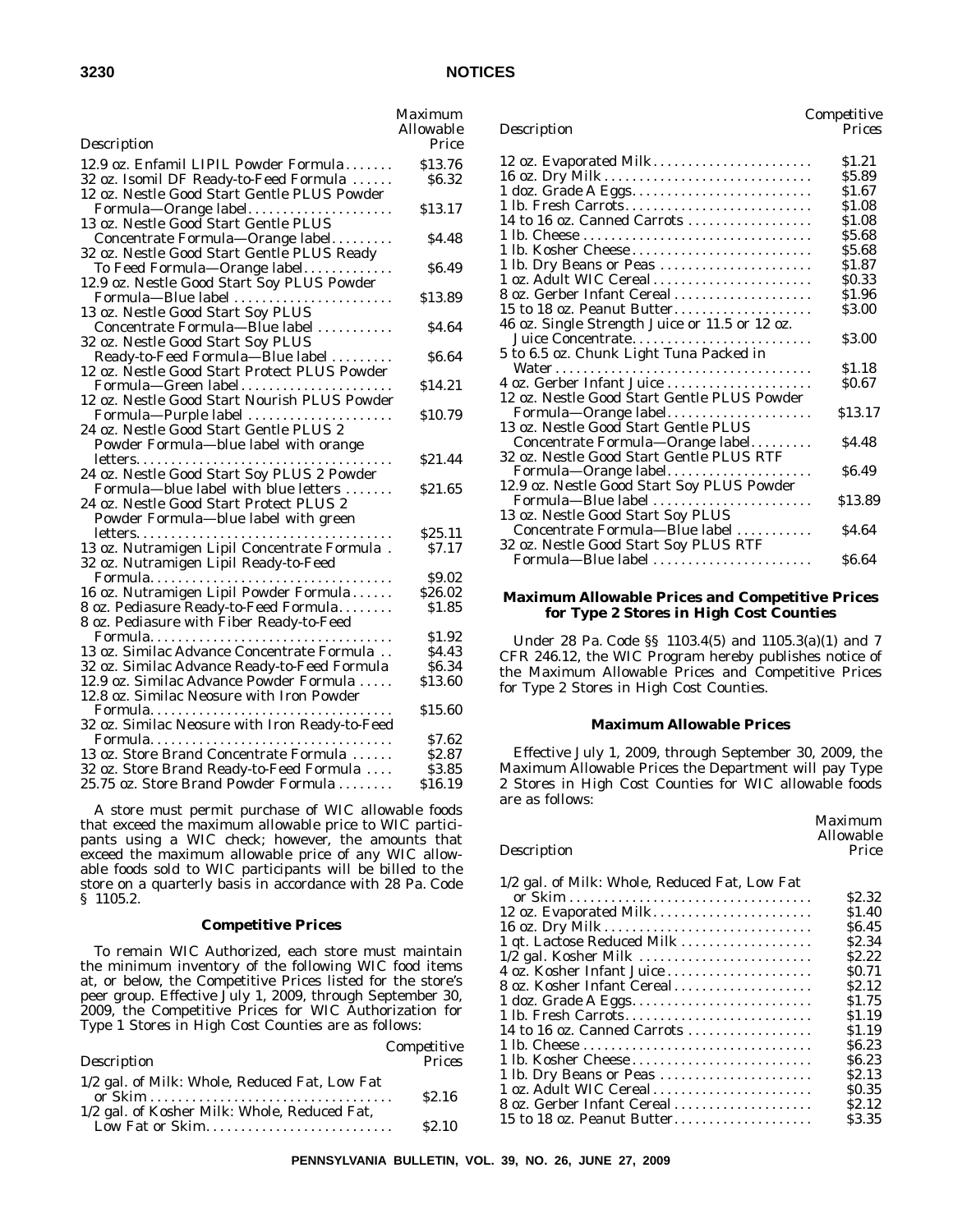|             | Maximum<br><i><b>Allowable</b></i> |
|-------------|------------------------------------|
| Description | Price                              |

| 46 oz. Single Strength Juice or 11.5 or 12 oz.                      |               |
|---------------------------------------------------------------------|---------------|
| Juice Concentrate                                                   | \$3.41        |
| 6 oz. Cans Juice                                                    | \$1.78        |
| 5 to 6.5 oz. Chunk Light Tuna Packed in                             |               |
|                                                                     | \$1.28        |
| 4 oz. Gerber Infant Juice                                           | SO.71         |
| 32 oz. Alimentum Advance Ready-to-Feed                              |               |
|                                                                     | \$9.74        |
| 16 oz. Alimentum Advance Powder Formula                             | \$27.51       |
| 8 oz. Boost Ready-to-Feed Formula                                   | <b>\$2.00</b> |
| 12.8 oz. EnfaCare LIPIL w/Iron Powder                               |               |
|                                                                     | \$15.30       |
| 13 oz. Enfamil LIPIL Concentrate Formula                            | S4.76         |
| 32 oz. Enfamil LIPIL Ready-to-Feed Formula                          | \$7.05        |
| 12.9 oz. Enfamil LIPIL Powder Formula                               | \$14.61       |
| 32 oz. Isomil DF Ready-to-Feed Formula                              | \$6.34        |
| 12 oz. Nestle Good Start Gentle PLUS Powder                         |               |
| Formula-Orange label                                                | \$13.17       |
| 13 oz. Nestle Good Start Gentle PLUS                                |               |
| Concentrate Formula-Orange label                                    | \$4.78        |
| 32 oz. Nestle Good Start Gentle PLUS Ready                          |               |
| To Feed Formula-Orange label                                        | \$6.86        |
| 12.9 oz. Nestle Good Start Soy PLUS Powder                          |               |
| Formula-Blue label                                                  | \$14.47       |
| 13 oz. Nestle Good Start Soy PLUS                                   |               |
| Concentrate Formula-Blue label                                      | \$4.95        |
| 32 oz. Nestle Good Start Soy PLUS                                   |               |
| Ready-to-Feed Formula-Blue label                                    | S6.91         |
| 12 oz. Nestle Good Start Protect PLUS Powder<br>Formula-Green label | \$14.85       |
| 12 oz. Nestle Good Start Nourish PLUS Powder                        |               |
| Formula-Purple label                                                | \$10.79       |
| 24 oz. Nestle Good Start Gentle PLUS 2                              |               |
| Powder Formula-blue label with orange                               |               |
|                                                                     | \$22.19       |
| 24 oz. Nestle Good Start Soy PLUS 2 Powder                          |               |
| Formula-blue label with blue letters                                | \$22.34       |
| 24 oz. Nestle Good Start Protect PLUS 2                             |               |
| Powder Formula-blue label with green                                |               |
|                                                                     | \$26.05       |
| 13 oz. Nutramigen Lipil Concentrate Formula.                        | \$7.51        |
| 32 oz. Nutramigen Lipil Ready-to-Feed                               |               |
|                                                                     | \$9.20        |
| 16 oz. Nutramigen Lipil Powder Formula                              | \$27.39       |
| 8 oz. Pediasure Ready-to-Feed Formula.                              | \$2.29        |
| 8 oz. Pediasure with Fiber Ready-to-Feed                            |               |
| Formula                                                             | \$2.22        |
| 13 oz. Similac Advance Concentrate Formula                          | \$4.70        |
| 32 oz. Similac Advance Ready-to-Feed Formula                        | \$6.71        |
| 12.9 oz. Similac Advance Powder Formula                             | \$14.44       |
| 12.8 oz. Similac Neosure with Iron Powder                           |               |
|                                                                     | \$16.68       |
| 32 oz. Similac Neosure with Iron Ready-to-Feed                      |               |
|                                                                     | \$7.93        |
| 13 oz. Store Brand Concentrate Formula                              | \$2.95        |
| 32 oz. Store Brand Ready-to-Feed Formula                            | \$4.05        |
| 25.75 oz. Store Brand Powder Formula                                | \$16.99       |
|                                                                     |               |

To remain WIC Authorized, each store must maintain the minimum inventory of the following WIC food items at, or below, the Competitive Prices listed for the store's peer group. Effective July 1, 2009, through September 30, 2009, the Competitive Prices for WIC Authorization for Type 2 Stores in High Cost Counties are as follows:

### *Description*

*Competitive*

| 1/2 gal. of Milk: Whole, Reduced Fat, Low Fat  |                   |
|------------------------------------------------|-------------------|
|                                                | S2.16             |
| 1/2 gal. of Kosher Milk: Whole, Reduced Fat,   |                   |
| Low Fat or Skim                                | S2.10             |
| 12 oz. Evaporated Milk                         | \$1.30            |
| 16 oz. Dry Milk                                | S6.44             |
|                                                | \$1.67            |
| 1 lb. Fresh Carrots                            | S1.16             |
| 14 to 16 oz. Canned Carrots                    | S1.16             |
|                                                | \$5.68            |
| 1 lb. Kosher Cheese                            | \$5.68            |
| 1 lb. Dry Beans or Peas                        | \$1.87            |
| 1 oz. Adult WIC Cereal                         | \$0.35            |
| 8 oz. Gerber Infant Cereal                     | S2.12             |
| 15 to 18 oz. Peanut Butter                     | \$3.00            |
| 46 oz. Single Strength Juice or 11.5 or 12 oz. |                   |
| Juice Concentrate                              | S3.15             |
| 5 to 6.5 oz. Chunk Light Tuna Packed in        |                   |
|                                                | \$1.18            |
| 4 oz. Gerber Infant Juice                      | S <sub>0.71</sub> |
| 12 oz. Nestle Good Start Gentle PLUS Powder    |                   |
| Formula-Orange label                           | \$13.17           |
| 13 oz. Nestle Good Start Gentle PLUS           |                   |
| Concentrate Formula—Orange label               | S4.78             |
| 32 oz. Nestle Good Start Gentle PLUS RTF       |                   |
| Formula—Orange label                           | \$6.86            |
| 12.9 oz. Nestle Good Start Soy PLUS Powder     |                   |
| Formula-Blue label                             | \$14.47           |
| 13 oz. Nestle Good Start Soy PLUS              |                   |
| Concentrate Formula-Blue label                 | S4.95             |
| 32 oz. Nestle Good Start Soy PLUS RTF          |                   |
|                                                | S6.91             |
|                                                |                   |

### **Maximum Allowable Prices and Competitive Prices for Type 3 Stores in High Cost Counties**

Under 28 Pa. Code §§ 1103.4(5) and 1105.3(a)(1) and 7 CFR 246.12, the WIC Program hereby publishes notice of the Maximum Allowable Prices and Competitive Prices for Type 3 Stores in High Cost Counties.

#### **Maximum Allowable Prices**

Effective July 1, 2009, through September 30, 2009, the Maximum Allowable Prices the Department will pay Type 3 Stores in High Cost Counties for WIC allowable foods are as follows:

|                                               | Maximum<br>Allowable |
|-----------------------------------------------|----------------------|
| Description                                   | Price                |
| 1/2 gal. of Milk: Whole, Reduced Fat, Low Fat |                      |
|                                               | S <sub>2.54</sub>    |
| 12 oz. Evaporated Milk                        | \$1.40               |
| 16 oz. Dry Milk                               | S7.44                |
| 1 qt. Lactose Reduced Milk                    | \$2.34               |
| 1/2 gal. Kosher Milk                          | S <sub>2.95</sub>    |
|                                               | \$0.81               |
| 8 oz. Kosher Infant Cereal.                   | S <sub>2.44</sub>    |
|                                               |                      |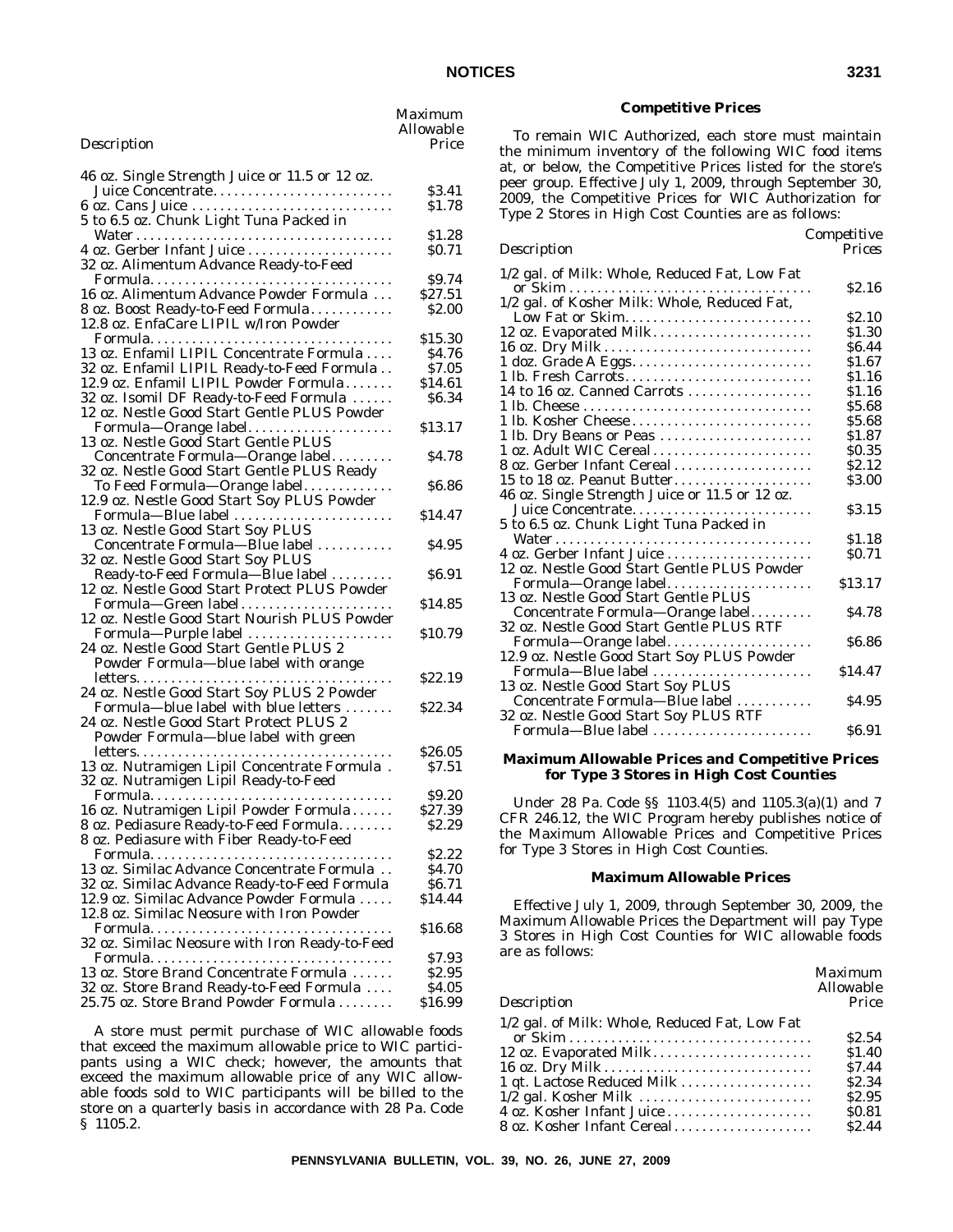| ł<br>۰. |
|---------|
|---------|

|                                                                                       | Maximum<br><i>Allowable</i> |
|---------------------------------------------------------------------------------------|-----------------------------|
| Description                                                                           | Price                       |
|                                                                                       | \$2.02                      |
| 1 lb. Fresh Carrots                                                                   | \$1.19                      |
| 14 to 16 oz. Canned Carrots                                                           | \$1.19<br>\$6.23            |
|                                                                                       | \$7.09                      |
| 1 lb. Dry Beans or Peas                                                               | \$2.13                      |
| 1 oz. Adult WIC Cereal                                                                | \$0.37                      |
| 8 oz. Gerber Infant Cereal                                                            | \$2.44                      |
| 15 to 18 oz. Peanut Butter<br>46 oz. Single Strength Juice or 11.5 or 12 oz.          | \$3.35                      |
| Juice Concentrate                                                                     | \$3.41                      |
| 5 to 6.5 oz. Chunk Light Tuna Packed in                                               | \$1.78                      |
| 4 oz. Gerber Infant Juice                                                             | \$1.28<br>\$0.81            |
| 32 oz. Alimentum Advance Ready-to-Feed                                                |                             |
| 16 oz. Alimentum Advance Powder Formula                                               | \$10.33<br>\$30.11          |
| 8 oz. Boost Ready-to-Feed Formula<br>12.8 oz. EnfaCare LIPIL w/Iron Powder            | <b>\$2.00</b>               |
|                                                                                       | \$17.26                     |
| 13 oz. Enfamil LIPIL Concentrate Formula                                              | \$5.66                      |
| 32 oz. Enfamil LIPIL Ready-to-Feed Formula                                            | \$8.45                      |
| 12.9 oz. Enfamil LIPIL Powder Formula                                                 | \$16.70                     |
| 32 oz. Isomil DF Ready-to-Feed Formula                                                | \$8.22                      |
| 12 oz. Nestle Good Start Gentle PLUS Powder                                           | \$15.28                     |
| 13 oz. Nestle Good Start Gentle PLUS<br>Concentrate Formula-Orange label              | S5.74                       |
| 32 oz. Nestle Good Start Gentle PLUS Ready-<br>To-Feed Formula-Orange label           | \$8.14                      |
| 12.9 oz. Nestle Good Start Soy PLUS Powder<br>Formula-Blue label                      | \$16.36                     |
| 13 oz. Nestle Good Start Soy PLUS<br>Concentrate Formula-Blue label                   | \$5.53                      |
| 32 oz. Nestle Good Start Soy PLUS<br>Ready-to-Feed Formula-Blue label                 | S7.47                       |
| 12 oz. Nestle Good Start Protect PLUS Powder<br>Formula-Green label                   | \$15.89                     |
| 12 oz. Nestle Good Start Nourish PLUS Powder<br>Formula-Purple label                  | \$12.83                     |
| 24 oz. Nestle Good Start Gentle PLUS 2<br>Powder Formula-blue label with orange       |                             |
| $letters. \ldots.$                                                                    | \$22.76                     |
| 24 oz. Nestle Good Start Soy PLUS 2 Powder<br>Formula—blue label with blue letters.   | \$22.34                     |
| 24 oz. Nestle Good Start Protect PLUS 2                                               |                             |
| Powder Formula—blue label with green                                                  | \$26.05                     |
| 13 oz. Nutramigen Lipil Concentrate Formula.<br>32 oz. Nutramigen Lipil Ready-to-Feed | <b>S8.63</b>                |
|                                                                                       | \$10.94                     |
| 16 oz. Nutramigen Lipil Powder Formula                                                | \$30.29                     |
| 8 oz. Pediasure Ready-to-Feed Formula.<br>8 oz. Pediasure with Fiber Ready-to-Feed    | S <sub>2.64</sub>           |
|                                                                                       | \$2.63                      |
| 13 oz. Similac Advance Concentrate Formula<br>32 oz. Similac Advance Ready-to-Feed    | \$5.59                      |
|                                                                                       | \$8.04                      |
| 12.9 oz. Similac Advance Powder Formula<br>12.8 oz. Similac Neosure with Iron Powder  | \$16.51                     |
| 32 oz. Similac Neosure with Iron Ready-to-Feed                                        | \$19.19                     |
|                                                                                       | <b>\$9.99</b>               |
| 13 oz. Store Brand Concentrate Formula<br>32 oz. Store Brand Ready-to-Feed Formula    | \$3.24<br>S4.82             |
|                                                                                       |                             |

|                                                      | Maximum<br>Allowable |
|------------------------------------------------------|----------------------|
| Description                                          | Price                |
| 25.75 oz. Store Brand Powder Formula $\ldots \ldots$ | \$17.99              |

### **Competitive Prices**

To remain WIC Authorized, each store must maintain the minimum inventory of the following WIC food items at, or below, the Competitive Prices listed for the store's peer group. Effective July 1, 2009, through September 30, 2009, the Competitive Prices for WIC Authorization for Type 3 Stores in High Cost Counties are as follows:

| Description                                    | Prices            |
|------------------------------------------------|-------------------|
| 1/2 gal. of Milk: Whole, Reduced Fat, Low Fat  |                   |
|                                                | S <sub>2.52</sub> |
| 1/2 gal. of Kosher Milk: Whole, Reduced Fat,   |                   |
| Low Fat or Skim                                | S <sub>2.95</sub> |
| 12 oz. Evaporated Milk                         | \$1.34            |
| 16 oz. Dry Milk                                | S7.44             |
| 1 doz. Grade A Eggs                            | \$1.99            |
| 1 lb. Fresh Carrots                            | \$1.16            |
| 14 to 16 oz. Canned Carrots                    | \$1.16            |
|                                                | <b>S6.11</b>      |
| 1 lb. Kosher Cheese                            | \$6.96            |
| 1 lb. Dry Beans or Peas                        | \$1.87            |
| 1 oz. Adult WIC Cereal                         | <b>SO.37</b>      |
| 8 oz. Gerber Infant Cereal                     | S <sub>2.44</sub> |
| 15 to 18 oz. Peanut Butter                     | \$3.05            |
| 46 oz. Single Strength Juice or 11.5 or 12 oz. |                   |
| Juice Concentrate                              | \$3.15            |
| 5 to 6.5 oz. Chunk Light Tuna Packed in        |                   |
|                                                | \$1.19            |
| 4 oz. Gerber Infant Juice                      | <b>SO.81</b>      |
| 12 oz. Nestle Good Start Gentle PLUS Powder    |                   |
| Formula—Orange label                           | \$15.28           |
| 13 oz. Nestle Good Start Gentle PLUS           |                   |
| Concentrate Formula-Orange label               | \$5.74            |
| 32 oz. Nestle Good Start Gentle PLUS RTF       |                   |
| Formula—Orange label                           | S8.14             |
| 12.9 oz. Nestle Good Start Soy PLUS Powder     |                   |
| Formula-Blue label                             | \$16.36           |
| 13 oz. Nestle Good Start Soy PLUS              |                   |
| Concentrate Formula-Blue label                 | \$5.53            |
| 32 oz. Nestle Good Start Soy PLUS RTF          |                   |
|                                                | S7.47             |
|                                                |                   |

Persons with a disability who require an alternative format of this listing (for example, large print, audiotape, Braille), should contact Chris Harr, Department of Health, Division of WIC, 2150 Herr Street, 1st Floor, Harrisburg, PA 17105, (717) 783-1289 or for speech and/or hearing impaired persons V/TT (717) 783-6514 or the Pennsylvania AT&T Relay Service at (800) 654-5984.

### EVERETTE JAMES,

*Secretary*

*Competitive*

[Pa.B. Doc. No. 09-1161. Filed for public inspection June 26, 2009, 9:00 a.m.]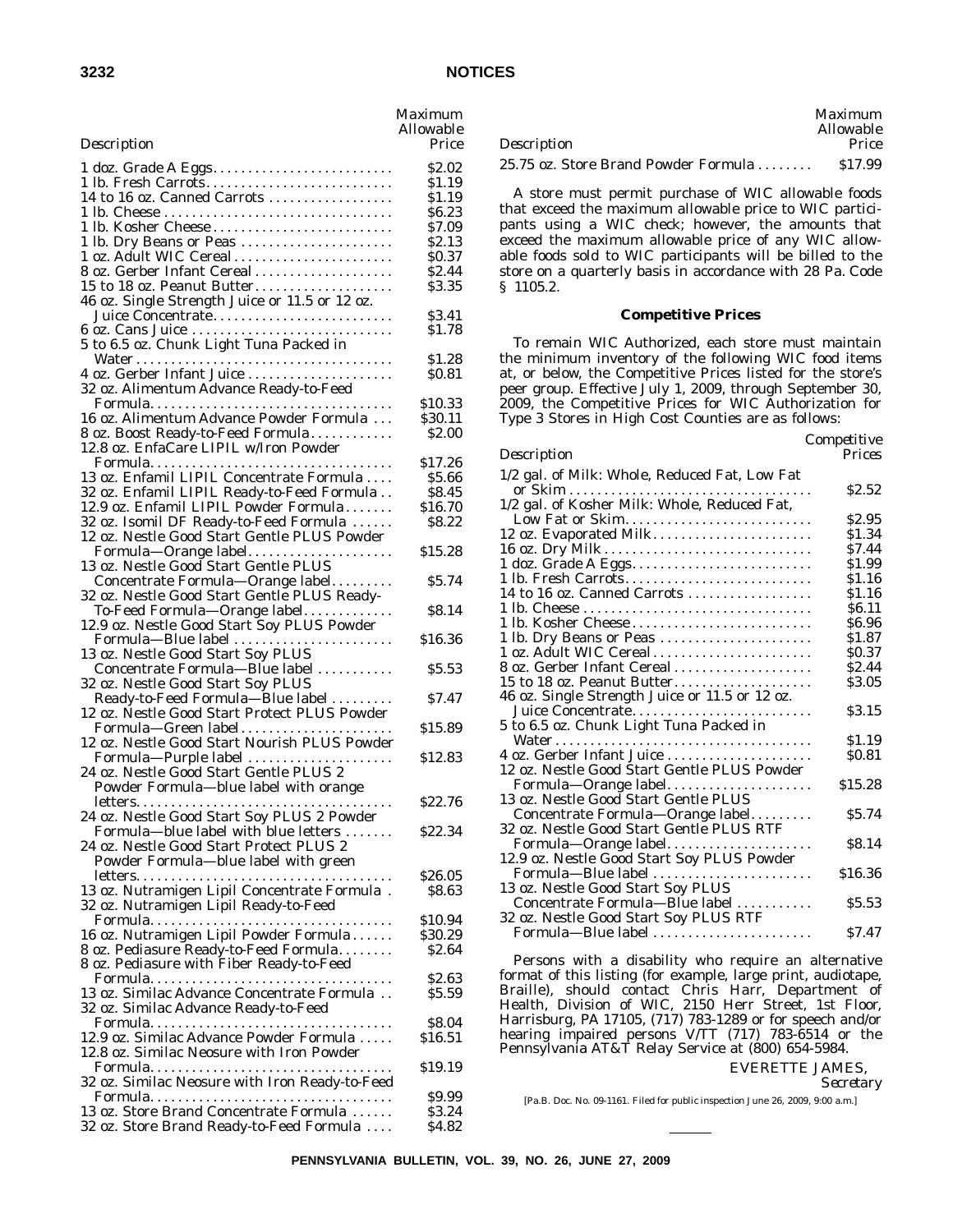## **DEPARTMENT OF PUBLIC WELFARE**

### **Established Fees for Community Mental Retardation Base Program**

### *Purpose*

This notice is to announce that the Department of Public Welfare (Department) established fees, effective July 1, 2009, for base-funded services managed through county programs for individuals with mental retardation under the Mental Health and Mental Retardation Act of 1966 (50 P. S. §§ 4104—4704) and 55 Pa. Code Chapter 4300 (relating to county mental health and mental retardation fiscal manual).

Effective July 1, 2009, the Department intends to implement a Statewide payment methodology for community-based services provided under the Consolidated waiver and Person/Family Directed Support (P/ FDS) waiver (waivers). To facilitate consistency and efficient planning for participants in both the waivers and the base-funded program, the Department determined to establish the same fee for the same service provided to both a waiver participant and a base-funded participant in the same provider service location. These fees will serve as the Department's established fees under 55 Pa. Code § 4300.115(a) (relating to Department established fees). The established fees do not apply to services provided to base-funded participants by providers that do not also provide the same service to a waiver participant at that same service location. The county programs/ administrative entities remain responsible for negotiating fees for those services.

The established fees that apply to the corresponding base-funded services can be found on the Department's web site at http://www.dpw.state.pa.us/PartnersProviders/ MentalRetardation/003679539.htm.

### *Fiscal Impact*

There is no anticipated fiscal impact.

### *Public Comment*

Copies of this notice and the methodology for setting the established fees may be obtained at your local Mental Health/Mental Retardation (MH/MR) County Program/ Administrative Entity or regional Office of Developmental Programs in the corresponding regions:

*Western Region*: Room 302, Pittsburgh State Office Building, 300 Liberty Avenue, Pittsburgh, PA 15222, (412) 880-0535

*Northeast Region*: Room 315, Scranton State Office Building, 100 Lackawanna Avenue, Scranton, PA 18503, (570) 963-3166

*Southeast Region*: Room 306, Philadelphia State Office Building,1400 Spring Garden Street, Philadelphia, PA 19130, (215) 560-2245

*Central Region:* Room 430, Willow Oak Building, P. O. Box 2675, Harrisburg, PA 17105, (717) 772-6507

Persons who need contact information for the local MH/MR County Program/Administrative Entity in their region, contact the previously referenced regional Office of Developmental Programs.

Interested persons are invited to submit written comments regarding the established fees to the Department at the following addresses:

### *By E-mail:*

Use a subject header of ''PN Base-funded Methodology''; send email to the Office of Developmental Programs' rate-setting mailbox at ra-ratesetting@state.pa.us.

### *By postal mail:*

Department of Public Welfare Office of Developmental Programs Division of Provider Assistance and Rate-Setting 4th Floor, Health and Welfare Building Forster and Commonwealth Avenues Harrisburg, PA 17120

Comments received within 30 days will be reviewed and considered for any subsequent revision of the established fees.

Persons with a disability who require an auxiliary aid or service may submit comments using the Pennsylvania AT&T Relay Service at (800) 654-5984 (TDD users) or (800) 654-5988 (voice users).

#### ESTELLE B. RICHMAN,

*Secretary*

**Fiscal Note:** 14-NOT-607. No fiscal impact; (8) recommends adoption.

[Pa.B. Doc. No. 09-1162. Filed for public inspection June 26, 2009, 9:00 a.m.]

### **Hospital Quality Care Investment Grant Program**

#### *Purpose of Notice*

The Department of Public Welfare (Department) is announcing its intent to allocate State funds for the Hospital Quality Care Investment Grant Program (Program). The purpose of the Program is to establish an incentive for acute care general hospitals to initiate quality improvement projects by offsetting some of the costs related to implementing the quality improvement initiatives. The total State funds available for this Program in Fiscal Year (FY) 2008-2009 will be \$0.5 million. There will be no change in the application review, project eligibility, spending cycle, payment limit or period of payments for this Program.

#### *Fiscal Impact*

The FY 2008-2009 fiscal impact is a one-time savings of \$1.286 million (\$0.500 million in State funds). There is no fiscal impact after FY 2008-2009. This payment has been included in the FY 2008-2009 MA-Inpatient budget.

#### *Public Comment*

Interested persons are invited to submit written comments regarding this notice to the Department of Public Welfare, Office of Medical Assistance Programs, c/o Regulations Coordinator, Room 515, Health and Welfare Building, Harrisburg, PA 17120. Comments received within 30 days will be reviewed and considered for any subsequent revision of the notice.

Persons with a disability who require an auxiliary aid or service may submit comments using the Pennsylvania AT&T Relay Service at (800) 654-5984 (TDD users) or (800) 654-5988 (voice users).

#### ESTELLE B. RICHMAN, *Secretary*

**Fiscal Note**: 14-NOT-595. No fiscal impact; (8) recommends adoption.

[Pa.B. Doc. No. 09-1163. Filed for public inspection June 26, 2009, 9:00 a.m.]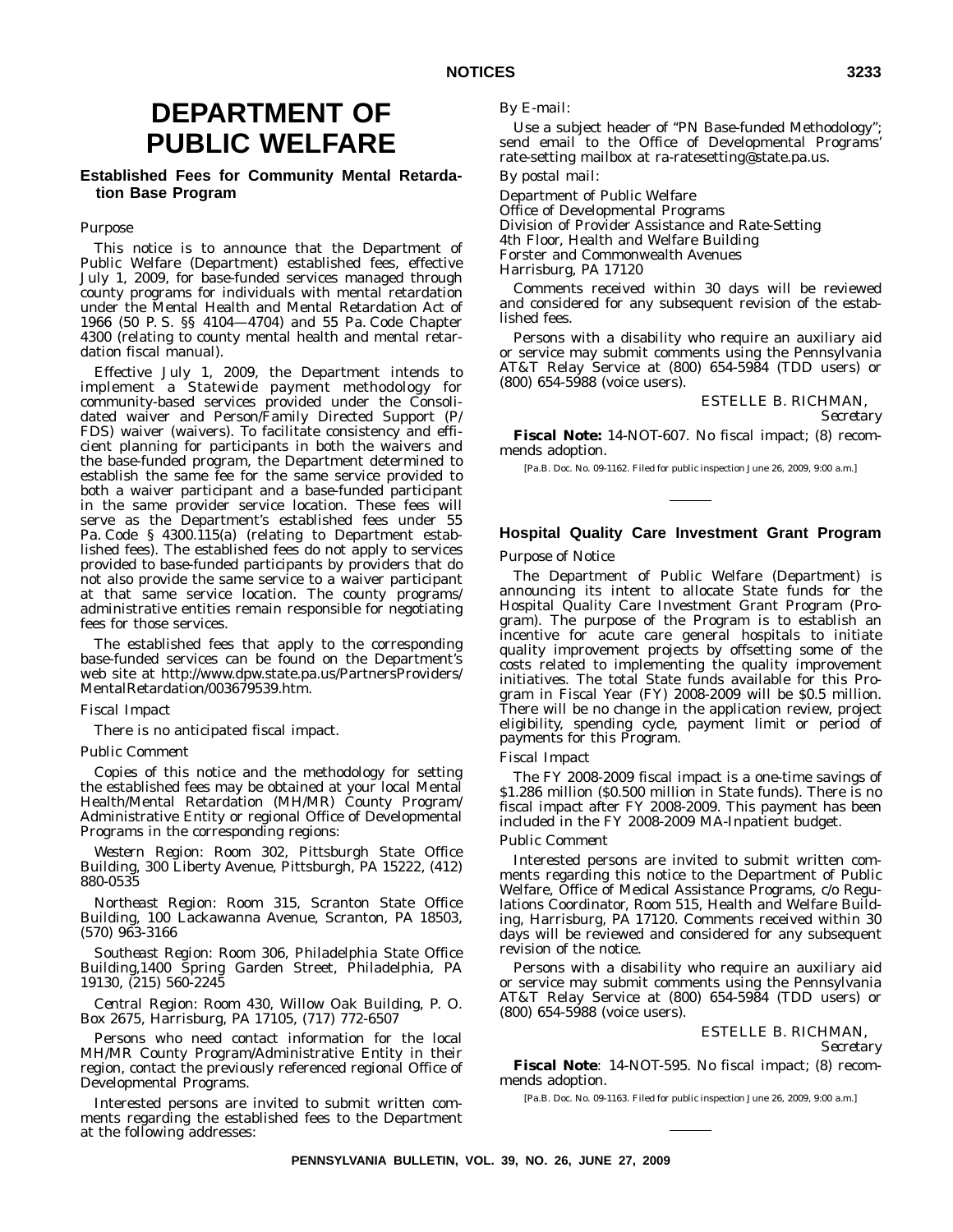### **Medical Assistance Program Fee Schedule Revisions; 2008 HCPCS Updates; Prior Authorization Requirements**

The Department of Public Welfare (Department) announces changes to the Medical Assistance (MA) Program Fee Schedule and prior authorization requirements. These changes are effective for dates of service on and after July 13, 2009.

#### *Fee Schedule Revisions*

The Department is adding and end-dating procedure codes as a result of implementing the 2008 updates made by the Centers for Medicare and Medicaid Services (CMS) to the Healthcare Common Procedure Coding System (HCPCS). The Department is also end-dating other procedure codes, including some codes previously end-dated by CMS. Additionally, the Department is adding procedure codes, and procedure code and modifier combinations, to the MA Program Fee Schedule as a result of significant program exception requests. Finally, as set forth as follows, some of the procedure codes being added to the MA Program Fee Schedule will require prior authorization.

Fees for the new procedure codes, and procedure code and modifier combinations, will be published in a *Medical Assistance Bulletin* that will be issued to all providers.

The following procedure codes are being added to the MA Program Fee Schedule as a result of the 2008 HCPCS:

| Procedure Code<br>and Modifiers | Procedure Code<br>and Modifiers | Procedure Code<br>and Modifiers | Procedure Code<br>and Modifiers | Procedure Code<br>and Modifiers |
|---------------------------------|---------------------------------|---------------------------------|---------------------------------|---------------------------------|
| 01935                           | 01936                           | 20555                           | 20555(SG)                       | 21073                           |
| 21073 (SG)                      | 22206                           | 22206 (80)                      | 22207                           | 22207 (80)                      |
| 22208                           | 22208 (80)                      | 24357                           | 24357 (SG)                      | 24358                           |
| 24358 (SG)                      | 24359                           | 24359 (SG)                      | 27267                           | 27268                           |
| 27268 (80)                      | 27269                           | 27269 (80)                      | 27416                           | 27416 (SG)                      |
| 27726                           | 27726 (SG)                      | 27767                           | 27768                           | 27768 (SG)                      |
| 27769                           | 27769 (SG)                      | 29828                           | 29828 (SG)                      | 29828 (80)                      |
| 29904                           | 29904 (SG)                      | 29904 (80)                      | 29905                           | 29905 (SG)                      |
| 29905 (80)                      | 29906                           | 29906 (SG)                      | 29906 (80)                      | 29907                           |
| 29907 (SG)                      | 29907 (80)                      | 32421                           | 32421 (SG)                      | 32422                           |
| 32422 (SG)                      | 32550                           | 32550 (SG)                      | 32551                           | 32551 (SG)                      |
| 32560                           | 32560 (SG)                      | 33257                           | 33257 (80)                      | 33258                           |
| 33258 (80)                      | 33259                           | 33259 (80)                      | 33864                           | 33864 (80)                      |
| 35523                           | 35523 (80)                      | 36593                           | 41019                           | 41019 (SG)                      |
| 49203                           | 49203 (80)                      | 49204                           | 49204 (80)                      | 49205                           |
| 49205 (80)                      | 49440                           | 49440 (SG)                      | 49441                           | 49441 (SG)                      |
| 49442                           | 49442 (SG)                      | 49446                           | 49446 (SG)                      | 49450                           |
| 49450 (SG)                      | 49451                           | 49451 (SG)                      | 49452                           | 49452 (SG)                      |
| 49460                           | 49460 (SG)                      | 49465                           | 50385                           | 50385 (SG)                      |
| 50386                           | 50386 (SG)                      | 51100                           | 51101                           | 51102                           |
| 51102 (SG)                      | 52649                           | 52649 (SG)                      | 55920                           | 55920 (SG)                      |
| 57285                           | 57285 (SG)                      | 57285 (80)                      | 57423                           | 57423 (SG)                      |
| 57423 (80)                      | 58570                           | 58570 (SG)                      | 58570 (80)                      | 58571                           |
| 58571 (SG)                      | 58571 (80)                      | 58572                           | 58572 (SG)                      | 58572 (80)                      |
| 58573                           | 58573 (SG)                      | 58573 (80)                      | 60300                           | 67041                           |
| 67041 (SG)                      | 67041 (80)                      | 67042                           | 67042 (SG)                      | 67042 (80)                      |
| 67043                           | 67043 (SG)                      | 67043 (80)                      | 67113                           | 67113 (SG)                      |
| 67113 (80)                      | 67229                           | 67229 (SG)                      | 68816                           | 68816 (SG)                      |
| 75557                           | 75557 (26)                      | 75557 (TC)                      | 75559                           | 75559 (26)                      |
| 75559 (TC)                      | 75561                           | 75561 (26)                      | 75561 (TC)                      | 75563                           |
| 75563 (26)                      | 75563 (TC)                      | 80047                           | 82610                           | 83993                           |
| 84704                           | 86356                           | 87500                           | 87809                           | 90681                           |
| 90696                           | 95981                           | 95982                           | 96125                           | 99477                           |
| A5083                           | A7027                           | A7028                           | A7029                           | A9155                           |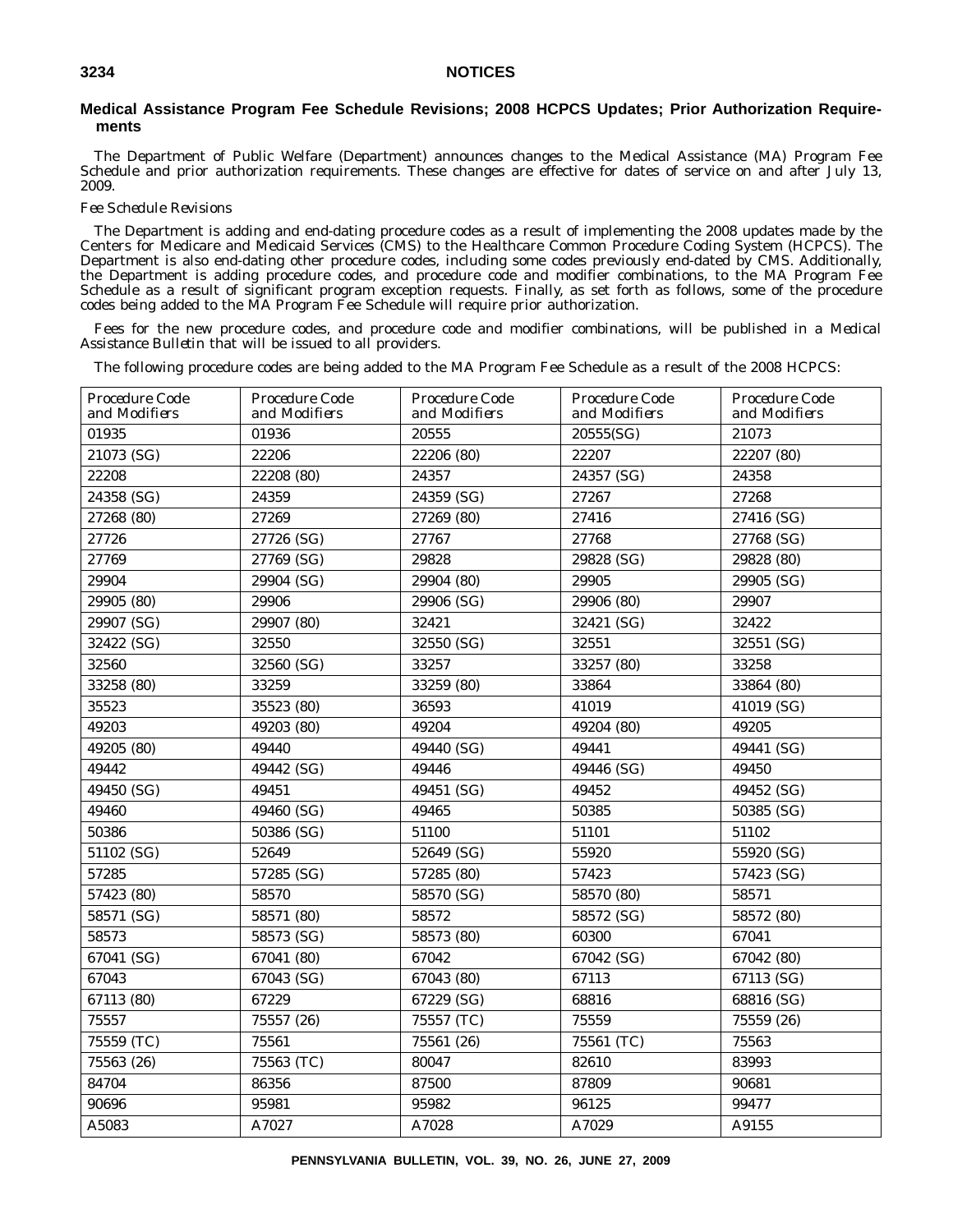| Procedure Code<br>and Modifiers | Procedure Code<br>and Modifiers | Procedure Code<br>and Modifiers | Procedure Code<br>and Modifiers | Procedure Code<br>and Modifiers |
|---------------------------------|---------------------------------|---------------------------------|---------------------------------|---------------------------------|
| <b>B4087</b>                    | <b>B4088</b>                    | E0856 (NU)                      | E0856 (RR)                      | E2312 (NU)                      |
| E2313 (NU)                      | E2397 (NU)                      | J7347                           | J7349                           | L3925                           |
| L3927                           | L3929                           | L3931                           | L7611                           | L7612                           |
| L7613                           | L7614                           | L7621                           | L7622                           | S <sub>2066</sub>               |
| S2066 (80)                      | S <sub>2067</sub>               | S2067 (80)                      | S9152                           |                                 |

The following procedure codes are being added to the MA Program Fee Schedule as a result of significant program exception requests:

| Procedure Code<br>and Modifiers | Procedure Code<br>and Modifiers | Procedure Code<br>and Modifiers | Procedure Code<br>and Modifiers | Procedure Code<br>and Modifiers |
|---------------------------------|---------------------------------|---------------------------------|---------------------------------|---------------------------------|
| 78709                           | 78709 (TC)                      | 78709 (26)                      | 80050                           | 80416                           |
| 80417                           | 90875                           | 97532                           | A6412                           | B4224                           |
| E0482                           | E0482 (RR)                      | J1642                           | S3645                           |                                 |

The following procedure codes are being end-dated from the MA Program Fee Schedule either as a result of the 2008 HCPCS updates or because they were previously end-dated by CMS:

| <i>Procedure Codes</i> |       |                    |       |                   |                   |
|------------------------|-------|--------------------|-------|-------------------|-------------------|
| 01905                  | 24350 | 24351              | 24352 | 24354             | 24356             |
| 32000                  | 32002 | 32019              | 32020 | 36550             | 43750             |
| 47719                  | 49200 | 49201              | 51000 | 51005             | 51010             |
| 60001                  | 67038 | 74350              | 75552 | 75553             | 75554             |
| 75555                  | 78615 | 99271              | 99272 | 99273             | 99274             |
| 99275                  | 99301 | 99302              | 99303 | 99311             | 99312             |
| 99313                  | A4534 | <b>B4086</b>       | E2618 | G0298             | G0299             |
| J7345                  | L0960 | L1855              | L1858 | L <sub>1870</sub> | L <sub>1880</sub> |
| L3800                  | L3805 | L3810              | L3815 | L3820             | L3825             |
| L3830                  | L3835 | L3840              | L3845 | L3850             | L3855             |
| L3860                  | L3907 | L3910              | L3916 | L3918             | L3920             |
| L3922                  | L3924 | L3926              | L3928 | L3930             | L3932             |
| L3934                  | L3936 | L3938              | L3940 | L3942             | L3944             |
| L3946                  | L3948 | L3950              | L3952 | L3954             | L3985             |
| L3986                  | Q0068 | S <sub>2</sub> 078 |       |                   |                   |

The Department is end-dating the following procedure codes from the MA Program Fee Schedule because they are services related to infertility treatment. Section 443.6(f) (relating to reimbursement for certain medical assistance items and services) of the act of June 13, 1967 (P. L. 31, No. 21) (62 P. S. §§ 101—1503) known as Public Welfare Code (Code) prohibits the Department from paying a provider for any medical services, procedures or drugs related to infertility therapy:

| odes<br><b>XX10</b><br>.<br>. |                                                     |                                                                   |                      |     |              |
|-------------------------------|-----------------------------------------------------|-------------------------------------------------------------------|----------------------|-----|--------------|
| 58345<br>---                  | 71<br>$\overline{\phantom{a}}$<br>$\sqrt{ }$<br>ITV | 717<br>74<br>.<br>the contract of the contract of the contract of | 00000<br>ำ∪∪<br>,,,, | 89: | .<br>ററ<br>. |

The Department is end-dating the following procedure codes from the MA Program Fee Schedule because they are cosmetic surgical procedures. Sections 1126.54, 1141.59 and 1163.59 (relating to noncompensable services and items; noncompensable services; and items and outlier days) of 55 Pa. Code sets forth that payments will not be made for cosmetic surgery:

| Procedure Codes |       |       |       |       |       |
|-----------------|-------|-------|-------|-------|-------|
| 15780           | 15781 | 15782 | 15786 | 15787 | 15792 |
| 15793           | 15819 | 17340 | 17360 | 21120 | 21121 |
| 21122           | 21123 | 21137 | 21198 | 21270 | 30400 |
| 30410           | 30420 | 30430 | 30435 | 30450 | 54660 |
| 67900           | 69300 |       |       |       |       |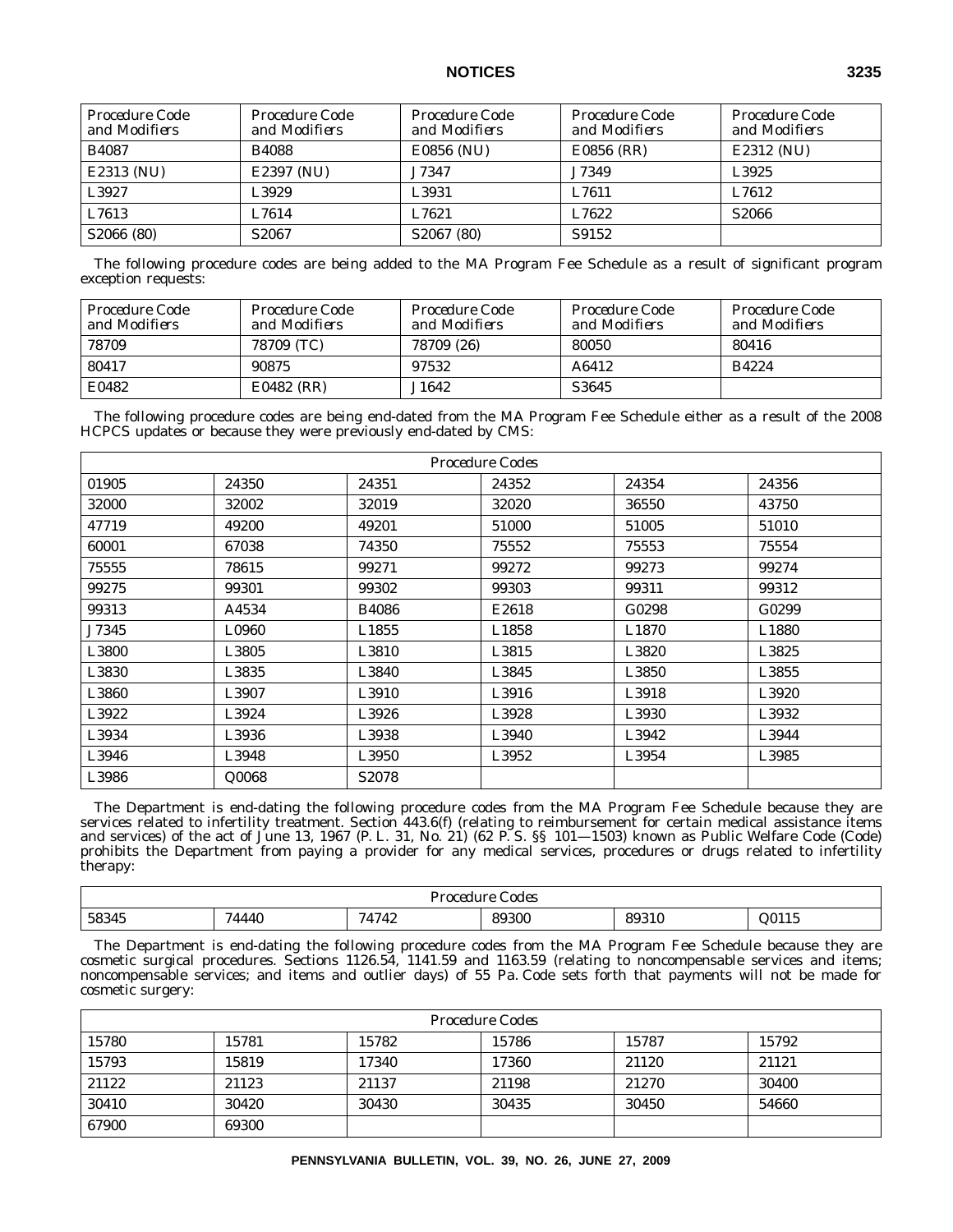| <i>Procedure Codes</i> |              |              |       |       |       |
|------------------------|--------------|--------------|-------|-------|-------|
| W0081                  | W0082        | W0083        | W0161 | W0162 | W0164 |
| W0166                  | W0167        | W0168        | W0169 | W0170 | W0184 |
| W0185                  | <b>W0186</b> | W0187        | W0300 | W0301 | W0315 |
| <b>W0710</b>           | W0711        | W0712        | W0713 | W0714 | W0734 |
| W0735                  | <b>W0974</b> | W1751        | W1807 | W1809 | W1810 |
| W1811                  | W1812        | W1813        | W1814 | W1815 | W1816 |
| W1817                  | W1818        | W1845        | W1846 | W1847 | W1869 |
| <b>W1870</b>           | W5997        | <b>W6004</b> | W6052 | W6058 | W6059 |
| <b>W7003</b>           | W8995        | W9066        | W9310 | W9635 | W9991 |
| W9992                  | W9993        | W9994        | W9995 | X2830 | X2912 |
| X2934                  | X3154        | X3649        | X4289 | X4693 | X6483 |
| X6781                  | Y7372        | Y7375        | Y7690 | Y7696 | Y9876 |
| Y9897                  | Y9925        | Z0052        | Z0465 | Z0467 | Z0518 |
| Z0528                  | Z0529        | Z0535        | Z0537 | Z0540 | Z0544 |
| Z1971                  | Z2104        | Z3063        | Z4254 | Z4375 | Z4383 |
| Z4464                  | Z4601        | Z4627        | Z4628 | Z6001 | Z6004 |
| Z6006                  | Z8214        | Z8250        | Z8252 | Z8372 | Z8373 |
| Z8379                  | Z8383        | Z8384        | Z8385 | Z8388 | Z8397 |
| Z8414                  | Z8502        | Z8558        | Z8628 | Z8743 | Z9803 |

The following local procedure codes will be end-dated from the MA Program Fee Schedule due to the adoption of National codes:

The Department is end-dating procedure code 91111 (*gastrointestinal tract imaging, intraluminal* (*for example, capsule endoscopy*)*, esophagus with physician interpretation and report*) from the MA Program Fee Schedule because the use of this procedure is not the accepted standard of practice for the treatment or diagnosis of any condition.

The Department will be adding the following pricing modifiers to procedure codes currently on the MA Program Fee Schedule. The modifiers (SG) and (26) are being added to surgical services currently designated as inpatient services, but which can safely be performed in the Hospital Short Procedure Unit or the Ambulatory Surgical Center, or both, depending on the procedure:

| Procedure Code<br>and Modifiers | Procedure Code<br>and Modifiers | Procedure Code<br>and Modifiers | Procedure Code<br>and Modifiers | Procedure Code<br>and Modifiers |
|---------------------------------|---------------------------------|---------------------------------|---------------------------------|---------------------------------|
| 15821 (SG)                      | 21127 (SG)                      | 24346 (SG)                      | 36522 (SG)                      | 42890 (SG)                      |
| 44376 (SG)                      | 58555 (SG)                      | 65880 (SG)                      | 93510 (26)                      | 93642 (SG)                      |
| 93642 (26)                      |                                 |                                 |                                 |                                 |

The Department is increasing the MA Program fee for the following procedure code:

| Procedure Code | Description                                                                                                                                                                | Current Fee  | MA Fee<br><i>Effective</i><br><i>July 13.</i><br><i>2009</i> |
|----------------|----------------------------------------------------------------------------------------------------------------------------------------------------------------------------|--------------|--------------------------------------------------------------|
| 95165          | Professional services for the supervision of preparation and provision<br>of antigens for allergen immunotherapy; single or multiple antigens<br>(specify number of doses) | <b>S2.88</b> | \$8.22                                                       |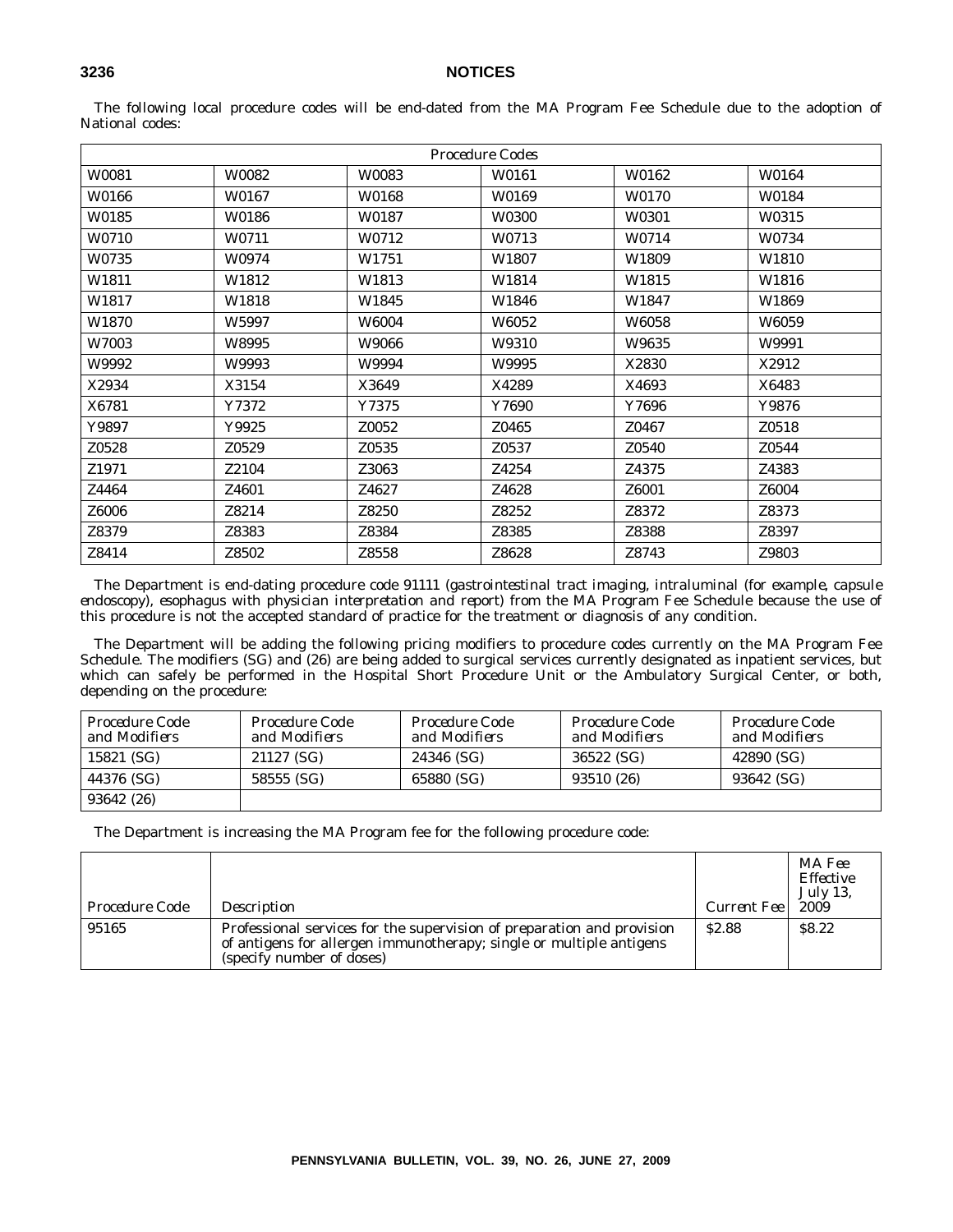Effective for dates of services on and after July 13, 2009, procedure code 93642 must be billed with modifier (26) with the associated fee of \$253.03 as noted:

| Procedure Code | Description                                                                                                                                                                                                                                                                                                       | Current Fee<br>(Billing)<br>with No<br><i>Modifier</i> ) | MA Fee<br><i>Effective</i><br><i>July 13,</i><br>2009<br>(Billing)<br>with<br>modifier 26) |
|----------------|-------------------------------------------------------------------------------------------------------------------------------------------------------------------------------------------------------------------------------------------------------------------------------------------------------------------|----------------------------------------------------------|--------------------------------------------------------------------------------------------|
| 93642          | Electrophysiologic evaluation of single or dual chamber pacing<br>cardioverter-defibrillator (includes defibrillation threshold evaluation,<br>induction of arrhythmia, evaluation of sensing and pacing for<br>arrhythmia termination, and programming or reprogramming of<br>sensing or therapeutic parameters) | \$488.41                                                 | \$253.03                                                                                   |

### *Prior Authorization Requirements*

The following procedure codes that are being added to the MA Program Fee Schedule are prosthesis and orthoses that require prior authorization under section 443.6(b)(1) of the Code, as amended by the act of July 7, 2005 (P. L. 177, No. 42):

| Procedure Code | <b>Procedure Description</b>                                                                                                                                                                                                                 |
|----------------|----------------------------------------------------------------------------------------------------------------------------------------------------------------------------------------------------------------------------------------------|
| L9325          | Finger orthosis, proximal interphalangeal (pip)/distal interphalangeal (dip), non torsion joint/spring,<br>extension/flexion, may include soft interface material, prefabricated, includes fitting and<br>adjustment.                        |
| L3927          | Finger orthosis, proximal interphalangeal (pip)/distal interphalangeal (dip), without joint/spring,<br>extension/flexion (e.g. static or ring type), may include soft interface material, prefabricated,<br>includes fitting and adjustment. |
| L3929          | Hand finger orthosis, includes one or more nontorsion joint(s), turnbuckles, elastic bands/springs,<br>may include soft interface material, straps, prefabricated, includes fitting and adjustment.                                          |
| L3931          | Wrist hand finger orthosis, includes one or more nontorsion joint(s), turnbuckles, elastic<br>bands/springs, may include soft interface material, straps, prefabricated, includes fitting and<br>adjustment.                                 |
| L7611          | Terminal device, hook, mechanical, voluntary opening, any material, any size, lined or unlined,<br>pediatric.                                                                                                                                |
| L7612          | Terminal device, hook, mechanical, voluntary closing, any material, any size, lined or unlined,<br>pediatric.                                                                                                                                |
| L7613          | Terminal device, hand, mechanical, voluntary opening, any material, any size, pediatric.                                                                                                                                                     |
| L7614          | Terminal device, hand, mechanical, voluntary closing, any material, any size, pediatric.                                                                                                                                                     |
| L7621          | Terminal device, hook or hand, heavy duty, mechanical, voluntary opening, any material, any size,<br>lined or unlined.                                                                                                                       |
| L7622          | Terminal device, hook or hand, heavy duty, mechanical, voluntary closing, any material, any size,<br>lined or unlined.                                                                                                                       |

The following procedure codes being added to the MA Program Fee Schedule are durable medical equipment (DME) and will require prior authorization, as authorized under § 443.6(b)(2) of the Code, as amended by the act of July 7, 2005 (P. L. 177, No. 42):

| Procedure Code | <b>Procedure Description</b>                                                                                                                       |
|----------------|----------------------------------------------------------------------------------------------------------------------------------------------------|
| E0482          | Cough stimulating device, alternating positive and negative airway pressure.                                                                       |
| E0856 (NU)     | Cervical traction device, cervical collar with inflatable air bladder.                                                                             |
| E2312 (NU)     | Power wheelchair accessory, hand or chin control interface, mini-proportional remote joystick,<br>proportional, including fixed mounting hardware. |
| E2313 (NU)     | Power wheelchair accessory, harness for upgrade to expandable controller, including all fasteners,<br>connectors and mounting hardware, each.      |
| E2397 (NU)     | Power wheelchair accessory, lithium-based battery, each.                                                                                           |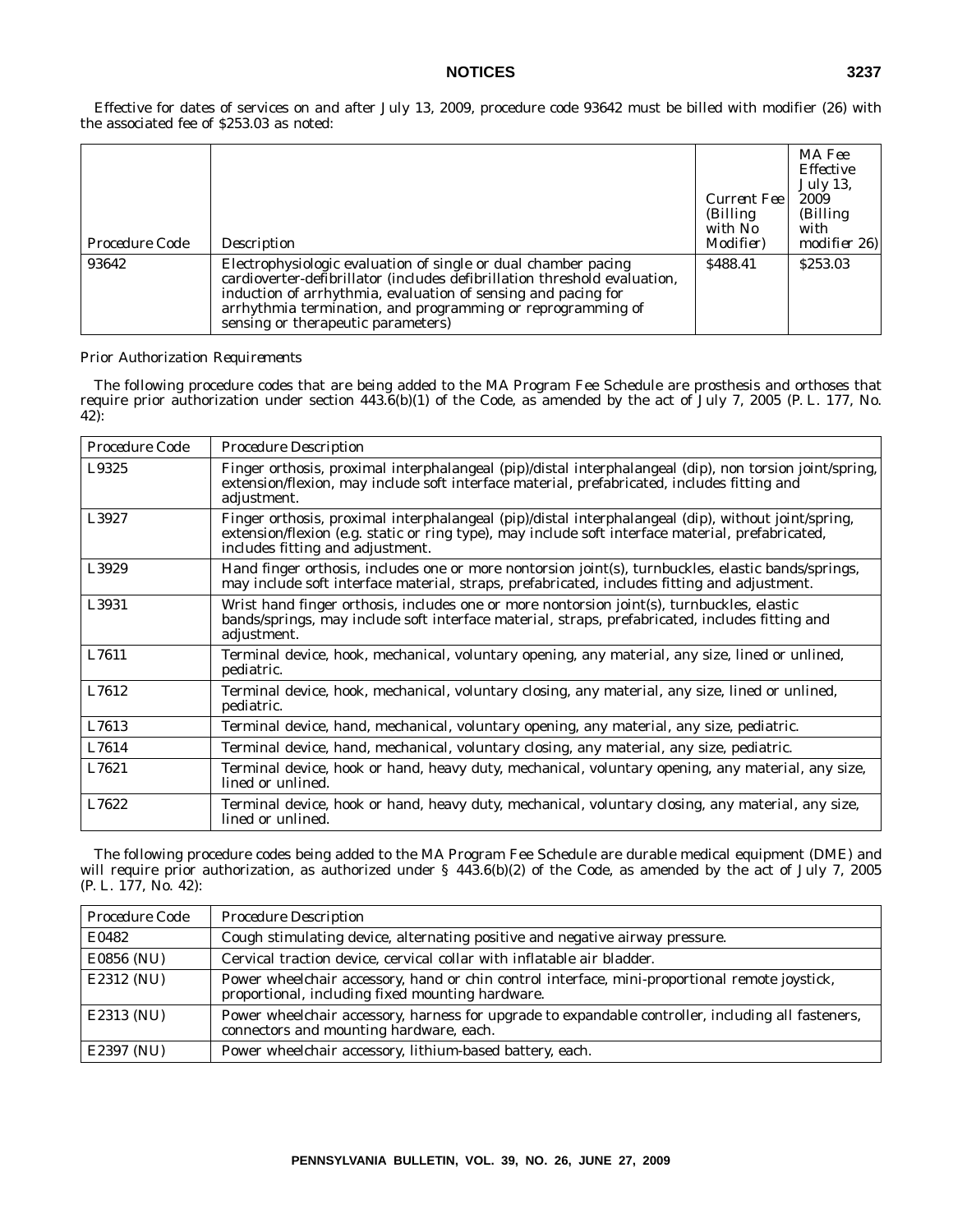Rentals of the following DME, which are being added to the MA Program Fee Schedule, will require prior authorization beginning with the first month of rental, as authorized under section 443.6(b)(3) of the Code, as amended by the act of July 7, 2005 (P. L. 177, No. 42):

| <i>Procedure Code</i> | <b>Procedure Description</b>                                                 |
|-----------------------|------------------------------------------------------------------------------|
| E0482 (RR)            | Cough stimulating device, alternating positive and negative airway pressure. |
| E0856 (RR)            | Cervical traction device, cervical collar with inflatable air bladder.       |

The following procedure codes being added to the MA Program Fee Schedule will require prior authorization, as authorized under § 443.6(b)(7) of the Code, as amended by the act of July 7, 2005 (P. L. 177, No. 42):

| Procedure Code | <b>Procedure Description</b>                                                                                                                                                 |
|----------------|------------------------------------------------------------------------------------------------------------------------------------------------------------------------------|
| A9155          | Artificial saliva, 30 ml.                                                                                                                                                    |
| J1642          | Injection, heparin sodium (heparin lock flush), per 10 units.                                                                                                                |
| 75557          | Cardiac magnetic resonance imaging for morphology and function without contrast material                                                                                     |
| 75559          | Cardiac magnetic resonance imaging for morphology and function without contrast material; with<br>stress imaging.                                                            |
| 75561          | Cardiac magnetic resonance imaging for morphology and function without contrast material(s),<br>followed by contrast material(s) and further sequences.                      |
| 75563          | Cardiac magnetic resonance imaging for morphology and function without contrast material(s),<br>followed by contrast material(s) and further sequences; with stress imaging. |

### *Fiscal Impact*

The estimated cost for Fiscal Year (FY) 2009-2010 is \$2.774 million (\$0.988 million in State funds). The annualized cost for FY 2010-2011 is \$3.170 million (\$1.295 million in State funds). These State fund estimates are based on the increased Federal Medical Assistance Percentages as determined under the American Recovery and Reinvestment Act (ARRA) of 2009 (42 U.S.C.A. § 5301).

### *Public Comment*

Interested persons are invited to submit written comments regarding this notice to the Department of Public Welfare, Office of Medical Assistance Programs, c/o Deputy Secretary's Office, Attention: Regulations Coordinator, Room 515, Health and Welfare Building, Harrisburg, PA 17120. Comments received will be reviewed and considered for any subsequent revisions to the MA Program Fee Schedule.

Persons with a disability who require an auxiliary aid or service may submit comments using the Pennsylvania AT&T Relay Service (800) 654-5984 (TDD users) or (800) 654-5988 (voice users).

> ESTELLE B. RICHMAN, *Secretary*

**Fiscal Note:** 14-NOT-605. (1) General Fund; (2) Implementing Year 2008-09 is \$0; (3) 1st Succeeding Year 2009-10 is \$0.988 M; 2nd Succeeding Year 2010-11 is \$1.295 M; 3rd Succeeding Year 2011-12 is \$1.473 M; 4th Succeeding Year 2012-13 is \$1.473 M; 5th Succeeding Year 2013-14 is \$1.473 M; (4) 2007-08 Program—\$593.992 M; 2006-07 Program—\$671.472 M; 2005-06 Program—\$945.9550 M; (7) Medical Assistance—Outpatient; (8) recommends adoption. Funds have been included in the budget to cover this increase.

[Pa.B. Doc. No. 09-1164. Filed for public inspection June 26, 2009, 9:00 a.m.]

### **Medical Assistance Program Fee Schedule for Select Services in the Consolidated and Person/ Family Directed Support Waivers and Community Mental Retardation Base Program**

#### *Purpose*

This notice is to announce the Department of Public Welfare's (Department) addition of payment rates for select services provided in the Consolidated waiver and Person/Family Directed Support (P/FDS) waiver to the Medical Assistance (MA) Program Fee Schedule. These fee schedule payment rates will also serve as the Department's established fees under 55 Pa. Code § 4300.115(a) (relating to Department established fees) for base-funded services managed through county programs for individuals with mental retardation under the Mental Health and Mental Retardation Act of 1966 (50 P. S. §§ 4104—4704) and 55 Pa. Code Chapter 4300 (relating to county mental health and mental retardation fiscal manual).

The Department is responsible for management of the Consolidated and P/FDS waivers (waivers). As a condition of approving renewal of the Consolidated and the P/FDS waivers, the Federal Centers for Medicare and Medicaid Services (CMS) directed that the Department develop a Statewide rate-setting methodology for both waivers. The Department established a Financial Implementation Advisory Team (FIAT), consisting of representatives from consumers, providers and county stakeholders, to provide input to the Department in establishing the payment methodology.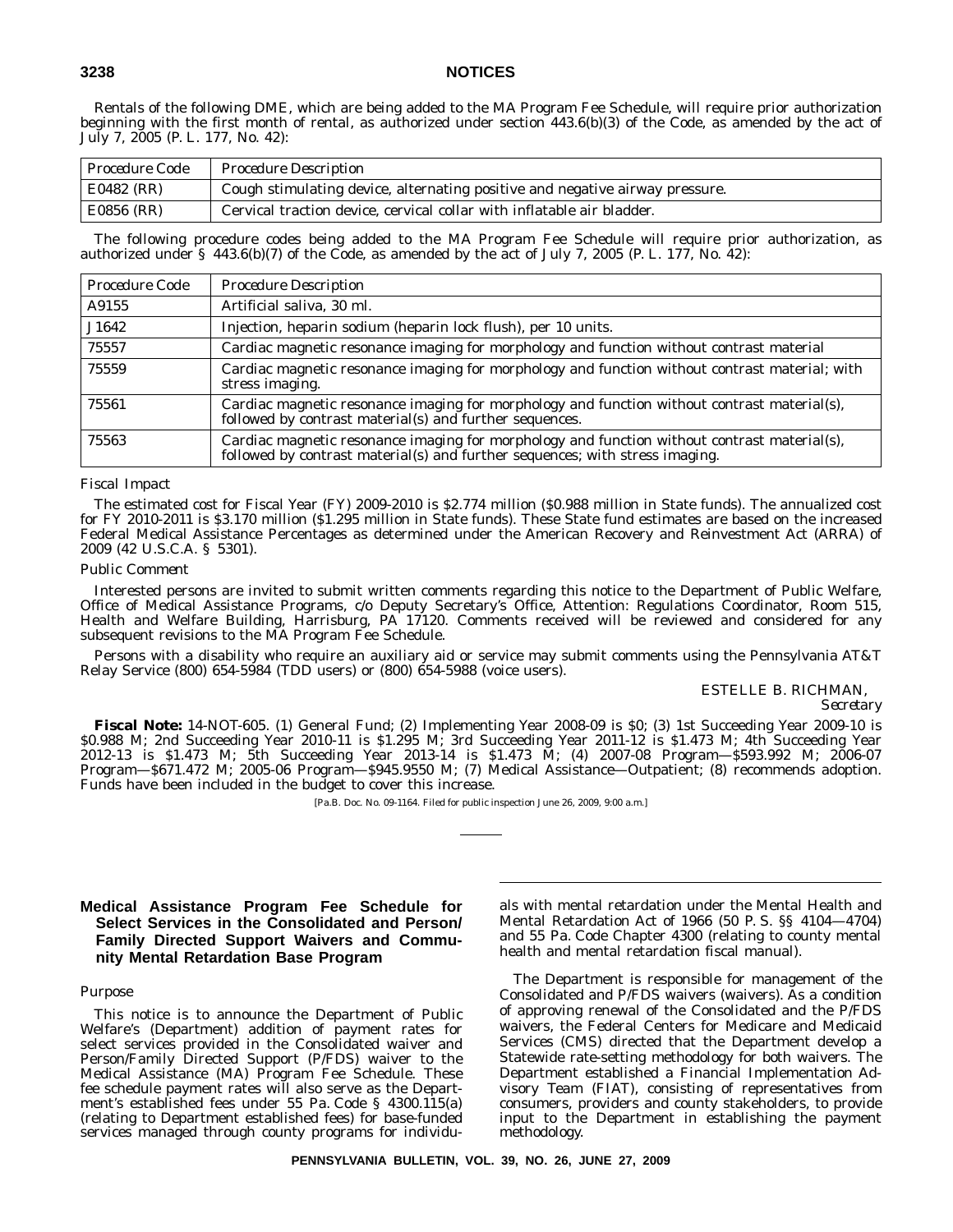Based on input from the FIAT, the Department determined that payment rates for select services under the waivers would be placed on a fee schedule, while payment rates for other services would be established through submission of cost reports by providers. The services selected for inclusion on the fee schedule are listed as follows under the following categories: Select Community-Based Services; Unlicensed Out-of-Home Respite and Respite Camp ''Ineligible'' Services (Room and Board); Agency with Choice/Financial Management Services, Excluding Benefits; and Agency with Choice/Financial Management Services, Including Benefits.

To establish the fee schedule payment rates for these categories of services, the Department established rate ranges for each of the selected services based on allowable cost components. The Department reviewed the rate ranges, selected a rate within the range, and adjusted each rate by geographical area factors that consider differences in wages across this Commonwealth.

Specifically, the Department developed the rate ranges by evaluating independent data sources to reflect expected expenses for major cost categories, such as wages for direct care workers and other staff; staff benefits; employer taxes; staff productivity; staff ratios; and program-related expenses for transportation, supplies, staff training and occupancy. Administrative expenses were also considered, except for the Agency with Choice/ Financial Management Services (AWC/FMS) rates. Administrative expenses for AWC/FMS providers were negotiated by the Department and the AWC/FMS providers, and will be paid as a separate administrative fee to these providers.

The resulting rate ranges were compared to rates for comparable services in other Department service delivery systems, and to rates and utilization data for comparable services in the waivers. For services with low Statewide

utilization data, the Department assigned the midpoint rate to that service. For other services, the Department assigned a rate based on the factors identified previously and the type of service, work performed and qualifications necessary to render the service.

As a final step in determining the fee schedule rates, the Department adjusted the payment rates based on wage differences for four geographic areas as identified as follows. These adjustments were not made to the rates for ineligible services for unlicensed out-of-home respite. Rates for those services were based on expected meal costs consistent with data published by the United States Department of Agriculture and do not vary by area.

### **Geographic Areas:**

### **Area 1:**

Bucks, Chester, Delaware, Lehigh, Montgomery, Northampton, Philadelphia

### **Area 2:**

Adams, Allegheny, Beaver, Berks, Carbon, Cumberland, Dauphin, Erie, Franklin, Fulton, Greene, Lancaster, Lawrence, Lebanon, Monroe, Perry, Pike, Schuylkill, Washington, York

### **Area 3:**

Armstrong, Bradford, Butler, Cameron, Centre, Clarion, Clinton, Columbia, Crawford, Elk, Forest, Indiana, Huntingdon, Juniata, Lackawanna, Luzerne, Lycoming, McKean, Mercer, Mifflin, Montour, Northumberland, Potter, Snyder, Sullivan, Susquehanna, Tioga, Union, Venango, Warren, Wayne, Westmoreland, Wyoming

#### **Area 4:**

Bedford, Blair, Cambria, Clearfield, Fayette, Jefferson, Somerset

**Fee Schedule Rates:**

| <b>Service</b>                             | Procedure<br>Code | Modifier | Provider<br><b>Type</b> | Specialty<br>Code | Unit          | Area 1            | Area 2  | Area 3  | Area 4  |
|--------------------------------------------|-------------------|----------|-------------------------|-------------------|---------------|-------------------|---------|---------|---------|
| <b>Nursing</b><br>Services:<br><b>LPN</b>  | T2025             | TE       | 05<br>16                | 051, 160,<br>161  | 15<br>minutes | \$11.02           | \$10.31 | \$9.78  | \$8.89  |
| <b>Nursing</b><br>Services: RN             | T2025             | TD       | 05<br>16                | 051, 160,<br>161  | 15<br>minutes | \$16.55           | \$15.48 | \$14.68 | \$13.35 |
| Physical<br>Therapy                        | T2025             | GP       | 17                      | 170               | 15<br>minutes | \$15.64           | \$14.63 | \$13.87 | \$12.61 |
| Occupational T2025<br><b>Therapy</b>       |                   | GO       | 17                      | 171               | 15<br>minutes | \$17.12           | \$16.02 | \$15.19 | \$13.81 |
| Speech/<br>Language<br><b>Therapy</b>      | T2025             | GN       | 17                      | 173               | 15<br>minutes | \$18.73           | \$17.52 | \$16.62 | \$15.10 |
| Individual<br>Behavioral<br><b>Therapy</b> | T2025             | HE       | 19                      | 208               | 15<br>minutes | \$16.50           | \$15.44 | \$14.64 | \$13.31 |
| Group<br>Behavioral<br><b>Therapy</b>      | T2025             | HE & HQ  | 19                      | 208               | 15<br>minutes | S <sub>4.12</sub> | \$3.85  | \$3.65  | \$3.32  |
| Visual/<br>Mobility<br><b>Therapy</b>      | W7246             |          | 51                      | 517               | 15<br>minutes | \$18.73           | \$17.52 | \$16.62 | \$15.10 |

### **Select Community-Based Services**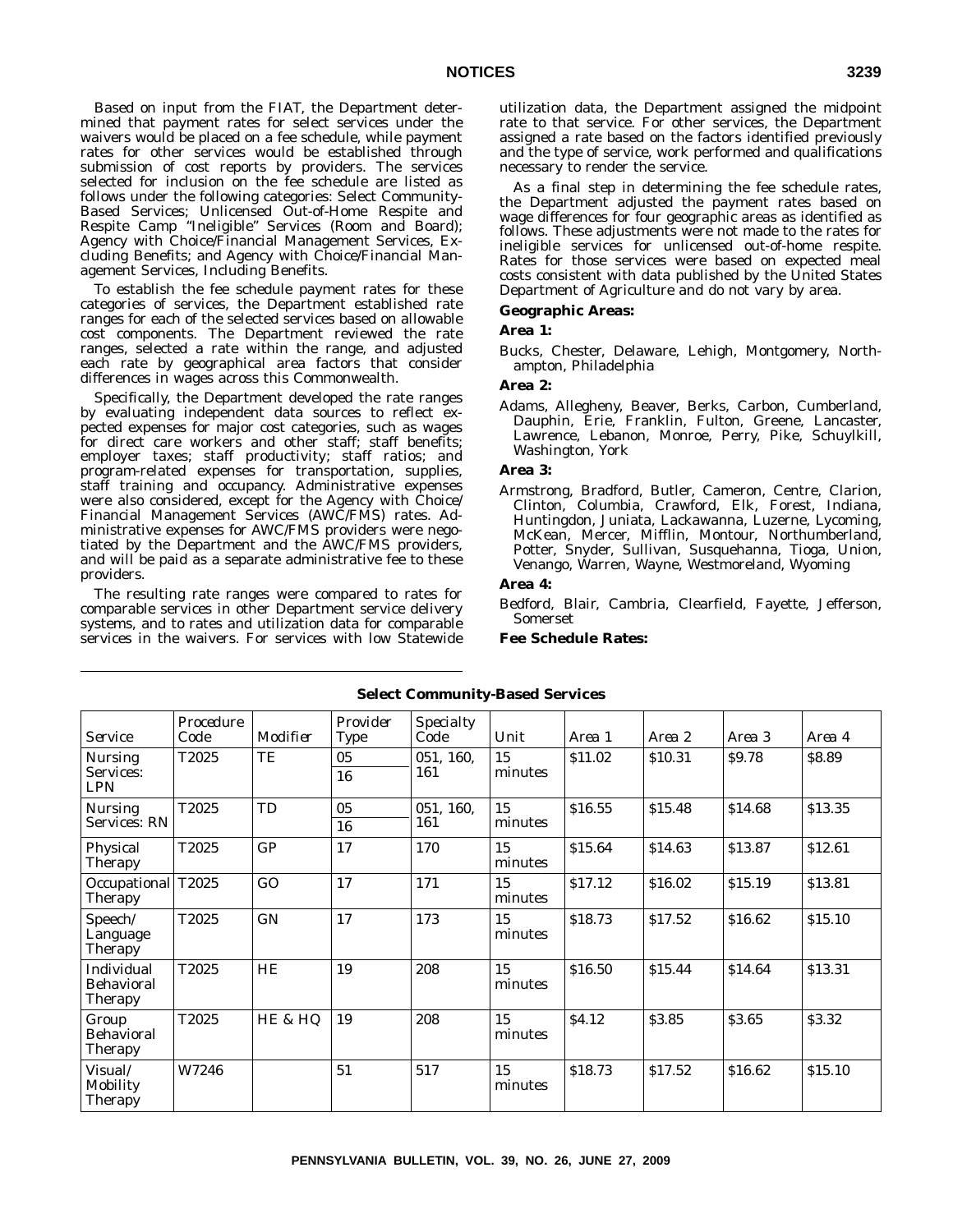| <i>Service</i>                                          | Procedure<br>Code | Modifier  | Provider<br><b>Type</b> | <b>Specialty</b><br>Code | Unit          | Area 1       | Area 2  | Area 3       | Area 4  |
|---------------------------------------------------------|-------------------|-----------|-------------------------|--------------------------|---------------|--------------|---------|--------------|---------|
| Home<br>Finding                                         | W7277             |           | 51<br>55                | 571                      | 15<br>minutes | \$9.99       | \$9.35  | \$8.86       | \$8.06  |
| <b>Behavioral</b><br><b>Support</b>                     | W7095             |           | 51                      | 510                      | 15<br>minutes | \$17.96      | \$16.80 | \$15.93      | \$14.48 |
| Homemaker/<br>Chore                                     | W7283             | <b>UA</b> | 43, 51, 55              | 430, 431                 | Hour          | \$22.87      | \$21.39 | \$20.29      | \$18.44 |
| Companion<br>Services,<br><b>Basic Staff</b><br>Support | W1724             |           | 51                      | 363                      | 15<br>minutes | \$.79        | S.74    | \$.70        | \$.64   |
| Companion<br>Services.<br>Level 1                       | W1725             |           | 51                      | 363                      | 15<br>minutes | \$.99        | \$.93   | \$.88        | S.80    |
| Companion<br>Services,<br>Level 2                       | W1726             |           | 51                      | 363                      | 15<br>minutes | <b>S2.09</b> | \$1.96  | \$1.85       | \$1.69  |
| Companion<br>Services,<br>Level 3                       | W1727             |           | 51                      | 363                      | 15<br>minutes | \$4.69       | \$4.39  | <b>S4.16</b> | \$3.78  |
| <b>Supports</b><br><b>Broker</b>                        | W7096             |           | 51                      | 510                      | 15<br>minutes | \$10.85      | \$10.15 | \$9.63       | \$8.75  |

### **Unlicensed Out-of-Home Respite and Respite Camp Ineligible Services (Room and Board)**

| <b>Service</b>                                    | Procedure Code | Provider Type | <b>Specialty Code</b> | Unit       | Areas 1 through 4                      |
|---------------------------------------------------|----------------|---------------|-----------------------|------------|----------------------------------------|
| Respite-<br>Unlicensed out of<br>home, ineligible | W6066          | 51            | 513                   | 15 minutes | \$4.00/unit, max of<br>3 units per day |
|                                                   | W6067          | 51            | 513                   | 15 minutes | \$4.00/unit, max of<br>3 units per day |
|                                                   | W6068          | 51            | 513                   | 15 minutes | \$4.00/unit, max of<br>3 units per day |
|                                                   | W6069          | 51            | 513                   | 15 minutes | \$4.00/unit, max of<br>3 units per day |
|                                                   | W6070          | 51            | 513                   | 15 minutes | \$4.00/unit, max<br>of 3 units per day |
|                                                   | W6071          | 51            | 513                   | 15 minutes | \$4.00/unit, max<br>of 3 units per day |
|                                                   | W6060          | 51            | 513                   | Day        | \$12.00/unit, max<br>of 1 unit per day |
|                                                   | W6061          | 51            | 513                   | Day        | \$12.00/unit, max<br>of 1 unit per day |
|                                                   | W6062          | 51            | 513                   | Day        | \$12.00/unit, max<br>of 1 unit per day |
|                                                   | W6063          | 51            | 513                   | Day        | \$12.00/unit, max<br>of 1 unit per day |
|                                                   | W6064          | 51            | 513                   | Day        | \$12.00/unit, max<br>of 1 unit per day |
|                                                   | W6065          | 51            | 513                   | Day        | \$12.00/unit, max<br>of 1 unit per day |
| Respite-Camp,                                     | W8400          | 51, 55        | 554, 555              | 15 minutes | $$4.00$ /unit. max                     |
| Ineligible                                        |                | 51, 55        | 554, 555              |            | of 3 units per day                     |
|                                                   | W8401          | 51, 55        | 554, 555              | Day        | \$12.00/unit, max                      |
|                                                   |                | 51, 55        | 554, 555              |            | of 1 unit per day                      |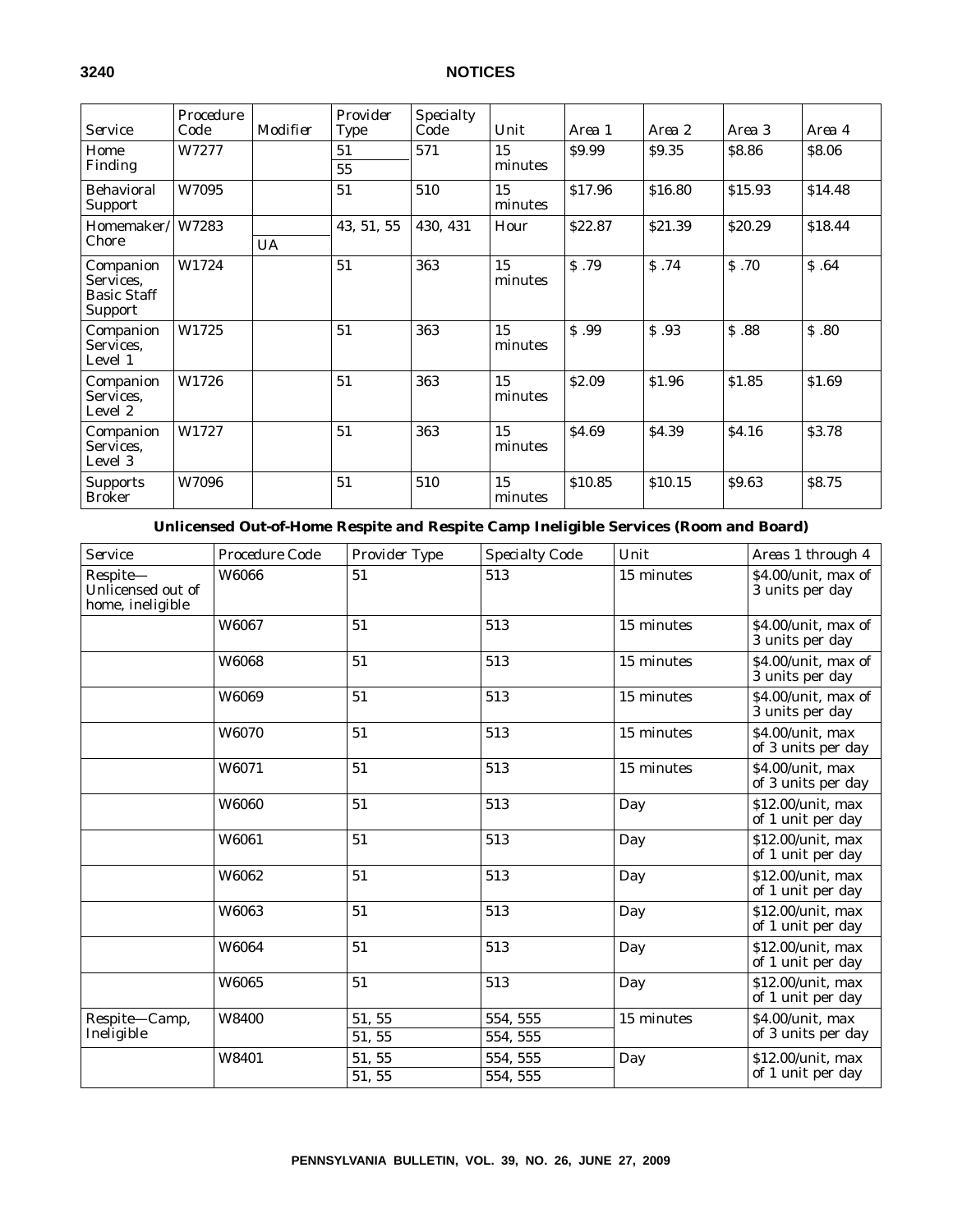### **Agency with Choice/Financial Management Services, Excluding Benefits\***

\* Modifier U4 must be used with all procedures codes when billing for services excluding benefits.

| Service                                            | Procedure<br>code | Modifier           | Provider<br>Type | <b>Specialty</b><br>Code | Unit       | Area 1            | Area 2       | Area 3       | Area 4            |
|----------------------------------------------------|-------------------|--------------------|------------------|--------------------------|------------|-------------------|--------------|--------------|-------------------|
| Homemaker/                                         | W7283             | U <sub>4</sub>     | 43, 51, 55       | 430                      | Hour       | \$13.42           | \$12.55      | \$11.91      | \$10.82           |
| Chore                                              |                   | <b>U4 &amp; UA</b> |                  | 431                      |            |                   |              |              |                   |
| Companion,<br>Level 3                              | W1727             | U <sub>4</sub>     | 51               | 363                      | 15 minutes | \$3.06            | \$2.87       | <b>S2.72</b> | S <sub>2.47</sub> |
| <b>Supports</b><br><b>Broker</b>                   | W7096             | U <sub>4</sub>     | 51               | 510                      | 15 minutes | \$6.15            | \$5.76       | \$5.46       | \$4.96            |
| Respite-<br>Unlicensed                             | W8012             | U <sub>4</sub>     | 51               | 513                      | 15 minutes | \$3.48            | \$3.26       | \$3.09       | \$2.81            |
| out of home,<br>Level 2                            | W8002             | U <sub>4</sub>     | 51               | 513                      | Day        | \$223.14          | \$208.74     | \$197.94     | \$179.95          |
| Respite-<br>Unlicensed                             | W8014             | U <sub>4</sub>     | 51               | 513                      | 15 minutes | S <sub>6.97</sub> | \$6.52       | <b>S6.19</b> | \$5.62            |
| out of home,<br>Level 3                            | W8004             | U <sub>4</sub>     | 51               | 513                      | Day        | \$446.27          | \$417.48     | \$395.89     | \$359.90          |
| Supported<br>Employment                            | W7235             | U <sub>4</sub>     | 53               | 531                      | 15 minutes | \$6.12            | \$5.73       | \$5.43       | <b>S4.94</b>      |
| Respite-<br>Unlicensed                             | W8013             | U <sub>4</sub>     | 51               | 513                      | 15 minutes | \$7.48            | \$7.00       | \$6.64       | \$6.03            |
| out of home,<br>Level 2<br>enhanced                | W8003             | U <sub>4</sub>     | 51               | 513                      | Day        | \$478.66          | \$447.77     | \$424.61     | \$386.01          |
| Respite-<br>Unlicensed                             | W8015             | U <sub>4</sub>     | 51               | 513                      | 15 minutes | \$14.95           | \$13.99      | \$13.26      | \$12.06           |
| out of home.<br>Level 3<br>enhanced                | W8005             | U <sub>4</sub>     | 51               | 513                      | Day        | \$957.31          | \$895.55     | \$849.23     | \$772.02          |
| Respite-<br>Unlicensed                             | W7258             | U <sub>4</sub>     | 51               | 512                      | 15 minutes | \$3.48            | \$3.26       | \$3.09       | \$2.81            |
| in home,<br>Level 2                                | W7250             | U <sub>4</sub>     | 51               | 512                      | Day        | \$223.14          | \$208.74     | \$197.94     | \$179.95          |
| Respite-<br>Unlicensed                             | W7265             | U <sub>4</sub>     | 51               | 512                      | 15 minutes | \$6.97            | \$6.52       | \$6.19       | \$5.62            |
| in home,<br>Level 3                                | W7252             | U <sub>4</sub>     | 51               | 512                      | Day        | \$446.27          | \$417.48     | \$395.89     | \$359.90          |
| Respite-<br>Unlicensed                             | W7264             | U <sub>4</sub>     | 51               | 512                      | 15 minutes | \$7.48            | <b>S7.00</b> | <b>S6.64</b> | \$6.03            |
| in home,<br>Level 2<br>enhanced                    | W7251             | U <sub>4</sub>     | 51               | 512                      | Day        | \$478.66          | S447.77      | \$424.61     | \$386.01          |
| Respite-<br>Unlicensed                             | W7266             | U4                 | ${\bf 51}$       | 512                      | 15 minutes | \$14.95           | \$13.99      | \$13.26      | \$12.06           |
| in home,<br>Level 3<br>enhanced                    | W7253             | U <sub>4</sub>     | 51               | 512                      | Day        | \$957.31          | \$895.55     | \$849.23     | \$772.02          |
| Unlicensed<br>Habilitation,<br>Level 3             | W7060             | U <sub>4</sub>     | 51               | 510                      | 15 minutes | \$5.07            | \$4.74       | \$4.50       | \$4.09            |
| Unlicensed<br>Habilitation,<br>Level 4             | W7068             | U <sub>4</sub>     | 51               | 510                      | 15 minutes | \$10.13           | \$9.48       | \$8.99       | \$8.17            |
| Unlicensed<br>Habilitation,<br>Level 3<br>enhanced | W7061             | U <sub>4</sub>     | ${\bf 51}$       | 510                      | 15 minutes | \$8.39            | \$7.85       | \$7.44       | \$6.77            |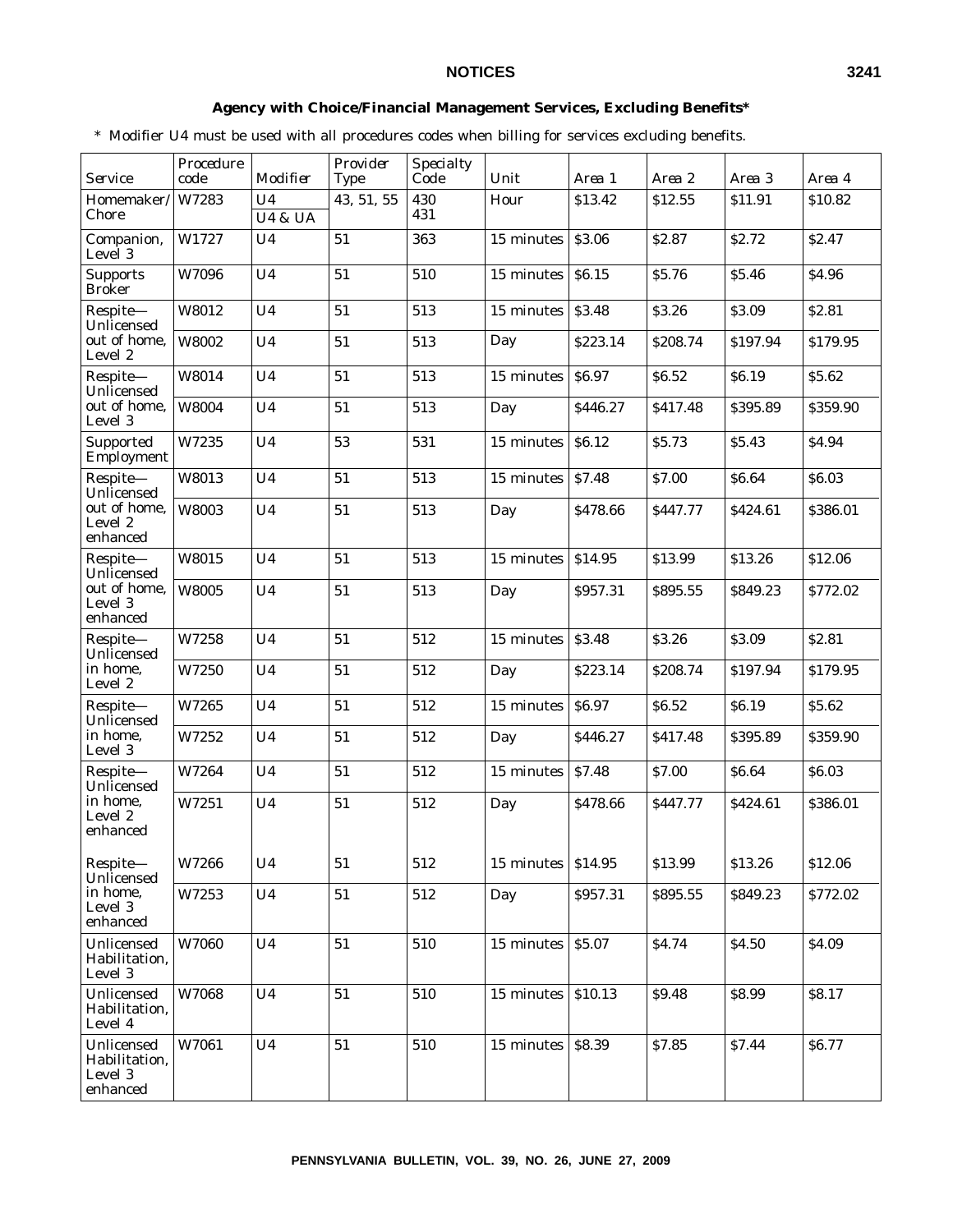| <i>Service</i>                                       | Procedure<br>code | Modifier | Provider<br><b>Type</b> | <i>Specialty</i><br>Code | Unit                                         | Area 1 | Area 2 | Area 3  | Area 4  |
|------------------------------------------------------|-------------------|----------|-------------------------|--------------------------|----------------------------------------------|--------|--------|---------|---------|
| Unlicensed<br>Habilitation.<br>Level 4<br>  enhanced | W7069             | U4       | 51                      | 510                      | $\frac{15}{15}$ minutes $\frac{1516.77}{15}$ |        | S15.69 | \$14.88 | \$13.52 |

### **Agency with Choice/Financial Management Services, Including Benefits\*\***

\*\* No modifier is needed to indicate the benefit allowance is included.

| <i>Service</i>                         | Procedure<br>Code | Modifier  | Provider<br>Type | Specialty<br>$\bar{Code}$ | Unit       | Area 1       | Area 2     | Area 3     | Area 4   |
|----------------------------------------|-------------------|-----------|------------------|---------------------------|------------|--------------|------------|------------|----------|
| Homemaker/<br>Chore                    | W7283             | <b>UA</b> | 43, 51, 55       | 430 431                   | Hour       | \$16.99      | \$15.89    | \$15.07    | \$13.70  |
| Companion<br>Level 3                   | W1727             |           | 51               | 363                       | 15 minutes | \$3.88       | \$3.63     | \$3.44     | \$3.13   |
| <b>Supports</b><br><b>Broker</b>       | W7096             |           | 51               | 510                       | 15 minutes | \$7.79       | \$7.29     | \$6.91     | \$6.28   |
| Respite-<br>Unlicensed                 | W8012             |           | 51               | 513                       | 15 minutes | <b>S4.41</b> | \$4.13     | \$3.91     | \$3.56   |
| out of home,<br>Level 2                | W8002             |           | 51               | 513                       | Day        | \$282.49     | \$264.26   | \$250.60   | \$227.18 |
| Respite-<br>Unlicensed                 | W8014             |           | 51               | 513                       | 15 minutes | \$8.83       | \$8.26     | \$7.83     | \$7.12   |
| out of home,<br>Level 3                | W8004             |           | 51               | 513                       | Day        | \$564.98     | \$528.53   | \$501.19   | \$455.63 |
| Respite-<br>Unlicensed                 | W8013             |           | 51               | 513                       | 15 minutes | \$9.47       | \$8.86     | \$8.40     | \$7.64   |
| out of home,<br>Level 2<br>enhanced    | W8003             |           | 51               | 513                       | Day        | \$605.98     | \$566.88   | \$537.56   | \$488.69 |
| Respite-<br>Unlicensed                 | W8015             |           | 51               | 513                       | 15 minutes | \$18.93      | \$17.71    | \$16.79    | \$15.27  |
| out of home,<br>Level 3<br>enhanced    | W8005             |           | 51               | 513                       | Day        | \$1,211.96   | \$1,133.76 | \$1,075.12 | \$977.38 |
| Respite-<br>Unlicensed                 | W7258             |           | 51               | 512                       | 15 minutes | \$4.41       | \$4.13     | \$3.91     | \$3.56   |
| in home,<br>Level 2                    | W7250             |           | 51               | 512                       | Day        | \$282.49     | \$264.26   | \$250.60   | \$227.81 |
| Respite-<br>Unlicensed                 | W7265             |           | 51               | 512                       | 15 minutes | \$8.83       | \$8.26     | \$7.83     | \$7.12   |
| in home,<br>Level 3                    | W7252             |           | 51               | 512                       | Day        | \$564.98     | \$528.53   | \$501.19   | \$455.63 |
| Respite-<br>Unlicensed                 | W7264             |           | 51               | 512                       | 15 minutes | S9.47        | \$8.86     | \$8.40     | \$7.64   |
| in home,<br>Level 2<br>enhanced        | W7251             |           | 51               | 512                       | Day        | \$605.98     | \$566.88   | \$537.56   | \$488.68 |
| Respite-<br>Unlicensed                 | W7266             |           | 51               | 512                       | 15 minutes | \$18.93      | \$17.71    | \$16.79    | \$15.27  |
| in home,<br>Level 3<br>enhanced        | W7253             |           | 51               | 512                       | Day        | \$1,211.96   | \$1,133.76 | \$1,075.12 | \$977.38 |
| Unlicensed<br>Habilitation,<br>Level 3 | W7060             |           | 51               | 510                       | 15 minutes | \$6.42       | \$6.01     | \$5.70     | \$5.18   |
| Unlicensed<br>Habilitation,<br>Level 4 | W7068             |           | 51               | 510                       | 15 minutes | \$12.83      | \$12.00    | \$11.38    | \$10.35  |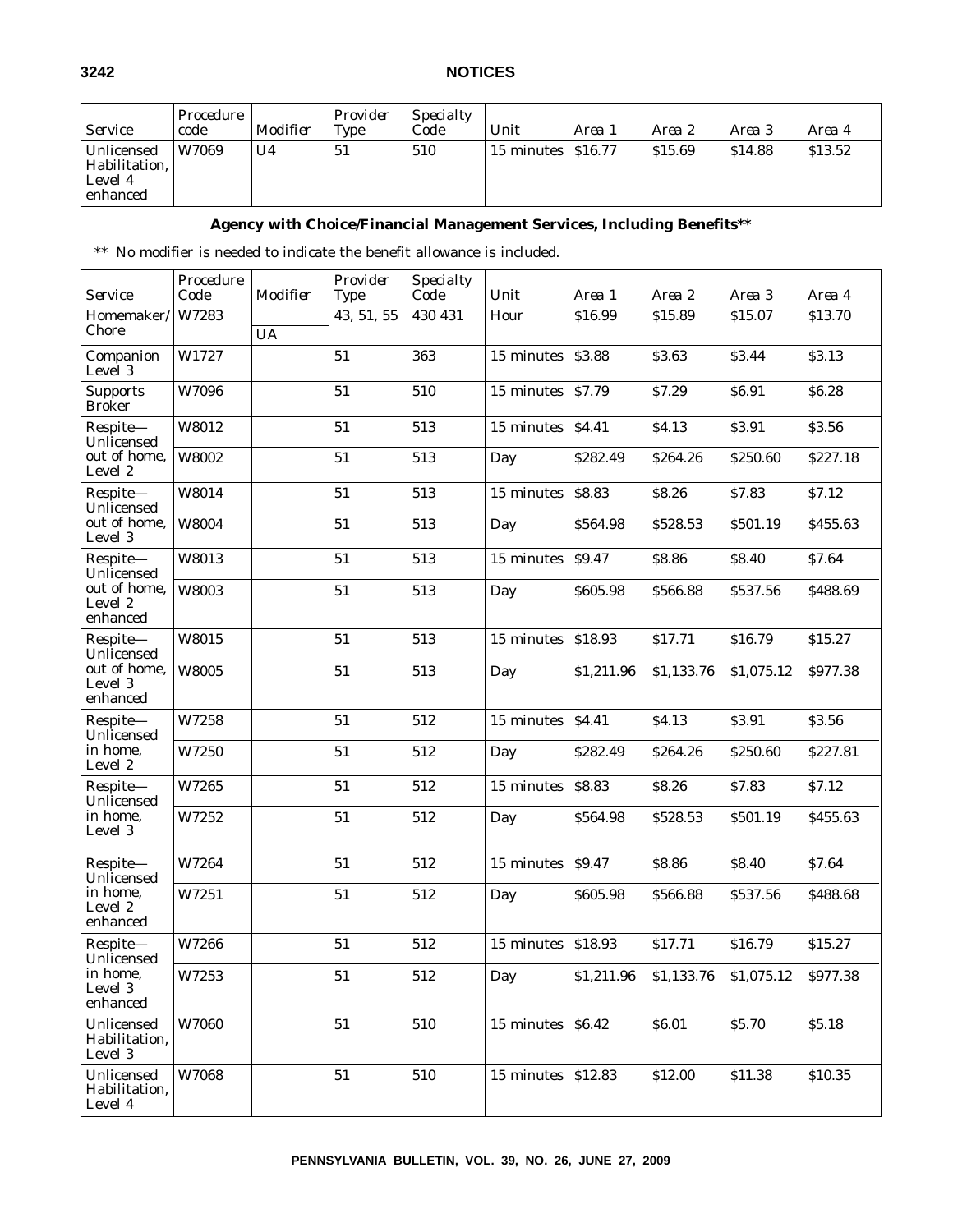| <b>Service</b>                                     | Procedure<br>Code | Modifier | Provider<br><b>Type</b> | <b>Specialty</b><br>Code | Unit       | Area 1          | Area 2  | Area 3  | Area 4  |
|----------------------------------------------------|-------------------|----------|-------------------------|--------------------------|------------|-----------------|---------|---------|---------|
| Unlicensed<br>Habilitation,<br>Level 3<br>enhanced | W7061             |          | 51                      | 510                      | 15 minutes | $\vert$ \$10.62 | \$9.93  | \$9.42  | \$8.56  |
| Unlicensed<br>Habilitation,<br>Level 4<br>enhanced | W7069             |          | 51                      | 510                      | 15 minutes | $\vert$ S21.23  | \$19.83 | \$18.83 | \$17.12 |

### *Fiscal Impact*

There is no anticipated fiscal impact.

### *Public Comment*

Copies of this notice and the description of the methodology used to establish the fee schedule payment rates may be obtained at your local Mental Health/Mental Retardation (MH/MR) County Program/Administrative Entity or regional Office of Developmental Programs in the corresponding regions:

*Western Region:* Room 302, Pittsburgh State Office Building, 300 Liberty Avenue, Pittsburgh, PA 15222, (412) 880-0535

*Northeast Region:* Room 315, Scranton State Office Building, 100 Lackawanna Avenue, Scranton, PA 18503, (570) 963-3166

*Southeast Region:* Room 306, Philadelphia State Office Building, 1400 Spring Garden Street, Philadelphia, PA 19130, (215) 560-2245

*Central Region:* Room 430, Willow Oak Building, P. O. Box 2675, Harrisburg, PA, (717) 772-6507

Individuals who need contact information for the local MH/MR County Program/Administrative Entity in your region, contact the previously referenced Regional Office of Developmental Programs.

Interested persons are invited to submit written comments regarding this notice to the Department at the following addresses:

#### *By E-mail:*

Use subject header ''PN Fee Schedule'' to the Office of Developmental Programs rate setting mailbox at reratesetting@state.pa.us.

### *By postal mail:*

Department of Public Welfare Office of Developmental Programs Division of Provider Assistance and Rate Setting 4th Floor, Health and Welfare Building Harrisburg, PA 17120

Persons with a disability who require an auxiliary aid or service may submit comments using the Pennsylvania AT&T Relay Service at (800) 654-5984 (TDD users) or (800) 654-5988 (voice users).

> ESTELLE B. RICHMAN, *Secretary*

**Fiscal Note:** 14-NOT-609. No fiscal impact; (8) recommends adoption.

[Pa.B. Doc. No. 09-1165. Filed for public inspection June 26, 2009, 9:00 a.m.]

### **Prospective Payment System for the Consolidated and Person/Family Directed Support Waivers and Targeted Services Management for Persons with Mental Retardation**

#### *Purpose*

This notice is to announce that the Department of Public Welfare (Department) intends to implement a Statewide Prospective Payment System (PPS), effective July 1, 2009, for community-based services, including Supports Coordination, provided under the Consolidated and Person/Family Directed Support (P/FDS) waivers (waivers) and for Targeted Service Management (TSM) provided to persons with mental retardation who are eligible for Medical Assistance (MA) but not eligible to participate in the waivers. This notice also describes the rate-setting methodology used to develop payment rates in the PPS, excluding payment rates for the select waiver services added to the MA Program Fee Schedule.

### *Rate-Setting Methodology*

As a condition of approving renewal of the waivers, the Centers for Medicare and Medicaid Services directed the Department to develop a Statewide rate-setting methodology for both waivers. After seeking input from consumer, provider and county stakeholders, the Department determined to use a PPS, a payment methodology in which provider rates are established on a prospective basis for a specified period and are not cost settled at the end of the specified period. Based on input from its stakeholders, the Department is including two payment approaches in the PPS: a fee schedule approach and a cost-based approach. Payment rates for select services would be placed on the fee schedule. Payment rates for the remaining services, specific to each provider and procedure code, would be developed using a cost-based approach based on allowable historical cost data submitted by providers in cost reports developed by the Department. The historical cost data would be trended forward to a prospective period.

Specifically, the Department developed the proposed payment rates for State Fiscal Year (SFY) 2009-2010 using SFY 2007-2008 cost data submitted by providers, adjusted to account for anticipated changes in provider responsibilities from SFY 2007-2008 to SFY 2009-2010. Cost data for Supports Coordination were also adjusted against productivity parameters calculated from the aver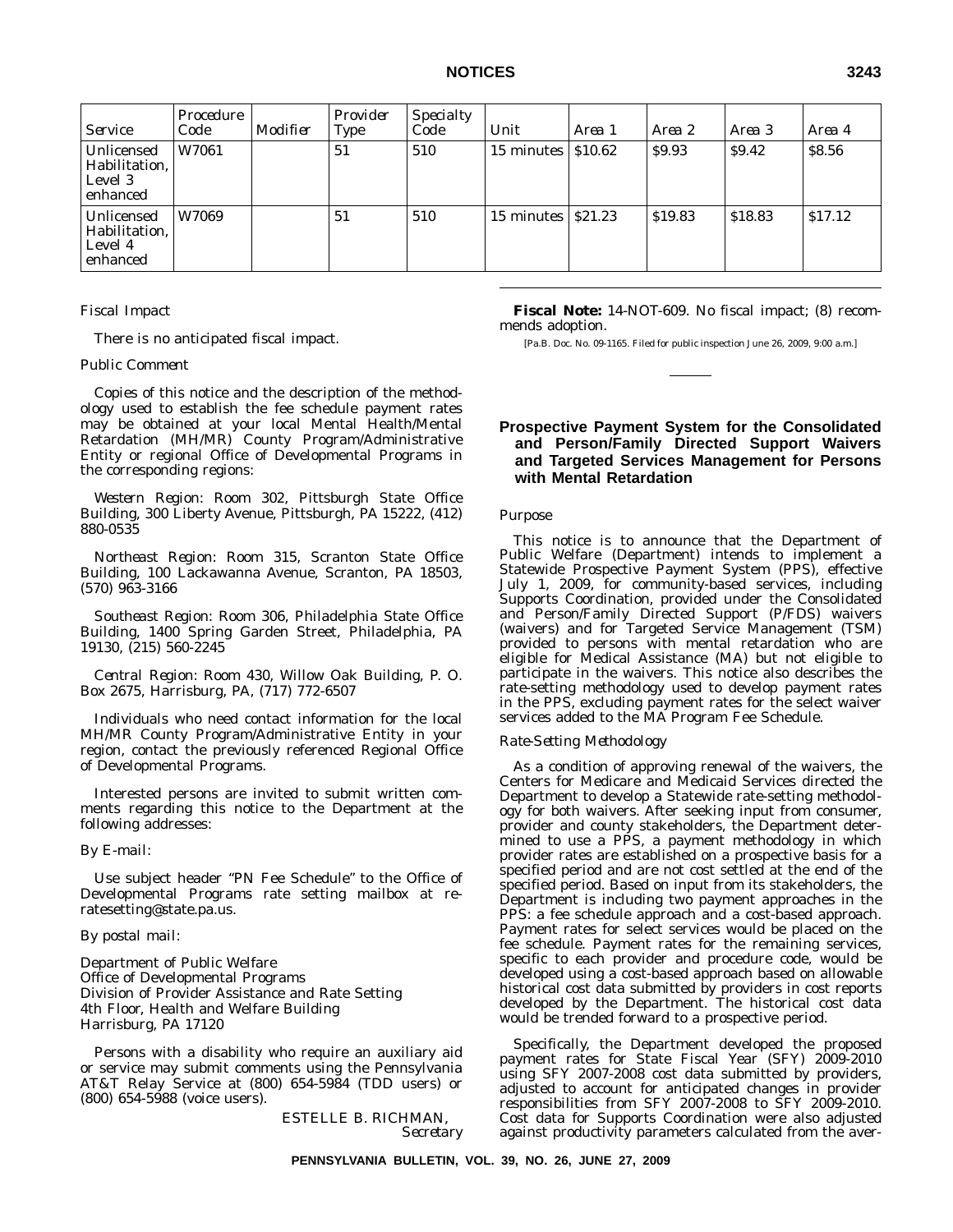age productivity in approved cost reports submitted by providers and through rate modeling.

The Department analyzed the resulting adjusted unit costs to calculate the average unit cost and standard deviation for each procedure code, using standard statistical formulas. Unit cost outliers for each procedure code (defined as unit costs that deviated from the average unit cost for the procedure code by more than one standard deviation) were then adjusted to reduce but not eliminate the differences from average unit cost. After each provider's unit cost for each procedure code was so adjusted, a total cost of living increase of 1% (1% for SFY 2008-2009 and 0% for SFY 2009-2010) was applied to each provider's SFY 2007-2008 unit cost for each procedure code to establish the provider's proposed payment rates for SFY 2009-2010.

Finally, total SFY 2009-2010 waiver expenditures were projected using the proposed payment rates and projected utilization, and those expenditures were compared to the total estimated waiver appropriation. A rate adjustment factor of -3.17% was applied to the unit costs for all cost-based services except outcome-based, vendor, and Supports Coordination services, so that the estimated waiver expenditures would not exceed the SFY 2009-2010 waiver appropriation.

Payment rates for TSM for providers that also deliver Supports Coordination were established by assigning the same rates for TSM as were developed for Supports Coordination. Review of the cost data showed that unit costs for both types of service were similar. Payment rates for TSM for providers that do not deliver Supports Coordination were developed in accordance with the methodology described in this notice, without comparison to Supports Coordination costs.

For cases in which approved cost report data were not available for a procedure code at a specific service location, the Department assigned a payment rate based on guidelines established for that purpose.

A more detailed description of the methodology used to develop the payment rates in the PPS is available on the Department's web site at http://www.dpw.state.pa.us/ PartnersProviders/MentalRetardation/003679539.htm. Copies may also be obtained at your local Mental Health/ Mental Retardation (MH/MR) County Program/ Administrative Entity (AE) or regional Office of Developmental Programs in the corresponding regions:

*Western Region:* Room 302, Pittsburgh State Office Building, 300 Liberty Avenue, Pittsburgh, PA 15222, (412) 880-0535

*Northeast Region:* Room 315, Scranton State Office Building, 100 Lackawanna Avenue, Scranton, PA 18503, (570) 963-3166

*Southeast Region:* Room 306, Philadelphia State Office Building, 1400 Spring Garden Street, Philadelphia, PA 19130, (215) 560-2245

*Central Region:* Room 430, Willow Oak Building, P. O. Box 2675, Harrisburg, PA 17105, (717) 772-6507

Individuals who need contact information for the local MH/MR County Program/AE, contact the appropriate regional office listed previously.

### *Fiscal Impact*

There is no anticipated fiscal impact.

*Public Comment*

Interested persons are invited to submit written comments regarding the rate-setting methodology described in this notice to the Department at the following addresses:

#### *By E-mail:*

Use subject header "PN PPS" to the Office of Developmental Programs rate-setting mailbox at ra-ratesetting @state.pa.us.

### *By postal mail:*

Department of Public Welfare Office of Developmental Programs Division of Provider Assistance and Rate Setting 4th Floor, Health and Welfare Building Harrisburg, PA 17120

Persons with a disability who require an auxiliary aid or service may submit comments using the Pennsylvania AT&T Relay Service at (800) 654-5984 (TDD Users) or (800) 654-5988 (voice users).

> ESTELLE B. RICHMAN, *Secretary*

**Fiscal Note:** 14-NOT-608. No fiscal impact; (8) recommends adoption.

[Pa.B. Doc. No. 09-1166. Filed for public inspection June 26, 2009, 9:00 a.m.]

### **Supplemental Payments for Burn Center Services**

#### *Purpose of Notice*

The Department of Public Welfare (Department) is providing final notice of funding allocation for Fiscal Year (FY) 2008-2009 for disproportionate share hospital (DSH) payments to certain qualifying Medical Assistance (MA) enrolled acute care general hospital burn centers. There is no change to the current qualifying criteria or methodology for determining eligibility for these payments.

The Department published notice of its intent to allocate funding for DSH payments to certain qualifying MA enrolled acute care general hospitals burn centers at 39 Pa.B. 1272 (March 7, 2009). The Department received no public comments during the 30-day public comment period, and will implement the changes described in its notice of intent.

#### *Fiscal Impact*

The FY 2008-2009 fiscal impact is \$11.368 million (\$5.170 million in State funds). These payments are provided for in the FY 2008-2009 Hospital Based Burn Center appropriation.

#### ESTELLE B. RICHMAN, *Secretary*

### **Fiscal Note:** 14-NOT-603. (1) General Fund:

*Hospital Based Burn Centers*

- (2) Implementing Year 2008-09 is  $$5.170$  M
- $(3)$  1st Succeeding Year 2009-10 is  $$0.000 M$ 2nd Succeeding Year 2010-11 is \$0.000 M 3rd Succeeding Year 2011-12 is  $$0.000 \text{ M}$$ 4th Succeeding Year 2012-13 is \$0.000 M 5th Succeeding Year 2013-14 is \$0.000 M
- (4) 2007-08 Program— \$5 M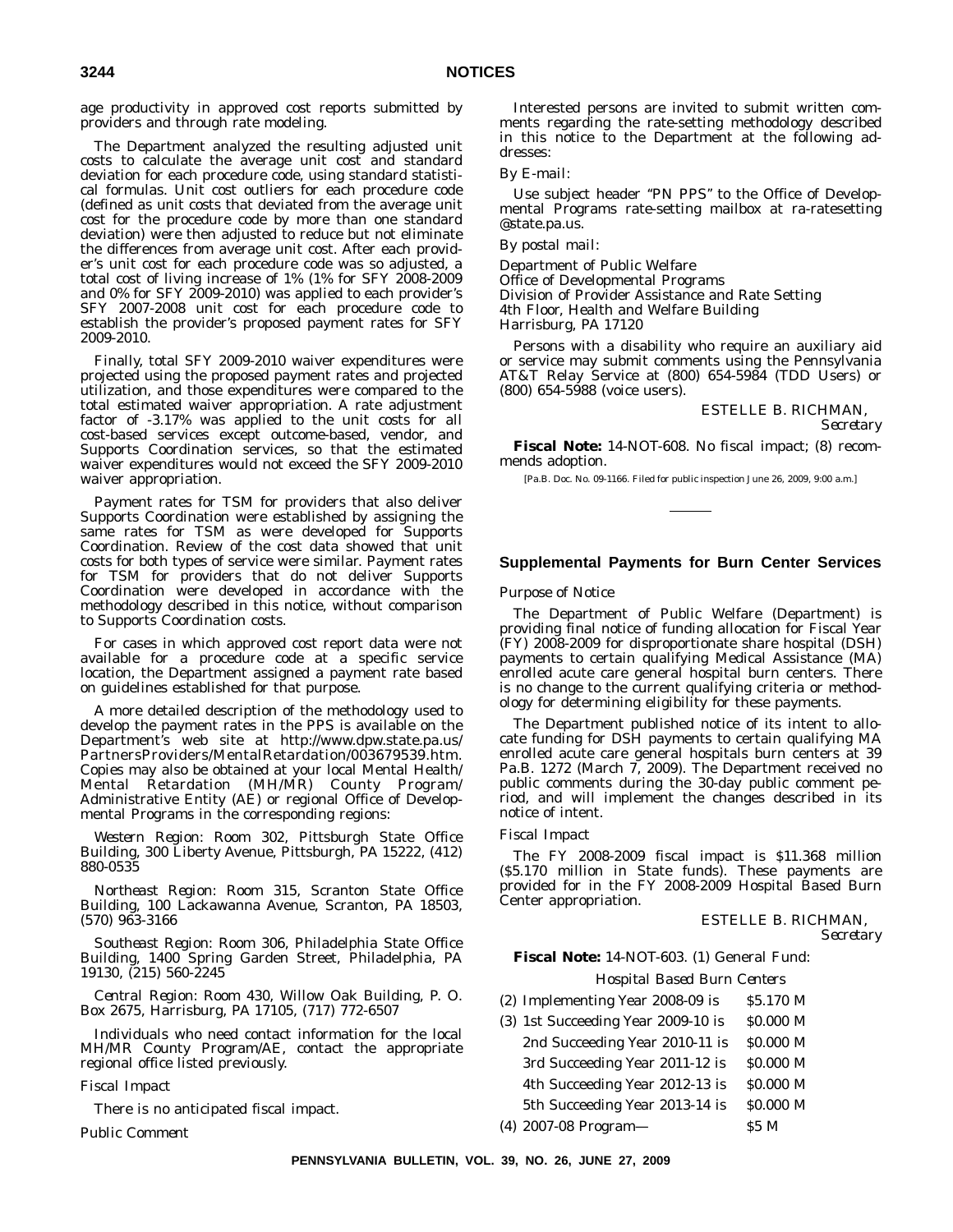| $2006-07$ Program— | S5 M |
|--------------------|------|
| $2005-06$ Program— | SO M |

(7) Hospital Based Burn Centers; (8) recommends adoption. Funds have been included in the budget to cover this increase.

[Pa.B. Doc. No. 09-1167. Filed for public inspection June 26, 2009, 9:00 a.m.]

## **DEPARTMENT OF REVENUE**

### **Adjustment of Program Service Revenue Amounts**

In accordance with section  $6(a)(5)$  of the Institutions of Purely Public Charity Act (act) (10 P. S. § 376(a)(5)), the Department of Revenue is required to adjust the annual program service revenue amount used as a benchmark in section  $6(a)(1)$  and  $(2)$  of the act  $(10 \text{ P. S. } § 376(a)(1)$  and (2)) for the purpose of asserting a rebuttable presumption.

The annual program service revenue amounts referred to in section  $6(a)(1)$  and (2) of the act shall be increased by 1% as follows:

| (1) Effective July 1, 1999—Program Service Rev-<br>enues-\$10,100,000.     |                              |  |
|----------------------------------------------------------------------------|------------------------------|--|
| (2) Effective July<br>enues $-$ \$10,201,000.                              | 1, 2000-Program Service Rev- |  |
| (3) Effective July<br>enues—\$10,303,010.                                  | 1, 2001-Program Service Rev- |  |
| (4) Effective July<br>enues-\$10,406,040.                                  | 1, 2002—Program Service Rev- |  |
| (5) Effective July<br>enues $-$ \$10,510,100.                              | 1, 2003-Program Service Rev- |  |
| (6) Effective July<br>enues $-$ \$10,615,201.                              | 1, 2004-Program Service Rev- |  |
| (7) Effective July<br>enues—\$10,721,353.                                  | 1, 2005-Program Service Rev- |  |
| (8) Effective July<br>enues—\$10,828,567.                                  | 1, 2006-Program Service Rev- |  |
| (9) Effective July 1, 2007—Program Service Rev-<br>enues $-$ \$10,936,853. |                              |  |
| (10) Effective July<br>enues—\$11,046,222.                                 | 1, 2008-Program Service Rev- |  |
| (11) Effective July<br>enues $-$ \$11,156,684.                             | 1, 2009—Program Service Rev- |  |
|                                                                            | STEPHEN H. STETLER,          |  |

*Secretary*

[Pa.B. Doc. No. 09-1168. Filed for public inspection June 26, 2009, 9:00 a.m.]

### **Realty Transfer Tax; 2008 Common Level Ratio Real Estate Valuation Factors**

The following real estate valuation factors are based on sales data compiled by the State Tax Equalization Board in 2008. These factors are the mathematical reciprocals of the actual common level ratio (CLR). For Pennsylvania

Greene 1.40 Huntingdon 8.27

- Indiana 5.99 Jefferson 1.97 Juniata 6.90 Lackawanna 6.17 Lancaster 1.35 Lawrence 1.38 Lebanon 7.46 Lehigh 3.50
	- Luzerne \* 1.00 Lycoming 1.19 McKean 1.31 Mercer 3.26

Realty Transfer Tax purposes, these factors are applicable for documents accepted from July 1, 2009, to June 30, 2010, exceptions indicated: The date of acceptance of a document is rebuttably presumed to be its date of execution, that is, the date specified in the body of the document as the date of the instrument. See 61 Pa. Code § 91.102 (relating to acceptance of documents).

*County CLR Factor* Adams 4.51 Allegheny 1.14 Armstrong 2.76 Beaver 3.36 Bedford 5.59 Berks 1.48 Blair 12.66 Bradford 2.77 Bucks 10.31 Butler  $*** 6.25$ Cambria 3.03 Cameron 2.99 Carbon 3.01 Centre 3.47 Chester 1.89 Clarion \*\* 3.70 Clearfield 4.74 Clinton \* 1.00 Columbia 3.69 Crawford 2.85 Cumberland 1.26 Dauphin 1.42 Delaware 1.63  $E$ lk  $2.61$ Erie 1.26 Fayette 1.22 Forest 5.10 Franklin 8.62 Fulton 3.00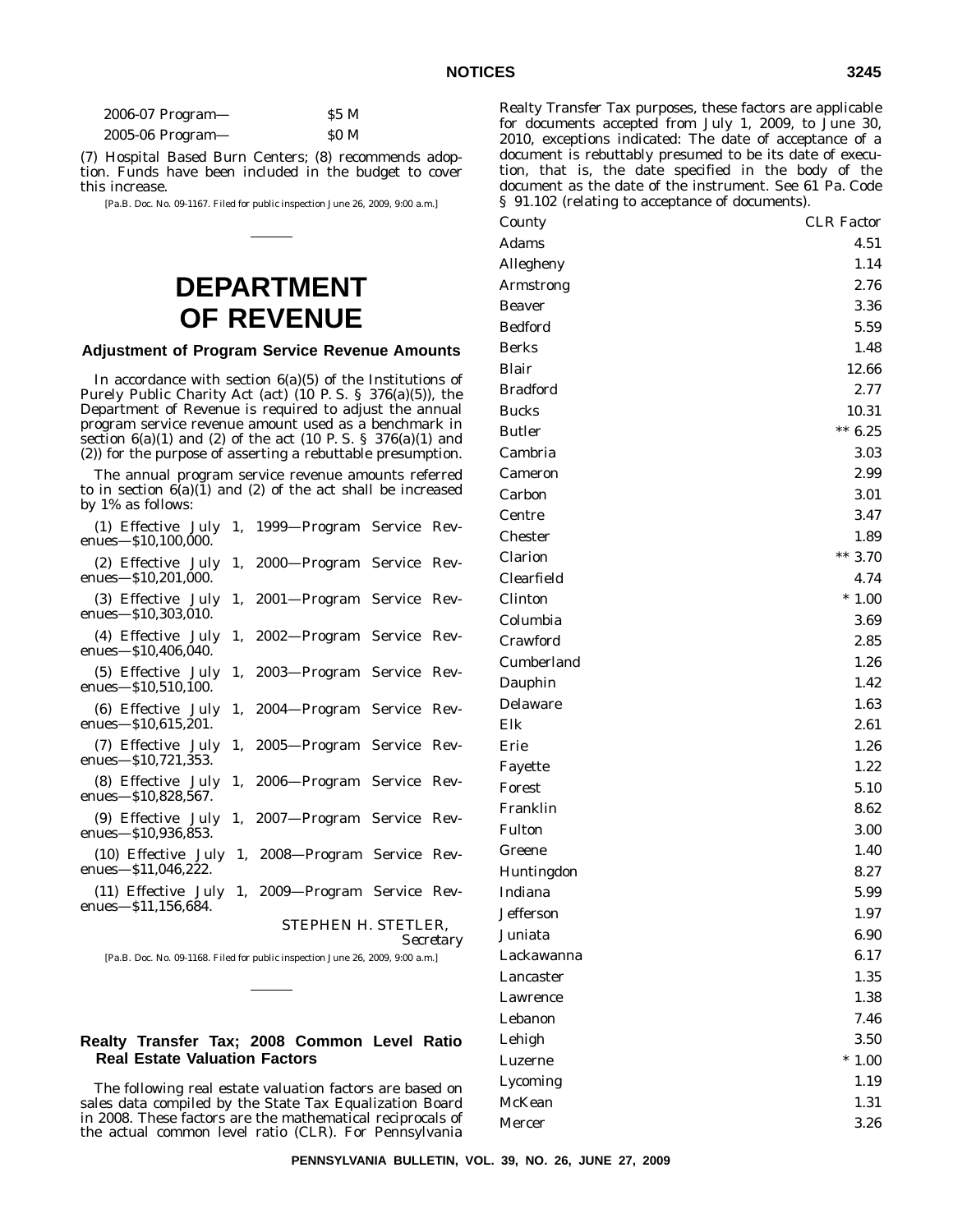| ×<br>۰.<br>i |  |
|--------------|--|
|--------------|--|

| County          | <b>CLR</b> Factor |
|-----------------|-------------------|
| Mifflin         | 2.15              |
| Monroe          | 7.41              |
| Montgomery      | 1.85              |
| Montour         | 1.37              |
| Northampton     | 3.37              |
| Northumberland  | 4.43              |
| Perry           | 1.49              |
| Philadelphia    | 3.06              |
| Pike            | 5.85              |
| Potter          | 2.91              |
| Schuylkill      | 2.51              |
| Snyder          | 5.68              |
| <b>Somerset</b> | 2.99              |
| Sullivan        | 1.66              |
| Susquehanna     | 3.06              |
| Tioga           | 1.41              |
| Union           | 1.34              |
| <b>Venango</b>  | 1.10              |
| <b>Warren</b>   | 2.89              |
| Washington      | 7.25              |
| <b>Wayne</b>    | 1.56              |
| Westmoreland    | 4.57              |
| Wyoming         | 4.76              |
| York            | 1.27              |
|                 |                   |

\* Adjusted by the Department of Revenue to reflect assessment base change effective January 1, 2009.

\*\* Adjusted by the Department of Revenue to reflect assessment ratio change effective January 1, 2009.

STEPHEN H. STETLER,

*Secretary*

[Pa.B. Doc. No. 09-1169. Filed for public inspection June 26, 2009, 9:00 a.m.]

## **DEPARTMENT OF TRANSPORTATION**

### **Finding**

### **Beaver County**

Under section 2002(b) of The Administration Code of 1929 (71 P. S. § 575(b)), the Director of the Bureau of Design, makes the following written finding:

The Federal Highway Administration and the Department of Transportation (Department) are planning to construct a new Veterans Memorial Bridge over the Beaver River that will connect SR 0051 on the west in Bridgewater Borough with SR 18/65 on the east in Rochester Borough, Beaver County. The new bridge will be located approximately 1/2 mile downstream of the existing Fallston Bridge.

The project will require a De Minimis Use of property from land owned by the Fish and Boat Commission, which is considered a section 4(f) and section 2002 resource.

Therefore, a "Determination of Section 4(f) De minimis Use/Section 2002 No Adverse Use for Public Parks, Recreation Areas, Wildlife and/or Waterfowl Refuges, State Forest Land, and State Game Land'' Programmatic section 4(f)/section 2002 Evaluation has been prepared and approved to evaluate the potential environmental impacts caused by the project.

Based upon studies, there is no feasible and prudent alternative to the proposed action. Mitigation measures will be taken to minimize harm as stipulated in the Categorical Exclusion Evaluation and the Programmatic section 4(f)/section 2002 Evaluation.

The environmental, economic, social and other effects of the proposed project, as enumerated in section 2002 of The Administrative Code of 1929 have been considered. It has been concluded that there is no feasible and prudent alternative to the project as designed and all reasonable steps have been taken to minimize such effects.

BRIAN G. THOMPSON, P. E.,

*Director Bureau of Design*

[Pa.B. Doc. No. 09-1170. Filed for public inspection June 26, 2009, 9:00 a.m.]

## **ENVIRONMENTAL QUALITY BOARD**

### **Acceptance of Rulemaking Petitions for Study**

On June 16, 2009, the Environmental Quality Board (EQB) accepted a rulemaking petition for study under 25 Pa. Code Chapter 23 (relating to Environmental Quality Board policy for processing petitions—statement of policy). The petition, submitted by Grace Hatton of Hawley, PA requests the redesignation of Shohola Creek within State Game Lands 180 in Pike County from High Quality—Cold Water Fishes (HQ-CWF) to Exceptional Value (EV). Under 25 Pa. Code § 93.4d(a) (relating to processing petitions, evaluations and assessments to change a designated use), the Department of Environmental Protection (Department) is required to publish a notice of intent to assess candidate waters. The Department's assessment notice for Shohola Creek will appear in a future issue of the *Pennsylvania Bulletin*.

The previously-referenced petition is available to the public by contacting the Environmental Quality Board, P. O. Box 8477, Harrisburg, PA 17105-8477, (717) 787- 4526, and is accessible on the Department's web site at http://www.depweb.state.pa.us (DEP Keywords: ''EQB'' (''EQB Meeting/Agendas/Handouts/Minutes; June 16, 2009'')).

### JOHN HANGER,

*Chairperson*

[Pa.B. Doc. No. 09-1171. Filed for public inspection June 26, 2009, 9:00 a.m.]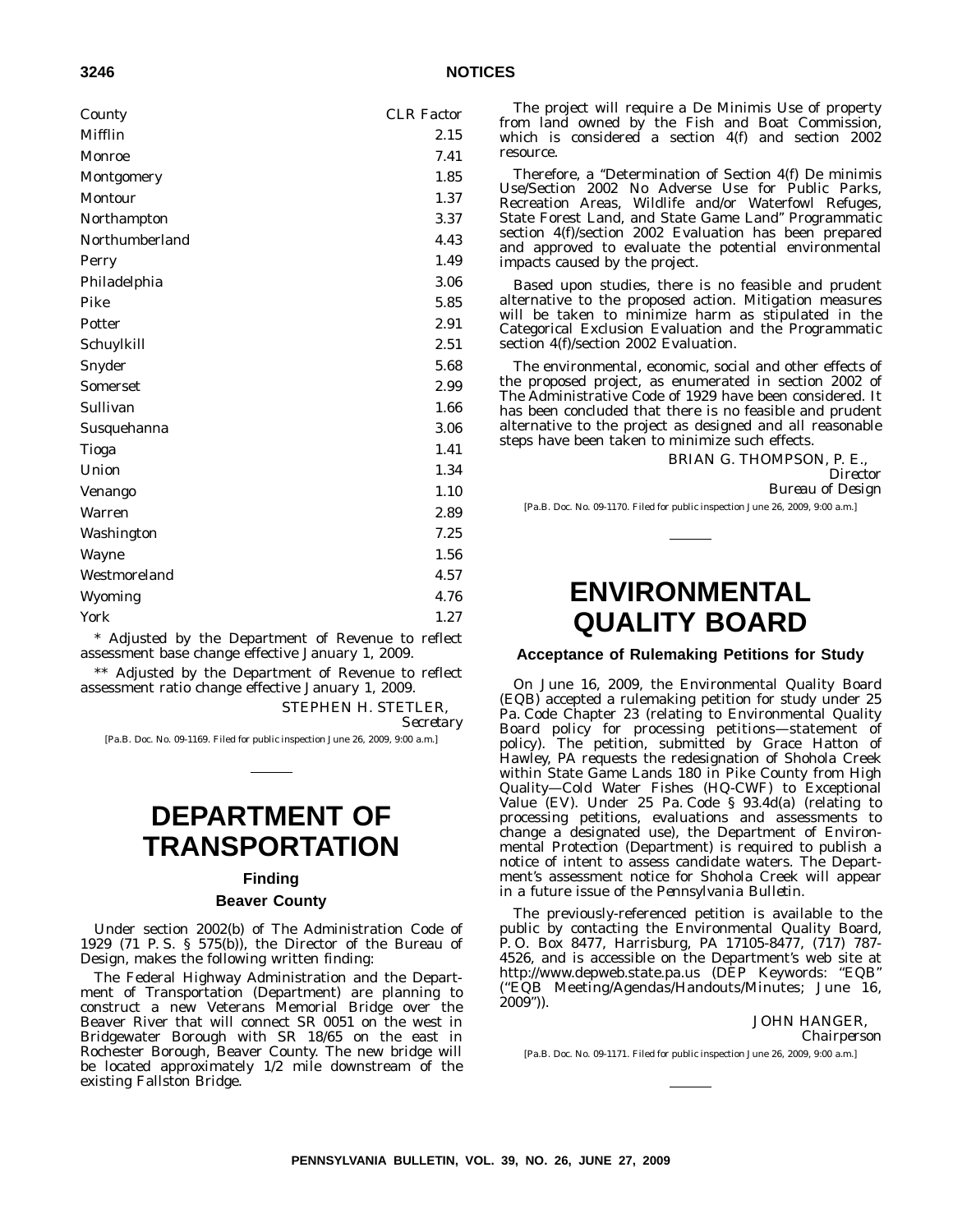# **GOVERNOR'S OFFICE**

### **Regulatory Agenda**

Executive Order 1996-1, requires all agencies under the jurisdiction of the Governor to submit for publication an agenda of regulations under development or consideration. The following is the 27th publication of the Administration's regulatory agenda, grouped by agency. Subsequent agendas will be published on the first Saturdays in February and July.

The agendas are compiled to provide members of the regulated community advanced notice of regulatory activity. It is the intention of the Administration that these agendas will serve to increase public participation in the regulatory process.

Agency contacts should be contacted for more information regarding the regulation and the procedure for submitting comments.

This Agenda represents the Administration's present intentions regarding future regulations. The nature and complexity of an individual regulation obviously will determine whether and when any particular regulation listed as follows (as well as any considered subsequent to publication of this Agenda) is published.

| <b>Regulation Being</b>                                                              | <b>Proposed Date</b>           |                                                                                                                                                                                                                                                                                                                                                                                                                                                                                                                                                                                                                                                                                           |                                           |
|--------------------------------------------------------------------------------------|--------------------------------|-------------------------------------------------------------------------------------------------------------------------------------------------------------------------------------------------------------------------------------------------------------------------------------------------------------------------------------------------------------------------------------------------------------------------------------------------------------------------------------------------------------------------------------------------------------------------------------------------------------------------------------------------------------------------------------------|-------------------------------------------|
| Considered                                                                           | of Promulgation                | Need and Legal Basis for Action                                                                                                                                                                                                                                                                                                                                                                                                                                                                                                                                                                                                                                                           | <b>Agency Contact</b>                     |
|                                                                                      |                                | <b>ADMINISTRATION</b>                                                                                                                                                                                                                                                                                                                                                                                                                                                                                                                                                                                                                                                                     |                                           |
| No regulations being developed or considered at this time.                           |                                |                                                                                                                                                                                                                                                                                                                                                                                                                                                                                                                                                                                                                                                                                           |                                           |
|                                                                                      |                                | AGING                                                                                                                                                                                                                                                                                                                                                                                                                                                                                                                                                                                                                                                                                     |                                           |
| Pa. Code Title VI<br>Chapter 15<br><b>Protective Services</b><br>for Older Adults    | December 2010,<br>as proposed. | The Older Adults Protective Services Act is under<br>review in light of the decision of the PA Supreme<br>Court in <i>Nixon et al. v. Commonwealth, et al.</i> , which<br>found the current protective services law to be<br>unconstitutional. Regulations are routinely being<br>reviewed as numerous pieces of pending legislation<br>are being considered.                                                                                                                                                                                                                                                                                                                             | Denise Getgen<br>$(717) 772 - 0184$       |
| Pa. Code Title VI<br>Chapter 23<br>Long-Term Care<br>Ombudsman Program               | December 2010,<br>as proposed. | The Department wishes to promulgate regulations<br>for the Long Term Care Ombudsman program in<br>order to bring it into conformity with national<br>standards.                                                                                                                                                                                                                                                                                                                                                                                                                                                                                                                           | Denise Getgen<br>$(717)$ 772-0184         |
|                                                                                      |                                | <b>AGRICULTURE</b>                                                                                                                                                                                                                                                                                                                                                                                                                                                                                                                                                                                                                                                                        |                                           |
| Domestic Animal<br>7 Pa. Code<br>Chapter 2, 3 and 16                                 | December 2009,<br>as proposed. | This long-term project is intended to update the<br>Department's regulatory authority to make it more<br>consistent with the provisions of the Domestic<br>Animal Law (3 Pa.C.S. §§ 2301-2389).                                                                                                                                                                                                                                                                                                                                                                                                                                                                                           | Craig E. Shultz, DVM<br>$(717)$ 772-2852  |
| Cervidae<br>7 Pa. Code<br>Chapter 18                                                 | December 2009,<br>as proposed. | Act 190 of 2002 amended the Domestic Animal Law<br>to require the Department to license and regulate<br>Cervidae livestock operations. Act 51 of 2006 further<br>amended the requirements for Cervidae livestock<br>operations (3 Pa.C.S. §§ 2303-2380.9).                                                                                                                                                                                                                                                                                                                                                                                                                                | Craig E. Shultz, DVM<br>$(717)$ 772-2852  |
| Animal Exhibition<br>Sanitation<br>7 Pa. Code<br>Chapter 20a                         | December 2009,<br>as proposed. | Act 211 of 2002 requires the Department to enforce<br>sanitation requirements at animal exhibitions, and<br>to regulate as necessary to meet this requirement (3)<br>Pa.C.S. $\S$ 2501-2504).                                                                                                                                                                                                                                                                                                                                                                                                                                                                                             | Dr. Craig Shultz, DVM<br>$(717)$ 772-2852 |
| <b>Biofuels</b><br>70 Pa. Code<br>Chapter 11                                         | August 2010, as<br>proposed.   | This regulation will satisfy the requirements of Act<br>78 of 2008 (the Biofuel Development and In-State<br><b>Production Incentive Act).</b>                                                                                                                                                                                                                                                                                                                                                                                                                                                                                                                                             | John Dillabaugh<br>$(717) 787 - 6772$     |
| Harness Racing<br>Commission<br>58 Pa. Code<br>Chapters 181, 183,<br>185 and 186–190 | May 2010, as<br>proposed.      | This regulation is necessary to update current<br>regulations, make them more user-friendly and<br>address conditions which exist in harness racing<br>that did not exist when the current regulations<br>were originally promulgated. This regulation is a<br>long-term project and would amend 58 Pa. Code<br>Chapters 181, 183, 185 and 186-190, including the<br>general authority of the Commission and provisions<br>relating to associations licensed to conduct<br>pari-mutuel wagering, individual licensing, licensing<br>of officials, rules of the conduct of races, veterinary<br>practices, equine health and medication, wagering,<br>due process and disciplinary action. | <b>Michael Dillon</b><br>$(717)$ 705-3770 |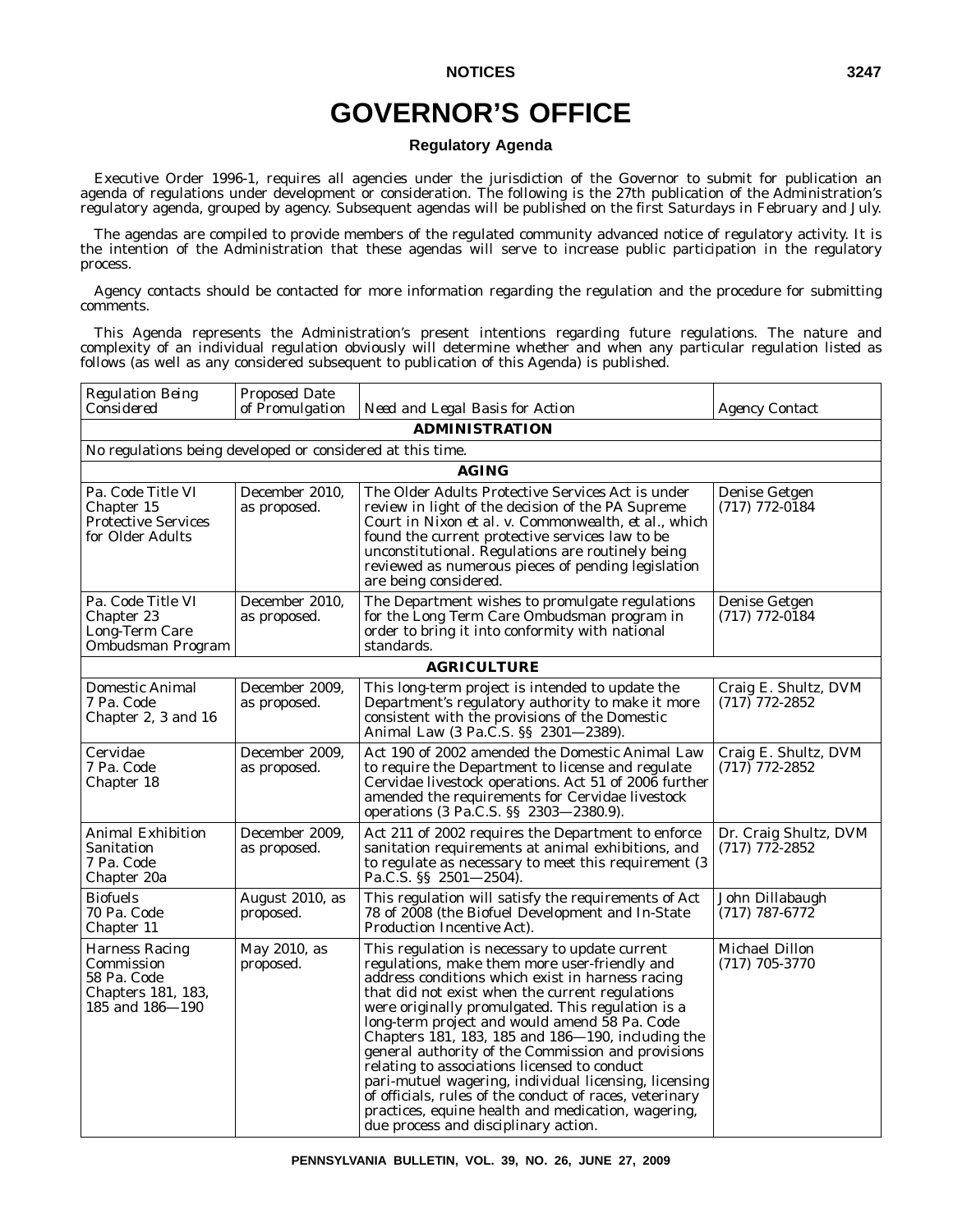| <b>Regulation Being</b><br>Considered                                                                                | <b>Proposed Date</b><br>of Promulgation | Need and Legal Basis for Action                                                                                                                                                                                                                                                                                                                                                                                                                                                                                                                                                                                                                                                                                   | <i>Agency Contact</i>                                              |
|----------------------------------------------------------------------------------------------------------------------|-----------------------------------------|-------------------------------------------------------------------------------------------------------------------------------------------------------------------------------------------------------------------------------------------------------------------------------------------------------------------------------------------------------------------------------------------------------------------------------------------------------------------------------------------------------------------------------------------------------------------------------------------------------------------------------------------------------------------------------------------------------------------|--------------------------------------------------------------------|
| <b>Horse Racing</b><br>Commission<br>58 Pa. Code<br>Chapters 161, 163,<br>165, 167, 169, 171<br>and 173              | May 2010, as<br>proposed.               | This regulation is necessary to update current<br>regulations, make them more user-friendly and<br>address conditions which exist in thoroughbred<br>horse racing that did not exist when the current<br>regulations were originally promulgated. This<br>regulation is a long-term project and would amend<br>58 Pa. Code Chapters 161, 163, 165, 167, 169, 171<br>and 173 including the general authority of the<br>Commission and provisions relating to associations<br>licensed to conduct pari-mutuel wagering, individual<br>licensing, licensing of officials, rules of the conduct<br>of races, veterinary practices, equine health and<br>medication, wagering, due process and disciplinary<br>action. | <b>Michael Dillon</b><br>$(717)$ 705-3770                          |
| <b>Pesticide Regulations</b><br>7 Pa. Code<br>Chapter 128                                                            | October 2009, as<br>proposed.           | This regulation will amend 7 Pa. Code Chapter 128<br>and is necessary to update current regulations, to<br>make them more user friendly, address pesticide<br>security issues, set minimum certification age<br>requirements, dealer licensing, and changes in<br>federal pesticide registration changes. This<br>regulation will also increase the pesticide product<br>registration fee.                                                                                                                                                                                                                                                                                                                        | David Scott<br>$(717)$ 772-5214                                    |
| <b>Fertilizer Regulations</b><br>7 Pa. Code<br>Chapter 73                                                            | June 2010, as<br>proposed.              | This regulation will replace 7 Pa. Code Chapter 73<br>and implement provisions of 3 Pa.C.S.A.<br>$\S$ 6701–6725 (Fertilizer Act).                                                                                                                                                                                                                                                                                                                                                                                                                                                                                                                                                                                 | John Breitsman<br>$(717)$ 772-5215                                 |
| Soil and Plant<br>Amendment<br>Regulations<br>7 Pa. Code<br>Chapter 130a                                             | June 2010, as<br>proposed.              | This regulation will replace 7 Pa. Code Chapter<br>130a and implement provisions of 3 Pa.C.S.A.<br>§§ 6901-6921 (Soil and Plant Amendment Act.)                                                                                                                                                                                                                                                                                                                                                                                                                                                                                                                                                                   | John Breitsman<br>$(717)$ 772-5215                                 |
| Clean and Green<br>Regulations<br>7 Pa. Code<br>Chapter 137b                                                         | July 2009, as<br>proposed.              | This regulation will address statutory changes made<br>by Act 235 of 2004, and will otherwise update the<br>current regulation.                                                                                                                                                                                                                                                                                                                                                                                                                                                                                                                                                                                   | Douglas Wolfgang<br>$(717)$ 783-3167                               |
| Agricultural<br>Conservation<br><b>Easement Purchase</b><br><b>Program Regulations</b><br>7 Pa. Code<br>Chapter 138e | December 2009,<br>as proposed.          | This regulation will address statutory changes made<br>by Act 61 of 2005 and Act 46 of 2006, and will<br>otherwise update the current regulation.                                                                                                                                                                                                                                                                                                                                                                                                                                                                                                                                                                 | Douglas Wolfgang<br>$(717)$ 783-3167                               |
| Seed Testing Labeling<br>and Standards<br>7 Pa. Code<br>Chapter 111                                                  | June 2009, as<br>final.                 | This regulation will supplant the current regulation<br>and implement provisions of 3 Pa.C.S.A<br>§§ 7101-7122 (Seed Act).                                                                                                                                                                                                                                                                                                                                                                                                                                                                                                                                                                                        | <b>Joe Garvey</b><br>$(717)$ 787-5609                              |
| <b>General Provisions</b><br>for Seed Certification<br>7 Pa. Code<br>Chapter 113                                     | June 2009, as<br>final.                 | This regulation will replace 7 Pa. Code Chapter 113<br>and implement the provisions of 3 Pa.C.S.A.<br>§§ 7101-7122 (Seed Act).                                                                                                                                                                                                                                                                                                                                                                                                                                                                                                                                                                                    | <b>Joe Garvey</b><br>$(717)$ 787-5609                              |
| <b>Standards for Seed</b><br>Certification<br>7 Pa. Code<br>Chapter 115                                              | June 2009, as<br>final.                 | This regulation will replace 7 Pa. Code Chapter 115<br>and implement the provisions of 3 Pa.C.S.A.<br>§§ 7101—7122 (Seed Act).                                                                                                                                                                                                                                                                                                                                                                                                                                                                                                                                                                                    | <b>Joe Garvey</b><br>$(717)$ 787-5609                              |
| PA Food Code<br>7 Pa. Code<br>Chapter 46                                                                             | February 2010,<br>as proposed.          | This regulation will amend 7 Pa. Code Chapter 46<br>and implement legislative changes that may occur<br>during the promulgation process.                                                                                                                                                                                                                                                                                                                                                                                                                                                                                                                                                                          | William Chirdon<br>$(717)$ 787-4315                                |
| Milk Sanitation<br>7 Pa. Code<br>Chapter 59a                                                                         | July 2009, as<br>proposed.              | This regulation will replace 7 Pa. Code Chapter 59<br>and implement the provisions of the Milk Sanitation<br>Law.                                                                                                                                                                                                                                                                                                                                                                                                                                                                                                                                                                                                 | William Chirdon<br>$(717)$ 787-4315                                |
|                                                                                                                      |                                         | <b>BANKING</b>                                                                                                                                                                                                                                                                                                                                                                                                                                                                                                                                                                                                                                                                                                    |                                                                    |
| <b>Annual Assessment</b><br>Regulation                                                                               | <b>Early 2010</b>                       | Required pursuant to 17 Pa.C.S. § 503(a) and 71<br>P. S. § 733-204.A.                                                                                                                                                                                                                                                                                                                                                                                                                                                                                                                                                                                                                                             | Robert C. Lopez<br><b>Deputy Chief Counsel</b><br>$(717)$ 787-9573 |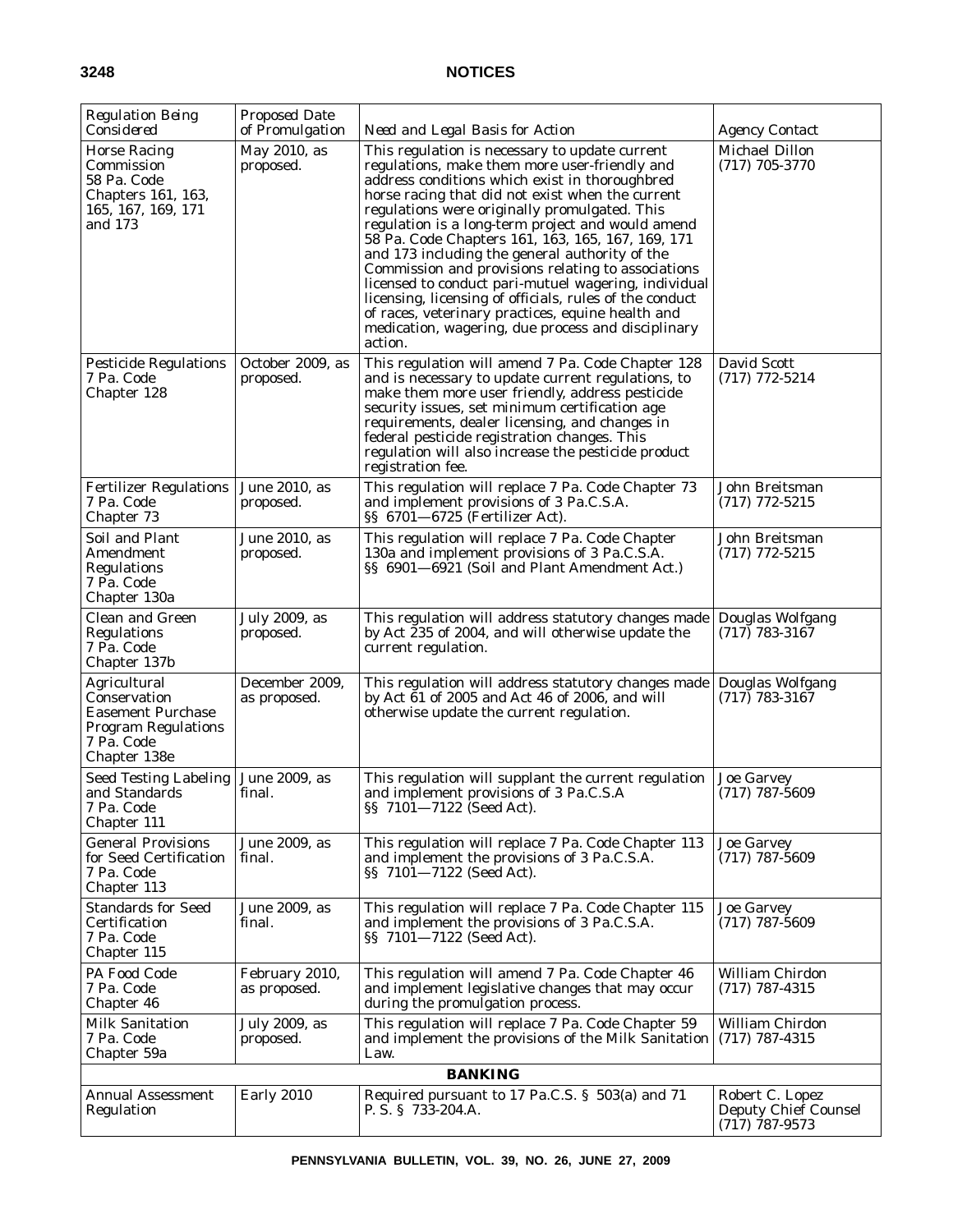| <b>Regulation Being</b><br>Considered                                                                                                                                                                            | <b>Proposed Date</b><br>of Promulgation | Need and Legal Basis for Action                                                                                                                                                                                                                                                                                                                                                                                                   | <b>Agency Contact</b>                                       |
|------------------------------------------------------------------------------------------------------------------------------------------------------------------------------------------------------------------|-----------------------------------------|-----------------------------------------------------------------------------------------------------------------------------------------------------------------------------------------------------------------------------------------------------------------------------------------------------------------------------------------------------------------------------------------------------------------------------------|-------------------------------------------------------------|
| <b>Regulation governing</b><br>prelicensing<br>education and testing<br>and continuing<br>education under 7<br>Pa.C.S. Ch. 61<br>(relating to mortgage<br>loan industry<br>licensing and<br>consumer protection) | Mid 2009                                | Required pursuant to 7 Pa.C.S. § 6131(g)(3)                                                                                                                                                                                                                                                                                                                                                                                       | Robert C. Lopez<br>Deputy Chief Counsel<br>$(717)$ 787-9573 |
| <b>Regulation governing</b><br>the conduct of debt<br>settlement services<br>pursuant to the Debt<br><b>Management Services</b><br>Act.                                                                          | Early 2010                              | Required pursuant to 63 P.S. § 2403(b).                                                                                                                                                                                                                                                                                                                                                                                           | Robert C. Lopez<br>Deputy Chief Counsel<br>$(717)$ 787-9573 |
| Repeal of regulation<br>at 10 Pa. Code<br>Chapter 3.                                                                                                                                                             | Mid 2010                                | The regulation is no longer necessary in light of<br>Section 503.E of the Department of Banking Code,<br>71 P.S. § 733-503.E.                                                                                                                                                                                                                                                                                                     | Robert C. Lopez<br>Deputy Chief Counsel<br>$(717)$ 787-9573 |
| <b>Regulation governing</b><br>pleading procedures<br>for Department<br>administrative<br>actions.                                                                                                               | <b>Early 2010</b>                       | Regulation to create simplified and clear filing and<br>pleading procedures specific to Department<br>administrative proceedings and the statutes under<br>the Department's jurisdiction.                                                                                                                                                                                                                                         | Robert C. Lopez<br>Deputy Chief Counsel<br>$(717)$ 787-9573 |
|                                                                                                                                                                                                                  |                                         | <b>BOARD OF PARDONS</b>                                                                                                                                                                                                                                                                                                                                                                                                           |                                                             |
| No regulations being developed or considered at this date.                                                                                                                                                       |                                         |                                                                                                                                                                                                                                                                                                                                                                                                                                   |                                                             |
|                                                                                                                                                                                                                  |                                         | <b>COMMUNITY &amp; ECONOMIC DEVELOPMENT</b>                                                                                                                                                                                                                                                                                                                                                                                       |                                                             |
| <b>Film Production Tax</b><br>Credit Program<br>(Proposed Regulation)                                                                                                                                            | Summer of 2009                          | The purpose of the proposed regulation is to<br>implement the provisions of the Tax Reform Code of<br>1971 relating to Film Production Tax Credits.                                                                                                                                                                                                                                                                               | <b>Matthew Speicher</b><br>$(717) 783 - 8452$               |
| Industrialized<br>Housing and<br>Components<br>12 Pa. Code<br>Chapter 145<br>(Proposed Regulation)                                                                                                               | Summer of 2009                          | The purpose of the proposed regulation is to update<br>the regulations to keep pace with changes in the<br>housing industry.                                                                                                                                                                                                                                                                                                      | <b>Mark Conte</b><br>$(717)$ 787-5327                       |
| <b>Local Earned Income</b><br><b>Tax Collections</b><br>(Proposed Regulation)                                                                                                                                    | Summer of 2009                          | The purpose of the proposed regulation is to<br>implement the provisions of Act 32 of 2007 which<br>amended Act 511 of 1965 known as the Local Tax<br><b>Enabling Act.</b>                                                                                                                                                                                                                                                        | <b>Matthew Speicher</b><br>$(717) 783 - 8452$               |
|                                                                                                                                                                                                                  |                                         | COMMISSION ON CRIME AND DELINQUENCY                                                                                                                                                                                                                                                                                                                                                                                               |                                                             |
| 37 Pa. Code<br>Chapter 411<br>Crime Victims<br>Compensation                                                                                                                                                      | September 2009<br>Final                 | This regulation is necessary to increase<br>reimbursement to crime victims according to rising<br>costs, expand eligibility for reimbursement, and<br>simplify claims processing procedures, while<br>reducing the percentage of reimbursement to<br>hospitals and licensed health care providers to<br>conform to the practice of other third party<br>providers.                                                                | Lynn Shiner<br>265-8736                                     |
| 37 Pa. Code<br>Chapter 431<br><b>Constables' Education</b><br>and Training Board                                                                                                                                 | <b>July 2009</b><br>Proposed            | The purpose of this regulation is to eliminate any<br>waivers of the firearms portion of the basic training<br>course, preclude any constable under the age of 21<br>from participating in the firearms portion of the<br>basic training course and to require a constable who<br>fails a first and second examination in the basic<br>training course bear the financial responsibility for<br>a second or third basic training. | John Pfau<br>265-8546                                       |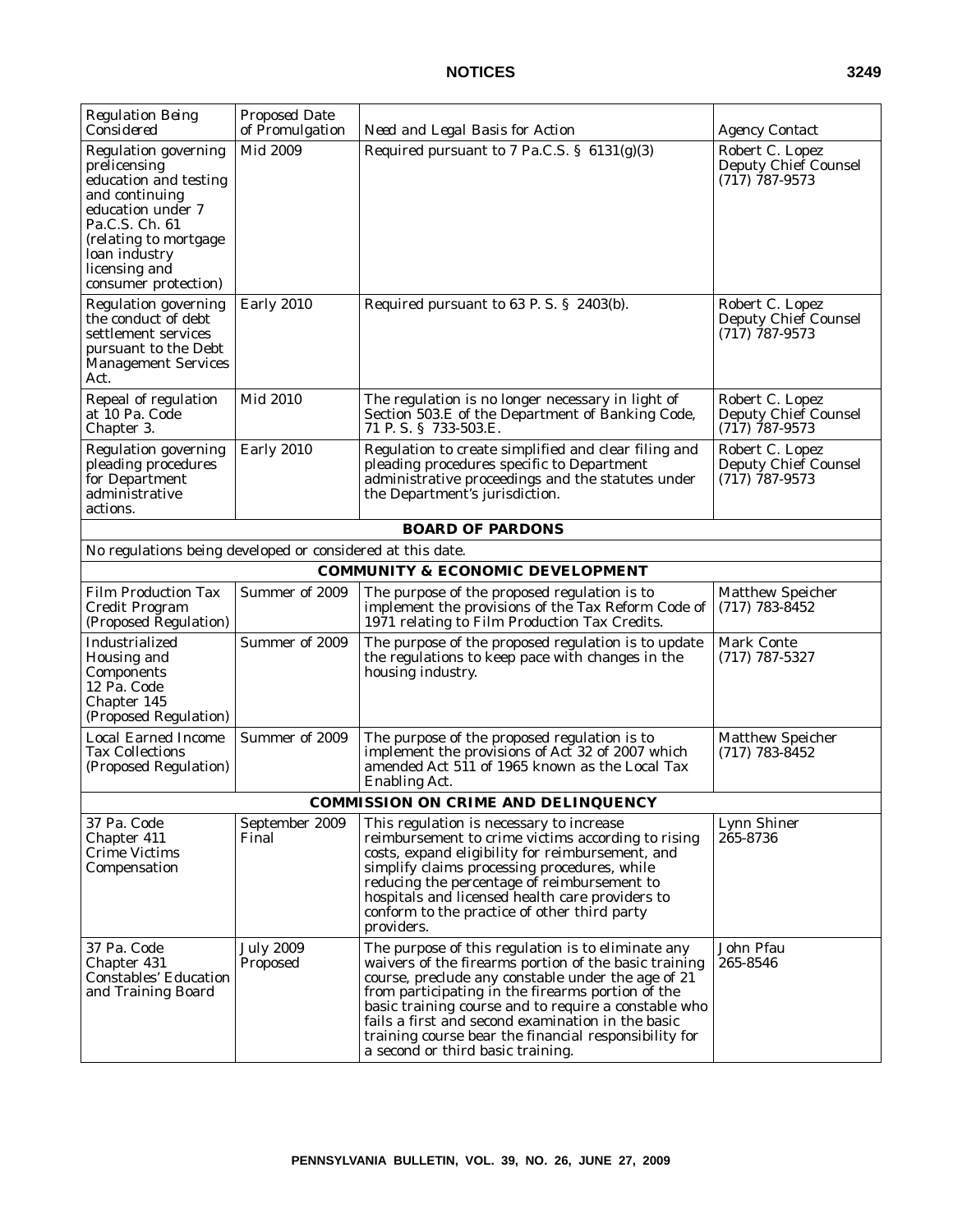| Regulation Being<br>Considered                                                                           | <b>Proposed Date</b><br>of Promulgation       | Need and Legal Basis for Action                                                                                                                                                                                                                                                                                                                                                                                                                                             | <b>Agency Contact</b>                                                              |
|----------------------------------------------------------------------------------------------------------|-----------------------------------------------|-----------------------------------------------------------------------------------------------------------------------------------------------------------------------------------------------------------------------------------------------------------------------------------------------------------------------------------------------------------------------------------------------------------------------------------------------------------------------------|------------------------------------------------------------------------------------|
|                                                                                                          |                                               | <b>CONSERVATION &amp; NATURAL RESOURCES</b>                                                                                                                                                                                                                                                                                                                                                                                                                                 |                                                                                    |
| <b>State Forests</b><br>(Chapter 21)                                                                     | Publish proposed<br>rulemaking<br>August 2009 | A number of provisions in this chapter need to be<br>clarified and updated. The State Forest Picnic Area<br>chapter (23) will be incorporated into this chapter to<br>eliminate duplication and for ease of reference.<br>Legal basis: Sections 302, 313, 502 of the<br>Conservation & Natural Resources Act (71 P.S.<br>§§ 1340.302, 1340.313 and 1340.502).                                                                                                               | Matt Beaver,<br>$(717) 783 - 0379$<br>Susan Wood, Esq.<br>$(717)$ 772-4171         |
| <b>State Forest Picnic</b><br>Areas<br>(Chapter 23)                                                      | Publish proposed<br>rulemaking<br>August 2009 | The provisions of this chapter will be incorporated<br>into Chapter 21 (State Forests) for purposes of<br>simplification and ease of reference. Legal basis:<br>Sections 302, 313, 502 of the Conservation &<br>Natural Resources Act (71 P. S. §§ 1340.302,<br>1340.313 and 1340.502).                                                                                                                                                                                     | Matt Beaver,<br>$(717)$ 783-0379<br>Susan Wood, Esq.<br>$(717)$ 772-4171           |
| Conservation of<br>Pennsylvania Native<br>Wild Plants<br>(Chapter 45)                                    | Publish proposed<br>rulemaking<br>August 2009 | Major purpose of rulemaking is to establish a more<br>workable procedure for updating the classifications<br>of native wild plants by removing the classifications<br>from the regulatory process. The classifications<br>would be established by publication in the<br>Pennsylvania Bulletin. Legal basis: Section 7 of the<br>Wild Resource Conservation Act (32 P.S. § 5307);<br>and Section 313 of the Conservation and Natural<br>Resources Act (71 P. S. § 1340.313). | <b>Chris Firestone</b><br>$(570)$ 724-8149<br>Susan Wood, Esq.<br>$(717)$ 772-4171 |
|                                                                                                          |                                               | <b>CORRECTIONS</b>                                                                                                                                                                                                                                                                                                                                                                                                                                                          |                                                                                    |
| Promulgation of<br>County<br>Transportation<br>Guidelines                                                | June, 2009                                    | The guidelines are required by Act 81 of 2008, P. L.<br>1026, No. 81.                                                                                                                                                                                                                                                                                                                                                                                                       | Randall N. Sears<br>$(717) 731 - 0444$                                             |
| Revisions to<br>37 Pa. Code<br>Chapter 93                                                                | July 2009, as<br>proposed.                    | The Motivational Boot Camp regulations are being<br>revised to eliminate unnecessary staffing provisions.                                                                                                                                                                                                                                                                                                                                                                   | <b>Timothy Holmes</b><br>$(717) 731 - 0444$                                        |
| Amendments to<br>37 Pa. Code § 94.4                                                                      | July, 2009, as<br>proposed.                   | The amendment will restrict the ability of<br>individuals to purchase items from outside the<br>institution for inmates.                                                                                                                                                                                                                                                                                                                                                    | <b>Theron Perez</b><br>$(717) 731 - 0444$                                          |
|                                                                                                          |                                               | <b>EDUCATION</b>                                                                                                                                                                                                                                                                                                                                                                                                                                                            |                                                                                    |
| Standards for<br><b>Approved Private</b><br><b>Schools</b><br>22 Pa. Code<br>Chapter 171<br>Subchapter C | Spring 2010, as<br>final.                     | These standards define the elements of Approved<br>Private Schools and the Chartered Schools (schools<br>for the deaf and blind). These standards contain<br>general provisions and allowable expenses and<br>costs. The standards are promulgated under the<br>Authority of the Public School Code of 1949, as<br>amended, PL 30, No. 14, March 16, 1949, P. S.<br>Section 1-101, et. Seq.                                                                                 | John Tommasini<br>$(717) 783 - 6134$                                               |
| <b>Academic Standards</b><br>and Assessment,<br>22 Pa. Code<br>Chapter 4                                 | November 2009,<br>as final.                   | These regulations outline state academic standards<br>that public schools must provide instruction to bring<br>students up to proficiency and also provides for the<br>Pennsylvania System of School Assessment, high<br>school graduation requirements and requirements<br>for credentials other than the high school diploma.                                                                                                                                             | Jim Buckheit<br>$(717)$ 787-3787<br>or<br>Diane Castelbuono<br>$(717) 787 - 2127$  |
| Higher<br>Education-Program<br>Approval<br>22 Pa. Code<br>Chapter 42                                     | July 2009, as<br>final.                       | These regulations establish procedures for approval<br>of specialized associate degree programs, upper<br>division programs at two-year and community<br>colleges, graduate programs and vocational<br>education programs.                                                                                                                                                                                                                                                  | Jim Buckheit<br>or<br>Deborah Wynn<br>$(717)$ 787-3787                             |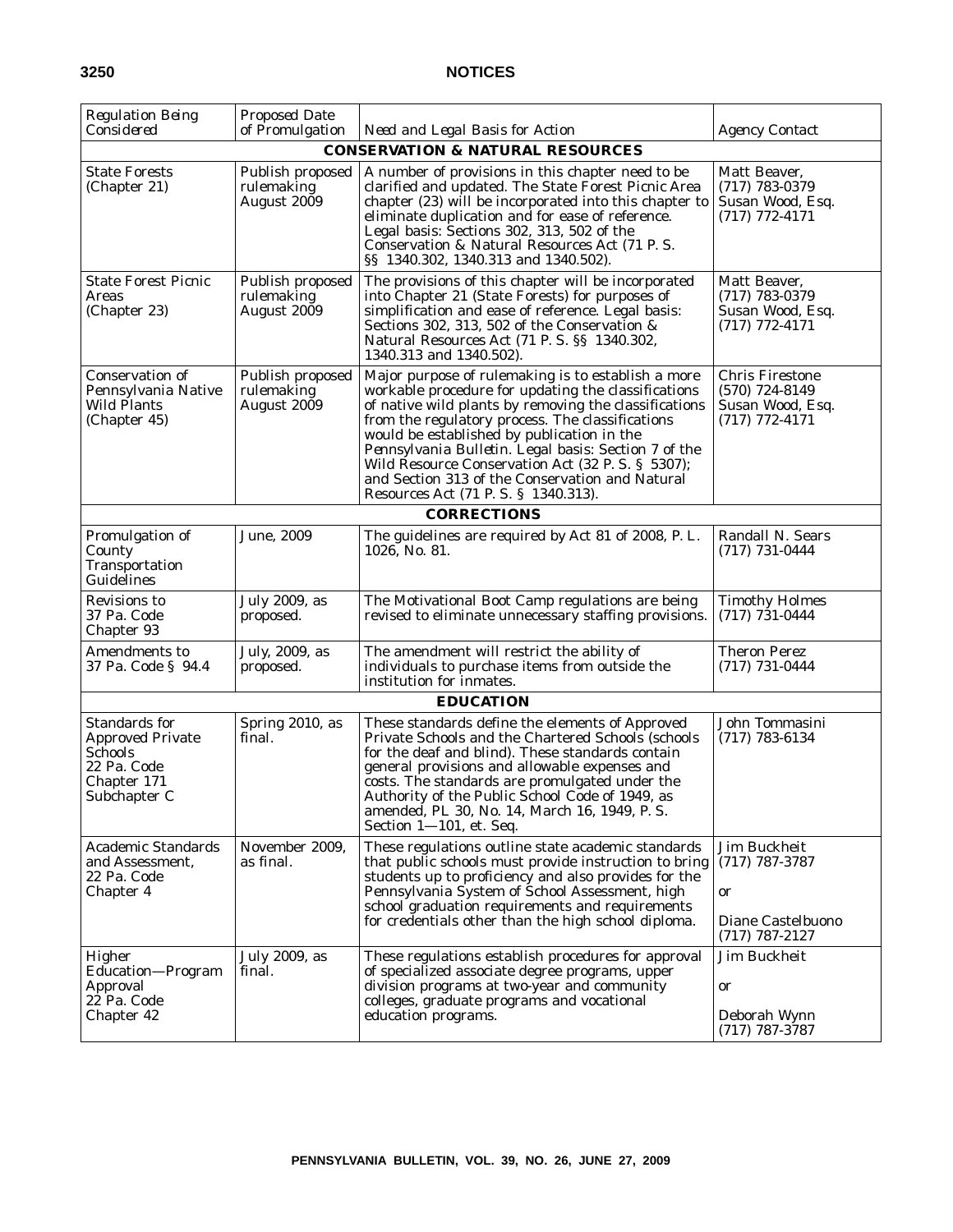| <b>Regulation Being</b><br>Considered                                                                                                                                                   | <b>Proposed Date</b><br>of Promulgation                                                                        | Need and Legal Basis for Action                                                                                                                                                                                                                                                                                                                                                                                                                                                                                                                           | <b>Agency Contact</b>                                                               |
|-----------------------------------------------------------------------------------------------------------------------------------------------------------------------------------------|----------------------------------------------------------------------------------------------------------------|-----------------------------------------------------------------------------------------------------------------------------------------------------------------------------------------------------------------------------------------------------------------------------------------------------------------------------------------------------------------------------------------------------------------------------------------------------------------------------------------------------------------------------------------------------------|-------------------------------------------------------------------------------------|
| Regulations of the<br><b>State Board of</b><br><b>Private Academic</b><br>Schools<br>22 Pa. Code<br>Chapters 51, 53, 55,<br>57, 61 and 63                                               | Fall 2009, as<br>proposed.                                                                                     | These regulations define the requirements for<br>obtaining licensure as a Private Academic School.<br>The Board plans to update the regulations, which<br>were promulgated in 1988. The regulations are<br>promulgated under the Authority of the Private<br>Academic Schools Act (24 P. S. section 6701 et. Seq.)                                                                                                                                                                                                                                        | Linda Rhen<br>$(717) 705 - 5014$<br>or<br><b>Parker Martin</b><br>$(717)$ 783-9280  |
| <b>Academic Standards</b><br>and Assessment—<br>22 Pa. Code<br>Chapter 4-<br>Appendix A-<br>Academic standards<br>for reading, writing,<br>speaking and<br>listening and<br>mathematics | July 2009, as<br>proposed.                                                                                     | Chapters 4 sets forth requirements for instruction,<br>graduation, strategic planning and assessment<br>based on state academic standards. The standards<br>for reading, writing, speaking and listening and<br>mathematics were issued in January 1999. The<br>Board, in accordance with Section 4.12(i) seeks to<br>review the standards for the purpose of clarifying,<br>consolidating and correcting the standards.                                                                                                                                  | Jim Buckheit<br>or<br>Deborah Wynn<br>$(717)$ 787-3787                              |
| <b>Regulations for</b><br>Pennsylvania Pre-K<br><b>Counts, Section</b><br>1511D, of Act 45,<br><b>Amending the School</b><br>Code                                                       | June/July 2009,<br><b>Final-Omitted</b><br>Regulations.                                                        | These regulations implement the guidelines,<br>standards and procedures relevant to the<br>Pennsylvania Pre-K Counts program providing early<br>childhood educational opportunities to 3 and 4<br>year-olds by local educational agencies, child care<br>centers and group child care homes, Head Start<br>grantees and licensed nursery schools as<br>final-omitted regulations.                                                                                                                                                                         | Harriet Dichter<br>$(717)$ 346-9320<br>or<br>Linda Brown Warren<br>$(717)$ 346-4036 |
| Higher<br>Education-College<br>and University<br>Security<br>22 Pa. Code<br>Chapter 33                                                                                                  | July 2009, as<br>proposed.                                                                                     | This chapter governs the responsibility of<br>institutions of higher education to comply with the<br>College and University Security Information Act.<br>The chapter applies to independent institutions of<br>higher education, community colleges, member<br>institutions of the State System and State-related<br>institutions.                                                                                                                                                                                                                        | Jim Buckheit<br>or<br>Deborah Wynn<br>$(717)$ 787-3787                              |
|                                                                                                                                                                                         |                                                                                                                | <b>EMERGENCY MANAGEMENT AGENCY</b>                                                                                                                                                                                                                                                                                                                                                                                                                                                                                                                        |                                                                                     |
| No regulations being developed or considered at this time.                                                                                                                              |                                                                                                                |                                                                                                                                                                                                                                                                                                                                                                                                                                                                                                                                                           |                                                                                     |
|                                                                                                                                                                                         |                                                                                                                | <b>ENVIRONMENTAL HEARING BOARD</b>                                                                                                                                                                                                                                                                                                                                                                                                                                                                                                                        |                                                                                     |
| 25 Pa. Code<br>Chapter 1021<br>Practice and<br>Procedure                                                                                                                                | The<br>Environmental<br><b>Hearing Board</b><br>published<br>proposed<br>rulemaking on<br>November 8,<br>2008. | The rulemaking proposes to add new rules on the<br>following topics: 1) default judgment; 2) withdrawal<br>of appeals without prejudice; 3) prepayment of<br>penalties; and 4) expedited litigation. The<br>rulemaking also proposes revisions to existing rules,<br>including summary judgment, discovery,<br>participation in litigation by parties of interest, and<br>filings and service. Final rulemaking is expected to<br>be published in 2009. The Board is engaged in a<br>pilot project before adopting a new rule on<br>electronic discovery. | Maryanne Wesdock<br>$(412)$ 565-5245                                                |
|                                                                                                                                                                                         |                                                                                                                | <b>ENVIRONMENTAL PROTECTION</b>                                                                                                                                                                                                                                                                                                                                                                                                                                                                                                                           |                                                                                     |
| <b>Noncoal Program</b><br>Noncoal Surface<br><b>Mining Conservation</b><br>and Reclamation Act<br>25 Pa. Code<br>Chapter 77                                                             | FY 09-10                                                                                                       | Revisions to Chapter 77 (Noncoal Mining) that<br>govern the licensing of mine operators and<br>permitting of mines for minerals other than coal.<br>Specific areas for revision include clarification of<br>permit application requirements including,<br>hydrologic data requirements and updates to permit<br>application fees to support program activities.                                                                                                                                                                                           | <b>Bill Allen</b><br>$(717)$ 783-9580<br>wallen@state.pa.us                         |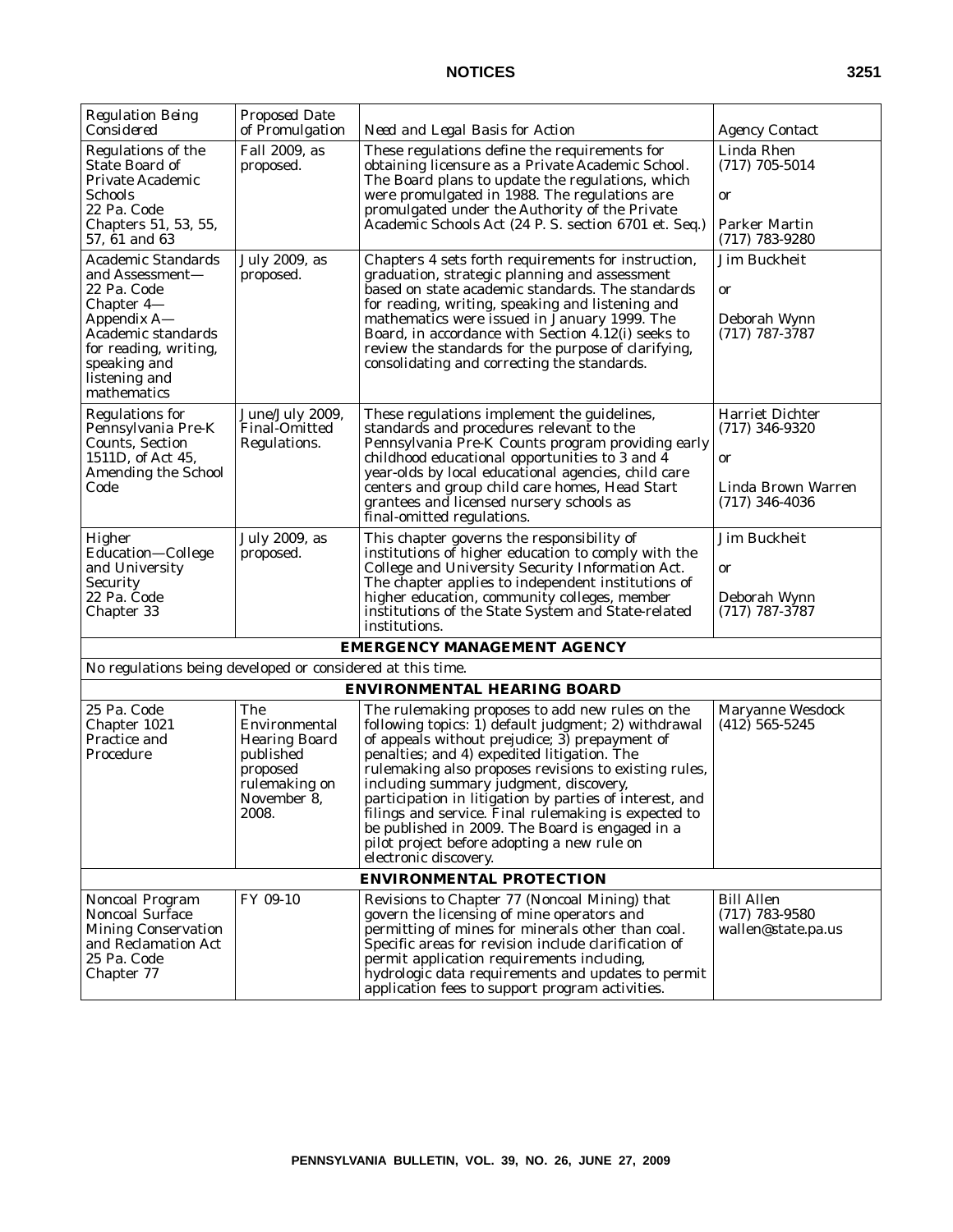| <b>Regulation Being</b><br>Considered                                                                                                                                                                                                      | <b>Proposed Date</b><br>of Promulgation | Need and Legal Basis for Action                                                                                                                                                                                                                                                                                                                                                                                                                                                                                                                                                                                                                                                                                                                                                                 | <b>Agency Contact</b>                                            |
|--------------------------------------------------------------------------------------------------------------------------------------------------------------------------------------------------------------------------------------------|-----------------------------------------|-------------------------------------------------------------------------------------------------------------------------------------------------------------------------------------------------------------------------------------------------------------------------------------------------------------------------------------------------------------------------------------------------------------------------------------------------------------------------------------------------------------------------------------------------------------------------------------------------------------------------------------------------------------------------------------------------------------------------------------------------------------------------------------------------|------------------------------------------------------------------|
| <b>Remining Financial</b><br>Guarantees and<br><b>Federal OSM</b><br><b>Consistency Rule</b><br><b>Surface Mining</b><br>Conservation &<br><b>Reclamation Act</b><br>25 Pa. Code<br>Chapters 86, 87 and<br>88                              | FY 09-10                                | Revisions to Chapter 86-88 to include remining<br>financial guarantees proposal, and revisions to<br>address program conditions that are currently<br>inconsistent with federal OSM rules, including<br>self-bonding, decisions on incidental coal extraction,<br>coal exploration on areas unsuitable for mining,<br>impoundment design criteria, and disposal of<br>noncoal waste and NPDES permit-by-rule for<br>abandoned mine discharges.                                                                                                                                                                                                                                                                                                                                                  | <b>Bill Allen</b><br>$(717)$ 783-9580<br>wallen@state.pa.us      |
| <b>Water Supply</b><br>Replacement<br><b>Surface Mining</b><br>Conservation &<br>Reclamation Act<br>25 Pa. Code<br>Chapters 87 and 88                                                                                                      | FY 09-10                                | Revisions to Chapters 87 and 88, which will clarify<br>what is necessary to meet the coal mine operator's<br>obligation to permanently pay the operation and<br>maintenance costs for replacement water supplies.                                                                                                                                                                                                                                                                                                                                                                                                                                                                                                                                                                               | Keith Brady<br>$(717)$ 787-4814<br>kbrady@state.pa.us            |
| <b>Mining Fees</b><br><b>Surface Mining</b><br><b>Conservation and</b><br><b>Reclamation Act,</b><br>25 Pa. Code<br>Chapters 77, 86, 210<br>and 211                                                                                        | FY 09-10                                | Increase permit application fees to support program<br>activities.                                                                                                                                                                                                                                                                                                                                                                                                                                                                                                                                                                                                                                                                                                                              | <b>Bill Allen</b><br>$(717)$ 783-9580<br>wallen@state.pa.us      |
| Areas Unsuitable for<br><b>Surface Mining</b><br><b>Surface Mining</b><br>Conservation and<br><b>Reclamation Act,</b><br>25 Pa. Code<br>Chapter 86                                                                                         | FY 09-10                                | Amendments to 25 Pa. Code Section 86.130 to add<br>subsection $(b)(18)$ to designate the Lower<br>Kittanning, Clarion, Brookville and Mercer coals<br>within the upper portion of the Muddy Run<br>watershed, Reade Township, Cambria County, as<br>unsuitable for surface mining operations. The<br>regulation is the result of a comprehensive technical<br>evaluation conducted in response to a petition<br>submitted to the EQB by the Reade Township<br>Municipal Authority, which requested that an area<br>within the Muddy Run drainage be designated as<br>unsuitable for surface mining operations.                                                                                                                                                                                  | <b>Geoff Lincoln</b><br>$(717)$ 783-9582<br>glincoln@state.pa.us |
| Mine Subsidence<br><b>Insurance Fund</b><br><b>General Provisions</b><br>The Act of August 23,<br>1961 (P. L. 1068, No.<br>484), as amended, (52<br>P. S. §§ 3201-3225)<br>(Act).<br>25 Pa. Code<br>Chapter 401<br>*See note in<br>Summary | FY 09-10                                | Revisions to Chapter 401 to expand Mine<br>Subsidence Insurance (MSI) coverage to apply to<br>appurtenances to structures as well as to<br>structures, the removal of provisions that change<br>periodically, such as premium rates and policy<br>limits, so that they can be provided in the insurance<br>policy, the explicit authority to provide grants, the<br>option to compensate for the cost to repair or the<br>diminution in market value (this option will allow<br>an otherwise uninsurable to continue to carry<br>coverage after a loss), and other editorial changes.<br>*Note: Section 19 of the Act provides that the MSI<br>Board has the authority to promulgate rules and<br>regulations and to establish other provisions of the<br>insurance policy as it deems prudent. | Larry Ruane<br>$(717)$ 783-9590<br>lruane@state.pa.us            |
| Oil & Gas Well<br>Program<br>Oil and Gas Act<br>25 Pa. Code<br>Chapter 78                                                                                                                                                                  | FY 09-10                                | Revisions to Chapter 78 (Oil and Gas Wells) that<br>governs the drilling, operation and plugging of oil<br>and gas wells. Includes changes to bond amount<br>and plugging procedures to attain a more effective<br>seal; quantity and quality for replacement water<br>supplies as well as adequate operation and<br>maintenance; and alternate requirements for casing,<br>cementing and plugging wells through mineable<br>coal seams to facilitate future mining through the<br>wells or recovery of coal bed methane prior to<br>mining.                                                                                                                                                                                                                                                    | <b>Ron Gilius</b><br>$(717)$ 772-2199<br>rgilius@state.pa.us     |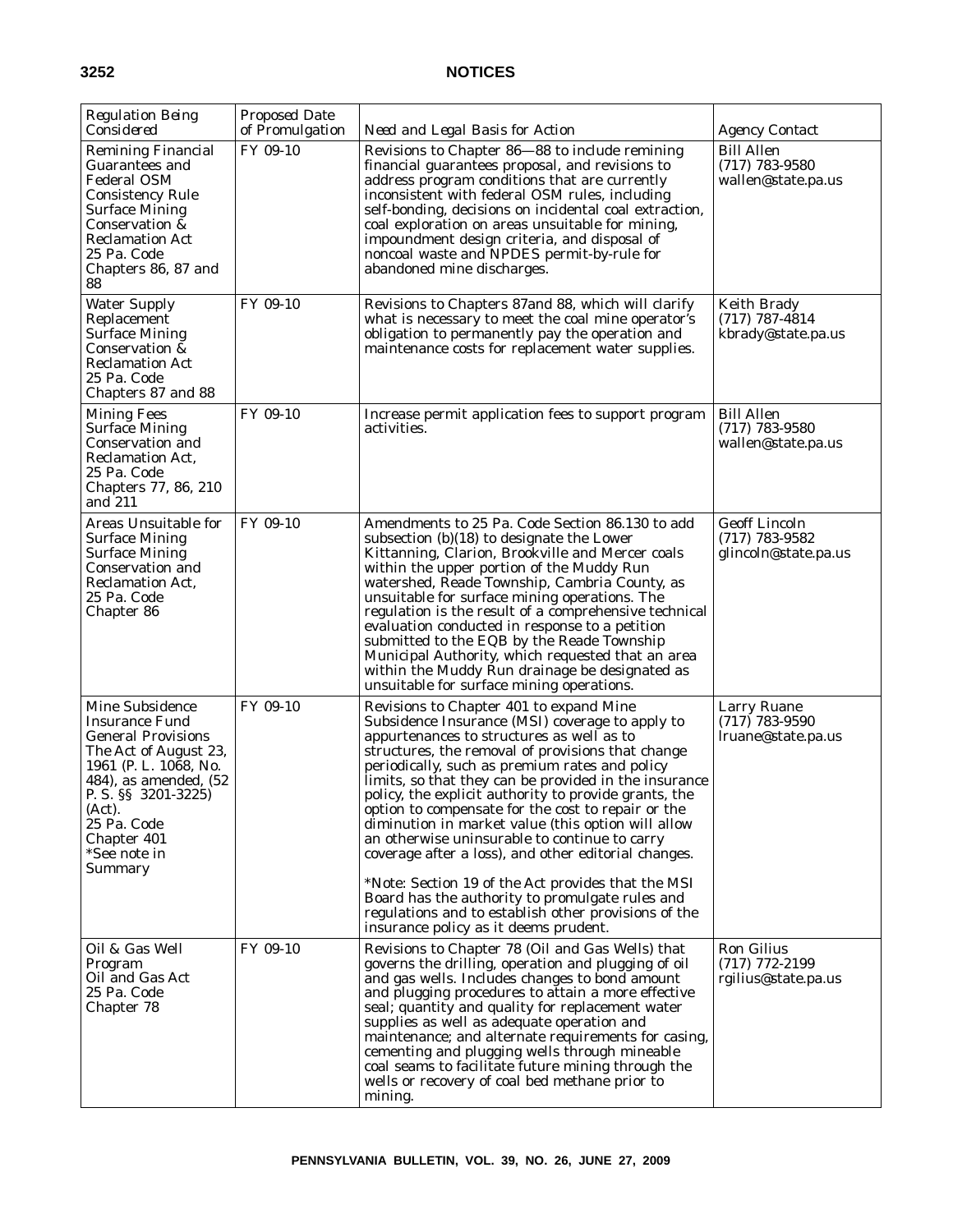| <b>Regulation Being</b><br>Considered                                                                                                                                                                | <b>Proposed Date</b><br>of Promulgation | Need and Legal Basis for Action                                                                                                                                                                                                                                                                                                                                                                                                                                                                    | <b>Agency Contact</b>                                            |
|------------------------------------------------------------------------------------------------------------------------------------------------------------------------------------------------------|-----------------------------------------|----------------------------------------------------------------------------------------------------------------------------------------------------------------------------------------------------------------------------------------------------------------------------------------------------------------------------------------------------------------------------------------------------------------------------------------------------------------------------------------------------|------------------------------------------------------------------|
| Oil & Gas Well<br><b>Permit Fees</b><br>Oil and Gas Act<br>25 Pa. Code<br>Chapter 78                                                                                                                 | FY 09-10                                | Amendments to Chapter 78 (Oil and Gas Wells) to<br>increase the fees imposed for oil and gas well<br>permits. The fee increases are based on the depth<br>and length of the well bore.                                                                                                                                                                                                                                                                                                             | <b>Ron Gilius</b><br>$(717)$ 772-2199<br>rgilius@state.pa.us     |
| <b>Bluff Recession and</b><br>Setback Amendments<br>Bluff Recession and<br>Setback Act<br>25 Pa. Code<br>Chapter 85                                                                                  | FY 09-10                                | This proposal will update Chapter 85 based on the<br>bluff study that resulted from a petition submitted<br>by the Millcreek Township Board of Supervisors,<br>Erie County.                                                                                                                                                                                                                                                                                                                        | <b>Andrew Zemba</b><br>$(717)$ 772-5633<br>azemba@state.pa.us    |
| Administration of<br><b>Sewage Facilities</b><br><b>Planning Program</b><br>Pennsylvania Sewage<br>Facilities Act<br>25 Pa. Code<br>Chapter 71                                                       | FY 09-10                                | Comprehensive reorganization and revision to<br>replace Chapter 71 with Chapter 71a. Major<br>revisions include: 1) the inclusion of a requirement<br>for municipalities to review and determine adequacy<br>of their Act 537 Official Plan at least every 10<br>years; 2) change in DEP process relating to plan<br>review time frames; and 3) new planning<br>requirements in special protection watersheds.                                                                                     | John Diehl<br>$(717)$ 787-8184<br>jdiehl@state.pa.us             |
| Administration of<br><b>Sewage Facilities</b><br><b>Permitting Program</b><br>Pennsylvania Sewage<br><b>Facilities Act</b><br>25 Pa. Code<br>Chapter 72                                              | FY 09-10                                | Comprehensive reorganization and revision to<br>replace Chapter 72 with Chapter 72a. Major<br>revisions include a change to the permitting<br>structure to include classifications of Major, Minor<br>and Emergency Permits; and a new requirement for<br>municipalities to certify that they have the ability<br>to assure Operation & Maintenance oversight for<br>onlot systems.                                                                                                                | John Diehl<br>$(717) 787 - 8184$<br>jdiehl@state.pa.us           |
| <b>Standards for Sewage</b><br><b>Disposal Facilities</b><br>Pennsylvania Sewage<br><b>Facilities Act</b><br>25 Pa. Code<br>Chapter 73                                                               | FY 09-10                                | Comprehensive reorganization and revision to<br>replace Chapter 73 with Chapter 73a. Major<br>revisions include outlining new site suitability<br>standards for system approval; and recognizing<br>various levels of treatment characterized as<br>primary, secondary, advanced, and nutrient removal.<br>Additionally, design standards are being<br>restructured from system based to component based<br>which will allow increased system design flexibility<br>to meet limiting site factors. | John Diehl<br>$(717)$ 787-8184<br>jdiehl@state.pa.us             |
| <b>General Provisions</b><br>Amendments<br><b>Clean Streams Law</b><br>25 Pa. Code<br>Chapter 91<br><b>General Provisions</b>                                                                        | FY 09-10                                | This proposal will include amendments to Chapter<br>91 to require a management plan as part of the<br>permit application, and clarify issuance of<br>innovative technology permits for wastewater<br>treatment facilities. The proposal will also include<br>revisions to account for changes to CAFO<br>regulations.                                                                                                                                                                              | <b>Kevin McLeary</b><br>$(717)$ 787-8184<br>kmcleary@state.pa.us |
| <b>National Pollution</b><br><b>Discharge</b><br><b>Elimination System</b><br>Permitting,<br>Monitoring and<br>Compliance-NPDES<br>Clean Water Act<br>Clean Streams Law<br>25 Pa. Code<br>Chapter 92 | FY 09-10                                | Comprehensive reorganization and revision to<br>replace Chapter 92 with Chapter 92a, organized<br>similarly to 40 CFR 122. Major revisions include<br>provisions for a new fee structure and<br>permit-by-rule for Single Residence STPs.                                                                                                                                                                                                                                                          | <b>Tom Starosta</b><br>$(717)$ 787-4317<br>tstarosta@state.pa.us |
| Clark Creek, et al<br><b>Stream</b><br>Redesignations<br>Package<br><b>Clean Streams Law</b><br>25 Pa. Code<br>Chapter 93                                                                            | FY 09-10                                | This proposal identifies the six following streams<br>that should be redesignated to provide the correct<br>aquatic life use designation in the water quality<br>standards: UNT Lackawanna River "Clarks Creek"<br>(Wayne County), Pine Creek (Schuykill County),<br>UNT Conestoga River (Lancaster County), Hammer<br>Creek, (Lebanon & Lancaster Counties), UNT<br>Schuylkill River "Spring Mill Run" (Montgomery<br>County), and Cacoosing River (Berks County).                                | Rodney McAllister<br>$(717)$ 787-9637<br>romcallist@state.pa.us  |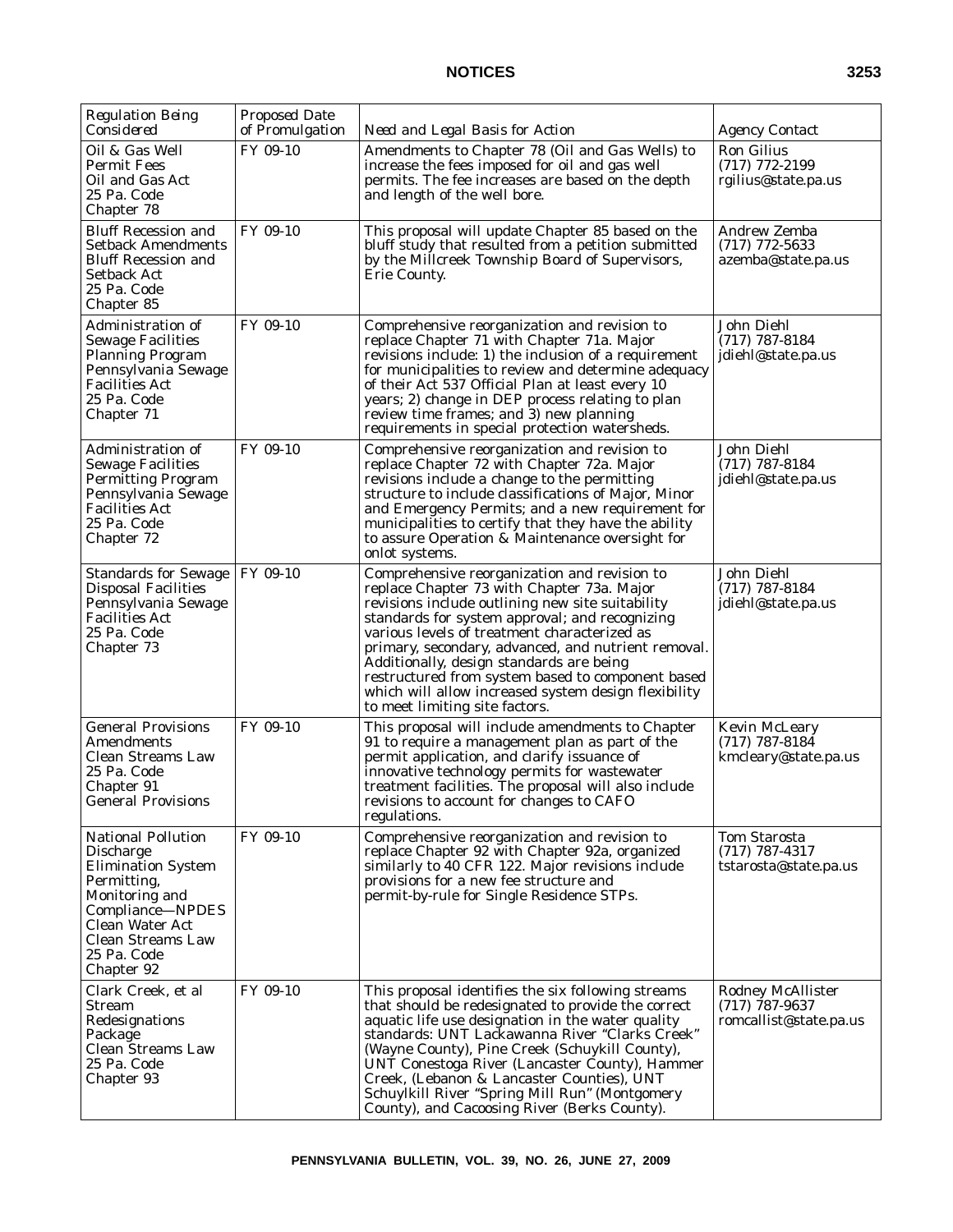| <b>Regulation Being</b><br>Considered                                                                                                                          | <b>Proposed Date</b><br>of Promulgation | Need and Legal Basis for Action                                                                                                                                                                                                                                                                                                                                                                                                                               | <b>Agency Contact</b>                                                  |
|----------------------------------------------------------------------------------------------------------------------------------------------------------------|-----------------------------------------|---------------------------------------------------------------------------------------------------------------------------------------------------------------------------------------------------------------------------------------------------------------------------------------------------------------------------------------------------------------------------------------------------------------------------------------------------------------|------------------------------------------------------------------------|
| Blue Eye Run, et al.<br>Stream<br>Redesignations<br>Package<br><b>Clean Streams Law</b><br>25 Pa. Code<br>Chapter 93                                           | FY 09-10                                | This rulemaking identifies the following seven<br>stream segments that should be redesignated to<br>provide the correct aquatic life use designation in<br>the water quality standards: (Blue Eye Run (Warren<br>County), E. Br. Dyberry Creek (Wayne County),<br>East Hickory Creek (Warren County), Muncy Creek<br>(Sullivan County), Spruce Run (Union County),<br>UNT Tunkhannock Creek (Susquehanna County),<br>and Young Womans Creek (Clinton County). | <b>Rodney McAllister</b><br>$(717)$ 787-9637<br>romcallist@state.pa.us |
| <b>Water Quality</b><br>Standards for<br>Molybdenum<br><b>Clean Streams Law</b><br>25 Pa. Code<br>Chapter 93<br><b>Water Quality</b><br><b>Standards</b>       | FY 09-10                                | This rulemaking will add statewide water quality<br>criterion in Chapter 93 for molybdenum, a<br>substance that is documented to have toxic effects<br>on human, animal and plant life at certain levels or<br>concentrations.                                                                                                                                                                                                                                | <b>Tom Barron</b><br>$(717)$ 787-9637<br>tbarron@state.pa.us           |
| Municipal Wasteload<br>Management<br><b>Amendments</b><br><b>Clean Streams Law</b><br>25 Pa. Code<br>Chapter 94<br><b>Municipal Wasteload</b><br>Management    | FY 09-10                                | Comprehensive review and revisions to Chapter 94.<br>Major changes under consideration include<br>eliminating the "maximum monthly average daily<br>flow" parameter.                                                                                                                                                                                                                                                                                          | <b>Kevin McLeary</b><br>$(717)$ 783-1820<br>kmcleary@state.pa.us       |
| <b>Water Quality</b><br><b>Standards</b><br>Implementation<br><b>Clean Streams Law</b><br>25 Pa. Code<br>Chapter 96                                            | FY 09-10                                | Redress known sources of impairment. Plan for<br>TMDL and Watershed-Based Permitting. Provide<br>for regulatory coverage of existing policies and<br>practices.                                                                                                                                                                                                                                                                                               | <b>Tom Starosta</b><br>$(717)$ 787-4317<br>tstarosta@state.pa.us       |
| Wastewater<br>Treatment<br>Requirements<br><b>Clean Streams Law</b><br>25 Pa. Code<br>Chapter 95                                                               | FY 09-10                                | Add section with treatment requirements for TDS,<br>chlorides and sulfates.                                                                                                                                                                                                                                                                                                                                                                                   | John Wetherell<br>$(717)$ 783-2938<br>jwetherell@state.pa.us           |
| Operator Certification   FY 09-10<br>Program<br>Water and<br><b>Wastewater Systems</b><br>Operators'<br><b>Certification Act</b><br>25 Pa. Code<br>Chapter 302 |                                         | These regulations formalize requirements for<br>certification of drinking water and wastewater<br>system operators.                                                                                                                                                                                                                                                                                                                                           | Veronica Kasi<br>$(717)$ 772-4053<br>vbkasi@state.pa.us                |
| <b>Lead and Copper</b><br><b>Short Term Revisions</b><br><b>Safe Drinking Water</b><br>Act<br>25 Pa. Code<br>Chapter 109                                       | FY 09-10                                | Amendments to incorporate the Federal lead and<br>copper short term revisions into Chapter 109. This<br>Rule will strengthen the implementation of the LCR<br>in the following areas: monitoring, treatment<br>processes, public education, customer awareness,<br>and lead service line replacement.                                                                                                                                                         | <b>Lisa Daniels</b><br>$(717)$ 772-2189<br>ldaniels@state.pa.us        |
| <b>Drinking Water Fees</b><br><b>Safe Drinking Water</b><br>Act<br>25 Pa. Code<br>Chapter 109                                                                  | FY 09-10                                | Amendments to update drinking water program fees                                                                                                                                                                                                                                                                                                                                                                                                              | <b>Kevin McLeary</b><br>$(717)$ 783-1820<br>kmcleary@state.pa.us       |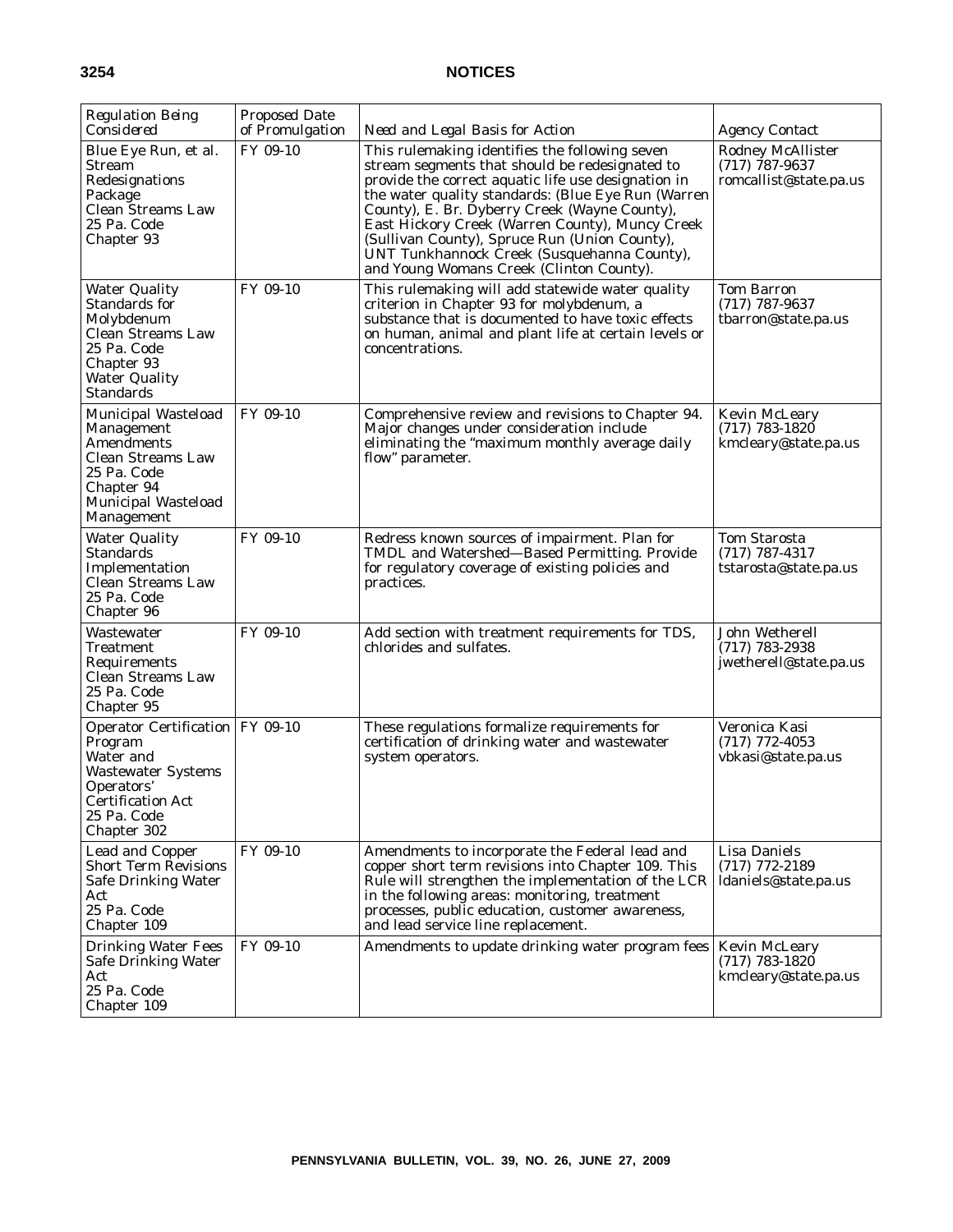| <b>Regulation Being</b><br>Considered                                                                                                                                                                                                                                                                                                                                                                                                                                                                                                                                                                                                                                     | <b>Proposed Date</b><br>of Promulgation | Need and Legal Basis for Action                                                                                                                                                                                                                                                                                                                                                                                                                                                                                                                                                                                                                                                                                                                                                                                                                                                                                                                                                                                                                                                                                                                                                                                                 | <i>Agency Contact</i>                                                   |
|---------------------------------------------------------------------------------------------------------------------------------------------------------------------------------------------------------------------------------------------------------------------------------------------------------------------------------------------------------------------------------------------------------------------------------------------------------------------------------------------------------------------------------------------------------------------------------------------------------------------------------------------------------------------------|-----------------------------------------|---------------------------------------------------------------------------------------------------------------------------------------------------------------------------------------------------------------------------------------------------------------------------------------------------------------------------------------------------------------------------------------------------------------------------------------------------------------------------------------------------------------------------------------------------------------------------------------------------------------------------------------------------------------------------------------------------------------------------------------------------------------------------------------------------------------------------------------------------------------------------------------------------------------------------------------------------------------------------------------------------------------------------------------------------------------------------------------------------------------------------------------------------------------------------------------------------------------------------------|-------------------------------------------------------------------------|
| Safe Drinking Water<br>Amendments<br>(including the Stage 2<br>Disinfectants and<br><b>Disinfection</b><br>Byproducts Rule; the<br>Long Term 2<br><b>Enhanced Surface</b><br><b>Water Treatment</b><br>Rule, and the<br><b>Microbial Pathogens</b><br>in Groundwater Rule)<br><b>Safe Drinking Water</b><br>Act<br>25 Pa. Code<br>Chapter 109<br>NOTE: At proposed<br>rulemaking, the<br><b>Stage 2 Disinfectants</b><br>and Disinfection<br><b>Byproducts Rule, the</b><br>Long Term 2<br><b>Enhanced Surface</b><br><b>Water Treatment</b><br>Rule, and the<br><b>Microbial Pathogens</b><br>in Groundwater Rule<br>were published as<br>three separate<br>rulemakings. | FY 09-10                                | This rulemaking will implement the requirements<br>of the federal Stage 2 DDBR that was effective<br>March 6, 2006. The rule will require community<br>water systems and noncommunity water systems,<br>which treat drinking water with a primary<br>disinfectant other than UV to conduct additional<br>compliance monitoring for trihalomethanes and<br>haloacetic acids. The rulemaking also amends the<br>he Department's Safe Drinking Water regulations to<br>further protect public health against<br>Cryptosporidium and other microbial pathogens in<br>drinking water. The proposed amendments will<br>apply to public water systems supplied by a surface<br>water source and public water systems supplied by<br>a ground water source under the direct influence of<br>surface water. Finally, the rulemaking incorporates<br>the Environmental Protection Agency's Final<br>Ground Water Rule, which was promulgated on<br>November 8, 2006, to provide for increased<br>protection against microbial pathogens in public<br>water systems that use ground water sources. The<br>final rulemaking also incorporates some minor<br>variance and exemptions revisions to be consistent<br>with Federal regulations. | Dave Hissner<br>$(717)$ 773-9706<br>dahissner@state.pa.us               |
| Erosion and Sediment   FY 09-10<br>Control and<br>Stormwater<br>Management<br>Clean Streams Law<br>25 Pa. Code<br>Chapter 102                                                                                                                                                                                                                                                                                                                                                                                                                                                                                                                                             |                                         | Several major modifications/revisions include:<br>addition of provisions from Chapter 92 that relate to<br>NPDES permitting requirements for discharges<br>associated with construction activity; incorporate<br>post construction stormwater management;<br>incorporate buffer provisions; and revise permit<br>requirements by adding a Permit-by-Rule option.                                                                                                                                                                                                                                                                                                                                                                                                                                                                                                                                                                                                                                                                                                                                                                                                                                                                | <b>Ken Murin</b><br>$(717)$ 772-5975<br>kmurin@state.pa.us              |
| Dam Safety and<br>Waterways<br>Management<br>Dam Safety and<br><b>Encroachments Act</b><br>and Clean Streams<br>Law<br>25 Pa. Code<br>Chapter 105                                                                                                                                                                                                                                                                                                                                                                                                                                                                                                                         | FY 09-10                                | Several major modifications/revisions include:<br>changes to permit requirements; permit application<br>requirements; environmental assessment, and<br>wetland replacement criteria.                                                                                                                                                                                                                                                                                                                                                                                                                                                                                                                                                                                                                                                                                                                                                                                                                                                                                                                                                                                                                                            | <b>Sidney Freyermuth</b><br>$(717)$ 772-5977<br>sfreyermuth@state.pa.us |
| Dam Safety and<br>Waterways<br>Management<br>Dam Safety and<br><b>Encroachments Act</b><br>and Clean Streams<br>Law<br>25 Pa. Code<br>Chapter 105                                                                                                                                                                                                                                                                                                                                                                                                                                                                                                                         | FY 09-10                                | This rulemaking package will amend existing<br>regulations at 25 Pa. Code Chapter 105 to address<br>concerns raised by the Auditor General.                                                                                                                                                                                                                                                                                                                                                                                                                                                                                                                                                                                                                                                                                                                                                                                                                                                                                                                                                                                                                                                                                     | <b>Dennis Dickey</b><br>$(717)$ 772-5951<br>dedickey@state.pa.us        |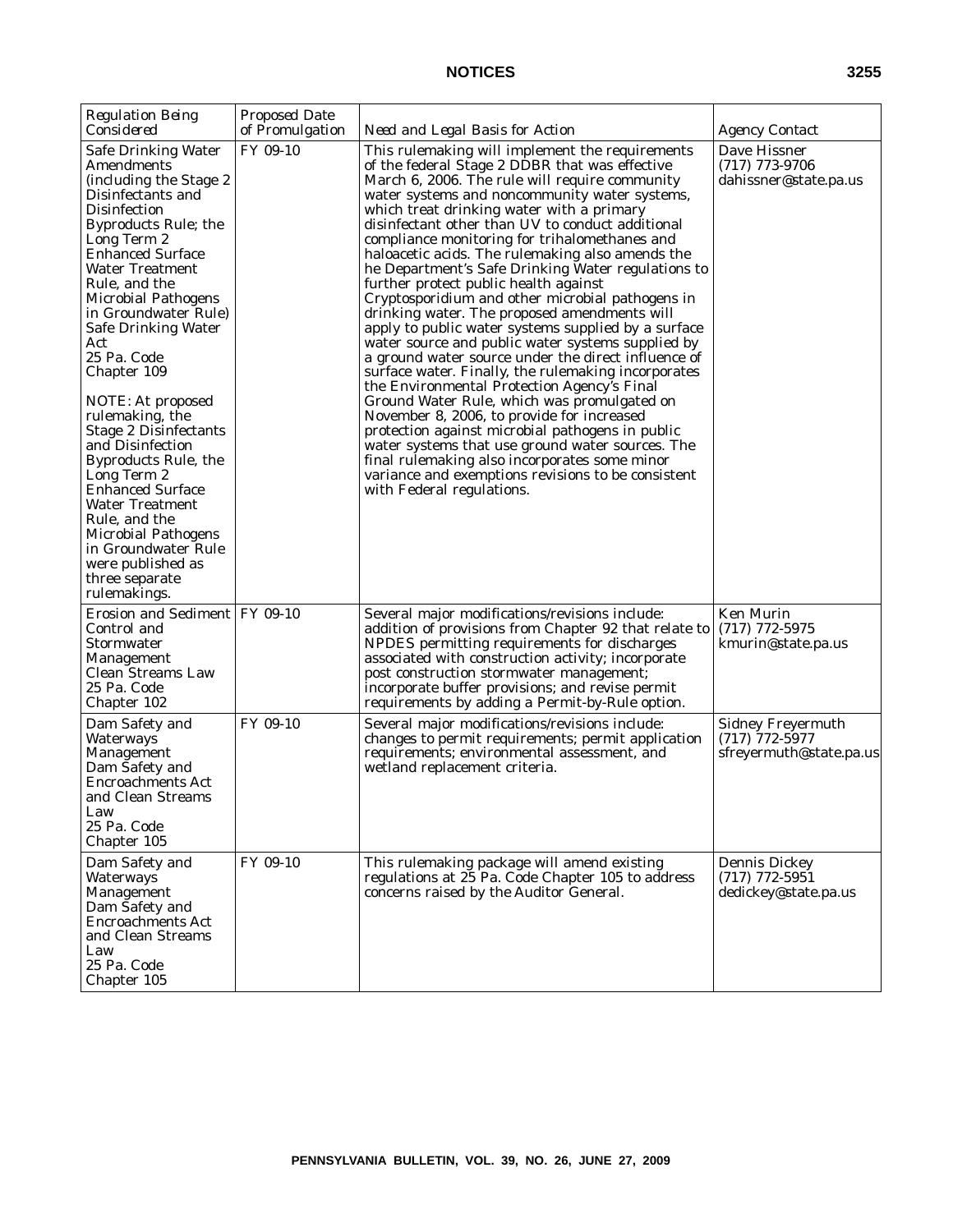| <b>Regulation Being</b><br>Considered                                                                                                                      | <b>Proposed Date</b><br>of Promulgation | Need and Legal Basis for Action                                                                                                                                                                                                                                                                                                                                                                                                                                                                                                                                                                                                                                                                                                                                                                                                                                                                                                                                                                                                                                                                                   | <b>Agency Contact</b>                                              |
|------------------------------------------------------------------------------------------------------------------------------------------------------------|-----------------------------------------|-------------------------------------------------------------------------------------------------------------------------------------------------------------------------------------------------------------------------------------------------------------------------------------------------------------------------------------------------------------------------------------------------------------------------------------------------------------------------------------------------------------------------------------------------------------------------------------------------------------------------------------------------------------------------------------------------------------------------------------------------------------------------------------------------------------------------------------------------------------------------------------------------------------------------------------------------------------------------------------------------------------------------------------------------------------------------------------------------------------------|--------------------------------------------------------------------|
| <b>Control of Nitrogen</b><br>Oxide (NOx)<br><b>Emissions from Glass</b><br>Furnaces<br>Air Pollution Control<br>Act, 25 Pa. Code<br>Chapters 121 and 129  | FY 09-10                                | The final-form rulemaking would establish nitrogen<br>oxide (NOx) emission control requirements,<br>emission standards and emission limitations for<br>glass melting furnaces and related administrative<br>requirements for glass melting furnaces. Adoption of<br>NO <sub>x</sub> emission limits for glass melting furnaces is<br>part of the Commonwealth's strategy, in concert<br>with other jurisdictions in the Ozone Transport<br>Region, to reduce transport of ozone to achieve and<br>maintain the health-based 8-hour ozone National<br>Ambient Air Quality Standard. In addition, the<br>strategy will also provide NOx emission reductions<br>necessary to reduce the formation of fine<br>particulates and regional haze.                                                                                                                                                                                                                                                                                                                                                                         | Jane Mahinske<br>$(717)$ 783-8949<br>jmahinske@state.pa.us         |
| Control of Nitrogen<br>Oxide (NOx)<br>Emissions from<br>Cement Kilns<br>Air Pollution Control<br>Act<br>25 Pa. Code<br><b>Chapters 121, 129</b><br>and 145 | FY 09-10                                | The final-form rulemaking would revise existing<br>NO <sub>x</sub> emission limits for cement kilns by<br>establishing allowable NOx emission limits for<br>certain types of cement kilns. The rulemaking<br>amendments to Chapter 129 have been deleted and<br>in the final-form rulemaking are incorporated into<br>Chapter 145, Subchapter C to amend the existing<br>cement kilns regulation. The final-form rulemaking<br>includes several compliance demonstration options<br>including compliance on a kiln-by-kiln, facility-wide<br>or system-wide basis among Portland cement kilns<br>under the common control of the same owner or<br>operator in this Commonwealth. Adoption of NOx<br>emission limits for cement kilns is part of the<br>Commonwealth's strategy, in concert with other<br>jurisdictions in the Ozone Transport Region (OTR),<br>to reduce the transport of ozone to achieve and<br>maintain the health-based 8-hour ozone National<br>Ambient Air Quality Standard (NAAQS). The<br>Department will also make progress in achieving<br>and maintaining the fine particulates NAAQS. | Jane Mahinske<br>$(717)$ 783-8949<br>jmahinske@tate.pa.us          |
| Adhesives and<br>Sealants<br>Air Pollution Control<br>Act<br>25 Pa. Code<br>Chapters 129 and 130                                                           | FY 09-10                                | The final-form rulemaking would adopt volatile<br>organic compound content limits for 37 categories of<br>adhesives, adhesive primers, sealants, sealant<br>primers, and adhesives applied to certain<br>substrates. The proposed rulemaking would also<br>add requirements for the control of emissions from<br>the use or application of adhesives, sealants and<br>primers by the owners or operators of stationary<br>sources. This proposed rulemaking would be<br>consistent with regulatory initiatives recommended<br>by the Ozone Transport Commission to address<br>regional transport of ozone precursor emissions.                                                                                                                                                                                                                                                                                                                                                                                                                                                                                    | <b>Randy Bordner</b><br>$(717)$ 772-3921<br>ranbordner@state.pa.us |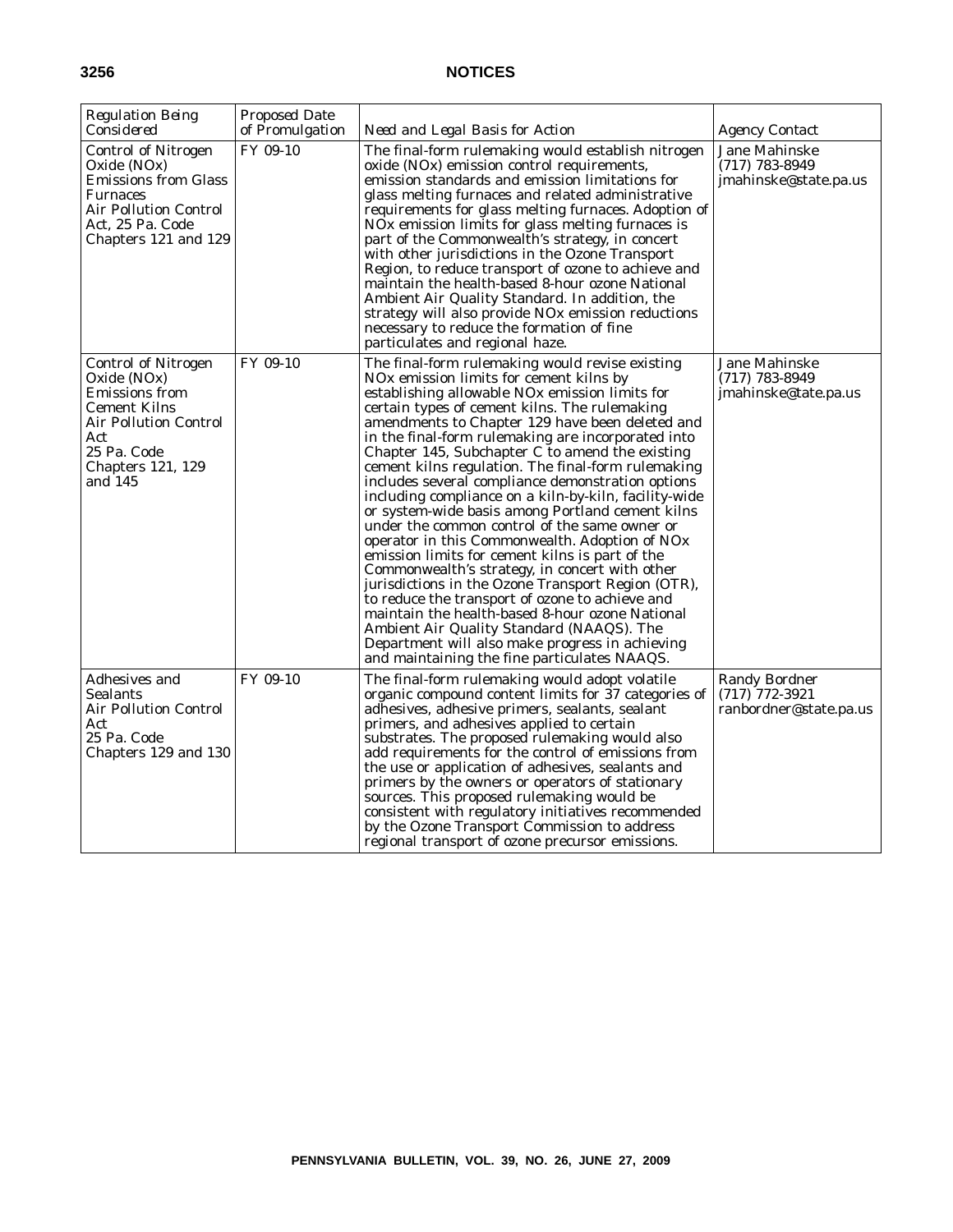| <b>Regulation Being</b><br>Considered                                                                                                                                           | <b>Proposed Date</b><br>of Promulgation | Need and Legal Basis for Action                                                                                                                                                                                                                                                                                                                                                                                                                                                                                                                                                                                                                                                                                                                                                                                                                                                                                                                                                                                                                                                                                                               | <b>Agency Contact</b>                                        |
|---------------------------------------------------------------------------------------------------------------------------------------------------------------------------------|-----------------------------------------|-----------------------------------------------------------------------------------------------------------------------------------------------------------------------------------------------------------------------------------------------------------------------------------------------------------------------------------------------------------------------------------------------------------------------------------------------------------------------------------------------------------------------------------------------------------------------------------------------------------------------------------------------------------------------------------------------------------------------------------------------------------------------------------------------------------------------------------------------------------------------------------------------------------------------------------------------------------------------------------------------------------------------------------------------------------------------------------------------------------------------------------------------|--------------------------------------------------------------|
| Air Quality Plan<br>Approval and<br><b>Operating Permit</b><br>Fees<br><b>Air Pollution Control</b><br>Act<br>25 Pa. Code<br>Chapters 127 and 139                               | FY 09-10                                | The proposed rulemaking will amend existing<br>requirements and fees codified in 25 Pa. Code<br>Chapter 127, Subchapter I (relating to plan<br>approval and operating permit fees), and add new<br>categories of fees to Chapter 127, Subchapter I, to<br>address modifications of existing plan approvals and<br>requests for determination of whether a plan<br>approval is required. The proposed rulemaking also<br>adds a new section to address fees for risk<br>assessment applications. The proposed rulemaking<br>will amend the existing emission fee paid by the<br>owner or operator of a Title V facility. The proposed<br>rulemaking will also add Subchapter D (relating to<br>testing, auditing and monitoring fees) to Chapter<br>139 to add new categories of fees and to establish a<br>fee schedule to address Department-performed<br>source testing and auditing and monitoring<br>activities for continuous emission monitoring<br>systems (CEMS).                                                                                                                                                                     | Dean Van Orden<br>$(717)$ 783-9264<br>dvanorden@state.pa.us  |
| <b>Nonattainment New</b><br><b>Source Review</b><br><b>Particulate Matter</b><br>2.5 (NNSR PM2.5)<br><b>Air Pollution Control</b><br>Act<br>25 Pa. Code<br>Chapters 121 and 127 | FY 09-10                                | The proposed rulemaking would amend the existing<br>nonattainment new source review (NSR)<br>requirements in 25 Pa. Code Chapter 127,<br>Subchapter E (relating to new source review),<br>§§ 127.201-127.218, to incorporate recently<br>promulgated Federal requirements for particulate<br>matter equal to and less than 2.5 micrometers in<br>diameter (PM2.5) and PM2.5 precursors. The<br>proposed amendments would limit the emissions of<br>PM2.5 and PM2.5 precursors for new major sources<br>or major sources being modified in certain counties<br>and portions of counties of this Commonwealth that<br>are designated as nonattainment for the PM2.5<br>National Ambient Air Quality Standard. The<br>Federal regulation requires a state with PM2.5<br>nonattainment areas to submit revised<br>nonattainment NSR PM2.5 requirements to the<br>U.S. Environmental Protection Agency (EPA) for<br>State Implementation Plan (SIP) approval within<br>three years of publication of the final rule.<br>Therefore, the Commonwealth needs to amend its<br>NSR regulations and submit a SIP revision to the<br>EPA by May 16, 2011. | Virendra Trivedi<br>$(717)$ 772-3979<br>vtrivedi@state.pa.us |
| Large Appliance and<br><b>Metal Furniture</b><br><b>Coating Processes</b><br>(LA/MF CTG)<br><b>Air Pollution Control</b><br>Act<br>25 Pa. Code<br>Chapter 129                   | FY 09-10                                | The proposed rulemaking would amend the existing<br>surface coating regulations under 25 Pa. Code<br>Chapter 129 to further reduce the emissions of<br>volatile organic compounds (VOCs) from large<br>appliance and metal furniture coating processes to<br>meet the Clean Air Act "reasonably available control<br>measures" requirement for ozone nonattainment<br>areas. The proposal would add 25 Pa. Code<br>§ 129.52a (relating to large appliance and metal<br>furniture coating processes) to adopt emission limits<br>and work practice standards for large appliance and<br>metal furniture surface coating operations.<br>The proposed rulemaking would also amend 25<br>Pa. Code § 129.52, which limits VOC emissions<br>from surface coating processes, to terminate<br>applicability of 25 Pa. Code $\S$ 129.52 to large<br>appliance and metal furniture surface coating<br>operations, including the current VOC content<br>limits for large appliance and metal furniture<br>coatings listed in Table 1, as of the date of<br>applicability of the requirements of the proposed 25<br>Pa. Code § 129.52a.                   | Susan Hoyle<br>$(717)$ 772-2329<br>shoyle@state.pa.us        |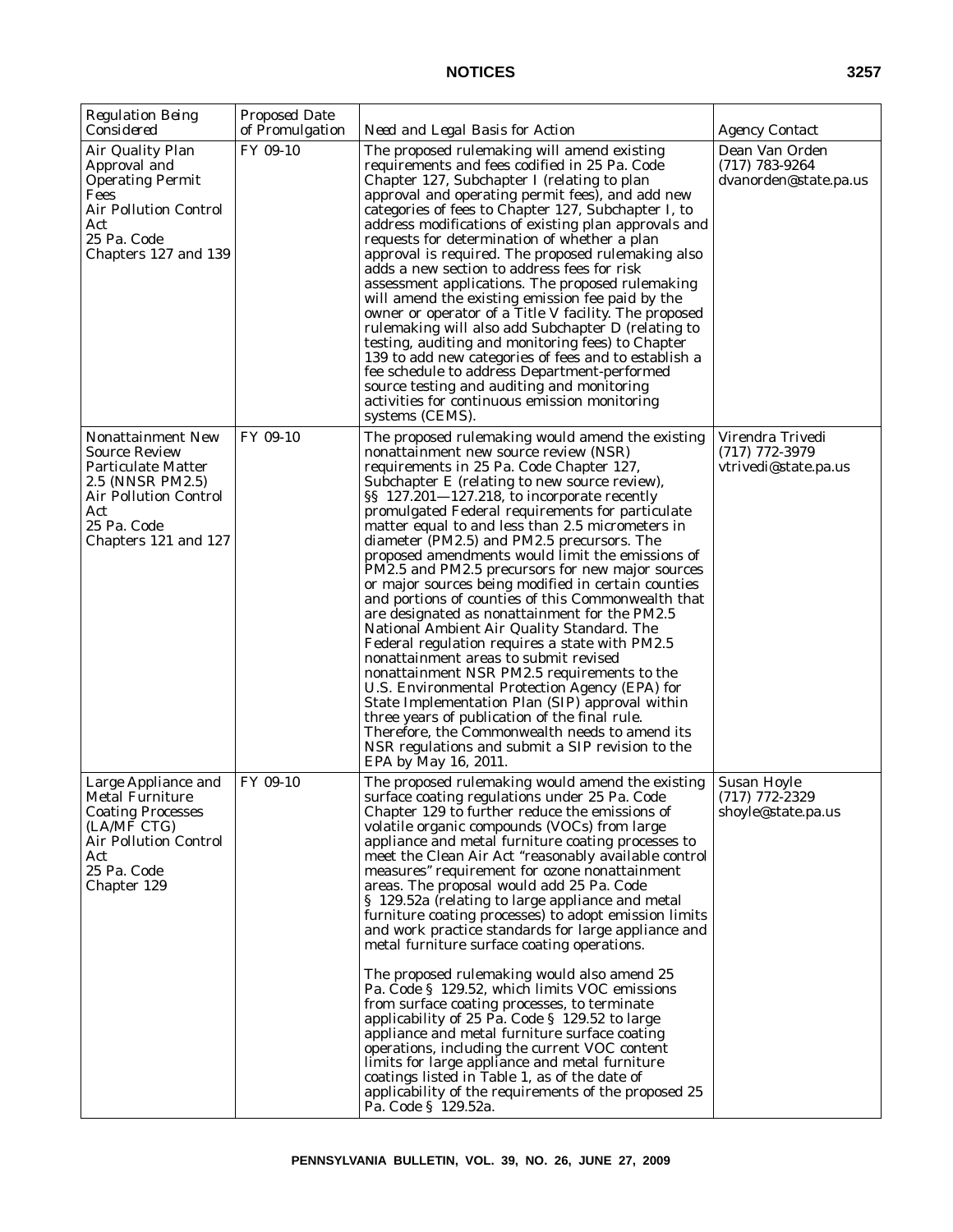| <b>Regulation Being</b><br>Considered                                                                                                                    | <b>Proposed Date</b><br>of Promulgation | Need and Legal Basis for Action                                                                                                                                                                                                                                                                                                                                                                                                                                                                                                                                                                                                                                                                                                                                                                                                                                                                                                                                                            | <i>Agency Contact</i>                                         |
|----------------------------------------------------------------------------------------------------------------------------------------------------------|-----------------------------------------|--------------------------------------------------------------------------------------------------------------------------------------------------------------------------------------------------------------------------------------------------------------------------------------------------------------------------------------------------------------------------------------------------------------------------------------------------------------------------------------------------------------------------------------------------------------------------------------------------------------------------------------------------------------------------------------------------------------------------------------------------------------------------------------------------------------------------------------------------------------------------------------------------------------------------------------------------------------------------------------------|---------------------------------------------------------------|
| Paper, Film and Foil<br><b>Coating Processes</b><br>(PFF CTG)<br><b>Air Pollution Control</b><br>Act<br>25 Pa. Code<br>Chapter 129                       | FY 09-10                                | The proposed rulemaking would amend the existing<br>surface coating regulations to further reduce the<br>emissions of volatile organic compounds (VOCs)<br>from paper, film and foil coating processes to meet<br>the Clean Air Act "reasonably available control<br>measures" requirement for ozone nonattainment<br>areas. The proposal would add 25 Pa. Code<br>§ 129.52b (relating to paper, film and foil coating<br>processes) to adopt emission limits and work<br>practice standards for paper, film and foil surface<br>coating operations. The proposed rulemaking would<br>also amend 25 Pa. Code § 129.52, which limits VOC<br>emissions from surface coating processes, to<br>terminate applicability of 25 Pa. Code $\S$ 129.52 to<br>paper, film and foil surface coating operations,<br>including the current VOC content limits for paper<br>coatings listed in Table 1, as of the date of<br>applicability of the requirements of the proposed 25<br>Pa. Code § 129.52b. | Susan Hoyle<br>$(717)$ 772-2329<br>shoyle@state.pa.us         |
| <b>Flat Wood Paneling</b><br><b>Coating Processes</b><br>(FWP CTG)<br><b>Air Pollution Control</b><br>Act<br>25 Pa. Code<br>Chapter 129                  | FY 09-10                                | The proposed rulemaking would amend 25 Pa. Code<br>§ 121.1 (relating to definitions) and Chapter 129<br>(relating to standards for sources) to add<br>requirements to reduce the emissions of volatile<br>organic compounds (VOCs) from flat wood paneling<br>coating processes to meet the Clean Air Act<br>"reasonably available control measures"<br>requirement for ozone nonattainment areas. The<br>proposal would add 25 Pa. Code § 129.52c (relating<br>to control of VOC emissions from flat wood paneling<br>coating processes) to adopt emission limits and work<br>practice standards for flat wood paneling coating<br>operations.                                                                                                                                                                                                                                                                                                                                            | Susan Hoyle<br>$(717)$ 772-2329<br>shoyle@state.pa.us         |
| Outdoor Wood-fired<br>Boilers<br>(OWB)<br><b>Air Pollution Control</b><br>Act<br>25 Pa. Code<br>Chapter 123                                              | FY 09-10                                | The proposed rulemaking would add 25 Pa. Code<br>§ 123.14 (relating to outdoor wood-fired boilers) to<br>25 Pa. Code Chapter 123 (relating to standards for<br>contaminants). The proposed rulemaking would also<br>add new and revise certain existing definitions in 25<br>Pa. Code § 121.1 (relating to definitions). The<br>proposed rulemaking would set emission standards<br>for outdoor wood-fired boilers (OWBs) sold,<br>distributed or newly installed in the Commonwealth<br>of Pennsylvania. This proposed rulemaking would<br>limit emissions of particulate matter (PM), largely<br>including emissions of fine particulates equal to and<br>less than 2.5 micrometers in diameter (PM2.5). The<br>proposed rulemaking would establish setback<br>requirements for newly installed OWBs and<br>establish fuel and stack height requirements, and<br>seasonal prohibitions, for all OWBs operated in this<br>Commonwealth whether existing or newly-installed.               | Jane Greber<br>$(717)$ 772-2328<br>jgreber@state.pa.us        |
| <b>Underground Storage</b><br><b>Tank Operator</b><br>Training<br>Requirements<br>Storage Tank and<br>Spill Prevention Act<br>25 Pa. Code<br>Chapter 245 | FY 09-10                                | Revisions to Chapter 245 to provide for training<br>requirements for three distinct classes of<br>underground storage tank system operators. The<br>final rulemaking will include a description of the<br>classes of operators, required training for each class<br>of operator, deadlines when operator training is<br>required, and acceptable forms of training. The<br>Federal Energy Policy Act of 2005 required EPA to<br>publish operator training guidelines by August 8,<br>2007. States receiving Federal funding under<br>Subtitle I of RCRA must develop state-specific<br>operator training requirements consistent with the<br>EPA guidelines by August 8, 2009.                                                                                                                                                                                                                                                                                                             | <b>Ray Powers</b><br>$(717)$ 772-5809<br>rapowers@state.pa.us |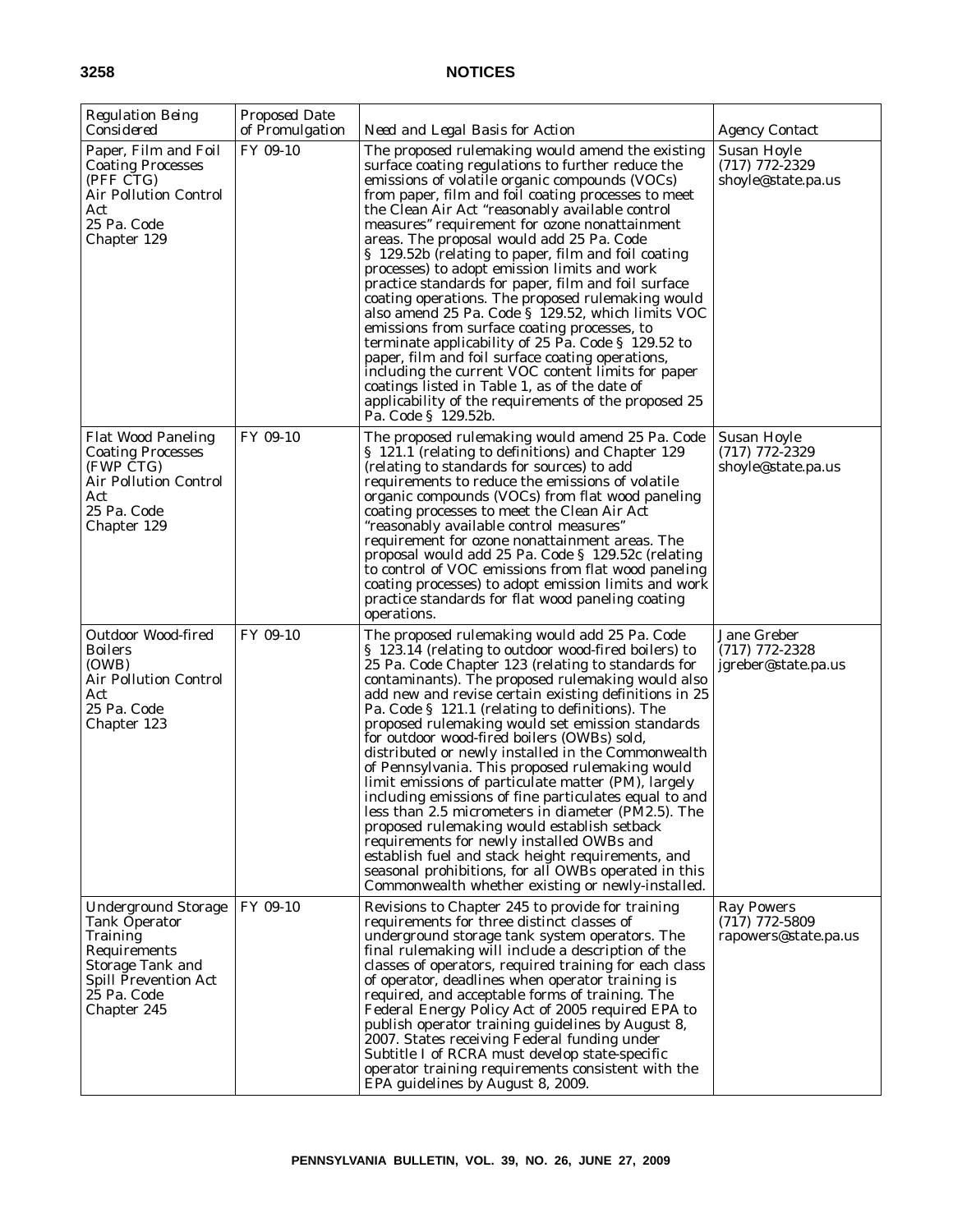| <b>Regulation Being</b><br>Considered                                                                                                                                                                                                               | <b>Proposed Date</b><br>of Promulgation | Need and Legal Basis for Action                                                                                                                                                                                                                                                                                                                                                                                                                                                                                                                                                                                                                                                                                                              | <b>Agency Contact</b>                                                 |  |
|-----------------------------------------------------------------------------------------------------------------------------------------------------------------------------------------------------------------------------------------------------|-----------------------------------------|----------------------------------------------------------------------------------------------------------------------------------------------------------------------------------------------------------------------------------------------------------------------------------------------------------------------------------------------------------------------------------------------------------------------------------------------------------------------------------------------------------------------------------------------------------------------------------------------------------------------------------------------------------------------------------------------------------------------------------------------|-----------------------------------------------------------------------|--|
| Municipal and<br><b>Residual Waste</b><br>Amendments<br>Solid Waste<br>Management Act and<br><b>Waste Transportation</b><br><b>Safety Act</b><br>25 Pa. Code<br>Chapters $271 - 285$<br>and 287–299                                                 | FY 09-10                                | These proposed revisions are comprehensive<br>modifications to the Municipal and Residual Waste<br>Regulations, including: consolidating similar<br>chapters and standardizing provisions, where<br>applicable, between the two volumes; revising and<br>clarifying definitions, including the definition of<br>"waste"; developing additional permits-by-rule;<br>incorporating commodity disposal bans; revising the<br>local and municipal involvement process for waste<br>disposal and processing facility applications; and<br>revising the environmental assessment and<br>harms/benefits test. The package will also include<br>regulations to implement the Waste Transportation<br>Safety Program as authorized by Act 90 of 2002. | <b>Ken Reisinger</b><br>$(717)$ 783-2388<br>kereisinger@state.pa.us   |  |
| Beneficial Use of Coal   FY 09-10<br>Ash<br><b>Solid Waste</b><br><b>Management Act</b><br>Clean Streams Law<br><b>Surface Mining and</b><br><b>Reclamation Act</b><br><b>Administrative Code</b><br>of 1929<br>25 Pa. Code<br>Chapters 287 and 290 |                                         | This rulemaking adds a new definition and revises<br>definitions in Chapter 287 and moves coal ash<br>beneficial use provisions to a new Chapter 290.<br>Incorporates technical guidance provisions for use of<br>coal ash at mine sites into regulations. Sets<br>maximum leachate concentrations for coal ash,<br>physical properties for use, storage requirements,<br>water quality monitoring and assessment and<br>abatement requirements and coal ash qualification<br>(certification) standards and procedures.                                                                                                                                                                                                                      | <b>Steve Socash</b><br>$(717)$ 787-7381<br>ssicash@state.pa.us        |  |
| Administration of the<br><b>Land Recycling</b><br>Program (Act 2)<br>Land Recycling and<br>Environmental<br>Remediation<br>Standards Act<br>25 Pa. Code<br>Chapter 250                                                                              | FY 09-10                                | Revisions to Chapter 250 (Administration of the<br>Land Recycling Program). This proposal includes a<br>number of miscellaneous revisions to the<br>regulations and an update of the Statewide Health<br>Standards Tables based on new toxicological<br>information.                                                                                                                                                                                                                                                                                                                                                                                                                                                                         | Dave Crownover<br>$(717)$ 783-7502<br>dcrownover@state.pa.us          |  |
| Administration of the<br>Uniform<br>Environmental<br>Covenant Act<br>Uniform<br>Environmental<br>Covenant Act<br>25 Pa. Code<br>Chapter _____ (TBD)                                                                                                 | FY 09-10                                | This rulemaking will establish regulations for the<br>implementation of the Uniform Environmental<br>Covenant Act.                                                                                                                                                                                                                                                                                                                                                                                                                                                                                                                                                                                                                           | <b>Troy Conrad</b><br>$(717)$ 783-9480<br>tconrad@state.pa.us         |  |
| Environmental<br>Laboratory<br>Accreditation<br>Environmental<br>Laboratory<br><b>Accreditation Act (Act</b><br>90 of 2002) (27<br>Pa.C.S. §§ 4101 et<br>seq.)<br>25 Pa. Code<br>Chapter 252                                                        | FY 09-10                                | This rulemaking will include a number of<br>amendments to clarify several provisions of the<br>existing regulations in Chapter 252, including the<br>fee structure, definitions, accreditation by rule<br>parameters, and NELAP equivalency.                                                                                                                                                                                                                                                                                                                                                                                                                                                                                                 | <b>Aaren Shaffer Alger</b><br>$(717)$ 346-8212<br>aaalger@state.pa.us |  |
| <b>GENERAL SERVICES</b>                                                                                                                                                                                                                             |                                         |                                                                                                                                                                                                                                                                                                                                                                                                                                                                                                                                                                                                                                                                                                                                              |                                                                       |  |
| <b>Surplus State</b><br>Property<br>4 Pa. Code<br>Chapters 41, 43, 45<br>and 47                                                                                                                                                                     | Fall 2010, as<br>proposed.              | These regulations will be updated to reflect current<br>agency practice and procedure.                                                                                                                                                                                                                                                                                                                                                                                                                                                                                                                                                                                                                                                       | Gary F. Ankabrandt<br>$(717)$ 783-1982                                |  |
| Responsibility,<br>4 Pa. Code<br>Chapter 60                                                                                                                                                                                                         | Fall 2009, as<br>proposed.              | This chapter will be amended to be consistent with<br>the Procurement Code and to provide for uniform<br>debarment and suspension procedures.                                                                                                                                                                                                                                                                                                                                                                                                                                                                                                                                                                                                | Gary F. Ankabrandt<br>$(717)$ 783-1982                                |  |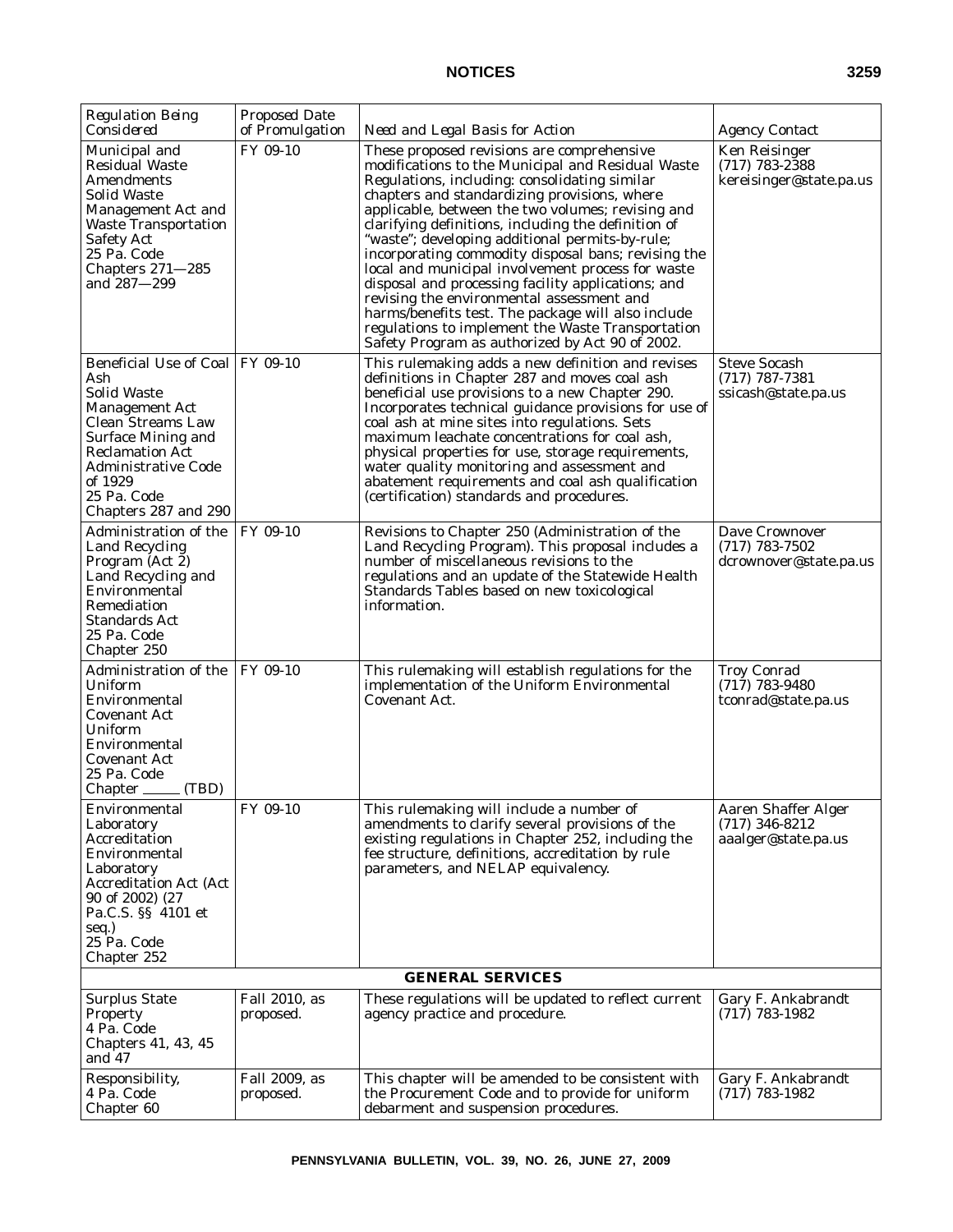| <b>Regulation Being</b><br>Considered                                                                                                                                                   | <b>Proposed Date</b><br>of Promulgation                               | Need and Legal Basis for Action                                                                                                                                                                                                                                                                | <b>Agency Contact</b>                         |
|-----------------------------------------------------------------------------------------------------------------------------------------------------------------------------------------|-----------------------------------------------------------------------|------------------------------------------------------------------------------------------------------------------------------------------------------------------------------------------------------------------------------------------------------------------------------------------------|-----------------------------------------------|
| Committee on<br><b>Construction Contract</b><br><b>Documents.</b><br>4 Pa. Code<br>Chapter 62                                                                                           | Winter 2010, as<br>final omitted.                                     | The Procurement Code repealed the legislation<br>creating this committee, which no longer exists.                                                                                                                                                                                              | Gary F. Ankabrandt<br>$(717)$ 783-1982        |
| Selections Committee,<br>4 Pa. Code<br>Chapter 64                                                                                                                                       | Winter 2010, as<br>final omitted.                                     | These regulations should be rescinded since they<br>have been superseded by the Commonwealth<br><b>Procurement Code.</b>                                                                                                                                                                       | Gary F. Ankabrandt<br>$(717)$ 783-1982        |
| Emergency<br><b>Construction Repairs</b><br>4 Pa. Code<br>Chapter 67                                                                                                                    | Winter 2010, as<br>final omitted.                                     | These regulations should be rescinded since they<br>have been superseded by the Commonwealth<br>Procurement Code.                                                                                                                                                                              | Gary F. Ankabrandt<br>$(717)$ 783-1982        |
| <b>Contract Compliance</b><br>4 Pa. Code<br>Chapter 68,<br>Subchapter A,<br>Prequalification of<br>Vendors and<br>Nonconstruction<br>Contractors                                        | Winter 2010, as<br>final omitted.                                     | These regulations should be rescinded since the<br>subject matter of these rules is now covered by the<br>directives management system.                                                                                                                                                        | Gary F. Ankabrandt<br>$(717) 783 - 1982$      |
| <b>Methods of Awarding</b><br>Contracts,<br>4 Pa. Code<br>Chapter 69                                                                                                                    | Winter 2010, as<br>final omitted.                                     | These regulations should be rescinded since they<br>have been superseded by the Commonwealth<br><b>Procurement Code.</b>                                                                                                                                                                       | Gary F. Ankabrandt<br>$(717)$ 783-1982        |
| Commonwealth<br>Parking Facilities,<br>4 Pa. Code<br>Chapter 71                                                                                                                         | Withdrawn Fall<br>2008, Resubmit<br>Winter 2010, as<br>final omitted. | The regulations do not reflect changes to agency<br>procedure and practice and the continuing changes<br>to the Capitol Complex.                                                                                                                                                               | <b>Gary F. Ankabrandt</b><br>$(717)$ 783-1982 |
| Commonwealth<br>Automotive Fleet<br>4 Pa. Code<br>Chapters 39 and 73                                                                                                                    | Winter 2010, as<br>final omitted.                                     | These regulations need to be reviewed and updated<br>to reflect current practice.                                                                                                                                                                                                              | Gary F. Ankabrandt<br>$(717)$ 783-1982        |
| <b>Exercise of First</b><br><b>Amendment Rights</b><br>on Commonwealth<br>Property<br>4 Pa. Code<br>Chapter 85                                                                          | Winter 2010, as<br>final omitted.                                     | The regulation will be rewritten to reflect the<br>current organizational structure and to conform to<br>changes which will be made to the Statement of<br>Policy in Chapter 86.                                                                                                               | Gary F. Ankabrandt<br>$(717)$ 783-1982        |
| Use of the Forum<br>4 Pa. Code<br><b>Chapter 87</b>                                                                                                                                     | Winter 2010, as<br>final omitted.                                     | The regulations will be amended to reflect the<br>Department's current use of a rental agreement<br>instead of a permit and to reflect the current<br>organizational structure.                                                                                                                | Gary F. Ankabrandt<br>$(717)$ 783-1982        |
| <b>State Metrology</b><br>Laboratory Fee<br>Schedule<br>70 Pa. Code 110.2                                                                                                               | Spring 2009, as<br>proposed.                                          | The fee schedule will be updated.                                                                                                                                                                                                                                                              | Gary F. Ankabrandt<br>$(717)$ 783-1982        |
|                                                                                                                                                                                         |                                                                       | <b>HEALTH</b>                                                                                                                                                                                                                                                                                  |                                               |
| <b>Health Facility</b><br>Licensure-General<br>Administrative<br><b>Chapter and General</b><br>and Special Hospitals<br>28 Pa. Code § 51.1 et<br>seq.<br>28 Pa. Code § 101.1<br>et seq. | February 2010,<br>as proposed.                                        | The amendments to existing regulations will update<br>the licensure requirements for hospitals and other<br>health care facilities. Pursuant to the Health Care<br>Facilities Act, 35 P. S. § 448.101–448.904b.                                                                                | James T. Steele<br>$(717)$ 783-2500           |
| Communicable and<br>Non-Communicable<br>Diseases<br>28 Pa. Code § 27.1 et<br>seq.                                                                                                       | October 2009, as<br>proposed.                                         | The amendments to existing regulations will clarify<br>the Department's authority to perform disease<br>surveillance and investigation and revise language<br>pertaining to reportable diseases. Pursuant to the<br>Disease Prevention and Control Law of 1955, 35<br>P. S. $\S$ 521.1-521.21. | Jalene Kolb<br>$(717) 783 - 2500$             |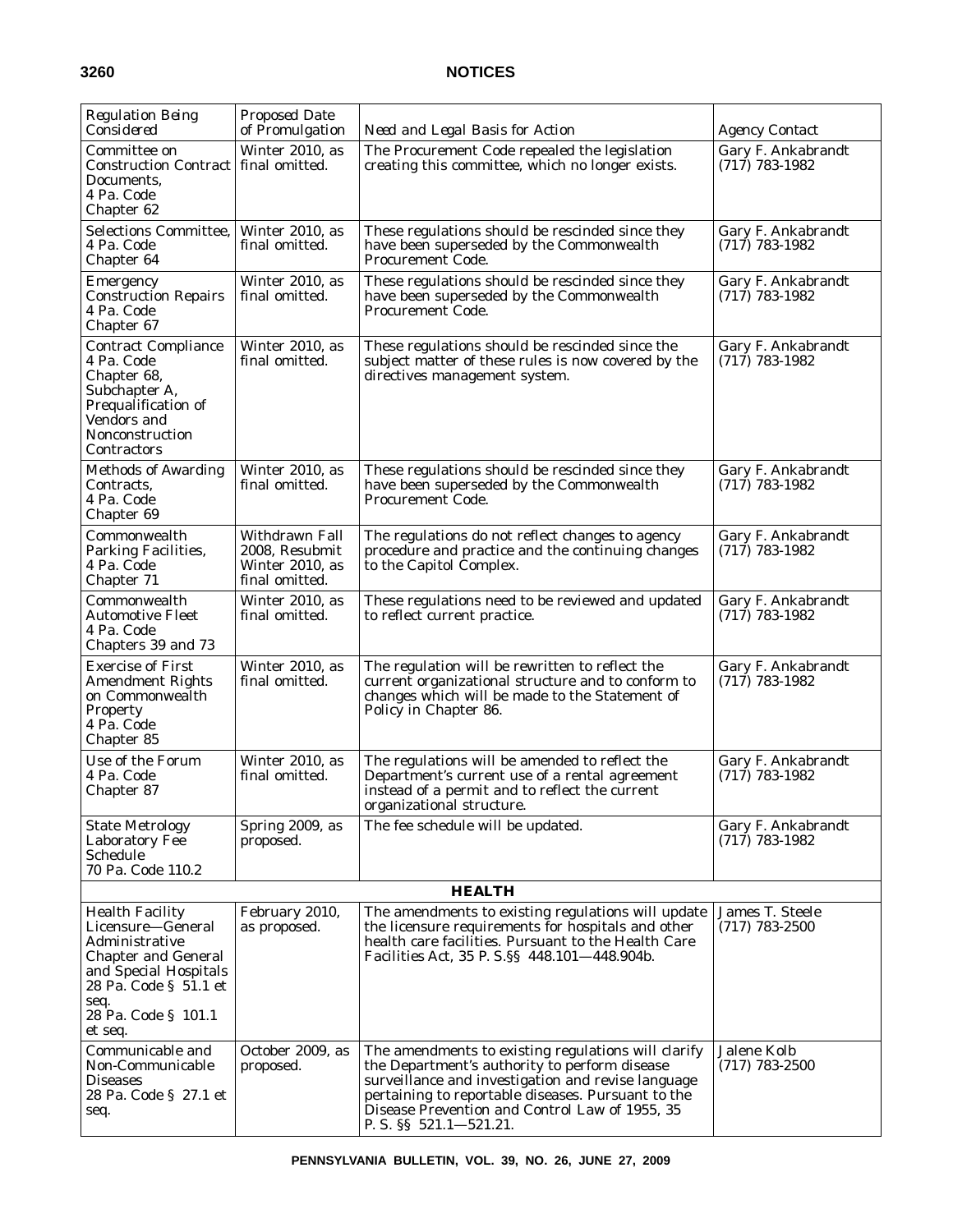| <b>Regulation Being</b><br>Considered                                                                                                                                             | <b>Proposed Date</b><br>of Promulgation | Need and Legal Basis for Action                                                                                                                                                                                                                                                                                                                                                                                                                                                                                                                                                                                                                                                                                                                                                                                                                                                                                                                                                                                                                                                                                                                                                                                                                                                                                                                                                                                                                                                                                                                               | <b>Agency Contact</b>                    |
|-----------------------------------------------------------------------------------------------------------------------------------------------------------------------------------|-----------------------------------------|---------------------------------------------------------------------------------------------------------------------------------------------------------------------------------------------------------------------------------------------------------------------------------------------------------------------------------------------------------------------------------------------------------------------------------------------------------------------------------------------------------------------------------------------------------------------------------------------------------------------------------------------------------------------------------------------------------------------------------------------------------------------------------------------------------------------------------------------------------------------------------------------------------------------------------------------------------------------------------------------------------------------------------------------------------------------------------------------------------------------------------------------------------------------------------------------------------------------------------------------------------------------------------------------------------------------------------------------------------------------------------------------------------------------------------------------------------------------------------------------------------------------------------------------------------------|------------------------------------------|
| Supplemental<br>Nutrition Program for   final.<br>Women, Infant's and<br>Children (WIC)<br>28 Pa. Code § 1101.1<br>et seq.                                                        | August 2009, as                         | The amendments to existing regulations will bring<br>the Commonwealth into compliance with the<br>requirements of the federal Child Nutrition and<br>WIC Reauthorization Act of 2004. Pursuant to the<br>Child Nutrition and WIC Reauthorization Act of<br>2004, Pub. L. No. 108-265, § 203, 118 Stat. 729,<br>771-780. See, 42 U.S.C. § 1786.                                                                                                                                                                                                                                                                                                                                                                                                                                                                                                                                                                                                                                                                                                                                                                                                                                                                                                                                                                                                                                                                                                                                                                                                                | Douglas Snyder<br>$(717)$ 783-2500       |
| School Immunization<br>Requirements<br>28 Pa. Code §§ 23.83<br>and 23.86                                                                                                          | January 2010, as<br>final.              | The amendments to existing regulations will revise<br>immunization requirements for school entry and<br>attendance, add a grace period for the provision of<br>vaccinations in order for them to be considered<br>valid, and change school reporting requirements to<br>require reporting of doses of vaccine given.<br>Pursuant to the Disease Prevention and Control<br>Law of 1955 35 P.S. § 521.1 et seq.; the<br>Administrative Code of 1921 (71 P. S. § $541(c.1)$ )<br>and the Public School Code of 1949 (24 P.S.<br>$$13-1303a$ ).                                                                                                                                                                                                                                                                                                                                                                                                                                                                                                                                                                                                                                                                                                                                                                                                                                                                                                                                                                                                                   | Yvette M. Kostelac<br>$(717)$ 783-2500   |
| <b>Health Facility</b><br><b>Licensure Home Care</b><br><b>Agencies and Home</b><br><b>Care Registries</b><br>28 Pa. Code<br>Chapter 611                                          | September 2009,<br>as final.            | These new regulations are being promulgated<br>pursuant to Section 803(10 of the Health Care<br>Facilities Act, Act of July 19, 1979 (P. L. 130, No.<br>48), as amended, 35 P.S. § 448.803(1), and Act<br>2006-69 at § 809.1. Act 69 of 2006 expressly<br>authorized the Department to set licensure<br>standards for home care agencies and home care<br>registries. Home care agencies employ direct care<br>workers and home care registries refer direct care<br>workers who are independent contractors to provide<br>home care services to individual in their home or<br>other independent living environment. Home care<br>services include assistance with activities of daily<br>living and instrumental activities of daily living,<br>companionship, respite care and other non-medical<br>services.                                                                                                                                                                                                                                                                                                                                                                                                                                                                                                                                                                                                                                                                                                                                              | <b>Karin Simpson</b><br>$(717)$ 783-2500 |
| <b>Outpatient Integrated</b><br><b>Treatment</b> for<br>Persons with<br>Co-Occurring<br>Psychiatric and<br><b>Substance Use</b><br><b>Disorders</b><br>28 Pa. Code<br>Chapter 719 | October 2009, as<br>proposed.           | These new regulations would be promulgated,<br>simultaneously with identical regulations from the<br>Department of Public Welfare, to permit providers<br>of drug & alcohol treatment services and mental<br>health treatment services to obtain licenses from<br>the Departments of Health and Public Welfare<br>authorizing them to deliver integrated treatment on<br>an outpatient basis to persons suffering from<br>co-occurring psychiatric and substance use<br>disorders. The proposed regulations would establish<br>minimum requirements for licensure, including<br>staffing, training, records, and other aspects<br>required for appropriate treatment delivery. There<br>are currently no regulations which provide for<br>licensure of providers of integrated treatment for<br>co-occurring disorders. Instead, facilities that wish<br>to provide integrated treatment currently must<br>meet all the requirements to obtain separate<br>licenses for drug and alcohol and mental health<br>treatment. The proposed regulations would simplify<br>the survey and licensure process for providers.<br>These regulations would be published pursuant to<br>the Department's authority under Articles IX and X<br>of the Public Welfare Code (62 P.S. §§ 901-922,<br>$1001 - 1031$ and $1051 - 1059$ ), as transferred to the<br>Department under Reorganization Plan No. 2 of<br>1977 (71 P.S. § 751-25) and Reorganization Plan<br>No. 4 (71 P. S. § 751-31), and the Drug and Alcohol<br>Abuse Control Act (71 P. S. §§ 1690.101-1690.114). | Robert T. Datorre<br>$(717)$ 783-2500    |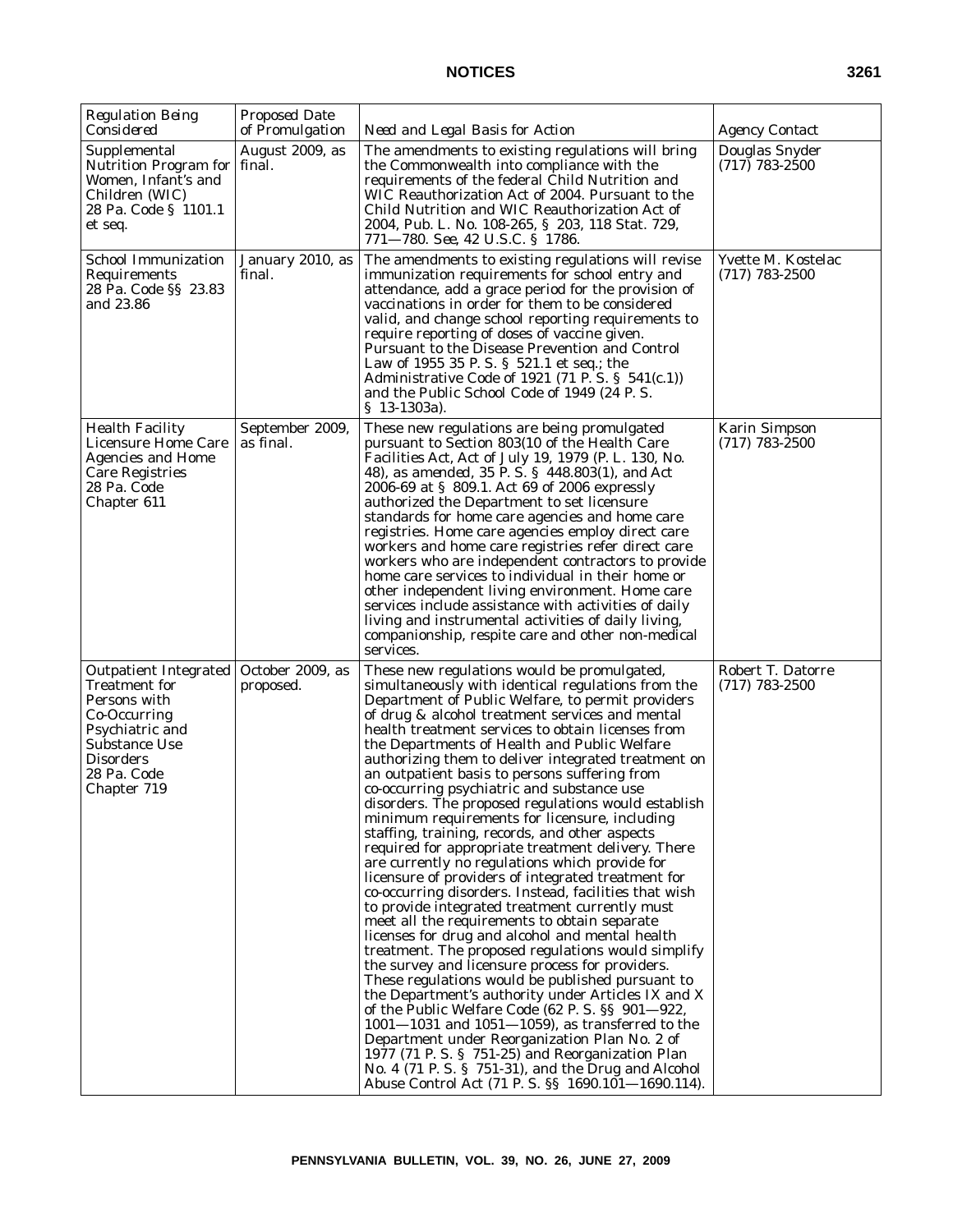| <b>Regulation Being</b>                                                 | Proposed Date                 |                                                                                                                                                                                                                                                                                                                                                                                                                                                                                                                                                                                                                                                                                                                                                                                                                                                                                                                                                                                                                                                                                                                                                                                                                                                                                                                                                                                                                                                                                                                                                                                                                                                              |                                          |
|-------------------------------------------------------------------------|-------------------------------|--------------------------------------------------------------------------------------------------------------------------------------------------------------------------------------------------------------------------------------------------------------------------------------------------------------------------------------------------------------------------------------------------------------------------------------------------------------------------------------------------------------------------------------------------------------------------------------------------------------------------------------------------------------------------------------------------------------------------------------------------------------------------------------------------------------------------------------------------------------------------------------------------------------------------------------------------------------------------------------------------------------------------------------------------------------------------------------------------------------------------------------------------------------------------------------------------------------------------------------------------------------------------------------------------------------------------------------------------------------------------------------------------------------------------------------------------------------------------------------------------------------------------------------------------------------------------------------------------------------------------------------------------------------|------------------------------------------|
| Considered                                                              | of Promulgation               | Need and Legal Basis for Action                                                                                                                                                                                                                                                                                                                                                                                                                                                                                                                                                                                                                                                                                                                                                                                                                                                                                                                                                                                                                                                                                                                                                                                                                                                                                                                                                                                                                                                                                                                                                                                                                              | <i>Agency Contact</i>                    |
| Nursing home<br>regulations<br>28 Pa. Code §§ 201.3<br>and 211.6        | October 2009, as<br>proposed. | Recent amendments made by Act 68 of 2008 to the<br>Social Workers, Marriage and Family Therapists<br>and Professional Counselors Act (63 P.S.<br>§§ 1901—1922) include a definition for the term<br>"social worker" and prohibits individuals from<br>holding themselves out as social workers, using the<br>title of "social worker" or using the abbreviation of<br>"S.W." without meeting Act 68's definition of "social"<br>worker." Act 68 also prohibits "advertising as a<br>social worker and adopting or using any title or<br>description of services incorporating the term 'social<br>worker' and their related abbreviations, which<br>implies directly or indirectly that the individual is a<br>social worker." The new statutory definition of a<br>"social worker" conflicts with the definition in the<br>Department's nursing home regulations. In order to<br>resolve this conflict and allow facilities to continue<br>to employ the individuals they currently employee<br>in these positions (and who do not meet the new<br>statutory definition of a social worker) the<br>Department would propose to amend the term<br>"social worker" in the regulations to "social services<br>coordinator." This will continue to allow nursing<br>homes to hire individuals who meet the<br>qualifications in the Department's nursing home<br>regulations and in federal nursing home<br>regulations, thereby giving facilities a larger pool of<br>potential employees and controlling health care<br>costs. The amendments would be promulgated<br>pursuant to the Health Care Facilities Act, 35<br>P. S. § 448.101—448.904b, and Act 68. | Robert T. Datorre<br>$(717)$ 783-2500    |
| <b>Urgent Care</b><br>Regulations<br>28 Pa. Code § 101.4<br>and Ch. 117 | October 2009, as<br>proposed. | These regulations would establish requirements for<br>hospitals to maintain a separate area to provide<br>urgent care services to individuals who present with<br>an urgent medical condition. This area must be in a<br>distinct location within the hospital or at a site not<br>more than 15 miles from the hospital campus.<br>These regulations would be promulgated pursuant<br>to the Health Care Facilities Act, 35 P.S.<br>$\S$ \$448.101-448.904b.                                                                                                                                                                                                                                                                                                                                                                                                                                                                                                                                                                                                                                                                                                                                                                                                                                                                                                                                                                                                                                                                                                                                                                                                 | James T. Steele, Jr.<br>$(717)$ 783-2500 |
| <b>Hospice Regulations</b>                                              | August 2009, as<br>proposed.  | These regulations will establish and enforce<br>minimum standards for the licensure of hospice<br>services and residential facilities. The regulations<br>are based on federal CMS regulations for Medicare<br>certified providers. The regulations govern the<br>construction, maintenance and operation of<br>inpatient and residential hospice facilities to ensure<br>safe, adequate and efficient provision of hospice<br>services.                                                                                                                                                                                                                                                                                                                                                                                                                                                                                                                                                                                                                                                                                                                                                                                                                                                                                                                                                                                                                                                                                                                                                                                                                     | <b>Karin Simpson</b><br>717) 783-2500    |
|                                                                         |                               | <b>HOUSING FINANCE AGENCY</b>                                                                                                                                                                                                                                                                                                                                                                                                                                                                                                                                                                                                                                                                                                                                                                                                                                                                                                                                                                                                                                                                                                                                                                                                                                                                                                                                                                                                                                                                                                                                                                                                                                |                                          |
| No regulations being developed or considered at this date.              |                               |                                                                                                                                                                                                                                                                                                                                                                                                                                                                                                                                                                                                                                                                                                                                                                                                                                                                                                                                                                                                                                                                                                                                                                                                                                                                                                                                                                                                                                                                                                                                                                                                                                                              |                                          |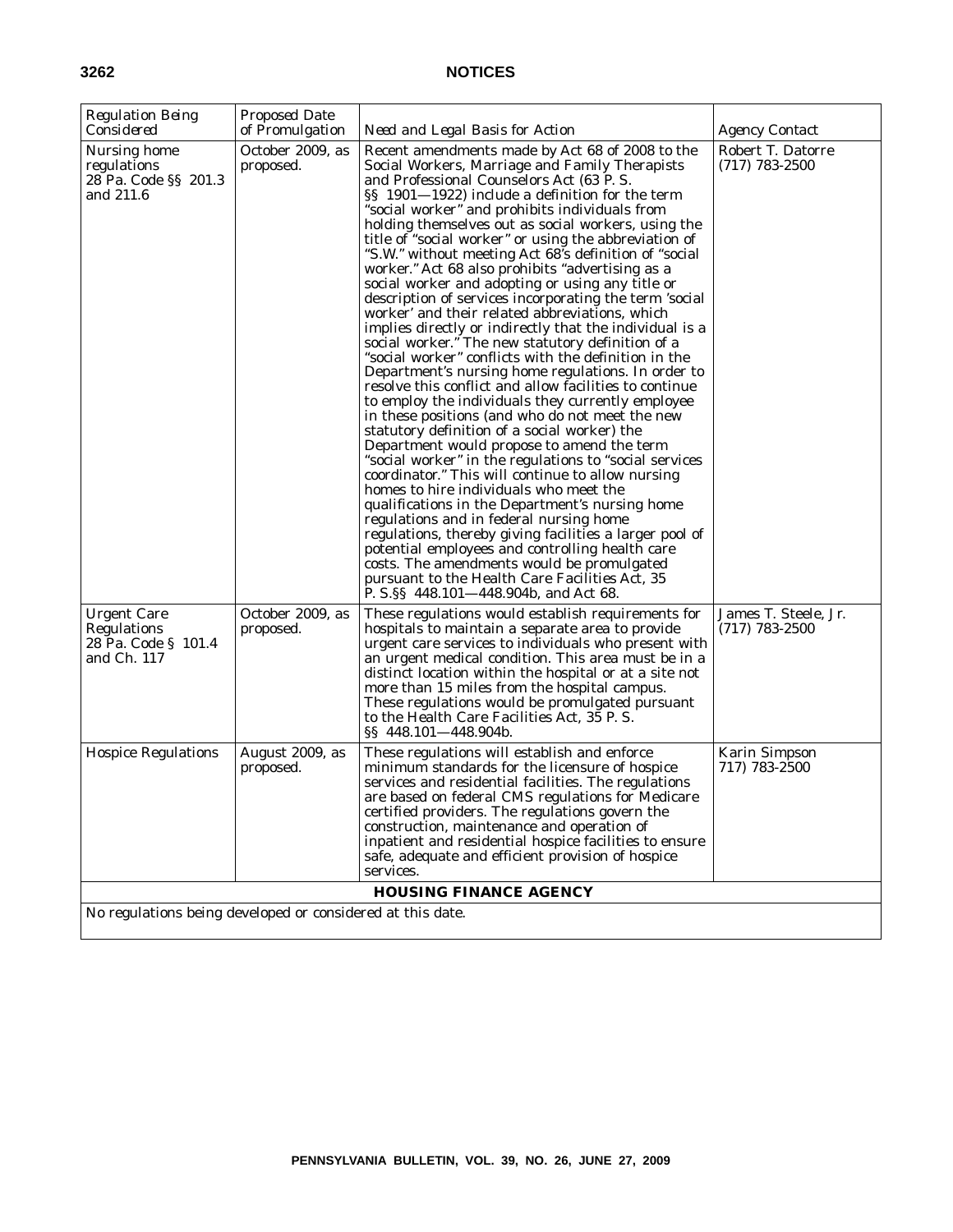| <b>Regulation Being</b><br>Considered                                                                                                                                               | <b>Proposed Date</b><br>of Promulgation | Need and Legal Basis for Action                                                                                                                                                                                                                                                                                                                                                                                                                                                                                                                                                                                                                                                                                                                                                                                                                                                                                                                                                                                                                                                                                                                                                                                                                                                                                                                                                                                                                                                                                                                                                                                                                                                                                                                                                                                                                                                                                                                                                                                                                                                                                                                                    | <i>Agency Contact</i>                                                      |
|-------------------------------------------------------------------------------------------------------------------------------------------------------------------------------------|-----------------------------------------|--------------------------------------------------------------------------------------------------------------------------------------------------------------------------------------------------------------------------------------------------------------------------------------------------------------------------------------------------------------------------------------------------------------------------------------------------------------------------------------------------------------------------------------------------------------------------------------------------------------------------------------------------------------------------------------------------------------------------------------------------------------------------------------------------------------------------------------------------------------------------------------------------------------------------------------------------------------------------------------------------------------------------------------------------------------------------------------------------------------------------------------------------------------------------------------------------------------------------------------------------------------------------------------------------------------------------------------------------------------------------------------------------------------------------------------------------------------------------------------------------------------------------------------------------------------------------------------------------------------------------------------------------------------------------------------------------------------------------------------------------------------------------------------------------------------------------------------------------------------------------------------------------------------------------------------------------------------------------------------------------------------------------------------------------------------------------------------------------------------------------------------------------------------------|----------------------------------------------------------------------------|
|                                                                                                                                                                                     |                                         | <b>INFRASTRUCTURE INVESTMENT AUTHORITY</b>                                                                                                                                                                                                                                                                                                                                                                                                                                                                                                                                                                                                                                                                                                                                                                                                                                                                                                                                                                                                                                                                                                                                                                                                                                                                                                                                                                                                                                                                                                                                                                                                                                                                                                                                                                                                                                                                                                                                                                                                                                                                                                                         |                                                                            |
| 25 Pa. Code<br>§§ 963.12(a)(6) and<br>$(7)$ 963.13(b) 2,<br>$963.13(c)$ , $963.14(a)$ ,<br>$963.15(a)$ , $963(15)$ (c),<br>25 Pa. Code<br>$\S$ 965.4(9) and 25<br>Pa. Code § 965.7. | <b>Fall 2009</b>                        | PENNVEST recommends the following revisions:<br>(1) Delete 25 Pa. Code $\S$ 963.12(a) (6) in its entirety<br>and the second sentence of 25 Pa. Code<br>§ 963.13(b)(2) thereby allowing PENNVEST to<br>provide financial assistance (loan or grant) for costs<br>associated with the development of an approvable<br>official sewage plan under the Sewage Facilities Act,<br>35 P.S. § 750.1 et seq.<br>(2) Delete 25 Pa. Code $\S$ 963.12(a)(7) thereby<br>allowing PENNVEST to provide financial assistance<br>(loan and grant) for costs associated with the<br>extraction for profit of minerals or other resources<br>from wastewater or sludge whether the project is<br>sponsored by a public or private actor.<br>(3) Amend 25 Pa. Code $\S$ 963.13 (c) by revising the<br>section to provide for an amortization of advance<br>funding loans with a term of 59 months of interest<br>only and repayment on principal and interest on the<br>60th month.<br>(4) Amend 25 Pa. Code $\S$ 963.14(a) by revising the<br>section to clarify when the use of an affordability<br>analysis for the award of grants is necessary.<br>(5) Amend 25 Pa. Code $\S$ 963.15(a) by revising the<br>first sentence to provide for a change in the normal<br>loan term to allow 3 years of interest only prior to<br>principal amortization.<br>(6) Amend 25 Pa. Code $\S$ 963.15 (c)(5) to provide<br>that maximum interest rates on loans shall be<br>determined based upon the unemployment rate for<br>the applicable county in the most recent calendar<br>year for which data has been finalized as of the<br>application cutoff date.<br>$(7)$ Amend 25 Pa. Code § 965.4 $(9)$ to allow for<br>eligible land costs under the Uniform Relocation<br>Assistance and Real Property Acquisition Policies<br>Act of 1970.<br>(8) Amend 25 Pa. Code § 965.7 to eliminate the<br>requirement for a second opinion project review if<br>the applicant is able to prove to the satisfaction of<br>PENNVEST that no alternative methodologies are<br>available to reduce project costs for projects with<br>construction costs plus contingency in excess of \$10<br>million. | Shawn W. Weis<br>$(717) - 783 - 6776$                                      |
|                                                                                                                                                                                     |                                         | <b>INSURANCE</b>                                                                                                                                                                                                                                                                                                                                                                                                                                                                                                                                                                                                                                                                                                                                                                                                                                                                                                                                                                                                                                                                                                                                                                                                                                                                                                                                                                                                                                                                                                                                                                                                                                                                                                                                                                                                                                                                                                                                                                                                                                                                                                                                                   |                                                                            |
| <b>Continuing Education</b><br>for Insurance Agents<br>and Brokers<br>39 Pa. Code,<br>§§ 39.1-39.12                                                                                 | Fall/Winter 2009,<br>as proposed.       | Act 147 of 2002 sets new standards for Producers in<br>the Commonwealth. This chapter will be repealed<br>and replace with new regulation consistent with the<br>statute. This regulation will be updated to reflect<br>education and training of producers.                                                                                                                                                                                                                                                                                                                                                                                                                                                                                                                                                                                                                                                                                                                                                                                                                                                                                                                                                                                                                                                                                                                                                                                                                                                                                                                                                                                                                                                                                                                                                                                                                                                                                                                                                                                                                                                                                                       | Peter J. Salvatore,<br><b>Regulatory Coordinator</b><br>$(717) 787 - 4429$ |
| Motor Vehicle<br>Financial<br>Responsibility<br>Law-Evidence of<br>Financial<br>Responsibility<br>31 Pa. Code<br>Chapter 67,<br>§§ 67.21-67.28                                      | Fall 2009, as<br>proposed.              | Amend to make the regulation consistent with<br>statutory requirements.                                                                                                                                                                                                                                                                                                                                                                                                                                                                                                                                                                                                                                                                                                                                                                                                                                                                                                                                                                                                                                                                                                                                                                                                                                                                                                                                                                                                                                                                                                                                                                                                                                                                                                                                                                                                                                                                                                                                                                                                                                                                                            | Peter J. Salvatore,<br><b>Regulatory Coordinator</b><br>$(717)$ 787-4429   |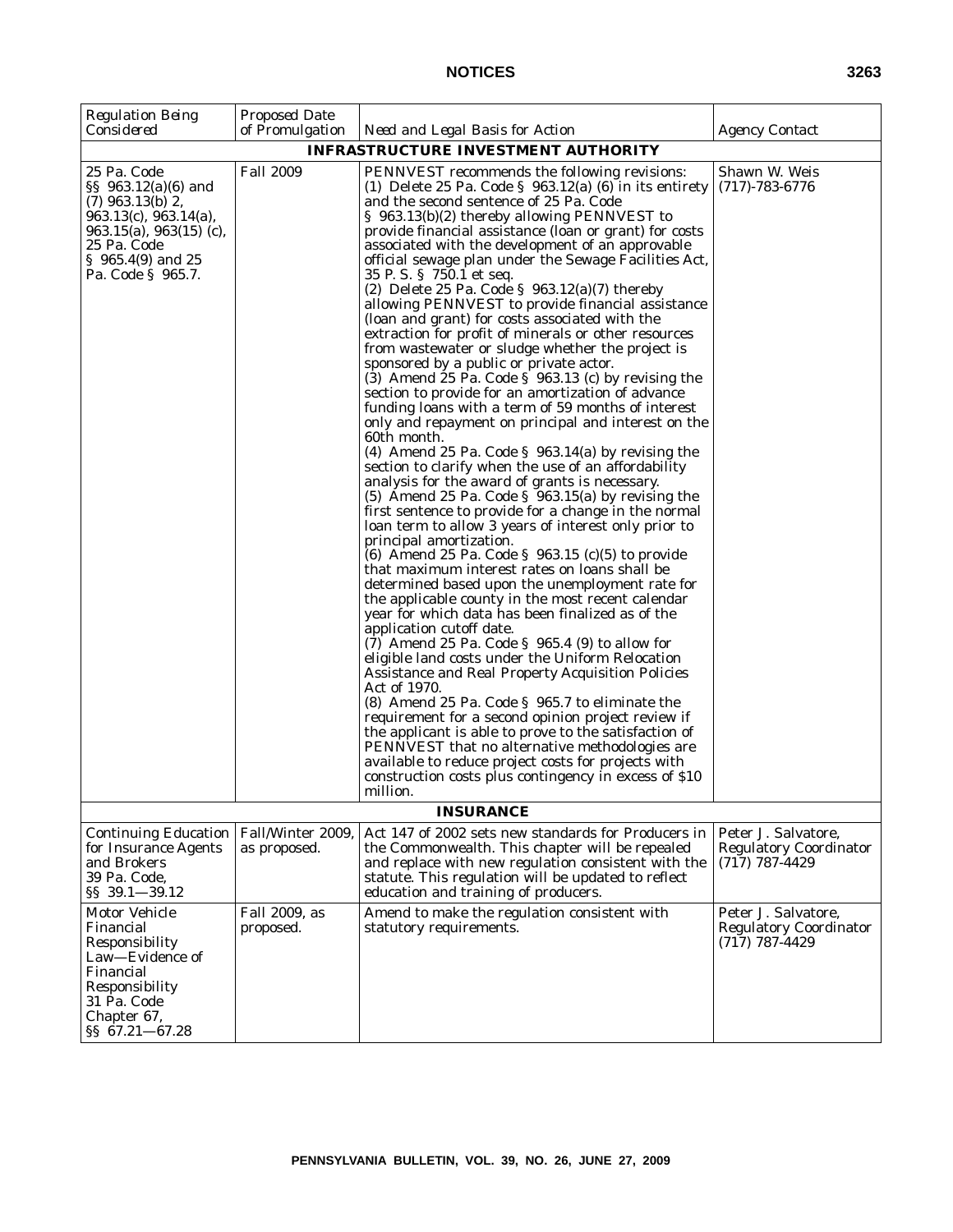| <b>Regulation Being</b><br>Considered                                                                                                  | <b>Proposed Date</b><br>of Promulgation                 | Need and Legal Basis for Action                                                                                                                                                                                                                                                                                                                                                                                                                                                                                                                                          | <b>Agency Contact</b>                                                      |
|----------------------------------------------------------------------------------------------------------------------------------------|---------------------------------------------------------|--------------------------------------------------------------------------------------------------------------------------------------------------------------------------------------------------------------------------------------------------------------------------------------------------------------------------------------------------------------------------------------------------------------------------------------------------------------------------------------------------------------------------------------------------------------------------|----------------------------------------------------------------------------|
| Life Insurance<br><b>Illustrations</b><br>(New Chapter 87a)                                                                            | Fall/Winter 2009,<br>as proposed.                       | Act 154 of 1996 provides for life insurance<br>illustration requirements for life insurance policies.<br>The statute sunsets when a life insurance<br>illustration regulation becomes effective. A life<br>insurance illustration regulation will eliminate<br>misleading illustrations, make illustrations more<br>understandable, and standardize terms and<br>illustration formats for the entire life insurance<br>industry. Further, it is more appropriate that<br>technical requirements, such as these, appear in a<br>regulation rather than in statutory form. | Peter J. Salvatore,<br><b>Regulatory Coordinator</b><br>$(717) 787 - 4429$ |
| <b>Military Sales Model</b><br>Regulation,<br>Regulation<br>31 Pa. Code<br>Chapter 146d                                                | Summer/Fall<br>2009, as final.                          | To adopt the NAIC model in response to Congress'<br>direction in Section 9 of the Military Personnel<br><b>Financial Services Protection Act</b>                                                                                                                                                                                                                                                                                                                                                                                                                         | Peter J. Salvatore,<br><b>Regulatory Coordinator</b><br>$(717)$ 787-4429   |
| Annual Financial<br>Reporting<br>Requirements<br>31 Pa. Code<br>Chapter 147                                                            | Summer/Fall<br>2009, as final.                          | To amend Chapter 147, commonly referred to as the<br>"CPA Audit Rule" in accordance with the revised<br>NAIC model was developed as a result of the<br>NAIC's review of the Sarbanes-Oxley Act of 2002,<br>also known as the Public Company Accounting<br>Reform and Investor Protection Act of 2002, or<br>"SOX."                                                                                                                                                                                                                                                       | Peter J. Salvatore,<br><b>Regulatory Coordinator</b><br>$(717) 787 - 4429$ |
| <b>Standards to Define</b><br><b>Insurers Deemed to</b><br>be in Hazardous<br><b>Financial Condition</b><br>31 Pa. Code<br>Chapter 160 | Fall 2009, as<br>proposed.                              | Amend consistent with updates adopted in 2008 to<br>NAIC Model 385.                                                                                                                                                                                                                                                                                                                                                                                                                                                                                                      | Peter J. Salvatore,<br><b>Regulatory Coordinator</b><br>$(717) 787 - 4429$ |
| <b>Autism Review</b><br>Process<br>31 Pa. Code<br>Chapter 168                                                                          | Fall/Winter 2009,<br>as proposed.                       | Act 62 of 2008 provides for regulations to<br>implement and administer a review process for<br>denials under the autism mandate, which takes<br>effect July 1, 2009.                                                                                                                                                                                                                                                                                                                                                                                                     | Peter J. Salvatore,<br><b>Regulatory Coordinator</b><br>$(717) 787 - 4429$ |
|                                                                                                                                        |                                                         | <b>LABOR AND INDUSTRY</b>                                                                                                                                                                                                                                                                                                                                                                                                                                                                                                                                                |                                                                            |
| <b>Uniform Construction</b><br>Code, Title 34, Part<br>XIV, Bureau of<br>Occupational and<br><b>Industrial Safety</b>                  | Submit proposed<br>rulemaking in<br>Fall 2009.          | Adopt the triennial edition of the ICC codes with<br>exclusions directed by the UCC Advisory Council<br>and update existing regulations.                                                                                                                                                                                                                                                                                                                                                                                                                                 | <b>Edward Leister</b><br>$(717)$ 787-3323                                  |
| <b>Liquefied Petroleum</b><br>Gas, Title 34. Bureau<br>of Occupational and<br><b>Industrial Safety</b>                                 | Submit proposed<br>rulemaking in<br>Summer 2009.        | Will enact the Propane and Liquefied Petroleum<br>Gas Act passed in June 2002. Will govern the<br>design, installation and construction of containers<br>and equipment for storage and handling of liquefied<br>petroleum gas, specify the odorization of the gases<br>and establish guidelines for the processing and<br>technologies that are not covered by industry<br>standards.                                                                                                                                                                                    | <b>Edward Leister</b><br>$(717)$ 787-3323                                  |
| <b>Business Enterprise</b><br>Program, Title 34.<br><b>Bureau of Blindness</b><br>and Visual Services                                  | Submit proposed<br>rulemaking in<br><b>Winter 2010.</b> | Concerns operation of snack bars and similar<br>operations in Commonwealth facilities under the<br>Federal Randolph-Sheppard Act and related<br>Pennsylvania laws.                                                                                                                                                                                                                                                                                                                                                                                                       | David DeNotaris<br>$(717) 783 - 3784$                                      |
| Unemployment<br>Compensation, Title<br>34, Bureau of<br>Unemployment<br><b>Compensation Tax</b><br>Services                            | Submit proposed<br>rulemaking in<br>Summer 2009.        | Update Unemployment Compensation tax and select Scott Miedrich<br>benefit regulations.                                                                                                                                                                                                                                                                                                                                                                                                                                                                                   | $(717)$ 787-2097                                                           |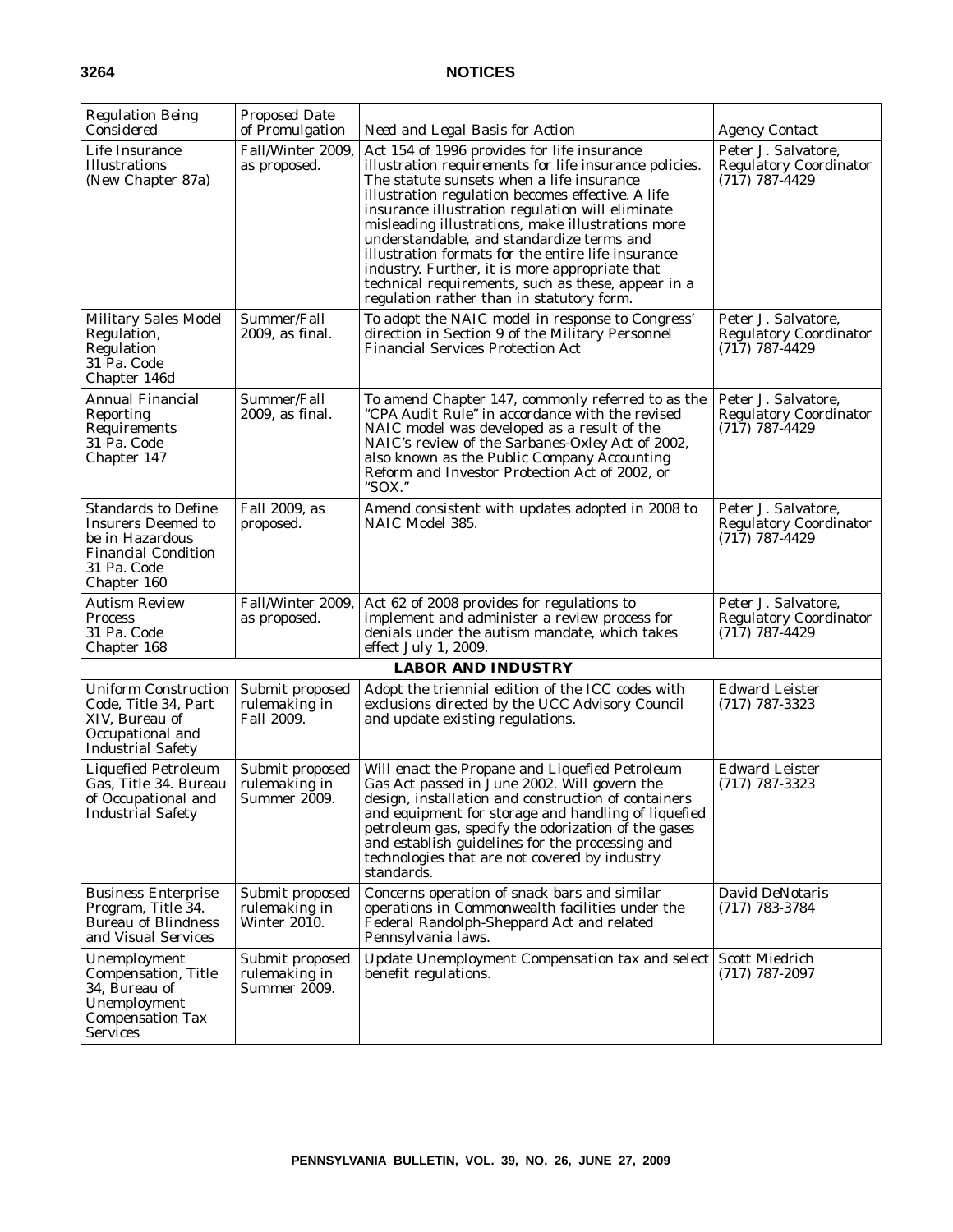| <b>Regulation Being</b><br>Considered                                                                                   | <b>Proposed Date</b><br>of Promulgation                  | Need and Legal Basis for Action                                                                                                                                                  | <b>Agency Contact</b>                      |
|-------------------------------------------------------------------------------------------------------------------------|----------------------------------------------------------|----------------------------------------------------------------------------------------------------------------------------------------------------------------------------------|--------------------------------------------|
| Unemployment<br><b>Compensation, Title</b><br>34, Bureau of<br>Unemployment<br>Compensation<br><b>Benefits</b>          | Submit proposed<br>rulemaking in<br><b>Summer 2009.</b>  | Update requirements and procedures for filing<br>benefit claims and applications.                                                                                                | Jeri Morris<br>$(717)$ 787-3667            |
| Unemployment<br>Compensation<br>Title 34, Chapter 101<br><b>Board of Review</b>                                         | Submit proposed<br>rulemaking in<br>Winter 2010.         | Update appeal and hearing procedures to reflect<br>evolving procedures and statutory changes                                                                                     | <b>Edward Rawlings</b><br>$(717)$ 787-1620 |
| <b>Bureau of Workers'</b><br>Compensation, Title<br>34, Chapter 127,<br><b>Medical Cost</b><br>Containment              | Submit revised<br>proposed<br>rulemaking<br>Summer 2009. | Update processes governing medical care and costs<br>under the Workers' Compensation Act.                                                                                        | John T. Kupchinsky<br>$(717)$ 783-5421     |
| <b>Bureau of Workers'</b><br>Compensation, Title<br>34, Chapter 125A,<br>Self-Insurance                                 | Submit final<br>rulemaking in<br>Fall 2009.              | Clarify standards and security requirements for<br>individual self-insured employees.                                                                                            | George Knehr<br>$(717)$ 783-4476           |
| <b>Bureau of Workers'</b><br>Compensation, Title<br>34, Chapter 131                                                     | Submit final<br>rulemaking in<br>Summer 2009.            | Update procedures for proceedings before workers'<br>compensation judges and incorporating Act 147 of<br>2006.                                                                   | Elizabeth A. Crum<br>$(717)$ 787-5082      |
| Workers'<br><b>Compensation Appeal</b><br>Board, Title 34,<br>Chapter 111                                               | Submit final<br>rulemaking in<br>Summer 2009.            | <b>Update procedures for Workers' Compensation</b><br>Appeal Board.                                                                                                              | <b>Susan McDermott</b><br>215-560-4583     |
| <b>Bureau of Mediation,</b><br>Title 34                                                                                 | Submit proposed<br>rulemaking in<br><b>Winter 2010.</b>  | Specify procedures and process for Bureau<br>mediators.                                                                                                                          | William D. Gross<br>$(717)$ 787-2803       |
| <b>Bureau of Labor Law</b><br>Compliance, Title 34,<br>Chapter 231,<br>Minimum Wage                                     | Submit proposed<br>rulemaking in<br>Winter 2010.         | Update provisions and rescind expired Food-Service<br>Employee Incentive Program.                                                                                                | James A. Holzman<br>$(717)$ 787-4186       |
| <b>Bureau of Labor Law</b><br>Compliance, Title 34<br>Prohibition of<br><b>Excessive Overtime</b><br>in Health Care Act | Submit proposed<br>rulemaking in<br>Fall 2009.           | Regulations to implement this law.                                                                                                                                               | James A. Holzman<br>$(717)$ 787-4186       |
| Bureau of<br><b>PENNSAFE</b><br>Title 34, Chapters<br>301-323, Worker<br>and Community<br><b>Right to Know</b>          | Submit proposed<br>rulemaking in<br>Fall 2009.           | Amend the PA Hazardous Substance List                                                                                                                                            | Thomas J. Ward, Jr.<br>$(717)$ 783-1826    |
|                                                                                                                         |                                                          | <b>MILITARY AND VETERANS AFFAIRS</b>                                                                                                                                             |                                            |
| State Veterans'<br><b>Homes</b><br>43 Pa. Code<br>Section 7.1 et. seq.                                                  | October 2008 as<br>proposed.                             | This regulation is necessary to update current<br>regulations, make them more user-friendly. This<br>regulation is a long-term project and would amend<br>43 Pa. Code Chapter 7. | Dennis T. Guise<br>$(717) 861 - 8503$      |
|                                                                                                                         |                                                          | MUNICIPAL POLICE OFFICERS' EDUCATION AND TRAINING COMMISSION                                                                                                                     |                                            |
| <b>Municipal Police</b><br><b>Officers' Education</b><br>and Training<br>Commission.<br>37 Pa. Code<br>Chapter 204      | Final<br>regulations,<br>January 2010.                   | Act 79 of 2005 requires the Commission to<br>promulgate regulations to implement the Retired<br>Law Enforcement Identification Act.                                              | Syndi L. Guido<br>$(717)$ 772-0905         |
|                                                                                                                         |                                                          | PENNSYLVANIA MUNICIPAL RETIREMENT SYSTEM                                                                                                                                         |                                            |
| No regulations being developed or considered at this time.                                                              |                                                          |                                                                                                                                                                                  |                                            |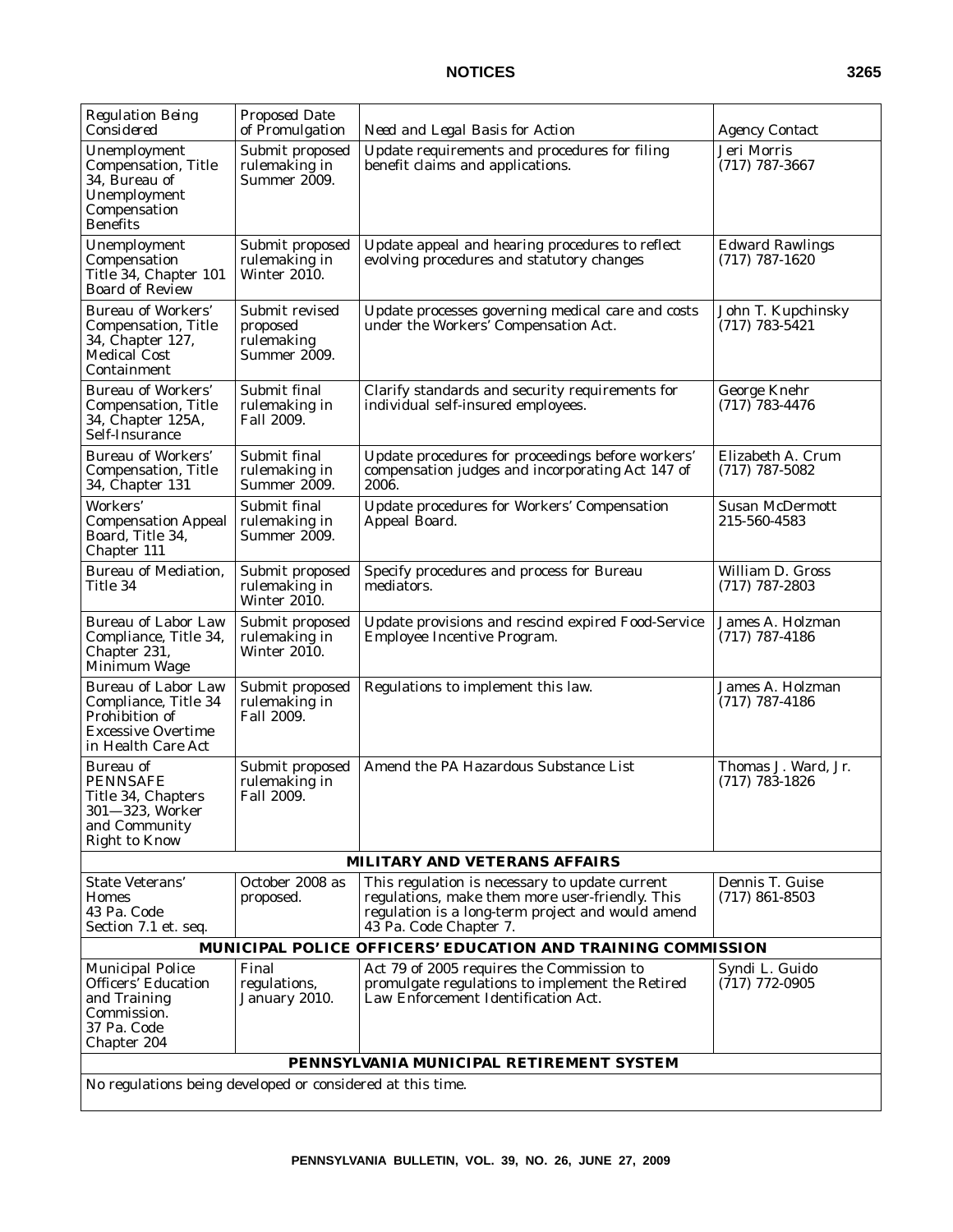| <b>Regulation Being</b><br>Considered                                                                                         | <b>Proposed Date</b><br>of Promulgation | Need and Legal Basis for Action                                                                                                                                                                                                                                                                                                                                                                                                                                                                                                                                                                   | <b>Agency Contact</b>                                        |
|-------------------------------------------------------------------------------------------------------------------------------|-----------------------------------------|---------------------------------------------------------------------------------------------------------------------------------------------------------------------------------------------------------------------------------------------------------------------------------------------------------------------------------------------------------------------------------------------------------------------------------------------------------------------------------------------------------------------------------------------------------------------------------------------------|--------------------------------------------------------------|
|                                                                                                                               |                                         | <b>PROBATION AND PAROLE</b>                                                                                                                                                                                                                                                                                                                                                                                                                                                                                                                                                                       |                                                              |
| Revision to<br>37 Pa. Code § 63.1<br>"Granting of Parole"                                                                     | To be worked on<br>in CY 2009.          | A new form for inmates to apply for a parole review<br>is being developed. This will require an update to<br>regulation.                                                                                                                                                                                                                                                                                                                                                                                                                                                                          | Cynthia Daub,<br><b>Board Secretary</b><br>$(717)$ 787-5684  |
| Revision to<br>37 Pa. Code § 71.4<br>"Conviction of a New<br>Criminal Offense"                                                | To be worked on<br>in CY 2009.          | Response to litigation regarding timeliness of a<br>revocation hearing being held.                                                                                                                                                                                                                                                                                                                                                                                                                                                                                                                | Victoria Madden,<br><b>Chief Counsel</b><br>$(717)$ 787-8126 |
|                                                                                                                               |                                         | PUBLIC SCHOOL EMPLOYEES' RETIREMENT SYSTEM                                                                                                                                                                                                                                                                                                                                                                                                                                                                                                                                                        |                                                              |
| No regulations being developed or considered at this time.                                                                    |                                         |                                                                                                                                                                                                                                                                                                                                                                                                                                                                                                                                                                                                   |                                                              |
|                                                                                                                               |                                         | <b>PUBLIC WELFARE</b>                                                                                                                                                                                                                                                                                                                                                                                                                                                                                                                                                                             |                                                              |
| Administration of<br>County Children and<br><b>Youth Programs</b><br>55 Pa. Code<br>Chapter 3130                              | December 2010,<br>as proposed.          | This regulation incorporates the amendments to the<br>Juvenile Act as a result of Act 126 of 1998 and the<br>federal regulations (effective March 27, 2000) for<br>Title IV-B and Title IV-E funding for child welfare<br>services for children in their own homes and for<br>children receiving placement services. Major<br>changes include permanency hearings and the<br>matters to be determined, requirements related to<br>reasonable efforts including aggravated<br>circumstances contrary to the welfare and best<br>interests and redefining permanency goals for<br>children.         | Ruth O'Brien<br>$(717)$ 783-2800                             |
| Administration and<br>Operation of a<br>Children and Youth<br><b>Social Services</b><br>Agency<br>55 Pa. Code<br>Chapter 3680 | June 2011, as<br>proposed.              | This regulation incorporates the changes identified<br>in the Child and Family Services Review, including<br>requirements for visitation with fathers and<br>non-custodial parents and between siblings;<br>concurrent planning; improving permanency<br>outcomes for children; and preserving connections<br>with family and community for children placed out<br>of the home.                                                                                                                                                                                                                   | Ruth O'Brien<br>$(717)$ 783-2800                             |
| <b>Food Stamp</b><br>Disqualification<br>Penalties<br>55 Pa. Code<br>Chapter 501                                              | November 2009,<br>as final-form.        | This regulation incorporates a revision to the Food<br>Stamp disqualification penalties as required under<br>the Personal Responsibility and Work Opportunity<br>Reconciliation Act of 1996 (PRWORA). The revision<br>increases the Food Stamp intentional program<br>violation disqualification penalties from six months<br>to one year for the first violation and from one year<br>to two years for the second violation. This<br>regulation will be reviewed by representatives of<br>community legal service agencies, the welfare rights<br>organization and other client advocacy groups. | Ruth O'Brien<br>$(717)$ 783-2800                             |
| <b>Family Violence</b><br>Option<br>55 Pa. Code<br>Chapter 108                                                                | November 2009,<br>as final-form.        | This regulation codifies the provision in the TANF<br>State Plan to screen and identify victims of<br>domestic violence, refer those individuals to<br>counseling and supportive services, establish service<br>plans, provide universal notification and make<br>appropriate referrals to social service agencies. This<br>regulation will be reviewed by representatives of<br>community legal service agencies, the welfare rights<br>organization and other client advocacy groups.                                                                                                           | Ruth O'Brien<br>$(717) 783 - 2800$                           |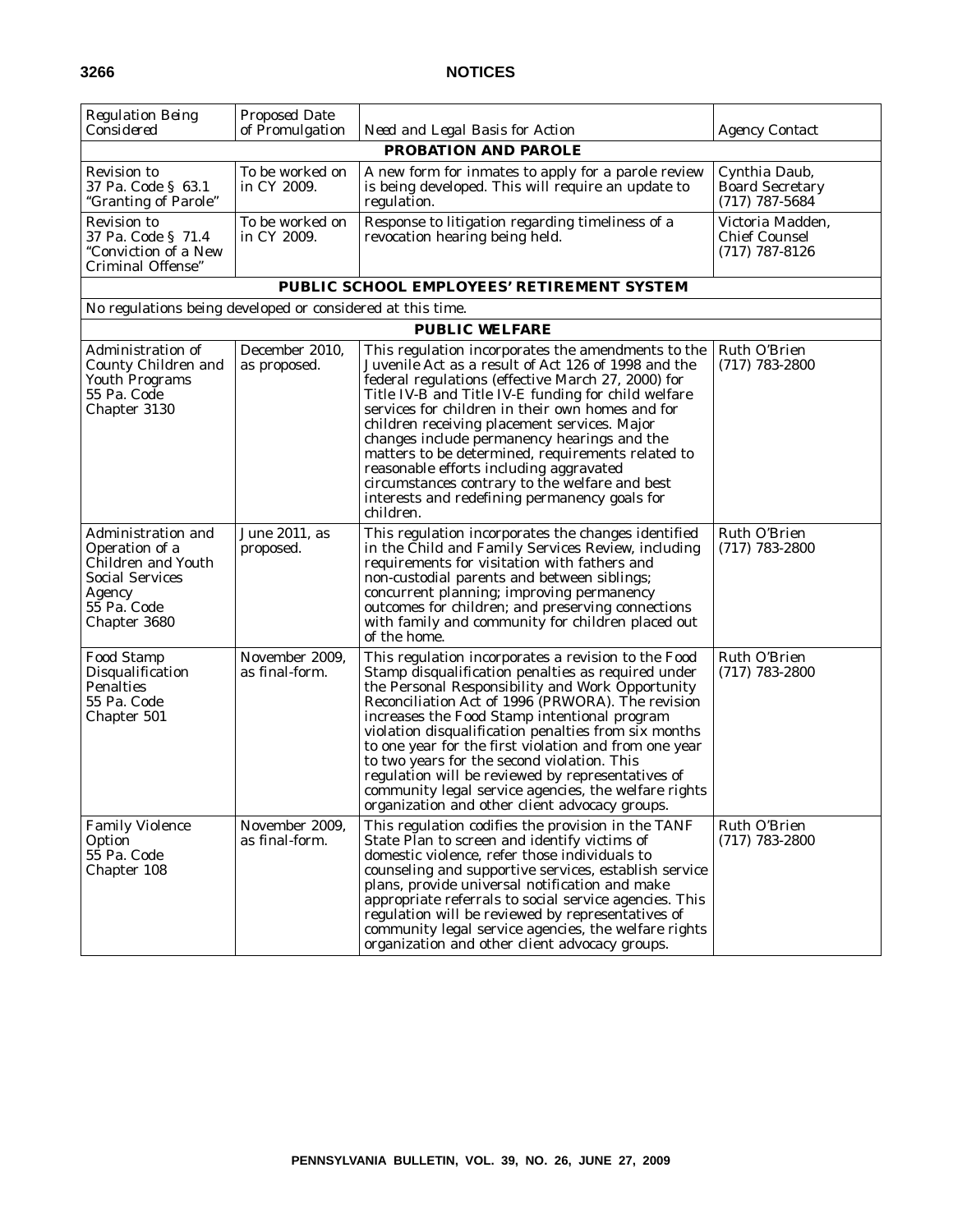| <b>Regulation Being</b><br>Considered                                                                                                      | Proposed Date<br>of Promulgation                 | Need and Legal Basis for Action                                                                                                                                                                                                                                                                                                                                                                                                                                                                                                                                                                                                                                                           | <i>Agency Contact</i>            |
|--------------------------------------------------------------------------------------------------------------------------------------------|--------------------------------------------------|-------------------------------------------------------------------------------------------------------------------------------------------------------------------------------------------------------------------------------------------------------------------------------------------------------------------------------------------------------------------------------------------------------------------------------------------------------------------------------------------------------------------------------------------------------------------------------------------------------------------------------------------------------------------------------------------|----------------------------------|
| <b>Payment for Burial</b><br>and Cremation<br>55 Pa. Code<br>Chapters 283 and 285                                                          | September 2009,<br>as final-form. as<br>proposed | The rulemaking increases the maximum payment to<br>funeral directors for burial or cremation services to<br>a standard \$750 for all eligible individuals. This<br>rulemaking also increases maximum level of<br>contributions that may be made by another agency<br>or individual towards burial expenses without<br>reducing the Department payment. This amount is<br>increased from \$180 to \$750. Additionally, this<br>proposed rulemaking eliminates several restrictive<br>requirements for burial, thus allowing families and<br>funeral directors more flexibility and choice in<br>planning and selecting burial goods and services.                                          | Ruth O'Brien<br>$(717)$ 783-2800 |
| Revisions to Special<br>Allowances for<br><b>Supportive Services</b><br>55 Pa. Code<br>Chapter 165                                         | November 2009,<br>as proposed.                   | The purpose of this proposed regulation is to ensure<br>adequate and consistent availability and<br>distribution of special allowances. These special<br>allowances are for supportive services to recipients<br>of cash assistance who are engaged or intend to<br>engage in employment and training activities<br>approved by the Department.                                                                                                                                                                                                                                                                                                                                           | Ruth O'Brien<br>$(717)$ 783-2800 |
| <b>Deficit Reduction Act</b><br>of 2005 (TANF<br>Reauthorization)<br>55 Pa. Code<br>Chapter 165                                            | December 2009,<br>as proposed.                   | The purpose of this proposed regulation is to<br>incorporate revised policies for work participation<br>according to Federal statutes and regulations.                                                                                                                                                                                                                                                                                                                                                                                                                                                                                                                                    | Ruth O'Brien<br>$(717)$ 783-2800 |
| Adjustment in the<br>Mileage<br><b>Reimbursement Rate</b><br>for use of Private<br>Transportation<br>55 Pa. Code<br>Chapter 165            | October 2009, as<br>final-omitted.               | This final regulation allows the Department to<br>adjust the mileage reimbursement rate for<br>individuals who use private transportation to<br>participate in work and work-related activities<br>based on State-wide average gasoline prices. This<br>rulemaking is needed because of the fluctuations in<br>gasoline prices with no expectation that prices will<br>remain at levels that are manageable for<br>low-income families to pay.                                                                                                                                                                                                                                            | Ruth O'Brien<br>$(717)$ 783-2800 |
| <b>Early and Periodic</b><br><b>Screening Diagnosis</b><br>Treatment (EPSDT)<br>55 Pa. Code<br>Chapters 1101, 1121,<br>1123, 1147 and 1241 | January 2010, as<br>proposed.                    | This regulation relating to services provided as a<br>follow-up to an EPSDT visit or encounter that are<br>not currently recognized under the approved<br>Medical Assistance State Plan. This regulation will<br>be reviewed by the Medical Assistance Advisory<br>Committee.                                                                                                                                                                                                                                                                                                                                                                                                             | Ruth O'Brien<br>$(717)$ 783-2800 |
| Medical Assistance<br>Case Management<br>Services<br>55 Pa. Code<br>Chapter 1239                                                           | January 2010, as<br>proposed.                    | This regulation codifies payment for medically<br>necessary case management services as mandated<br>by Omnibus Budget Reconciliation Act '89 to<br>Medical Assistance recipients under the age of 21.<br>This regulation will be reviewed by the Medical<br><b>Assistance Advisory Committee.</b>                                                                                                                                                                                                                                                                                                                                                                                         | Ruth O'Brien<br>$(717)$ 783-2800 |
| <b>OMNIBUS Pharmacy</b><br>55 Pa. Code<br>Chapters 1121, 1126,<br>1129, 1141, 1163,<br>1221, 1225 and 1243                                 | January 2010, as<br>final-omitted.               | This final regulation codifies Act 1994-49 provisions<br>that discontinue payment for all drugs, devices,<br>products, services and procedures that are used or<br>related to treating infertility, including surrogacy<br>services, effective September 1, 1994. This<br>regulation also provides that the medical assistance<br>program provides drug coverage to medically needy<br>only recipients receiving nursing facility services.<br>This includes medically needy only recipients who<br>reside in nursing facilities and intermediate care<br>facilities/mental retardation (ICF/MR). This<br>regulation was reviewed by the Medical Assistance<br><b>Advisory Committee.</b> | Ruth O'Brien<br>$(717)$ 783-2800 |
| Physician<br>Assistant/Midwife<br>55 Pa. Code<br>Chapter 1141                                                                              | December 2009,<br>as final-omitted.              | This final regulation codifies revised supervision<br>requirements for physician assistants and midwives.<br>This regulation will be reviewed by the Medical<br><b>Assistance Advisory Committee.</b>                                                                                                                                                                                                                                                                                                                                                                                                                                                                                     | Ruth O'Brien<br>$(717)$ 783-2800 |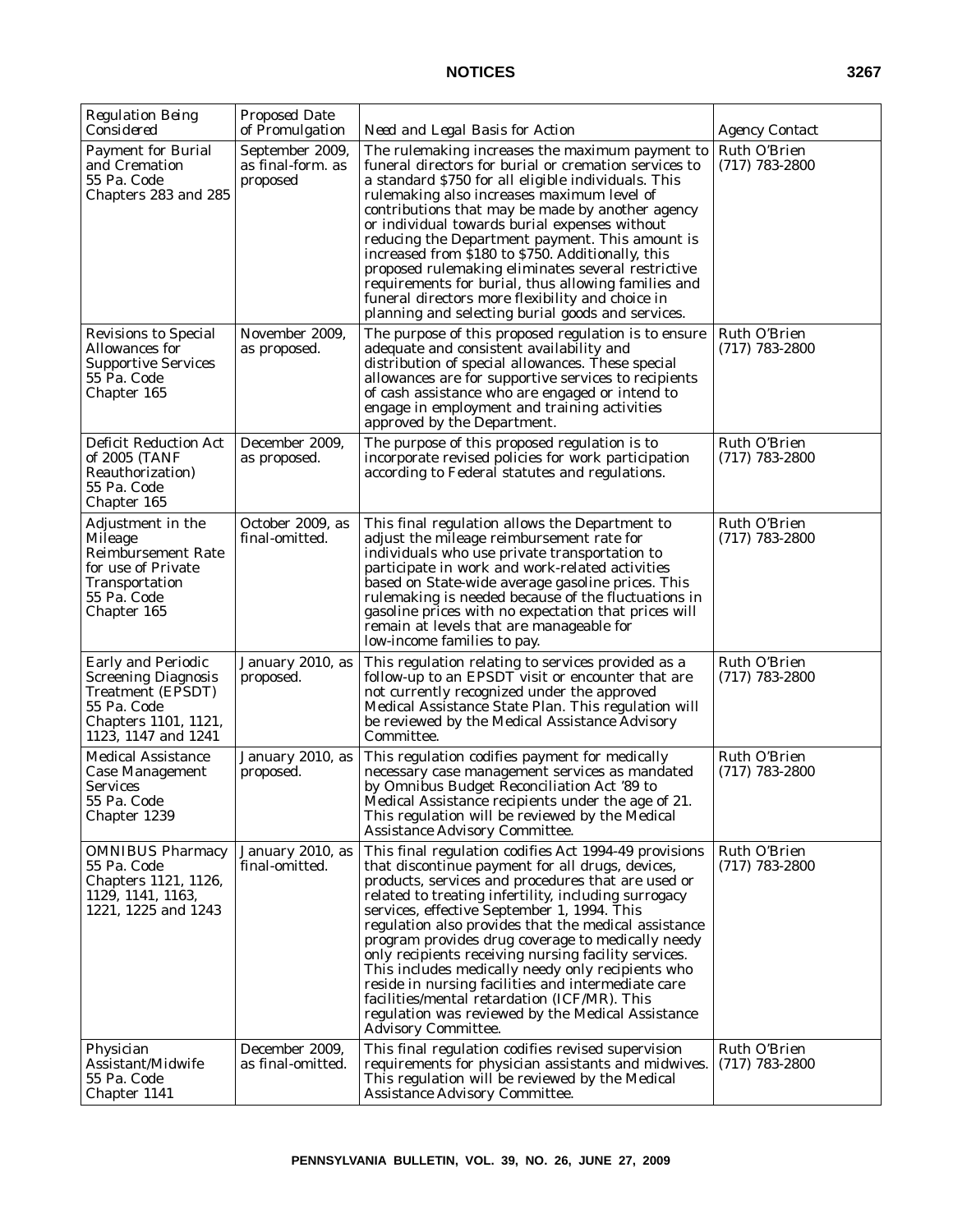| <b>Regulation Being</b><br>Considered                                                                                                                                                                 | <b>Proposed Date</b><br>of Promulgation | Need and Legal Basis for Action                                                                                                                                                                                                                                                                                                                                                                                                   | <i>Agency Contact</i>              |
|-------------------------------------------------------------------------------------------------------------------------------------------------------------------------------------------------------|-----------------------------------------|-----------------------------------------------------------------------------------------------------------------------------------------------------------------------------------------------------------------------------------------------------------------------------------------------------------------------------------------------------------------------------------------------------------------------------------|------------------------------------|
| Discontinuance of the<br><b>Mandatory Second</b><br><b>Opinion Program</b><br>55 Pa. Code<br>Chapter 1150                                                                                             | December 2009,<br>as final-omitted.     | This final regulation removes the mandatory second<br>opinion program requirement for certain surgical<br>procedures. This regulation will be reviewed by the<br>Medical Assistance Advisory Committee.                                                                                                                                                                                                                           | Ruth O'Brien<br>$(717)$ 783-2800   |
| <b>Capital Component</b><br>Payment for<br><b>Replacement Beds</b><br>55 Pa. Code<br>Chapter 1187                                                                                                     | July 2010, as<br>proposed.              | This regulation codifies the policy as set forth in the<br>Statement of Policy published at 27 Pa.B. 6238<br>(November 29, 1997). This regulation will specify<br>the conditions under which the Department will<br>recognize nursing facility beds as replacement beds<br>for purposes of making capital component payments<br>for those beds. This regulation will be reviewed by<br>the Medical Assistance Advisory Committee. | Ruth O'Brien<br>$(717)$ 783-2800   |
| New Definition of<br>"Emergency Medical<br>Condition"<br>55 Pa. Code<br>Chapters 1101, 1141,<br>1150 and 1221                                                                                         | December 2009.<br>as proposed.          | This regulation codifies the revised definition of<br>"emergency medical condition" contained in the<br>Balanced Budget Act of 1997, effective July 1, 1998.<br>This regulation will be reviewed by the Medical<br><b>Assistance Advisory Committee.</b>                                                                                                                                                                          | Ruth O'Brien<br>$(717)$ 783-2800   |
| Definition of<br><b>Medically Necessary</b><br>55 Pa. Code<br>Chapter 1101                                                                                                                            | December 2009,<br>as proposed.          | This proposed regulation replaces the current<br>definition of "medically necessary" with the<br>definition found in the HealthChoices Request for<br>Proposal. This regulation was reviewed on 9/21/01<br>by the Medical Assistance Advisory Committee.                                                                                                                                                                          | Ruth O'Brien<br>$(717)$ 783-2800   |
| Tobacco Cessation<br>and Nutritional<br>Supplements<br>55 Pa. Code<br>Chapter 1121                                                                                                                    | June 2010, as<br>final-omitted.         | This final regulation will provide coverage under<br>the Medical Assistance Program for tobacco<br>cessation products and counseling services and will<br>extend coverage for nutritional supplements to<br>eligible Medical Assistance recipients 21 years of<br>age and older. This regulation will be reviewed by<br>the Medical Assistance Advisory Committee.                                                                | Ruth O'Brien<br>$(717)$ 783-2800   |
| <b>Dental Services</b><br>55 Pa. Code<br>Chapter 1149                                                                                                                                                 | June 2010, as<br>final-omitted.         | This final regulation will provide coverage for crown<br>core build-up and will revise the Medical Assistance<br>Orthodontia Program. This regulation will be<br>reviewed by the Medical Assistance Advisory<br>Committee.                                                                                                                                                                                                        | Ruth O'Brien<br>$(717)$ 783-2800   |
| Civil Rights<br>Requirements for<br><b>Nursing Facilities</b><br>55 Pa. Code<br>Chapter 1187                                                                                                          | January 2010, as<br>proposed.           | This regulation will require nursing facilities to<br>request and maintain a file of civil rights<br>compliance information on each applicant. Through<br>review of the civil rights information, the<br>Department may better ensure that the MA<br>program is operated in conformity with applicable<br>laws that prohibit discrimination on race, color,<br>national origin and disability.                                    | Ruth O'Brien<br>$(717)$ 783-2800   |
| <b>Assisted Living</b><br>Residence<br>55 Pa. Code<br>Chapter 2800                                                                                                                                    | December 2009,<br>as final-form.        | This rulemaking will provide a system of licensure<br>and regulation of assisted living residences to<br>ensure accountability and a balance of availability<br>between institutional and home- and<br>community-based long term care. This will help<br>Pennsylvanians to age in place, maintain their<br>independence and exercise decision making and<br>personal choice.                                                      | Ruth O'Brien<br>$(717) 783 - 2800$ |
| <b>Phase-Out of County</b><br>Costs in Rate Setting<br>and Phase-In of<br><b>Minimum Occupancy</b><br><b>Requirements for Bed</b><br><b>Hold Payments</b><br>55 Pa. Code<br>Chapters 1187 and<br>1189 | July 2009, as<br>proposed.              | Act 44 of 2008 requires the Department to<br>promulgate regulations that create minimum<br>occupancy requirements for nursing facility bed hold<br>payments and phases out the use of county nursing<br>facility costs in the establishment of peer group<br>prices for nonpublic nursing facility rates.                                                                                                                         | Ruth O'Brien<br>$(717)$ 783-2800   |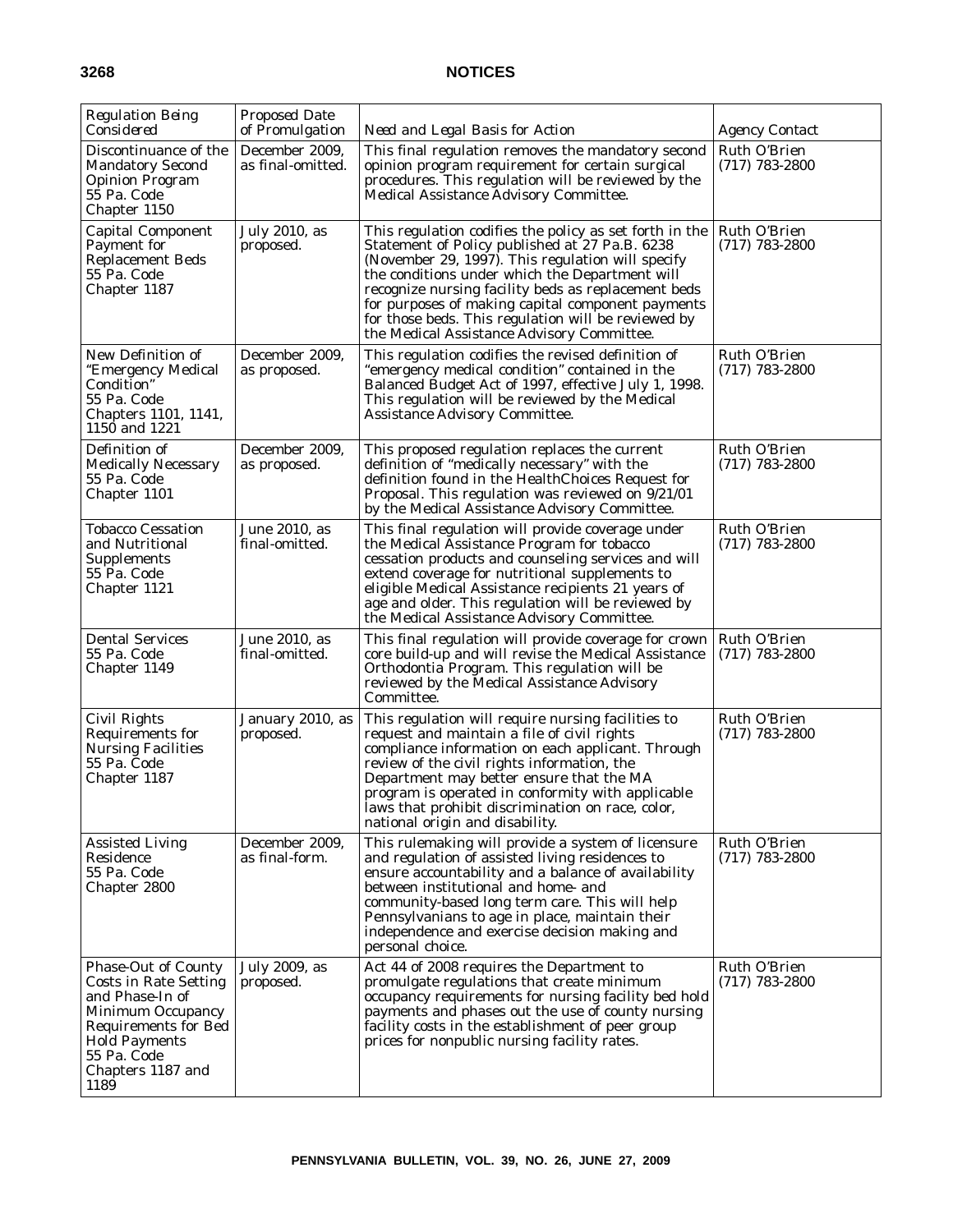| <b>Regulation Being</b><br>Considered                                                                                                            | <b>Proposed Date</b><br>of Promulgation | Need and Legal Basis for Action                                                                                                                                                                                                                                                                                                                                                                                                                                                                                                                                                                                                                                                                                                                                                                                                                                                                                               | <b>Agency Contact</b>              |
|--------------------------------------------------------------------------------------------------------------------------------------------------|-----------------------------------------|-------------------------------------------------------------------------------------------------------------------------------------------------------------------------------------------------------------------------------------------------------------------------------------------------------------------------------------------------------------------------------------------------------------------------------------------------------------------------------------------------------------------------------------------------------------------------------------------------------------------------------------------------------------------------------------------------------------------------------------------------------------------------------------------------------------------------------------------------------------------------------------------------------------------------------|------------------------------------|
| <b>Participation Review</b><br><b>Process</b><br>55 Pa. Code<br>Chapter 1187                                                                     | August 2009, as<br>proposed.            | Act 16 of 2007 requires the Department to<br>promulgate regulations that establish the process<br>and criteria to be used to review and respond to<br>requests for increases in Medical Assistance<br>certified nursing facility beds.                                                                                                                                                                                                                                                                                                                                                                                                                                                                                                                                                                                                                                                                                        | Ruth O'Brien<br>$(717)$ 783-2800   |
| <b>Medical Assistance</b><br><b>Copayment Changes</b><br>55 Pa. Code<br>Chapter 1101                                                             | December 2009,<br>as final-omitted.     | This regulation will codify new MA copayment<br>exclusions mandated by the Federal Deficit<br>Reduction Act (DRA) of 2005, and reduce the<br>copayment for brand name drugs identified as<br>preferred on the Department's Preferred Drug List<br>(PDL) as authorized under the DRA. This<br>regulation will be reviewed by the Medical<br>Assistance Advisory Committee (MAAC).                                                                                                                                                                                                                                                                                                                                                                                                                                                                                                                                              | Ruth O'Brien<br>$(717)$ 783-2800   |
| Third Party Liability<br>Programs<br>55 Pa. Code<br>Chapter 259                                                                                  | January 2010, as<br>proposed.           | Section 1902(a)(25) of the Social Security Act (42<br>U.S.C. § $1396a(a)(25)$ requires the Department to<br>develop and implement a TPL program to ensure<br>that Medicaid is the payor of last resort. Section<br>1906 of the Social Security Act (42 U.S.C. § 1396(e))<br>authorizes the Department to have a special<br>program to enroll certain MA recipients into group<br>health insurance. Both the general TPL program<br>and the special group health insurance program<br>have been in operation in Pennsylvania for a<br>number of years. During this period of operation,<br>questions have arisen as to interpretation and<br>procedures under the Federal and state's statutes.<br>This proposed regulation is needed to supply<br>guidance with respect to issues not directly<br>addressed by the Federal and state statutes, to<br>resolve ambiguities and to fill gaps in the state<br>statutory language. | Ruth O'Brien<br>$(717)$ 783-2800   |
| <b>Medical Assistance</b><br><b>Estate Recovery</b><br>Changes<br>55 Pa. Code<br>Chapter 258                                                     | January 2010, as<br>proposed.           | This regulation will incorporate additions and<br>changes to the estate recovery program regulation<br>that was codified in February 2003. The changes<br>reflect modification and additions identified since<br>implementation. These include additional and<br>clarified definitions; inclusion of language regarding<br>the Long-Term Care Partnership; modification of<br>the Department's priority of claim based on a<br>change to 20 Pa.C.S. § 3392 relating to<br>classification and order of payment; and<br>clarifications regarding undue hardship waivers,<br>postponement of collection and computation of<br>claim.                                                                                                                                                                                                                                                                                             | Ruth O'Brien<br>$(717)$ 783-2800   |
| <b>Family-Based Mental</b><br><b>Health Service</b><br><b>Providers</b><br>55 Pa. Code<br>Chapter 5260                                           | March 2010, as<br>proposed.             | This proposed regulation would establish<br>requirements for the delivery of services, and<br>payment of family-based mental health services for<br>children and adolescents.                                                                                                                                                                                                                                                                                                                                                                                                                                                                                                                                                                                                                                                                                                                                                 | Ruth O'Brien<br>$(717) 783 - 2800$ |
| Residential<br><b>Treatment Facilities</b><br>(RTF) for Mental<br><b>Health Services</b><br>55 Pa. Code<br><b>Chapters 31, 1157</b><br>and ,1165 | September 2009,<br>as proposed.         | This regulation codifies coverage for mental health<br>services to children under 21 years of age that are<br>provided in a residential treatment facility. This<br>regulation was reviewed by the Medical Assistance<br>Advisory Committee (MAAC) on 3/28/02 and again<br>to the MAAC as well as other interested<br>stakeholders on 4/20/06. The comments and revised<br>regulations are under review by the Department.                                                                                                                                                                                                                                                                                                                                                                                                                                                                                                    | Ruth O'Brien<br>$(717)$ 783-2800   |
| <b>Outpatient Drug and</b><br>Alcohol Clinic<br><b>Services</b><br>55 Pa. Code<br>Chapter 1223                                                   | January 2010, as<br>proposed.           | This proposed regulation is needed to maintain<br>consistency with the Department of Health licensing<br>definitions and align these regulations with current<br>Federal and State licensing requirements, as well<br>as, current treatment trends.                                                                                                                                                                                                                                                                                                                                                                                                                                                                                                                                                                                                                                                                           | Ruth O'Brien<br>$(717) 783 - 2800$ |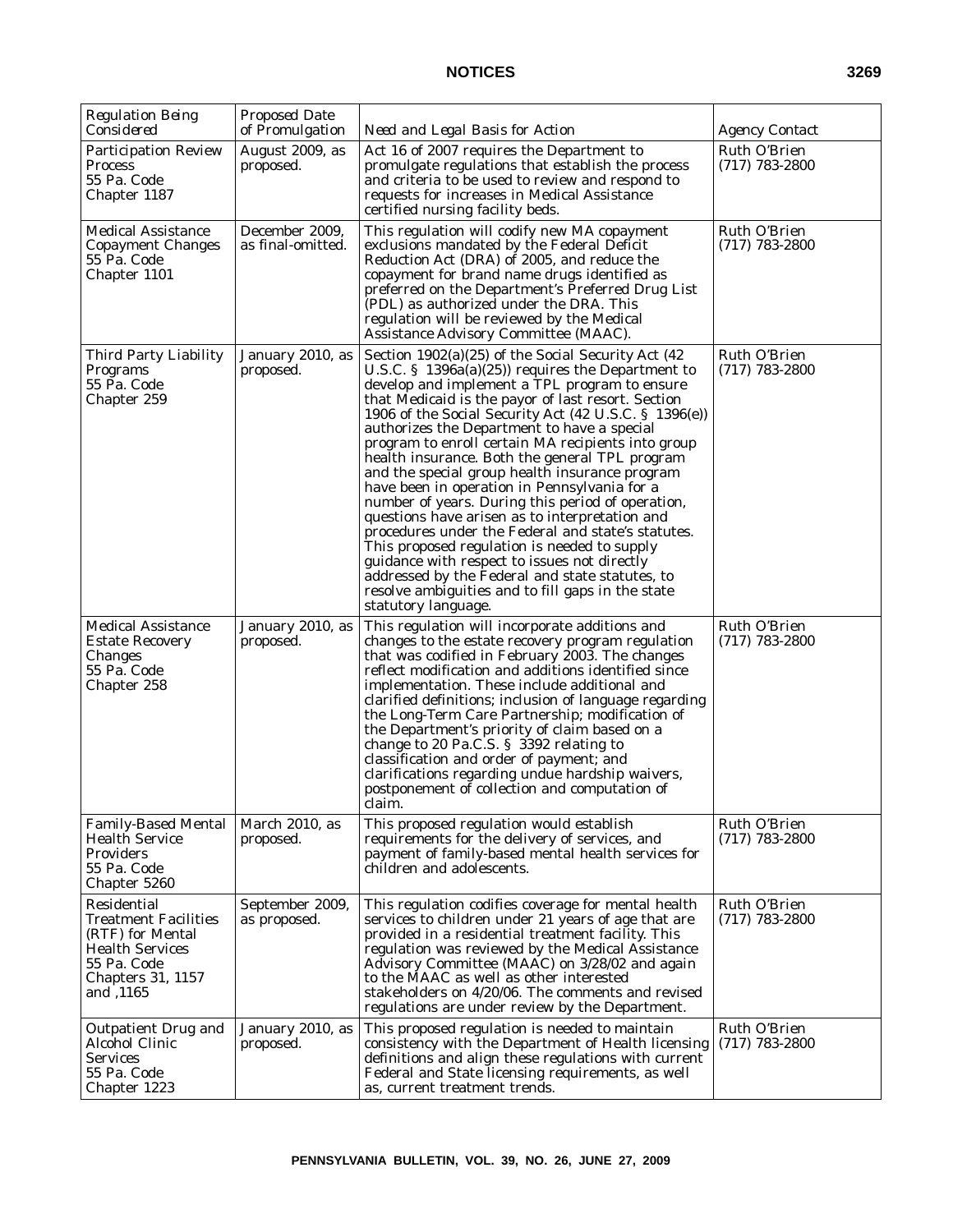| <b>Regulation Being</b><br>Considered                                                                                                                                                                                                                                         | <b>Proposed Date</b><br>of Promulgation | Need and Legal Basis for Action                                                                                                                                                                                                                                                                                                                                                                                                                                                                                                                                                                                                                                                                                                                                                                                                                                                                                                                                                                                                                                                                                                                                                                                                                                                                             | <b>Agency Contact</b>              |
|-------------------------------------------------------------------------------------------------------------------------------------------------------------------------------------------------------------------------------------------------------------------------------|-----------------------------------------|-------------------------------------------------------------------------------------------------------------------------------------------------------------------------------------------------------------------------------------------------------------------------------------------------------------------------------------------------------------------------------------------------------------------------------------------------------------------------------------------------------------------------------------------------------------------------------------------------------------------------------------------------------------------------------------------------------------------------------------------------------------------------------------------------------------------------------------------------------------------------------------------------------------------------------------------------------------------------------------------------------------------------------------------------------------------------------------------------------------------------------------------------------------------------------------------------------------------------------------------------------------------------------------------------------------|------------------------------------|
| <b>Integrated Treatment</b><br>for Outpatient Clinics<br>(formerly referred to<br>as "Psychiatric<br><b>Outpatient Clinics</b> ")<br>55 Pa. Code<br>Chapter 5200                                                                                                              | September 2009,<br>as proposed.         | These regulations would be promulgated,<br>simultaneously with identical regulations from the<br>Department of Health, to permit providers of drug<br>and alcohol treatment services and mental health<br>treatment services to obtain licenses from the<br>Departments of Health and Public Welfare<br>authorizing them to deliver integrated treatment on<br>an outpatient basis to persons suffering from<br>co-occurring psychiatric and substance use<br>disorders. The proposed regulations would establish<br>minimum requirements for licensure, including<br>staffing, training, records, and other aspects<br>required for appropriate treatment delivery. There<br>are currently no regulations which provide for<br>licensure of providers of integrated treatment for<br>co-occurring disorders. Instead, facilities that wish<br>to provide integrated treatment currently must<br>meet all the requirements to obtain separate<br>licenses for drug and alcohol and mental health<br>treatment. The proposed regulations would simplify<br>the survey and licensure process for providers.<br>These regulations would be published pursuant to<br>the Department's authority under Articles IX and X<br>of the Public Welfare Code (62 P.S. §§ 901–922,<br>$1001 - 1031$ and $1051 - 1059$ . | Ruth O'Brien<br>$(717)$ 783-2800   |
| <b>Intermediate Care</b><br><b>Facilities for the</b><br><b>Mentally Retarded</b><br>55 Pa. Code<br>Chapter 6650                                                                                                                                                              | November 2010,<br>as proposed.          | This regulation applies to private and public<br>residential facilities receiving monies for<br>intermediate care facilities for the mentally<br>retarded (ICFs/MR) or intermediate care facilities<br>for persons with other related conditions<br>(ICFs/ORC). This regulation will include facility<br>capacity, facility expansion, new ICF/MR<br>development, restraints, incident management,<br>conversion of existing ICF/MR to the Medicaid<br>Consolidated Waiver program, medication<br>administration, medication administration training,<br>self-administration of medications and medication<br>log.                                                                                                                                                                                                                                                                                                                                                                                                                                                                                                                                                                                                                                                                                          | Ruth O'Brien<br>$(717)$ 783-2800   |
| <b>Regulatory Revisions:</b><br><b>Adult Training</b><br><b>Facilities</b> ; Vocational<br><b>Facilities</b> ; Community<br>Homes for<br>Individuals with<br><b>Mental Retardation;</b><br><b>Family Living Homes</b><br>55 Pa. Code<br>Chapters 2380, 2390,<br>6400 and 6500 | November 2010,<br>as proposed.          | The regulatory revisions will establish consistent<br>new business practices for providers to ensure they<br>meet the necessary health and safety needs of the<br>individuals they serve. The regulatory revisions will<br>also increase consistency across services and<br>providers per Federal requirements.                                                                                                                                                                                                                                                                                                                                                                                                                                                                                                                                                                                                                                                                                                                                                                                                                                                                                                                                                                                             | Ruth O'Brien<br>$(717)$ 783-2800   |
| <b>Individual Support</b><br>Plans<br>55 Pa. Code<br>Chapters 2380, 2390,<br>6400 and 6500                                                                                                                                                                                    | April 2010, as<br>final-form.           | This proposed rulemaking will amend the current<br>Individual Program Plan/Individual Written<br>Program Plan regulations to reflect current<br>practices and requirements related to Individual<br>Support Plans.                                                                                                                                                                                                                                                                                                                                                                                                                                                                                                                                                                                                                                                                                                                                                                                                                                                                                                                                                                                                                                                                                          | Ruth O'Brien<br>$(717) 783 - 2800$ |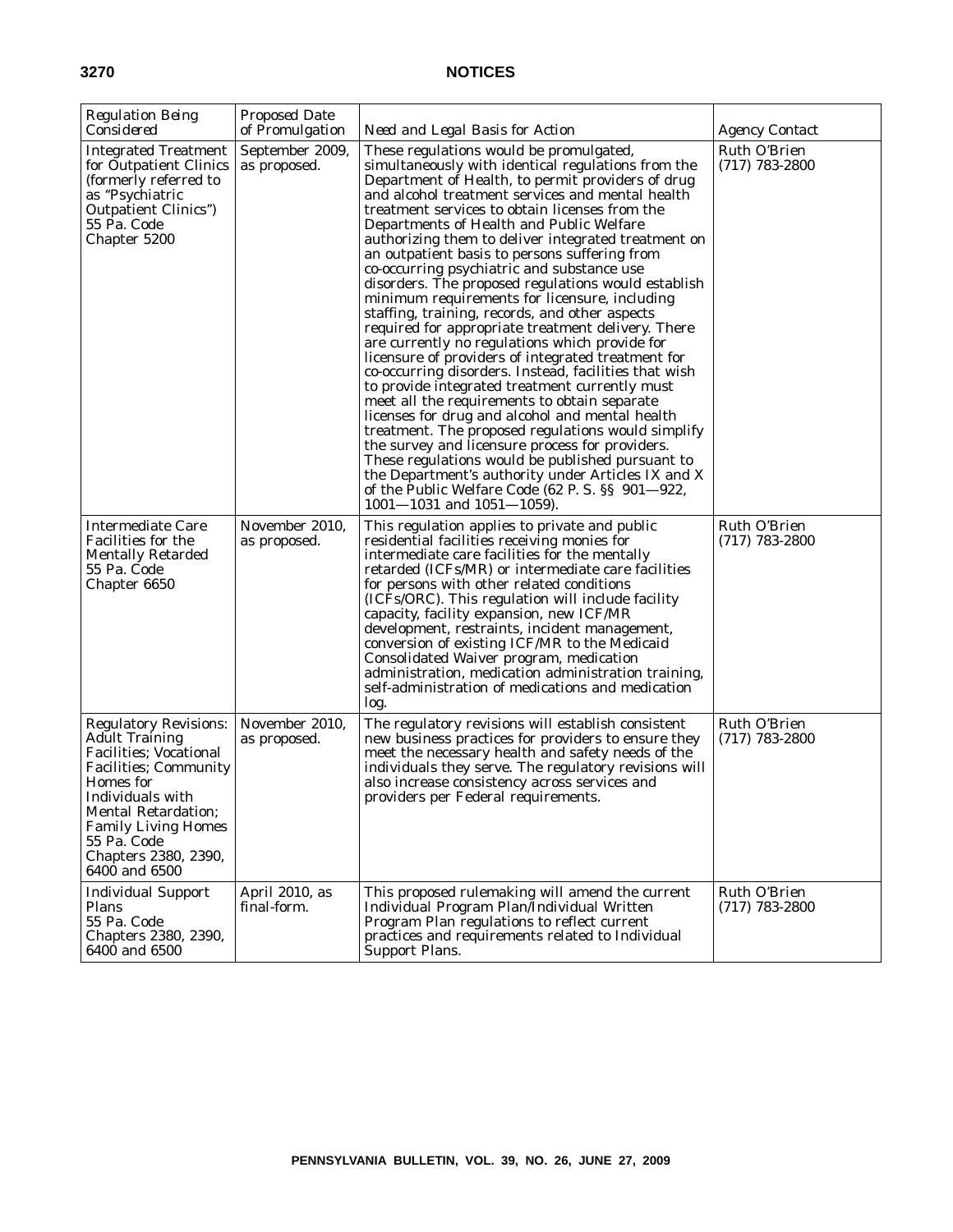| <b>Regulation Being</b><br>Considered                                                              | <b>Proposed Date</b><br>of Promulgation | Need and Legal Basis for Action                                                                                                                                                                                                                                                                                                                                                                                                                                                                                                                                                                                                                                                                                 | <i>Agency Contact</i>                |
|----------------------------------------------------------------------------------------------------|-----------------------------------------|-----------------------------------------------------------------------------------------------------------------------------------------------------------------------------------------------------------------------------------------------------------------------------------------------------------------------------------------------------------------------------------------------------------------------------------------------------------------------------------------------------------------------------------------------------------------------------------------------------------------------------------------------------------------------------------------------------------------|--------------------------------------|
| <b>Child Care Facilities</b><br>55 Pa. Code<br><b>Chapters 3270, 3280</b><br>and 3290              | March 2010, as<br>proposed.             | The proposed amendments to the child care facility<br>regulations relating to professional development<br>requirements for all child care practitioners will<br>strengthen the child care work force and provide<br>practitioners with the knowledge and competencies<br>needed to provide safe and healthy care to children.<br>The changes will increase the minimum standards<br>for annual training hours, require minimum<br>standards for entities that offer professional<br>development, establish a core curriculum for<br>practitioners and ensure the practitioners meet the<br>professional development requirements through<br>submission of documentation at the time of<br>registration renewal. | Ruth O'Brien<br>$(717)$ 783-2800     |
|                                                                                                    |                                         | <i><b>REVENUE</b></i>                                                                                                                                                                                                                                                                                                                                                                                                                                                                                                                                                                                                                                                                                           |                                      |
| Support Offset and<br><b>Other Personal</b><br><b>Income Tax</b><br>Provisions                     | December, 2009,<br>as proposed.         | This regulatory change will amend certain<br>regulatory provisions to provide for the intercept of<br>income tax refunds from individuals who are<br>delinquent in support payments and redirect the<br>funds accordingly. Other amendments are proposed<br>to update and/or clarify personal income tax<br>provisions.                                                                                                                                                                                                                                                                                                                                                                                         | Douglas Berguson<br>$(717)$ 346-4633 |
| <b>Amendments to</b><br>Chapter 117. Return<br>and Payment of Tax                                  | November, 2009,<br>as proposed.         | The proposed regulation will amend § 117.9 and<br>add $\bar{\S}$ 117.9b to reflect the Department's policy<br>regarding the form of Pennsylvania Personal<br>Income Tax returns. In addition, the regulation will<br>provide clear instructions for taxpayers regarding<br>reporting requirements.                                                                                                                                                                                                                                                                                                                                                                                                              | Douglas Berguson<br>$(717)$ 346-4633 |
| Pennsylvania<br>Subchapter S<br>Corporations-Election<br>Language<br>61 Pa. Code<br>Chapter 107a   | December, 2009,<br>as proposed.         | The Department is promulgating a new rulemaking<br>as a result of Act 2006-67, which made significant<br>changes to how S corporations are taxed under<br>Pennsylvania Personal IncomeTax.                                                                                                                                                                                                                                                                                                                                                                                                                                                                                                                      | Douglas Berguson<br>$(717)$ 346-4633 |
| Corporate Net Income<br>Tax<br>61 Pa. Code,<br>§§ 151.14, 153.54,<br>and 153.66-<br>Amended Report | February, 2010,<br>as final.            | The proposed regulation provides a procedure for<br>the filing of amended corporate tax reports for tax<br>reports governed by the assessment process enacted<br>in Act 119 of 2006. Obsolete language will be<br>replaced.                                                                                                                                                                                                                                                                                                                                                                                                                                                                                     | Douglas Berguson<br>$(717)$ 346-4633 |
| Amendments to<br>61 Pa. Code<br>Chapters 73 and 74<br>Malt Beverage Tax                            | May, 2010, as<br>final.                 | The amendments to Chapters 73 and 74 codify<br>legislative changes relating to the Malt Beverage<br>Tax that were set forth in Act 46 of 2003.                                                                                                                                                                                                                                                                                                                                                                                                                                                                                                                                                                  | Douglas Berguson<br>$(717)$ 346-4633 |
| Pennsylvania Sales<br>and Use Tax<br>Amendments to<br>61 Pa. Code § 53.1<br>Clothing               | December, 2009,<br>as final.            | The proposed regulation will amend § 53.1 to<br>conform with the statute, as well as amend<br>definitions and clarify examples.                                                                                                                                                                                                                                                                                                                                                                                                                                                                                                                                                                                 | Douglas Berguson<br>$(717)$ 346-4633 |
|                                                                                                    |                                         | <b>SECURITIES COMMISSION</b>                                                                                                                                                                                                                                                                                                                                                                                                                                                                                                                                                                                                                                                                                    |                                      |
| No regulations being developed or considered at this time.                                         |                                         |                                                                                                                                                                                                                                                                                                                                                                                                                                                                                                                                                                                                                                                                                                                 |                                      |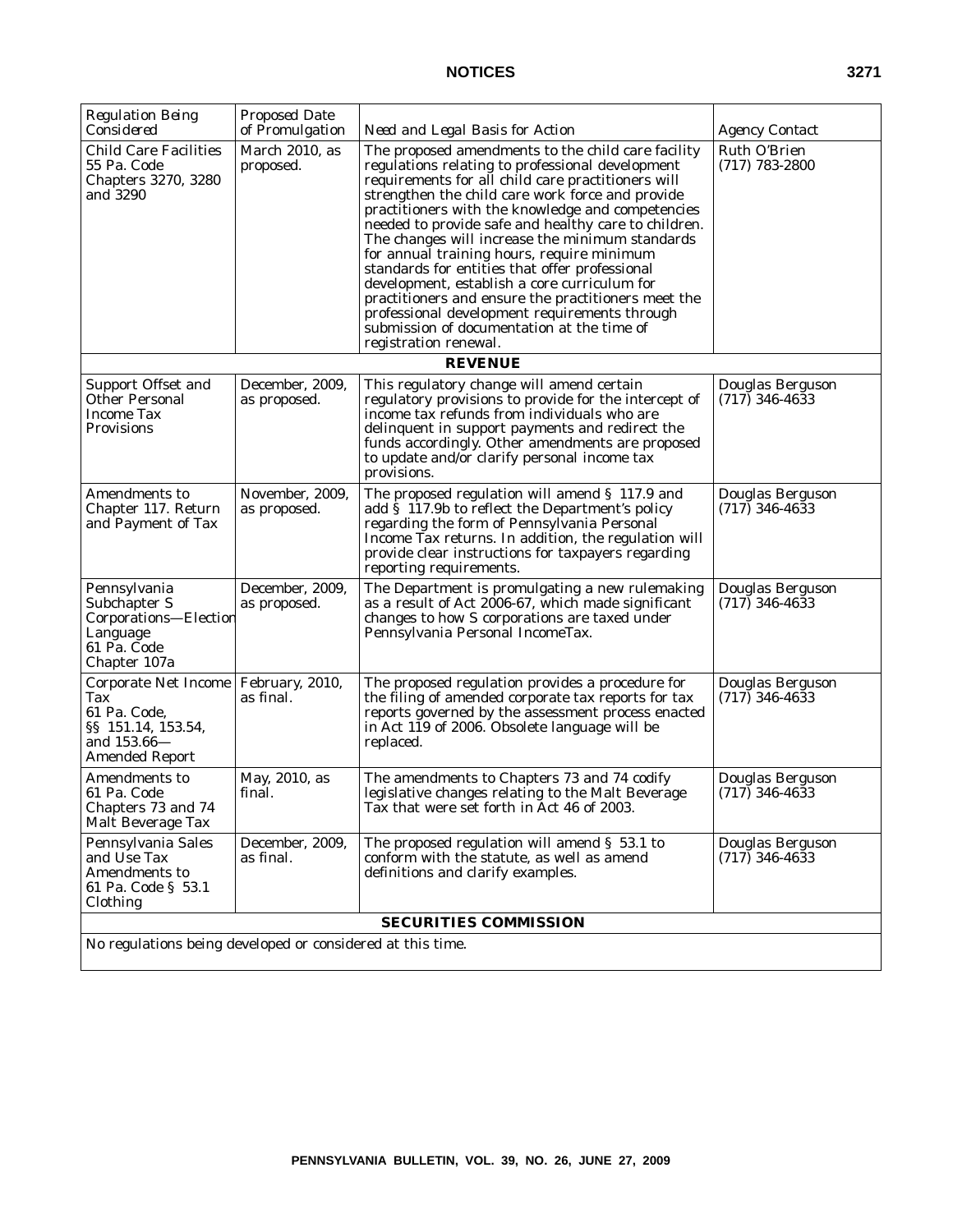| <b>Regulation Being</b><br>Considered                                                                                               | <b>Proposed Date</b><br>of Promulgation | Need and Legal Basis for Action                                                                                                                                                                                                                                                                                                                                                                                                                                   | <b>Agency Contact</b>                     |
|-------------------------------------------------------------------------------------------------------------------------------------|-----------------------------------------|-------------------------------------------------------------------------------------------------------------------------------------------------------------------------------------------------------------------------------------------------------------------------------------------------------------------------------------------------------------------------------------------------------------------------------------------------------------------|-------------------------------------------|
|                                                                                                                                     |                                         | <b>STATE</b>                                                                                                                                                                                                                                                                                                                                                                                                                                                      |                                           |
| Bureau of<br>Commissions,<br><b>Elections</b> and<br>Legislation                                                                    |                                         |                                                                                                                                                                                                                                                                                                                                                                                                                                                                   |                                           |
| —Electronic<br>Notarization<br>Standards—<br>4 Pa. Code, Subpart F<br>(number not yet<br>assigned)                                  | Fall 2009, as<br>Proposed.              | The proposed regulation would establish standards<br>for notaries to use electronic notarization. Statutory<br>Authority: Section 22.3 of the Notary Public Law of<br>1953, 57 P.S. § 168.3.                                                                                                                                                                                                                                                                      | Martha Brown<br>$(717)$ 783-2804          |
| Bureau of<br>Professional and<br><b>Occupational Affairs</b>                                                                        |                                         |                                                                                                                                                                                                                                                                                                                                                                                                                                                                   |                                           |
| —Schedule of Civil<br><b>Penalties for</b><br>violations of the<br>Clean Indoor Air Act,<br>49 Pa. Code<br>Chapter 43b<br>$(16-46)$ | Fall 2009, as<br>Proposed.              | This regulation would create a schedule of civil<br>penalties for violations of the Act of June 13, 2008<br>(P. L. 182, No. 27), known as the Clean Indoor Air<br>Act. Statutory Authority: Section 5(a) of Act 48 of<br>1993, 63 P. S. § 2205(a), authorizes the<br>Commissioner to set forth schedules of civil<br>penalties. Section $5(b)(1)(ii)$ of the Clean Indoor Air<br>Act, 35 P. S. § $637.5(b)(1)(ii)$ , authorizes the Bureau<br>to enforce the act. | Cynthia K. Montgomery<br>$(717)$ 783-7200 |
| <b>State Board of</b><br>Accountancy                                                                                                |                                         |                                                                                                                                                                                                                                                                                                                                                                                                                                                                   |                                           |
| —Continuing<br>Education-<br>49 Pa. Code<br>§§ 11.61-11.69a<br>$(16A-5511)$                                                         | Fall 2009, as<br>Proposed.              | The regulation would amend continuing professional<br>education requirements for licensed certified public<br>accountants and public accountants. Statutory<br>Authority: Section 3 of the C.P.A. Law, 63 P.S.<br>$\S$ 9.3.                                                                                                                                                                                                                                       | Sara Fox<br>$(717)$ 783-1404              |
| —Biennial Renewal<br>Fees-<br>49 Pa. Code § 11.4<br>$(16A-5512)$                                                                    | Fall 2009, as<br>Final.                 | This proposed rulemaking would increase the<br>biennial renewal fees for certified public<br>accountants, public accountants, public accounting<br>firms and continuing education program sponsors.<br>Statutory Authority: Section 6 of the C.P.A. Law, 63<br>P. S. § 9.6.                                                                                                                                                                                       |                                           |
| —General<br>Revisions—<br>49 Pa. Code<br>Chapter 11<br>(number not yet<br>assigned)                                                 | Fall 2009, as<br>Proposed.              | This proposed rulemaking would implement the<br>amendments to the CPA Law made by the Act of<br>July 9, 2008 (P. L. 954, No. 73). Statutory Authority:<br>Section 3 of the C.P.A. Law, 63 P.S. § 9.3.                                                                                                                                                                                                                                                             |                                           |
| —Civil Penalty<br>Schedule-<br>Accountants—<br>49 Pa. Code<br>§ 43b.10a<br>$(16-48)$                                                | Fall 2009, as<br>Proposed.              | This proposed regulation would adopt a schedule of<br>civil penalties for violation of the continuing<br>education regulations of the Board. Statutory<br>Authority: Section 5(a) of Act 48 of 1993, 63 P.S.<br>§ 2205(a), authorizes the Commissioner of<br>Professional and Occupational Affairs to set forth<br>schedules of civil penalties, with the approval of the<br>Board.                                                                               |                                           |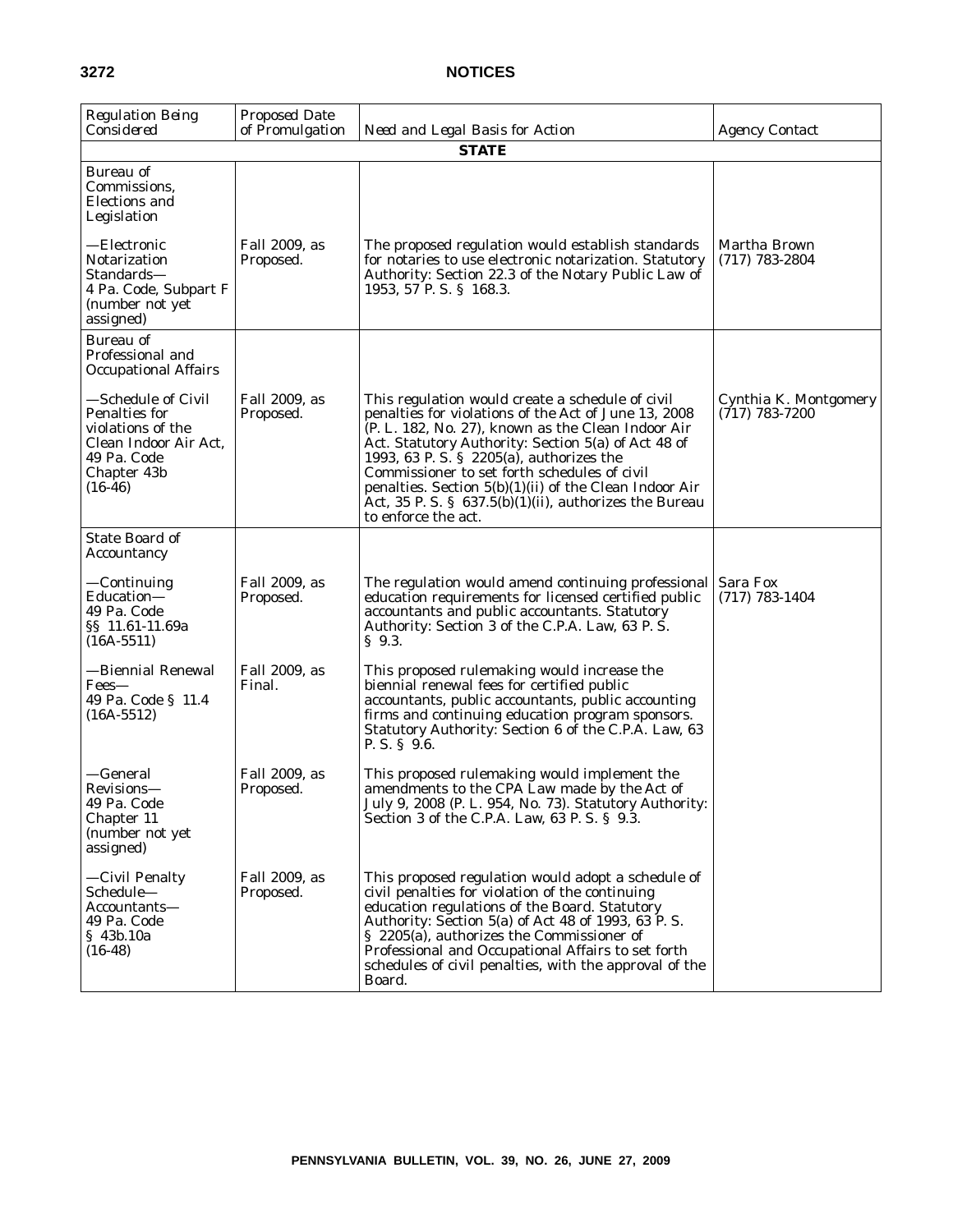| <b>Regulation Being</b><br>Considered                                                                  | <b>Proposed Date</b><br>of Promulgation | Need and Legal Basis for Action                                                                                                                                                                                                                                                                                                                                                                                                                                                                                                                                                                                             | <b>Agency Contact</b>                        |
|--------------------------------------------------------------------------------------------------------|-----------------------------------------|-----------------------------------------------------------------------------------------------------------------------------------------------------------------------------------------------------------------------------------------------------------------------------------------------------------------------------------------------------------------------------------------------------------------------------------------------------------------------------------------------------------------------------------------------------------------------------------------------------------------------------|----------------------------------------------|
| State Architects<br><b>Licensure Board</b>                                                             |                                         |                                                                                                                                                                                                                                                                                                                                                                                                                                                                                                                                                                                                                             |                                              |
| —General<br>Revisions—<br>49 Pa. Code<br>Chapter 9<br>(number not yet<br>assigned)                     | Spring 2010, as<br>Proposed.            | This regulation would provide a general update of<br>the regulations of the State Architects Licensure<br>Board. Statutory Authority: Section 6(a) and (d) of<br>the Architects Licensing Law, 63 P.S. § 34.6(a) and<br>(d).                                                                                                                                                                                                                                                                                                                                                                                                | Penny Walker<br>$(717)$ 783-3397             |
| —Experience<br>Requirement-<br>49 Pa. Code § 9.46<br>(number not yet<br>assigned)                      | Fall 2009, as<br>Proposed.              | This regulation would clarify the amount of<br>experience a candidate must have as a prerequisite<br>to being admitted to the license examination.<br>Statutory Authority: Section 6(a) of the Architects<br>Licensure Law, $63$ P. S. § $34.6(a)$ .                                                                                                                                                                                                                                                                                                                                                                        |                                              |
| <b>State Board of Barber</b><br>Examiners                                                              |                                         |                                                                                                                                                                                                                                                                                                                                                                                                                                                                                                                                                                                                                             |                                              |
| —Student Records<br>and Curriculum—<br>49 Pa. Code<br>Chapter 3<br>$(16A-427)$                         | Fall 2009, as<br>Final.                 | This regulation would amend the current<br>regulations to allow for part-time attendance at<br>barber schools; to allow for transfer of hours<br>between a barber shop and a barber school or<br>between barber shops regardless of whether the<br>shop or school is in-state or out-of-state; to require<br>shop owners and schools to submit a quarterly<br>report of student hours to the Board; to require a<br>shop owner, or a shop owner's designee, to notify<br>the Board of each student to be trained in the shop.<br>Statutory Authority: Section 15-A.4(b) of the<br>Barbers' License Law, 63 P.S. § 566.4(b). | <b>Hillarene Staller</b><br>$(717)$ 783-3402 |
| State Board of<br>Chiropractic                                                                         |                                         |                                                                                                                                                                                                                                                                                                                                                                                                                                                                                                                                                                                                                             |                                              |
| —Chiropractic<br>specialties-<br>49 Pa. Code<br>Chapter 5<br>$(16A-4312)$                              | Fall 2009, as<br>Proposed.              | The Chiropractic Practice Act prohibits licensees<br>from holding themselves out as specialists unless<br>they possess a post-graduate certification in that<br>specialty. This regulation would identify the<br>certifications acceptable to the Board. Statutory<br>Authority: Section 302(3) of the Chiropractic<br>Practice Act, 63 P.S. § 625.302(3).                                                                                                                                                                                                                                                                  | Deborah Smith<br>$(717)$ 783-7155            |
| Review of<br>Chiropractic<br>Treatment—<br>49 Pa. Code<br>Chapter 5<br>$(16A-4315)$                    | Fall 2009, as<br>Proposed.              | This proposed rulemaking would establish<br>standards for chiropractors that engage in<br>chiropractic peer review. Statutory Authority:<br>Section 302(3) of the Chiropractic Practice Act, 63<br>P. S. $\S$ 625.302(3).                                                                                                                                                                                                                                                                                                                                                                                                   |                                              |
| —Assistance of<br>Unlicensed<br>Supportive<br>Personnel—<br>49 Pa. Code<br>Chapter 5<br>$(16A - 4316)$ | Fall 2009, as<br>Proposed.              | This proposed rulemaking would establish<br>standards for the delegation of tasks to unlicensed<br>supportive personnel. Statutory Authority: Sections<br>302(3) and 601 of the Chiropractic Practice Act, 63<br>P. S. §§ 624.302(3) and 625.601.                                                                                                                                                                                                                                                                                                                                                                           |                                              |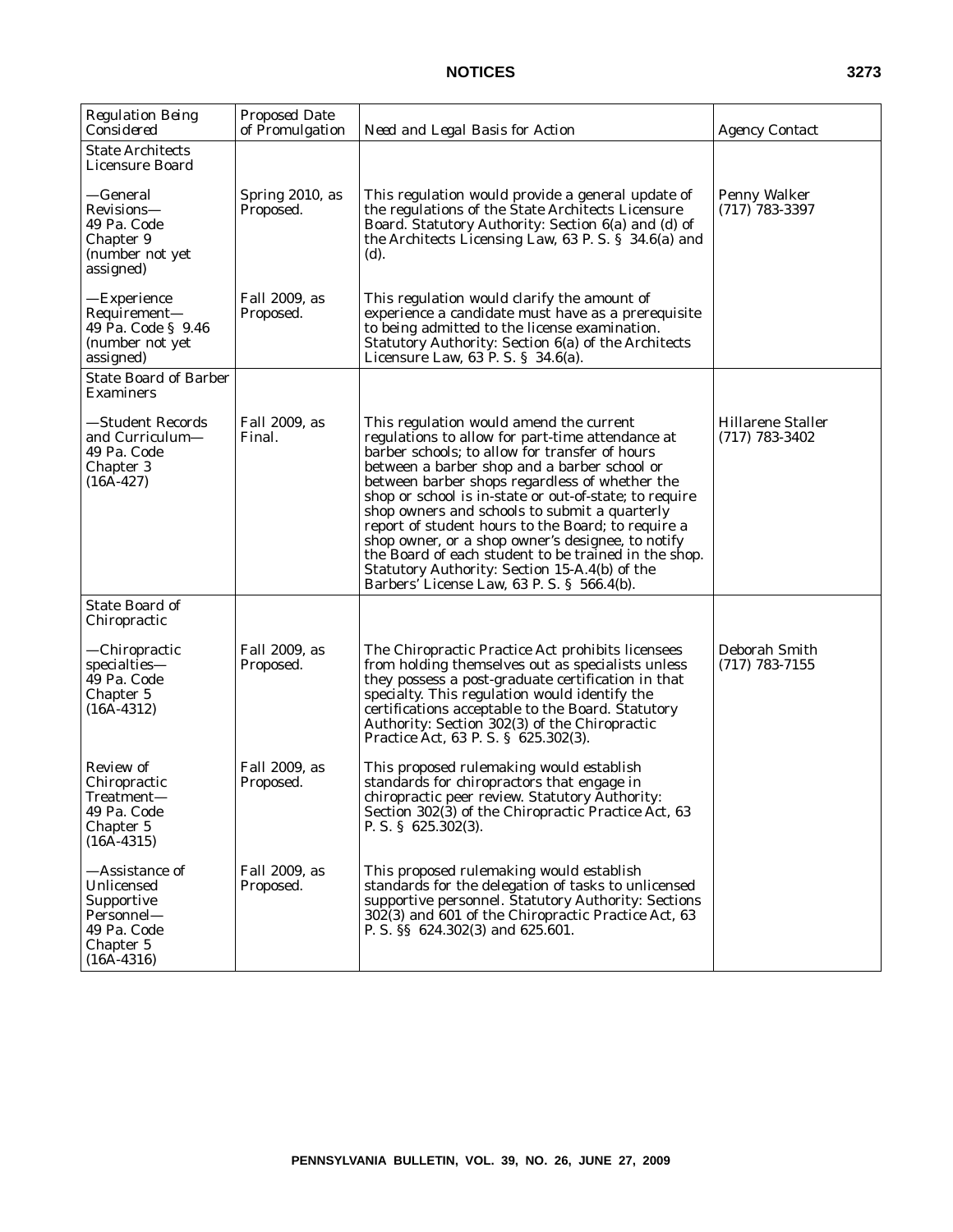| <b>Regulation Being</b><br>Considered                                                                        | <b>Proposed Date</b><br>of Promulgation                 | Need and Legal Basis for Action                                                                                                                                                                                                                                                                                                                                                    | <b>Agency Contact</b>                 |
|--------------------------------------------------------------------------------------------------------------|---------------------------------------------------------|------------------------------------------------------------------------------------------------------------------------------------------------------------------------------------------------------------------------------------------------------------------------------------------------------------------------------------------------------------------------------------|---------------------------------------|
| State Board of<br>Chiropractic (cont'd)                                                                      |                                                         |                                                                                                                                                                                                                                                                                                                                                                                    |                                       |
| —Needle<br>Acupuncture-<br>49 Pa. Code § 5.81<br>$(16A-4317)$                                                | Fall 2009, as<br>Final.                                 | This rulemaking would permit chiropractors who<br>are registered acupuncturists or practitioners of<br>oriental medicine to practice or advertise needle<br>acupuncture. Statutory Authority: Sections 302(3),<br>$506(a)(4)$ and $506(a)(11)$ of the Chiropractic Practice<br>Act.                                                                                                | Deborah Smith<br>$(717)$ 783-7155     |
| —Continuing<br>Education<br>Violations-<br>49 Pa. Code § 5.77<br>$(16A-4318)$                                | Fall 2009, as<br>Proposed.                              | This regulation would adopt a requirement that<br>continuing education deficiencies be made up within<br>6 months and provides for disciplinary action under<br>the Act 48 citation process. Statutory Authority:<br>Sections 302(3), 506(a)(9) and 507(a) of the<br>Chiropractic Practice Act, 63 P. S. §§ 625.302(3),<br>$625.506(a)(9)$ and $625.507(a)$ .                      |                                       |
| —Schedule of Civil<br>Penalties-<br>Chiropractors<br>49 Pa. Code<br>Chapter 43b<br>$(16-44)$                 | Fall 2009, as<br>Proposed.                              | This proposed regulation would adopt a schedule of<br>civil penalties for violation of the continuing<br>education regulations of the Board. Statutory<br>Authority: Section 5(a) of Act 48 of 1993, 63 P.S.<br>§ 2205(a), authorizes the Commissioner of<br>Professional and Occupational Affairs to set forth<br>schedules of civil penalties with the approval of the<br>Board. |                                       |
| -Volunteer license-<br>49 Pa. Code § 5.20<br>(number not yet<br>assigned)                                    | Spring 2010, as<br><b>Final (Proposed-</b><br>omitted). | This regulation would conform the volunteer license<br>regulations to the amendments to the Volunteer<br>Health Services Act under Act 58 of 2002. Statutory<br>Authority: Section 302 of the Chiropractic Practice<br>Act, 63 P.S. § 625.302.                                                                                                                                     |                                       |
| <b>Corporation Bureau</b>                                                                                    |                                                         |                                                                                                                                                                                                                                                                                                                                                                                    |                                       |
| -UCC Revised<br>Article 9-<br>$(16-35)$                                                                      | Spring 2010, as<br>Proposed.                            | This regulation would adopt (with some revisions)<br>the Model rules promulgated by the International<br>Association of Corporate Administrators, which call<br>for the delivery of filings by electronic means and<br>acceptance of credit card payments. Statutory<br>Authority: Section 9526 of the Uniform Commercial<br>Code Modernization Act of 2001, 13 Pa.C.S. § 9526.    | Martha Brown<br>$(717)$ 787-6802      |
| State Board of<br>Cosmetology                                                                                |                                                         |                                                                                                                                                                                                                                                                                                                                                                                    |                                       |
| —Sanitation—<br>49 Pa. Code<br>Chapter 7<br>$(16A-4515)$                                                     | Fall 2009, as<br>Proposed.                              | This regulation would update the Board's<br>regulations on sanitation to conform to modern<br>standards within the profession. Statutory<br>Authority: Sections 11 and 14 of the Act of May 3,<br>1933 (P. L. 242, No. 86), commonly referred to as<br>the Beauty Culture Law, 63 P.S. SS 517 and 520.                                                                             | Hillarene Staller<br>$(717)$ 783-7130 |
| —Schedule of Civil<br>Penalties-<br>49 Pa. Code<br>Chapter $43b$ , § $43b.5$<br>(number not yet<br>assigned) | Fall 2009, as<br>Proposed.                              | This regulation would amend the schedule of civil<br>penalties for the State Board of Cosmetology to<br>implement Act 48 civil penalties for failure of a<br>school to submit quarterly reports. Statutory<br>authority: Section 5(a) of Act 48 of 1993, 63 P.S.<br>$\S$ 2205(a).                                                                                                  |                                       |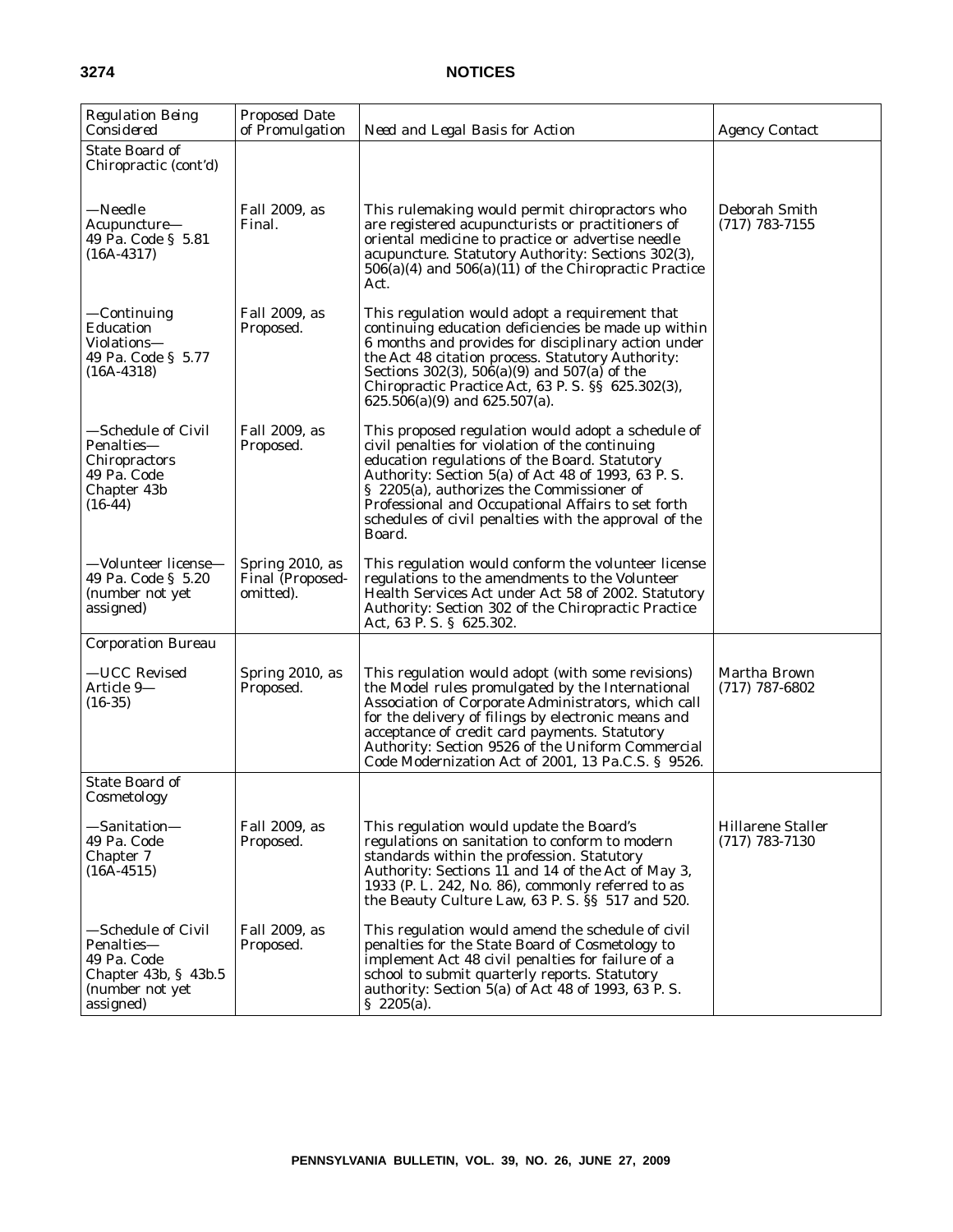| <b>Regulation Being</b><br>Considered                                                                                                                                      | <b>Proposed Date</b><br>of Promulgation          | Need and Legal Basis for Action                                                                                                                                                                                                                                                                                                                                                                                                                                                           | <b>Agency Contact</b>            |
|----------------------------------------------------------------------------------------------------------------------------------------------------------------------------|--------------------------------------------------|-------------------------------------------------------------------------------------------------------------------------------------------------------------------------------------------------------------------------------------------------------------------------------------------------------------------------------------------------------------------------------------------------------------------------------------------------------------------------------------------|----------------------------------|
| <b>State Board of Crane</b><br><b>Operators</b><br>—Implementation of<br>the Crane Operator<br>Licensure Act-<br>49 Pa. Code<br>Chapter 36<br>(number not yet<br>assigned) | Spring 2010, as<br>Proposed.                     | This proposed regulation would implement the<br>Crane Operator Licensure Act, Act 100 of 2008.<br>Statutory Authority: Section 2102 of the act of<br>October 9, 2008, (P. L. 1363, No. 100), 63 P. S.<br>\$2400.2102.                                                                                                                                                                                                                                                                     | Penny Walker<br>$(717)$ 783-3397 |
| <b>State Board of</b><br>Dentistry                                                                                                                                         |                                                  |                                                                                                                                                                                                                                                                                                                                                                                                                                                                                           |                                  |
| —EFDA Program<br>Approval—<br>49 Pa. Code<br>Chapter 33<br>$(16A - 4616)$                                                                                                  | Fall 2009, as<br>Proposed.                       | This regulation would establish criteria for Board<br>approval of education programs for expanded<br>function dental assistants. Statutory Authority:<br>Section $3(a)$ of the Dental Law, 63 P. S. § 122(a).                                                                                                                                                                                                                                                                             | Lisa Burns<br>$(717)$ 783-7162   |
| -Dental Hygienists<br>Scope of<br>Practice/Local<br>Anesthesia-<br>49 Pa. Code<br>Chapter 33<br>$(16A-4617)$                                                               | Fall 2009, as<br>Final.                          | This regulation updates and amends the scope of<br>practice of dental hygienists to conform to modern<br>dental practices; establishes the requirements under<br>which a dental hygienist may be permitted to<br>administer local anesthesia under the direct<br>supervision of a dentist; and implements the<br>provisions of Act 51 of 2007 relating to public health<br>dental hygiene practitioners. Statutory Authority:<br>Section $3(d)$ of the Dental Law, 63 P. S. § 122 $(d)$ . |                                  |
| —Licensure by<br>examination-<br>49 Pa. Code § 33.103<br>$(16A-4620)$                                                                                                      | Fall 2009, as<br>Proposed.                       | This regulation would expand the range of regional<br>clinical examinations that may be accepted by the<br>Board for the purposes of licensure by examination<br>and licensure by criteria approval. Statutory<br>authority: Section $3(c)$ , (d) and (o) of the Dental<br>Law, 63 P. S. § $122(c)$ , (d) and (o).                                                                                                                                                                        |                                  |
| —Volunteer License—<br>49 Pa. Code § 33.110<br>(Number not yet)<br>assigned)                                                                                               | Spring 2010, as<br>Final (proposed-<br>omitted). | This regulation would amend the current volunteer<br>license regulations to conform to amendments to the<br>Volunteer Health Services Act made by Act 58 of<br>2002. Statutory Authority: Section 3(o) of the Dental<br>Law, 63 P. S. $\S$ 122(0).                                                                                                                                                                                                                                        |                                  |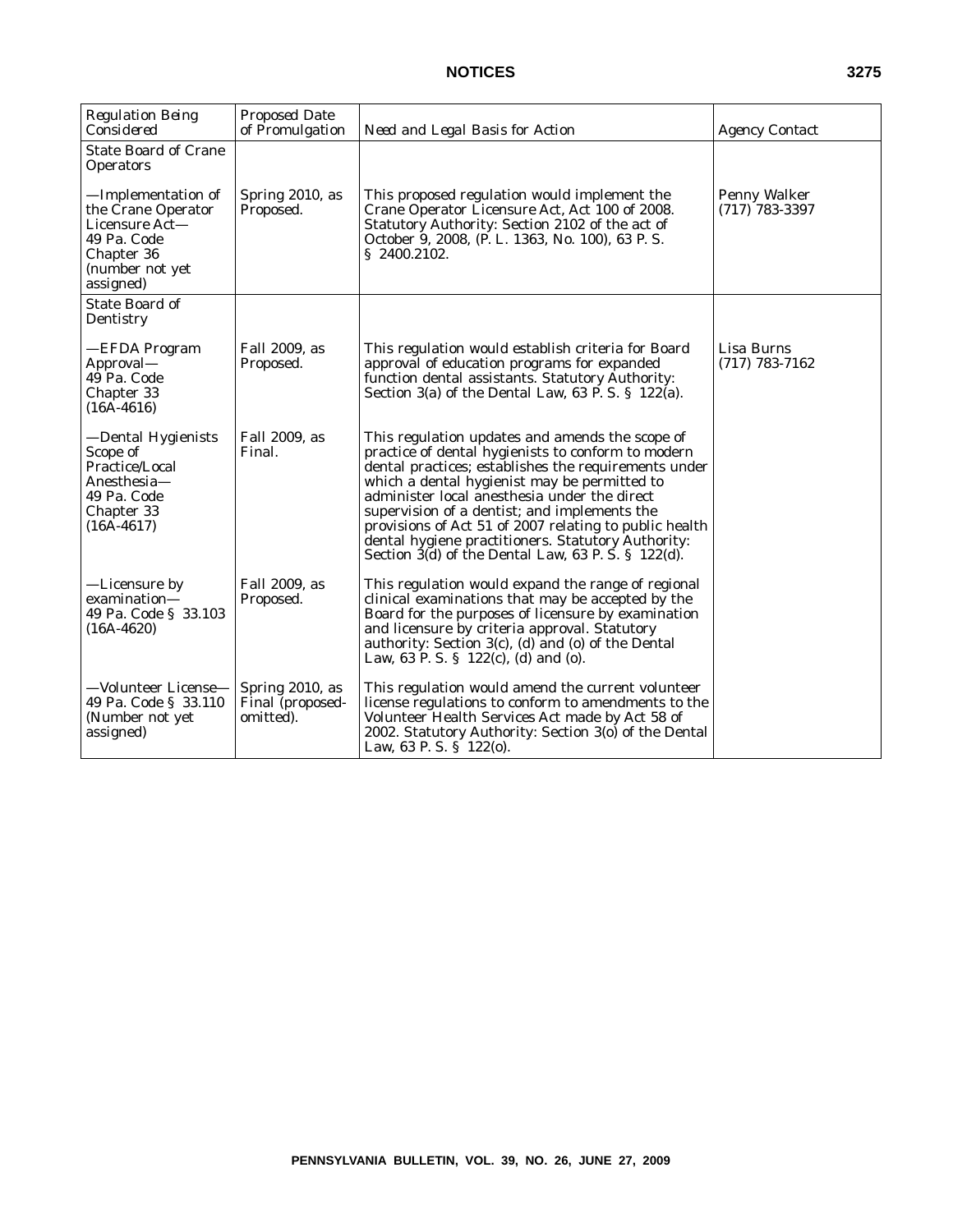| <b>Regulation Being</b><br>Considered                                                                                             | <b>Proposed Date</b><br>of Promulgation | Need and Legal Basis for Action                                                                                                                                                                                                                                                                                                                                                                                                                                                                                                                                                                                                                                                                                                    | <b>Agency Contact</b>                    |
|-----------------------------------------------------------------------------------------------------------------------------------|-----------------------------------------|------------------------------------------------------------------------------------------------------------------------------------------------------------------------------------------------------------------------------------------------------------------------------------------------------------------------------------------------------------------------------------------------------------------------------------------------------------------------------------------------------------------------------------------------------------------------------------------------------------------------------------------------------------------------------------------------------------------------------------|------------------------------------------|
| <b>State Registration</b><br>Board for<br>Professional<br>Engineers, Land<br>Surveyors and<br>Geologists                          |                                         |                                                                                                                                                                                                                                                                                                                                                                                                                                                                                                                                                                                                                                                                                                                                    |                                          |
| —General<br>Revisions-<br>49 Pa. Code<br>Chapter 37<br>$(16A-479)$                                                                | Fall 2009, as<br>Proposed.              | The regulation would clarify education and<br>experience requirements for regular and<br>"grandfathered" candidates for examination and<br>licensure; revise categories of acceptable<br>professional references for candidates; update the<br>branches of engineering for which license<br>examinations are offered; prescribe standards<br>relating to the use of an electronic seal and<br>signature; clarify criteria for approval of fictitious<br>and corporate names that use variations of<br>professional titles; eliminate unnecessary<br>administrative requirements; and make editorial<br>changes. Statutory Authority: Section 4 of the<br>Engineer, Land Surveyor and Geologist Registration<br>Law, 63 P.S. § 151. | <b>Terrie Kocher</b><br>$(717)$ 783-7049 |
| —Continuing<br>Education-<br>49 Pa. Code<br>Chapter 37<br>$(16A-4710)$                                                            | Spring 2010, as<br>Final.               | The proposed rulemaking would set forth continuing<br>education requirements for professional engineers,<br>geologists and land surveyors. Statutory Authority:<br>Sections 4(1) and 4.5(a) of the Engineer, Land<br>Surveyor and Geologist Registration Law, 63 P.S.<br>$\S$ 151.4(1) and 151.4.5(a).                                                                                                                                                                                                                                                                                                                                                                                                                             |                                          |
| —Schedule of Civil<br>Penalties-<br><b>Engineers, Geologists</b><br>and Land Surveyors<br>49 Pa. Code<br>Chapter 43b<br>$(16-43)$ | Spring 2010, as<br>Final.               | This proposed regulation would adopt a schedule of<br>civil penalties for violations of the continuing<br>education regulations being promulgated by the<br>State Board of Engineers, Land Surveyors and<br>Geologists (16A-4710). Statutory Authority: Section<br>5(a) of Act 48 of 1993, 63 P.S. § 2205(a), authorizes<br>the Commissioner of Professional and Occupational<br>Affairs to set forth schedules of civil penalties, with<br>the approval of the Board.                                                                                                                                                                                                                                                             |                                          |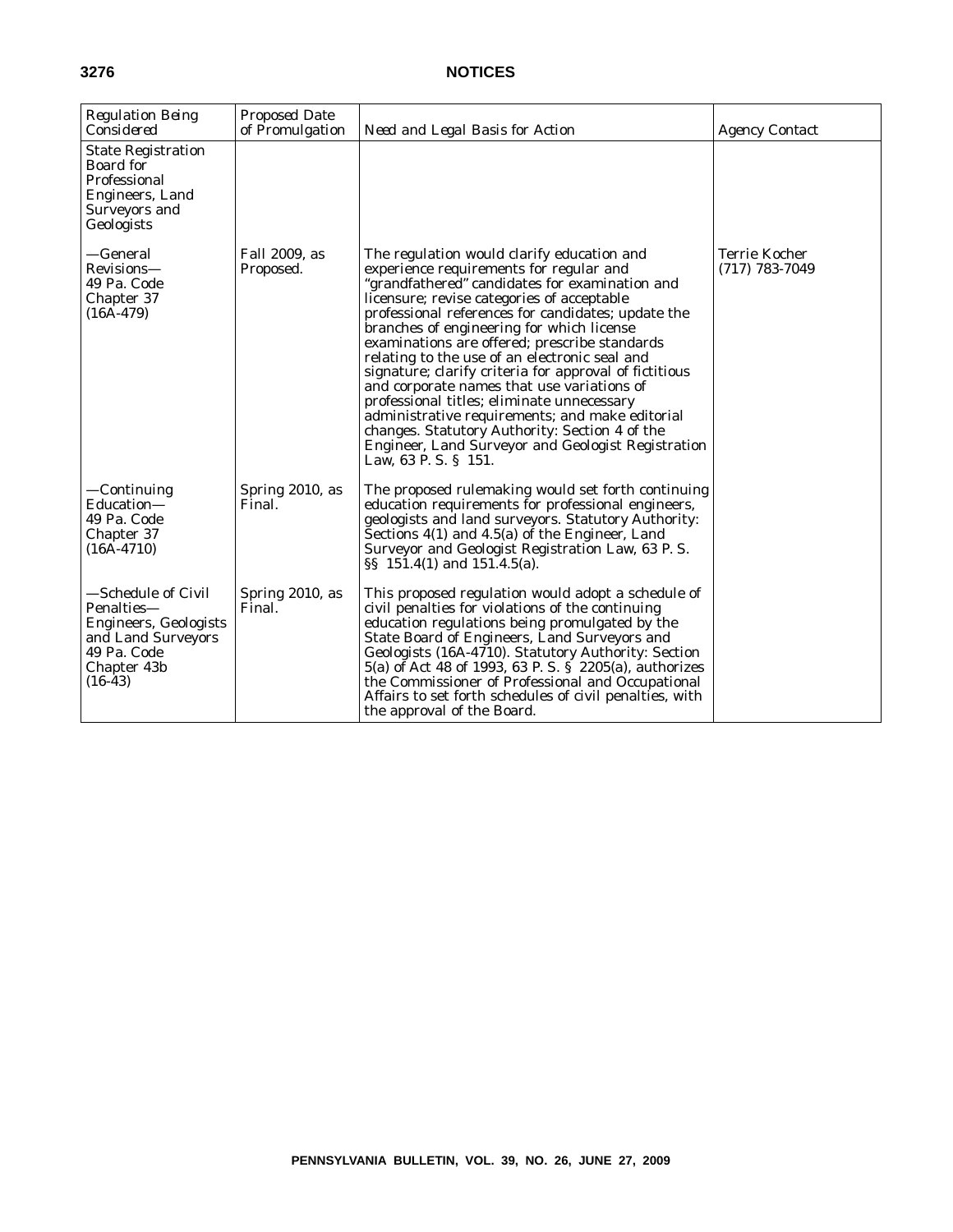| <b>Regulation Being</b><br>Considered                                                                                      | <b>Proposed Date</b><br>of Promulgation | Need and Legal Basis for Action                                                                                                                                                                                                                                                                                                                                                                                    | <i>Agency Contact</i>                    |
|----------------------------------------------------------------------------------------------------------------------------|-----------------------------------------|--------------------------------------------------------------------------------------------------------------------------------------------------------------------------------------------------------------------------------------------------------------------------------------------------------------------------------------------------------------------------------------------------------------------|------------------------------------------|
| <b>State Board of</b><br><b>Funeral Directors</b>                                                                          |                                         |                                                                                                                                                                                                                                                                                                                                                                                                                    |                                          |
| —Preneed Funeral<br>Arrangements-<br>49 Pa. Code<br>Chapter 13<br>$(16A-4815)$                                             | Fall 2009, as<br>Final.                 | This regulation would clarify and add additional<br>requirements for funeral directors who enter into<br>preneed funeral arrangement agreements. Statutory<br>Authority: Sections $13(c)$ and $16(a)$ of the Funeral<br>Director Law, 63 P. S. §§ 479.13(c) and 479.16(a).                                                                                                                                         | <b>Heidy Weirich</b><br>$(717)$ 783-3397 |
| —Preneed Activities<br>of Unlicensed<br>Employee—<br>49 Pa. Code<br>Chapter 13<br>$(16A-4816)$                             | Fall 2009, as<br>Final.                 | The regulation would clarify what conduct by an<br>unlicensed individual is permitted, as strongly<br>urged by the court in <i>Walker v. Flitton</i> , 364<br>F.Supp.2d 503 (U.S.D.C. M.D. Pa. 2005). Statutory<br>Authority: Sections 13(c) and 16(a) of the Funeral<br>Director Law, 63 P. S. §§ 479.13(c) and 479.16(a).                                                                                        |                                          |
| —Continuing<br>education<br>enforcement—<br>49 Pa. Code<br>Chapter 13,<br>§§ 13.231 and 13.401<br>$(16A-4818)$             | Spring 2010, as<br>Final.               | This proposed rulemaking would provide for the<br>enforcement of continuing education violations<br>through the Act 48 citation process. Statutory<br>authority: Sections 10(b) and 16(a) of the Funeral<br>Director Law, 63 P. S. §§ 479.10(b) and 479.16(a).                                                                                                                                                     |                                          |
| -Schedule of Civil<br>Penalties-<br>continuing education<br>violations—<br>49 Pa. Code<br>Chapter 43, § 43b.6<br>$(16-47)$ | Spring 2010, as<br>Final.               | This proposed rulemaking would establish the civil<br>penalty schedule for violations of the Funeral<br>Board's continuing education violations. Statutory<br>Authority: Section 5(a) of the act of July 2, 1993<br>(P. L. 345, No. 48), 63 P. S. § 2205(a); and sections<br>$11(a)(6)$ and $17(b)$ of the Funeral Director Law, 63<br>P. S. $\S$ 479.11(a)(6) and 479.17(b).                                      |                                          |
| State Board of<br>Landscape Architects                                                                                     |                                         |                                                                                                                                                                                                                                                                                                                                                                                                                    |                                          |
| —Biennial Renewal<br>Fees—<br>49 Pa. Code § 15.12<br>(number not yet<br>assigned)                                          | Fall 2009, as<br>Proposed.              | This proposed regulation would increase the<br>biennial registration fee for landscape architects<br>from \$125 to \$194. Statutory Authority: Section 5 of<br>the Landscape Architects' Registration Law, 63 P.S.<br>$\S$ 905.                                                                                                                                                                                    | Terrie Kocher<br>$(717)$ 783-7049        |
| -Schedule of Civil<br>Penalties-<br>Landscape Architects<br>49 Pa. Code<br>Chapter 43b<br>(number not yet<br>assigned)     | Spring 2010, as<br>Proposed.            | This proposed regulation would adopt a schedule of<br>civil penalties for unlicensed practice and other<br>violations of the Landscape Architects Registration<br>Law. Statutory Authority: Section 5(a) of Act 48 of<br>1993, 63 P. S. § 2205(a), authorizes the<br><b>Commissioner of Professional and Occupational</b><br>Affairs to set forth schedules of civil penalties, with<br>the approval of the Board. |                                          |
| <b>State Board of</b><br><b>Massage Therapy</b>                                                                            |                                         |                                                                                                                                                                                                                                                                                                                                                                                                                    |                                          |
| -Implementation of<br>the Massage Therapy<br>$Law-$<br>49 Pa. Code<br>Chapter 20<br>(number not yet<br>assigned)           | Spring 2009, as<br>Proposed.10          | This regulation is required to implement the<br>Massage Therapy Law, act of October 9, 2008 (P.L.<br>1438, No.118). Statutory Authority: Section 50 of the<br>Massage Therapy Law, 63 P. S. § 627.50, requires<br>the Board to promulgate regulations within 18<br>months.                                                                                                                                         | Teresa Lazo<br>$(717)$ 783-7200          |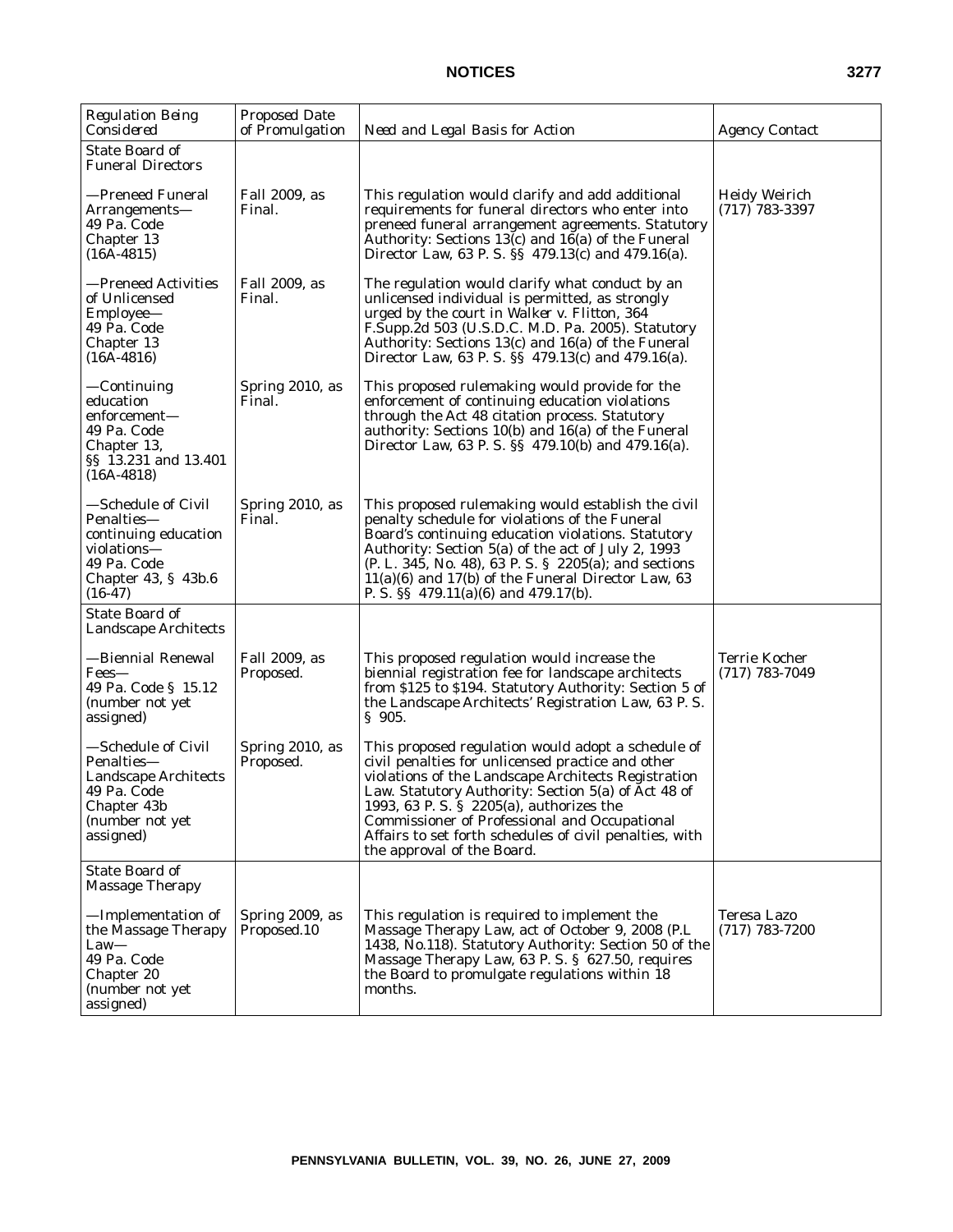| <b>Regulation Being</b><br>Considered                                                                | <b>Proposed Date</b><br>of Promulgation | Need and Legal Basis for Action                                                                                                                                                                                                                                                                                                                                                                                                                                                                                                                                                                                                                                                              | <b>Agency Contact</b>                  |
|------------------------------------------------------------------------------------------------------|-----------------------------------------|----------------------------------------------------------------------------------------------------------------------------------------------------------------------------------------------------------------------------------------------------------------------------------------------------------------------------------------------------------------------------------------------------------------------------------------------------------------------------------------------------------------------------------------------------------------------------------------------------------------------------------------------------------------------------------------------|----------------------------------------|
| <b>State Board of</b><br>Medicine                                                                    |                                         |                                                                                                                                                                                                                                                                                                                                                                                                                                                                                                                                                                                                                                                                                              |                                        |
| —Acupuncture—<br>49 Pa. Code § 18.15<br>$(16A-4924)$                                                 | Fall 2009, as<br>Final.                 | This proposed rulemaking would amend the Board's<br>existing acupuncture regulations so they comport<br>with Act 186 of 2006, which amended the<br>Acupuncture Registration Act (63 P. S. §§ 1801-<br>1806) by authorizing acupuncturists to treat<br>patients for up to 60 calendar days without first<br>obtaining a referral from a physician. Statutory<br>Authority: Sections 3 and 3.1 of the Acupuncture<br>Registration Act, 63 P. S. §§ 1803 and 1803.1.                                                                                                                                                                                                                            | <b>Tammy Radel</b><br>$(717)$ 783-1400 |
| —General<br>Revisions-<br>49 Pa. Code<br>Chapters 16, 17 and<br>18<br>$(16A-4925)$                   | Spring 2010, as<br>Proposed.            | This proposed rulemaking would implement Acts 29,<br>46 and 48 of 2007, and would generally update the<br>regulations of the Board relating to physicians,<br>physician assistants, certified registered nurse<br>practitioners, respiratory care practitioners, and<br>volunteer licensees. Statutory Authority: Acts 29, 46<br>and 49 of 2007 direct the Board to adopt,<br>promulgate and enforce regulations to effectuate the<br>amendments adopted in the respective Acts. In<br>addition, Section 8 of the Medical Practice Act of<br>1985, 63 P.S. § 422.8, authorizes the Board to<br>promulgate regulations that are reasonably<br>necessary to carry out the purposes of the Act. |                                        |
| —Nurse Midwife<br><b>Prescriptive</b><br>Authority—<br>49 Pa. Code<br>Chapter 18<br>$(16A-4926)$     | Spring 2009, as<br>Final.               | This rulemaking implements Act 50 of 2007 relating<br>to prescriptive authority for nurse midwives.<br>Statutory Authority: Sections 8 and 35(a) of the<br>Medical Practice Act of 1985, 63 P.S. SS 422.8 and<br>$422.35(a)$ .                                                                                                                                                                                                                                                                                                                                                                                                                                                               |                                        |
| —Clarification of<br>Medicine and<br>$Surgery-$<br>49 Pa. Code<br>Chapters 16 and 17<br>$(16A-4927)$ | Spring 2010, as<br>Proposed.            | This rulemaking would amend basic definitions and<br>establish minimum standards of practice relating to<br>examinations preceding treatment and relating to<br>certain medical procedures. Statutory Authority:<br>Section 8 of the Medical Practice Act of 1985, 63<br>P.S. § 422.8.                                                                                                                                                                                                                                                                                                                                                                                                       |                                        |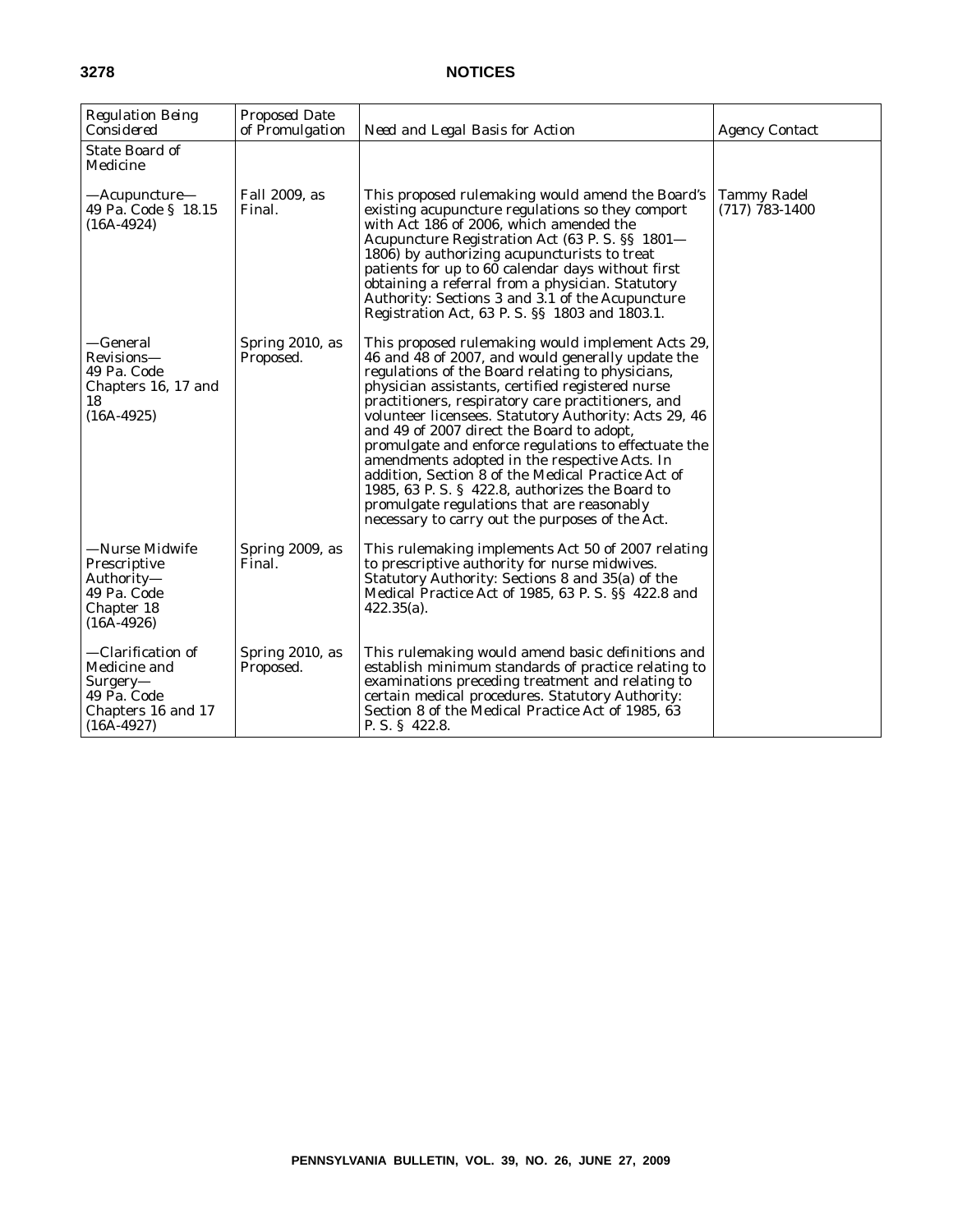| <b>Regulation Being</b><br>Considered                                                                                                   | <b>Proposed Date</b><br>of Promulgation          | Need and Legal Basis for Action                                                                                                                                                                                                                                                                                                                                                                                                                                       | <b>Agency Contact</b>                  |
|-----------------------------------------------------------------------------------------------------------------------------------------|--------------------------------------------------|-----------------------------------------------------------------------------------------------------------------------------------------------------------------------------------------------------------------------------------------------------------------------------------------------------------------------------------------------------------------------------------------------------------------------------------------------------------------------|----------------------------------------|
| <b>State Board of</b><br>Medicine (cont'd)                                                                                              |                                                  |                                                                                                                                                                                                                                                                                                                                                                                                                                                                       |                                        |
| —Perfusionists—<br>49 Pa. Code<br>Chapter 18,<br>Subchapter J.<br>(number not yet<br>assigned)                                          | Fall 2009, as<br>Proposed.                       | The proposed rulemaking would set forth the<br>requirements for licensure of perfusionists.<br>Statutory Authority: Section 4 of the Act of June 11,<br>2008 (P. L. 154 No. 19) requires the Board to<br>promulgate regulations to implement licensure of<br>profusionists within 18 months of the effective date.<br>The act was effective on August 10, 2008.                                                                                                       | <b>Tammy Radel</b><br>$(717)$ 783-1400 |
| —Licensure of<br>Respiratory<br>Therapists and<br>Physician<br>Assistants—<br>49 Pa. Code<br>Chapter 18<br>(number not yet<br>assigned) | Fall 2009, as<br>Proposed                        | The proposed rulemaking would implement the<br>amendments made to the Medical Practice Act by<br>the Act of July 4, 2008 (P. L. 580, No. 45) relating to<br>licensure of respiratory therapists and physician<br>assistants. Statutory authority: Section 8 of the Act<br>of July 4, 2008 (P. L. 580, No. 45) requires the<br>Board and the State Board of Osteopathic Medicine<br>to jointly promulgate regulations to implement the<br>amendments within 18 months. |                                        |
| —Licensure or<br>Certification of<br><b>Behavior</b><br>Specialists—<br>49 Pa. Code<br>Chapter 18<br>(number not yet<br>assigned)       | Fall 2009, as<br>Proposed.                       | The proposed rulemaking implements the licensure<br>or certification of behavior specialists as required by<br>the Act of July 9, 2008 (P. L. ___, No. 62). Statutory<br>Authority: Section 3(g) of the Act of July 9, 2008<br>$(P. L. \_\_\_$ , No. 62) requires the Board, in<br>consultation with the Department of Public Welfare,<br>to promulgate regulations providing for the<br>licensure or certification of behavior specialists.                          |                                        |
| -Volunteer License-<br>49 Pa. Code § 16.18<br>(number not yet<br>assigned)                                                              | Spring 2010, as<br>Final (Proposed-<br>omitted). | This regulation would amend the current volunteer<br>license regulations to conform to amendments to the<br>Volunteer Health Services Act made by Act 58 of<br>2002. Statutory Authority: Section 8 of the Medical<br>Practice Act of 1985, 63 P.S. § 422.8.                                                                                                                                                                                                          |                                        |
| -Schedule of Civil<br>Penalties-<br>49 Pa. Code<br>Chapter 43b,<br>\$43b.20.<br>(number not yet<br>assigned)                            | Fall 2009, as<br>Proposed.                       | This regulation would amend the schedule of civil<br>penalties for the State Board of Medicine to<br>implement Act 48 civil penalties for practicing on a<br>lapsed license and for continuing education<br>violations. Statutory authority: Section 5(a) of Act<br>48 of 1993, 63 P.S. § 2205(a).                                                                                                                                                                    |                                        |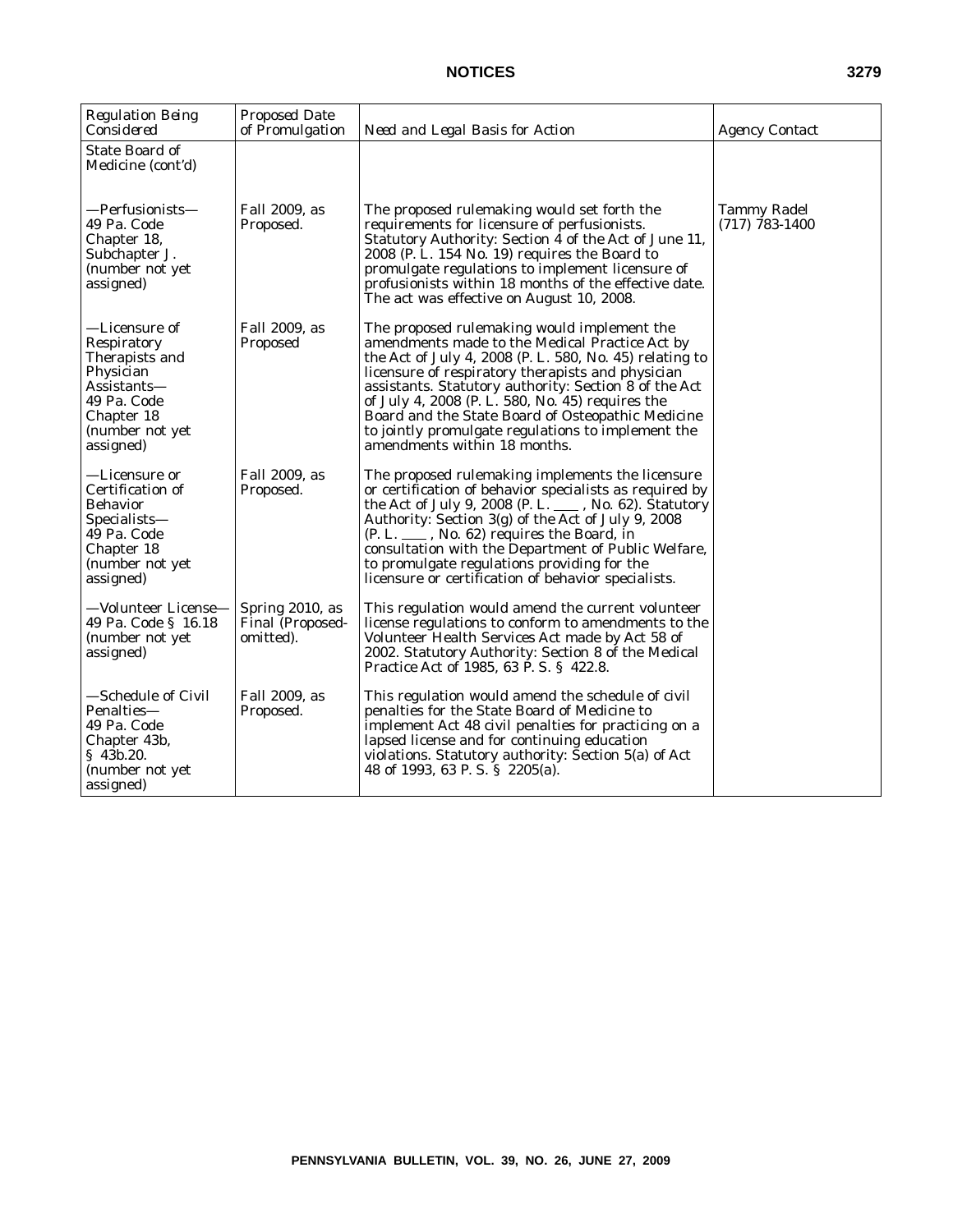| <b>Regulation Being</b><br>Considered                                                                | <b>Proposed Date</b><br>of Promulgation | Need and Legal Basis for Action                                                                                                                                                                                                                                                                                                                                                                                                                                                                                   | <b>Agency Contact</b>             |
|------------------------------------------------------------------------------------------------------|-----------------------------------------|-------------------------------------------------------------------------------------------------------------------------------------------------------------------------------------------------------------------------------------------------------------------------------------------------------------------------------------------------------------------------------------------------------------------------------------------------------------------------------------------------------------------|-----------------------------------|
| State Board of<br><b>Nursing</b>                                                                     |                                         |                                                                                                                                                                                                                                                                                                                                                                                                                                                                                                                   |                                   |
| —LPN/IV Therapy—<br>49 Pa. Code § 21.145<br>$(16A-5122)$                                             | Fall 2009, as<br>Proposed.              | This regulation addresses the LPN's role in working<br>with peripherally inserted central catheters (PICC)<br>lines). Statutory Authority: Section 17.6 of the<br>Practical Nurse Law, 63 P.S. § 667.6.                                                                                                                                                                                                                                                                                                           | Ann Steffanic<br>$(717)$ 783-7142 |
| —CRNP General<br>Revisions-<br>49 Pa. Code<br>Chapter 21,<br>Subchapter C<br>$(16A-5124)$            | Fall 2009, as<br>Final.                 | This regulation implements Act 206 of 2002, which<br>gave exclusive jurisdiction over CRNPs to the State<br>Board of Nursing and to revise the existing<br>regulations to allow the effective use of CRNPs to<br>the full extent of their education and training.<br>Statutory Authority: Section 2.1(k) of the<br>Professional Nursing Law, 63 P. S. § 212.1(k), and<br>section 7(c) of Act 306 of 2002, P. L. 1567, No. 206,<br>December 9, 2002.                                                               |                                   |
| —Clinical Nurse<br>Specialists—<br>49 Pa. Code.<br>Subchapter H,<br>§§ 21.801-21.831<br>$(16A-5133)$ | Fall 2009, as<br>Final.                 | This proposed regulation would implement Act 49 of<br>2007, which amended the professional Nursing Law<br>to provide for the certification of clinical nurse<br>specialists. Statutory Authority: Section 5 of Act 49<br>requires the Board to promulgate regulations within<br>18 months. Section 2.1(k) of the Professional<br>Nursing Law, 63 P. S. $\S$ 212.1(k) authorizes the<br>Board to establish rules and regulations for the<br>practice of professional nursing and the<br>administration of the Act. |                                   |
| -LPN Application for   Fall 2009, as<br>Examination-<br>49 Pa. Code § 21.151<br>$(16A-5134)$         | Proposed.                               | The proposed rulemaking would provide for<br>admission to the practical nurse exam for applicants<br>who have graduated from a foreign practical<br>nursing program that is equivalent to an LPN<br>education program of study required in this<br>Commonwealth at the time the program was<br>completed as determined by the Commission on<br>Graduate of Foreign Nursing Schools (CGFNS).<br>Statutory Authority: Sections 5 and 17.6 of the<br>Practical Nurse Law, 63 P. S. §§ 655 and 667.6.                 |                                   |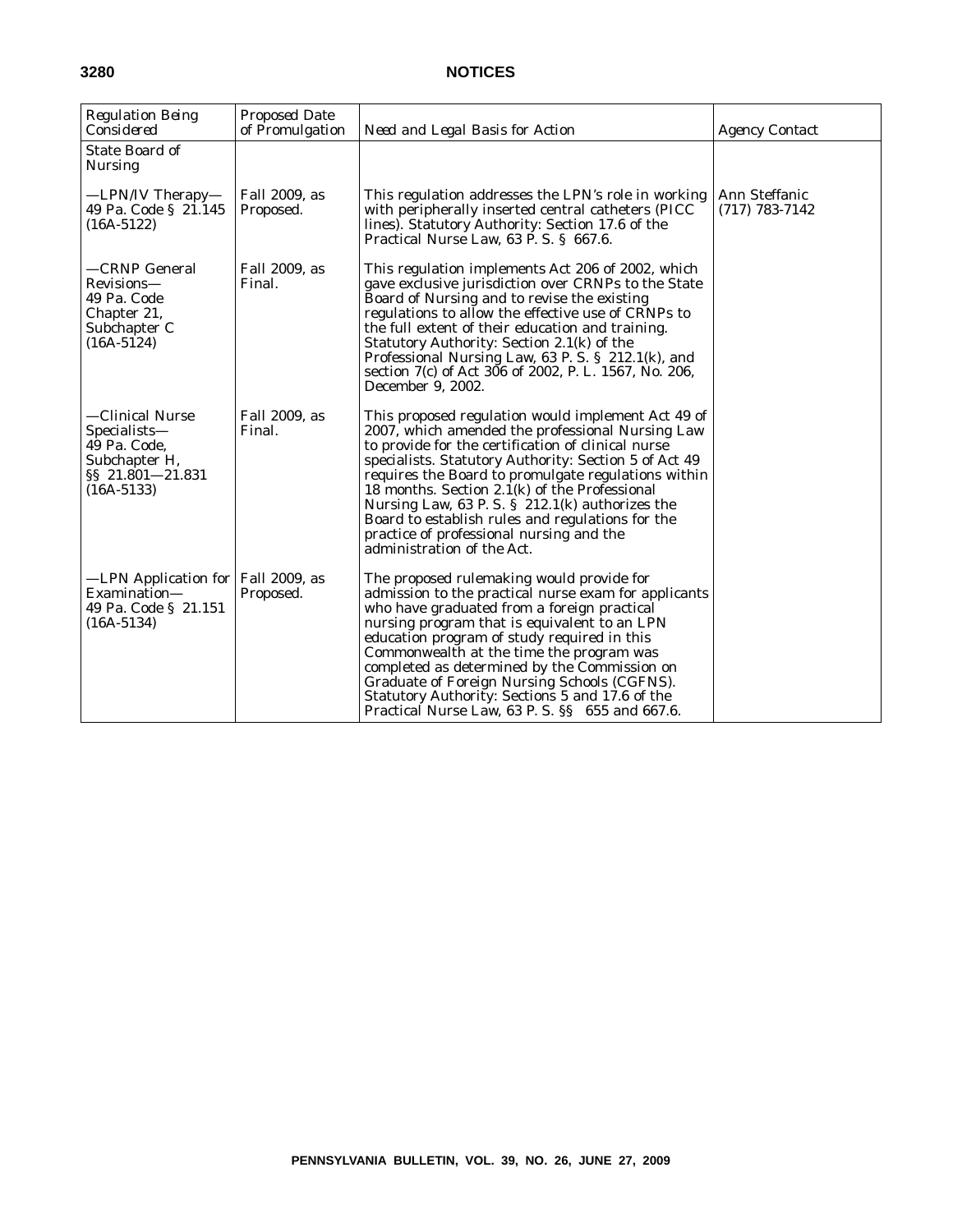| <b>Regulation Being</b><br>Considered                                                                                                       | Proposed Date<br>of Promulgation                 | Need and Legal Basis for Action                                                                                                                                                                                                                                                                                                                                                                                                                                                                                                                                                                                                                                           | <b>Agency Contact</b>             |
|---------------------------------------------------------------------------------------------------------------------------------------------|--------------------------------------------------|---------------------------------------------------------------------------------------------------------------------------------------------------------------------------------------------------------------------------------------------------------------------------------------------------------------------------------------------------------------------------------------------------------------------------------------------------------------------------------------------------------------------------------------------------------------------------------------------------------------------------------------------------------------------------|-----------------------------------|
| State Board of<br>Nursing (cont'd)                                                                                                          |                                                  |                                                                                                                                                                                                                                                                                                                                                                                                                                                                                                                                                                                                                                                                           |                                   |
| —Reactivation/Re-<br>licensure after<br>$Lapse-$<br>49 Pa. Code<br>Chapter 21<br>$(16A-5135)$                                               | Spring 2010, as<br>Proposed.                     | This regulation would set standards for the<br>reactivation/re-licensure of nurses whose licenses<br>have lapsed for a significant period of time.<br>Statutory Authority: Sections 2.1 and 11 of the<br>Professional Nursing Law, 63 P. S. §§ 212.1 and<br>221; and sections 13.1 and 17.6 of the Practical<br>Nursing Law, 63 P. S. §§ 663.1 and 667.6, authorize<br>the Board to regulate the renewal of expired or<br>inactive licenses and to promulgate regulations<br>generally.                                                                                                                                                                                   | Ann Steffanic<br>$(717)$ 783-7142 |
| -Biennial Renewal<br>Fees—<br>49 Pa. Code<br>Chapter 21<br>$(16A-5136)$                                                                     | Fall 2009, as<br>Proposed.                       | This regulation is needed to increase the biennial<br>renewal fees for nurses. Statutory authority: Section<br>11.2 of the Professional Nursing Law, 63 P.S.<br>§ 221.2, and Section 17.5 of the Practical Nursing<br>Law, 63 P.S. § 667.5, set forth the authority to set<br>fees by regulation.                                                                                                                                                                                                                                                                                                                                                                         |                                   |
| -Out of State<br><b>Nursing Education</b><br>Programs using<br>Pennsylvania Clinical<br>Sites—<br>49 Pa. Code<br>Chapter 21<br>$(16A-5137)$ | Spring 2010, as<br>Proposed.                     | This regulation will require out of state educational<br>programs that intend to place nursing students in<br>Pennsylvania facilities for clinical education with a<br>Pennsylvania licensed nurse preceptor to apply to<br>the Board for permission to utilize the clinical site.<br>This same requirement is placed on Pennsylvania<br>nursing education programs. Statutory Authority:<br>Section 6.1 of the Professional Nursing Law, 63 P.S.<br>§ 216.1 and Section 9 of the Practical Nurse Law,<br>63 P.S. § 659.                                                                                                                                                  |                                   |
| -Fees for Nursing<br>Education<br>Programs—<br>49 Pa. Code<br>Chapter 21<br>(number not yet<br>assigned                                     | Spring 2010, as<br>Proposed.                     | This regulation is necessary to set fees for the<br>approval of nursing education programs. Statutory<br>Authority: Section 11.2 of the Professional Nursing<br>Law, 63 P. S. § 221.2, and Section 17.5 of the<br>Practical Nursing Law, 63 P.S. § 667.5, set forth<br>the authority to the setting of fees by regulation.<br>Section 6.2 of the Professional Nursing Law, 63 P.S.<br>§ 216.2, provides the Board's authority to approve<br>nursing education programs. Sections $2.1(k)$ of the<br>Professional Nursing Law, 63 P. S. § 212.1(k) and<br>17.6 of the Practical Nursing Law, 63 P.S. § 667.6,<br>provide the general rulemaking authority of the<br>Board. |                                   |
| -Volunteer License-<br>49 Pa. Code<br>Chapter 21,<br>Subchapter F,<br>§§ 21.601-21.607.<br>(number not yet<br>assigned)                     | Spring 2010, as<br>Final (Proposed-<br>omitted). | This regulation would amend the volunteer license<br>regulations to conform to amendments to the<br>Volunteer Health Services Act made by Act 58 of<br>2002. Statutory Authority: Section 2.1(k) of the<br>Professional Nursing Law, 63 P. S. § 212.1(k).                                                                                                                                                                                                                                                                                                                                                                                                                 |                                   |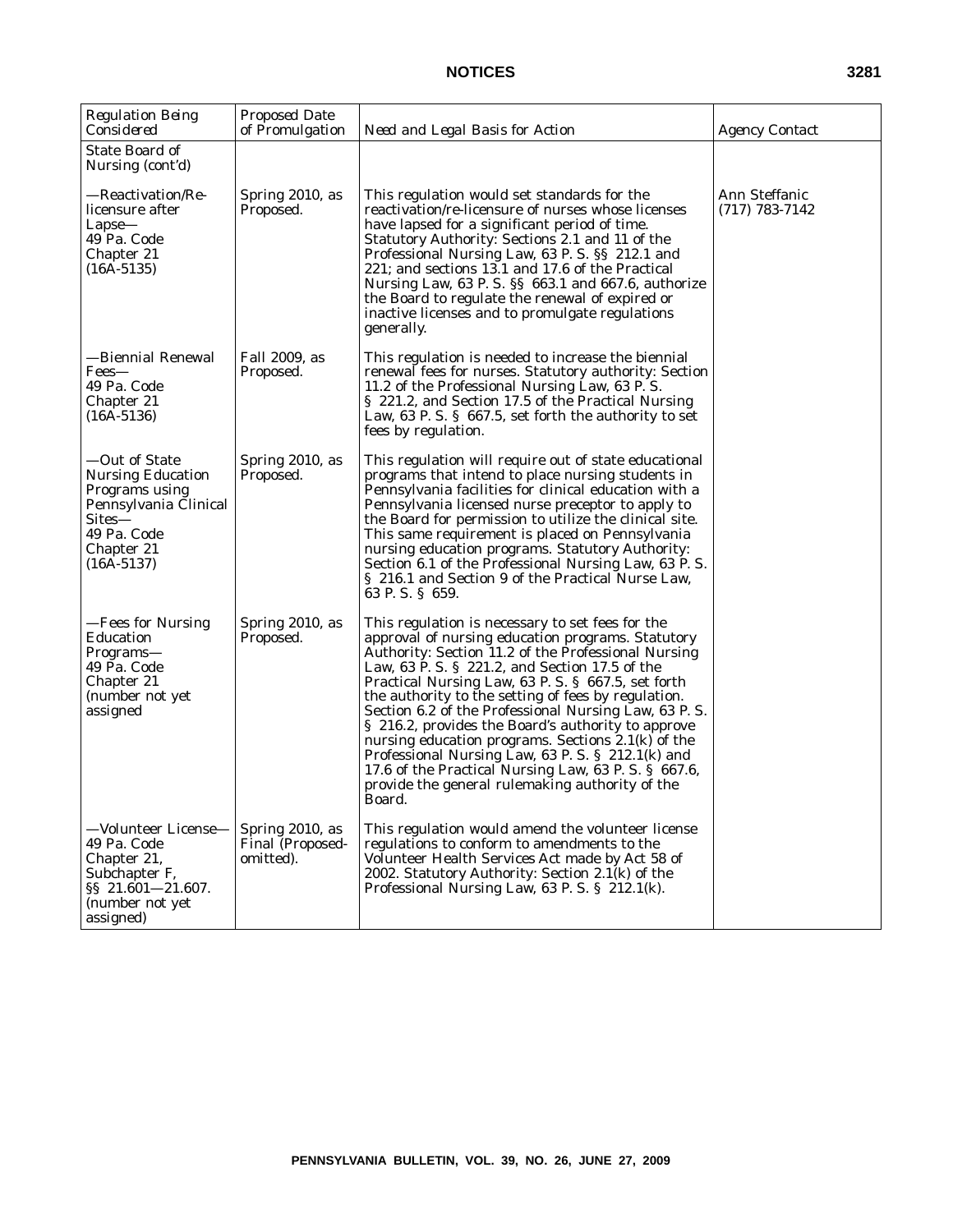| <b>Regulation Being</b><br>Considered                                                                             | <b>Proposed Date</b><br>of Promulgation | Need and Legal Basis for Action                                                                                                                                                                                                                                                                                                                                         | <b>Agency Contact</b>                    |
|-------------------------------------------------------------------------------------------------------------------|-----------------------------------------|-------------------------------------------------------------------------------------------------------------------------------------------------------------------------------------------------------------------------------------------------------------------------------------------------------------------------------------------------------------------------|------------------------------------------|
| State Board of<br><b>Examiners of Nursing</b><br><b>Home Administrators</b>                                       |                                         |                                                                                                                                                                                                                                                                                                                                                                         |                                          |
| —Temporary<br>Permits—<br>49 Pa. Code § 39.1,<br>39.4 and 39.17<br>$(16A-629)$                                    | Fall 2009, as<br>Final.                 | The proposed rulemaking would clarify, update and<br>expand on the temporary permit requirements<br>under section 14 of the Nursing Home<br>Administrators License Act, 63 P.S. § 1114.<br>Statutory Authority: Section 4(c) and 14 of the<br>Nursing Home Administrators License Act, 63 P.S.<br>SS 1104 (c) and 1114.                                                 | <b>Chris Stuckey</b><br>$(717)$ 783-7155 |
| —Sexual<br>Misconduct—<br>49 Pa. Code §§ 39.1<br>and 39.9<br>$(16A-6211)$                                         | Spring 2010, as<br>Proposed.            | This regulation would add sexual abuse, sexual<br>misconduct and sexual harassment as offenses for<br>which a nursing home administrator's license may<br>be disciplined. Statutory Authority: Sections 4(c)<br>and 6(g) of the Nursing Home Administrators<br>Licensure Act, 63 P. S. §§ 1104(c) and 1106(g).                                                          |                                          |
| $-$ Continuing<br>Education—<br>49 Pa. Code § 39.61<br>$(16A-6212)$                                               | Spring 2010, as<br>Final.               | This rulemaking would amend the Board's existing<br>regulations relating to continuing education clock<br>hours. Statutory Authority: Section 9(b) of the<br>Nursing Home Administrators Licensure Act, 63<br>P. S. $\S$ 1109(b).                                                                                                                                       |                                          |
| -Continued<br>Competence-<br>49 Pa. Code<br>Chapter 39<br>$(16A-6213)$                                            | Fall 2009, as<br>Proposed.              | This regulation would provide the requirements for<br>demonstrating continued competence when<br>reactivating a license that has been inactive for<br>more than 5 years. Statutory Authority: Section<br>$4(a)(4)$ , (9) and (c) of the Nursing Home<br>Administrators Licensure Act, 63 P.S.<br>§ $1104(a)(4)$ , (9) and (c).                                          |                                          |
| <b>Schedule of Civil</b><br>Penalties—<br>49 Pa. Code<br>Chapter 43b,<br>\$43b.17<br>(number not yet<br>assigned) | Spring 2010, as<br>Proposed.            | This regulation would amend the schedule of civil<br>penalties for the State Board of Examiners of<br>Nursing Home Administrators to implement Act 48<br>civil penalties for continuing education violations.<br>Statutory authority: Section 5(a) of Act 48 of 1993,<br>63 P.S. § 2205(a).                                                                             |                                          |
| State Board of<br><b>Occupational Therapy</b><br><b>Education and</b><br>Licensure                                |                                         |                                                                                                                                                                                                                                                                                                                                                                         |                                          |
| —Continued<br>Competency-<br>49 Pa. Code<br>§§ 42.50-42.58<br>$(16A-677)$                                         | Fall 2009, as<br>Proposed.              | The proposed rulemaking will implement section<br>15(a) of the Occupational Therapy Practice Act, 63<br>P. S. § 1515(a), which authorizes the board to<br>establish additional requirements for the license<br>renewal designed to assure continued competency.<br>Statutory Authority: Section 5(b) of the<br>Occupational Therapy Practice Act, 63 P.S.<br>\$1505(b). | <b>Chris Stuckey</b><br>$(717)$ 783-1389 |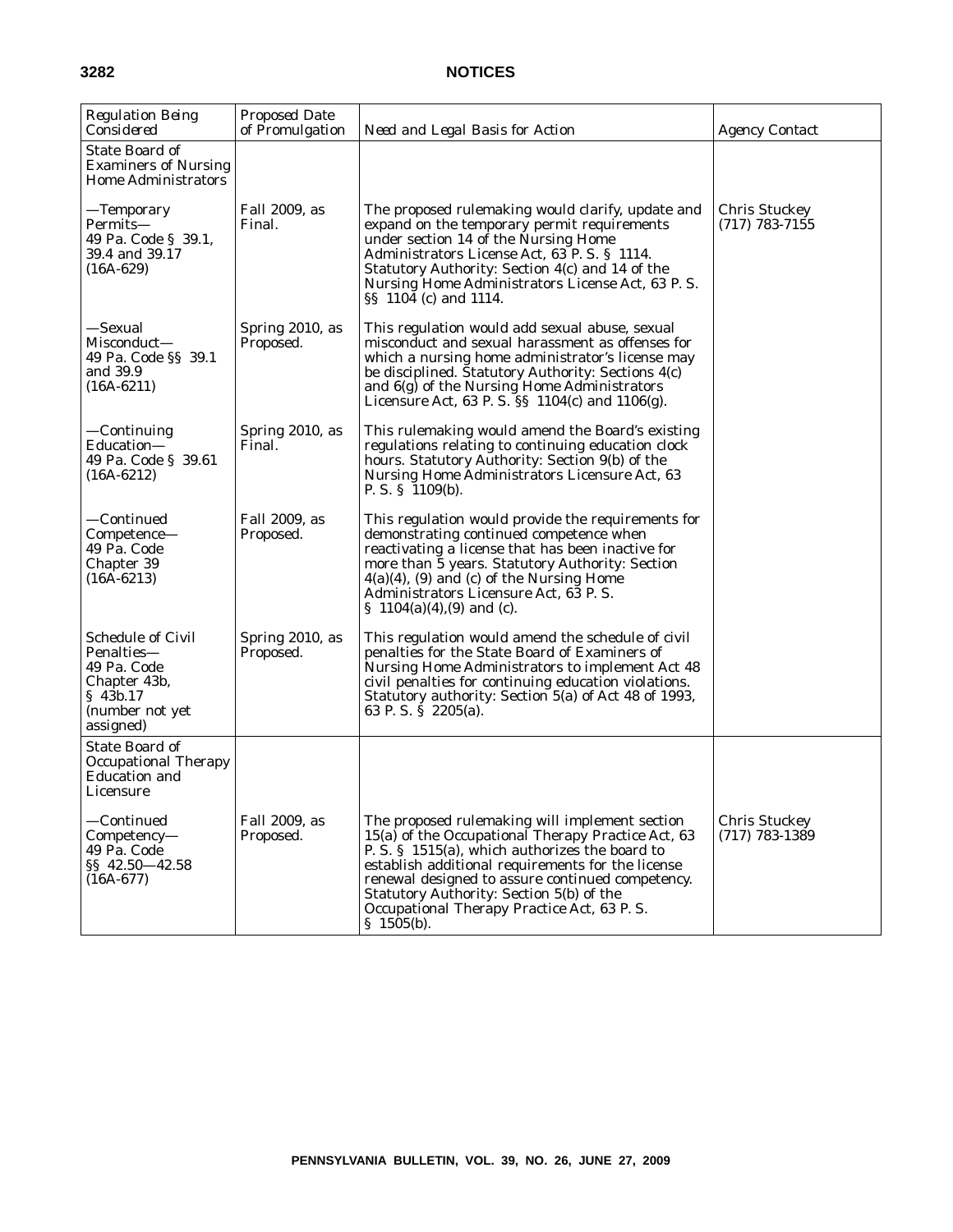| <b>Regulation Being</b><br>Considered                                                                                | <b>Proposed Date</b><br>of Promulgation                 | Need and Legal Basis for Action                                                                                                                                                                                                                                                                                                                                                                                                                                           | <b>Agency Contact</b>             |
|----------------------------------------------------------------------------------------------------------------------|---------------------------------------------------------|---------------------------------------------------------------------------------------------------------------------------------------------------------------------------------------------------------------------------------------------------------------------------------------------------------------------------------------------------------------------------------------------------------------------------------------------------------------------------|-----------------------------------|
| State Board of<br>Optometry                                                                                          |                                                         |                                                                                                                                                                                                                                                                                                                                                                                                                                                                           |                                   |
| —Continuing<br>Education-<br>49 Pa. Code §§ 23.81<br>and 23.82<br>$(16A-5212)$                                       | Fall 2009, as<br>Final (Proposed-<br>omitted).          | This regulation would amend the continuing<br>education requirements to clarify the need for a<br>licensee to complete the licensee's continuing<br>education as a prerequisite to renew a lapsed or<br>inactive license within the two years immediately<br>preceding renewal or reactivation. Statutory<br>Authority: Sections 3(b)(14) and 5 of the Optometric<br>Practice and Licensure Act $(63 \text{ P. S.} \text{S} \text{S} \text{244.3(b)}(14))$<br>and 244.5). | Deborah Smith<br>$(717)$ 783-7155 |
| <b>Schedule of Civil</b><br>Penalties-<br>Optometrists<br>49 Pa. Code<br>Chapter 43b<br>(number not yet<br>assigned) | Spring 2010, as<br>Proposed.                            | This proposed regulation would adopt a schedule of<br>civil penalties for continuing education violations.<br>Statutory Authority: Section 5(a) of Act 48 of 1993,<br>63 P. S. $\dot{S}$ 2205(a), authorizes the Commissioner to<br>set forth schedules of civil penalties.                                                                                                                                                                                               |                                   |
| —Volunteer License—<br>49 Pa. Code § 23.26<br>(number not yet<br>assigned)                                           | Spring 2010, as<br><b>Final (Proposed-</b><br>omitted). | This regulation would amend the Board's volunteer<br>license regulations to conform to amendments to the<br>Volunteer Health Services Act made by Act 58 of<br>2002. Statutory Authority: Section 3(b)(14) of the<br>Optometric Practice and Licensure Act, 63 P.S.<br>$\S$ 244.3(b)(14).                                                                                                                                                                                 |                                   |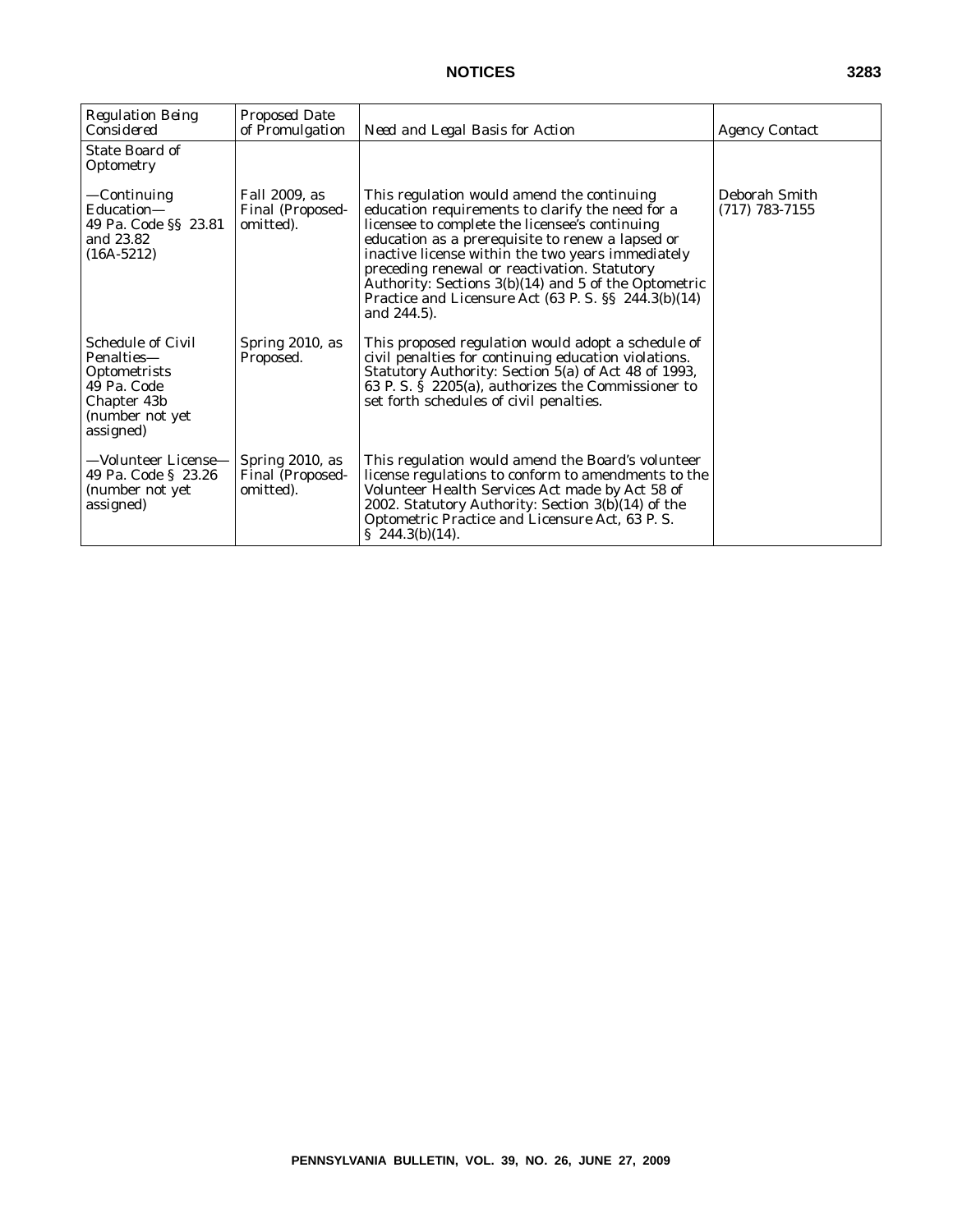| <b>Regulation Being</b><br>Considered                                                                                                   | Proposed Date<br>of Promulgation                 | Need and Legal Basis for Action                                                                                                                                                                                                                                                                                                                                                                                                                                                                                                                                       | <b>Agency Contact</b>                     |
|-----------------------------------------------------------------------------------------------------------------------------------------|--------------------------------------------------|-----------------------------------------------------------------------------------------------------------------------------------------------------------------------------------------------------------------------------------------------------------------------------------------------------------------------------------------------------------------------------------------------------------------------------------------------------------------------------------------------------------------------------------------------------------------------|-------------------------------------------|
| <b>State Board of</b><br>Osteopathic Medicine                                                                                           |                                                  |                                                                                                                                                                                                                                                                                                                                                                                                                                                                                                                                                                       |                                           |
| —Miscellaneous<br>Provisions-<br>49 Pa. Code<br>Chapter 25<br>$(16A-5319)$                                                              | Fall 2009, as<br>Proposed.                       | This regulation would implement Acts 29 and 46 of<br>2007 pertaining to supervision of physician<br>assistants and continuing medical education for<br>volunteer license holders. Statutory Authority:<br>Section 10(h) of the Osteopathic Medical Practice<br>Act (Act), 63 P. S. § $271.10(h)$ , authorizes the Board<br>to establish rules and regulations relating to<br>physician assistants; and section 16 of the Act, 63<br>P. S. § 271.16, authorizes the Board to adopt<br>regulations as are reasonably necessary to carry out<br>the purposes of the Act. | <b>Gina Bittner</b><br>$(717) 783 - 4858$ |
| —Perfusionists—<br>49 Pa. Code<br>Chapter 25<br>(number not yet<br>assigned)                                                            | Fall 2009, as<br>Proposed.                       | The proposed rulemaking would set forth the<br>requirements for licensure of perfusionists.<br>Statutory Authority: Section 4 of the Act of June 11,<br>2008 (P.L 161, No. 20) requires the Board to<br>promulgate regulations to implement licensure of<br>profusionists within 18 months of the effective date.<br>The act was effective on August 10, 2008.                                                                                                                                                                                                        |                                           |
| —Licensure of<br>Respiratory<br>Therapists and<br>Physician<br>Assistants—<br>49 Pa. Code<br>Chapter 25<br>(number not yet<br>assigned) | Fall 2009, as<br>Proposed.                       | The proposed rulemaking implements the<br>amendments made to the Osteopathic Medical<br>Practice Act by the Act of July 4, 2008 (P. L.589, No.<br>46) relating to licensure of respiratory therapists<br>and physician assistants. Statutory authority:<br>Section 8 of the Act of July 4, 2008 (P. L. 589, No.<br>46) requires the Board and the State Board of<br>Medicine to jointly promulgate regulations to<br>implement the amendments within 18 months.                                                                                                       |                                           |
| —Volunteer License—<br>49 Pa. Code<br>Chapter 25,<br>Subchapter L,<br>§§ 25.601-25.607.<br>(number not yet<br>assigned)                 | Spring 2010, as<br>Final (Proposed-<br>omitted). | This regulation would amend the Board's volunteer<br>license regulations to conform to amendments to the<br>Volunteer Health Services Act made by Act 58 of<br>2002. Statutory Authority: Section 16 of the<br>Osteopathic Medicine Act, 63 P.S. § 271.16.                                                                                                                                                                                                                                                                                                            |                                           |
| —Schedule of Civil<br>Penalties-<br>49 Pa. Code<br>Chapter 43b<br>(number not yet<br>assigned)                                          | Fall 2009, as<br>Proposed.                       | This regulation would establish a schedule of civil<br>penalties for the State Board of Osteopathic<br>Medicine to implement Act 48 civil penalties for<br>failure to report complaints filed against an<br>osteopathic physician in a medical professional<br>liability action. Statutory authority: Section 5(a) of<br>Act 48 of 1993, 63 P. S. $\hat{S}$ 2205(a).                                                                                                                                                                                                  |                                           |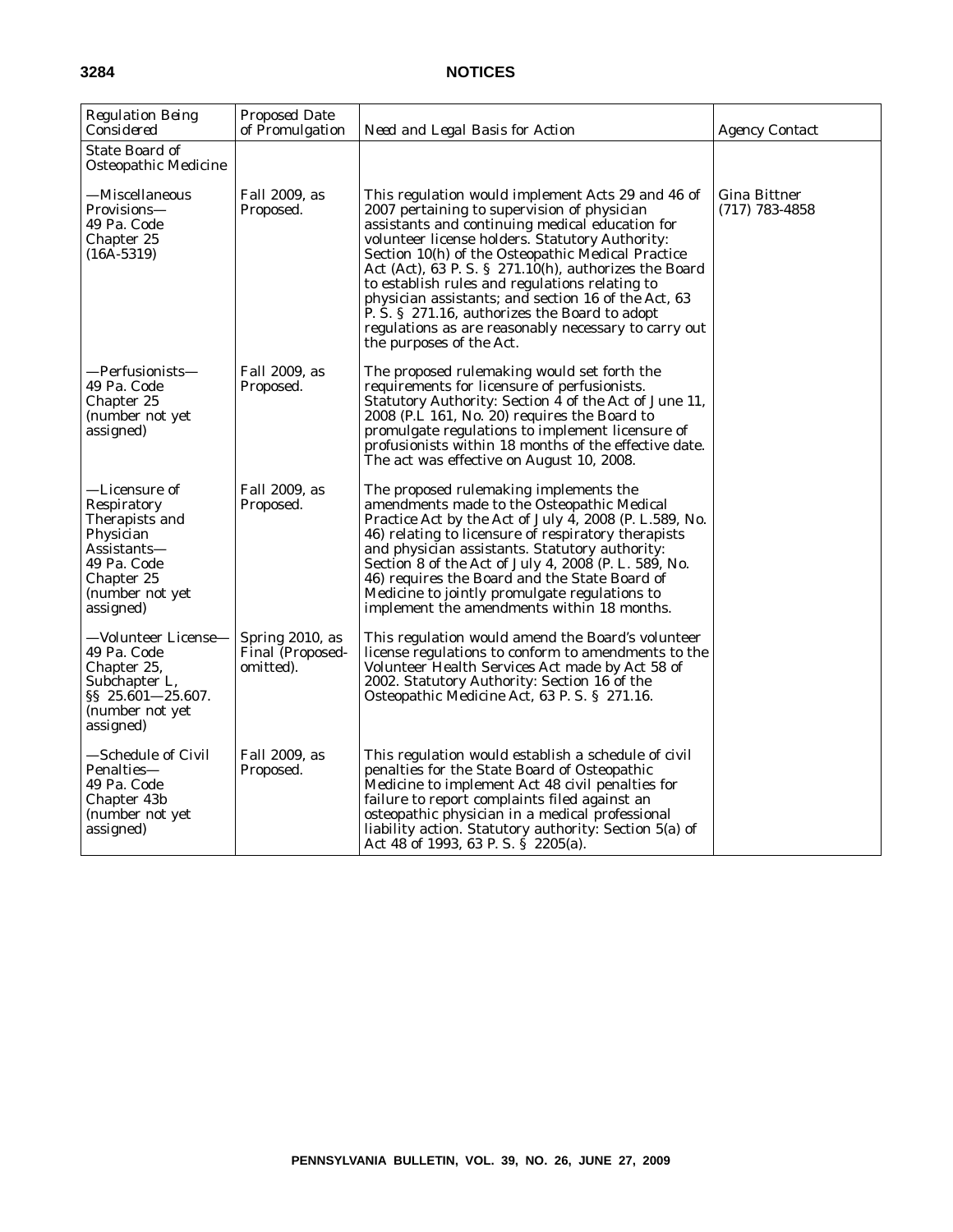| <b>Regulation Being</b><br>Considered                                                                   | Proposed Date<br>of Promulgation | Need and Legal Basis for Action                                                                                                                                                                                                                                                                                                                                                                                                                                              | <b>Agency Contact</b>                 |
|---------------------------------------------------------------------------------------------------------|----------------------------------|------------------------------------------------------------------------------------------------------------------------------------------------------------------------------------------------------------------------------------------------------------------------------------------------------------------------------------------------------------------------------------------------------------------------------------------------------------------------------|---------------------------------------|
| State Board of<br>Pharmacy                                                                              |                                  |                                                                                                                                                                                                                                                                                                                                                                                                                                                                              |                                       |
| —General<br>Revisions-<br>49 Pa. Code<br>Chapter 27<br>$(16A-5416)$                                     | Fall 2009, as<br>Final.          | The regulation would update the regulations of the<br>Board to delete outdated portions and amend<br>sections to recognize current pharmacy practice.<br>Statutory Authority: Sections $4(j)$ and $6(k)(1)$ and $(9)$<br>of the Pharmacy Act, 63 P. S. §§ 390-4(j), 390-6(k)(1)<br>and (9).                                                                                                                                                                                  | Melanie Zimmerman<br>$(717)$ 783-7156 |
| —Continuing<br>Education—<br>49 Pa. Code § 27.32<br>$(16A-5417)$                                        | Fall 2009, as<br>Final.          | This regulation would clarify the Board's continuing<br>education requirements. Statutory Authority:<br>Section 3.1 of the Pharmacy Act, 63 P.S. § 390-3.1.                                                                                                                                                                                                                                                                                                                  |                                       |
| —Sale of Hypodermic<br>Needles and<br>Syringes—<br>49 Pa. Code<br>Chapter 27<br>$(16A-5418)$            | Fall 2009, as<br>Final.          | This regulation would amend existing regulations to<br>eliminate the requirement for a prescription prior to<br>dispensing needles and syringes by a pharmacist.<br>Authority: Sections $4(j)$ and $6(k)(1)$ and (9) of the<br>Pharmacy Act, 63 P. S. $\S$ 390-4(j) and 390-6(k)(1)<br>and (9).                                                                                                                                                                              |                                       |
| —Compounding<br>Practices-<br>49 Pa. Code<br>Chapter 27<br>$(16A-5419)$                                 | Spring 2010, as<br>Proposed.     | This rulemaking would establish standards for the<br>compounding of drugs by pharmacists. Statutory<br>Authority: Section $6(k)(9)$ of the Pharmacy Act, 63<br>P. S. $\S$ 390-6(k)(9) grants the authority to<br>promulgate rules and regulations to effectuate the<br>purposes of the act. Section 2 of the Pharmacy Act,<br>63 P.S. $\S$ 390-2(11) defines the practice of<br>pharmacy to include the compounding of drugs.                                                |                                       |
| —Pharmacist<br>Breaks—<br>49 Pa. Code<br>Chapter 27<br>$(16A-5420)$                                     | Fall 2009, as<br>Final.          | This regulation would permit a sole pharmacist on<br>duty to take up to a thirty-minute break while the<br>pharmacy remains open. Statutory Authority:<br>Sections $4(j)$ and $6(k)(1)$ and $(9)$ of the Pharmacy<br>Act, 63 P. S. §§ 390-4(j), 390-6(k)(1) and (9).                                                                                                                                                                                                         |                                       |
| —Fees—<br>49 Pa. Code § 27.91<br>$(16A-5422)$                                                           | Fall 2009, as<br>Final.          | This proposed rulemaking would amend the<br>schedule of fees of the State Board of Pharmacy to<br>increase fees. Statutory authority: Section 8.2(a) of<br>the Pharmacy Act, 63 P. S. $\S$ 390-8.2(a).                                                                                                                                                                                                                                                                       |                                       |
| —Cancer Drug<br><b>Repository Program-</b><br>49 Pa. Code<br>Chapter 27<br>(number not yet)<br>assigned | Fall 2009, as<br>Proposed.       | The proposed rulemaking would establish the<br>eligibility criteria, standards and procedures for the<br>administration of a cancer drug repository program.<br>Statutory authority: Section 7 of the Act of May 13,<br>2008 (P. L. 139, No. 14), known as the Cancer Drug<br>Repository Program Act, requires the Board to<br>promulgate regulations to carry out the purposes of<br>the act within 90 days of the effective date. The<br>effective date was July 12, 2008. |                                       |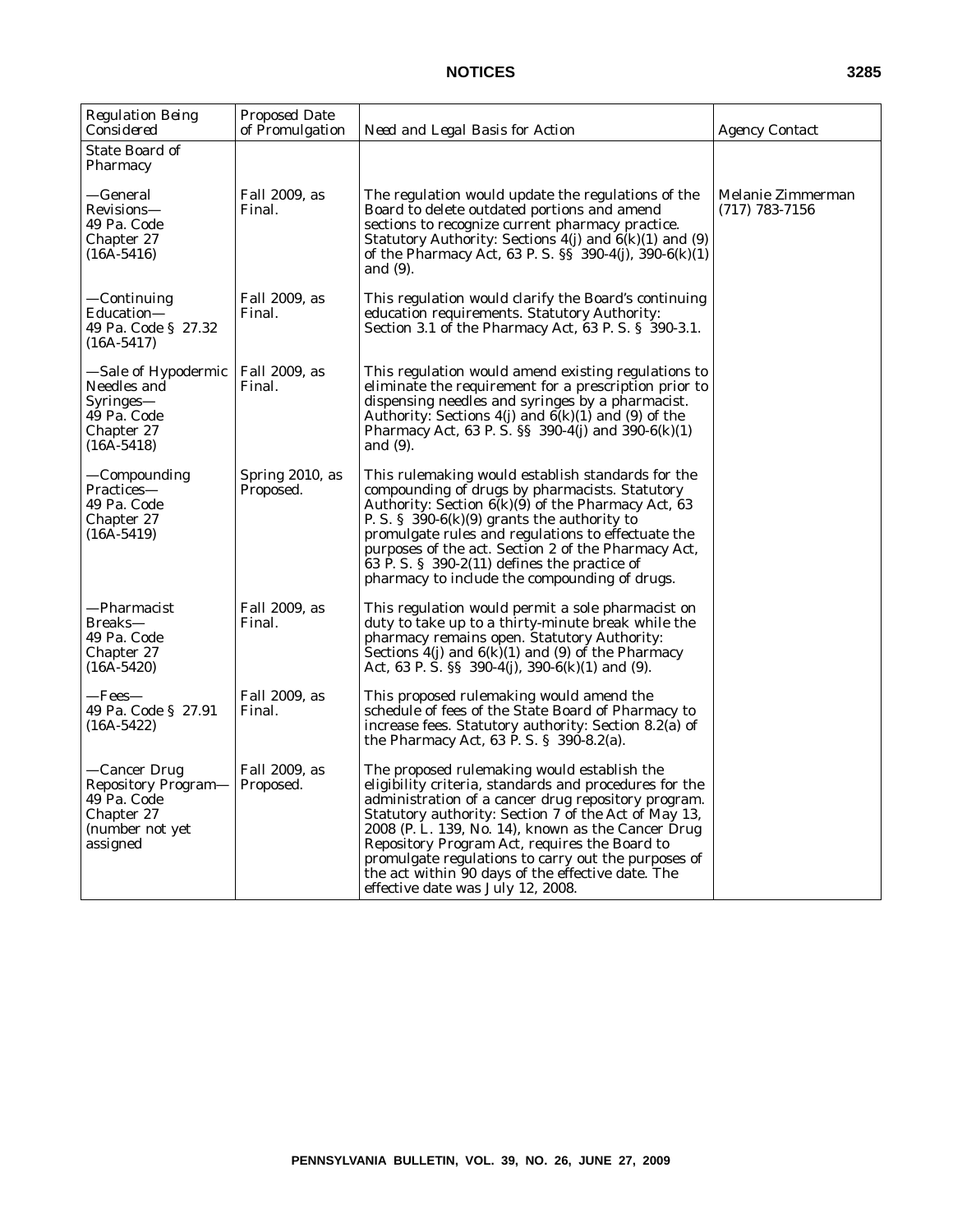| <b>Regulation Being</b><br>Considered                                                                            | <b>Proposed Date</b><br>of Promulgation | Need and Legal Basis for Action                                                                                                                                                                                                                                                                                                                                                                                                             | <b>Agency Contact</b>                         |
|------------------------------------------------------------------------------------------------------------------|-----------------------------------------|---------------------------------------------------------------------------------------------------------------------------------------------------------------------------------------------------------------------------------------------------------------------------------------------------------------------------------------------------------------------------------------------------------------------------------------------|-----------------------------------------------|
| <b>State Board of</b><br>Pharmacy (con't)                                                                        |                                         |                                                                                                                                                                                                                                                                                                                                                                                                                                             |                                               |
| —Pharmacy<br>Internship-<br>49 Pa. Code<br>Chapter 27<br>(number not yet<br>assigned)                            | Spring 2010, as<br>Proposed.            | This rulemaking would update the Board's<br>regulations relating to the pharmacy internship<br>required under section 3 of the Pharmacy Act.<br>Statutory Authority: Section 3 of the Pharmacy Act,<br>63 P.S. § 390-3(c) requires the Board to establish<br>by regulation the internship requirements which<br>must be satisfactorily completed prior to issuance of<br>a pharmacist license.                                              | Melanie Zimmerman<br>$(717)$ 783-7156         |
| —Schedule of Civil<br>Penalties-<br>49 Pa. Code<br>Chapter $43b, \, \xi$ $43b.7$<br>(number not yet<br>assigned) | Spring 2010, as<br>Proposed.            | This regulation would amend the schedule of civil<br>penalties for the State Board of Pharmacy to<br>implement Act 48 civil penalties for continuing<br>education violations. Statutory authority: Section<br>5(a) of Act 48 of 1993, 63 P.S. § 2205(a).                                                                                                                                                                                    |                                               |
| <b>State Board of</b><br><b>Physical Therapy</b>                                                                 |                                         |                                                                                                                                                                                                                                                                                                                                                                                                                                             |                                               |
| —Act 38 Revisions—<br>49 Pa. Code<br>Chapter 40<br>(number not yet<br>assigned)                                  | Fall 2009, as<br>Proposed.              | The proposed rulemaking would implement the<br>amendments to the Physical Therapy Practice Act<br>made by the Act of July 4, 2008 (P. L. 293, No. 38).<br>Statutory authority: Section 16 of the Act of July 4,<br>2008 (P. L. 293, No. 38) requires the Board to<br>promulgate regulations to implement the<br>amendments and additions of that act within 18<br>months of the effective date. The act is effective on<br>October 2, 2008. | <b>Michelle Roberts</b><br>$(717) 783 - 7134$ |
| -Continuing<br>Education<br>Providers—<br>49 Pa. Code § 40.63<br>$(16A-6513)$                                    | Fall 2009, as<br>Proposed.              | This proposed rulemaking would clarify and update<br>the continuing education requirements relating to<br>approved providers of continuing education.<br>Statutory authority: Sections $3(a)$ and $9(c)(2)$ of the<br>Physical Therapy Practice Act, 63 P. S. §§ 1303(a)<br>and $1303(c)(2)$ .                                                                                                                                              |                                               |
| —Schedule of Civil<br>Penalties-<br>49 Pa. Code<br>Chapter 43b<br>(number not yet<br>assigned)                   | Spring 2010, as<br>Proposed.            | This regulation would establish a schedule of civil<br>penalties for the State Board of Physical Therapy to<br>implement Act 48 civil penalties for practicing on a<br>lapsed license. Statutory authority: Section 5(a) of<br>Act 48 of 1993, 63 P.S. § 2205(a).                                                                                                                                                                           |                                               |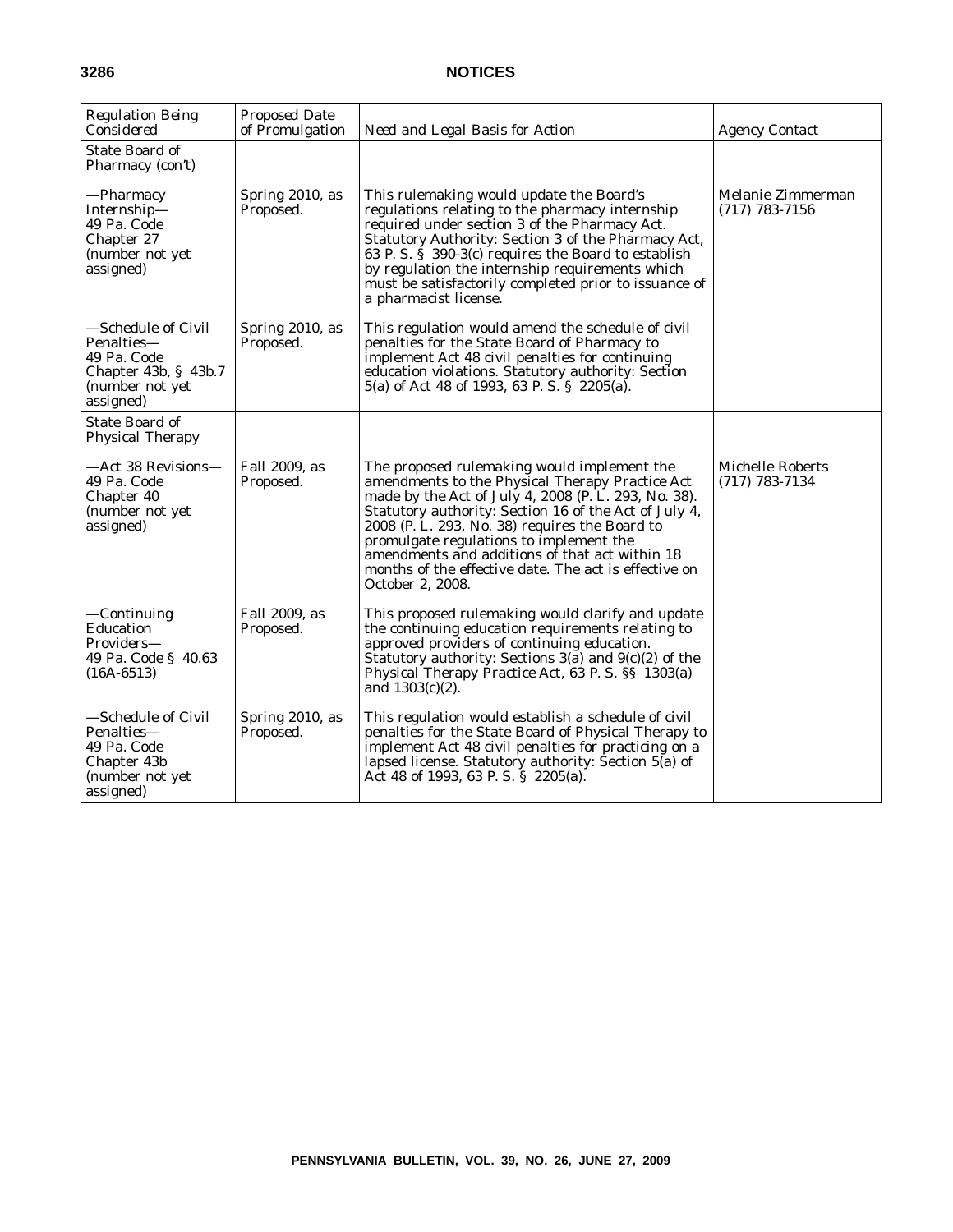| <b>Regulation Being</b><br>Considered                                                                         | <b>Proposed Date</b><br>of Promulgation                 | Need and Legal Basis for Action                                                                                                                                                                                                                                             | <b>Agency Contact</b>                   |
|---------------------------------------------------------------------------------------------------------------|---------------------------------------------------------|-----------------------------------------------------------------------------------------------------------------------------------------------------------------------------------------------------------------------------------------------------------------------------|-----------------------------------------|
| <b>State Board of</b><br>Podiatry                                                                             |                                                         |                                                                                                                                                                                                                                                                             |                                         |
| -Certificate of<br><b>Authority to Perform</b><br>Acupuncture-<br>49 Pa. Code<br>Chapter 29<br>$(16A-449)$    | Spring 2010, as<br>Proposed.                            | This regulation would establish the fees and<br>regulate the practice of acupuncture by podiatrists<br>under the Acupuncture Registration Act. Statutory<br><b>Authority: Section 3 of the Acupuncture</b><br>Registration Act, 63 P.S. § 1803.                             | <b>Gina Bittner</b><br>$(717)$ 783-4858 |
| —Continuing<br>Education-<br>49 Pa. Code §§ 29.61<br>and 29.63<br>$(16A-4410)$                                | Fall 2009, as<br>Proposed.                              | This regulation would increase the biennial<br>continuing education requirement from 30 hours to<br>50 hours and expand the categories of approved<br>continuing education providers. Statutory Authority:<br>Section 9.1 of the Podiatry Practice Act, 63 P.S.<br>42.9a.   |                                         |
| —Schedule of Civil<br>Penalties-<br>Podiatrists<br>49 Pa. Code<br>Chapter 43b<br>(Number not yet<br>assigned) | Spring 2010, as<br>Proposed.                            | This proposed regulation would adopt a schedule of<br>civil penalties for continuing education violations.<br>Statutory Authority: Section 5(a) of Act 48 of 1993,<br>63 P. S. $\dot{S}$ 2205(a), authorizes the Commissioner to<br>set forth schedules of civil penalties. |                                         |
| —Volunteer License—<br>49 Pa. Code § 29.55<br>(number not yet<br>assigned)                                    | Spring 2010, as<br><b>Final (Proposed-</b><br>omitted). | This regulation would amend the Board's volunteer<br>license regulations to conform to amendments to the<br>Volunteer Health Services Act made by Act 58 of<br>2002. Statutory Authority: Section 15 of the<br>Podiatry Practice Act, 63 P.S. § 42.15.                      |                                         |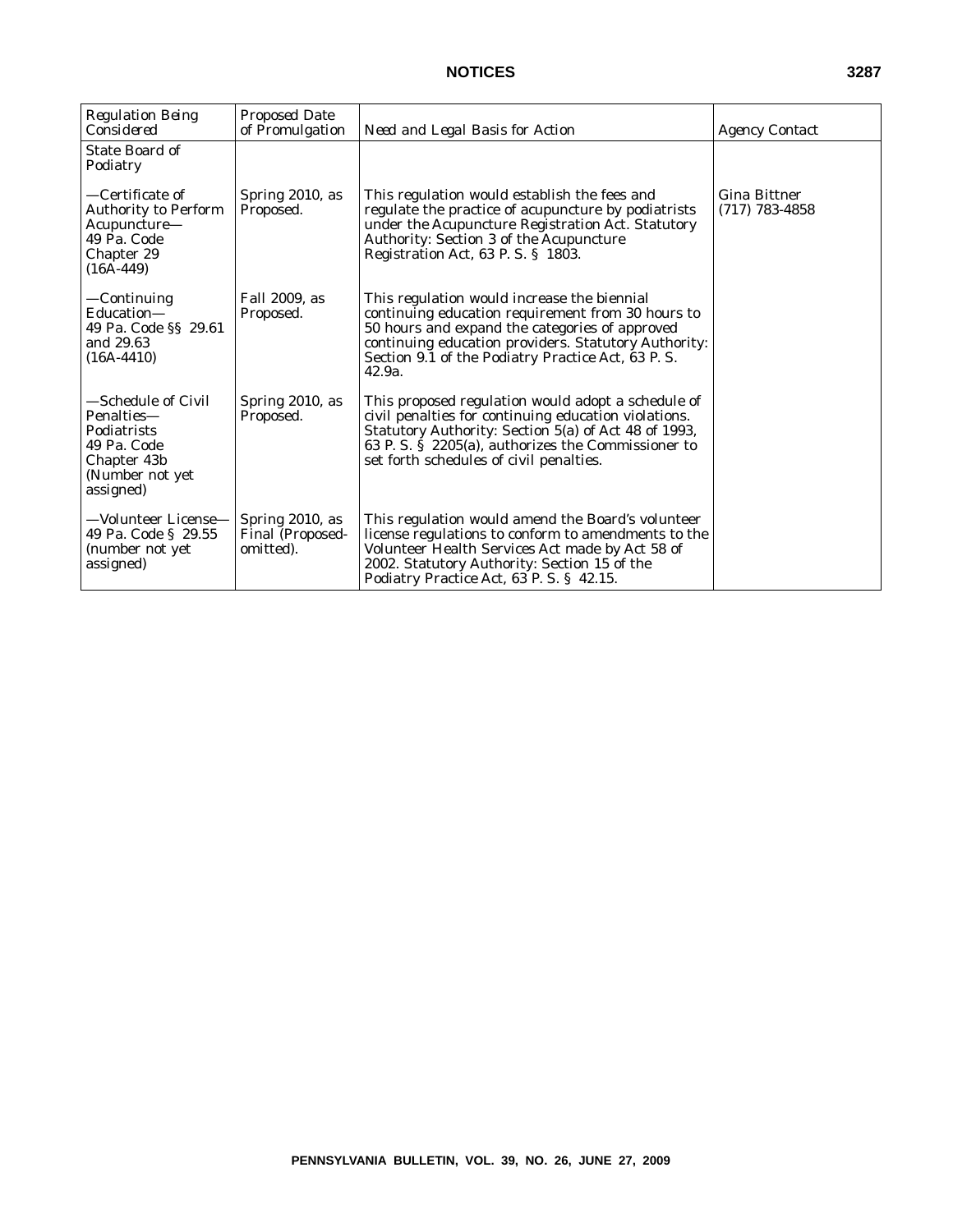| <b>Regulation Being</b><br>Considered                                                                                  | <b>Proposed Date</b><br>of Promulgation        | Need and Legal Basis for Action                                                                                                                                                                                                                                                                                                                                                                                                                                                             | <i>Agency Contact</i>                    |
|------------------------------------------------------------------------------------------------------------------------|------------------------------------------------|---------------------------------------------------------------------------------------------------------------------------------------------------------------------------------------------------------------------------------------------------------------------------------------------------------------------------------------------------------------------------------------------------------------------------------------------------------------------------------------------|------------------------------------------|
| <b>State Board of</b><br>Psychology                                                                                    |                                                |                                                                                                                                                                                                                                                                                                                                                                                                                                                                                             |                                          |
| —Qualifications—<br>49 Pa. Code<br>Chapter 41<br>$(16A-6315)$                                                          | Spring 2010, as<br>Final.                      | This regulation would amend education, experience<br>and examination requirements as well as creates<br>new and amends existing supervisor requirements.<br>Statutory Authority: Sections 3.2(1) and (2) of the<br>Professional Psychologists Practice Act, 63 P.S.<br>$\S$ 1203.2(1) and (2).                                                                                                                                                                                              | <b>Chris Stuckey</b><br>$(717)$ 783-7155 |
| —Continuing<br>Education-<br>49 Pa. Code § 41.59<br>$(16A-6317)$                                                       | Fall 2009, as<br>Proposed.                     | This regulation would amend the Board's continuing<br>education requirements regarding home study,<br>instruction and carry over. Statutory Authority:<br>Section 15 of the Professional Psychologists Practice<br>Act, 63 P.S. $\S$ 1215.                                                                                                                                                                                                                                                  |                                          |
| —Code of Conduct—<br>49 Pa. Code § 41.61<br>$(16A-6318)$                                                               | Fall 2009, as<br>Proposed.                     | This regulation would update the Board's Code of<br>Conduct so that it would be in line with changes to<br>the American Psychological Association and the<br>Association of State and Provincial Psychology<br>Boards. Statutory Authority: Section 3.2(2) of the<br>Professional Psychologists Practice Act, 63 P.S.<br>$\S$ 1203.2(2).                                                                                                                                                    |                                          |
| —Graduate training<br>in Psychology—<br>49 Pa. Code, §§ 41.1<br>and 41.58<br>$(16A-6319)$                              | Fall 2009, as<br>Final (Proposed-<br>omitted). | This regulation would reinsert three educational<br>subcategories still needed in the definition of<br>"degree in psychology" which were inadvertently<br>deleted by a prior rulemaking. Statutory Authority:<br>Section 3.2(2) of the Professional Psychologists<br>Practice Act, 63 P. S. § 1203.2(2).                                                                                                                                                                                    |                                          |
| —Schedule of Civil<br>Penalties—<br>49 Pa. Code<br>Chapter 43b<br>(number not yet<br>assigned)                         | Spring 2010, as<br>Proposed.                   | This regulation would establish a schedule of civil<br>penalties for the State Board of Psychology to<br>implement Act 48 civil penalties for continuing<br>education violations. Statutory authority: Section<br>5(a) of Act 48 of 1993, 63 P.S. § 2205(a).                                                                                                                                                                                                                                |                                          |
| <b>State Board of</b><br><b>Certified Real Estate</b><br><b>Appraisers</b>                                             |                                                |                                                                                                                                                                                                                                                                                                                                                                                                                                                                                             |                                          |
| Certification of<br>Appraisers and<br>Licensure of<br>Appraiser Trainees-<br>49 Pa. Code<br>Chapter 36<br>$(16A-7015)$ | Fall 2009, as<br>Proposed                      | The proposed rulemaking would implement the<br>amendments to the Real Estate Appraisers<br>Certification Act made by the Act of July 8, 2008<br>(P. L. 833, No. 59), and makes other amendments<br>required to comply with a recent audit of the<br>Appraisal Subcommittee, which identified areas of<br>the Board's regulations that did not conform with<br>AQB criteria. Statutory Authority: Section 5(2) of<br>the Real Estate Appraisers Certification Act, 63 P.S.<br>$\S$ 457.5(2). | <b>Heidy Weirich</b><br>$(717)$ 783-3397 |
| <b>Schedule of Civil</b><br>Penalties-Real<br>Estate Appraisers—<br>49 Pa. Code<br>§ 43b.15a<br>$(16-49)$              | Fall 2009, as<br>Proposed.                     | The proposed rulemaking will codify and amend the<br>Board's current schedule of civil penalties statement<br>of policy. Statutory Authority: Section 5(a) of Act 48<br>of 1993, 63 P.S. § 2205(a), authorizes the<br>Commissioner to set forth schedules of civil<br>penalties, with the approval of the Board.                                                                                                                                                                            |                                          |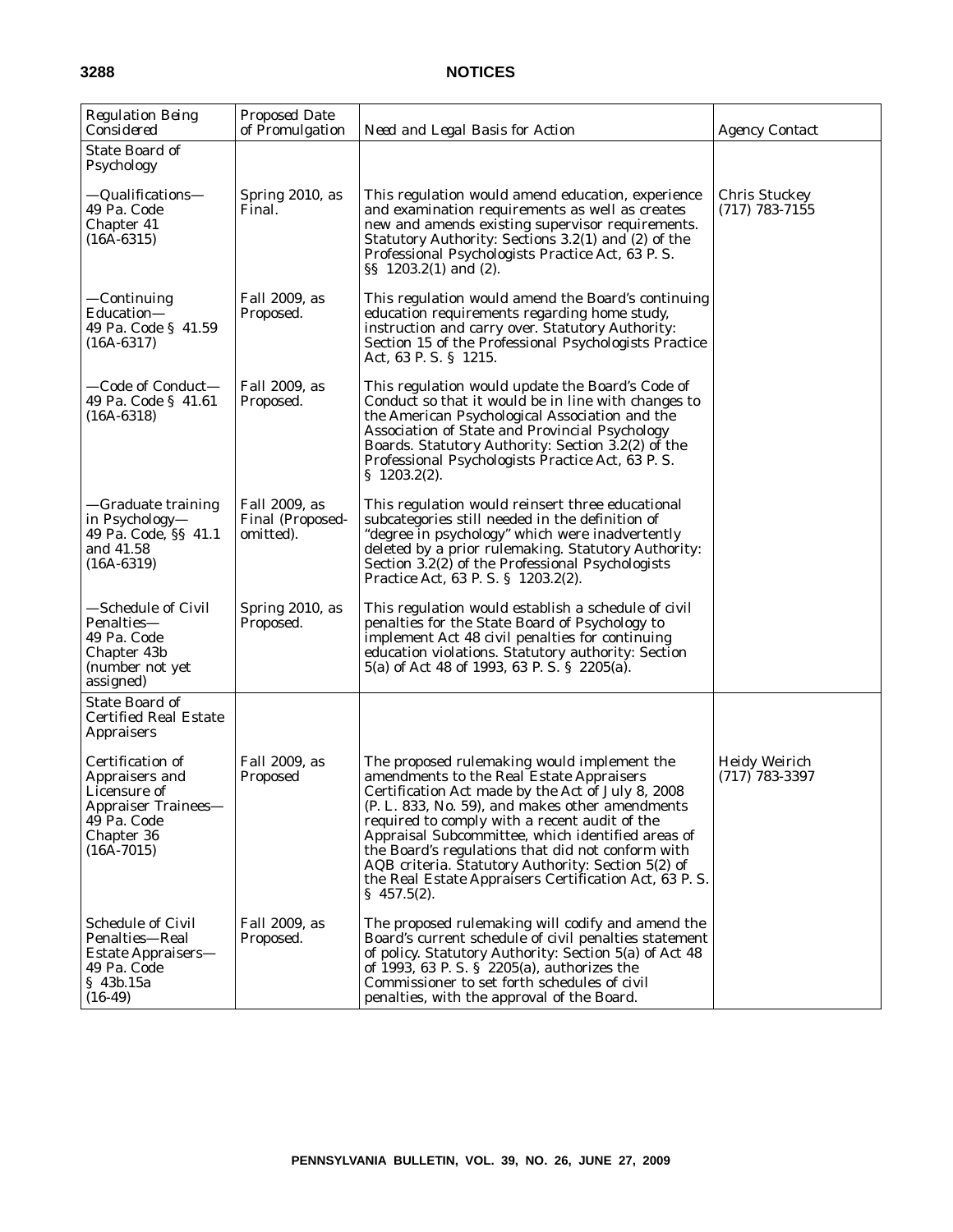| <b>Regulation Being</b><br>Considered                                                                        | <b>Proposed Date</b><br>of Promulgation | Need and Legal Basis for Action                                                                                                                                                                                                                                                                                                                                                                                                                                       | <b>Agency Contact</b>               |
|--------------------------------------------------------------------------------------------------------------|-----------------------------------------|-----------------------------------------------------------------------------------------------------------------------------------------------------------------------------------------------------------------------------------------------------------------------------------------------------------------------------------------------------------------------------------------------------------------------------------------------------------------------|-------------------------------------|
| <b>State Real Estate</b><br>Commission                                                                       |                                         |                                                                                                                                                                                                                                                                                                                                                                                                                                                                       |                                     |
| —Education—<br>49 Pa. Code § 35.384,<br>35.385.<br>$(16A-5613)$                                              | Fall 2009, as<br>Proposed.              | This proposed regulation would require new<br>licensees to complete a mandatory 14-hour<br>post-licensure course in lieu of their continuing<br>education. Statutory Authority: Sections 404 and<br>404.1 of the Real Estate Licensing and Registration<br>Act, 63 P. S. §§ 455.404 and 455.404a.                                                                                                                                                                     | Patricia Ridley<br>$(717)$ 783-3658 |
| —Fees—<br>49 Pa. Code § 35.203<br>$(16A-5615)$                                                               | Spring 2010, as<br>Proposed.            | The proposed regulation would amend current fees<br>by consolidating the initial licensure fee charged to<br>new applicants from a two-tiered structure to a<br>single fee in order to allow the Commission to<br>establish an online application in that the current<br>system cannot accommodate a two-tiered fee<br>structure. Statutory Authority: Sections 404 and<br>407 of the Real Estate Licensing and Registration<br>Act, 63 P. S. §§ 455.404 and 455.407. |                                     |
| —Seller's Property<br>Disclosure<br>Statement-<br>49 Pa. Code<br>\$33.335a<br>$(16A-5618)$                   | Fall 2009, as<br>Proposed.              | This regulation would adopt a form "seller's<br>property disclosure statement" as required by Act<br>114 of 2000. Statutory Authority: Section 7304(a) of<br>the Residential Real Estate Transfers Law, 63 P.S.<br>\$7304(a).                                                                                                                                                                                                                                         |                                     |
| —Property<br>Management—<br>49 Pa. Code<br>Chapter 35<br>$(16A-5619)$                                        | Fall 2009, as<br>Proposed.              | The proposed regulation would establish standards<br>for licensees who engage in property management.<br>Statutory Authority: Section 404 of the Real Estate<br>Licensing and Registration Act, 63 P.S. § 455.404.                                                                                                                                                                                                                                                    |                                     |
| -Schedule of Civil<br>Penalties—<br>49 Pa. Code<br>Chapter $43b$ , § $43b.8$<br>(number not yet<br>assigned) | Spring 2010, as<br>Proposed.            | This regulation would amend the schedule of civil<br>penalties for the State Real Estate Commission to<br>implement Act 48 civil penalties for continuing<br>education violations. Statutory authority: Section<br>5(a) of Act 48 of 1993, 63 P.S. § 2205(a).                                                                                                                                                                                                         |                                     |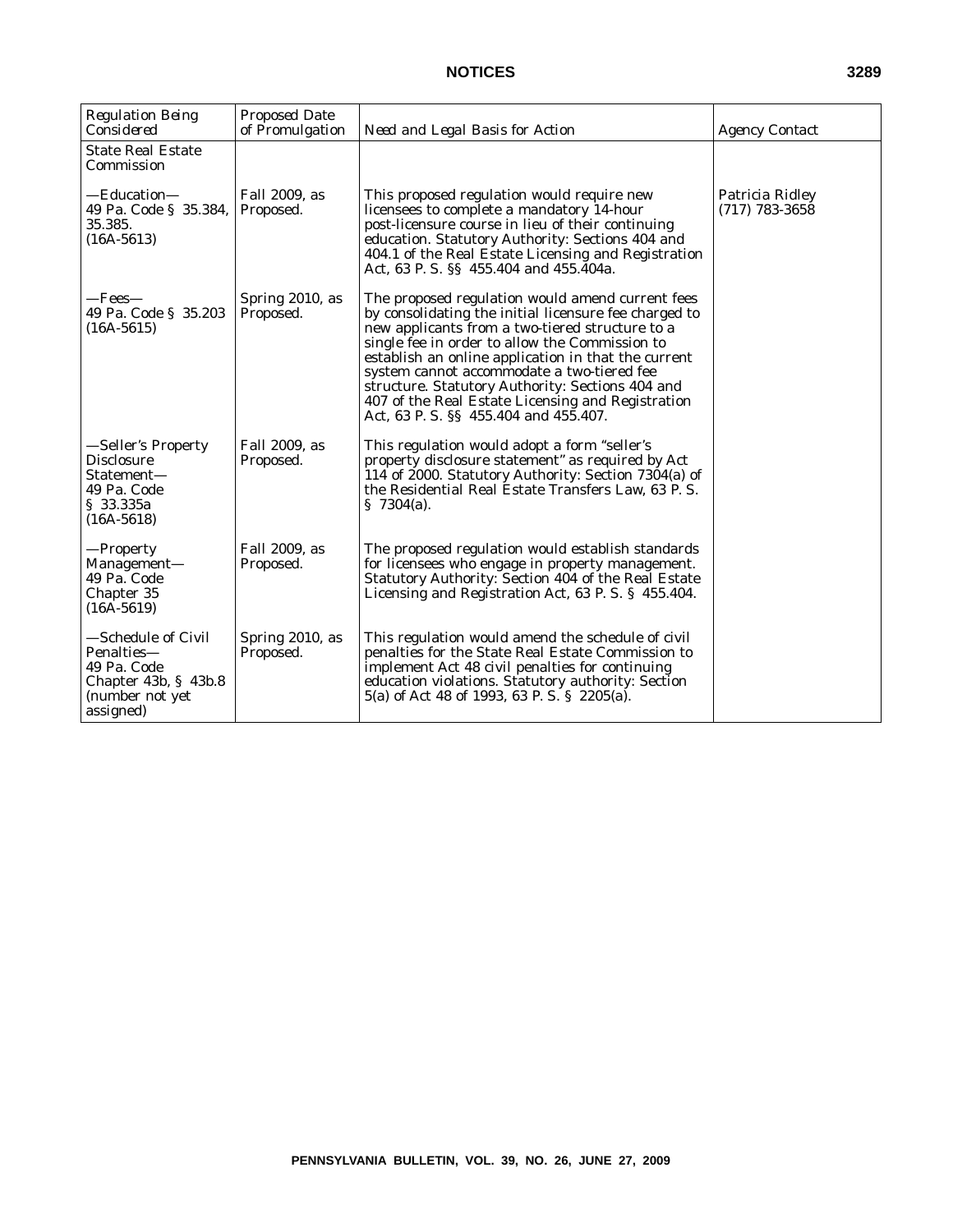| <b>Regulation Being</b><br>Considered                                                                                                                                                      | Proposed Date<br>of Promulgation | Need and Legal Basis for Action                                                                                                                                                                                                                                                                                                                                                                                                                                                                                                                | <b>Agency Contact</b>             |
|--------------------------------------------------------------------------------------------------------------------------------------------------------------------------------------------|----------------------------------|------------------------------------------------------------------------------------------------------------------------------------------------------------------------------------------------------------------------------------------------------------------------------------------------------------------------------------------------------------------------------------------------------------------------------------------------------------------------------------------------------------------------------------------------|-----------------------------------|
| <b>State Board of Social</b><br>Workers, Marriage<br>and Family<br>Therapists and<br>Professional<br>Counselors                                                                            |                                  |                                                                                                                                                                                                                                                                                                                                                                                                                                                                                                                                                |                                   |
| —Standards of<br>Professional<br>Conduct—<br>49 Pa. Code<br>Chapters 47, 48 and<br>49<br>$(16A-6911)$                                                                                      | Spring 2010, as<br>Final.        | The regulation would establish a code of ethics and<br>standards of professional conduct for social workers,<br>clinical social workers, marriage and family<br>therapists, and professional counselors licensed by<br>the board. Statutory Authority: Section 6(2) of the<br>Social Workers, Marriage and Family Therapists<br>and Professional Counselors Act, 63 P.S. § 1906(2).                                                                                                                                                            | Sandra Matter<br>$(717)$ 783-1389 |
| —Implementation of<br>Act 68 of 2008; Hours<br>of Supervised Clinical<br><b>Experience and</b><br>Licensure by<br>Endorsement-<br>49 Pa. Code<br>Chapters 47, 48 and<br>19<br>$(16A-6916)$ | Fall 2009, as<br>Proposed.       | This final-omitted rulemaking would implement the<br>reduction in the number of required hours of<br>supervised clinical experience from 3,600 to 3,000<br>and provide for licensure by endorsement as<br>required by the Act of July 9, 2008 (P. L. 929, No.<br>68). Statutory Authority: Section 4 of the Act of July<br>9, 2008 (P. L. 929, No. 68) provides that the Board<br>shall promulgate regulations to implement the<br>amendments within three years of the effective date<br>of the act. Act 68 is effective on September 7, 2008 |                                   |
| —Schedule of<br>CivilPenalties-<br>49 Pa. Code<br>Chapter 43b<br>(number not yet<br>assigned)                                                                                              | Spring 2010, as<br>Proposed.     | This regulation would establish a schedule of civil<br>penalties for the State Board of Social Workers,<br>Marriage and Family Therapists and Professional<br>Counselors to implement Act 48 civil penalties for<br>practicing without a license or practicing on a<br>lapsed license. Statutory authority: Section 5(a) of<br>Act 48 of 1993, 63 P.S. § 2205(a).                                                                                                                                                                              |                                   |
| State Board of<br>Examiners in<br>Speech-Language and<br><b>Hearing</b>                                                                                                                    |                                  |                                                                                                                                                                                                                                                                                                                                                                                                                                                                                                                                                |                                   |
| —General<br>Revisions-<br>49 Pa. Code<br>Chapter 45<br>(number not yet<br>assigned)                                                                                                        | Fall 2009, as<br>Proposed.       | This regulation would update of the regulations of<br>the Board to delete or amend outdated regulations.<br>Statutory Authority: Section 5(2) of the<br>Speech-Language and Hearing Licensure Act, 63<br>P. S. § $1705(2)$ .                                                                                                                                                                                                                                                                                                                   | Sandra Matter<br>(717) 783-1389   |
| —Schedule of Civil<br>Penalties-<br>49 Pa. Code<br>Chapter 43b<br>(number not yet)<br>assigned)                                                                                            | Spring 2010, as<br>Proposed.     | This regulation would amend the schedule of civil<br>penalties for the State Board of Speech-Language<br>and Hearing to implement Act 48 civil penalties for<br>continuing education violations. Statutory authority:<br>Section 5(a) of Act 48 of 1993, 63 P.S. § 2205(a).                                                                                                                                                                                                                                                                    |                                   |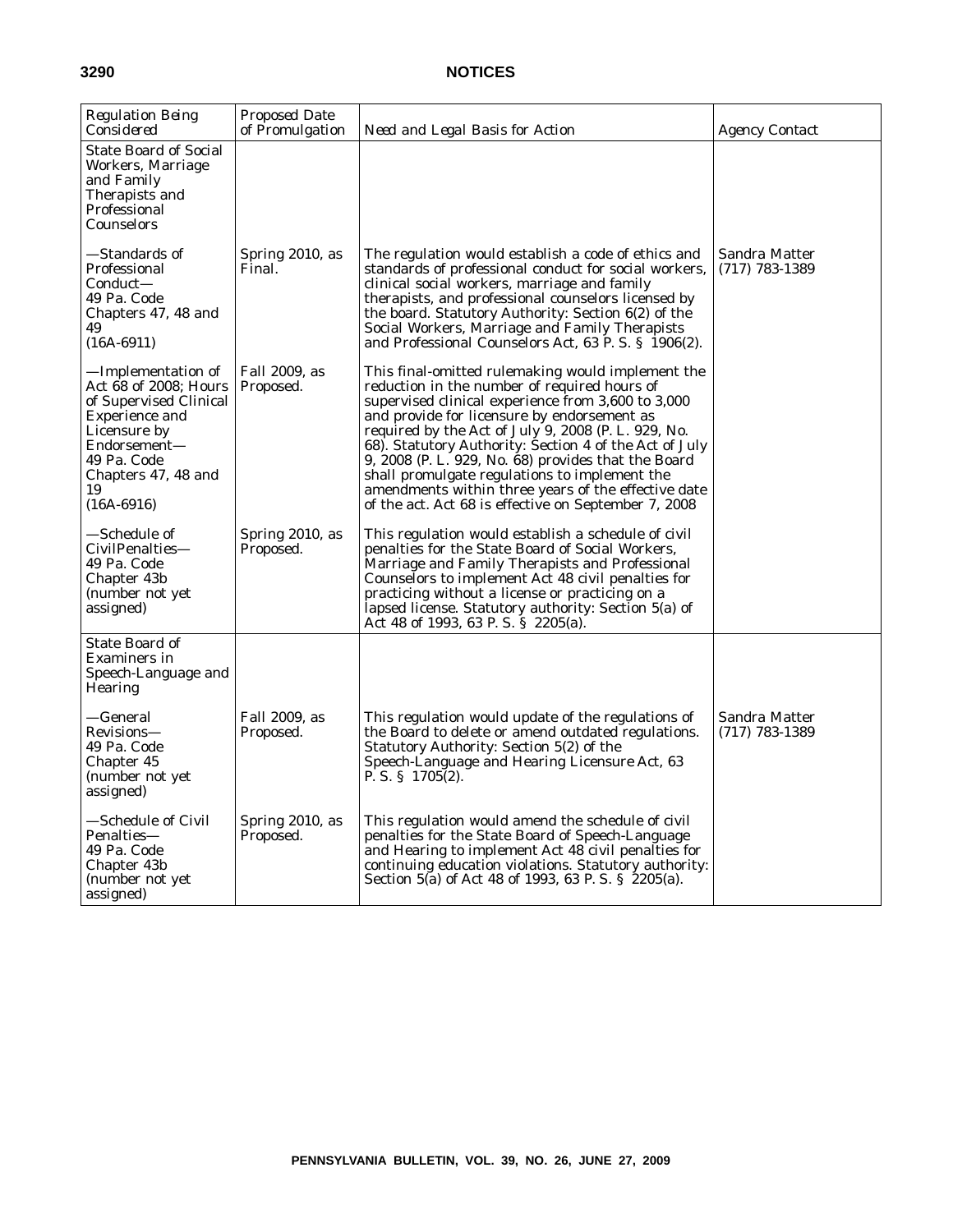| <b>Regulation Being</b><br>Considered                                                                                                           | <b>Proposed Date</b><br>of Promulgation | Need and Legal Basis for Action                                                                                                                                                                                                                                                                                                                                                     | <b>Agency Contact</b>                       |
|-------------------------------------------------------------------------------------------------------------------------------------------------|-----------------------------------------|-------------------------------------------------------------------------------------------------------------------------------------------------------------------------------------------------------------------------------------------------------------------------------------------------------------------------------------------------------------------------------------|---------------------------------------------|
| <b>State Board of</b><br>Vehicle<br>Manufacturers,<br>Dealers and<br>Salespersons                                                               |                                         |                                                                                                                                                                                                                                                                                                                                                                                     |                                             |
| —Salesperson<br>License-<br>49 Pa. Code<br>Chapter 19<br>$(16A-609)$                                                                            | Fall 2009, as<br>Proposed.              | This regulation would clarify and update the<br>requirements for salespersons in order to permit<br>salespersons to sell at other locations of the same<br>dealer. Statutory Authority: Section 4(9) of the<br>Board of Vehicles Act, 63 P. S. § 818.4(9).                                                                                                                          | Janice Cline<br>$(717)$ 783-1697            |
| -Fee for Out-of-state<br><b>RV</b> Dealer<br>Participating in a<br>Show—<br>49 Pa. Code § 19.4<br>(number not yet<br>assigned)                  | Fall 2009, as<br>Proposed.              | This regulation would establish a fee for processing<br>applications under section $32.1(c)$ of the act, 63 P.S.<br>§ 818.32a(c), for out-of-state RV dealers to register<br>with the Board in order to participate in an RV<br>show in this Commonwealth. Statutory Authority:<br>Sections 4(9) and 32.1(c) of the Board of Vehicles<br>Act, 63 P. S. §§ 818.4(9) and 818.32.1(c). |                                             |
| State Board of<br><b>Veterinary Medicine</b>                                                                                                    |                                         |                                                                                                                                                                                                                                                                                                                                                                                     |                                             |
| —Veterinary<br>Dentistry-<br>49 Pa. Code<br>Chapter 31<br>$(16A-5718)$                                                                          | Spring 2010, as<br>Proposed.            | This regulation would address issues relating to<br>veterinary dentistry. Statutory Authority: Section 5<br>of the Veterinary Medicine Practice Act, 63 P.S.<br>$\S$ 485.5.                                                                                                                                                                                                         | <b>Michelle Roberts</b><br>$(717)$ 783-7134 |
| —Facilities—<br>49 Pa. Code<br>Chapter 31<br>$(16A-5720)$                                                                                       | Spring 2010, as<br>Proposed.            | This regulation would establish standards for and<br>require registration of veterinary facilities.<br>Statutory Authority: Sections 5 and 27 of the<br>Veterinary Medicine Practice Act, 63 P.S. §§ 485.5<br>and 485.27.                                                                                                                                                           |                                             |
| —Responsibility to<br>Clients and<br>Patients—<br>49 Pa. Code § 31.21<br>$(16A-5722)$                                                           | Fall 2009, as<br>Proposed.              | This regulation would amend, update and clarify<br>Principle 7 of the Rules of Professional Conduct for<br>Veterinarians relating to veterinarians'<br>responsibilities to clients and patients. Statutory<br>Authority: Section 5 of the Veterinary Medicine<br>Practice Act, 63 P. S. § 485.5.                                                                                    |                                             |
| —Biennial Renewal<br>Fees-<br>49 Pa. Code § 31.41<br>$(16A-5723)$                                                                               | Fall 2009, as<br>Proposed.              | This regulation would provide for graduated<br>increases in the biennial renewal fees for<br>veterinarians and veterinary technicians. Statutory<br>Authority: Section 13 of the Veterinary Medicine<br>Practice Act, 63 P. S. § 485.13.                                                                                                                                            |                                             |
| -Schedule of Civil<br>Penalties-<br>Veterinarians and<br>Veterinary<br>Technicians-<br>49 Pa. Code<br>§ 43b.21a<br>(number not yet<br>assigned) | Fall 2009, as<br>Proposed               | This proposed regulation would adopt a schedule of<br>civil penalties for continuing education violations.<br>Statutory Authority: Section 5(a) of Act 48 of 1993,<br>63 P. S. $\hat{S}$ 2205(a), authorizes the Commissioner to<br>set forth schedules of civil penalties, with the<br>approval of the Board.                                                                      |                                             |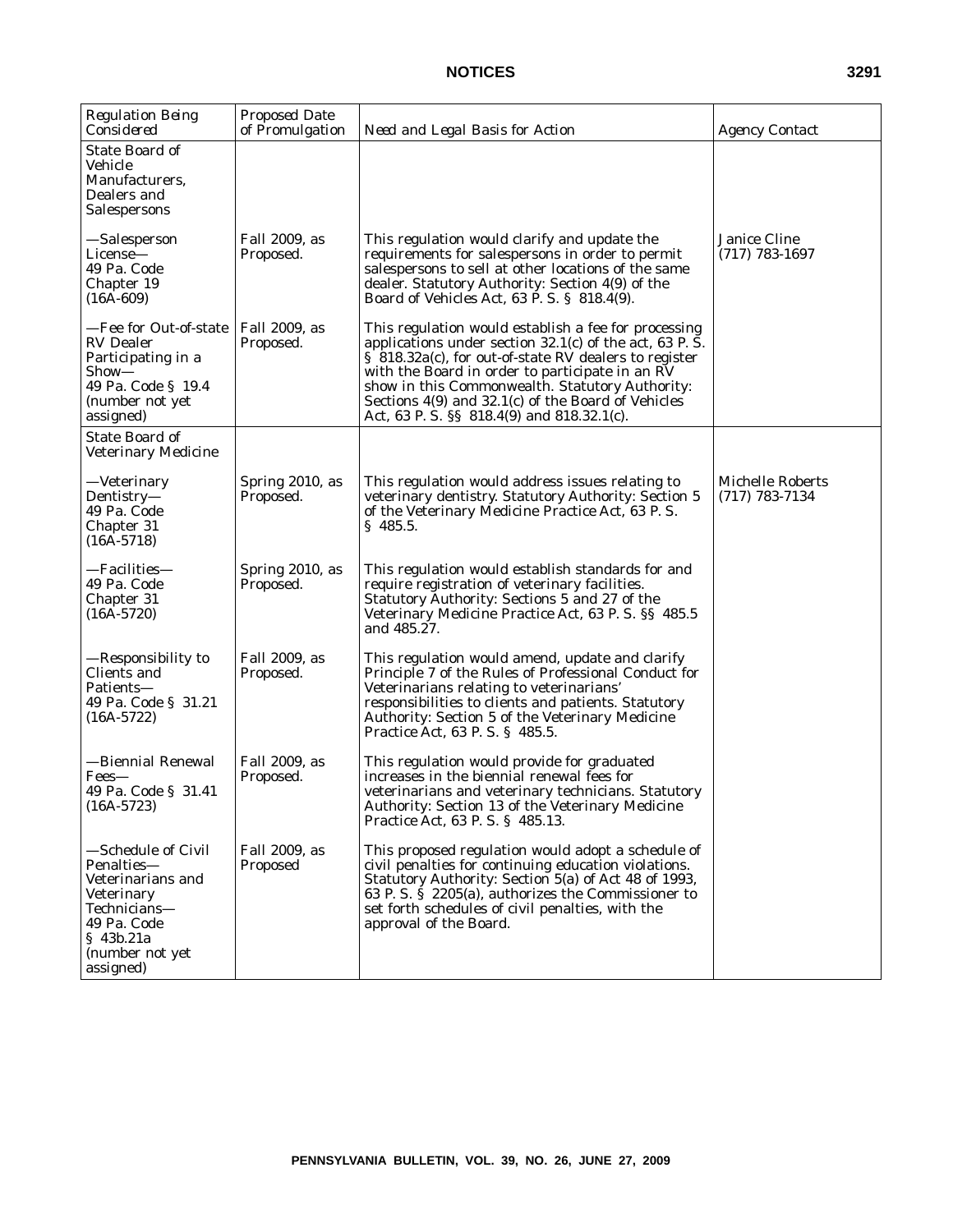| <b>Regulation Being</b><br>Considered                                                                                                                                                                                                                                                                                    | <b>Proposed Date</b><br>of Promulgation                                                                                                                                                                                                                      | Need and Legal Basis for Action                                                                                                                                                                                                                                                                                                                  | <b>Agency Contact</b>                                                                                                       |
|--------------------------------------------------------------------------------------------------------------------------------------------------------------------------------------------------------------------------------------------------------------------------------------------------------------------------|--------------------------------------------------------------------------------------------------------------------------------------------------------------------------------------------------------------------------------------------------------------|--------------------------------------------------------------------------------------------------------------------------------------------------------------------------------------------------------------------------------------------------------------------------------------------------------------------------------------------------|-----------------------------------------------------------------------------------------------------------------------------|
|                                                                                                                                                                                                                                                                                                                          |                                                                                                                                                                                                                                                              | <b>STATE EMPLOYEES' RETIREMENT SYSTEM</b>                                                                                                                                                                                                                                                                                                        |                                                                                                                             |
| 4 Pa. Code § 250.2.<br>Time to appeal. (This<br>proposed regulation<br>will supercede that<br>portion of 1 Pa. Code<br>$\bar{\S}$ 35.35 pertaining to<br>the 10-day period of<br>time to appeal from<br>delegated actions of<br>subordinate officers<br>and substitute a<br>30-day period of time<br>to file an appeal.) | SERS has been<br>notified of the<br>approval of a<br>final-form<br>rulemaking<br>package by the<br><b>Governor's Policy</b><br>Office (GPO).<br>The final<br>rulemaking will<br>proceed<br>consistent with<br>the<br>Commonwealth<br>Documents Law<br>(CDL). | Current hearing regulations are inconsistent with<br>operational practice supporting member-friendly<br>service.                                                                                                                                                                                                                                 | Paul Stahlnecker, Esq.<br>$(717)$ 787-7317<br><b>Robert Gentzel</b><br>$(717)$ 787-9657<br>David Durbin<br>$(717)$ 783-7210 |
| 4 Pa. Code §§ 250.1<br>and 250.15.<br>Applicability of<br>general rules. (These<br>current regulations<br>will be modified to<br>permit the<br>application of<br>proposed 4 Pa. Code<br>$\S$ 250.2.                                                                                                                      | SERS has been<br>notified of the<br>approval of a<br>final-form<br>rulemaking<br>package by the<br>GPO. The final<br>rulemaking will<br>proceed<br>consistent with<br>the CDL.                                                                               | Specific provisions in SERS' regulations should be<br>exceptions to the general rules of administrative<br>practice and procedure.                                                                                                                                                                                                               | Paul Stahlnecker, Esq.<br>$(717)$ 787-7317<br><b>Robert Gentzel</b><br>$(717)$ 787-9657<br>David Durbin<br>$(717)$ 783-7210 |
| 4 Pa. Code § 247.11<br>Priority of taxation,<br>attachments and<br>assignments of funds.<br>(This proposed<br>regulation will clarify<br>the priority of<br>payments to be made<br>from the members'<br>accounts by SERS<br>pursuant to 71<br>Pa.C.S. § 5953.)                                                           | <b>SERS</b> is<br>reviewing the<br>Independent<br>Regulatory<br>Review<br>Commission<br>(IRRC) staff<br>comments and<br><b>SERS</b> has been<br>notified of the<br>approval of the<br>proposed<br>rulemaking<br>package by the<br>GPO.                       | The statute does not set priorities among conflicting<br>demands on members' accounts. A recent court<br>decision has offered partial guidance in this area. A<br>regulation would enable consistent application of<br>the statute and would reduce litigation of priority<br>issues. This is also being considered as a statutory<br>amendment. | Brian McDonough, Esq.<br>$(717)$ 787-7317<br><b>Robert Gentzel</b><br>$(717)$ 787-9657<br>David Durbin<br>$(717)$ 783-7210  |
| 4 Pa. Code § 247.7(a).<br>Priority of death<br>benefit payment.<br>(This proposed<br>regulation will clarify<br>the priority of death<br>benefit payments to<br>be made by SERS<br>pursuant to the<br>second sentence of 71<br>Pa.C.S. § 5905(g).)                                                                       | SERS has been<br>notified of the<br>approval of a<br>final-form<br>rulemaking<br>package by the<br>GPO. The final<br>rulemaking will<br>proceed<br>consistent with<br>the CDL.                                                                               | The statute does not set priorities among conflicting<br>demands on members' death benefits. A regulation<br>would enable consistent application of the statute<br>and would reduce litigation of priority issues.                                                                                                                               | Salvatore Darigo, Esq.<br>$(717)$ 787-7317<br><b>Robert Gentzel</b><br>$(717)$ 787-9657<br>David Durbin<br>$(717)$ 783-7210 |
| 4 Pa. Code § 249.53.<br><b>Exemption from</b><br>execution; assignment<br>of rights. (This<br>proposed regulation<br>amendment would<br>delete State<br>Employes' Credit<br>Union payment<br>language.)                                                                                                                  | SERS has been<br>notified of the<br>approval of a<br>proposed<br>rulemaking<br>package by the<br>GPO.                                                                                                                                                        | The language is obsolete. No credit union currently<br>meets the statutory requirements and it is unlikely<br>that any new ones will. A corresponding statutory<br>amendment is also being considered.                                                                                                                                           | Brian McDonough, Esq.<br>$(717)$ 787-7317<br><b>Robert Gentzel</b><br>$(717)$ 787-9657<br>David Durbin<br>$(717)$ 783-7210  |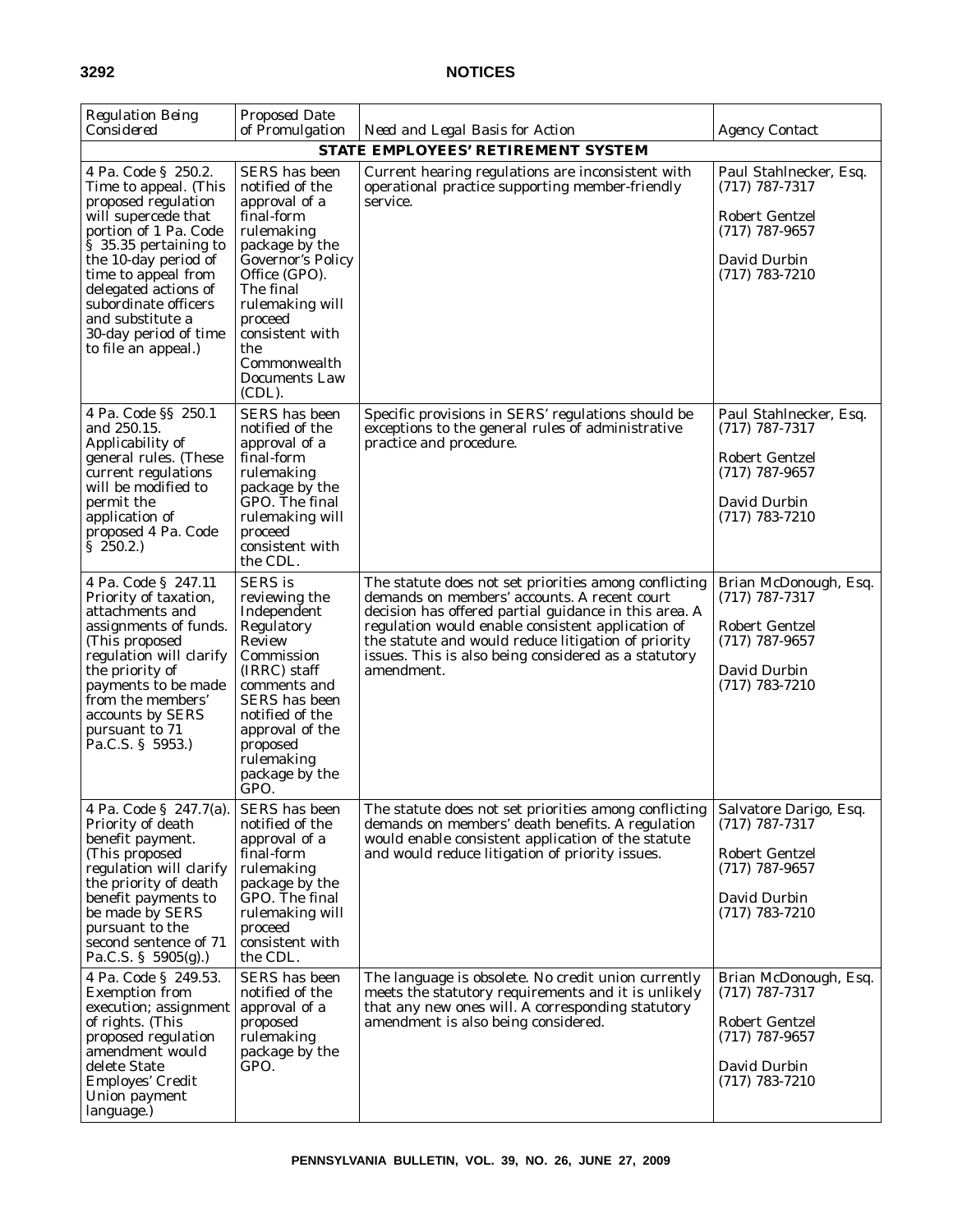| <b>Regulation Being</b><br>Considered                                                                                                                                                                                                                                                                                                                                         | <b>Proposed Date</b><br>of Promulgation                                                                                                                                               | Need and Legal Basis for Action                                                                                                                                                                                                                                                                                                                                                                                                       | <b>Agency Contact</b>                                                                                                     |
|-------------------------------------------------------------------------------------------------------------------------------------------------------------------------------------------------------------------------------------------------------------------------------------------------------------------------------------------------------------------------------|---------------------------------------------------------------------------------------------------------------------------------------------------------------------------------------|---------------------------------------------------------------------------------------------------------------------------------------------------------------------------------------------------------------------------------------------------------------------------------------------------------------------------------------------------------------------------------------------------------------------------------------|---------------------------------------------------------------------------------------------------------------------------|
| 4 Pa. Code § 247.6.<br>(a) Termination of<br>Annuities. (This<br>proposed regulation<br>would delete the<br>30-day requirement<br>to elect multiple<br>service.)                                                                                                                                                                                                              | <b>SERS</b> has been<br>notified of the<br>approval of a<br>final-form<br>rulemaking<br>package by the<br>GPO. The final<br>rulemaking will<br>proceed<br>consistent with<br>the CDL. | The 30 day requirement in the regulation has been<br>rendered obsolete by changes to SERS' enabling<br>legislation.                                                                                                                                                                                                                                                                                                                   | Jill Vecchio, Esq.<br>$(717)$ 787-7317<br>Robert Gentzel<br>$(717)$ 787-9657<br>David Durbin<br>$(717)$ 783-7210          |
| 4 Pa. Code § 247.4.<br>(c) Disability<br>Annuities. (This<br>proposed regulation<br>will clarify: 1) the<br>methodology used to<br>determine the<br>employer-funded<br>offset credit; 2) the<br>service-connected<br>disability supplement<br>and 3) the rights of<br>terminated members<br>to apply for a<br>disability.)                                                    | 2010                                                                                                                                                                                  | The statute does not expressly determine the<br>methodology, the effects of these formulas and when<br>terminated members can apply. Recent court and<br>administrative decisions have offered partial<br>guidance in this area. A regulation would enable<br>consistent application of the statute and would<br>reduce litigation of disability and supplement<br>issues. This is also being considered as a statutory<br>amendment. | M. Catherine Nolan,<br>Esq.<br>$(717)$ 787-7317<br>Robert Gentzel<br>$(717)$ 787-9657<br>David Durbin<br>$(717)$ 783-7210 |
| 4 Pa. Code § 245.4.<br>Member contributions<br>for the purchase of<br>credit for previous<br>State service or to<br>become a full<br>coverage member.<br>(The regulation would<br>be amended to specify<br>the effects of a service<br>purchase or<br>reinstatement.)                                                                                                         | 2010                                                                                                                                                                                  | This regulation would be amended to clarify the<br>effects of the reinstatement or purchase of previous<br>State service. A recent administrative decision has<br>offered partial guidance in this area. A regulation<br>would enable consistent application of the statute<br>and would reduce litigation of purchase of service<br>issues. This is also being considered as a statutory<br>amendment.                               | Brian McDonough, Esq.<br>$(717)$ 787-7317<br>Robert Gentzel<br>$(717)$ 787-9657<br>David Durbin<br>$(717) 783 - 7210$     |
| 4 Pa. Code §§ 241.1<br>and; 247.7.<br>Definitions. (The<br>definition of<br>"Beneficiary" would<br>be amended to specify<br>that the beneficiaries<br>must be named<br>rather than merely<br>described.) Gender<br>neutral terms would<br>be substituted and an<br>operational provision<br>that is found<br>elsewhere would be<br>removed from this<br>definitional section. | <b>SERS</b> has been<br>notified of the<br>approval of a<br>final-form<br>rulemaking<br>package by the<br>GPO. The final<br>rulemaking will<br>proceed<br>consistent with<br>the CDL. | The amendment would clarify and settle whether a<br>proper name ("John Doe") or a general description<br>("my children," "my issue," "per stirpes") suffices. A<br>lack of named beneficiaries can cause significant<br>legal and administrative ambiguities that this<br>amendment would avoid. This is also being<br>considered as a statutory amendment.                                                                           | Jill Vecchio, Esq.<br>$(717)$ 787-7317<br><b>Robert Gentzel</b><br>$(717)$ 787-9657<br>David Durbin<br>$(717) 783 - 7210$ |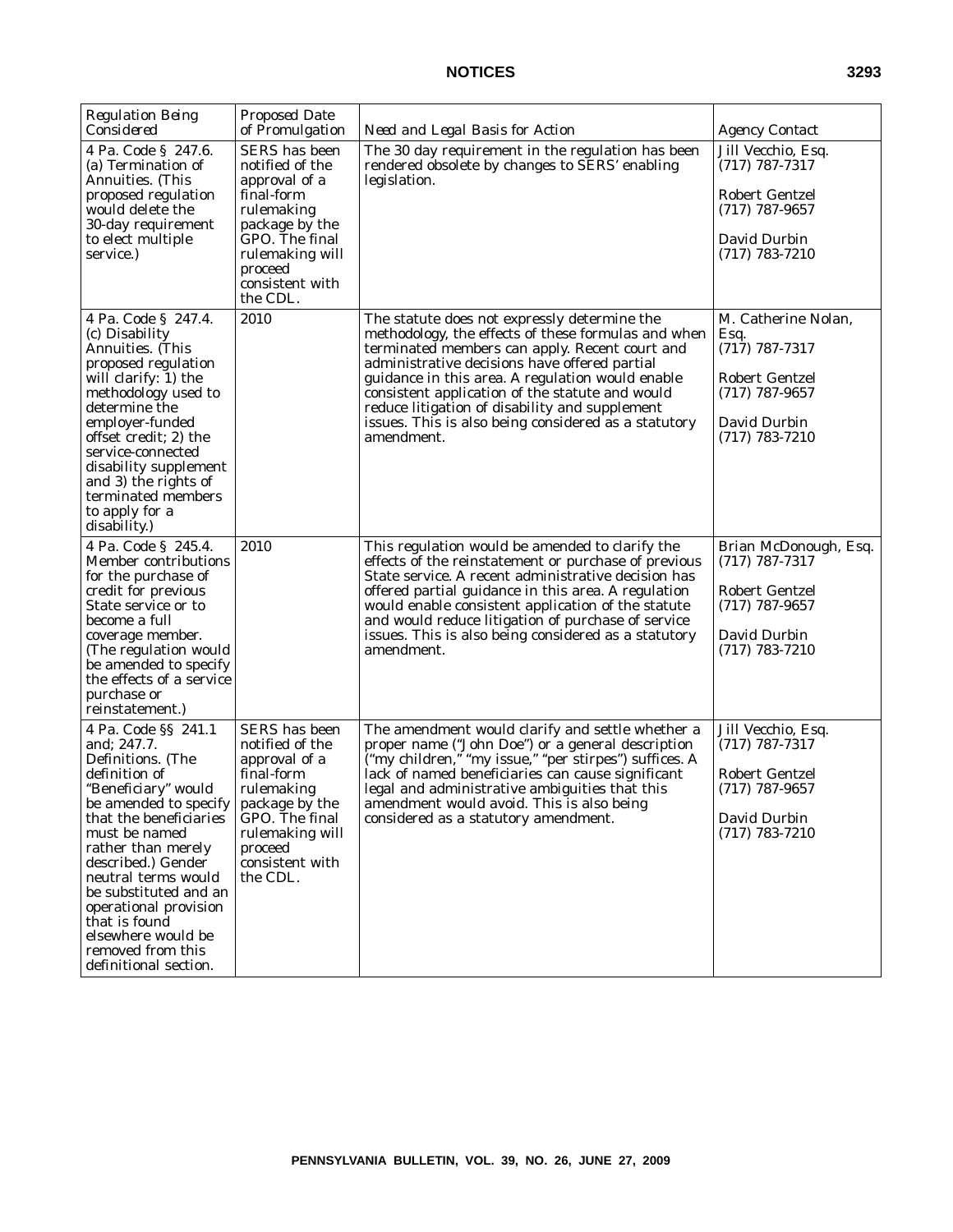| <b>Regulation Being</b><br>Considered                                                                                                                                                      | <b>Proposed Date</b><br>of Promulgation                                                                                                                                                            | Need and Legal Basis for Action                                                                                                                                                                                                                                                                                                                                                                                                                                                                                                                                                                                                                                                                                                                                                                                                                                                                            | <b>Agency Contact</b>                                                                                                                                                                                      |
|--------------------------------------------------------------------------------------------------------------------------------------------------------------------------------------------|----------------------------------------------------------------------------------------------------------------------------------------------------------------------------------------------------|------------------------------------------------------------------------------------------------------------------------------------------------------------------------------------------------------------------------------------------------------------------------------------------------------------------------------------------------------------------------------------------------------------------------------------------------------------------------------------------------------------------------------------------------------------------------------------------------------------------------------------------------------------------------------------------------------------------------------------------------------------------------------------------------------------------------------------------------------------------------------------------------------------|------------------------------------------------------------------------------------------------------------------------------------------------------------------------------------------------------------|
| 4 Pa. Code § 241.2.<br>Electronic submission<br>of member documents<br>and electronic benefit<br>transactions.<br>4 Pa. Code § 243.8.<br>Membership rules for<br>educational<br>employees. | SERS has been<br>notified of the<br>approval of a<br>proposed<br>rulemaking<br>package by the<br>GPO and due to<br>comments by<br>IRRC staff the<br>matter is<br>pending further<br>study.<br>2010 | This new regulation would provide for adoption of a<br>policy by SERS to specify procedures for electronic<br>member transactions consistent with<br>Commonwealth practice and policy and include a<br>hold harmless provision.<br>This new regulation would clarify the requirements<br>for membership and final average salary<br>calculations for educational employees.                                                                                                                                                                                                                                                                                                                                                                                                                                                                                                                                | Jill Vecchio, Esq.<br>$(717)$ 787-7317<br><b>Robert Gentzel</b><br>$(717)$ 787-9657<br>David Durbin<br>$(717)$ 783-7210<br>Brian McDonough, Esq.<br>$(717)$ 787-7317<br>Robert Gentzel<br>$(717)$ 787-9657 |
|                                                                                                                                                                                            |                                                                                                                                                                                                    |                                                                                                                                                                                                                                                                                                                                                                                                                                                                                                                                                                                                                                                                                                                                                                                                                                                                                                            | David Durbin                                                                                                                                                                                               |
|                                                                                                                                                                                            |                                                                                                                                                                                                    | <b>STATE POLICE</b>                                                                                                                                                                                                                                                                                                                                                                                                                                                                                                                                                                                                                                                                                                                                                                                                                                                                                        | $(717) 783 - 7210$                                                                                                                                                                                         |
| <b>DNA</b> Detection of<br><b>Sexual and Violent</b><br>Offenders.<br>37 Pa. Code<br>Chapter 58                                                                                            | June 2010, as<br>proposed.                                                                                                                                                                         | Act 185 of 2004 repealed Chapter 47 of Title 42 of<br>the Pennsylvania Consolidated Statutes and<br>amended Title 44 to add Chapter 23, DNA Data and<br>Testing. The act requires the State Police to<br>promulgate rules and regulations to carry out its<br>provisions.                                                                                                                                                                                                                                                                                                                                                                                                                                                                                                                                                                                                                                  | Syndi L. Guido<br><b>Policy Director</b><br>$(717)$ 772-0905                                                                                                                                               |
| Administration of<br>Megan's Law-<br><b>Neighbor Notification</b><br>37 Pa. Code<br>Chapter 55                                                                                             | June 2010, as<br>proposed.                                                                                                                                                                         | Act 18 of 2000, known as Megan's Law, provides for<br>the registration of sexual offenders and community<br>notification for sexually violent predators. The act<br>requires the Department to promulgate guidelines<br>for the general administration of the act in<br>consultation with the Department of Corrections,<br>the Office of Attorney General, the Pennsylvania<br>Board of Probation and Parole, and the chairmen<br>and minority chairmen of the Senate and House<br>Judiciary Committees. The act also requires the<br>Department to write regulations regarding neighbor<br>notification of sexually violent predators' residence,<br>school, or employer. See 42 Pa. C.S. § 9799.1<br>Although the requisite guidelines and regulations<br>have been promulgated, the Department is in the<br>process of updating them in light of subsequent and<br>anticipated amendments Megan's Law. | Syndi L. Guido<br><b>Policy Director</b><br>$(717)$ 772-0905                                                                                                                                               |
|                                                                                                                                                                                            |                                                                                                                                                                                                    | <b>STATE SYSTEM OF HIGHER EDUCATION</b>                                                                                                                                                                                                                                                                                                                                                                                                                                                                                                                                                                                                                                                                                                                                                                                                                                                                    |                                                                                                                                                                                                            |
| No regulations being developed or considered at this date.                                                                                                                                 |                                                                                                                                                                                                    |                                                                                                                                                                                                                                                                                                                                                                                                                                                                                                                                                                                                                                                                                                                                                                                                                                                                                                            |                                                                                                                                                                                                            |
|                                                                                                                                                                                            |                                                                                                                                                                                                    | <b>TRANSPORTATION</b>                                                                                                                                                                                                                                                                                                                                                                                                                                                                                                                                                                                                                                                                                                                                                                                                                                                                                      |                                                                                                                                                                                                            |
| Chapter $175.96-$<br>Vehicle Equipment<br>and Inspection<br><b>Regulations</b>                                                                                                             | <b>July 2009</b>                                                                                                                                                                                   | We are seeking approval to insert the language<br>"Laser guided systems for use during plowing<br>operations are authorized" into the Medium and<br>Heavy Trucks and Buses section of Pub 45, Vehicle<br>Equipment and Inspection Regulations, Chapter<br>175.96 (h) as it pertains to Department operations.                                                                                                                                                                                                                                                                                                                                                                                                                                                                                                                                                                                              | <b>James Smith</b><br>$(717)$ 787-4299                                                                                                                                                                     |
| Chapter $101-$<br>Authorizing<br><b>Appropriately Attired</b><br>Persons to Direct,<br><b>Control or Regulate</b><br>Traffic                                                               | <b>July 2009</b>                                                                                                                                                                                   | To be consistent with federal rule on worker<br>visibility apparel.                                                                                                                                                                                                                                                                                                                                                                                                                                                                                                                                                                                                                                                                                                                                                                                                                                        | <b>Matt Briggs</b><br>$(717)$ 783-6268                                                                                                                                                                     |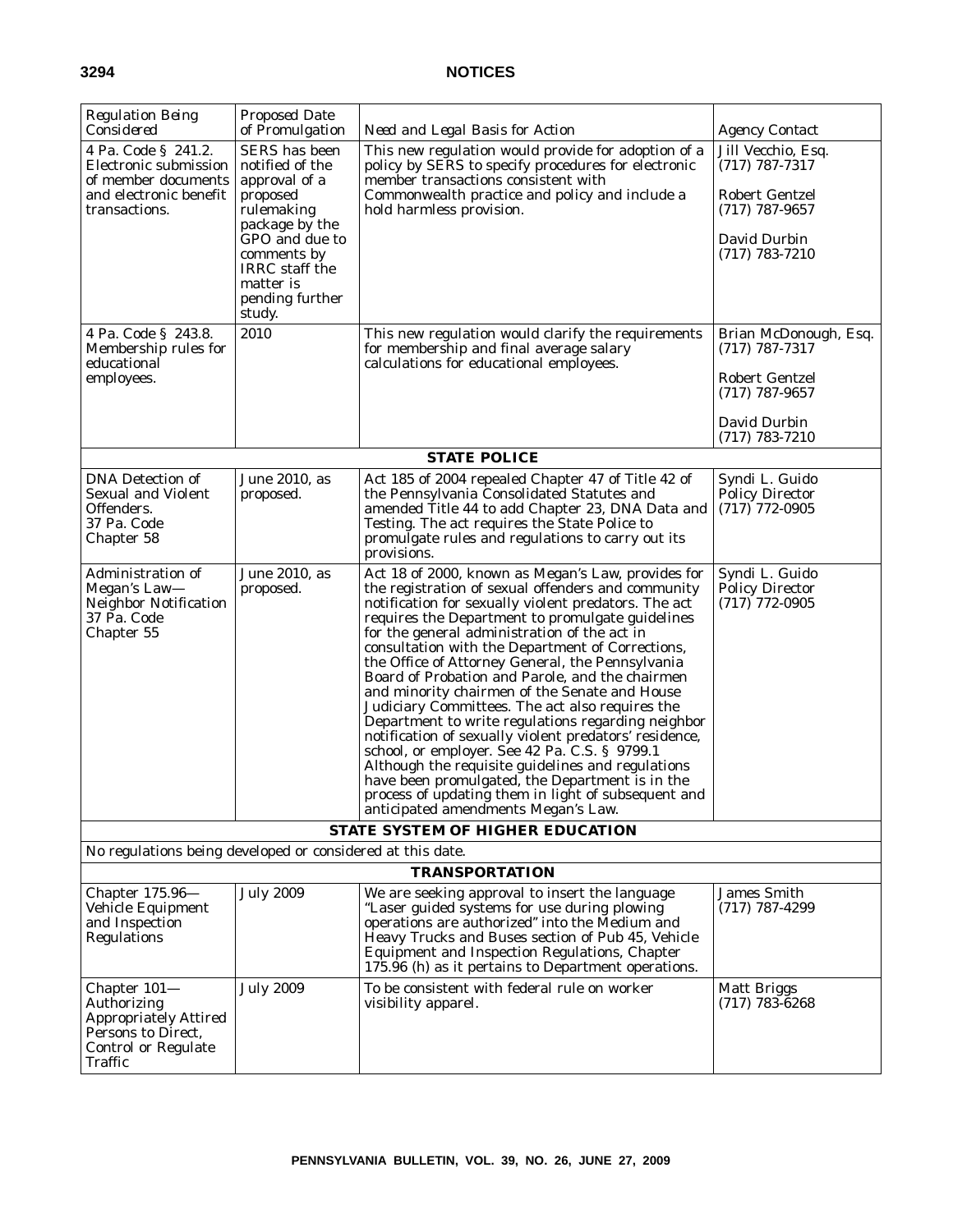| <b>Regulation Being</b><br>Considered                                                                                                                                                                                        | <b>Proposed Date</b><br>of Promulgation | Need and Legal Basis for Action                                                                                                                                                                                                                                                                                                                                                                                                                                                                                                                                                                                                                                                                                                                                                                                                                                                                                                                                                                                 | <b>Agency Contact</b>                     |
|------------------------------------------------------------------------------------------------------------------------------------------------------------------------------------------------------------------------------|-----------------------------------------|-----------------------------------------------------------------------------------------------------------------------------------------------------------------------------------------------------------------------------------------------------------------------------------------------------------------------------------------------------------------------------------------------------------------------------------------------------------------------------------------------------------------------------------------------------------------------------------------------------------------------------------------------------------------------------------------------------------------------------------------------------------------------------------------------------------------------------------------------------------------------------------------------------------------------------------------------------------------------------------------------------------------|-------------------------------------------|
| Chapter 427-<br><b>Public Transportation</b><br>(Act 44 of 2008)                                                                                                                                                             | <b>July 2009</b>                        | Act 44 of 2008, Chapter 15, Sustainable Mobility<br>Options, authorizes almost all public transportation<br>funding programs for the Commonwealth. The<br>legislation requires the Department to develop<br>regulations for several sections of the legislation.<br>Act 44 offered the Department a two-year window<br>to promulgate temporary regulations. The<br>temporary regulations are being drafted by in May<br>2009 for promulgation in July 2009.                                                                                                                                                                                                                                                                                                                                                                                                                                                                                                                                                     | LaVerne Collins<br>$(717)$ 787-1214       |
| 471-Airport Rating<br>& Licensing;<br>473—Aviation<br>Development Grants;<br>477-Local Real<br>Estate Tax<br>Reimbursement<br>Grants;<br>479—Obstructions to<br>Aircraft<br>67 Pa. Code<br>Chapters 471, 473,<br>477 and 479 | September 2009                          | The various chapters of the regulation need to be<br>updated as described below.<br>The purpose of the amendments to Chapter 471 is<br>to provide clarification of requirements and provide<br>greater flexibility in the licensing of various<br>categories and types of landing facilities. The<br>amendments provide the flexibility to accommodate<br>various levels of airport operations and advances in<br>technology that were not envisioned or available at<br>the time the regulation was originally adopted.<br>The purpose of the amendments to Chapter 473 is<br>to allow for increased flexibility for the Department<br>in providing a higher state share for granted<br>projects and allow for a more efficient use of the<br>Aviation Development grant funds available.<br>The purpose of the amendments to Chapters 477<br>and 479 is to simplify and better organize these<br>Chapters in relation to the Chapters 471 and 473.<br>There were no substantive changes to these<br>chapters. | <b>Brian Gearhart</b><br>$(717)$ 705-1250 |
| Chapter 233<br><b>Automated Red Light</b><br>Enforcement                                                                                                                                                                     | December 2009                           | Section 3116 of the Pennsylvania Vehicle Code<br>provides the legal authority for the establishment of<br>a pilot automated red light enforcement (ARLE)<br>program within the City of Philadelphia. Section<br>$3116(l)(2)$ says that the revenues remaining from<br>ARLE fines, after deducting the system<br>administrator's operation and maintenance costs,<br>shall be deposited into the Motor License Fund and<br>shall be used by the Department to develop, by<br>regulation, a Transportation Enhancements Grant<br>Program. Therefore, a completely new regulation is<br>needed to establish the provisions of this new<br>Transportation Enhancements Grant Program.                                                                                                                                                                                                                                                                                                                               | William Laubach<br>$(717)$ 787-9787       |
| 43-Temporary<br><b>Registration Cards</b><br>and Plates<br>67 Pa. Code<br>Chapter 43                                                                                                                                         | December 2009                           | Act 152 of 2002 enacted legislation (requiring<br>contracts for all messenger and agent services) that<br>supersedes several facets of this regulation. Based<br>on the legislation, any reference to bond, hearings,<br>written warnings, suspensions, revocations or fines<br>will be removed from the regulation, as these items<br>are now addressed in the required contracts.                                                                                                                                                                                                                                                                                                                                                                                                                                                                                                                                                                                                                             | <b>Andy Cleaver</b><br>$(717) 787 - 2171$ |
| 175-Vehicle<br><b>Equipment and</b><br>Inspection<br>67 Pa. Code<br>Chapter 175                                                                                                                                              | December 2009                           | Many changes are needed to bring the regulations<br>in line with changes in the Vehicle Code. Other such<br>changes are being proposed to add convenience for<br>customers, to update forms and processes and to<br>implement an initiative to eliminate the issuance of<br>refunds for unused inspection stickers, which would<br>be a savings to the Commonwealth.                                                                                                                                                                                                                                                                                                                                                                                                                                                                                                                                                                                                                                            | John Munafo<br>$(717)$ 787-2171           |
| 79—Restrictions on<br>Driver's License<br>67 Pa. Code<br>Chapter 79                                                                                                                                                          | <b>July 2010</b>                        | The regulations are being deleted because they are<br>no longer applicable. Chapter 83 regulates<br>individuals that have a loss or impairment of a limb<br>and restriction requirements are determined<br>through a driver's examination.                                                                                                                                                                                                                                                                                                                                                                                                                                                                                                                                                                                                                                                                                                                                                                      | <b>Scott Shenk</b><br>$(717)$ 783-5958    |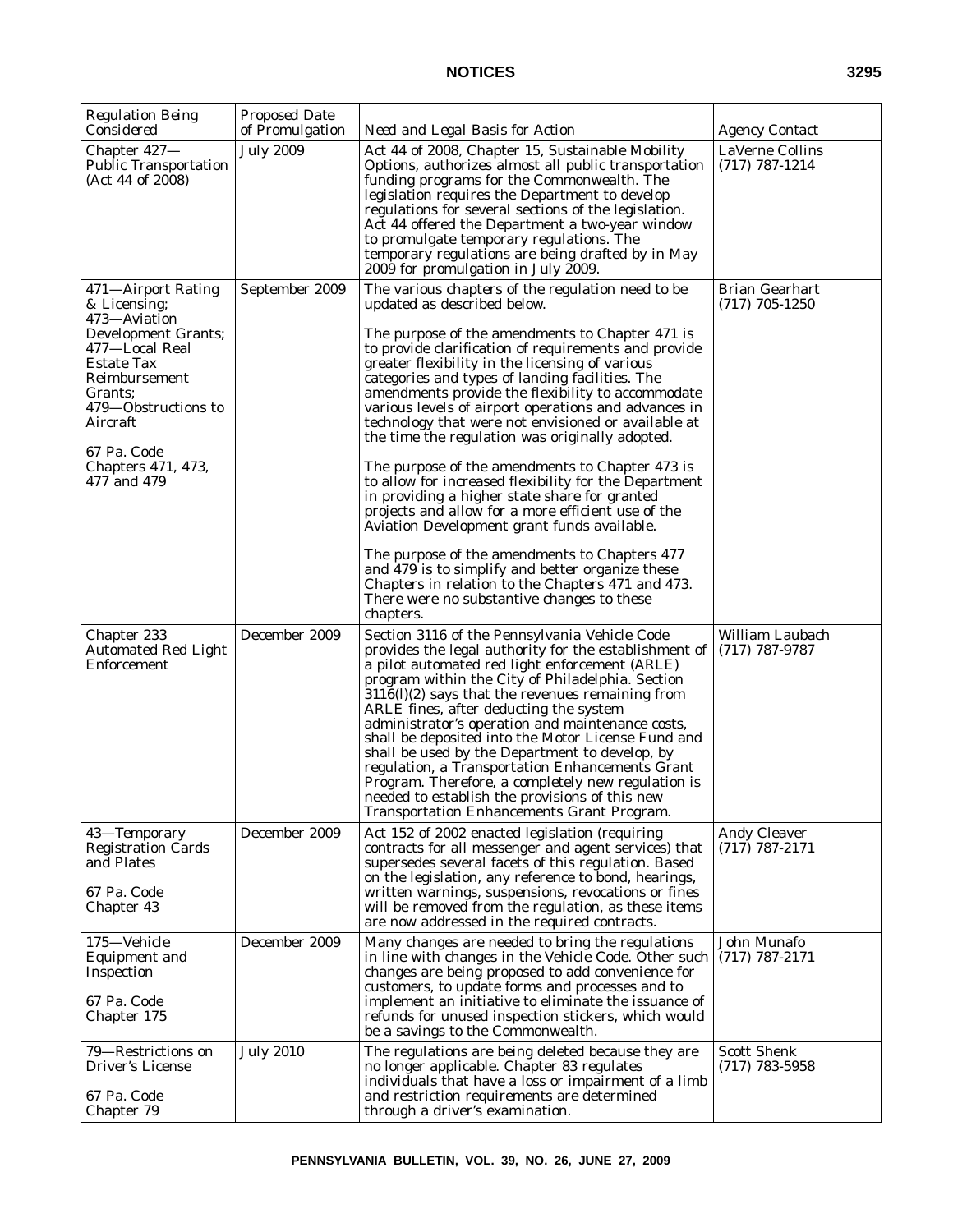| <b>Regulation Being</b><br>Considered                                                                                              | <b>Proposed Date</b><br>of Promulgation | Need and Legal Basis for Action                                                                                                                                                                                                                                                                                                                                                     | <b>Agency Contact</b>                   |
|------------------------------------------------------------------------------------------------------------------------------------|-----------------------------------------|-------------------------------------------------------------------------------------------------------------------------------------------------------------------------------------------------------------------------------------------------------------------------------------------------------------------------------------------------------------------------------------|-----------------------------------------|
| 21-Odometer Read<br><b>Disclosure</b><br>Statements                                                                                | December 2009                           | Changes are needed to bring the regulation current<br>with the Vehicle Code, to specify the age at which a<br>vehicle becomes exempt from odometer disclosure.                                                                                                                                                                                                                      | <b>Andy Cleaver</b><br>$(717)$ 787-2171 |
| 67 Pa. Code<br>Chapter 21                                                                                                          |                                         |                                                                                                                                                                                                                                                                                                                                                                                     |                                         |
| 23—Delivery of<br><b>Certificates of Title</b><br>67 Pa. Code<br>Chapter 23                                                        | December 2009                           | The method of title delivery has changed due to the<br>electronic lien and title program (75 Pa.C.S.<br>§ 1151). This Chapter needs to be updated to reflect<br>the ability to transmit titles with liens<br>electronically, rather than by mail.                                                                                                                                   | <b>Andy Cleaver</b><br>$(717)$ 787-2171 |
| 17-Authorization to<br>Verify ID Numbers<br>67 Pa. Code<br>Chapter 17                                                              | December 2009                           | Changes are needed to document the Vehicle<br>Identification Number (VIN) verification process.<br>The VIN verification process is not currently<br>documented in either the Vehicle Code or in<br>regulations.                                                                                                                                                                     | <b>Andy Cleaver</b><br>$(717)$ 787-2171 |
| 71-School Bus<br><b>Drivers</b><br>67 Pa. Code<br>Chapter 71                                                                       | August 2009                             | The regulations will be updated and published for<br>the second and final time, which will clarify the<br>requirements for diabetic drivers by in part making<br>terminology consistent with the American Diabetic<br>Association.                                                                                                                                                  | <b>Scott Shenk</b><br>$(717)$ 783-5958  |
|                                                                                                                                    | <b>July 2010</b>                        | The regulations are being updated to clarify the<br>requirements for drivers that have cardiovascular<br>conditions.                                                                                                                                                                                                                                                                |                                         |
|                                                                                                                                    | <b>July 2010</b>                        | The purpose of these amendments is to update the<br>medical standards for school bus drivers that have<br>been diagnosed with a condition affecting cognition.<br>The new language will ensure that only competent<br>school bus drivers are licensed.                                                                                                                              |                                         |
| 83-Physical &<br>Mental Criteria-<br><b>Including Vision</b><br><b>Standards Relating to</b><br>the Licensing of<br><b>Drivers</b> | August 2009                             | The regulation will be updated and published for<br>the second and final time, which will clarify the<br>requirements for diabetic drivers. This change will<br>also incorporate the change required by HB1912,<br>Act 756, passed July 15, 2004, that allows<br>chiropractors to conduct exams for learner's<br>permits.                                                           | <b>Scott Shenk</b><br>$(717)$ 783-5958  |
| 67 Pa. Code<br>Chapter 83                                                                                                          | <b>July 2010</b>                        | The regulations are being updated to clarify the<br>requirements for drivers that have cardiovascular<br>conditions.                                                                                                                                                                                                                                                                |                                         |
|                                                                                                                                    | <b>July 2010</b>                        | The purpose of these amendments is to update the<br>medical standards for individuals that have a<br>cognitive impairment to ensure that only drivers<br>who do not have a moderately severe cognitive<br>impairment are licensed to operate a motor vehicle.                                                                                                                       |                                         |
| 84-Dual Control<br>Learner's Permit<br>67 Pa. Code                                                                                 | <b>July 2010</b>                        | The regulation is being updated to clarify the<br>requirements for issuing a dual control learner's<br>permit                                                                                                                                                                                                                                                                       | <b>Scott Shenk</b><br>$(717)$ 783-5958  |
| Chapter 84<br>255-Messenger<br><b>Services</b><br>67 Pa. Code<br>Chapter 255                                                       | December 2009                           | Act 152 of 2002 enacted legislation (requiring<br>contracts for all messenger and agent services) that<br>supersedes several facets of this regulation. Based<br>on the legislation, any reference to bond, hearings,<br>written warnings, suspensions, revocations, or fines<br>will be removed from the regulation as these items<br>are now addressed in the required contracts. | <b>Andy Cleaver</b><br>$(717)$ 787-2171 |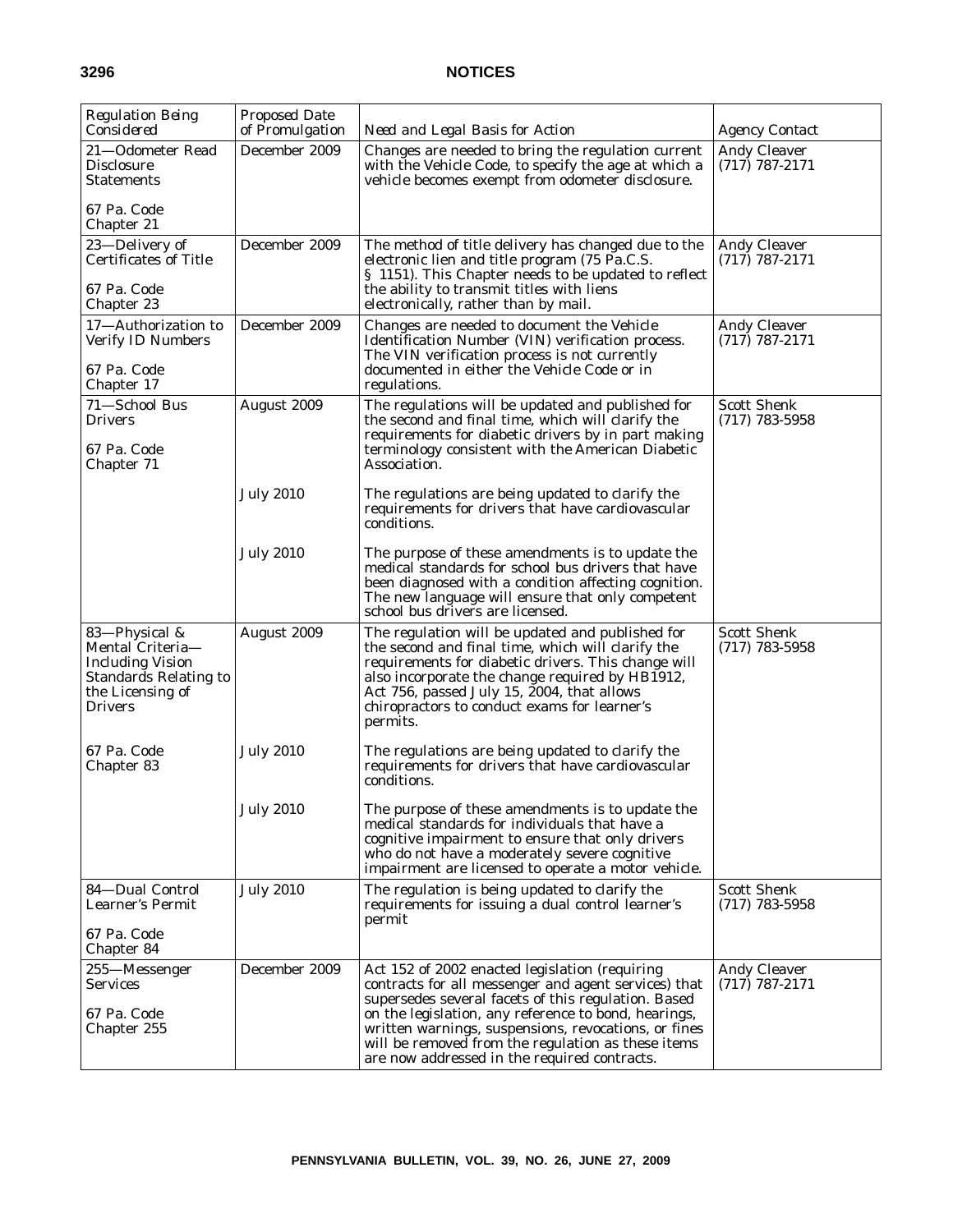| Considered                                                               | of Promulgation  | Need and Legal Basis for Action                                                                                                                                         | <b>Agency Contact</b>                  |
|--------------------------------------------------------------------------|------------------|-------------------------------------------------------------------------------------------------------------------------------------------------------------------------|----------------------------------------|
| 171-School Buses<br>and School Vehicles'<br>  67 Pa. Code<br>Chapter 171 | <b>July 2010</b> | Regulations are being updated to incorporate<br>current technology. Regulations have been reviewed<br>with industry and are ready to begin the<br>promulgation process. | <b>Scott Shenk</b><br>$(717)$ 783-5958 |

[Pa.B. Doc. No. 09-1172. Filed for public inspection June 26, 2009, 9:00 a.m.]

# **HEALTH CARE COST CONTAINMENT COUNCIL**

### **Meetings Scheduled**

The following meetings of the Health Care Cost Containment Council (Council) have been scheduled: Thursday, July 9, 2009, Executive Committee—9 a.m.; Council Meeting—10 a.m. Additional Council meetings are scheduled for September 2 and 3, 2009, and November 3 and 4, 2009. The scheduled meetings will be held in the conference room at the Council Office, 225 Market Street, Suite 400, Harrisburg, PA 17101. The public is invited to attend. Persons in need accommodations due to a disability and want to attend the meetings should contact Cherie Elias, Health Care Cost Containment Council, 225 Market Street, Harrisburg, PA 17101, (717) 232-6787 at least 24 hours in advance so that arrangements can be made.

> DAVID H. WILDERMAN, *Acting Executive Director*

[Pa.B. Doc. No. 09-1173. Filed for public inspection June 26, 2009, 9:00 a.m.]

# **INDEPENDENT REGULATORY REVIEW COMMISSION**

### **Action Taken by the Commission**

The Independent Regulatory Review Commission met publicly at 10:30 a.m., Thursday, June 11, 2009, and announced the following:

*Regulation Deemed Approved under section 5(g) of the Regulatory Review Act—Effective June 10, 2009:*

Pennsylvania Gaming Control Board #125-94: Slot Machine Master Lists (amend 58 Pa. Code §§ 461a.1, 463a.3 and 463a.5)

*Action Taken—Regulation Approved*:

State Board of Osteopathic Medicine #16A-5318: Prescriptive Privileges for Physician Assistants (amends 49 Pa. Code Chapter 25)

### **Approval Order**

Public Meeting held June 11, 2009

*Commissioners Voting*: Arthur Coccodrilli, Chairperson; George D. Bedwick, Vice Chairperson; S. David Fineman, Esq.; Nancy Sabol Frantz, Esq., by phone; John F. Mizner, Esq.

*State Board of Osteopathic Medicine—Prescriptive Privileges for Physician Assistants; Regulation No. 16A-5318 (#2644) Osteopathic Medicine Prescriptive Privileges for Physician Assistants*

On October 10, 2007, the Independent Regulatory Review Commission (Commission) received this proposed regulation from the State Board of Osteopathic Medicine (Board). This rulemaking amends 49 Pa. Code Chapter 25. The proposed regulation was published in the October 20, 2007 *Pennsylvania Bulletin* with a 30-day public comment period. The final-form regulation was submitted to the Commission on February 26, 2009. At its April 2, 2009 public meeting, the Commission voted to disapprove the final-form regulation. On May 22, 2009, the Board submitted its report containing the revised final-form regulation to the Commission.

This final-form regulation permits physician assistants practicing under the supervision of osteopathic physicians to prescribe, dispense and administer drugs and therapeutic devices.

We have determined this regulation is consistent with the statutory authority of the Board (63 P. S. § 271.10(p)) and the intention of the General Assembly. Having considered all of the other criteria of the Regulatory Review Act, we find promulgation of this regulation is in the public interest.

*By Order of the Commission*:

This regulation is approved.

ARTHUR COCCODRILLI,

*Chairperson*

[Pa.B. Doc. No. 09-1174. Filed for public inspection June 26, 2009, 9:00 a.m.]

# **INSURANCE DEPARTMENT**

**Application for Approval to Acquire Control of Penn Millers Insurance Company**

Penn Millers Holding Corporation, a Pennsylvania corporation, has filed an application to acquire control of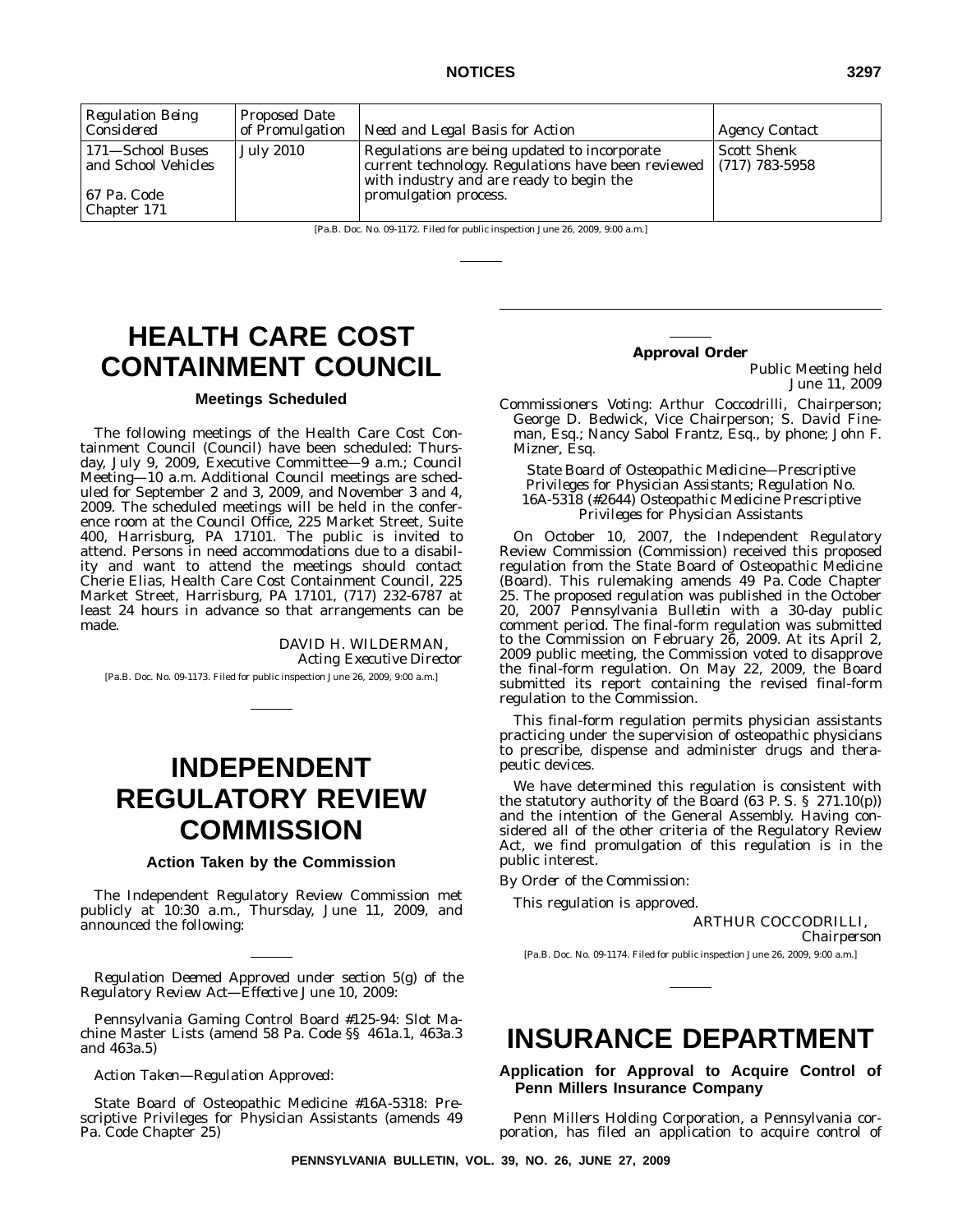Penn Millers Insurance Company, a Pennsylvania domiciled insurer. The initial filing was received on June 11, 2009, and was made in accordance with requirements set forth under the Insurance Holding Companies Act (40 P. S. §§ 991.1401—991.1413).

Persons wishing to comment on the grounds of public or private interest in this acquisition are invited to submit a written statement to the Insurance Department (Department) within 30 days from the date of publication of this notice in the *Pennsylvania Bulletin*. Each written statement must include the name, address and telephone number of the interested party, identification of the application to which the statement is addressed and a concise statement with sufficient detail and relevant facts to inform the Department of the exact basis of the statement. Written statements should be directed to Cressinda Bybee, Company Licensing Division, Insurance Department, 1345 Strawberry Square, Harrisburg, PA 17120, fax (717) 787-8557, cbybee@state.pa.us.

> JOEL SCOTT ARIO, *Insurance Commissioner*

[Pa.B. Doc. No. 09-1175. Filed for public inspection June 26, 2009, 9:00 a.m.]

### **Jay R. Engleka; Hearing**

### **Appeal of Jay R. Engleka under the Storage Tank and Spill Prevention Act; Underground Storage Tank Indemnification Fund; USTIF File No. 2008-0149(M); Doc. No. UT09-06-013**

The proceedings in this matter will be governed by 2 Pa.C.S. §§ 501—508 and 701—704 (relating to the Administrative Agency Law); 1 Pa. Code Part II (relating to General Rules of Administrative Practice and Procedure); and any other relevant procedure provisions of law.

A prehearing telephone conference shall be held on August 13, 2009, at 10 a.m. Motions preliminary to those at hearing, protests, petitions to intervene, notices of appearance or notices of intervention, if any, must be filed with the Hearings Administrator at the Administrative Hearings Office, Room 200, Capitol Associates Building, 901 North Seventh Street, Harrisburg, PA 17102 on or before July 29, 2009. Answers to petitions to intervene, if any, shall be filed on or before August 12, 2009.

A date for a hearing shall be determined, if necessary, at the prehearing/settlement telephone conference.

Persons with a disability who wish to attend the previously-referenced administrative hearing and require an auxiliary aid, service or other accommodation to participate in the hearing, contact Donna R. Fleischauer, Human Resources Director, at (717) 705-3873.

> JOEL SCOTT ARIO, *Insurance Commissioner*

[Pa.B. Doc. No. 09-1176. Filed for public inspection June 26, 2009, 9:00 a.m.]

### **Review Procedure Hearings; Cancellation or Refusal of Insurance**

The following insured has requested a hearing as authorized by the act of June 17, 1998 (P. L. 464, No. 68)

(Act 68) in connection with the termination of the insureds' automobile policies. The hearing will be held in accordance with the requirements of Act 68; 1 Pa. Code Part II (relating to the General Rules of Administrative Practice and Procedure); and 31 Pa. Code §§ 56.1—56.3 (relating to Special Rules of Administrative Practice and Procedure). The administrative hearing will be held in the Insurance Department's regional office in Pittsburgh, PA. Failure by an appellant to appear at the scheduled hearing may result in dismissal with prejudice.

The following hearing will be held in the Pittsburgh Regional Office, Room 304, State Office Building, 300 Liberty Avenue, Pittsburgh, PA 15222.

Appeal of Jeffrey Weiss; file no. 09-302-70178; American International South Insurance Company; Doc. No. PI09- 06-011; August 26, 2009, 2 p.m.

Parties may appear with or without counsel and offer relevant testimony or other relevant evidence. Each party must bring documents, photographs, drawings, claims files, witnesses, and the like, necessary to support the party's case. A party intending to offer documents or photographs into evidence shall bring enough copies for the record and for each opposing party.

In some cases, the Insurance Commissioner (Commissioner) may order that the company reimburse an insured for the higher cost of replacement insurance coverage obtained while the appeal is pending. Reimbursement is available only when the insured is successful on appeal, and may not be ordered in all instances. If an insured wishes to seek reimbursement for the higher cost of replacement insurance, the insured must produce documentation at the hearing which will allow comparison of coverages and costs between the original policy and the replacement policy.

Following the hearing and receipt of the stenographic transcript, the Commissioner will issue a written order resolving the factual issues presented at the hearing and stating what remedial action, if any, is required. The Commissioner's Order will be sent to those persons participating in the hearing or their designated representatives. The Order of the Commissioner may be subject to judicial review by the Commonwealth Court.

Persons with a disability who wish to attend the previously-referenced administrative hearing and require an auxiliary aid, service or other accommodation to participate in the hearing, contact Donna R. Fleischauer, Human Resources Director, at (717) 705-3873.

> JOEL SCOTT ARIO, *Insurance Commissioner*

[Pa.B. Doc. No. 09-1177. Filed for public inspection June 26, 2009, 9:00 a.m.]

### **Review Procedure Hearings under the Unfair Insurance Practices Act**

The following insured has requested a hearing as authorized by section 8 of the Unfair Insurance Practices Act (40 P. S. § 1171.8) in connection with their companies' termination of the insureds' policies. The administrative hearing will be held in the Insurance Department's regional office in Philadelphia, PA. Failure by an appellant to appear at a scheduled hearing may result in dismissal with prejudice.

**PENNSYLVANIA BULLETIN, VOL. 39, NO. 26, JUNE 27, 2009**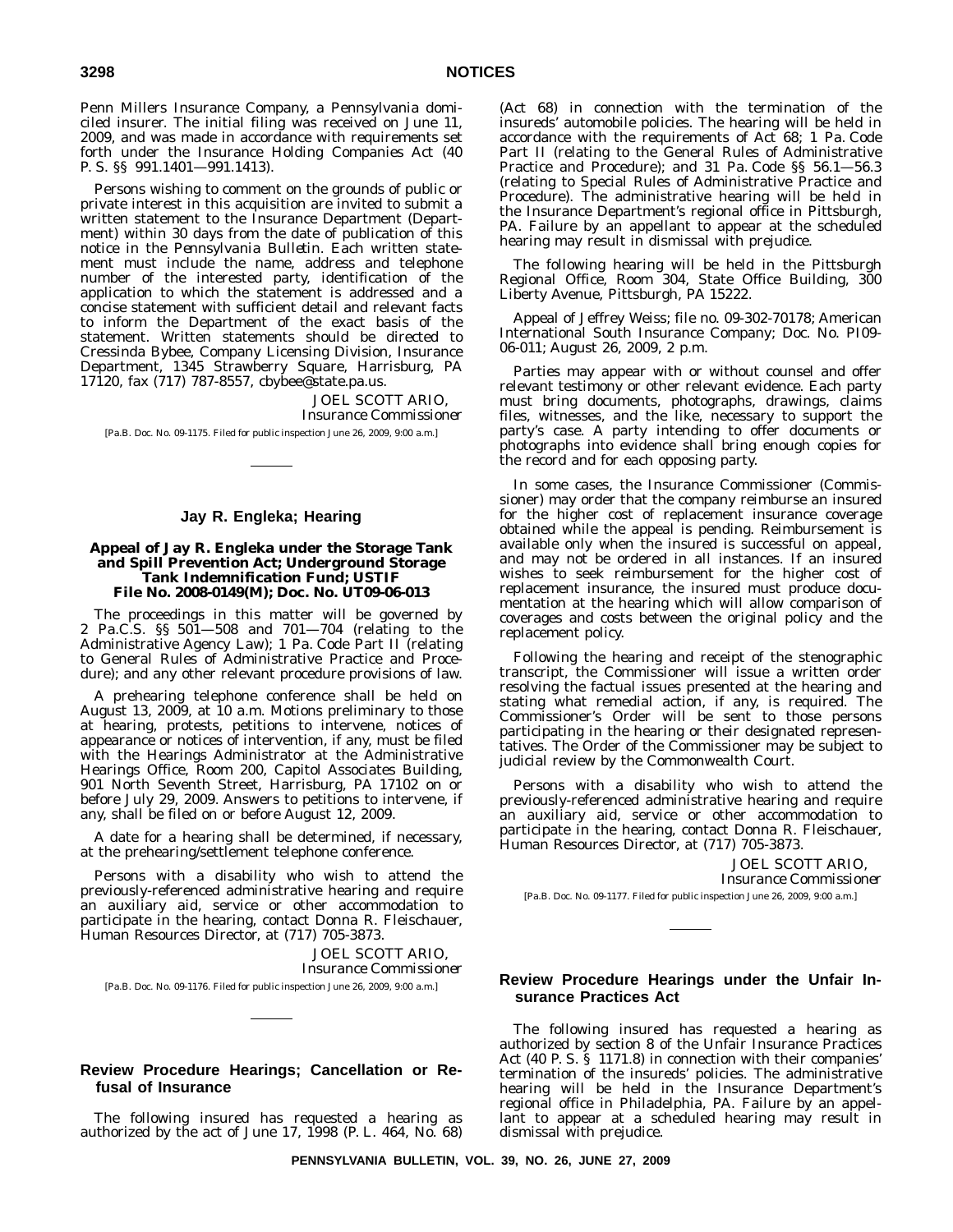The following hearing will be held in the Philadelphia Regional Office, Room 1701, State Office Building, 1400 Spring Garden Street, Philadelphia, PA 19130.

Appeal of Emily Vener-Giszter; file no. 09-217-70059; Metropolitan Property and Casualty Insurance Company; Doc. No. PH09-06-012; August 20, 2009, 11 a.m.

Parties may appear with or without counsel and offer relevant testimony and/or other relevant evidence. Each party must bring documents, photographs, drawings, claims files, witnesses, and the like, necessary to support the party's case. A party intending to offer documents or photographs into evidence shall bring enough copies for the record and for each opposing party.

In some cases, the Insurance Commissioner (Commissioner) may order that the company reimburse an insured for the higher cost of replacement insurance coverage obtained while the appeal is pending.

Reimbursement is available only when the insured is successful on appeal and may not be ordered in all instances. If an insured wishes to seek reimbursement for the higher cost of replacement insurance, the insured must produce documentation at the hearing which will allow comparison of coverages and costs between the original policy and the replacement policy.

Following the hearing and receipt of the stenographic transcript, the Commissioner will issue a written order resolving the factual issues presented at the hearing and stating what remedial action, if any, is required. The Commissioner's Order will be sent to those persons participating in the hearing or their designated representatives. The Order of the Commissioner may be subject to judicial review by the Commonwealth Court.

Persons with a disability who wish to attend the previously-referenced administrative hearing and require an auxiliary aid, service or other accommodation to participate in the hearing, contact Donna R. Fleischauer, Human Resources Director, at (717) 705-3873.

> JOEL SCOTT ARIO, *Insurance Commissioner*

[Pa.B. Doc. No. 09-1178. Filed for public inspection June 26, 2009, 9:00 a.m.]

# **LIQUOR CONTROL BOARD**

# **Expiration of Leases**

The following Liquor Control Board Lease will expire:

Bucks County, Wine & Spirits Store #0909 (Relocation), Newtown, PA

*Lease expiration date*: June 30, 2009

Lease retail commercial space to the Commonwealth. Proposals are invited to provide the Liquor Control Board with approximately 12,000 net useable square feet of new or existing retail commercial space in a 1 mile radius of the intersection of Routes 332 and 532, Buck Road, Newtown Township, Newtown, PA.

*Proposals due*: July 17, 2009, at 12 p.m.

| <b>Department:</b> | Liquor Control Board                 |  |
|--------------------|--------------------------------------|--|
| <b>Location:</b>   | Real Estate Division, 8305 Ridge Av- |  |
|                    | enue, Philadelphia, PA 19128-2113    |  |
| <b>Contact:</b>    | Robert Jolly, (215) 482-9670         |  |

The Liquor Control Board seeks the following new sites:

Allegheny County, Office/Training Facility, Monroeville Area

Lease retail commercial space to the Commonwealth. Proposals are invited to provide the Liquor Control Board with approximately 2,000 to 2,500 net useable square feet of existing commercial space for use as an office and/or training facility. The facility must provide free parking and be reasonably close to existing PLCB store locations in Allegheny County, Monroeville Area.

*Proposals due*: July 17, 2009, at 12 p.m.

| <b>Department:</b> | Liquor Control Board<br>Real Estate Division, 158 Purity Road, |  |  |
|--------------------|----------------------------------------------------------------|--|--|
| <b>Location:</b>   |                                                                |  |  |
|                    | Suite B, Pittsburgh, PA 15235-4441                             |  |  |
| <b>Contact:</b>    | George Danis, (412) 723-0124                                   |  |  |

Blair County, Office/Training Facility, Altoona Area

Lease retail commercial space to the Commonwealth. Proposals are invited to provide the Liquor Control Board with approximately 2,000 to 2,500 net useable square feet of existing commercial space for use as an office and/or training facility. The facility must provide free parking and be reasonably close to existing PLCB store locations in Blair County, Altoona Area.

*Proposals due*: July 17, 2009, at 12 p.m.

| <b>Department:</b> | Liquor Control Board                   |  |  |
|--------------------|----------------------------------------|--|--|
| <b>Location:</b>   | Real Estate Division, 158 Purity Road, |  |  |
|                    | Suite B, Pittsburgh, PA 15235-4441     |  |  |
| <b>Contact:</b>    | George Danis, (412) 723-0124           |  |  |

Butler County, Office/Training Facility, Cranberry Area

Lease retail commercial space to the Commonwealth. Proposals are invited to provide the Liquor Control Board with approximately 2,000 to 2,500 net useable square feet of existing commercial space for use as an office and/or training facility. The facility must provide free parking and be reasonably close to existing PLCB store locations in Butler County, Cranberry Area.

*Proposals due*: July 17, 2009, at 12 p.m.

| <b>Department:</b> | Liquor Control Board                   |  |
|--------------------|----------------------------------------|--|
| <b>Location:</b>   | Real Estate Division, 158 Purity Road, |  |
|                    | Suite B, Pittsburgh, PA 15235-4441     |  |
| <b>Contact:</b>    | George Danis, (412) 723-0124           |  |

PATRICK J. STAPLETON, III,

*Chairperson*

[Pa.B. Doc. No. 09-1179. Filed for public inspection June 26, 2009, 9:00 a.m.]

# **PENNSYLVANIA GAMING CONTROL BOARD**

## **Revised Filing and Copying Fees**

The Pennsylvania Gaming Control Board (Board), under

4 Pa. Code § 1208 (relating to collection of fees and fines) is authorized to levy and collect fees to fund the operations of the Board.

To cover the majority of the costs associated with filing various documents and making copies, the Board adopted a schedule of fees at its December 20, 2006, public meeting. That fee schedule was amended in 2008 and

**PENNSYLVANIA BULLETIN, VOL. 39, NO. 26, JUNE 27, 2009**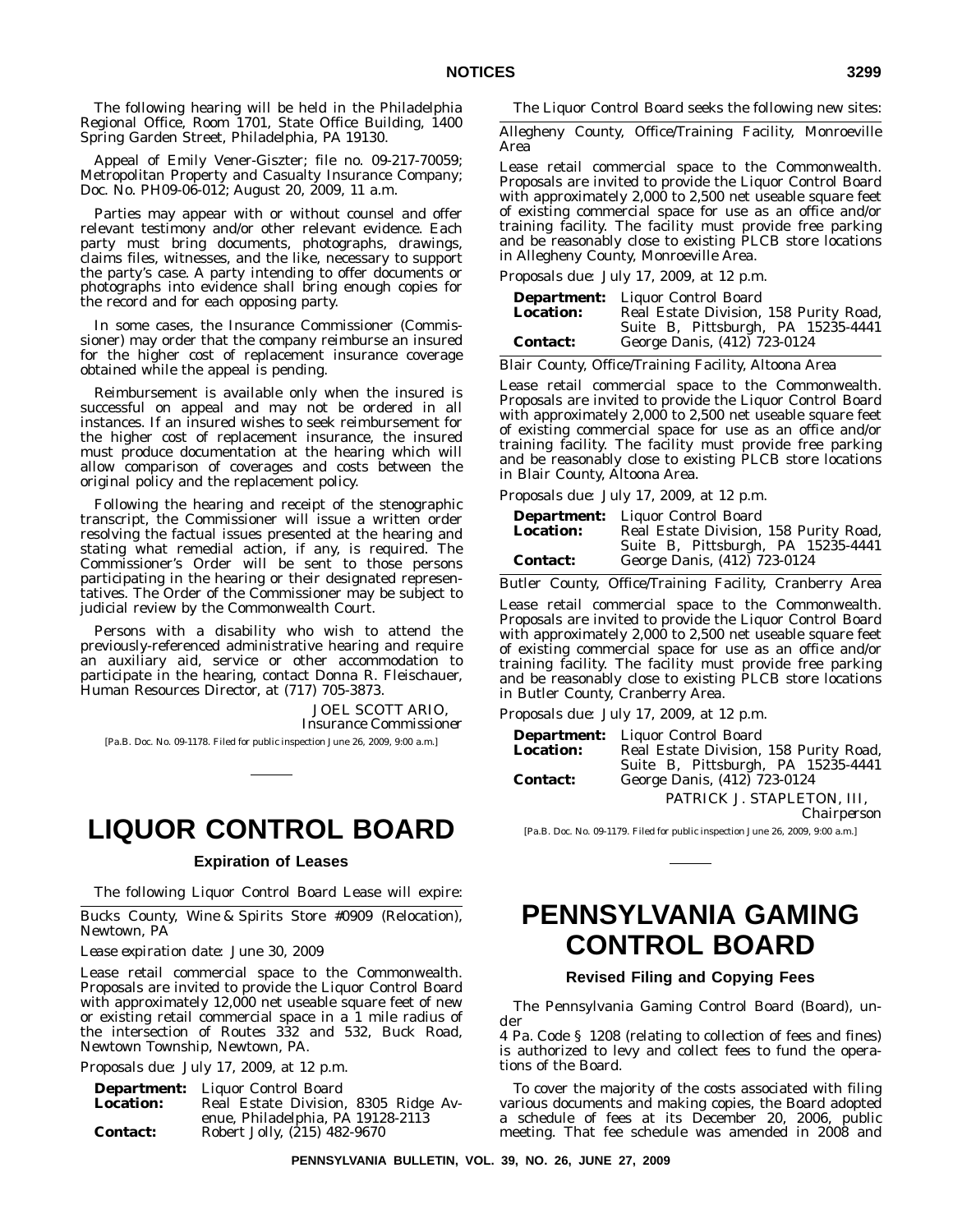published on January 26, 2008. Based on its experience since the last revision of that fee schedule, the Board is revising the fee schedule as follows.

The revised fee schedule will be effective upon publication in the *Pennsylvania Bulletin*.

#### **Fee Schedule**

| First Filings (Petitions and Complaints,<br>except for Petitions to Withdraw |                    |
|------------------------------------------------------------------------------|--------------------|
| <b>Gaming and Nongaming Applications</b> )                                   | None               |
| Motions                                                                      | None               |
| Copies (per page) for black and white                                        | S.25               |
| Copies of color, odd size and the like                                       | <b>Actual Cost</b> |
| Certified copies per document plus cost of<br>copying                        | \$1.00             |

GREGORY C. FAJT,

*Chairperson*

[Pa.B. Doc. No. 09-1180. Filed for public inspection June 26, 2009, 9:00 a.m.]

# **PENNSYLVANIA PUBLIC UTILITY COMMISSION**

**Application of the City of Philadelphia to Abolish the Crossing at 3rd and Allegheny over Conrail, and for Removal of the Conrail Bridge and the Allocation of Costs and Expenses Incident Thereto; Doc. No. A-2008-2035163**

An initial hearing on this matter will be held Tuesday, August 18, 2009, at 10 a.m. in an available hearing room, Philadelphia State Office Building, Broad and Spring Garden Streets, Philadelphia, PA, when and where all persons in interest may appear and be heard, if they so desire.

> JAMES J. MCNULTY, *Secretary*

[Pa.B. Doc. No. 09-1181. Filed for public inspection June 26, 2009, 9:00 a.m.]

#### **Order**

Public Meeting held May 14, 2009

*Commissioners Present*: James H. Cawley, Chairperson; Tyrone J. Christy, Vice Chairperson; Kim Pizzingrilli; Wayne E. Gardner; Robert F. Powelson

*Universal Service Coordination Working Group; Doc. No. M-2009-2107153*

#### **Order**

*By the Commission:*

By this order, we establish a Universal Service Coordination Working Group (Working Group). This is a vital step toward effectively coordinating the residential universal service programs under the Commission's jurisdiction and coordinating these programs with other state programs. The Working Group's assignment is to develop recommendations to achieve these goals.

Our action in initiating this Working Group is timely, given the likely introduction of Act 129 funds into the electric distribution companies' (EDCs') portfolio of energy efficiency measures for low-income customers, as well as the increase in available funding for the State's Weatherization Assistance Program (WAP) due to a recent three-year grant of \$252.8 million under the Federal<br>American Recovery & Reinvestment Act (ARRA).<sup>1</sup> This additional money places even more of an impetus on the need for effective coordination between utility and nonutility programs.

By way of background, the Commission has been charged with overseeing critical universal service programs that provide residential customers with assistance in maintaining natural gas, electric and telecommunica-<br>tions services.<sup>2</sup> These programs include energy assistance programs—Customer Assistance Programs (CAPs),<sup>3</sup> the Low Income Usage Reduction Program  $(LIURP)<sup>4</sup>$  and Company Initiated Hardship Funds, and telephone assistance programs—Lifeline and Link Up.5

The EDCs and natural gas distribution companies (NGDCs) have implemented CAPs. These programs provide low income customers with the opportunity to maintain their utility service by providing a reduced bill that is based on income and usage. LIURP helps low-income residential customers reduce the amount of electricity or natural gas used each month by installing energy saving features in the customers' homes. Customers who are eligible for these energy programs are usually also eligible for the Lifeline and Link Up programs and other state and federal universal service programs.

In addition to the programs under the Commission's jurisdiction, there are federal assistance programs that are administered by the Department of Public Welfare (DPW) and the Department of Community and Economic Development (DCED). DPW administers the Low Income Home Energy Assistance Program (LIHEAP), which provides both cash and crisis benefits to low-income households. DPW is also responsible for the "automatic notification program,''<sup>6</sup> which provides welfare program recipients with information about telephone assistance programs. DCED administers the state's federally funded WAP. DCED distributes these funds to local governments and nonprofit organizations, such as community action agencies, to provide low income households with weatherization services.

At present, there is little coordination among these universal service programs. While this lack of coordination may not have interfered with the management of individual programs, it may have resulted in eligible households missing opportunities to receive comprehensive services necessary to ensure the continuation of affordable utility service.

Most importantly, recent events and changes in the law and in funding have demonstrated the need for coordination of these programs. Act 129 of 2008 requires Pennsylvania's EDCs to reduce the electric consumption of their

<sup>1</sup> American Recovery & Reinvestment Act of 2009, Pub. L. No. 111-5, 123 Stat. 115

<sup>(2009).&</sup>lt;br><sup>2</sup> *See* 66 Pa.C.S. § 2203(7) and (8) (relating to standards for restructuring of the artural gas utility industry), § 2802(10) and (17) (relating to declaration of policy [electric restructuring]), and § 2804(9)

Pa. Code §§ 63.161—63.171 (relating to [telecommunications] universal service). <sup>3</sup> *Policy Statement on Customer Assistance Programs*, 52 Pa. Code §§ 69.261—

<sup>69.267.&</sup>lt;br><sup>4</sup> *Residential Low-Income Usage Reduction Programs*, 52 Pa. Code §§ 58.1—58.18.<br><sup>5</sup> *Final Order: Lifeline and Link-Up Programs*, Docket No. M-00051871 (May 23,<br>2005). *See* 66 Pa.C.S. § 3019(f)(1) (relating to i

carriers; lifeline service). <sup>6</sup> *See* 66 Pa.C.S. § 3019(f)(5) (relating to interexchange telecommunications carriers; lifeline service).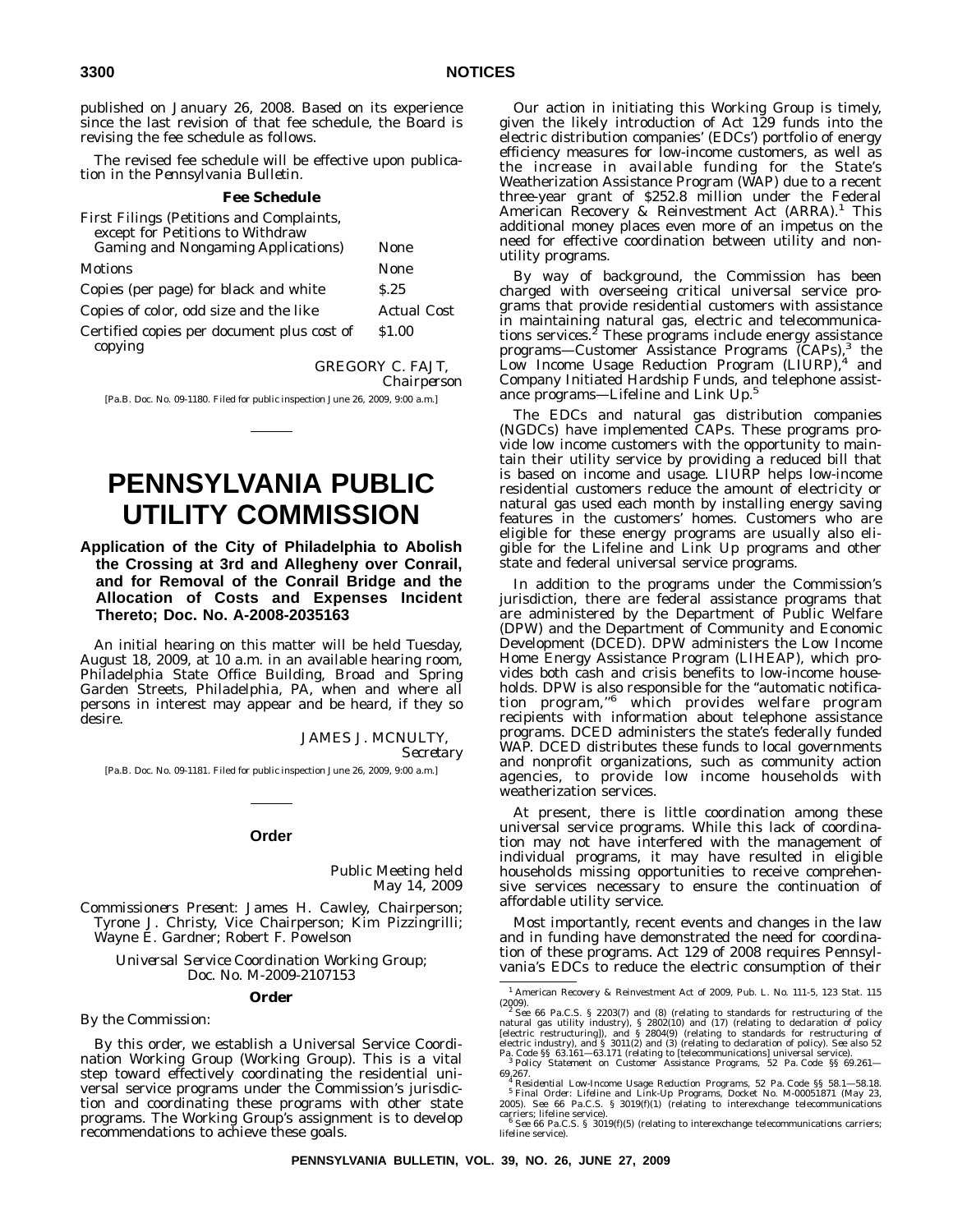customers by 1% by May 31, 2011, and by 3% by May 31, 2013. The EDCs must also reduce peak demand by a minimum of 4.5% by May 31, 2013. If the EDCs adopt new energy efficiency and conservation plans targeting low-income households, we encourage coordination of these plans with existing programs. ARRA greatly expanded the funding for the State's WAP administered by DCED. ARRA funding will provide the WAP with \$252.8 million over the next three years. Given the current economic climate and expanded funding, there is a further impetus for more effective coordination of utility and nonutility programs.

## *Therefore,*

## *It Is Ordered That:*

1. The Universal Service Coordination Working Group shall be created to develop recommendations to coordinate residential universal service programs under the Commission's jurisdiction, and to coordinate these programs with other state programs. The Working Group shall also make recommendations on the feasibility of integrating these programs to establish a Statewide network of all utility assistance programs.

2. The Working Group shall be comprised of invited representatives from the natural gas, electric and telecommunications industries that have expertise in providing universal service to eligible customers. Representatives from the DCED and the DPW shall be invited to participate in the Working Group. The Office of Consumer Advocate, Community Legal Services, Inc., Pennsylvania Utility Law Project, United Way of Pennsylvania, AARP Pennsylvania and the Consumer Advisory Council shall also be invited to participate.

3. The initial meeting of the Working Group shall be held no later than 60 days after the publication date of this Order in the *Pennsylvania Bulletin*. The Bureau of Consumer Services with the assistance of Law Bureau will oversee the activities of the Working Group.

4. Interested parties may submit proposals or comments on the topics listed in the attached Annex and on other related matters or issues that should be considered by the Working Group. The proposals and comments will be used to develop an agenda for the Working Group's meetings. The proposals and comments shall be submitted consistent with the directions set forth in the Annex and shall be submitted no later than 45 days after the publication date of this Order in the *Pennsylvania Bulletin*.

5. The Working Group shall submit its final recommendations to the Commission no later than December 15, 2009.

6. A copy of this Order shall be served on all natural gas distribution companies, electric distribution companies, and local exchange telecommunications companies, the Office of Consumer Advocate, the Pennsylvania Utility Law Project, Community Legal Services, Inc., the Energy Association of Pennsylvania, the Pennsylvania Telephone Association, DPW, the DCED, the Consumer Advisory Council, Dollar Energy Fund, the United Way of Pennsylvania, AARP Pennsylvania, Aqua Pennsylvania Inc., Pennsylvania-American Water Company, United Water of Pennsylvania Inc. and York Water Company.

7. A copy of this Order and Annex shall be published in the *Pennsylvania Bulletin*.

> JAMES J. MCNULTY, *Secretary*

### **Annex**

Re: *Universal Service Coordination Working Group*; Docket No. M-2009-2107153; Solicitation of Proposals or Comments

Pursuant to a Motion adopted at its Public Meeting on May 14, 2009, the Pennsylvania Public Utility Commission (Commission) is creating the Universal Service Coordination Working Group (Working Group). The purpose of the Working Group is to develop policy recommendations to coordinate jurisdictional universal service programs for low income households and to determine the feasibility of incorporating these programs into a Statewide network of all utility assistance programs.

The Working Group will include invited representatives from the Commission, the Office of Consumer Advocate, consumer groups, electric distribution companies natural gas distribution companies, telephone companies and nonprofit associations. The Department of Community and Economic Development that administers the Weatherization Assistance Program and the Department of Public Welfare that administers the Low-income Home Energy Assistance Program have been invited to send representatives to participate in the Working Group.

The Working Group is tasked with making recommendations to achieve the following goals:

### **Universal Service Energy Program Coordination**

• Low-Income Usage Reduction Programs (LIURP)— Coordination among electric and gas LIURP programs

• Customer Assistance Programs—Coordination among electric and gas CAP and LIURP programs

• American Recovery & Reinvestment Act (ARRA) Weatherization Assistance Program (WAP)—Coordination of ARRA WAP with LIURP and other utility programs

## **Coordination of all State Universal Service Programs**

• Determine the feasibility of creating a platform for sharing electronic lists of participants after resolving confidentiality requirements

• Determine the feasibility of coordinating the outreach for state universal service programs (LIHEAP, LIURP, ARRA WAP, CAP Hardship Funds, Lifeline/Link Up)

• Determine the feasibility of centralizing the intake/ application/referral networks (LIHEAP, LIURP, ARRA WAP, CAP Hardship Funds, Lifeline/Link Up)

The Commission has directed the Bureau of Consumer Services (BCS) to oversee the Working Group. The initial meeting of the Working Group will be held no later than 60 days after the publication date of the order in the *Pennsylvania Bulletin*.

To develop an agenda for the Working Group's meetings, BCS staff requests that interested parties submit proposals on the topics listed previously. Proposals or comments on other related matters/issues that should be considered by the Working Group may also be submitted.

An original and two copies of each proposal or comment shall be filed with the Commission's Secretary at P. O. Box 3265, Harrisburg, PA 17105-3265. Alternatively, efiling users may file proposals electronically. All responses will be posted on the Commission's web site (http:// www.puc.state.pa.us). To facilitate timely posting, each document should be submitted in WORD format and sent by electronic mail to Lenora Best (lebest@state.pa.us). Proposals and other documents shall reference the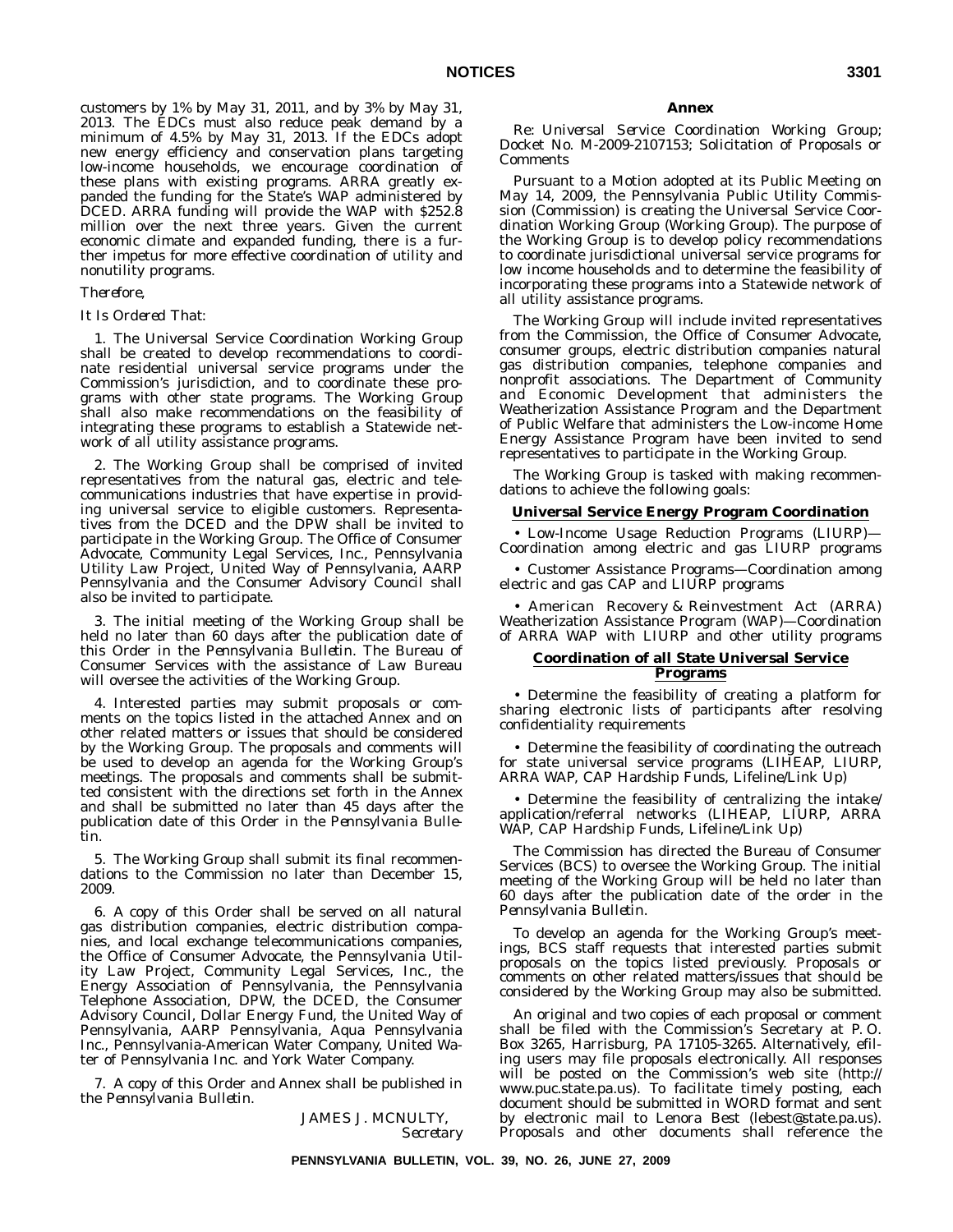previous-captioned docket and shall be submitted no later than 45 days after the publication date of the order in the *Pennsylvania Bulletin*.

Direct any questions about the Working Group and the process for submitting proposals or comments to Lenora Best at (717) 783-9090 (lebest@state.pa.us) or David Mick at (717) 783-3232 (dmick@state.pa.us).

[Pa.B. Doc. No. 09-1182. Filed for public inspection June 26, 2009, 9:00 a.m.]

## **Service of Notice of Motor Carrier Applications**

The following temporary authority and/or permanent authority applications for the right to render service as a common carrier or contract carrier in this Commonwealth have been filed with the Pennsylvania Public Utility Commission. Formal protests and petitions to intervene must be filed in accordance with 52 Pa. Code (relating to public utilities). A protest shall indicate whether it applies to the temporary authority application, the permanent authority application, or both. Filings must be made with the Secretary, Pennsylvania Public Utility Commission, P. O. Box 3265, Harrisburg, PA 17105-3265, with a copy served on the applicant by July 13, 2009. Documents filed in support of the applications are available for inspection and copying at the Office of the Secretary between 8 a.m. and 4:30 p.m., Monday through Friday, and at the business address of the respective applicant.

*Pennsylvania Public Utility Commission, Bureau of Transportation and Safety v. Transportation Information Enterprises, LLC; Doc. No. C-2009-2072620*

#### COMPLAINT

The Pennsylvania Public Utility Commission (Commission) is a duly constituted agency of the Commonwealth of Pennsylvania empowered to regulate public utilities within the Commonwealth. The Commission has delegated its authority to initiate proceedings which are prosecutory in nature to the Bureau of Transportation and Safety and other bureaus with enforcement responsibilities. Pursuant to that delegated authority and Section 701 of the Public Utility Code, the Bureau of Transportation and Safety Prosecutory Staff hereby represents as follows:

1. That all authority issued to Transportation Information Enterprises, LLC (respondent) is under suspension effective April 18, 2009, for failure to maintain evidence of insurance on file with this Commission.

2. That respondent maintains a principal place of business at 4001 Clairton Boulevard, West Mifflin, PA 15206.

3. That respondent was issued a Certificate of Public Convenience by this Commission on February 01, 2007, at A-00120860F0002.

4. That respondent has failed to maintain evidence of Liability insurance on file with this Commission. The penalty is \$250 and cancellation of the Certificate of Public Convenience.

5. That respondent, by failing to maintain evidence of insurance on file with this Commission, violated 66 Pa.C.S. § 512, 52 Pa. Code § 32.2(c), and 52 Pa. Code § 32.11(a), § 32.12(a) or § 32.13(a).

*Wherefore*, unless respondent pays the penalty of \$250 and causes its insurer to file evidence of insurance with this Commission within twenty (20) days of the date of service of this Complaint, the Bureau of Transportation and Safety Prosecutory Staff will request that the Commission issue an Order which: (1) cancels the Certificate of Public Convenience held by respondent at A-00120860F0002 for failure to maintain evidence of current insurance on file with the Commission; (2) fines Respondent the sum of two hundred and fifty dollars (\$250.00) for the illegal activity described in this Complaint; (3) orders such other remedy as the Commission may deem to be appropriate, which may include the suspension of a vehicle registration; and (4) imposes an additional fine on the respondent should cancellation occur.

Respectfully submitted,

Wendy J. Keezel, Chief of Enforcement Motor Carrier Services & Enforcement Division Bureau of Transportation and Safety P. O. Box 3265 Harrisburg, PA 17105-3265

#### VERIFICATION

I, Wendy J. Keezel, hereby state that the facts above set forth are true and correct to the best of my knowledge, information and belief and that I expect that the Bureau will be able to prove same at any hearing held in this matter. I understand that the statements herein are made subject to the penalties of 18 Pa.C.S. § 4904 relating to unsworn falsification to authorities.

Date: \_

Wendy J. Keezel, Chief of Enforcement Motor Carrier Services and Enforcement Bureau of Transportation and Safety

## NOTICE

A. You must file an Answer within twenty (20) days of the date of service of this Complaint. The date of service is the mailing date as indicated at the top of the Secretarial Cover Letter for this Complaint and Notice, 52 Pa. Code § 1.56(a). An Answer is a written explanation of circumstances wished to be considered in determining the outcome. The Answer shall raise all factual and legal arguments that you wish to claim in your defense and must include the reference number of this Complaint. Your Answer must be verified and the original and three (3) copies sent to:

> James J. McNulty, Secretary Pennsylvania Public Utility Commission P. O. Box 3265 Harrisburg, PA 17105-3265

B. If you fail to answer this Complaint within twenty (20) days of the date of service, the Bureau of Transportation and Safety will request that the Commission issue an Order imposing a penalty. Pursuant to 66 Pa.C.S. § 3301(a), the penalty could include a fine of up to \$1,000 for each violation, the revocation of your Certificate of Public Convenience, or any other remedy as may be appropriate. Each day you continue to violate any regulation, direction, requirement, determination or Order of the Commission is a separate and distinct offense, subject to additional penalties.

C. You may elect not to contest this Complaint by causing your insurer to file proper evidence of current insurance in accordance with the Commission's regulations *and by paying the \$250 fine* proposed in the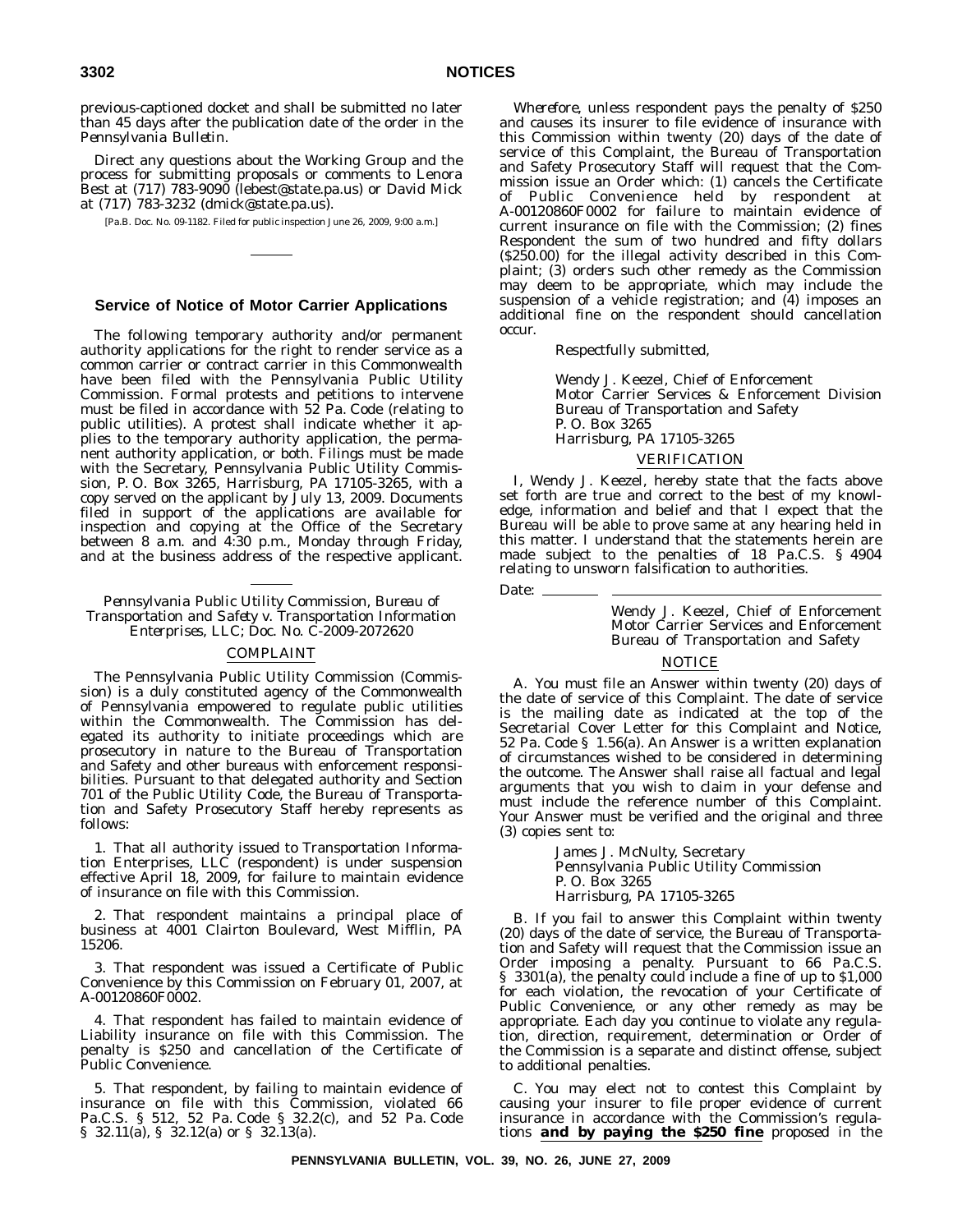Complaint by certified check or money order within twenty (20) days of the date of service of this Complaint.

The proof of insurance must be filed with the:

Compliance Office, Bureau of Transportation and Safety Pennsylvania Public Utility Commission P. O. Box 3265 Harrisburg, PA 17105-3265

Acord Certificates of Insurance and Faxed Form Es and Hs are **Unacceptable** as Evidence of Insurance.

The fine payment must be made to the Commonwealth of Pennsylvania and forwarded to:

> James J. McNulty, Secretary Pennsylvania Public Utility Commission P. O. Box 3265 Harrisburg, PA 17105-3265

Your payment is an admission that you committed the alleged violation and an agreement to cease and desist from further violations.

Upon receipt of the evidence of insurance from your insurer *and receipt of your fine payment*, the Complaint proceeding shall be closed.

D. If you file an Answer which admits or fails to deny the allegations of the Complaint, the Bureau of Transportation and Safety will request that the Commission issue an Order imposing a penalty, which may include the cancellation of your Certificate of Public Convenience. Should the Commission cancel your Certificate of Public Convenience, it may also impose an additional fine of up to \$1,000.

E. If you file an Answer which contests the Complaint, the matter will be assigned to an Administrative Law Judge for hearing and decision. The judge is not bound by the optional fine set forth above.

F. If you have questions regarding this Complaint or if you would like an alternative format of this Complaint (for persons with disabilities), contact the Compliance Office at (717) 787-1227.

*Pennsylvania Public Utility Commission, Bureau of Transportation and Safety v. Parry Express, Inc.; Doc. No. C-2009-2106406*

#### COMPLAINT

The Pennsylvania Public Utility Commission (Commission) is a duly constituted agency of the Commonwealth of Pennsylvania empowered to regulate public utilities within the Commonwealth. The Commission has delegated its authority to initiate proceedings which are prosecutory in nature to the Bureau of Transportation and Safety and other bureaus with enforcement responsibilities. Pursuant to that delegated authority and Section 701 of the Public Utility Code, the Bureau of Transportation and Safety Prosecutory Staff hereby represents as follows:

1. That all authority issued to Parry Express, Inc. (respondent) is under suspension effective May 14, 2009, for failure to maintain evidence of insurance on file with this Commission.

2. That respondent maintains a principal place of business at 305 Hemlock Drive, Clarks Summit, PA 18411.

3. That respondent was issued a Certificate of Public Convenience by this Commission on June 29, 2005, at A-00121782.

4. That respondent has failed to maintain evidence of Liability insurance and Cargo insurance on file with this Commission. The penalty is \$250 and cancellation of the Certificate of Public Convenience.

5. That respondent, by failing to maintain evidence of insurance on file with this Commission, violated 66 Pa.C.S. § 512, 52 Pa. Code § 32.2(c), and 52 Pa. Code § 32.11(a), § 32.12(a) or § 32.13(a).

*Wherefore*, unless respondent pays the penalty of \$250 and causes its insurer to file evidence of insurance with this Commission within twenty (20) days of the date of service of this Complaint, the Bureau of Transportation and Safety Prosecutory Staff will request that the Commission issue an Order which: (1) cancels the Certificate of Public Convenience held by respondent at A-00121782 for failure to maintain evidence of current insurance on file with the Commission; (2) fines Respondent the sum of two hundred and fifty dollars (\$250.00) for the illegal activity described in this Complaint; (3) orders such other remedy as the Commission may deem to be appropriate, which may include the suspension of a vehicle registration; and (4) imposes an additional fine on the respondent should cancellation occur.

Respectfully submitted,

Wendy J. Keezel, Chief of Enforcement Motor Carrier Services & Enforcement Division Bureau of Transportation and Safety P. O. Box 3265 Harrisburg, PA 17105-3265

### VERIFICATION

I, Wendy J. Keezel, hereby state that the facts above set forth are true and correct to the best of my knowledge, information and belief and that I expect that the Bureau will be able to prove same at any hearing held in this matter. I understand that the statements herein are made subject to the penalties of 18 Pa.C.S. § 4904 relating to unsworn falsification to authorities.

Date: \_

Wendy J. Keezel, Chief of Enforcement Motor Carrier Services and Enforcement Bureau of Transportation and Safety

# **NOTICE**

A. You must file an Answer within twenty (20) days of the date of service of this Complaint. The date of service is the mailing date as indicated at the top of the Secretarial Cover Letter for this Complaint and Notice, 52 Pa. Code § 1.56(a). An Answer is a written explanation of circumstances wished to be considered in determining the outcome. The Answer shall raise all factual and legal arguments that you wish to claim in your defense and must include the reference number of this Complaint. Your Answer must be verified and the original and three (3) copies sent to:

> James J. McNulty, Secretary Pennsylvania Public Utility Commission P. O. Box 3265 Harrisburg, PA 17105-3265

B. If you fail to answer this Complaint within twenty (20) days of the date of service, the Bureau of Transportation and Safety will request that the Commission issue an Order imposing a penalty. Pursuant to 66 Pa.C.S.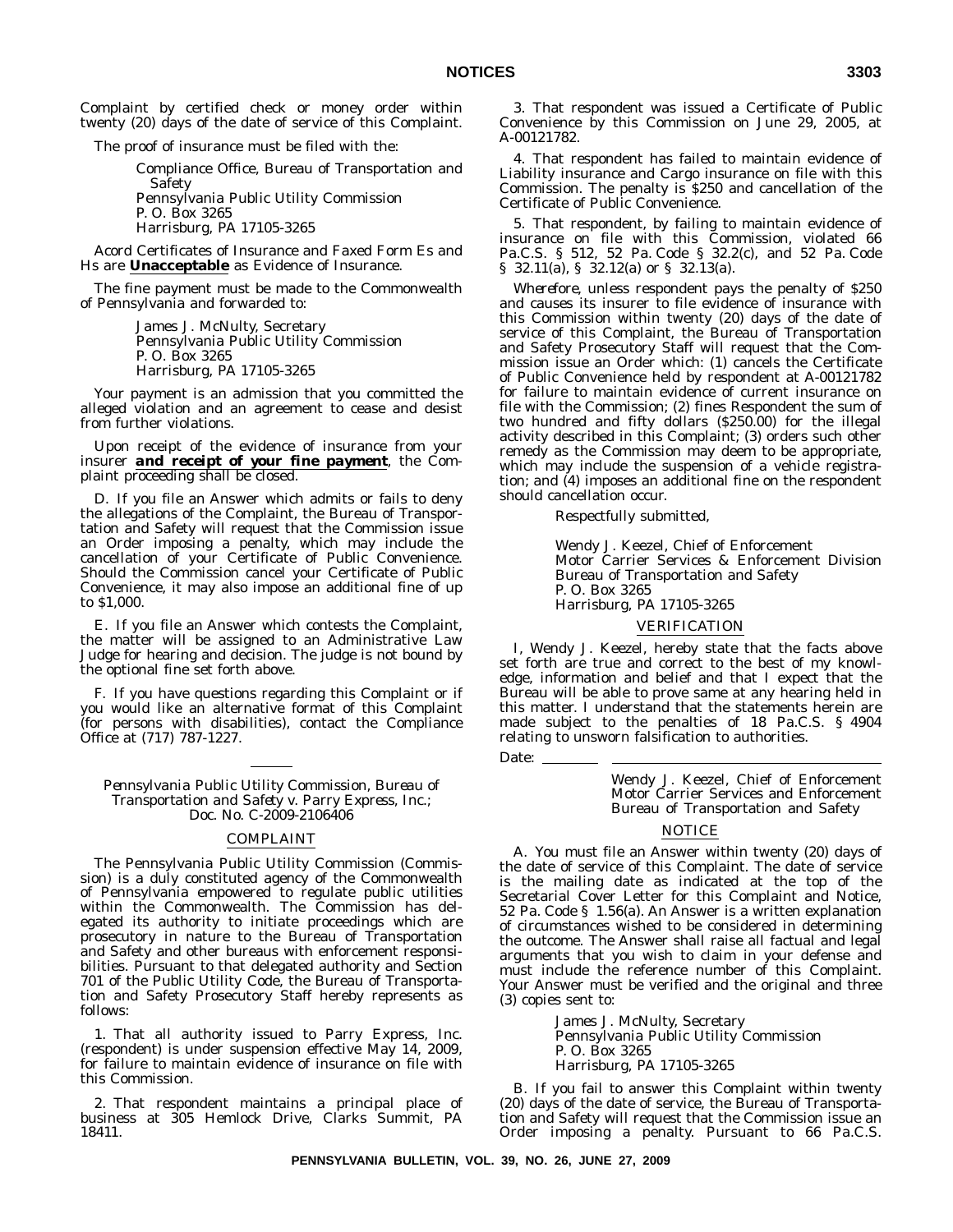§ 3301(a), the penalty could include a fine of up to \$1,000 for each violation, the revocation of your Certificate of Public Convenience, or any other remedy as may be appropriate. Each day you continue to violate any regulation, direction, requirement, determination or Order of the Commission is a separate and distinct offense, subject to additional penalties.

C. You may elect not to contest this Complaint by causing your insurer to file proper evidence of current insurance in accordance with the Commission's regulations *and by paying the \$250 fine* proposed in the Complaint by certified check or money order within twenty (20) days of the date of service of this Complaint.

The proof of insurance must be filed with the:

Compliance Office, Bureau of Transportation and Safety Pennsylvania Public Utility Commission P. O. Box 3265 Harrisburg, PA 17105-3265

Acord Certificates of Insurance and Faxed Form Es and Hs are **Unacceptable** as Evidence of Insurance.

The fine payment must be made to the Commonwealth of Pennsylvania and forwarded to:

> James J. McNulty, Secretary Pennsylvania Public Utility Commission P. O. Box 3265 Harrisburg, PA 17105-3265

Your payment is an admission that you committed the alleged violation and an agreement to cease and desist from further violations.

Upon receipt of the evidence of insurance from your insurer *and receipt of your fine payment*, the Complaint proceeding shall be closed.

D. If you file an Answer which admits or fails to deny the allegations of the Complaint, the Bureau of Transportation and Safety will request that the Commission issue an Order imposing a penalty, which may include the cancellation of your Certificate of Public Convenience. Should the Commission cancel your Certificate of Public Convenience, it may also impose an additional fine of up to \$1,000.

E. If you file an Answer which contests the Complaint, the matter will be assigned to an Administrative Law Judge for hearing and decision. The judge is not bound by the optional fine set forth above.

F. If you have questions regarding this Complaint or if you would like an alternative format of this Complaint (for persons with disabilities), contact the Compliance Office at (717) 787-1227.

*Pennsylvania Public Utility Commission, Bureau of Transportation and Safety v. Donald E. and Blanch C. Miller; Doc. No. C-2009-2066355*

#### COMPLAINT

The Pennsylvania Public Utility Commission (Commission) is a duly constituted agency of the Commonwealth of Pennsylvania empowered to regulate public utilities within the Commonwealth. The Commission has delegated its authority to initiate proceedings which are prosecutory in nature to the Bureau of Transportation and Safety and other bureaus with enforcement responsibilities. Pursuant to that delegated authority and Section 701 of the Public Utility Code, the Bureau of Transportation and Safety Prosecutory Staff hereby represents as follows:

1. That all authority issued to Donald E. and Blanch C. Miller (respondent) is under suspension effective January 28, 2009, for failure to maintain evidence of insurance on file with this Commission.

2. That respondent maintains a principal place of business at 501 West Laurel Street, Tremont, PA 17981.

3. That respondent was issued a Certificate of Public Convenience by this Commission on December 26, 2007, at A-00124198.

4. That respondent has failed to maintain evidence of Liability insurance on file with this Commission. The penalty is \$250 and cancellation of the Certificate of Public Convenience.

5. That respondent, by failing to maintain evidence of insurance on file with this Commission, violated 66 Pa.C.S. § 512, 52 Pa. Code § 32.2(c), and 52 Pa. Code § 32.11(a), § 32.12(a) or § 32.13(a).

*Wherefore*, unless respondent pays the penalty of \$250 and causes its insurer to file evidence of insurance with this Commission within twenty (20) days of the date of service of this Complaint, the Bureau of Transportation and Safety Prosecutory Staff will request that the Commission issue an Order which: (1) cancels the Certificate of Public Convenience held by respondent at A-00124198 for failure to maintain evidence of current insurance on file with the Commission; (2) fines Respondent the sum of two hundred and fifty dollars (\$250.00) for the illegal activity described in this Complaint; (3) orders such other remedy as the Commission may deem to be appropriate, which may include the suspension of a vehicle registration; and (4) imposes an additional fine on the respondent should cancellation occur.

Respectfully submitted,

Wendy J. Keezel, Chief of Enforcement Motor Carrier Services & Enforcement Division Bureau of Transportation and Safety P. O. Box 3265 Harrisburg, PA 17105-3265

#### VERIFICATION

I, Wendy J. Keezel, hereby state that the facts above set forth are true and correct to the best of my knowledge, information and belief and that I expect that the Bureau will be able to prove same at any hearing held in this matter. I understand that the statements herein are made subject to the penalties of 18 Pa.C.S. § 4904 relating to unsworn falsification to authorities.

Date: \_

Wendy J. Keezel, Chief of Enforcement Motor Carrier Services and Enforcement Bureau of Transportation and Safety

### NOTICE

A. You must file an Answer within twenty (20) days of the date of service of this Complaint. The date of service is the mailing date as indicated at the top of the Secretarial Cover Letter for this Complaint and Notice, 52 Pa. Code § 1.56(a). An Answer is a written explanation of circumstances wished to be considered in determining

**PENNSYLVANIA BULLETIN, VOL. 39, NO. 26, JUNE 27, 2009**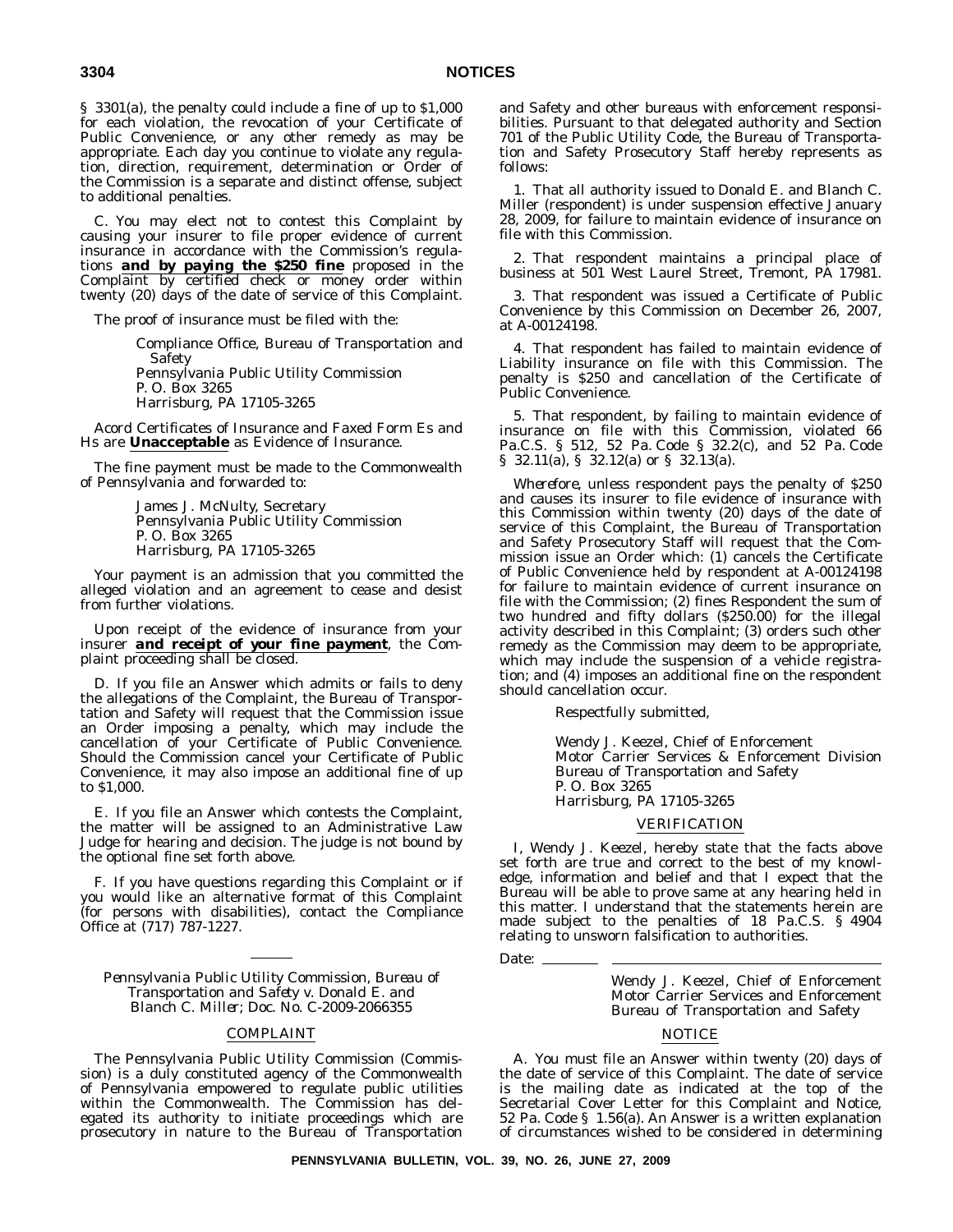the outcome. The Answer shall raise all factual and legal arguments that you wish to claim in your defense and must include the reference number of this Complaint. Your Answer must be verified and the original and three (3) copies sent to:

> James J. McNulty, Secretary Pennsylvania Public Utility Commission P. O. Box 3265 Harrisburg, PA 17105-3265

B. If you fail to answer this Complaint within twenty (20) days of the date of service, the Bureau of Transportation and Safety will request that the Commission issue an Order imposing a penalty. Pursuant to 66 Pa.C.S. § 3301(a), the penalty could include a fine of up to \$1,000 for each violation, the revocation of your Certificate of Public Convenience, or any other remedy as may be appropriate. Each day you continue to violate any regulation, direction, requirement, determination or Order of the Commission is a separate and distinct offense, subject to additional penalties.

C. You may elect not to contest this Complaint by causing your insurer to file proper evidence of current insurance in accordance with the Commission's regulations *and by paying the \$250 fine* proposed in the Complaint by certified check or money order within twenty (20) days of the date of service of this Complaint.

The proof of insurance must be filed with the:

Compliance Office, Bureau of Transportation and Safety Pennsylvania Public Utility Commission P. O. Box 3265 Harrisburg, PA 17105-3265

Acord Certificates of Insurance and Faxed Form Es and Hs are **Unacceptable** as Evidence of Insurance.

The fine payment must be made to the Commonwealth of Pennsylvania and forwarded to:

> James J. McNulty, Secretary Pennsylvania Public Utility Commission P. O. Box 3265 Harrisburg, PA 17105-3265

Your payment is an admission that you committed the alleged violation and an agreement to cease and desist from further violations.

Upon receipt of the evidence of insurance from your insurer *and receipt of your fine payment*, the Complaint proceeding shall be closed.

D. If you file an Answer which admits or fails to deny the allegations of the Complaint, the Bureau of Transportation and Safety will request that the Commission issue an Order imposing a penalty, which may include the cancellation of your Certificate of Public Convenience. Should the Commission cancel your Certificate of Public Convenience, it may also impose an additional fine of up to \$1,000.

E. If you file an Answer which contests the Complaint, the matter will be assigned to an Administrative Law Judge for hearing and decision. The judge is not bound by the optional fine set forth above.

F. Alternative formats of this material are available, for persons with disabilities, by contacting the Compliance Office at (717) 787-1227.

*Pennsylvania Public Utility Commission, Bureau of Transportation and Safety v. James P. Stauffer, t/d/b/a Stauffer & Sons; Doc. No. C-2009-2089373*

# COMPLAINT

The Pennsylvania Public Utility Commission (Commission) is a duly constituted agency of the Commonwealth of Pennsylvania empowered to regulate public utilities within the Commonwealth. The Commission has delegated its authority to initiate proceedings which are prosecutory in nature to the Bureau of Transportation and Safety and other bureaus with enforcement responsibilities. Pursuant to that delegated authority and Section 701 of the Public Utility Code, the Bureau of Transportation and Safety Prosecutory Staff hereby represents as follows:

1. That all authority issued to James P. Stauffer, t/d/b/a Stauffer & Sons (respondent) is under suspension effective February 14, 2009, for failure to maintain evidence of insurance on file with this Commission.

2. That respondent maintains a principal place of business at 90 Brandonville Road, Ringtown, PA 17967.

3. That respondent was issued a Certificate of Public Convenience by this Commission on April 21, 2004, at A-00120528.

4. That respondent has failed to maintain evidence of Cargo insurance on file with this Commission. The penalty is \$250 and cancellation of the Certificate of Public Convenience.

5. That respondent, by failing to maintain evidence of insurance on file with this Commission, violated 66 Pa.C.S. § 512, 52 Pa. Code § 32.2(c), and 52 Pa. Code § 32.11(a), § 32.12(a) or § 32.13(a).

*Wherefore*, unless respondent pays the penalty of \$250 and causes its insurer to file evidence of insurance with this Commission within twenty (20) days of the date of service of this Complaint, the Bureau of Transportation and Safety Prosecutory Staff will request that the Commission issue an Order which: (1) cancels the Certificate of Public Convenience held by respondent at A-00120528 for failure to maintain evidence of current insurance on file with the Commission; (2) fines Respondent the sum of two hundred and fifty dollars (\$250.00) for the illegal activity described in this Complaint; (3) orders such other remedy as the Commission may deem to be appropriate, which may include the suspension of a vehicle registration; and (4) imposes an additional fine on the respondent should cancellation occur.

Respectfully submitted,

Wendy J. Keezel, Chief of Enforcement Motor Carrier Services & Enforcement Division Bureau of Transportation and Safety P. O. Box 3265 Harrisburg, PA 17105-3265

### VERIFICATION

I, Wendy J. Keezel, hereby state that the facts above set forth are true and correct to the best of my knowledge, information and belief and that I expect that the Bureau will be able to prove same at any hearing held in this matter. I understand that the statements herein are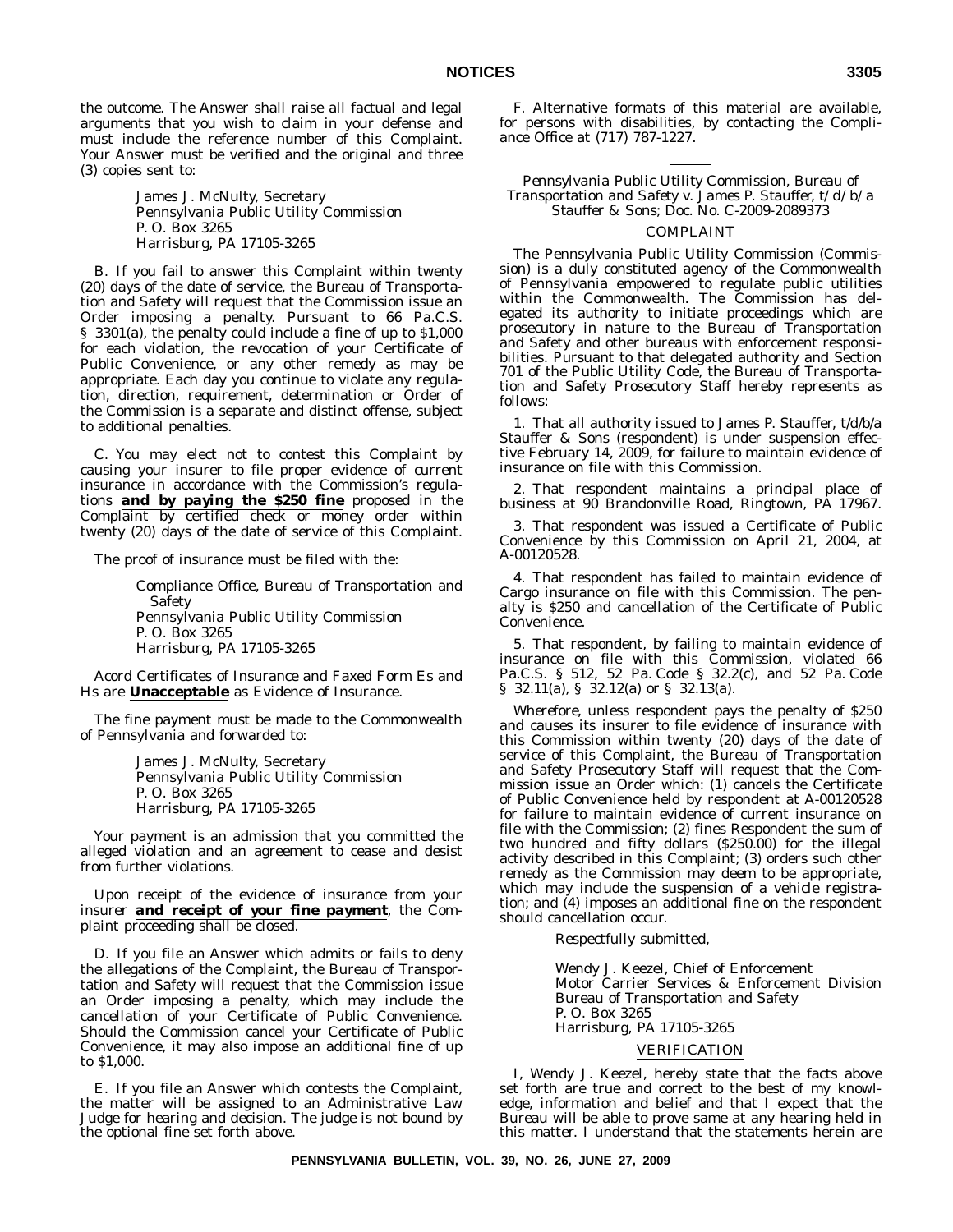made subject to the penalties of 18 Pa.C.S. § 4904 relating to unsworn falsification to authorities.

#### Date:

Wendy J. Keezel, Chief of Enforcement Motor Carrier Services and Enforcement Bureau of Transportation and Safety

#### NOTICE

A. You must file an Answer within twenty (20) days of the date of service of this Complaint. The date of service is the mailing date as indicated at the top of the Secretarial Cover Letter for this Complaint and Notice, 52 Pa. Code § 1.56(a). An Answer is a written explanation of circumstances wished to be considered in determining the outcome. The Answer shall raise all factual and legal arguments that you wish to claim in your defense and must include the reference number of this Complaint. Your Answer must be verified and the original and three (3) copies sent to:

> James J. McNulty, Secretary Pennsylvania Public Utility Commission P. O. Box 3265 Harrisburg, PA 17105-3265

B. If you fail to answer this Complaint within twenty (20) days of the date of service, the Bureau of Transportation and Safety will request that the Commission issue an Order imposing a penalty. Pursuant to 66 Pa.C.S. § 3301(a), the penalty could include a fine of up to \$1,000 for each violation, the revocation of your Certificate of Public Convenience, or any other remedy as may be appropriate. Each day you continue to violate any regulation, direction, requirement, determination or Order of the Commission is a separate and distinct offense, subject to additional penalties.

C. You may elect not to contest this Complaint by causing your insurer to file proper evidence of current insurance in accordance with the Commission's regulations *and by paying the \$250 fine* proposed in the Complaint by certified check or money order within twenty (20) days of the date of service of this Complaint.

The proof of insurance must be filed with the:

Compliance Office, Bureau of Transportation and Safety

Pennsylvania Public Utility Commission

P. O. Box 3265 Harrisburg, PA 17105-3265

Acord Certificates of Insurance and Faxed Form Es and Hs are **Unacceptable** as Evidence of Insurance.

The fine payment must be made to the Commonwealth of Pennsylvania and forwarded to:

> James J. McNulty, Secretary Pennsylvania Public Utility Commission P. O. Box 3265 Harrisburg, PA 17105-3265

Your payment is an admission that you committed the alleged violation and an agreement to cease and desist from further violations.

Upon receipt of the evidence of insurance from your insurer *and receipt of your fine payment*, the Complaint proceeding shall be closed.

D. If you file an Answer which admits or fails to deny the allegations of the Complaint, the Bureau of Transportation and Safety will request that the Commission issue an Order imposing a penalty, which may include the cancellation of your Certificate of Public Convenience.

Should the Commission cancel your Certificate of Public Convenience, it may also impose an additional fine of up to \$1,000.

E. If you file an Answer which contests the Complaint, the matter will be assigned to an Administrative Law Judge for hearing and decision. The judge is not bound by the optional fine set forth above.

F. Alternative formats of this material are available, for persons with disabilities, by contacting the Compliance Office at (717) 787-1227.

*Pennsylvania Public Utility Commission, Bureau of Transportation and Safety v. Daniel James Gallagher; Doc. No. C-2009-2088890*

### COMPLAINT

The Pennsylvania Public Utility Commission (Commission) is a duly constituted agency of the Commonwealth of Pennsylvania empowered to regulate public utilities within the Commonwealth. The Commission has delegated its authority to initiate proceedings which are prosecutory in nature to the Bureau of Transportation and Safety and other bureaus with enforcement responsibilities. Pursuant to that delegated authority and Section 701 of the Public Utility Code, the Bureau of Transportation and Safety Prosecutory Staff hereby represents as follows:

1. That all authority issued to Daniel James Gallagher (respondent) is under suspension effective February 12, 2009, for failure to maintain evidence of insurance on file with this Commission.

2. That respondent maintains a principal place of business at P. O. Box 140, Sheppton, PA 18248.

3. That respondent was issued a Certificate of Public Convenience by this Commission on July 24, 1996, at A-00113039.

4. That respondent has failed to maintain evidence of Liability insurance on file with this Commission. The penalty is \$250 and cancellation of the Certificate of Public Convenience.

5. That respondent, by failing to maintain evidence of insurance on file with this Commission, violated 66 Pa.C.S. § 512, 52 Pa. Code § 32.2(c), and 52 Pa. Code § 32.11(a), § 32.12(a) or § 32.13(a).

*Wherefore*, unless respondent pays the penalty of \$250 and causes its insurer to file evidence of insurance with this Commission within twenty (20) days of the date of service of this Complaint, the Bureau of Transportation and Safety Prosecutory Staff will request that the Commission issue an Order which: (1) cancels the Certificate of Public Convenience held by respondent at A-00113039 for failure to maintain evidence of current insurance on file with the Commission; (2) fines Respondent the sum of two hundred and fifty dollars (\$250.00) for the illegal activity described in this Complaint; (3) orders such other remedy as the Commission may deem to be appropriate, which may include the suspension of a vehicle registration; and (4) imposes an additional fine on the respondent should cancellation occur.

Respectfully submitted,

Wendy J. Keezel, Chief of Enforcement Motor Carrier Services & Enforcement Division Bureau of Transportation and Safety P. O. Box 3265 Harrisburg, PA 17105-3265

**PENNSYLVANIA BULLETIN, VOL. 39, NO. 26, JUNE 27, 2009**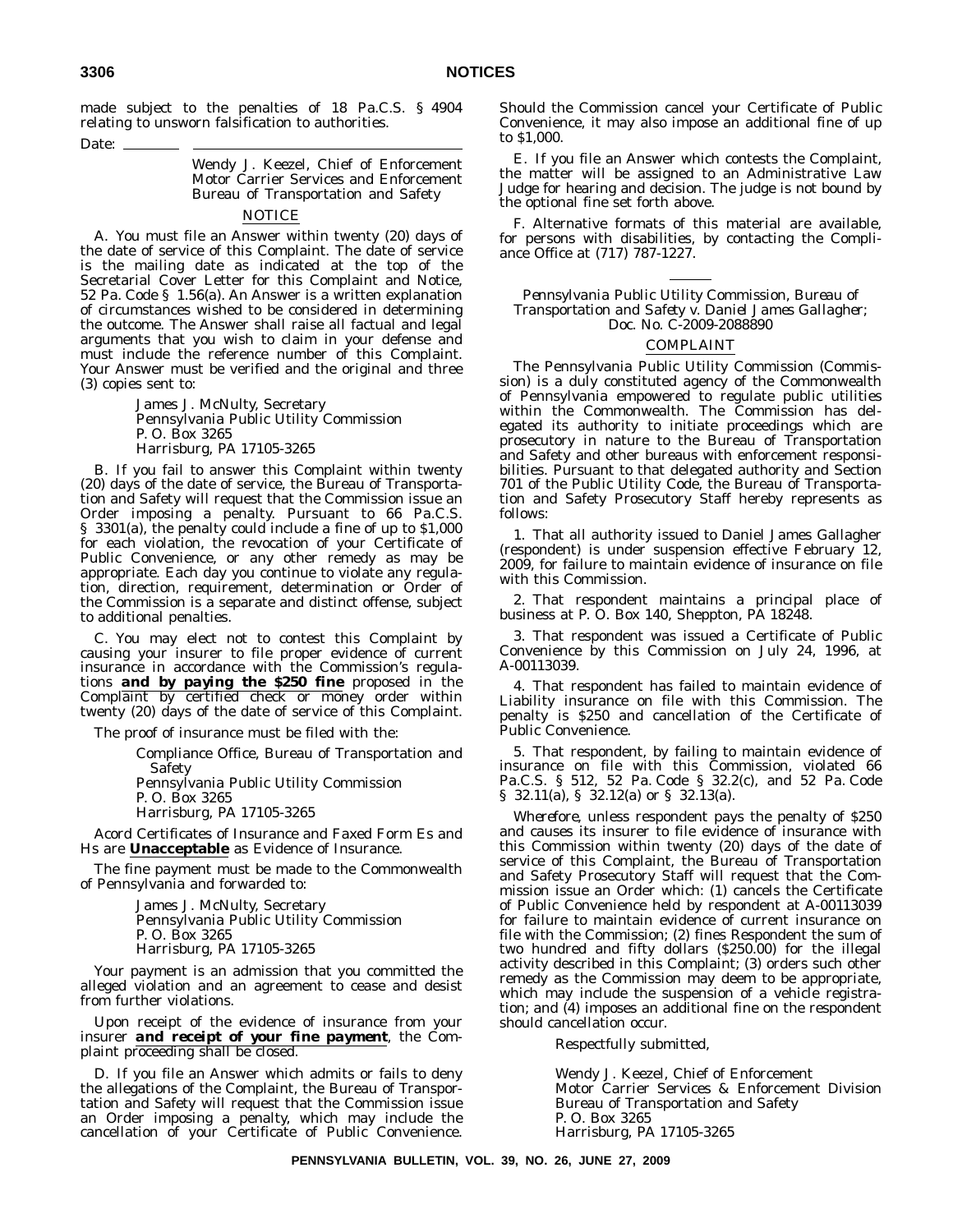### VERIFICATION

I, Wendy J. Keezel, hereby state that the facts above set forth are true and correct to the best of my knowledge, information and belief and that I expect that the Bureau will be able to prove same at any hearing held in this matter. I understand that the statements herein are made subject to the penalties of 18 Pa.C.S. § 4904 relating to unsworn falsification to authorities.

Date: \_

Wendy J. Keezel, Chief of Enforcement Motor Carrier Services and Enforcement Bureau of Transportation and Safety

#### NOTICE

A. You must file an Answer within twenty (20) days of the date of service of this Complaint. The date of service is the mailing date as indicated at the top of the Secretarial Cover Letter for this Complaint and Notice, 52 Pa. Code § 1.56(a). An Answer is a written explanation of circumstances wished to be considered in determining the outcome. The Answer shall raise all factual and legal arguments that you wish to claim in your defense and must include the reference number of this Complaint. Your Answer must be verified and the original and three (3) copies sent to:

> James J. McNulty, Secretary Pennsylvania Public Utility Commission P. O. Box 3265 Harrisburg, PA 17105-3265

B. If you fail to answer this Complaint within twenty (20) days of the date of service, the Bureau of Transportation and Safety will request that the Commission issue an Order imposing a penalty. Pursuant to 66 Pa.C.S. § 3301(a), the penalty could include a fine of up to \$1,000 for each violation, the revocation of your Certificate of Public Convenience, or any other remedy as may be appropriate. Each day you continue to violate any regulation, direction, requirement, determination or Order of the Commission is a separate and distinct offense, subject to additional penalties.

C. You may elect not to contest this Complaint by causing your insurer to file proper evidence of current insurance in accordance with the Commission's regulations *and by paying the \$250 fine* proposed in the Complaint by certified check or money order within twenty (20) days of the date of service of this Complaint.

The proof of insurance must be filed with the:

Compliance Office, Bureau of Transportation and Safety Pennsylvania Public Utility Commission P. O. Box 3265 Harrisburg, PA 17105-3265

Acord Certificates of Insurance and Faxed Form Es and Hs are **Unacceptable** as Evidence of Insurance.

The fine payment must be made to the Commonwealth of Pennsylvania and forwarded to:

> James J. McNulty, Secretary Pennsylvania Public Utility Commission P. O. Box 3265 Harrisburg, PA 17105-3265

Your payment is an admission that you committed the alleged violation and an agreement to cease and desist from further violations.

Upon receipt of the evidence of insurance from your insurer *and receipt of your fine payment*, the Complaint proceeding shall be closed.

D. If you file an Answer which admits or fails to deny the allegations of the Complaint, the Bureau of Transportation and Safety will request that the Commission issue an Order imposing a penalty, which may include the cancellation of your Certificate of Public Convenience. Should the Commission cancel your Certificate of Public Convenience, it may also impose an additional fine of up to \$1,000.

E. If you file an Answer which contests the Complaint, the matter will be assigned to an Administrative Law Judge for hearing and decision. The judge is not bound by the optional fine set forth above.

F. Alternative formats of this material are available, for persons with disabilities, by contacting the Compliance Office at (717) 787-1227.

> JAMES J. MCNULTY, *Secretary*

[Pa.B. Doc. No. 09-1183. Filed for public inspection June 26, 2009, 9:00 a.m.]

## **Transfer of Stock**

**A-2009-2111330, A-2009-2111331 and A-2009-2111337. Verizon North, Inc.** Application of Verizon North, Inc. for approval of the restructuring of the company to a Pennsylvania-only operation whereby a new corporation will be created, Verizon North Retain (VNR) Company, Verizon North assets, and the like, will be transferred to VNR, 100% stock of VNR will be transferred to GTE, and Verizon North, Inc. will abandon.

Formal protests and petitions to intervene must be filed in accordance with 52 Pa. Code (relating to public utilities). Filings must be made with the Secretary of the Pennsylvania Public Utility Commission, P. O. Box 3265, Harrisburg, PA 17105-3265, with a copy served on the applicant, on or before July 13, 2009. The documents filed in support of the application are available for inspection and copying at the Office of the Secretary between 8 a.m. and 4:30 p.m., Monday through Friday, and at the applicant's business address.

*Applicant*: Verizon North, Inc.

*Through and By Counsel*: Leigh A. Hyer, Esquire, Suzan D. Paiva, Esquire, 1717 Arch Street 17 NW, Philadelphia, PA 19103

JAMES J. MCNULTY,

*Secretary*

[Pa.B. Doc. No. 09-1184. Filed for public inspection June 26, 2009, 9:00 a.m.]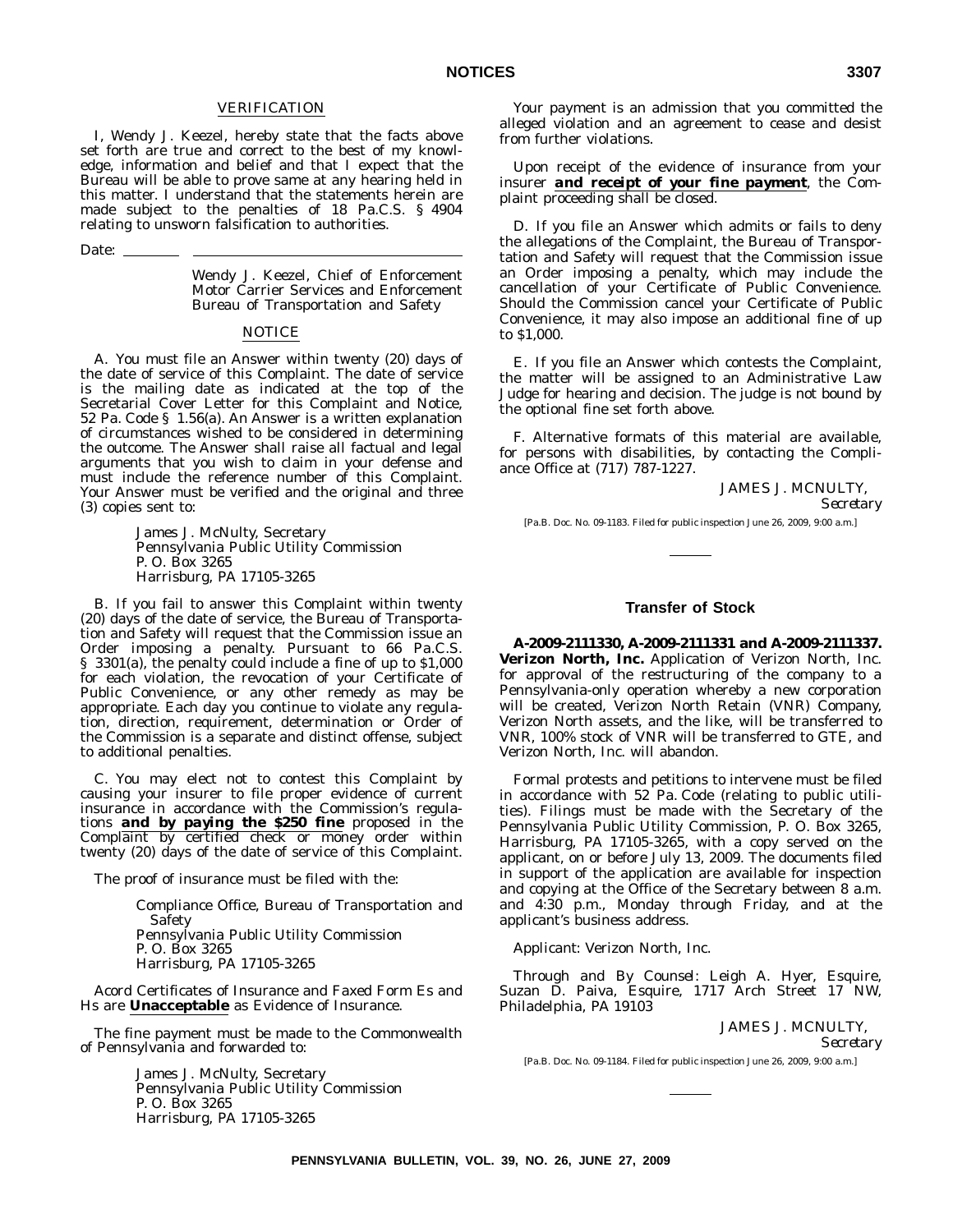# **PENNSYLVANIA STIMULUS OVERSIGHT COMMISSION**

# **Public Meeting**

The Pennsylvania Stimulus Oversight Commission will hold a public meeting on Thursday, July 16, 2009, at 11 a.m. The meeting will be held in Conference Room 1 of the Forum Place Building, 555 Walnut Street, Harrisburg, PA.

> RONALD NAPLES, *Chairperson*

[Pa.B. Doc. No. 09-1185. Filed for public inspection June 26, 2009, 9:00 a.m.]

## **Public Meetings**

The Pennsylvania Stimulus Oversight Commission will hold public meetings on the following dates; July 16, August 13, September 10, October 8, October 30 at 11 a.m. The meetings will be held in Conference Room 1 of the Forum Place Building, 555 Walnut Street in Harrisburg, PA.

RONALD NAPLES,

*Chairperson*

[Pa.B. Doc. No. 09-1186. Filed for public inspection June 26, 2009, 9:00 a.m.]

# **STATE EMPLOYEES' RETIREMENT BOARD**

#### **Hearing Scheduled**

The following hearing has been scheduled, as authorized by 71 Pa.C.S. Part XXV (relating to the State Employees' Retirement Code), in connection with the State Employees' Retirement System's denial of Claimant's request concerning the indicated account.

The hearing will be held before a hearing examiner at the State Employees' Retirement System, 30 North Third Street, Fifth Floor, Harrisburg, PA 17101:

| July 21, 2009 | Barbara J. Hogan              | $1$ p.m. |
|---------------|-------------------------------|----------|
|               | Discontinuation of Disability |          |
|               | <b>Benefits</b>               |          |

Parties in each respective case may appear with or without counsel and offer relevant testimony or evidence to support their respective positions. The hearings will be held in accordance with the requirements of  $\tilde{z}$  Pa.C.S. §§ 501—508 and 701—704 (relating to the Administrative Agency Law). Under 4 Pa. Code § 250.1 (relating to applicability of general rules), procedural matters will be in conformance with the 1 Pa. Code Part II (relating to General Rules of Administrative Practice and Procedure) unless specific exemption is granted.

# LEONARD KNEPP,

*Secretary*

[Pa.B. Doc. No. 09-1187. Filed for public inspection June 26, 2009, 9:00 a.m.]

# **STATE TAX EQUALIZATION BOARD**

# **2008 Common Level Ratios**

The State Tax Equalization Board (Board) has established a Common Level Ratio for each county in the Commonwealth for the calendar year 2008. The ratios were mandated by Act 267-1982.

The law requires the Board to use statistically acceptable techniques, to make the methodology for computing ratios public and to certify, prior to July 1, the ratio to the Chief Assessor of each county each year.

The statistical technique which the Board used for the 2008 Common Level Ratio is to determine the arithmetic mean of the individual sales ratios for every valid sale received from the county for the calendar year 2008.

The methodology used is to include every valid sale with a ratio from  $1\%$  to 100% and compute a mean. Using this mean as a base, the Board has defined high and low limits by multiplying and dividing this computed mean by 4. Using these computed limits, the Board has utilized the valid sales, rejecting those sales, which exceed the limits. The resulting arithmetic mean ratio is the ratio which the Board is certifying as the Common Level Ratio for each county for 2008.

There is one exception to this procedure. The original mean ratio for those counties which have a predetermined assessment ratio for 2008 of 100% will utilize valid sales from 1% to 200%.

The Common Level Ratios for 2008 are listed as follows.

# **2008 COMMON LEVEL RATIOS**

|        | County            | Ratio |
|--------|-------------------|-------|
|        | ADAMS             | 22.2  |
| *      | <b>ALLEGHENY</b>  | 87.5  |
|        | <b>ARMSTRONG</b>  | 36.3  |
|        | <b>BEAVER</b>     | 29.8  |
| *      | <b>BEDFORD</b>    | 17.9  |
| *      | <b>BERKS</b>      | 67.7  |
|        | <b>BLAIR</b>      | 7.9   |
|        | <b>BRADFORD</b>   | 36.1  |
| *      | <b>BUCKS</b>      | 9.7   |
|        | <b>BUTLER</b>     | 12.0  |
| $\ast$ | <b>CAMBRIA</b>    | 33.0  |
|        | <b>CAMERON</b>    | 33.4  |
|        | <b>CARBON</b>     | 33.2  |
|        | <b>CENTRE</b>     | 28.8  |
| *      | <b>CHESTER</b>    | 53.0  |
|        | CLARION           | 20.3  |
|        | <b>CLEARFIELD</b> | 21.1  |
|        | <b>CLINTON</b>    | 29.9  |
|        | COLUMBIA          | 27.1  |
|        | <b>CRAWFORD</b>   | 35.1  |
| *      | <b>CUMBERLAND</b> | 79.1  |
| $\ast$ | <b>DAUPHIN</b>    | 70.5  |
| *      | <b>DELAWARE</b>   | 61.3  |
|        | ELK.              | 38.3  |
| *      | <b>ERIE</b>       | 79.5  |
| *      | <b>FAYETTE</b>    | 82.2  |
|        | <b>FOREST</b>     | 19.6  |
| *      | <b>FRANKLIN</b>   | 11.6  |
| *      | <b>FULTON</b>     | 33.3  |
| *      | <b>GREENE</b>     | 71.5  |
|        | HUNTINGDON        | 12.1  |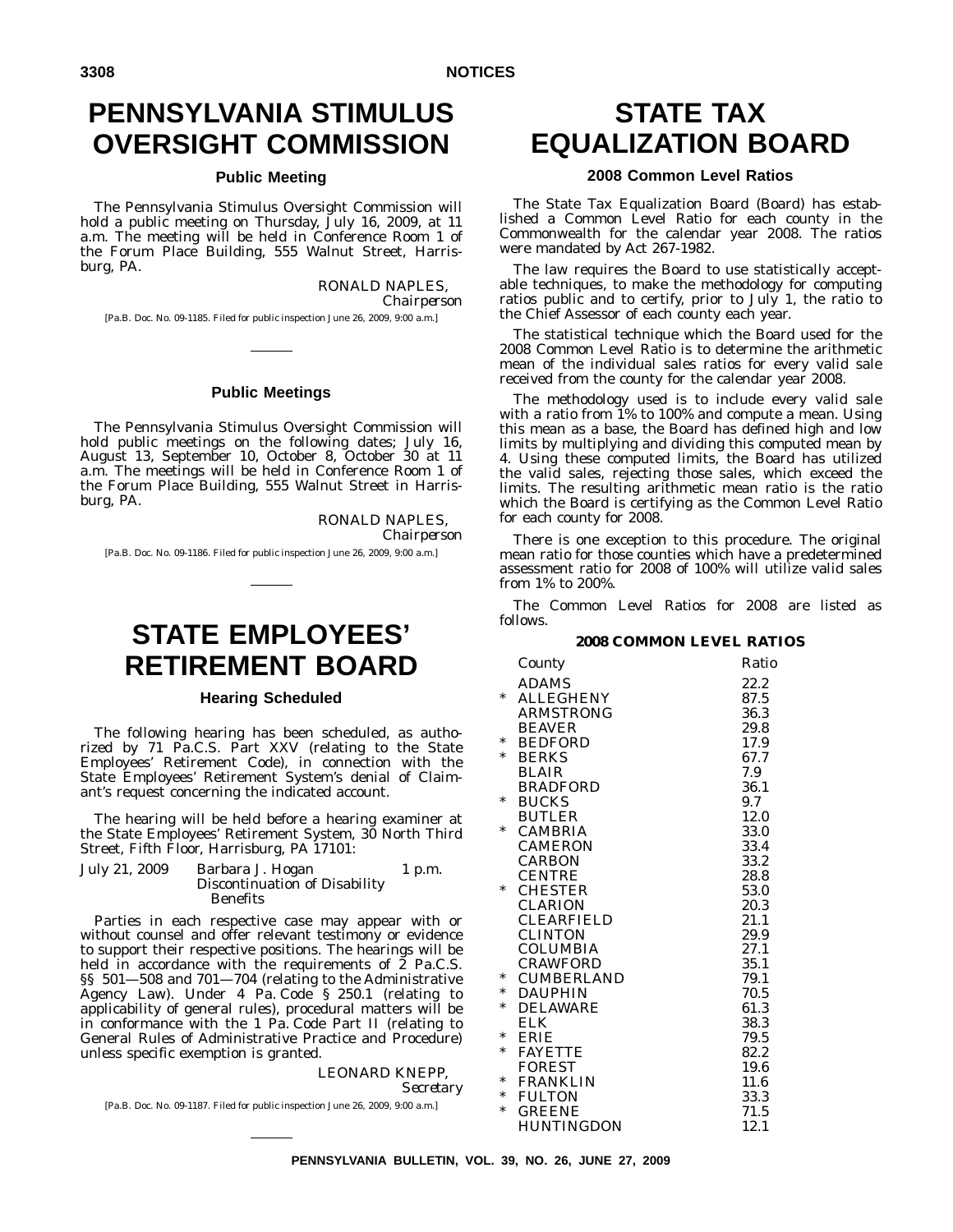|        | County                | Ratio |
|--------|-----------------------|-------|
| $\ast$ | <b>INDIANA</b>        | 16.7  |
| $\ast$ | <b>JEFFERSON</b>      | 50.7  |
| $\ast$ | <b>JUNIATA</b>        | 14.5  |
| $\ast$ | <b>LACKAWANNA</b>     | 16.2  |
| $\ast$ | <b>LANCASTER</b>      | 73.9  |
| $\ast$ | <b>LAWRENCE</b>       | 72.5  |
| $\ast$ | <b>LEBANON</b>        | 13.4  |
|        | <b>LEHIGH</b>         | 28.6  |
|        | <b>LUZERNE</b>        | 7.3   |
| $\ast$ | <b>LYCOMING</b>       | 83.8  |
| $\ast$ | <b>MCKEAN</b>         | 76.3  |
| $\ast$ | <b>MERCER</b>         | 30.7  |
|        | <b>MIFFLIN</b>        | 46.5  |
|        | <b>MONROE</b>         | 13.5  |
| *      | <b>MONTGOMERY</b>     | 54.0  |
| $\ast$ | <b>MONTOUR</b>        | 72.9  |
|        | <b>NORTHAMPTON</b>    | 29.7  |
| $\ast$ | <b>NORTHUMBERLAND</b> | 22.6  |
| $\ast$ | <b>PERRY</b>          | 67.2  |
|        | PHILADELPHIA          | 32.7  |
|        | <b>PIKE</b>           | 17.1  |
| *      | <b>POTTER</b>         | 34.4  |

|                                                                    | County              | Ratio |
|--------------------------------------------------------------------|---------------------|-------|
|                                                                    | <b>SCHUYLKILL</b>   | 39.9  |
| $\ast$                                                             | <b>SNYDER</b>       | 17.6  |
|                                                                    | <b>SOMERSET</b>     | 33.5  |
| $\ast$                                                             | <b>SULLIVAN</b>     | 60.1  |
|                                                                    | <b>SUSQUEHANNA</b>  | 32.7  |
| $\ast$                                                             | <b>TIOGA</b>        | 70.7  |
| *                                                                  | <b>UNION</b>        | 74.5  |
| $\ast$                                                             | <b>VENANGO</b>      | 91.1  |
|                                                                    | <b>WARREN</b>       | 34.6  |
|                                                                    | WASHINGTON          | 13.8  |
| $\ast$                                                             | <b>WAYNE</b>        | 64.3  |
| $\ast$                                                             | <b>WESTMORELAND</b> | 21.9  |
|                                                                    | WYOMING             | 21.0  |
| $\ast$                                                             | YORK                | 78.5  |
| <b>Counties with a Predetermined Assessment Ra-</b><br>tio of 100% |                     |       |

JAMES A. ZURICK, Esq., *Chairperson*

[Pa.B. Doc. No. 09-1188. Filed for public inspection June 26, 2009, 9:00 a.m.]